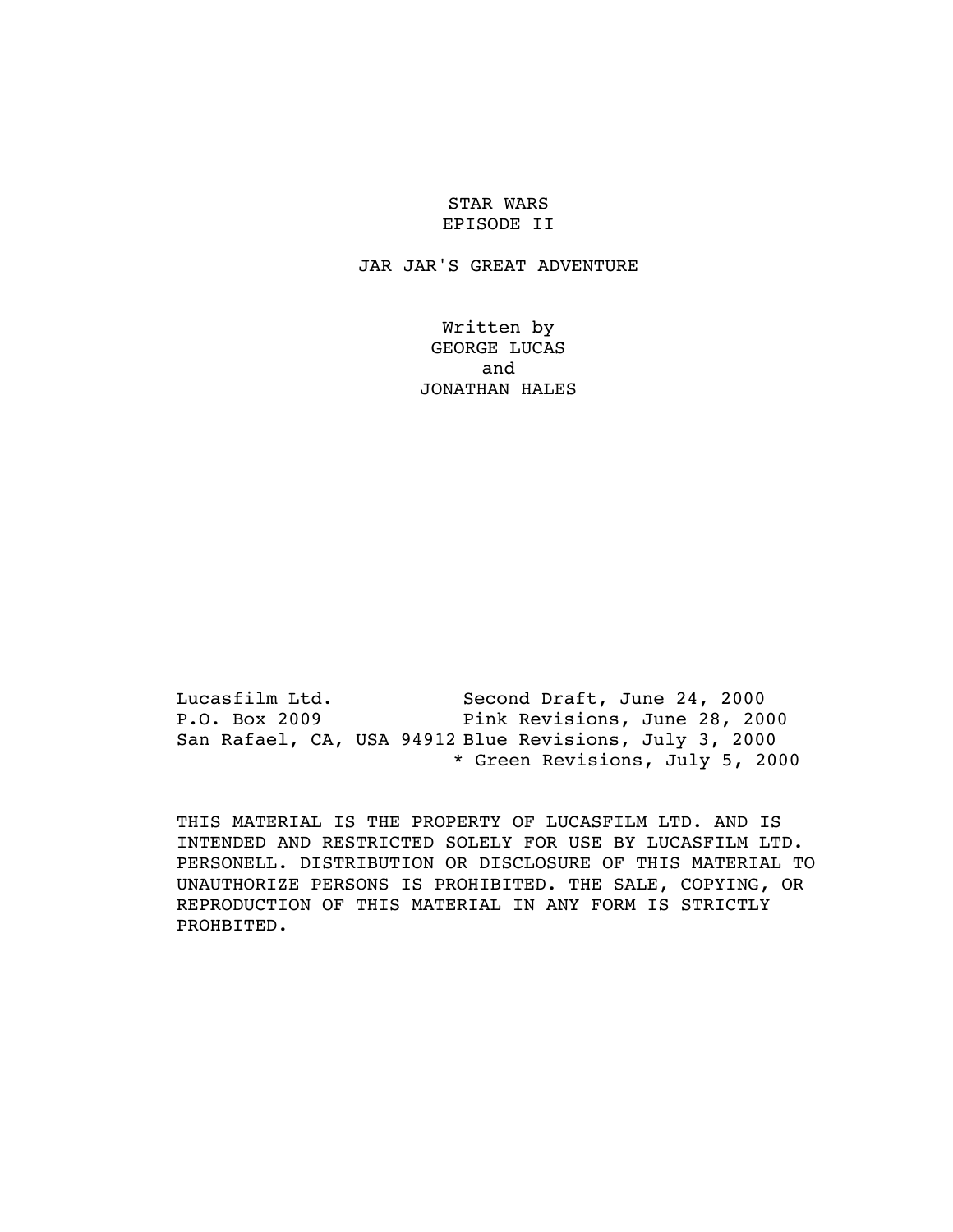A vast sea of stars serves as a backdrop for the Main Title, followed by a rollup, which crawls into infinity.

> There is unrest in the Galactic Senate. Several hundred solar systems under the leadership of the rebel leader, Count Dooku, have declared their intentions to secede from the Republic.

This separatist movement has made it difficult for the limited number of Jedi Knights to maintain peace and order in the galaxy.

Senator Amidala, the former Queen of Naboo, is returning to Coruscant to vote on the critical issue of creating an army to assist the overwhelmed Jedi.

PAN UP to reveal the amber city planet of Coruscant. A yellow Naboo Fighter flies OVER CAMERA toward the planet, followed by a large Royal Cruiser and two more Fighters.

2 EXT. CORUSCANT - DAWN 2

The ships skim across the surface of the city landscape. The sun glints off the chrome hulls of the sleek Naboo spacecraft as they navigate between the buildings of the capital planet.

3 EXT. CORUSCANT, LANDINGPLATFORM - DAWN 3

Two Naboo Fighters land on one leaf of a three-leafclover landing platform. The Royal Starship LANDS on the central leaf, and the third Fighter lands on the remaining platform.

A small GROUP OF DIGNITARIES waits to welcome the Senator. One of the members of the group is a well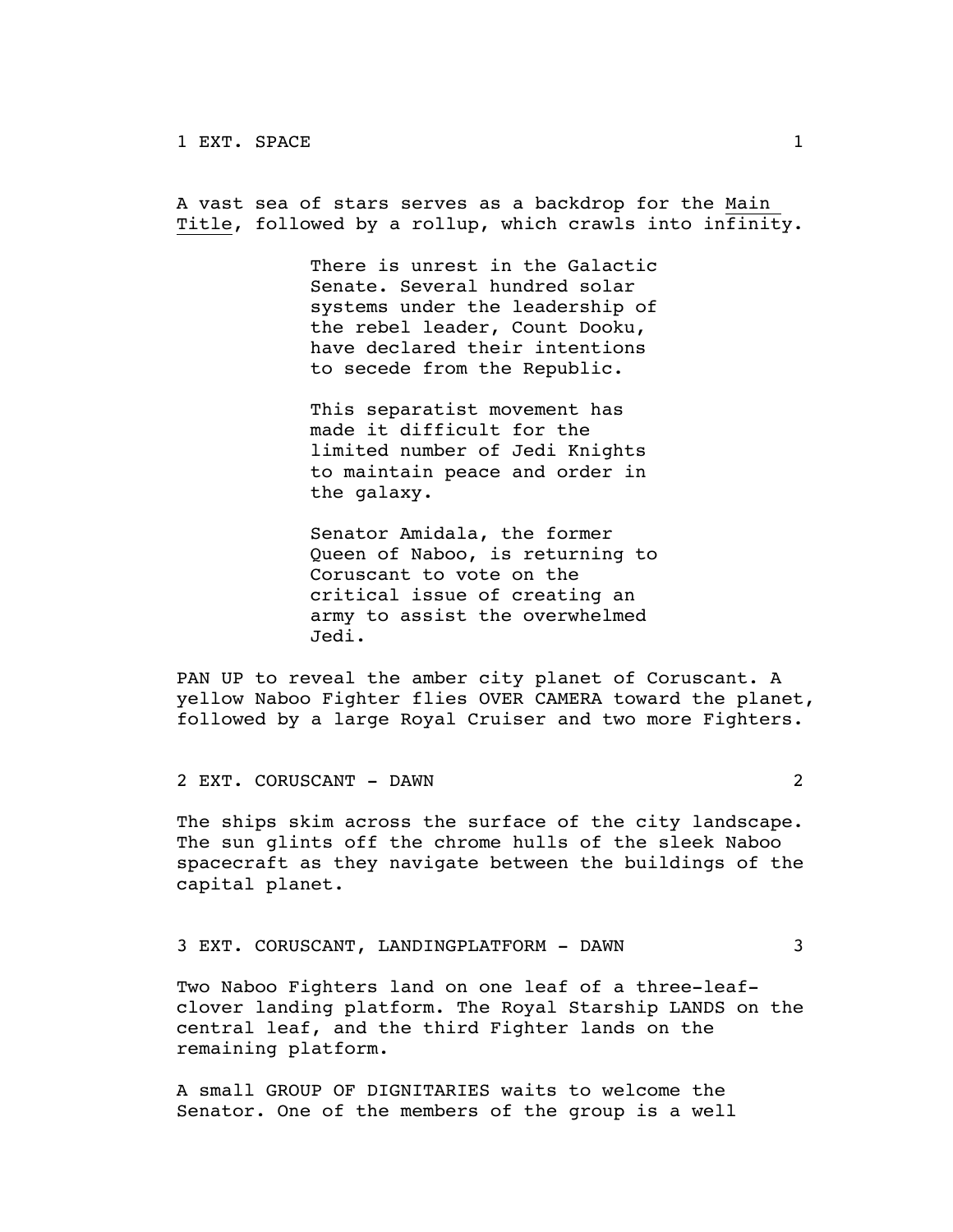dressed JAR JAR BINKS, a member of the Galactic Representative Commission, and DORMÉ, Senator Amidala's handmaiden.

One of the FIGRTER PILOTS jumps from the wing of his ship, and removes his helmet. He is CAPTAIN TYPHO, SENATOR AMIDALA'S Security Officer. He moves over to a WOMAN PILOT.

> CAPTAIN TYPHO We made it. I guess I was wrong, there was no danger at all.

The ramp lowers. TWO NABOO GUARDS appear. SENATOR AMIDALA, ONE HANDMAIDEN (VERSÉ), and FOUR TROOPERS descend the ramp. AMIDALA is more beautiful now than she was ten years earlier when, as Queen, she was freeing her people from the yoke of the Trade Federation.

The DIGNITARIES start to move forward. SENATOR AMIDALA reaches the foot of the ramp, when suddenly there is a blinding FLASH and a huge EXPLOSION. The DIGNITARIES and PILOTS are hurled to the ground as the starship is destroyed.

Klaxons blare, alarms sound! CAPTAIN TYPHO and the TWO ESCORT PILOTS get up and run to where SENATOR AMIDALA lies dying. Beyond, ARTOO DETOO drops down from the Naboo Fighter and rolls toward the wreckage. Two FEMALE ESCORT PILOT kneels by SENATOR AMIDALA and takes off her helmet, revealing SENATOR PADMÉ AMIDALA.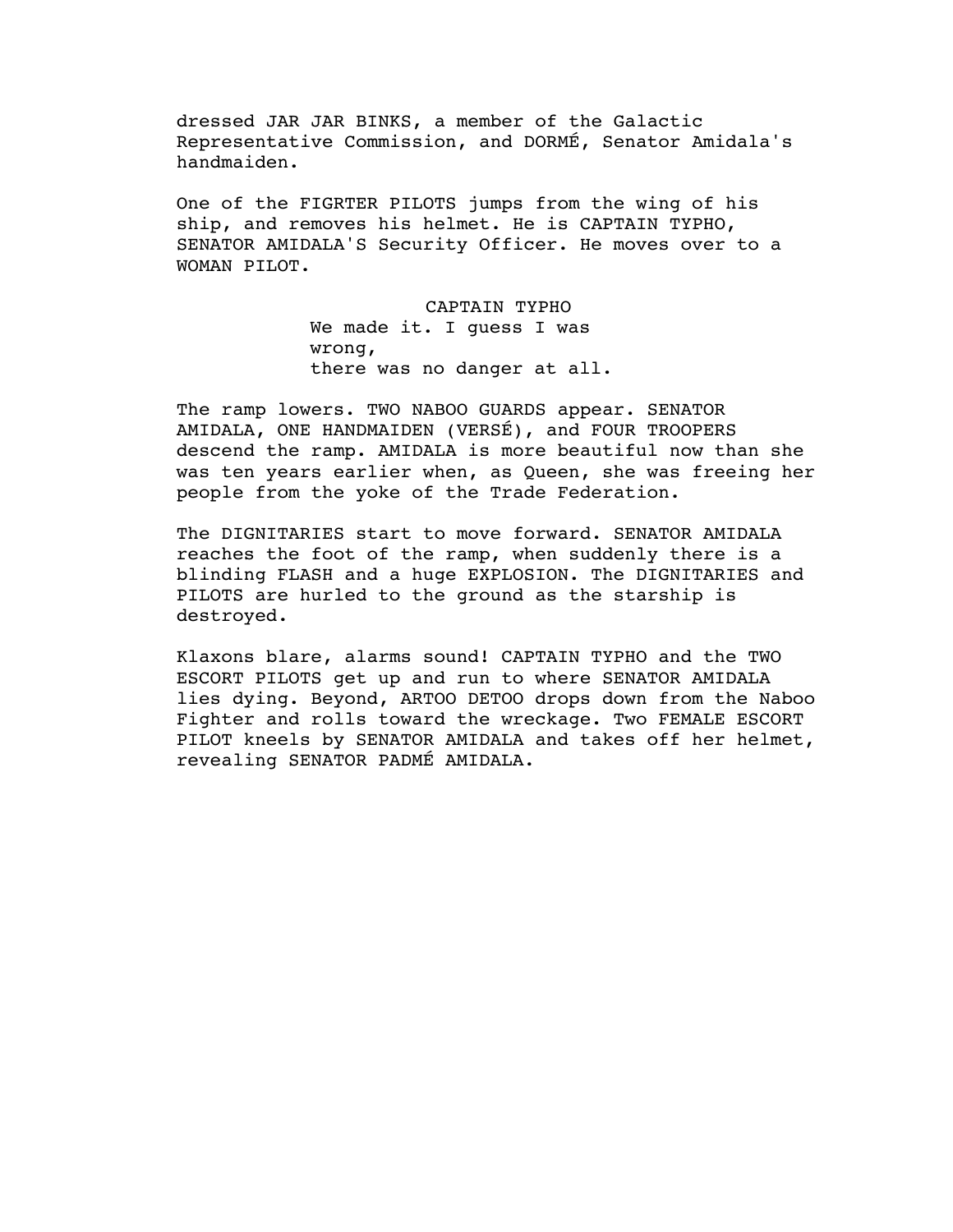3 CONTINUED:

# PADMÉ

Cordé...

She gathers up her decoy double in her arms. Cordé's eyes open. She looks up at her.

> CORDÉ ... I'm sorry, M'Lady... I'm... not sure I...

CORDÉ dies. PADMÉ hugs her.

PADMÉ No... No... No...!

TYPHO M'Lady... You are still in danger.

PADMÉ lowers CORDÉ to the ground. She gets up and looks around at the devastation. There are tears in her eyes.

> PADMÉ I should not have come back.

TYPHO This vote is very important. You did your duty and CORDÉ did hers. Now come. (She doesn't respond) M'Lady please!

She turns. They walk away. ARTOO lets out a small whimper and rolls off after them.

4 EXT. SENATE BUILDING - DAY 4

The massive Senate Building glistens in the afternoon sun. Small patches of fog have still to burn off.

5 INT. SENATE CHAMBER - DAY 5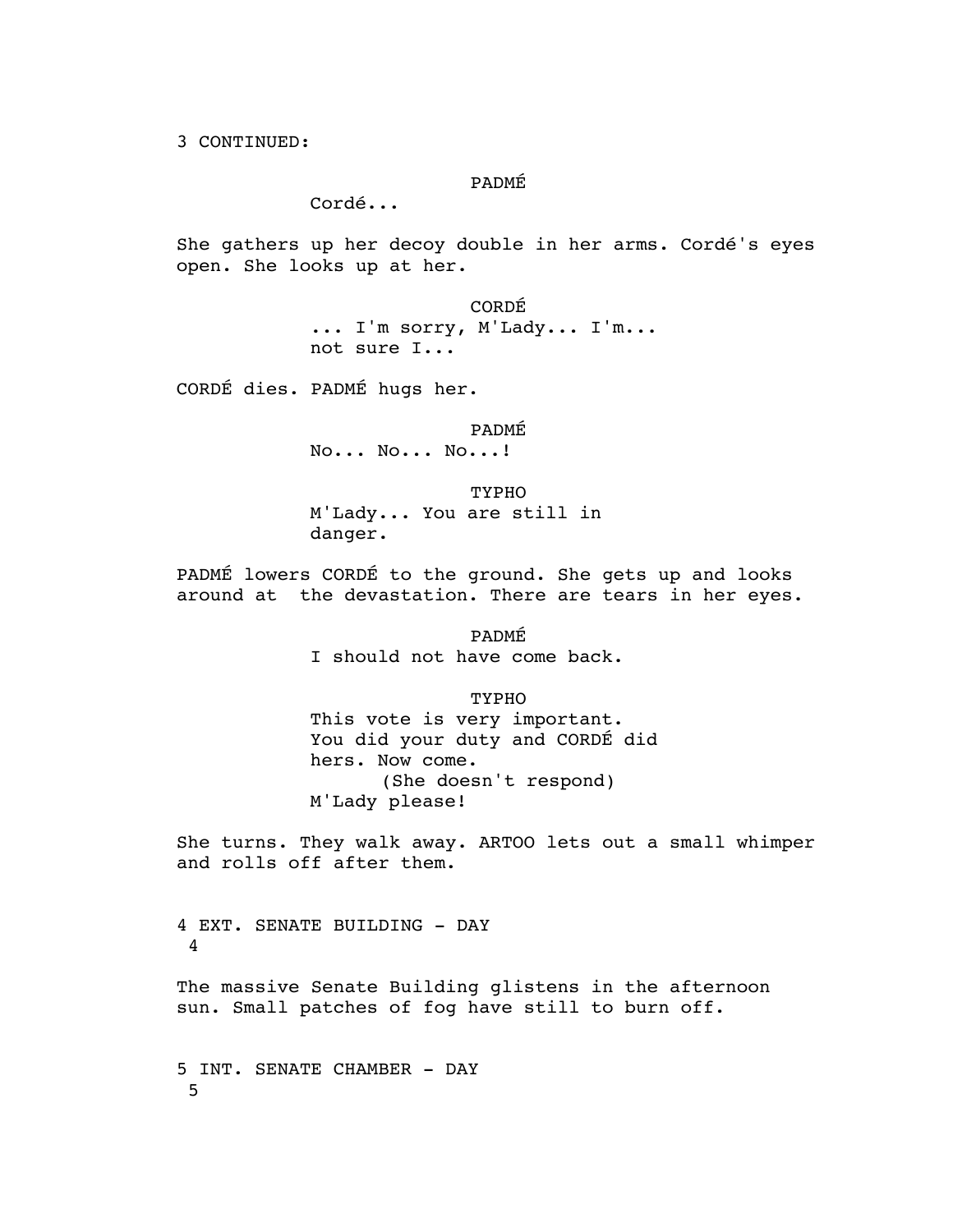The vast rotunda is buzzing with chatter. MAS AMEDDA, the Supreme Chancellor's majordomo, tries to quiet things down as PALPATINE confers with an AIDE, UV GIZEN, riding a small one man floating scooter.

### MAS AMEDDA

Order! We shall have order! The motion for the republic to commission an army takes precedent, and that is what we will vote on at this time.

Everything quiets down. The AIDE disperses, and SUPREME CHANCELLOR PALPATINE steps to the podium.

PALPATINE

... My esteemed colleagues, excuse me... I have just received some tragic and disturbing news. Senator Amidala of the Naboo system... has been assassinated!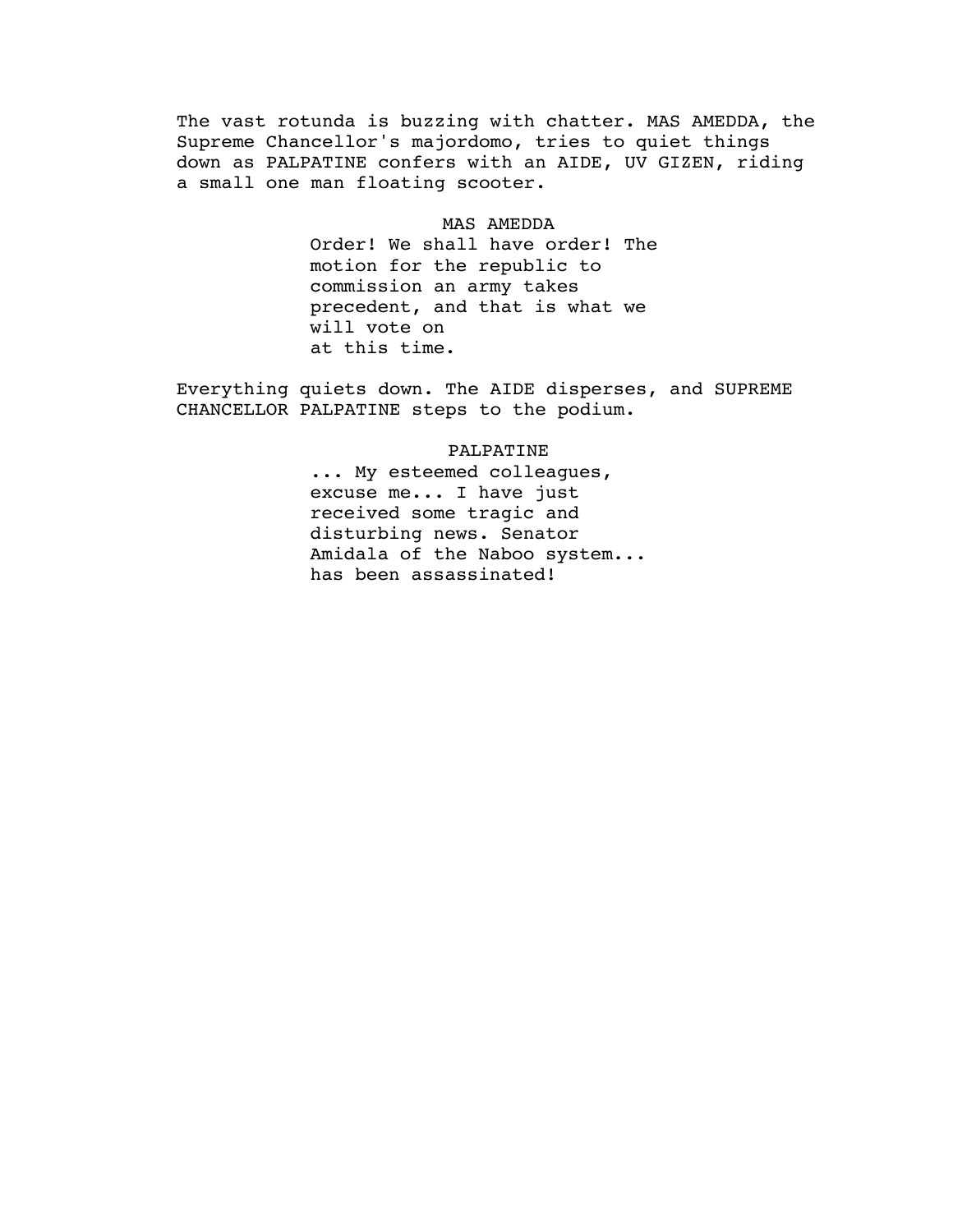5 CONTINUED:

There is a shock silence in the vast arena.

PALPATINE (continuing) This grevious blow is especially personal to me. Before I became Chancellor, I served Amidala when she was Queen. She was a great leader who fought for justice, not only in this honorable assembly, but also on her home planet. She was so loved she could have been elected queen for life. She believed in public service, and she fervently believed in democracy. Her death is a great loss to us all. We will all mourn her as a relentless champion of freedom... and as a dear friend.

There is a moment of silence. ASK AAK, the SENATOR of MALASTARE, moves his pod into the center of the arena.

ASK AAK

How many More Senators will die before this civil strife ends! We must confront these rebels now, and we need an army to do it.

A second pad moves into the center of the area with DARSANA, the AMBASSADOR OF GLEE ANSELM.

### DARSANA

Why weren't the Jedi able to stop this assassination? We are no longer safe under their protection.

SENATOR ORN FREE TAA swings forward in his pod.

ORN FREE TAA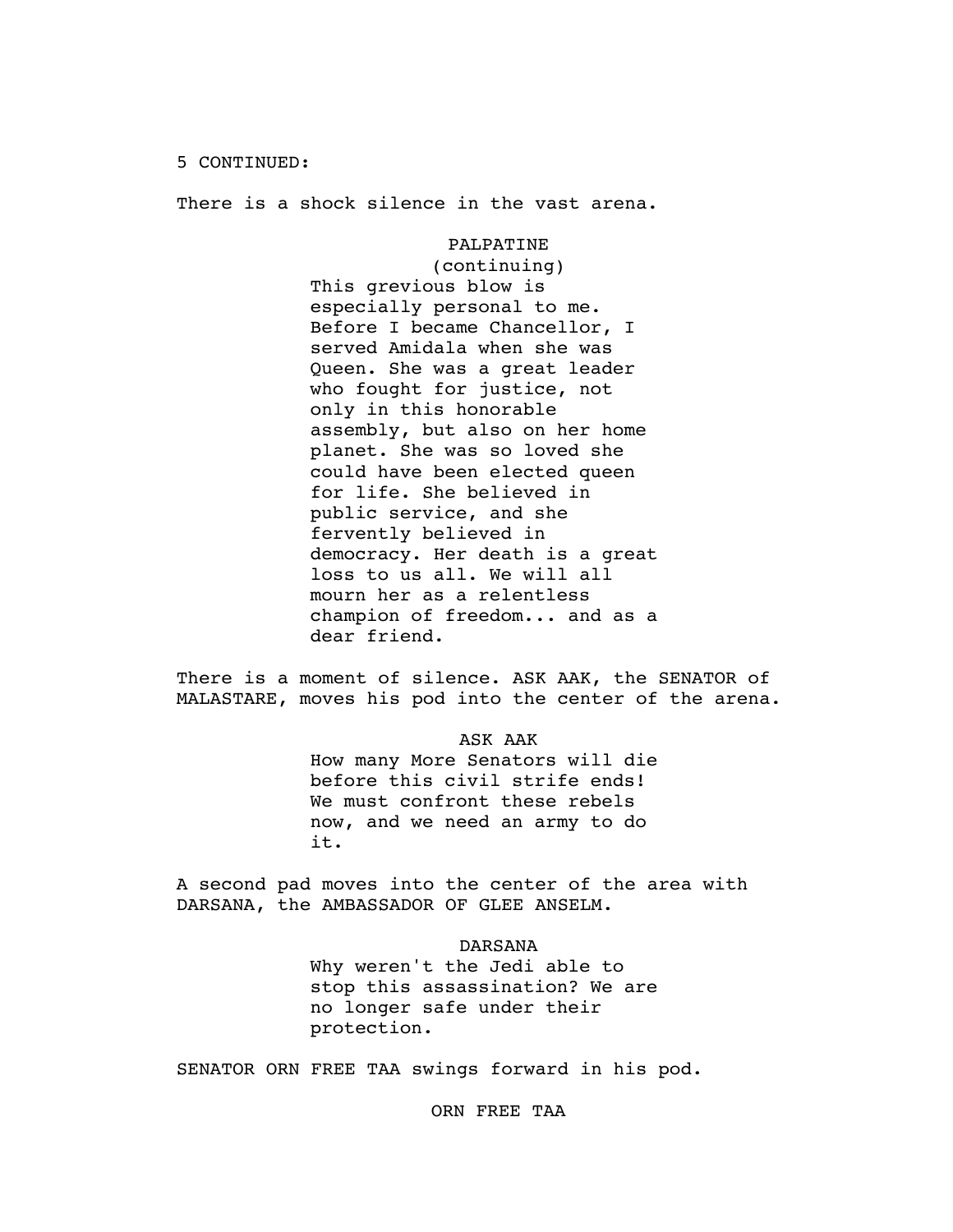The Republic needs more security now! Before it comes to war.

### PALPATINE

Must I remind the Senator from Malastare that negotiations are continuing with the separatists. Peace is our objective here... not war.

The SENATORS yell pro and con. MAS AMEDDA tries to calm things down. SENATOR PADMÉ AMIDALA with CAPTAIN TYPHO, JAR JAR and DORMÉ, maneuvers her pod into the center of the vast arena.

PADMÉ

My noble colleagues, I concur with the Supreme Chancellor. At all costs, we do not want war!

The Senate goes quiet, then there is an outburst of cheering and applause.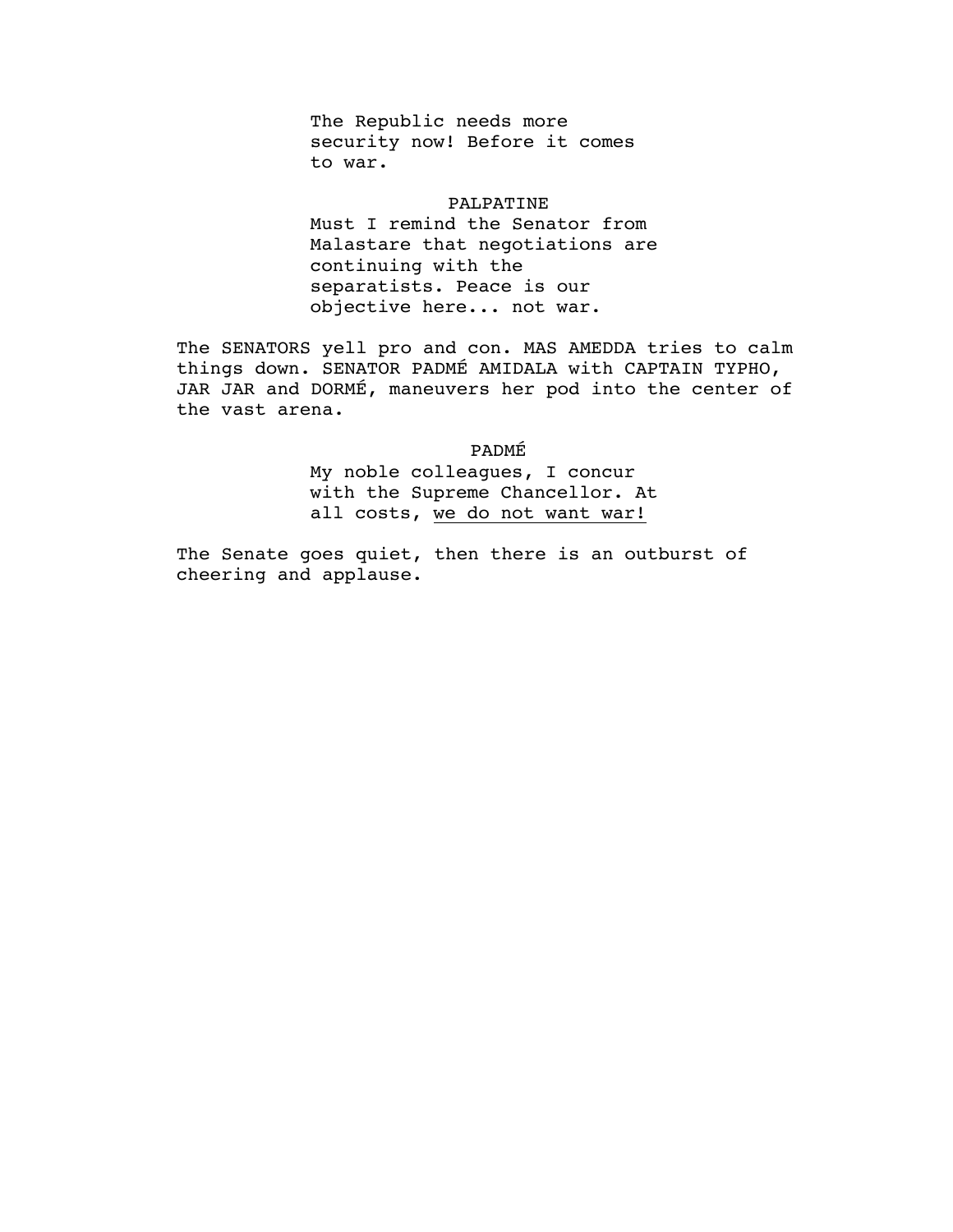It is with with great surprise and joy the chair recognizes the Senator from Naboo, Padmé Amidala.

# PADMÉ

Less than an hour ago, an assassination attempt was made against my life. One of my bodyguards and six others were ruthlessly and senselessly murdered. I was the target but, more importantly, I believe this security measure before you, was the target. I have led the opposition to build an army... but there is someone in this body who will stop at nothing to assure its passage...

Many of the SENATORS boo and yell at SENATOR AMIDALA.

# PADMÉ

(continuing) I warn you, if you vote to create this army, war will follow. I have experienced the misery of war first-hand; I do not wish to do it again.

There is sporadic yelling for and against her statements.

# PADMÉ

(continuing) Wake up, Senators... you must wake up! If we offer the separatists violence, they can only show us violence in return! Many will lose their lives. All will lose their freedom. This decision could very well destroy the very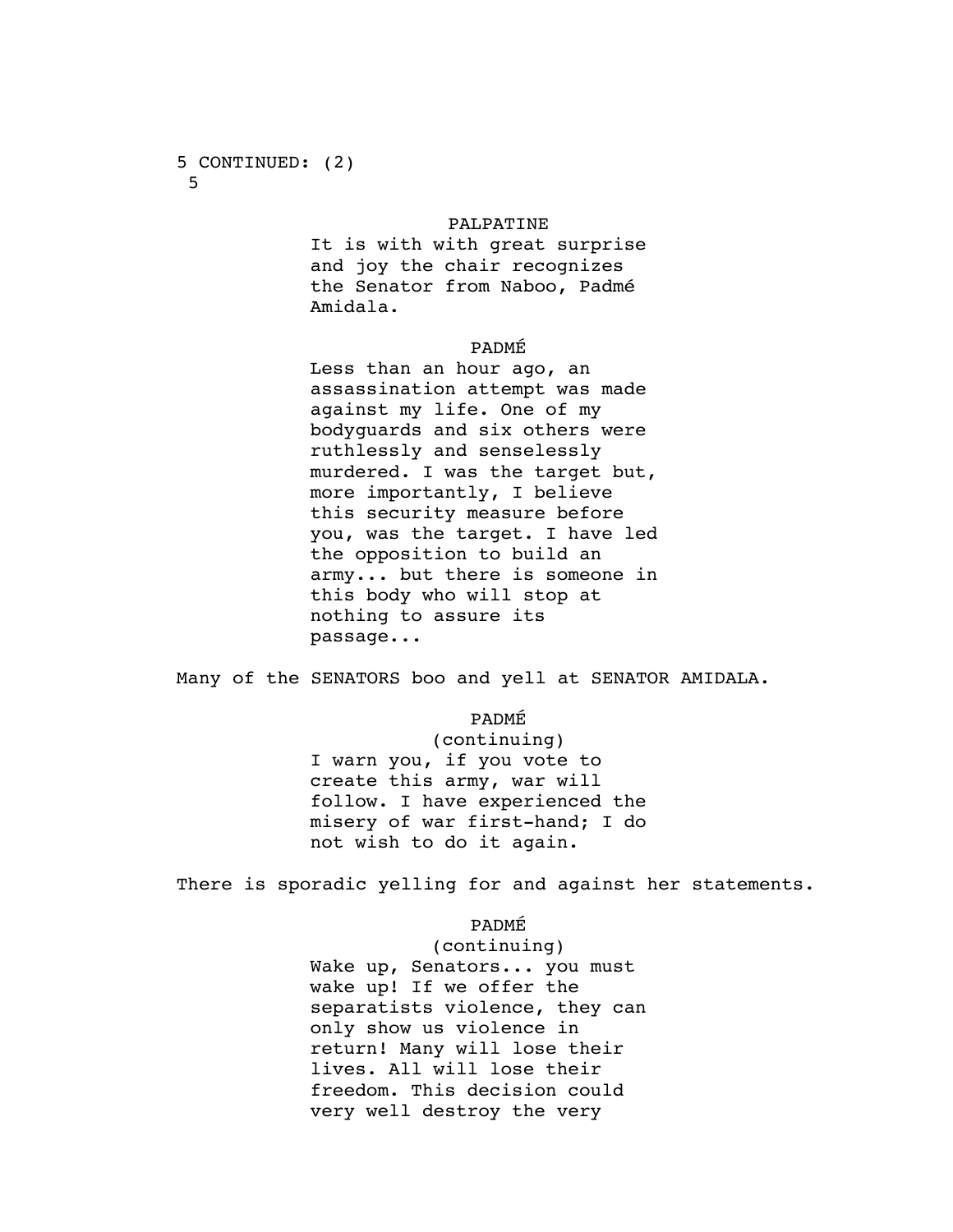foundation of our great Republic. I pray you do not let fear push you into a disastrous decision. Vote down this security measure, which is nothing less than a declaration of war! Does anyone here want that? I cannot believe they do.

There is an undercurrent of booing... and groaning. SENATOR ORN FREE TAA moves his pod next to AMIDWA.

> ORN MEE TAA My motion to defer the vote must be dealt with first. That is the rule of law.

AMIDALA looks angry and frustrated. PALPATINE gives her a sympathetic look.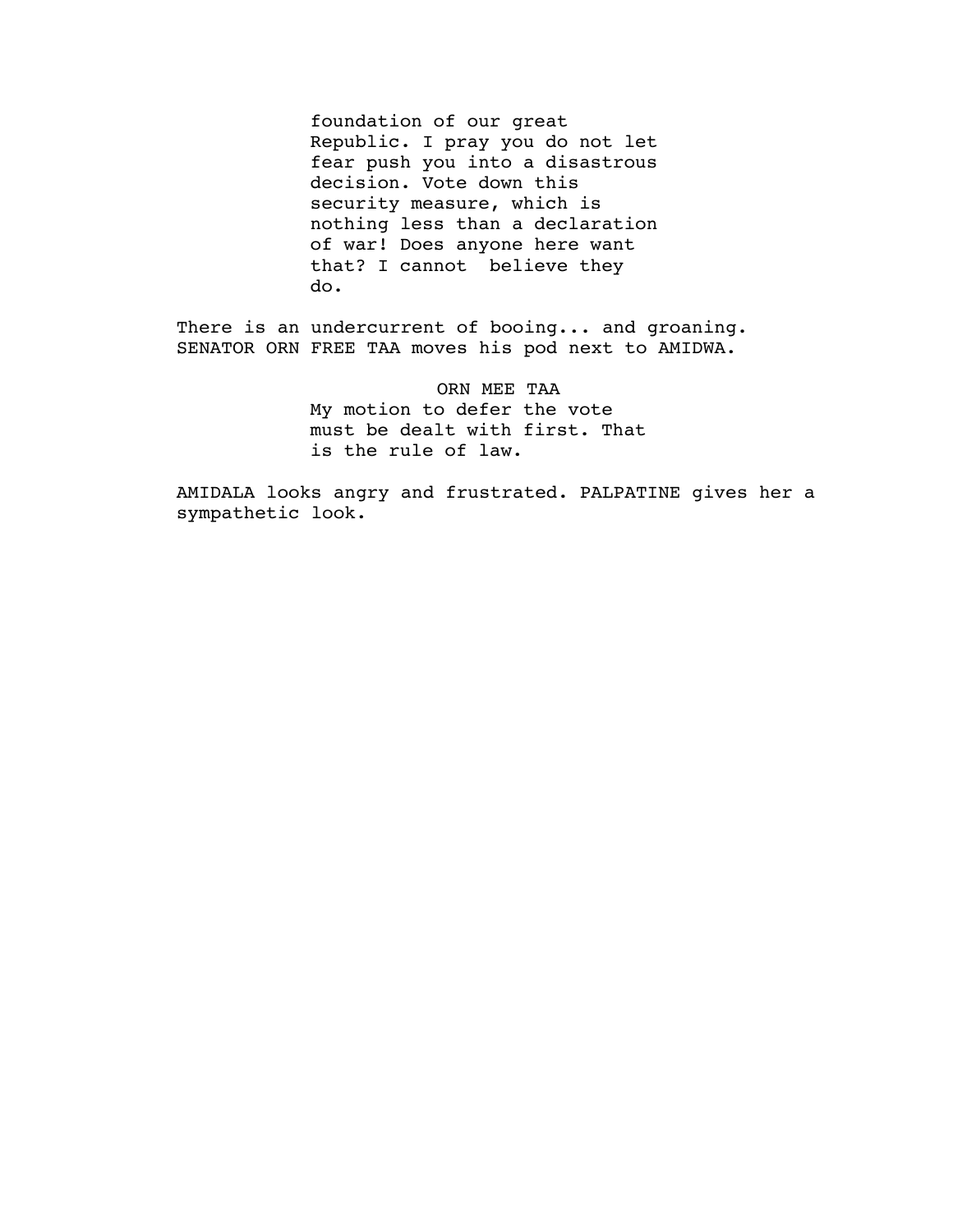Due to the lateness of the hour and the seriousness of this motion, we will take up these matters tomorrow. Until then, the Senate stands adjourned.

6 EXT. EXECUTIVE QUARTERS BUILDING - DAY 6

The giant towers of the Republic Executive Building seem to reach the heavens. Traffic clogs the smoggy sky.

7 INT. CHANCELLOR'S OFFICE - DAY 7

CHANCELLOR PALPATINE sits behind his desk with TWO RED-CLAD ROYAL GUARDS on either side of the door. YODA, PLO KI-ADI MUNDI, and MACE WINDU sit across from him.

> PALPATINE I don't know how much longer I can hold off the vote, my friends. More and more star systems are joining the separatists.

MACE WINDU If they do break away -

PALPATINE No! I will not let that happen!

### MACE WINDU

But if they do, you must realize there aren't enough Jedi to protect the Republic. We are keepers of the peace, not soldiers.

# PALPATINE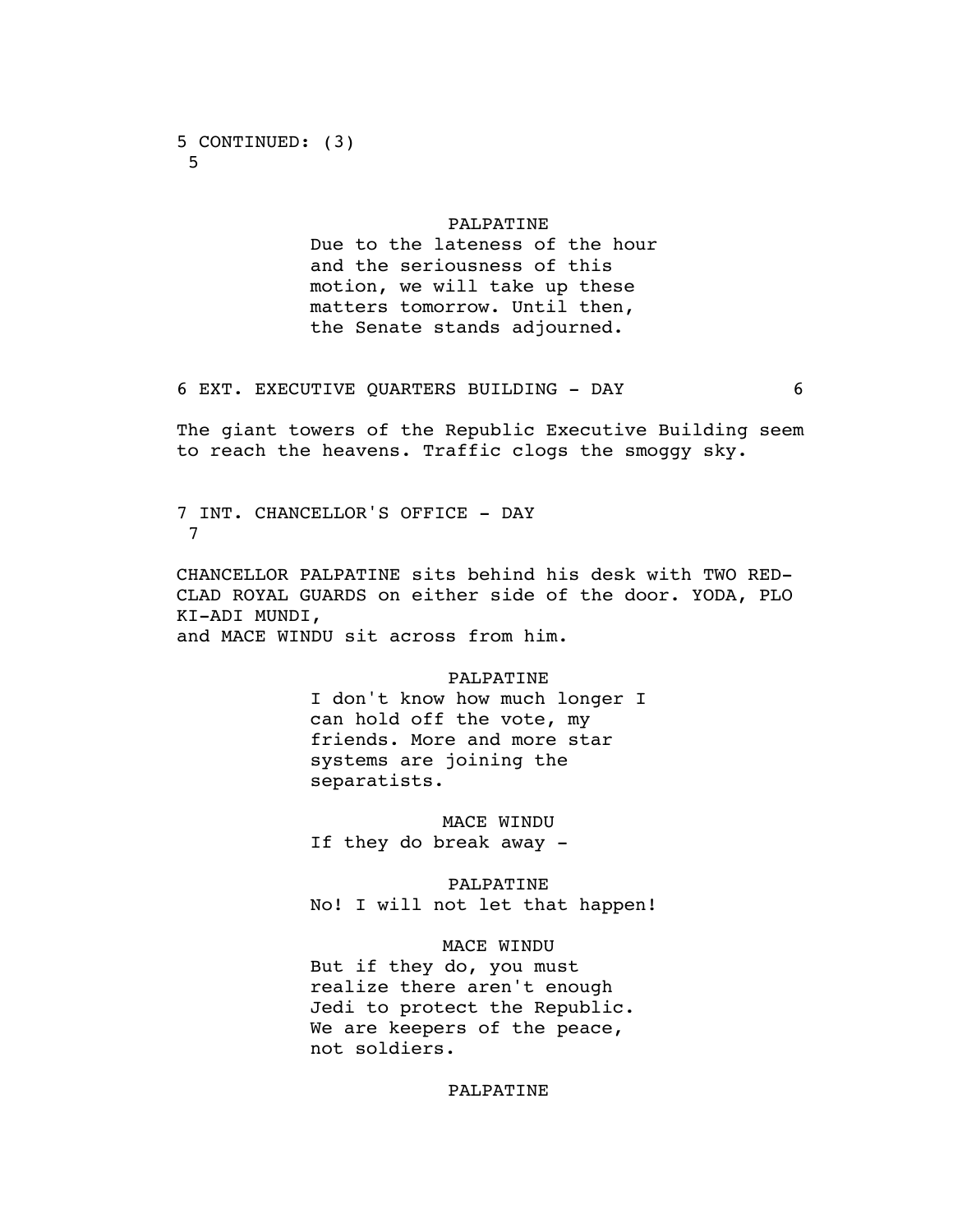Master Yoda, do you think it will really come to war?

YODA closes his eyes.

YODA

Worse than war, I fear... Much worse.

# PALPATINE

What?

MACE WINDU What do you sense, Master?

YODA

Impossible to see... The Dark Side clouds everything. But this I am sure of -(opens his eyes) Do their duty the Jedi will.

A muted BUZZER SOUNDS. A hologram of an AIDE, DAR WAC, appears on the Chancellor's desk.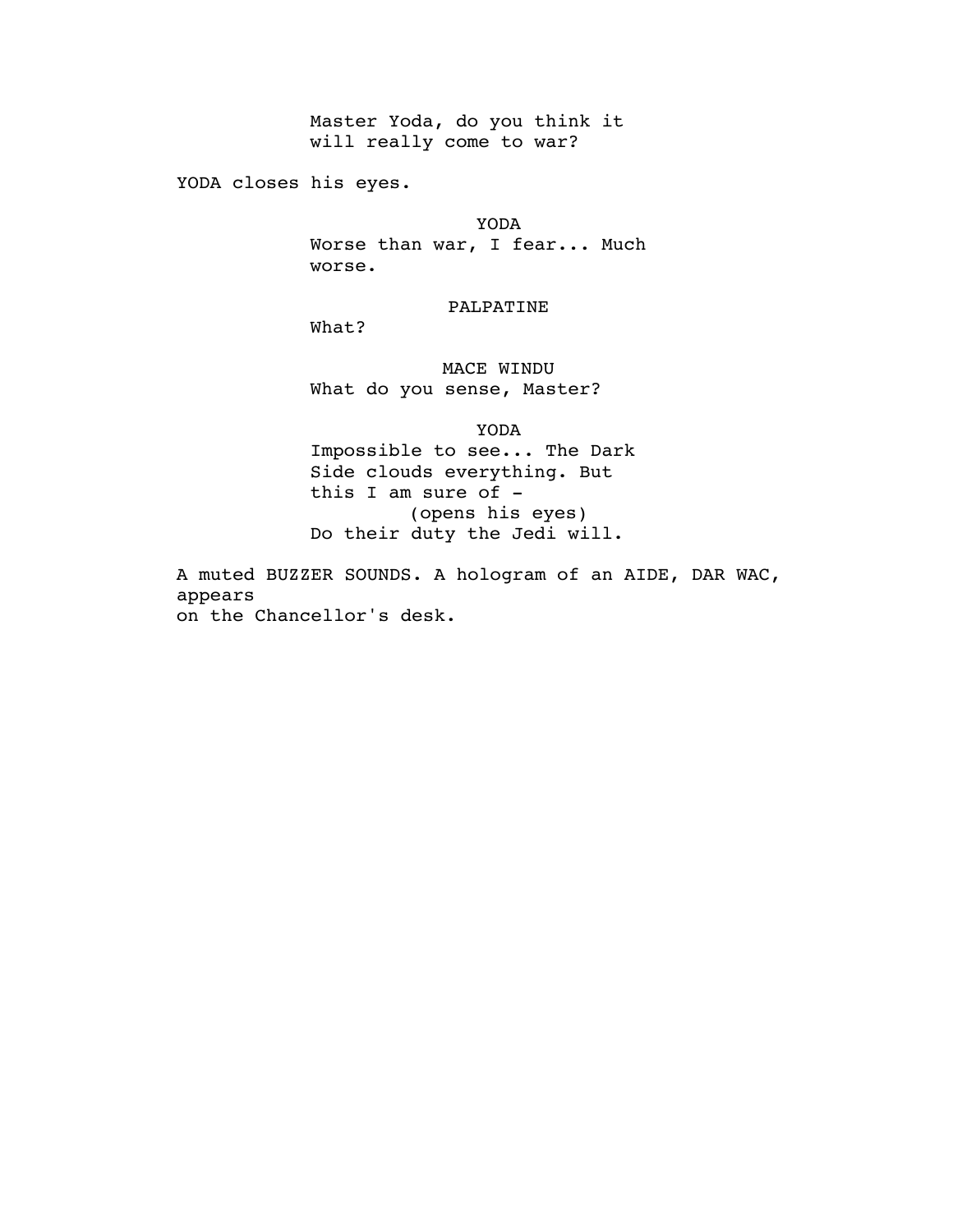# DAR WAC

# The loyalist committee has arrived, my Lord.

# PALPATINE

# Send them in.

They all stand as SENATOR AMIDALA, CAPTAIN TYPHO, JAR JAR, MAS AMEDDA, DORMÉ, and THREE SENATORS (BAIL ORGANA, LUMINARA UNDULI, and HOROX RYYDER) enter the office. As YODA and MACE WINDU move to greet the SENATOR, YODA taps AMIDALA with his cane.

#### YODA

With you, the Force is strong... young Senator. To see you alive brings warm feelings to my heart.

# PADMÉ

Thank you, Master Yoda. Do you have any idea who was behind this attack?

#### MACE WINDU

Our intelligence points to disgruntled spice miners, on the moons of Naboo.

# PADMÉ

I don't wish to disagree but I think that Count Dooku was behind it.

There is a stir of surprise. They look at one another.

#### MACE WINDU

You know, M'Lady, Count Dooku was once a Jedi. He wouldn't assassinate anyone, it's not in his character.

KI-ADI-MUNDI He is a political idealist, not a murderer.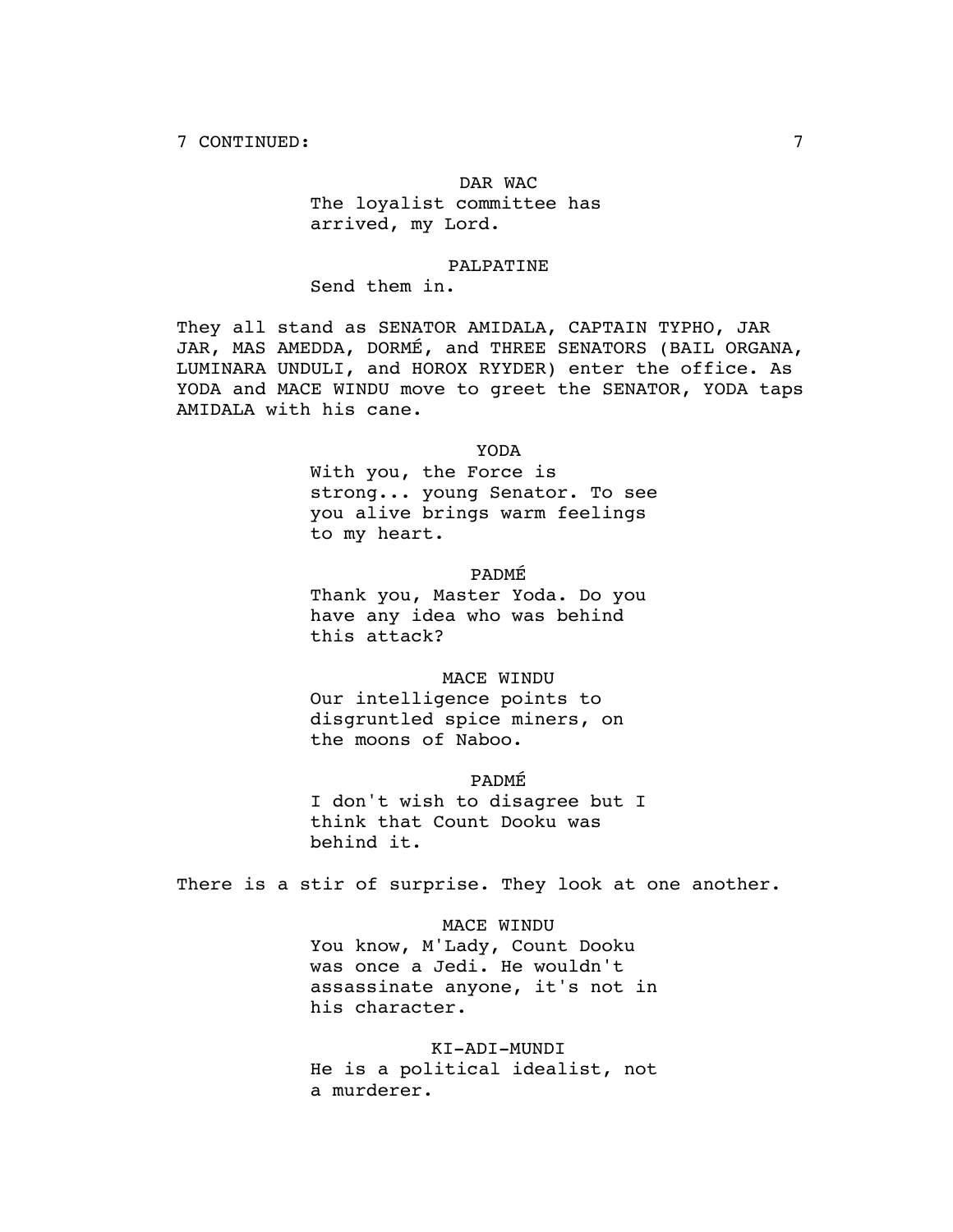Count Dooku has always avoided any kind of conflict. It appears he has no desire to start a war. Why would he kill you? To what end?

PADMÉ

I don't know, but everything in my being tells me he was behind it...

YODA In dark times nothing is what it appears to be, but the fact remains Senator, in grave danger you are.

PALPATINE gets up, walks to the window, and looks out at the vast city.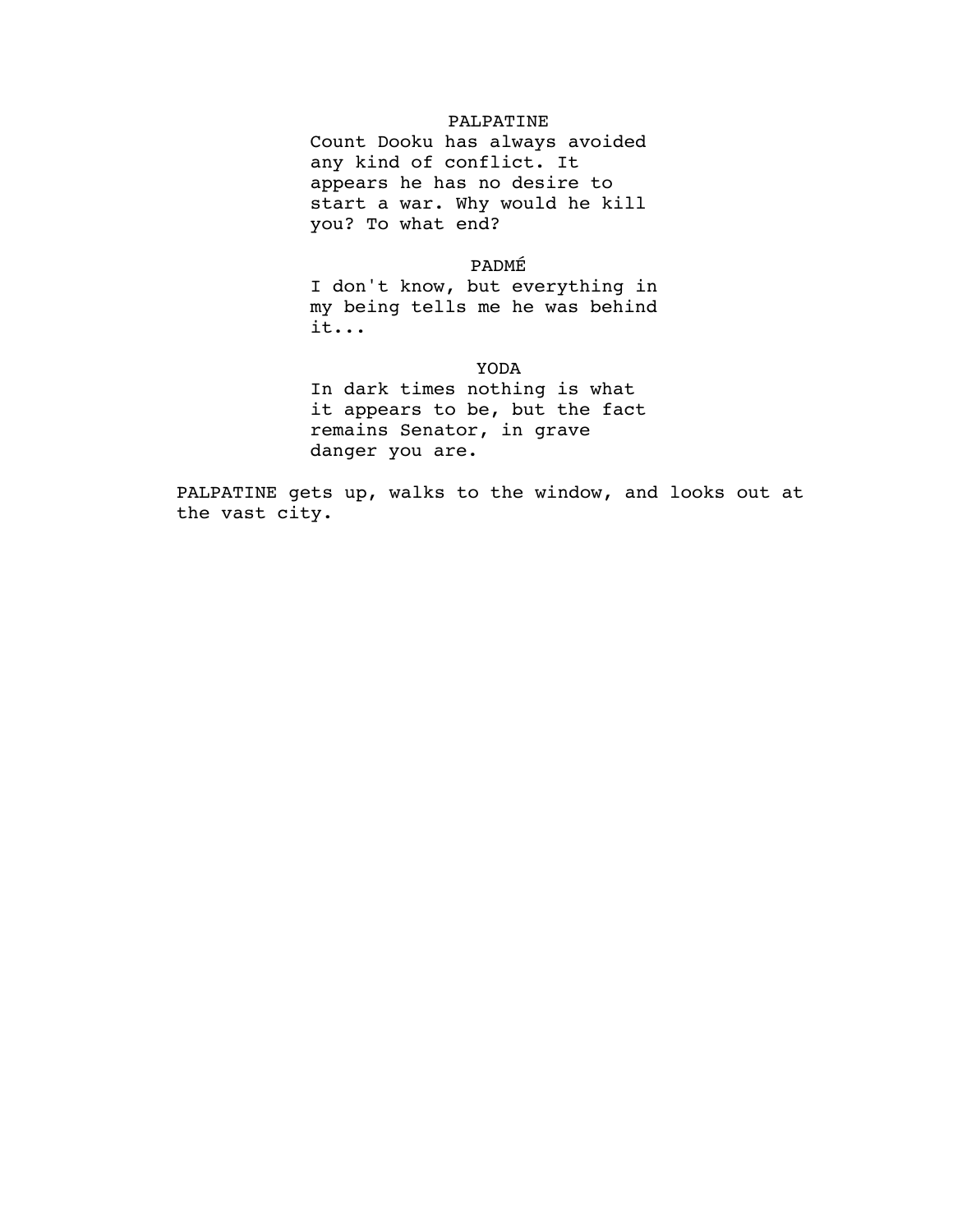Master Jedi, may I suggest that the Senator be placed under the protection of your graces.

# BAIL ORGANA

Do you think that is a wise use of manpower during these stressful times?

# PADMÉ

Chancellor, if I may comment, I do not believe the...

# PALPATINE

..."situation is that serious." No, but I do, Senator.

# PADMÉ

Chancellor, please! I don't want any more guards!

#### PALPATINE

I realize all too well that additional security might be disruptive for you, but perhaps someone you are familiar with...an old friend like... Master Kenobi...

# PALPATINE nods to MACE WINDU, who nods back.

# MACE WINDU

That's possible. He has just returned from a border dispute on Ansion.

# PALPATINE

You must remember him, M'Lady... he watched over you during the blockade conflict.

# PADMÉ

This is not necessary, Chancellor.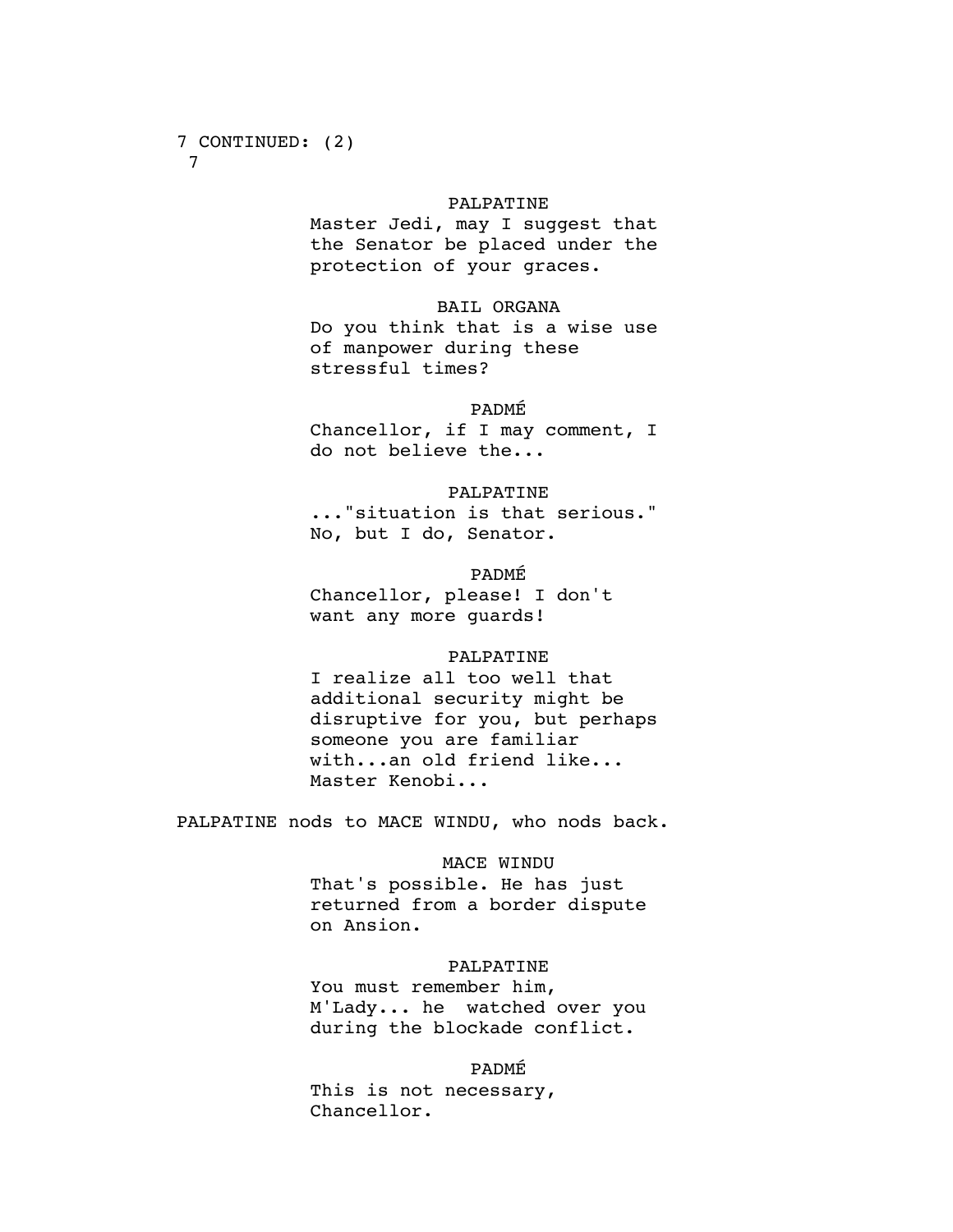Do it for me, M'Lady, please. I will rest easier. We had a big scare today. The thought of losing you is unbearable.

AMIDALA sighs as the JEDI get up to leave.

MACE WINDU I will have Obi-Wan report to you immediately, M'Lady.

YODA leans into her ear.

#### YODA

Too little about yourself you worry, Senator, and too much about politics. Be mindful of your danger, Padmé. Accept our help.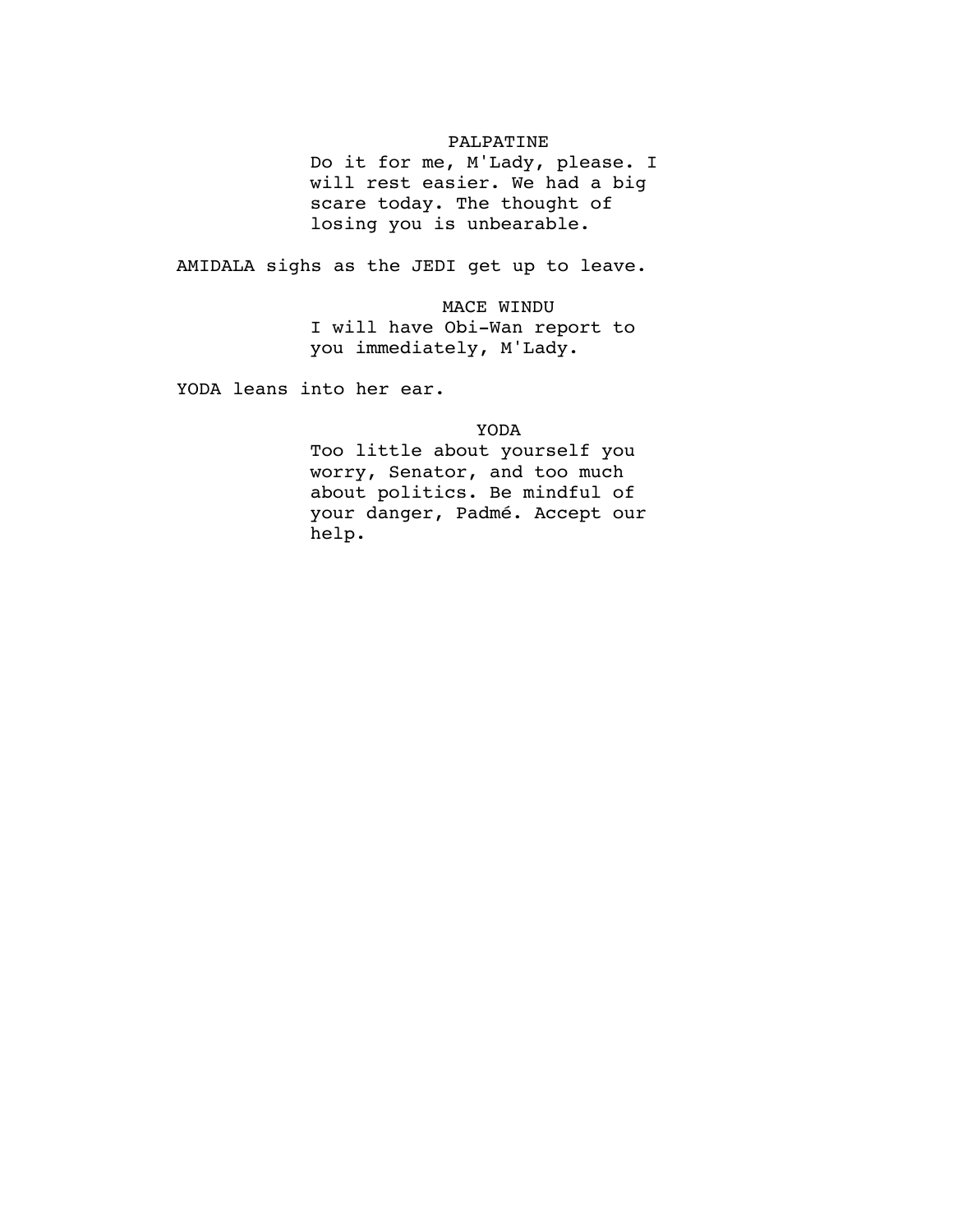7 CONTINUED: (3) 7 As the JEDI leave the office, PALPATINE continues to pace

behind his desk.

PALPATINE I will not let this Republic, that has stood for over a thousand years, be split in two.

8 EXT. SENATE APARTMENTS - TWILIGHT 8

A graceful skyskraper twinkles in the evening light of Coruscant.

9 INT. SENATE BUILDING, APARTMENT CORRIDOR - EVENING 9

The door to the apartment slides open. JAR JAR walks into the corridor, where TWO JEDI are exiting the elevator. He recognizes OBI-WAN and becomes extremely excited, jumping around, shaking his hand.

> JAR JAR Obi! Obi! Obi! Mesa soo smilen to see'en yousa. Wahooooo!

OBI-WAN smiles.

OBI-WAN

It's good to see you, too, Jar Jar.

JAR JAR

Oops! Weresa mesa manners? Excuse me, Master Obi-Wan. I completely forgot myself for a moment there. I have had to learn Diplodialect... speak it like a native now. Don't really see the point, actually, but members of the Senate seem to prefer it...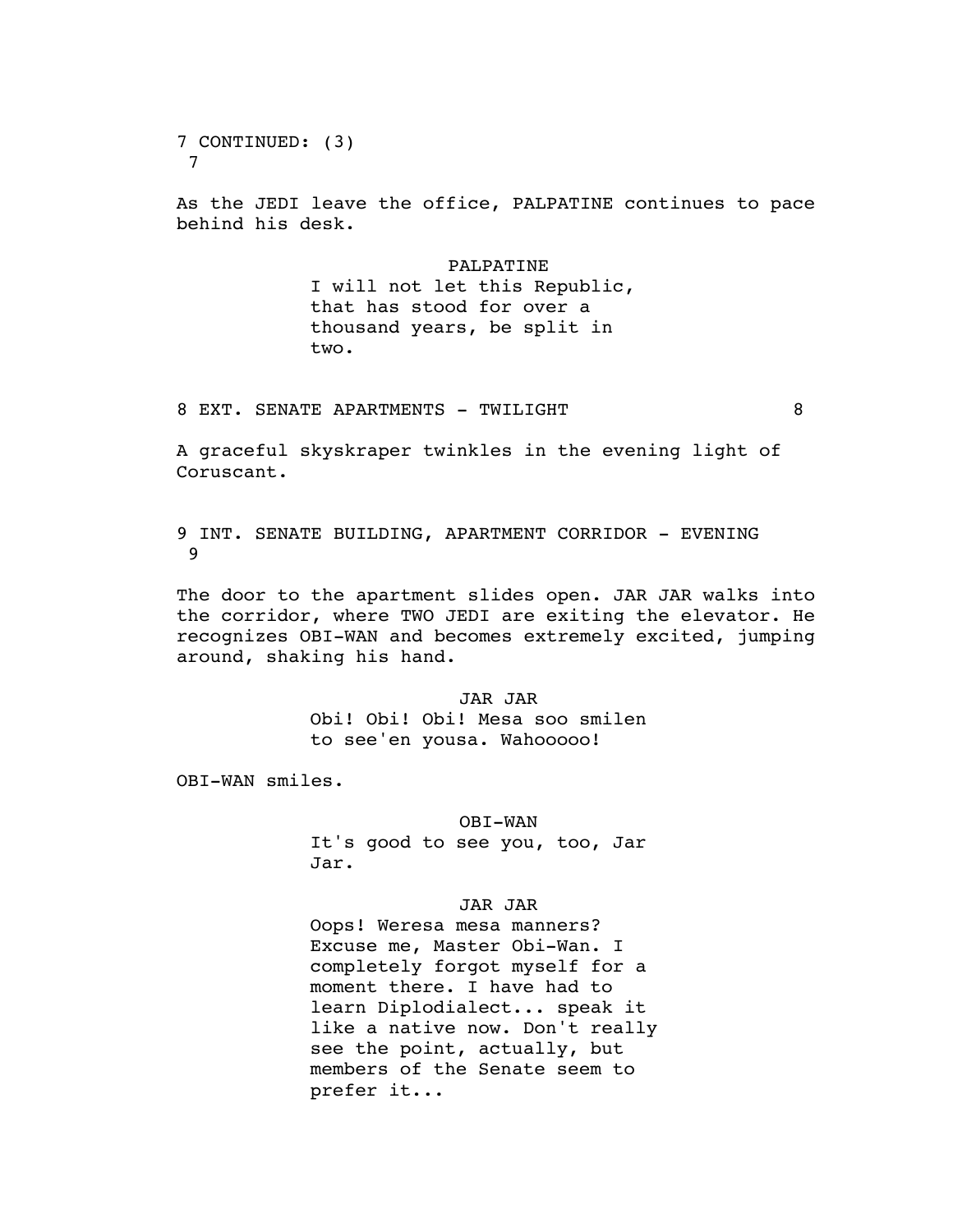JAR JAR notices OBI-WAN'S APPRENTICE.

JAR JAR

(continuing) ...and this, I take it, is your apprentice... Noooooooo! Annie? Noooooooo! Little Bitty Annie? (Looks at Anakin) Noooooooo! Yousa so biggen! Yiyiyiyyi! Annie!! Mesa no believen!

# ANAKIN

# Hi, Jar Jar.

JAR JAR grabs hold of ANAKIN and envelops him in a big hug.

> JAR JAR Annie! Annie! Yiyiyiyiyiyiiii!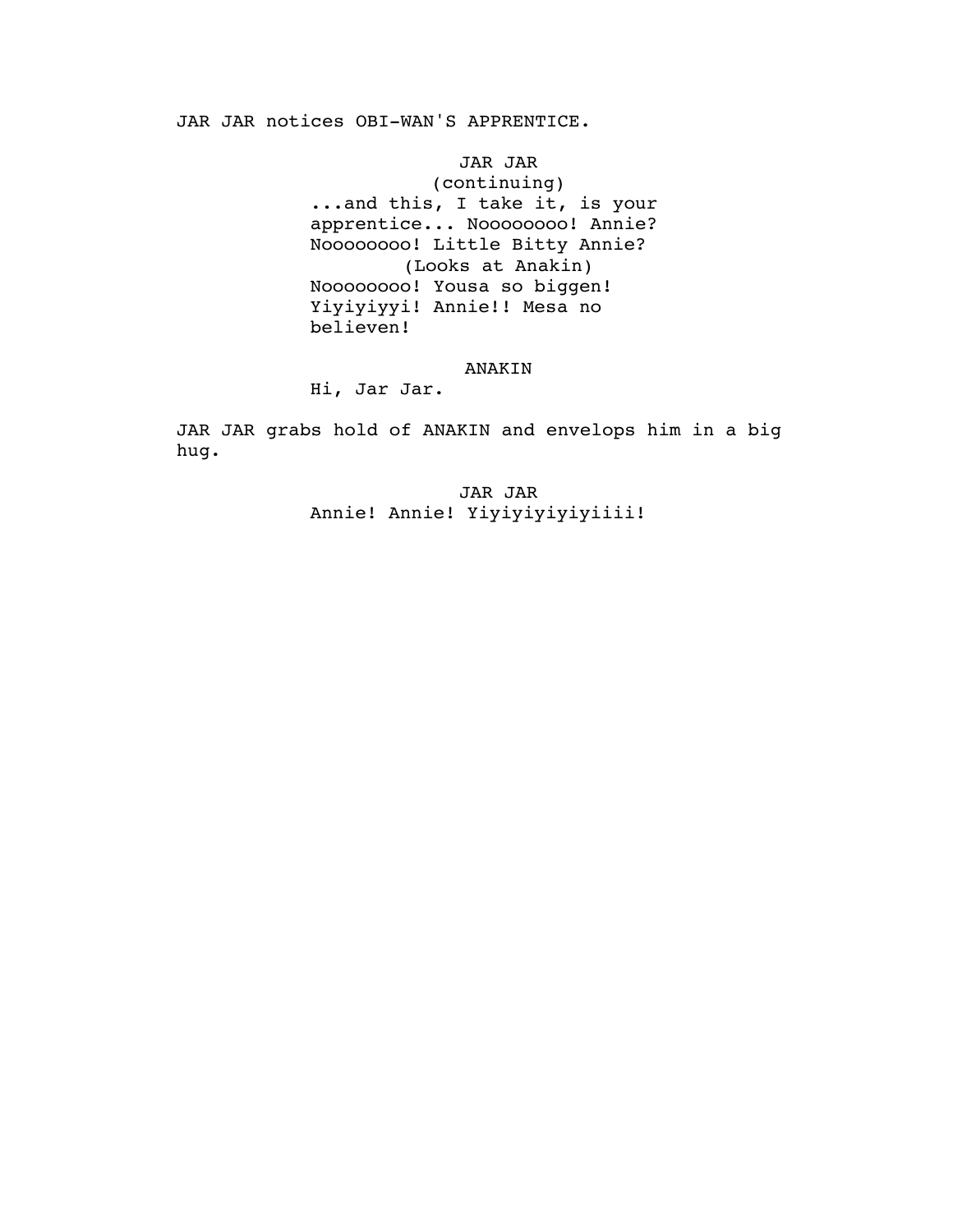10 INT. SENATE BUILDING, APARTMENT - EVENING 10

PADMÉ is in a conference with CAPTAIN TYPHO and DORMÉ. JAR JAR enters the room, followed by the TWO JEDI.

#### JAR JAR

Lookie... lookie... Oops! Oh, dear, I'm afraid I've forgotten myself again.

PADMÉ and TYPHO rise as OBI-WAN and ANAKIN stop before the SENATOR. OBI-WAN steps forward. ANAKIN stares at PADMÉ. She glances at him.

#### OBI-WAN

It's a pleasure to see you again, M'Lady.

PADMÉ walks over to OBI-WAN and takes his hand in hers.

PADMÉ It has been far too long, Master Kenobi. I'm so glad our paths have crossed again... but I must warn you that I think your presence here is unnecessary.

OBI-WAN I'm sure the Jedi Council has their reasons.

She moves in front of ANAKIN.

# PADMÉ

Annie??

(stares) My goodness, you've grown.

They look at each other for a long moment.

#### ANAKIN

(trying to be smooth) So have you... grown more beautiful, I mean... and much shorter... for a Senator, I mean.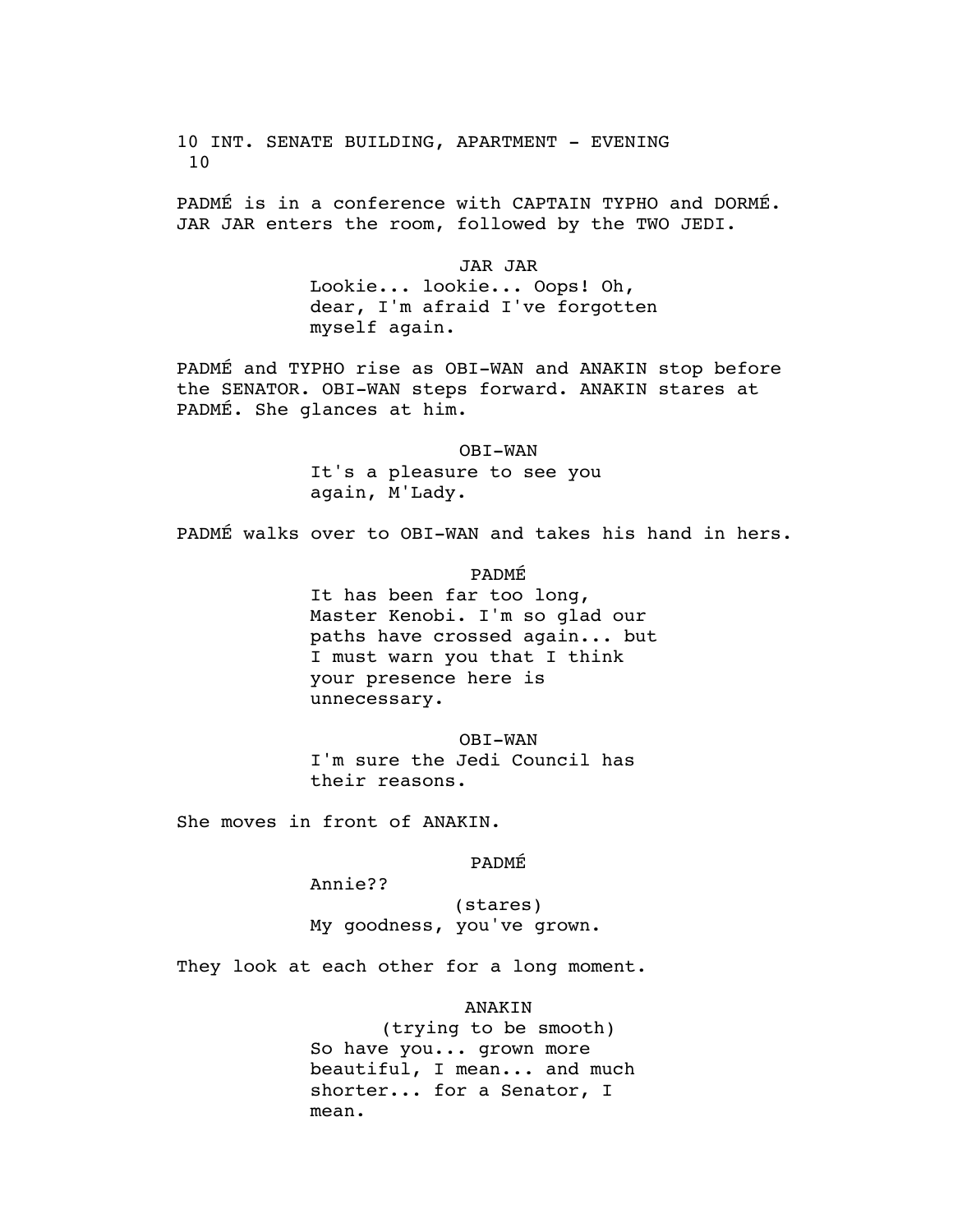OBI-WAN looks disapprovingly at his apprentice. PADMÉ laughs and shakes her head.

PADMÉ

Oh, Annie, you'll always be that little boy I knew on Tatooine.

This embarrasses ANAKIN, and he looks down. OBI-WAN and CAPTAIN TYPHO smile.

OBI-WAN

Our presence will be invisible, M'Lady.

# TYPHO

I'm very grateful you here, Master Kenobi. The situation is more dangerous than the Senator will admit.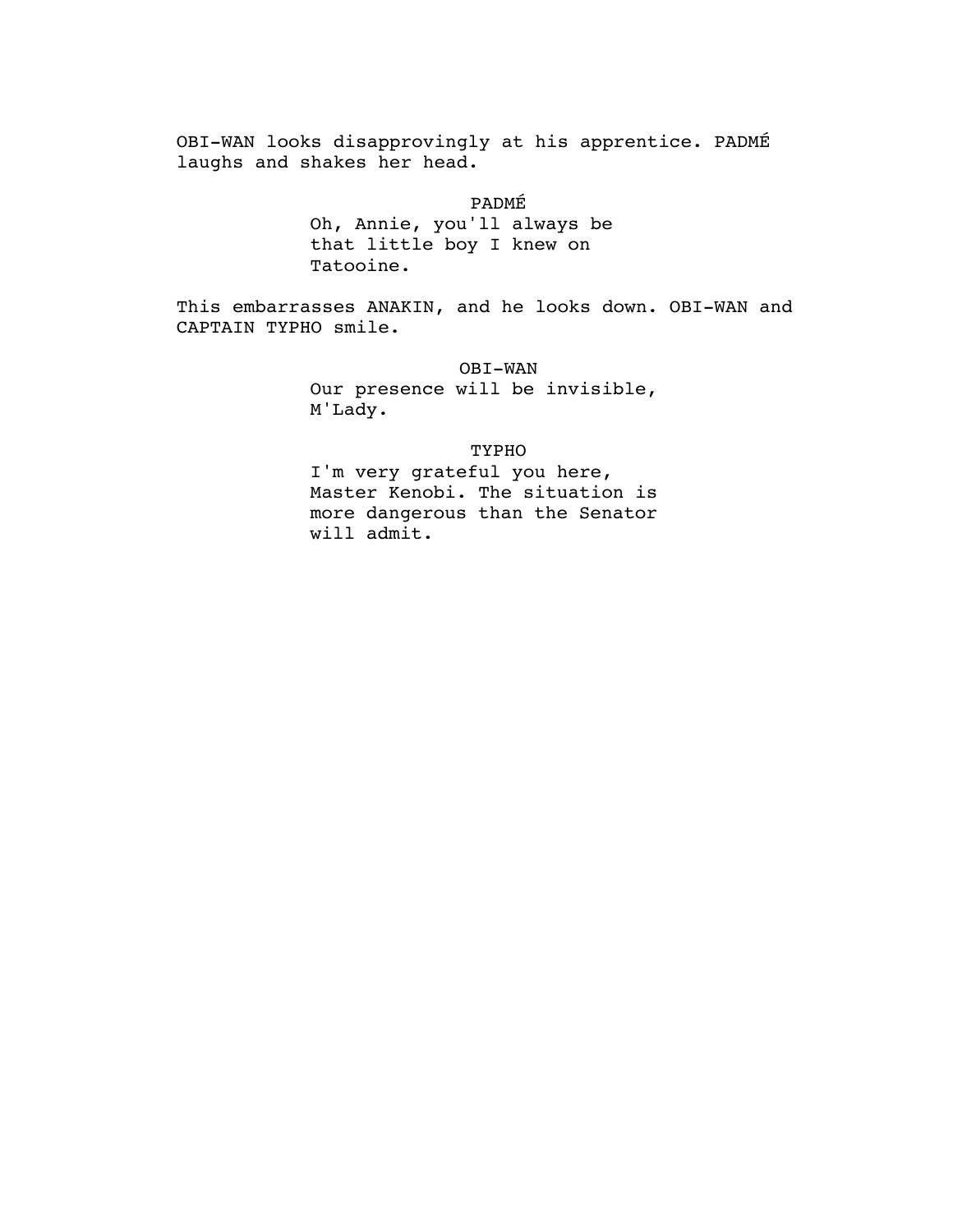# PADMÉ

I don't need more security, I need answers. I want to know who is trying to kill me.

#### OBI-WAN

(frowning) We're here to protect you, Senator, not to start an investigation.

#### ANAKIN

We will find out who's trying to kill you, Padmé, I promise you!

He's done it again. he bites his lip in frustration and shame. OBI-WAN gives ANAKIN a dirty look.

> OBI-WAN We are not going to exceed our mandate, my young Padawan learner!

### ANAKIN

I meant in the interest of protecting her, Master, of course!

OBI-WAN

We are not going through this exercise again, Anakin. You will pay attention to my lead.

#### ANAKIN

Why?

# OBI-WAN

What??!!

#### ANAKIN

Why else do you think we were assigned to her, if not to find the killer? Protection is a job for local security... not Jedi. It's overkill, Master.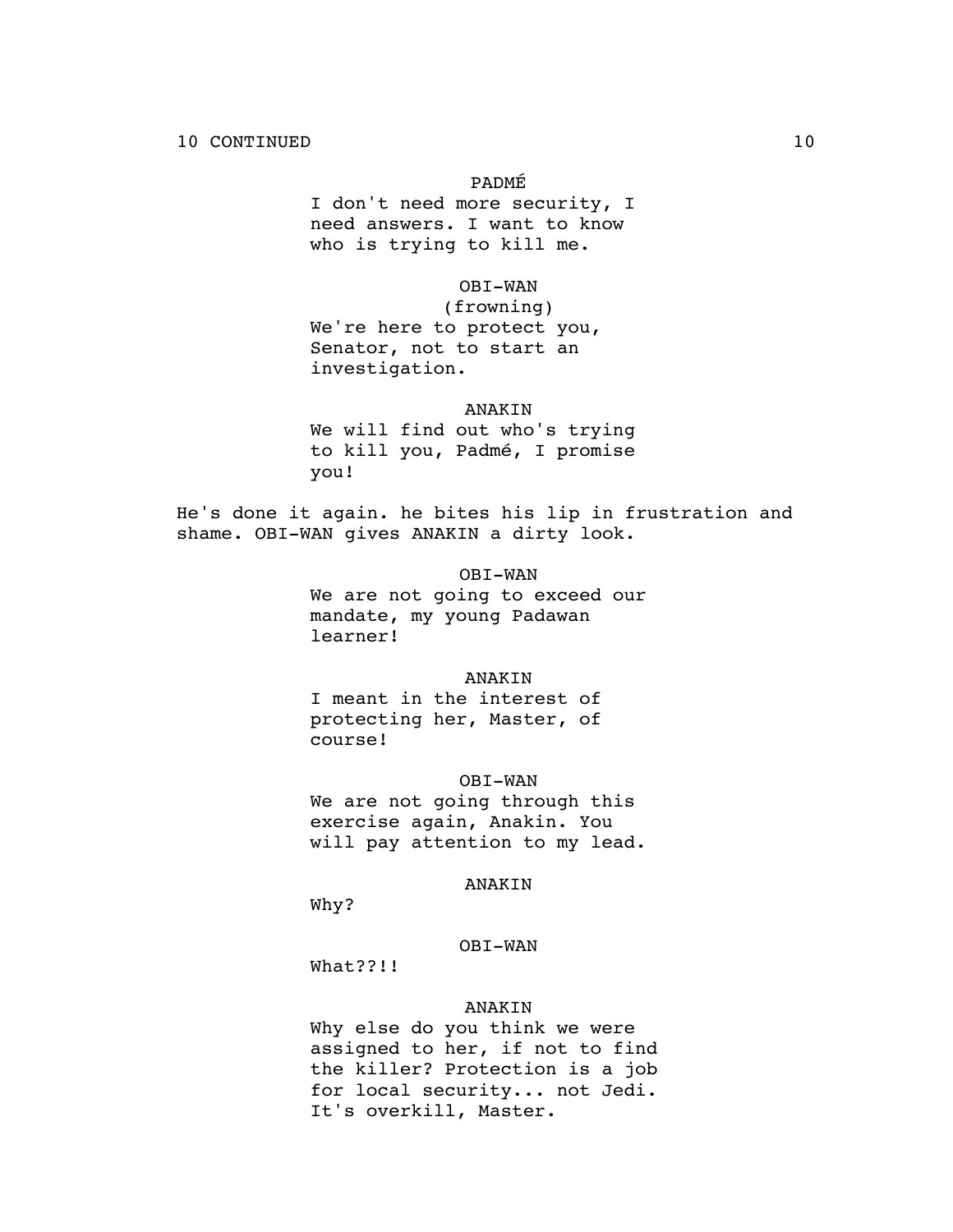Investigation is implied in our mandate.

OBI-WAN

We will do as the Council has instructed, and you will learn your place, young one.

PADMÉ

Perhaps with merely your presence the mysteries surrounding this threat will be revealed. Now, if you will excuse me, I will retire.

Everyone gives AMIDALA a slight bow as she and DORMÉ leave the room.

> TYPHO Well, I know I feel a lot better having you here. (more)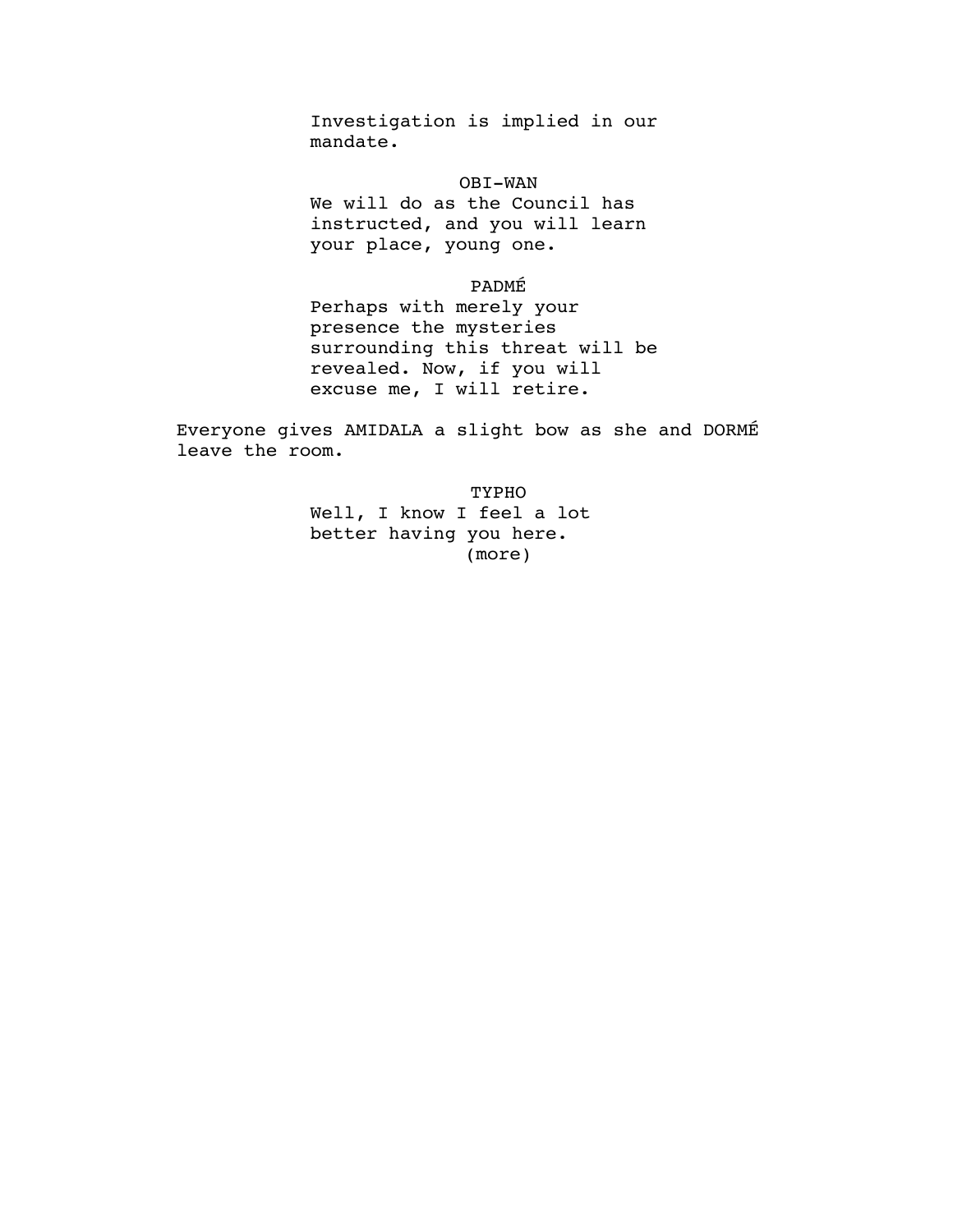# 10 CONTINUED: (2) 10

# TYPHO

(cont'd) I'll have an officer on every floor and I'll be at the command center downstairs.

JAR JAR

Mesa busten wit happiness seein yousa again, Annie. Deesa bad times, bombad times.

CAPTAIN TYPHO leaves.

# ANAKIN

She didn't even recognize me, Jar Jar. I've thought about her every day since we parted... and she's forgotten me completely.

JAR JAR Shesa happy. Happer den mesa see-en her in longo time.

#### OBI-WAN

Anakin, you're focusing on the negative again. Be mindful of your thoughts. She was glad to see us. Now let's check the security here.

#### ANAKIN

Yes, my Master.

11 EXT. JEDI TEMPLE - EVENING 11

The vast Jedi Temple sits on an endless flat plain, silhouetted against the traffic-filled sky.

12 INT. JEDI TEMPLE, CORRIDOR - EVENING 12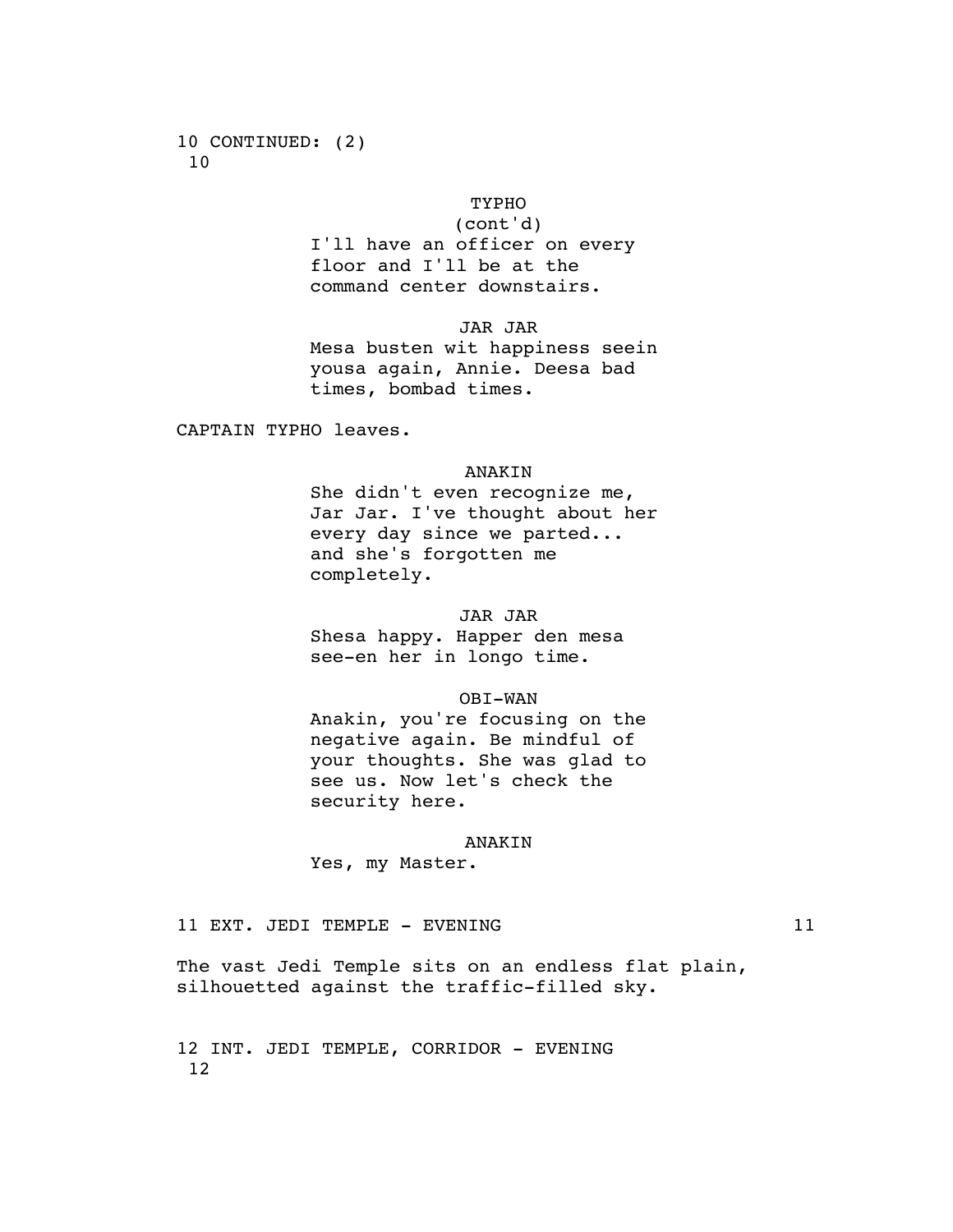MACE WINDU and YODA walk down the long hallway, silhouetted by a lit room at the end.

> MACE WINDU Why couldn't we see this attack on the Senator?

YODA Masking the future, is this disturbance in the Force.

MACE WINDU The prophecy is coming true, the Dark Side is growing.

YODA

And only those who have turned to the Dark Side can sense the possibilites of the future. Only going through the Dark Side can we see.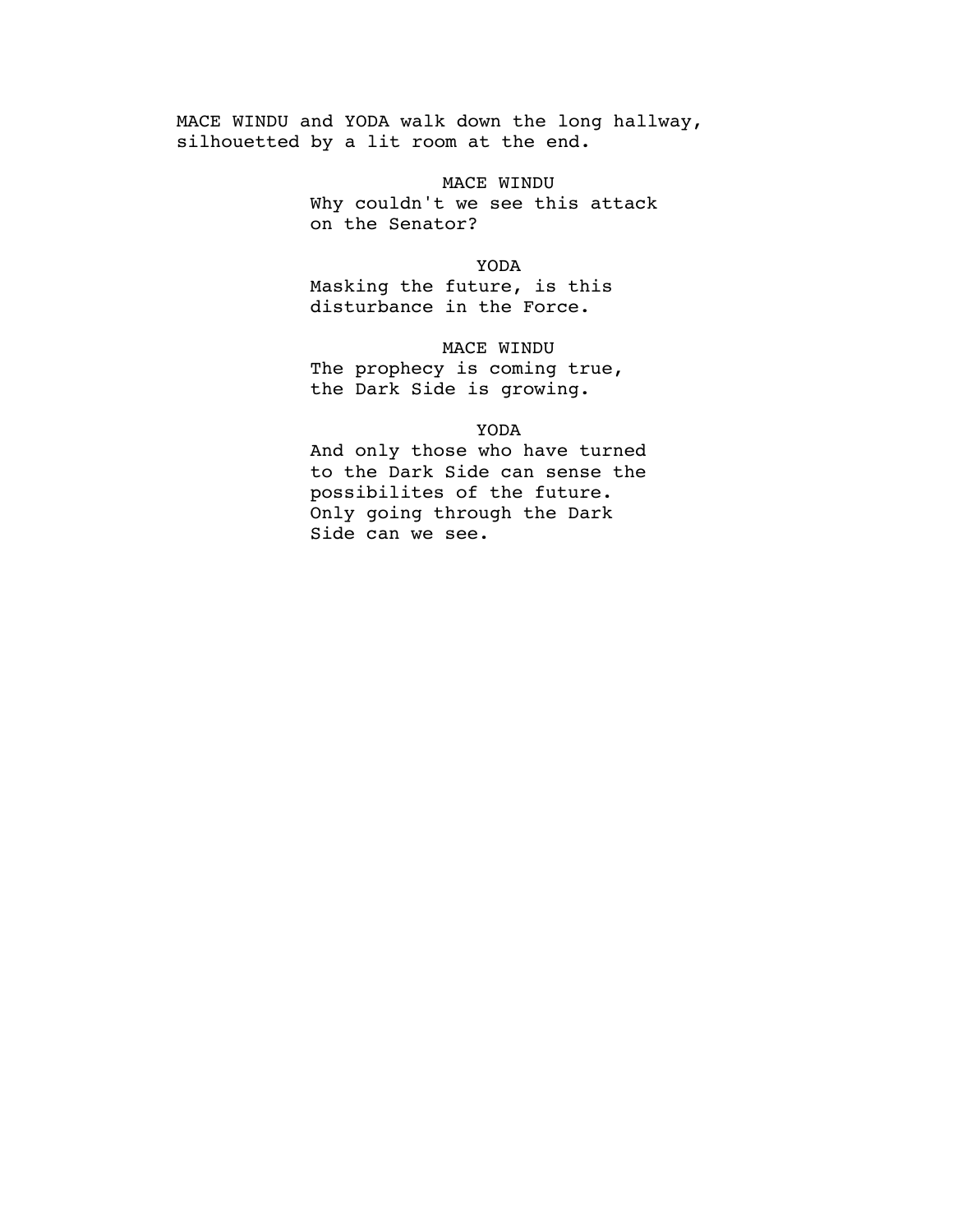12 CONTINUED: 12

## MACE WINDU

It's been then years, and the Sith still have not shown themselves. Do you think they are behind this?

YODA

... Out there, they are. A certainty, that is.

MACE WINDU Do you think Obi-Wan's apprentice will be able to bring balance to the Force?

YODA

Only if he chooses to follow his destiny.

There is a long silence as they walk away. Only footsteps are heard.

13 INT. SENATE BUILDING, AMIDALA'S APARTMENT, BEDROOM - NIGHT 13

PADMÉ is asleep in her bed, lit only by the light of the city outside her window coming through the blinds. ARTOO stands in the corner of the bedroom. His power is off.

14 INT. SENATE BUILDING, AMIDALA'S APARTMENT, MAIN ROOM - NTGHT 14

ANAKIN is standing in the living room. He is in a meditative state. It is quiet. We hear DISTANT FOOTSTEPS in the corridor outside the apartment. Suddenly ANAKIN'S eyes pop open. His eyes dart around the room. He reaches for his lightsaber, then smiles and puts it back on his belt.

The door to the apartment slides open, and OBI-WAN enters.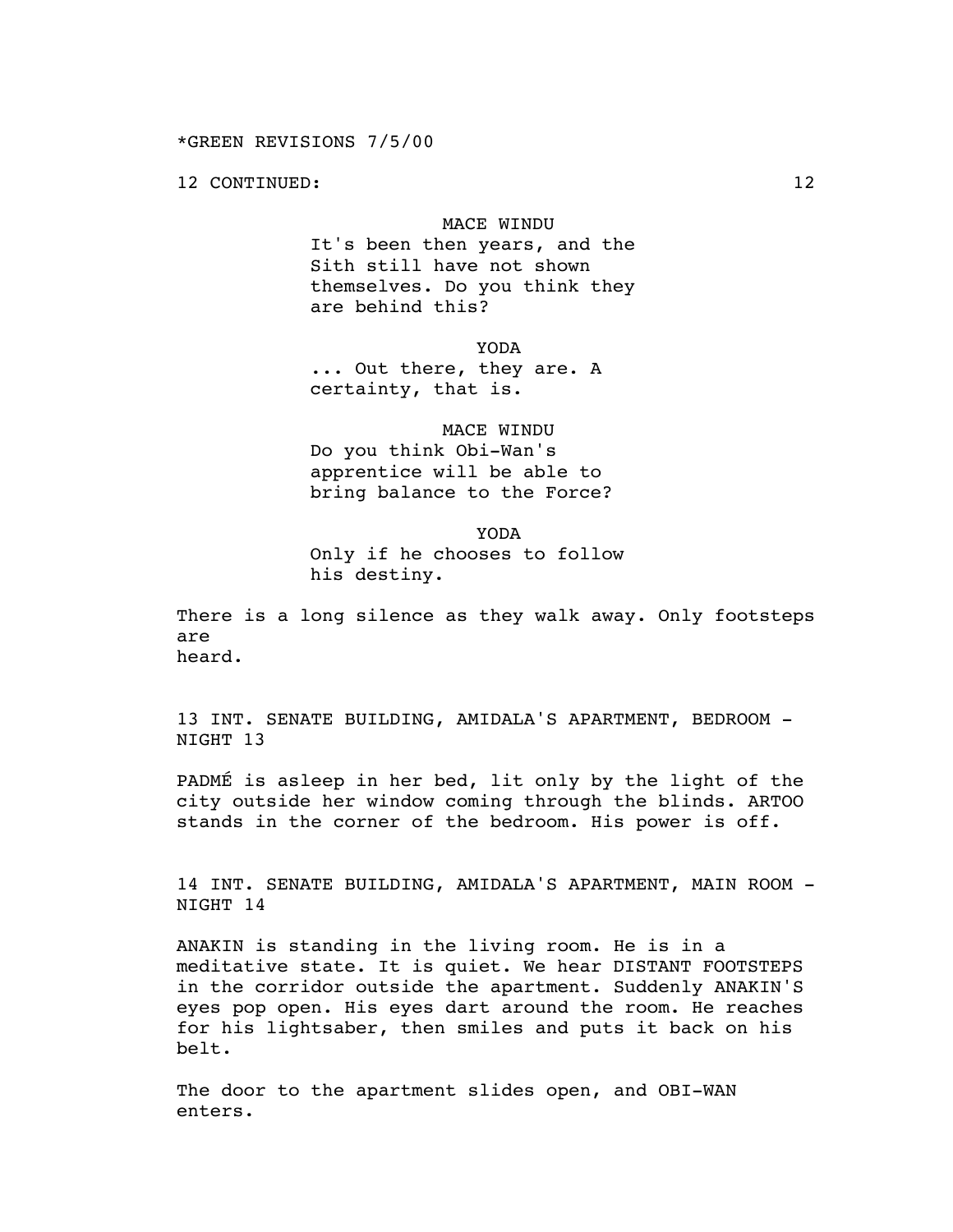# OBI-WAN

Captain Typho has more than enough men downstairs. No assassin will try that way. Any activity up here?

ANAKIN

Quiet as a tomb. I don't like just waiting here for something to happen to her.

OBI-WAN checks a palm-sized view scanner he has pulled out of his utility belt. It shows a shot of ARTOO by the door, but no sign of PADMÉ on the bed.

OBI-WAN

What's going on?

ANAKIN shrugs.

ANAKIN

She covered the camera. I don't think she liked me watching her.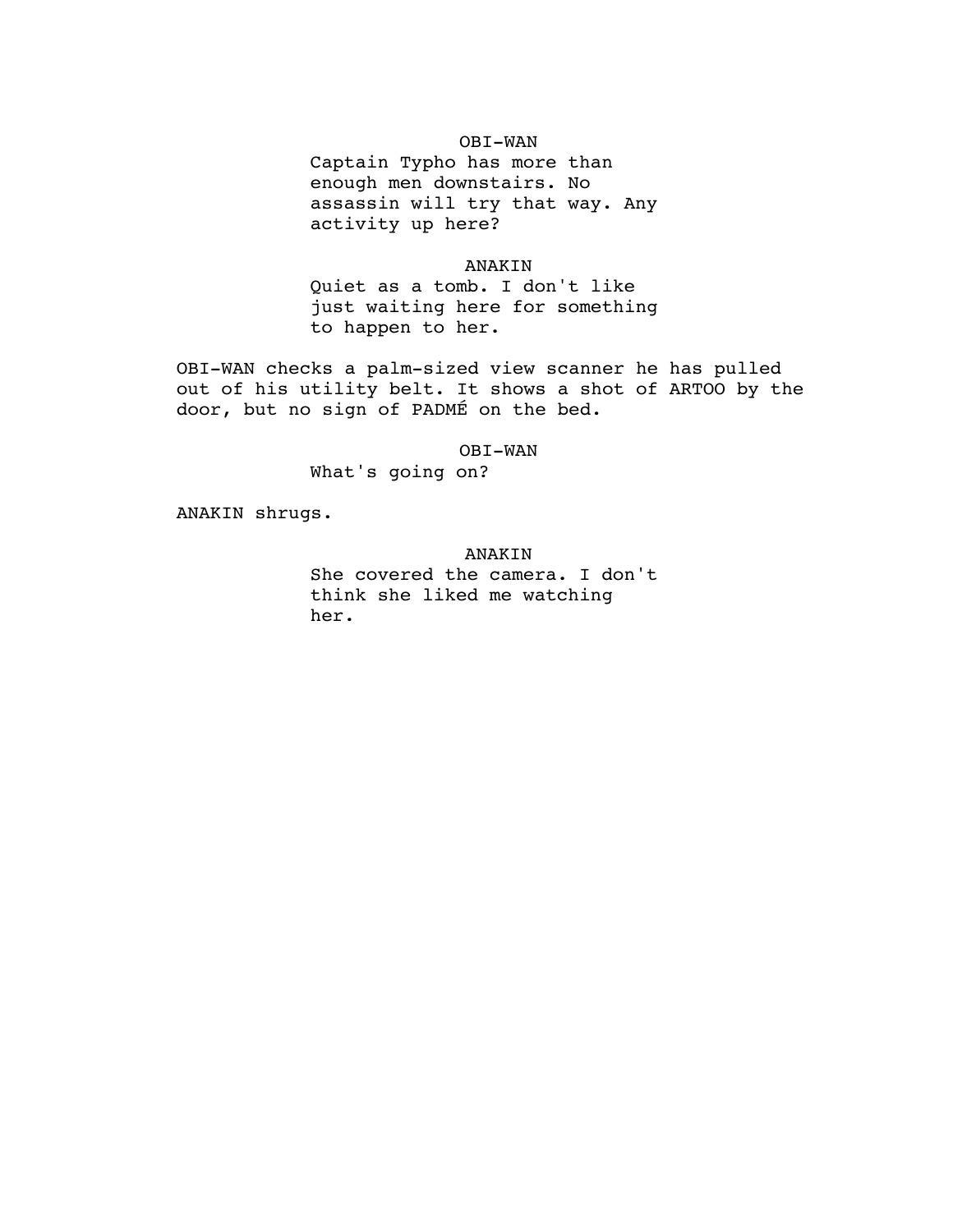# 14 CONTINUED: 14

## OBI-WAN

# What is she thinking?

ANAKIN She programmed Artoo to warn us if there's an intruder.

# OBI-WAN

It's not an intruder I'm worried about. There are many other ways to kill a Senator.

#### ANAKIN

I know, but we also want to catch this assassin. Don't we, Master?

OBI-WAN You're using her as bait??

#### ANAKIN

It was her idea... No harm will come to her. I can sense everything going on in that room. Trust me.

#### OBI-WAN

It's too risky... and your senses aren't that attuned, young apprentice.

#### ANAKIN

And yours are?

# OBI-WAN

Possibly.

15 INT. SENATE BUILDING, AMIDALA'S APARTMENT, BEDROOM - NIGHT 15

As PADMÉ sleeps, a PROBE DROID approaches outside her window. It sends out several small arms that attach to the window, creating a small hole in the glass. A FAINT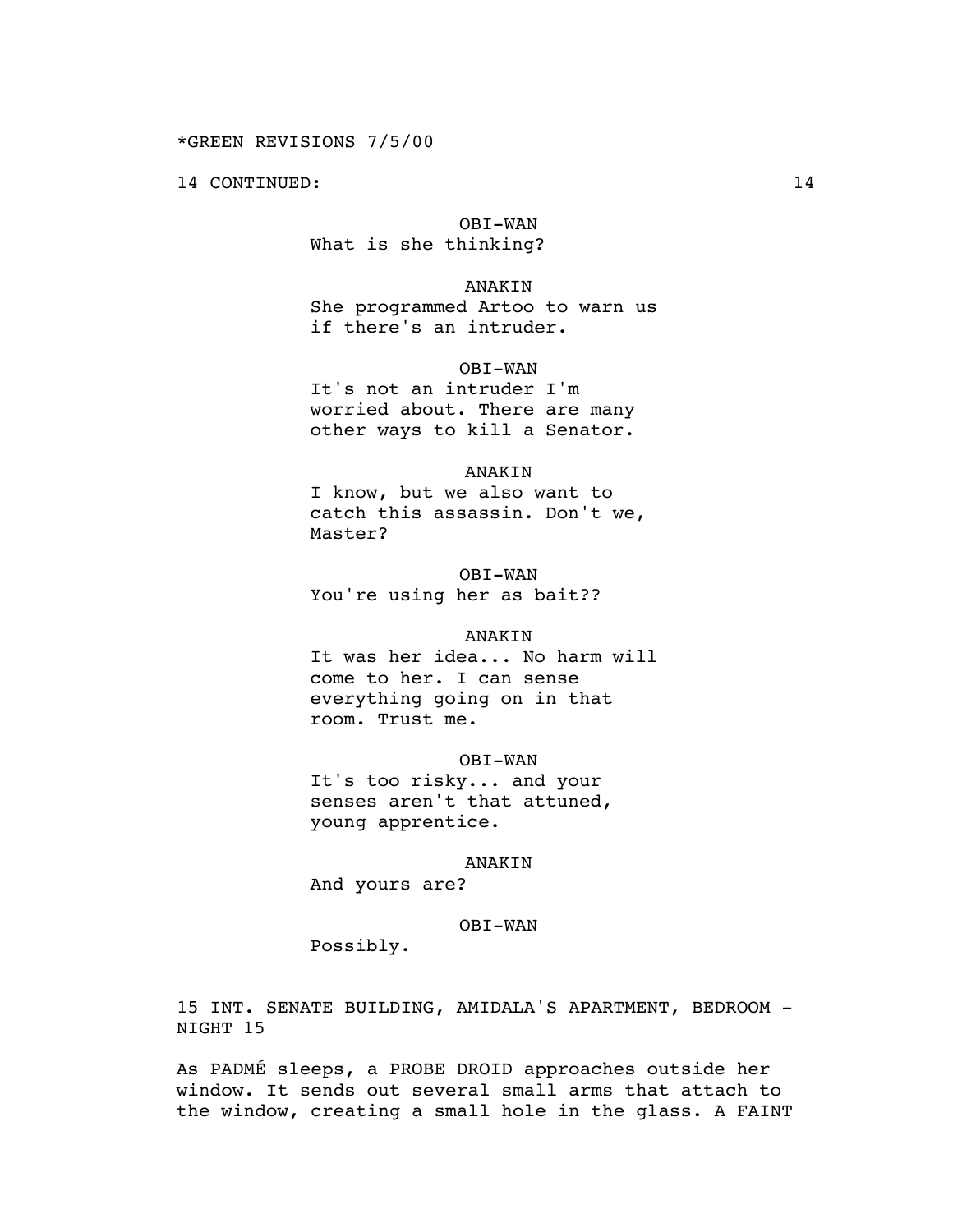SOUND is heard as the small section of glass is removed from the window.

ARTOO wakes up, and his lights go on. The PROBE DROID freezes. ARTOO looks around, makes a PLAINTIVE LITTLE SOUND, then shuts down again. The PROBE DROID attaches a little tube to the window. TWO DEADLY LOOKING CENTIPEDE-LIKE KOUHUNS exit the tube, crawl through the blinds and head toward the sleeping PADMÉ.

16 INT. SENATE BUILDING, AMIDALA'S APARTMENT, MAIN ROOM - NIGHT 16

ANAKIN and OBI-WAN continue their conversation in the main room of the apartment.

OBI-WAN

You look tired.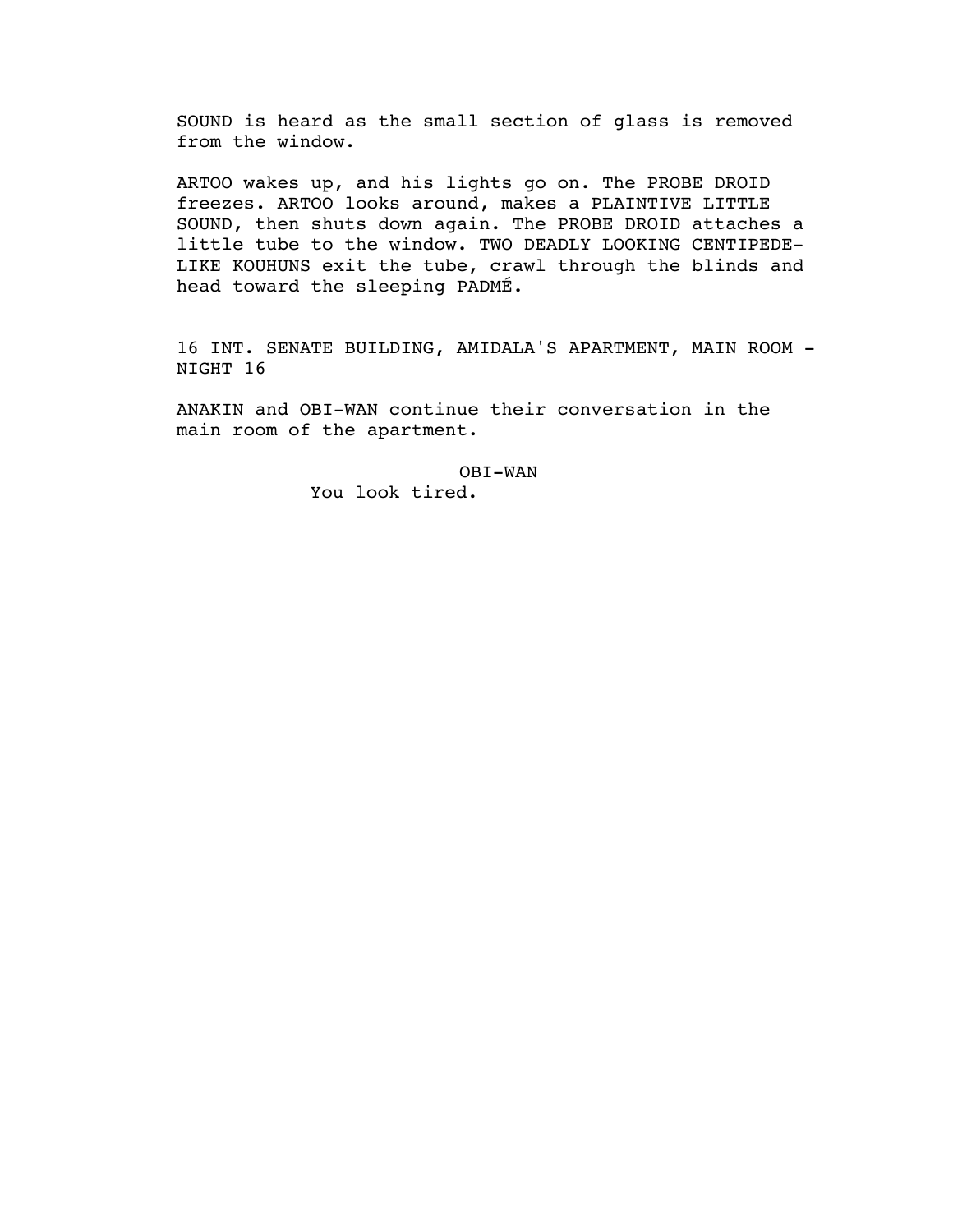# 16 CONTINUED: 16

#### ANAKIN

# I don't sleep well, anymore.

# OBI-WAN Because of your mother?

# ANAKIN

I don't know why I keep dreaming about her now. I haven't seen her since I was little.

OBI-WAN

Dreams pass in time.

### ANAKIN

I'd rather dream of Padmé. Just being around her again is... intoxicating.

#### OBI-WAN

Mind your thoughts, Anakin, they betray you. You've made a commitment to the Jedi Order... a commitment not easily broken... and don't forget she's a politician. They're not to be trusted.

#### ANAKIN

She's not like the others in the Senate, Master.

#### OBI-WAN

It's been my experience that Senators are only focused on pleasing those who fund their campaigns... and they are more than willing to forget the niceties of democracy to get those funds.

# **ANAKIN**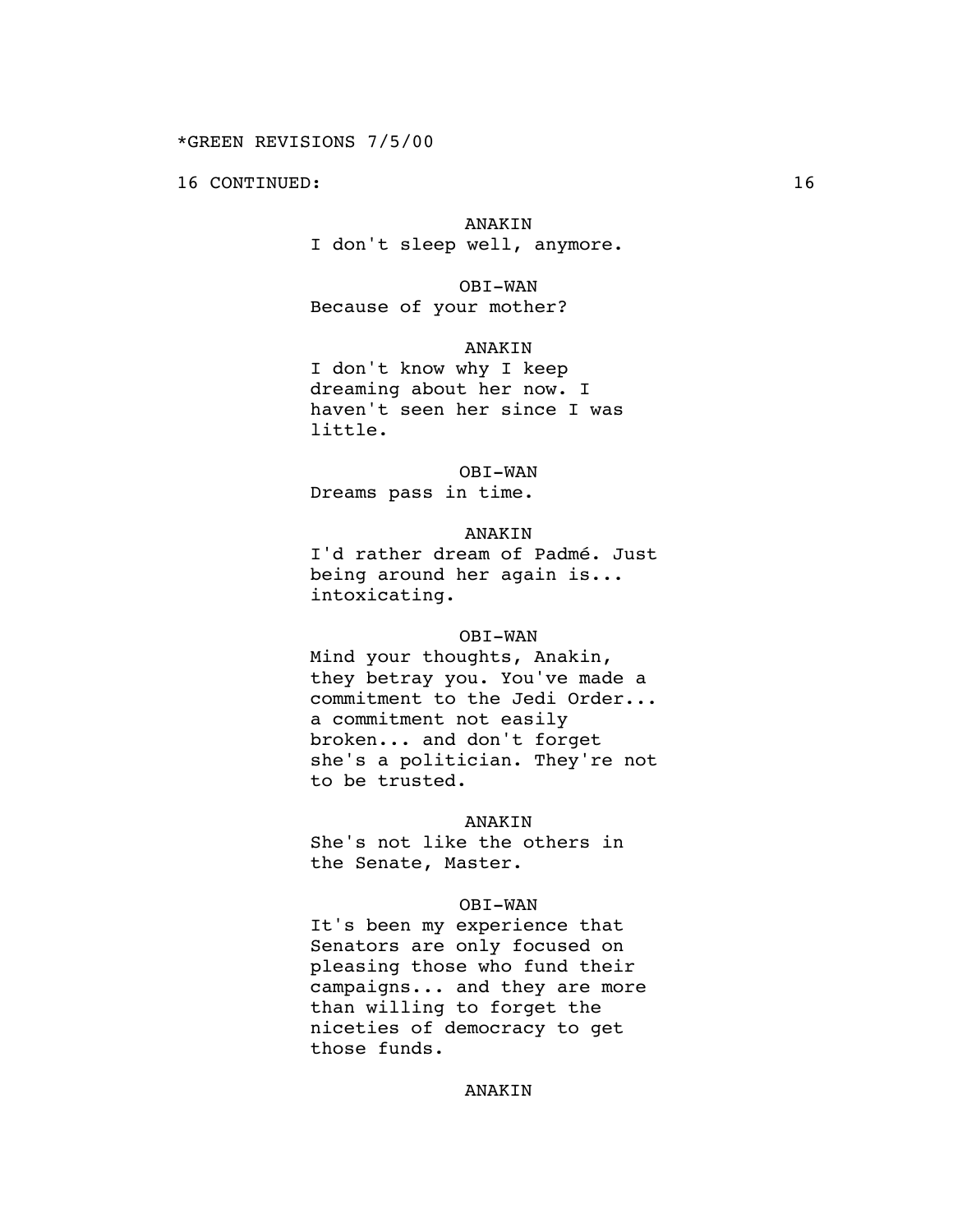Not another lecture, Master. Not on the economics of politics... and besides, you're generalizing. The Chancellor doesn't appear to be corrupt.

# OBI-WAN

Palpatine's a politician, I've observed that he is very clever at following the passions and prejudices of the Senators.

ANAKIN

I think he is a good man. My instincts are very positive about...

ANAKIN looks stunned. He looks sharply at OBI-WAN.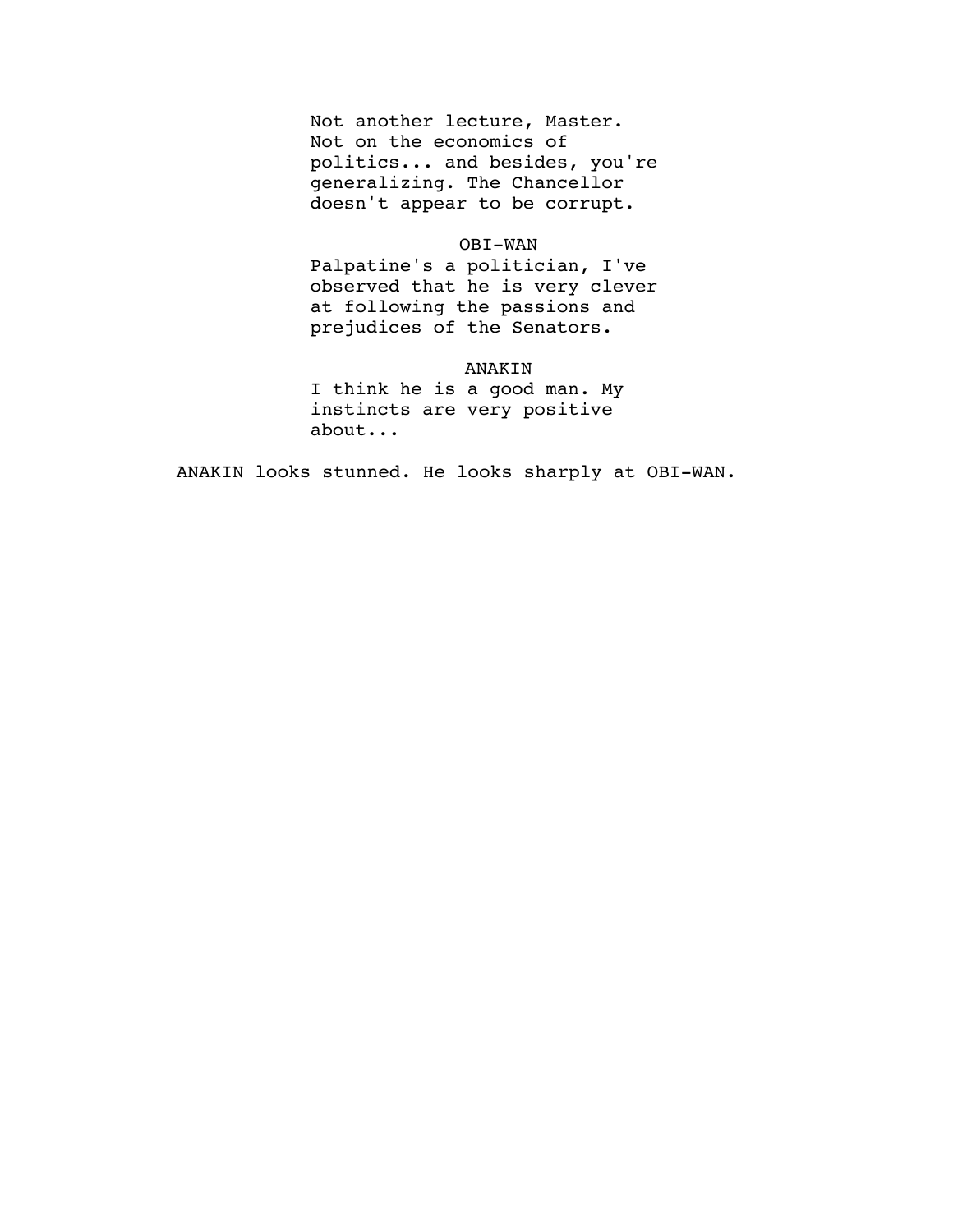16 CONTINUED: (2) 16

OBI-WAN

I sense it too.

17 INT. SENATE BUILDING, AMIDALA'S APARTMENT, BEDROOM - NIGHT 17

ARTOO sounds an alarm and shines a light on the bed. THE KOUHUNS are inches from PADMÉ'S face. Their mouths are open, and wicked stinger tongues flick out.

OBI-WAN and ANAKIN burst into the room. The KOUHUNS stand on their hind legs and hiss as PADMÉ wakes up. ANAKIN throws himself in front of her, whacking in half the deadly creatures with his lightsaber.

OBI-WAN sees the DROID outside the window and races straight at it, crashing through the blinds as he goes through the window,

18 EXT. WINDOW LEDGE, APARTMENT BUILDING - NIGHT 18

OBI-WAN flies through the glass window and flings himself at the PROBE DROID, grabbing onto the deadly machine before it can flee. The PROBE DROID sinks under the weight of OBI-WAN but manages to stay afloat and fly away, with the Jedi hanging on for dear life, a hundred stories above the city.

19 INT. SENATE BUILDING, AMIDALA'S APARTMENT - NIGHT 19

ANAKIN and PADMÉ stare at the sight of OBI-WAN being carried off by the DROID. ANAKIN turns to her. She pulls her nightdress around her shoulders.

#### ANAKIN

Stay here!

CAPTAIN TYPHO, with TWO GUARDS and DORMÉ, enter the room as ANAKIN dashes out.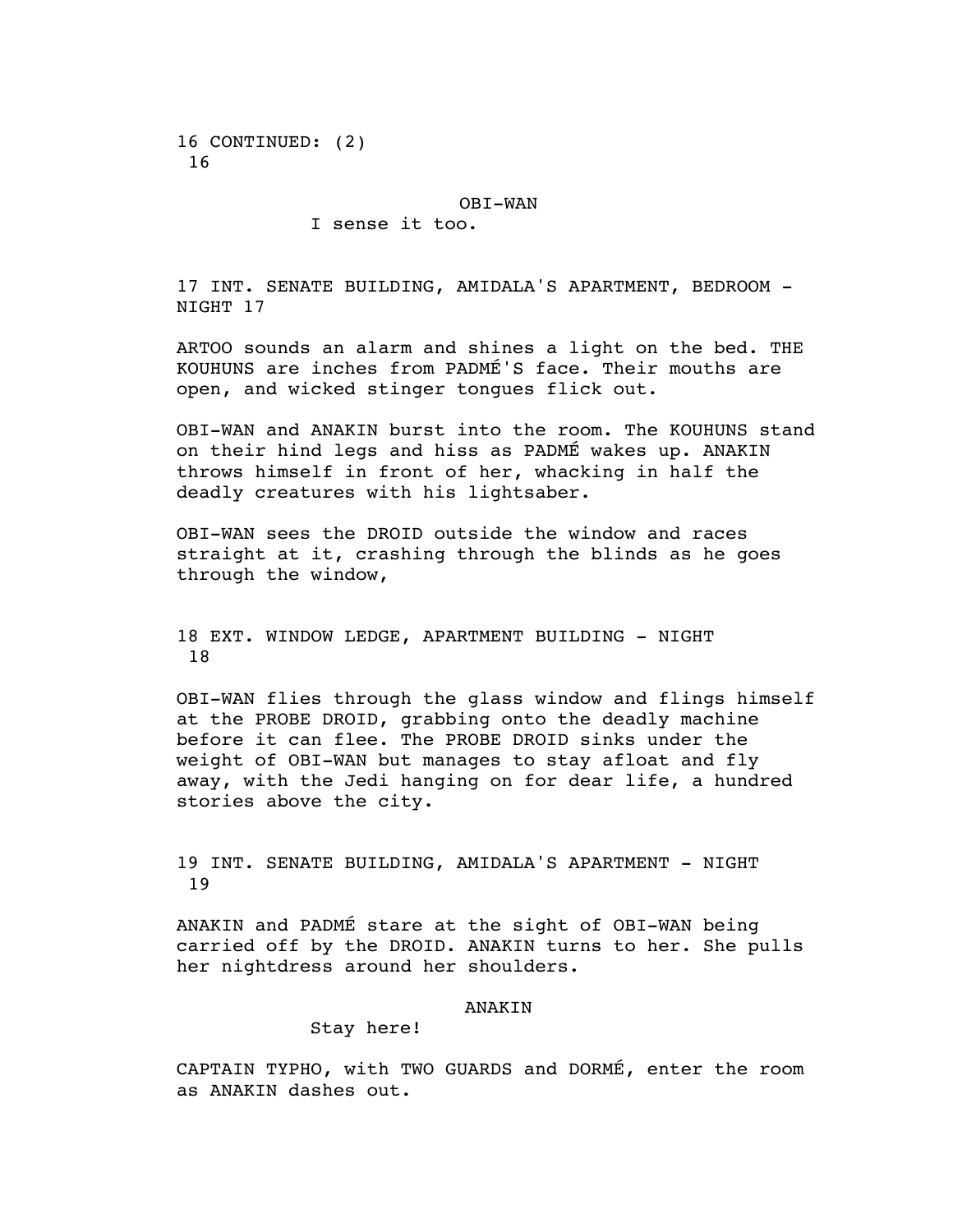20 EXT. CITYSCAPE, CORUSCANT - NIGHT 20

The PROBE DROID sends several protective electrical shocks across its surface, causing OBI-WAN to almost lose his grip. As they dart in and out of the speeder traffic, OBI-WAN disconnects a wire on the back of the DROID. Its power shuts off! OBI-WAN and the DROID drop like rocks. OBI-WAN realizes the error of his ways and quickly puts the wire back. The DROIDI'S systems light up again, and it takes off.

21 EXT. SENATE APARTMENTS - ENTRANCE - NIGHT 21

ANAKIN charges out of the building and runs to a line of parked speeders. He vaults into a open one and takes off, gunning it fast toward the lines of speeder traffic high above.

22 EXT. CITYSCAPE, CORUSCANT - NIGHT 22

The DROID bumps against a wall, hoping to knock the Jedi loose. It moves behind a speeder afterburner to scorch him. It takes the JEDI wildly between buildings and finally skims across a rooftop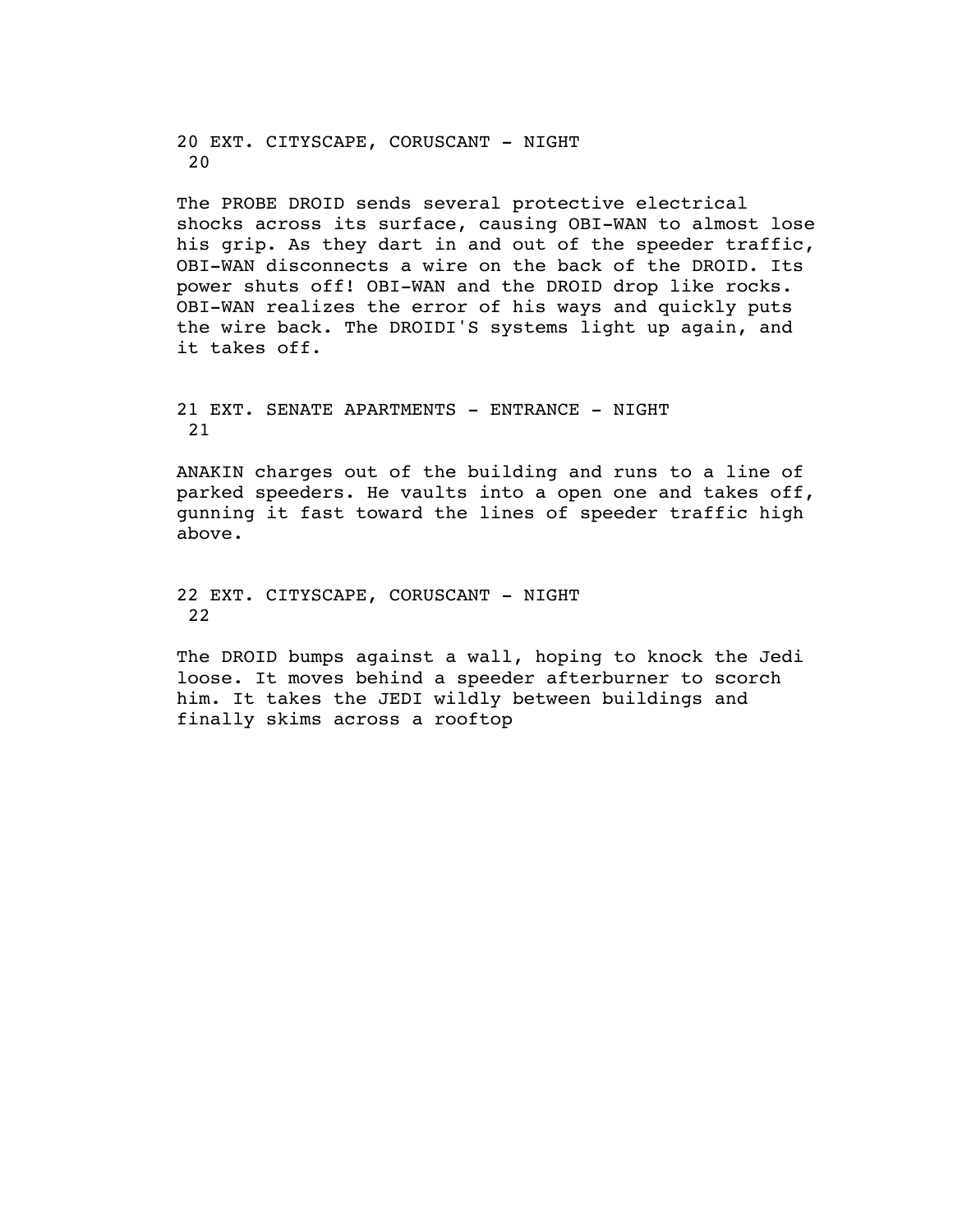\*PINK REVISIONS 6/29/00

# 22 CONTINUED: 22

as OBI-WAN is forced to lift his legs, then run across the roof, tenaciously hanging onto the DROID. The DROID heads for a dirty, beat-up speeder hidden in an alcove of a building about twenty stories up. When the pilot of the speeder, a scruffy Bounty Hunter called ZAM WESELL, sees the DROID approach with OBI-WAN hanging on, she pulls a long rifle out of the speeder and starts to fire at the JEDI, EXPLOSIONS burst all around OBI-VAN.

#### OBI-WAN

I have a bad feeling about this.

FINALLY the DROID suffers a direct hit and blows up. OBI-WAN falls fifty stories, until a speeder drops down next to him, and he manages to grab onto the back end of the speeder and haul himself toward the cockpit. The JEDI struggles to climb into the passenger seat of the open speeder and sit down next to the driver, ANAKIN.

ANAKIN

That was wacky! I almost lost you in the traffic.

OBI-WAN

What took you so long?

#### ANAKIN

Oh, you know, Master, I couldn't find a speeder I really liked, with an open cockpit... and with the right speed capabilities... and then you know I had to get a really gonzo color...

They zoom upward in hot pursuit of ZAM as she fires out the open window at them with her laser pistol.

OBI-WAN

If you'd spend as much time working on your saber skills as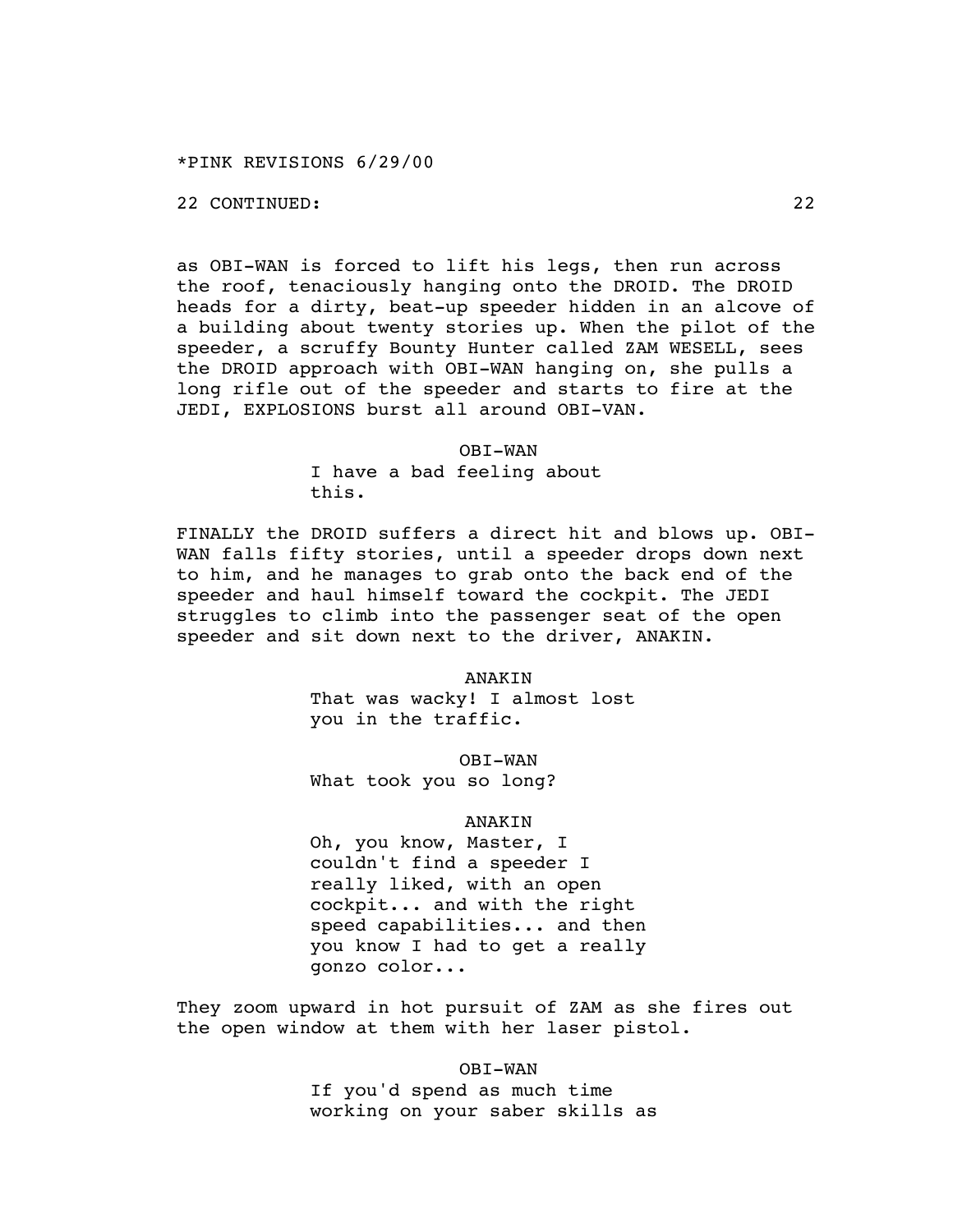you do on your wit, young Padawan, you would rival Master Yoda as a swordsman.

ANAKIN I thought I already did.

OBI-WAN Only in your mind, my very young apprentice. Careful!! Hey, easy!

As this conversation is going on, ANAKIN deftly moves in and out of the oncoming traffic, across lanes, between buildings, and miraculously through a construction site. ZAN WESELL continues firing at them.

> ANAKIN Sorry, I forgot you don't like flying, Master.

OBI-WAN I don't mind flying... but what you're doing is suicide.

They barely miss a commuter train.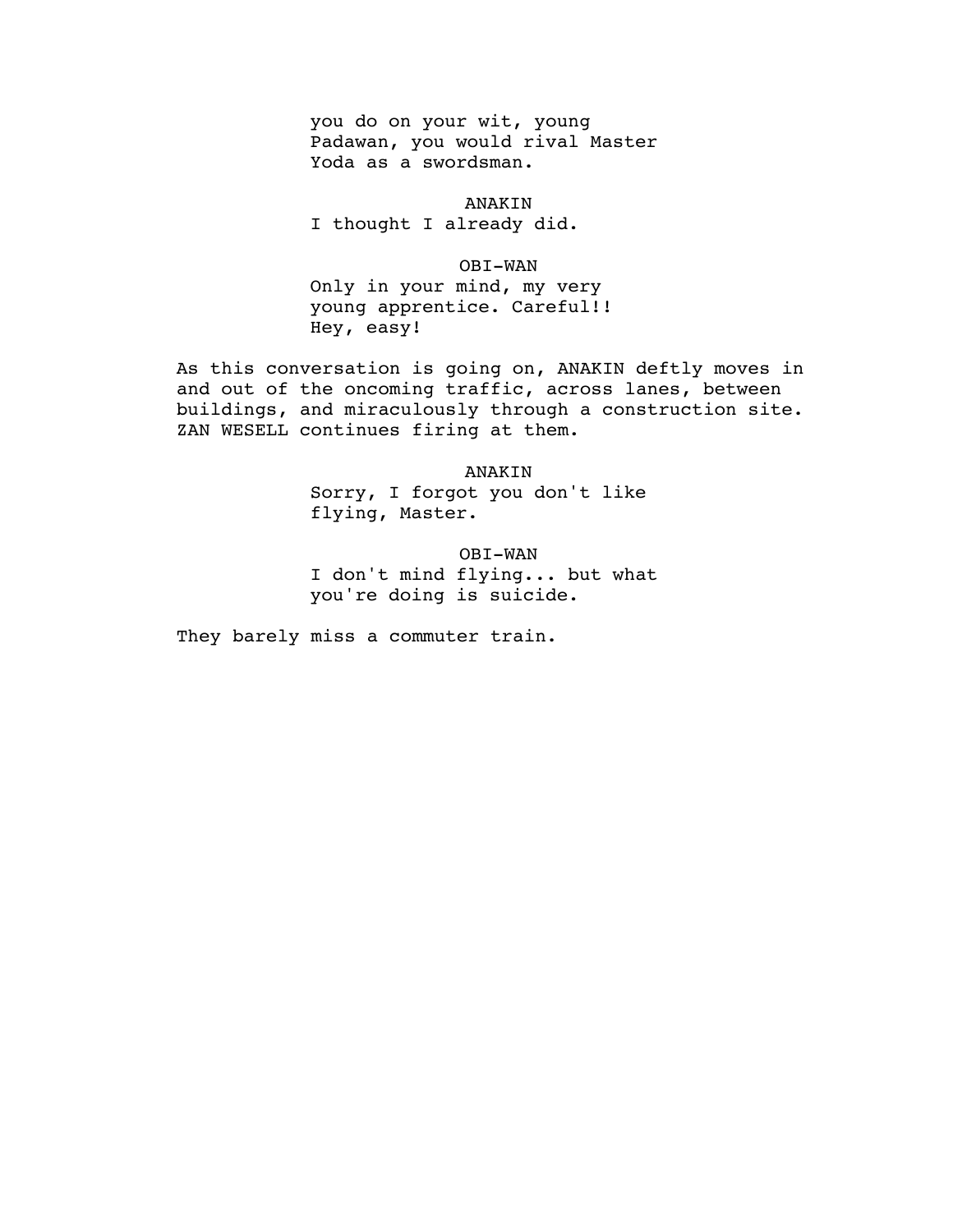### ANAKIN

Master, you know I've been flying since before I could walk, I'm very good at this.

#### OBI-WAN

Just slow down!

ZAM WESELL and the JEDI race through a line of crosstraffic made up of giant trucks. The speeders bank sideways as they slide around right-angle turns between buildings. ZAM races into a tram tunnel.

# OBI-WAN (continuing) Wait! Don't go in there!

ANAKIN zooms into the tunnel after ZAM. They see a tram coming at them. They brake, turn around, and race out, barely ahead of the charging commuter transport.

OBI-WAN

(continuing) You know I don't like it when you do that!

#### ANAKIN

Sorry, Master. Don't worry, this guy's gonna kill himself any minute now!

ZAN WESELL turns into oncoming traffic, deliberately trying to throw the JEDI off. Oncoming speeders swerve, trying to avoid ZAM and the JEDI. ZAM does a quick, tight loop-over and ends up behind the JEDI. She is now in a much better position to fire at them with her laser pistol. To avoid being hit by the laser bolts, ANAKIN slams on the brakes and moves alongside ZAM. She now fires point-blank at OBI-WAN.

> OBI-WAN What are you doing? He's gonna blast me.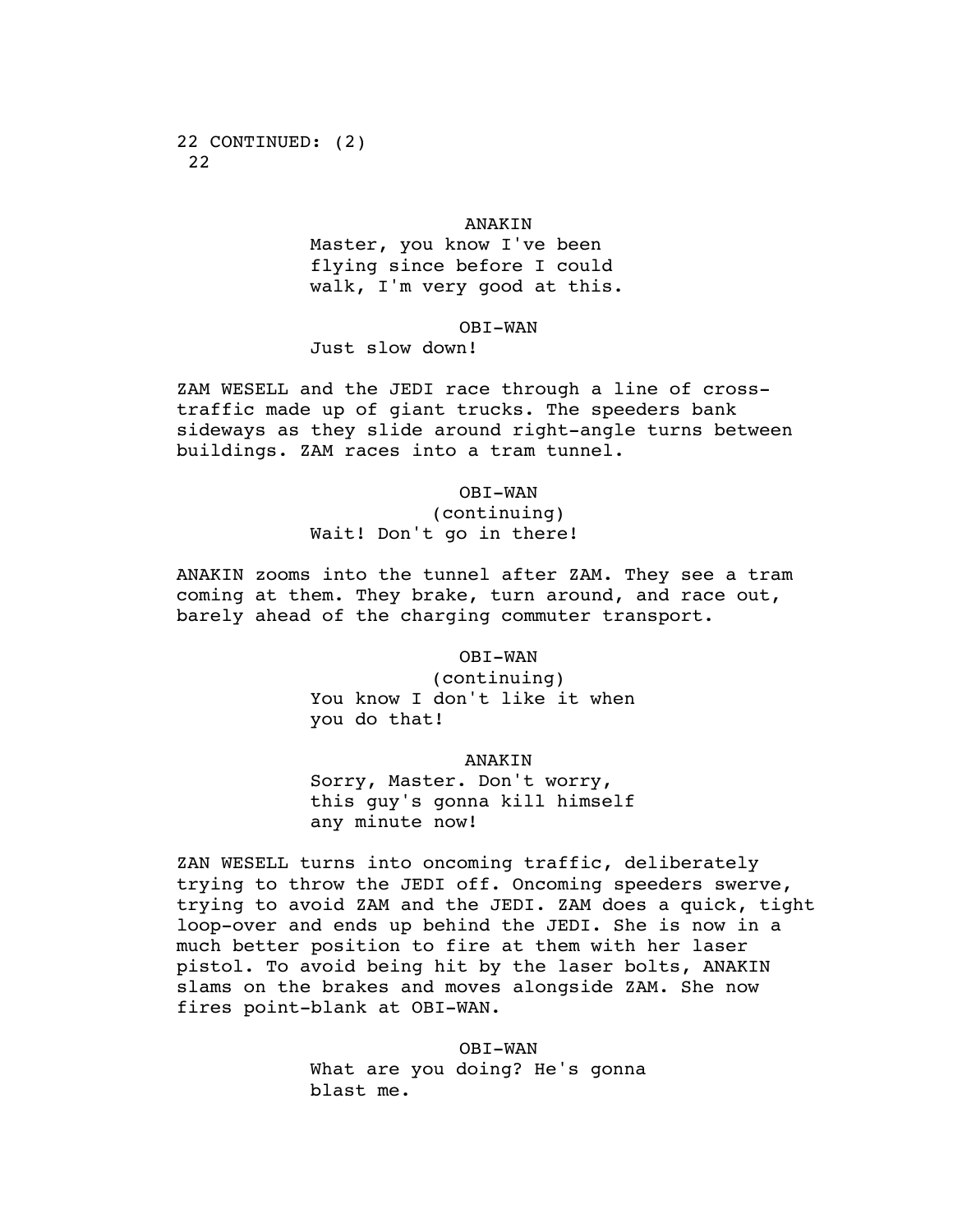### ANAKIN

Right - this isn't working.

ANAKIN slides underneath Zam's speeder. They race along in traffic, one speeder right on top of the other. The BOUNTY HUNTER skims over the rooftops, causing ANAKIN to drop behind. ANAKIN goes through his gears, zooming around traffic. They race at high speed across a wide, flat surface of the city planet. A large spacecraft almost collides with them as it attempts to land. They round a corner and clip a flag, which gets caught on one of the front air scoops.

> OBI-WAN That was too close!

> > ANAKIN

Clear that!

OBI-WAN

What??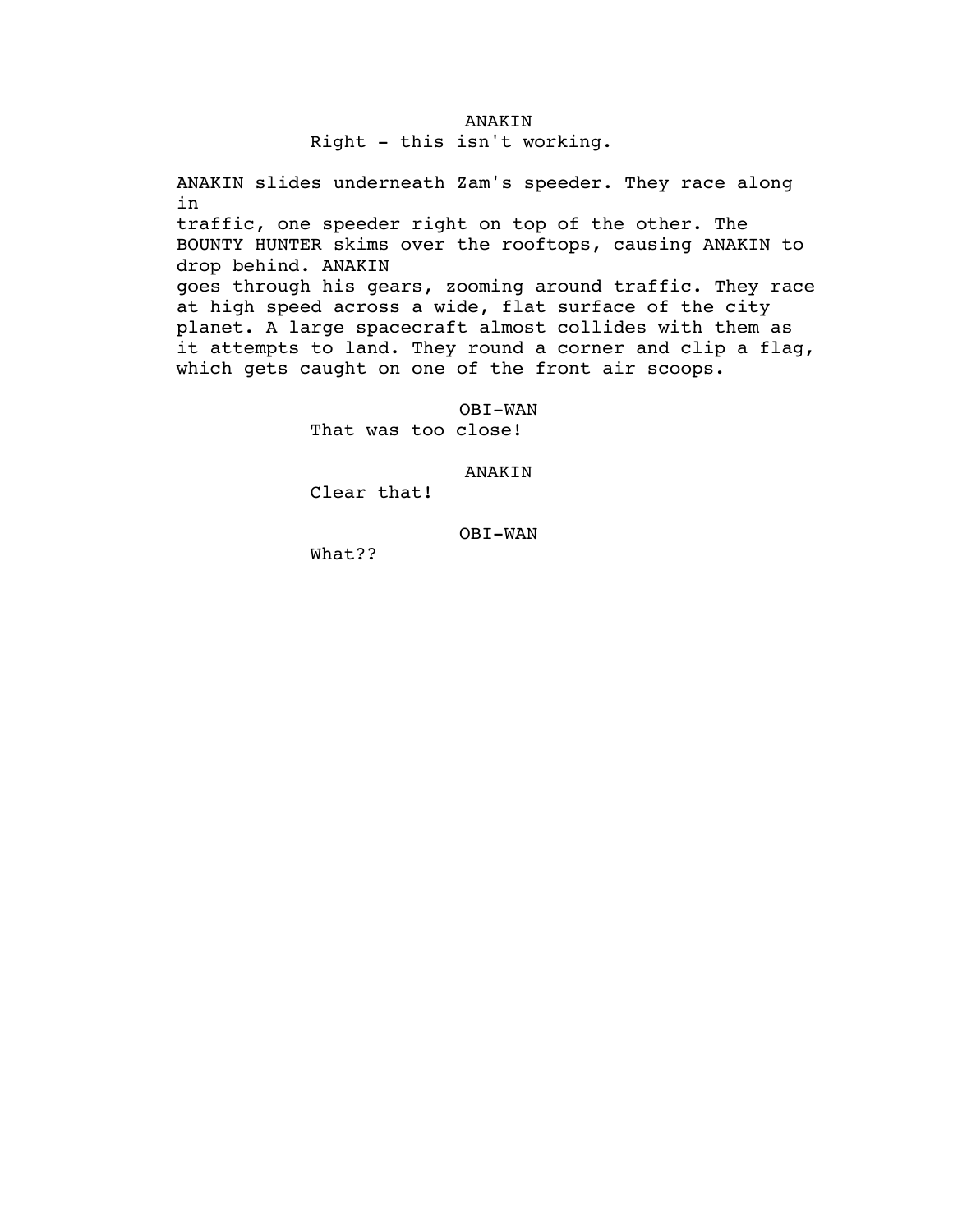22 CONTINUED: (3) 22

#### ANAKIN

Clear the flag! We're losing power! Hurry!

OBI-WAN leans out of the speeder, then crawls out on the front engine and pulls the flag free of the scoop. The speeder lurches forward with a surge of power.

> OBZ-WAN Whooooaaa! Don't do that! I don't like it when you do that!

> > ANAKIN

So sorry, Master.

They chase the BOUNTY HUNTER through a power refinery.

OBI-WAN It's dangerous near those power couplings! Slow down! Don't go through there!

Huge electrical bolts shoot between the buildings as the speeders pass.

> OBI-WAN (continuing) Yiiii, what are you doing?

> > ANAKIN

Sorry, Master!

OBI-WAN (sarcastically) Oh, that was good...

# ANAKIN

That was crazy!!!

ZAM slides around a corner sideways, blocking an alley, firing point-blank as ANAKIN approaches.

> **ANAKIN** (continuing)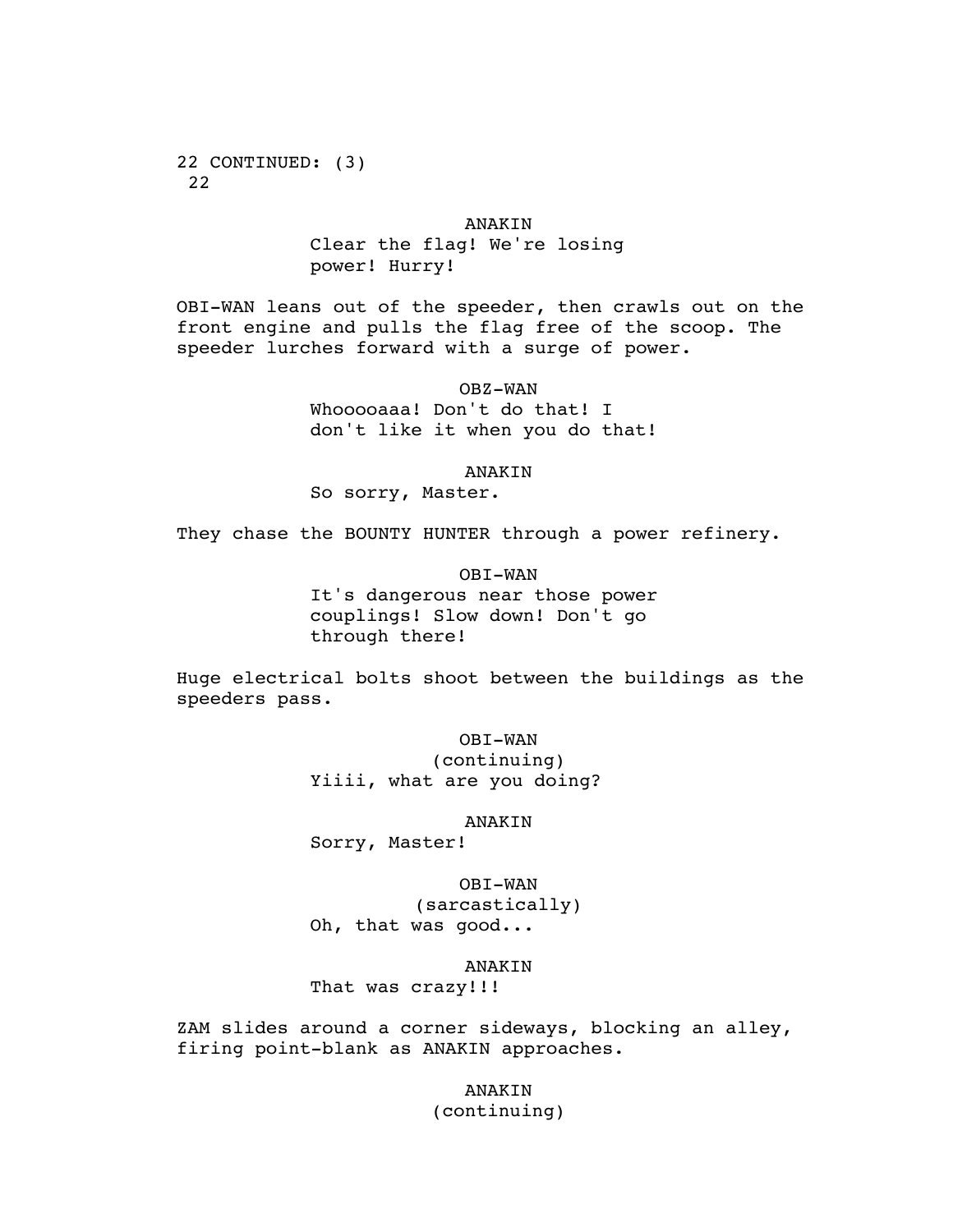Ahh, damn.

# OBI-WAN

Stop!!

### ANAKIN

No, we can make it.

ANAKIN barely misses the BOUNTY HUNTER'S speeder as he dives under it and through a small gap in the building hitting severa1 pipes and going wildly out of control. ANAKIN struggles to regain control of the speeder, narrowly missing a crane, barely clipping a pair of giant struts. A giant gasball shoots up, causing ANAKIN to spin and bump a building, stalling the speeder.

> OBI-WAN I'm crazy... 1I'm crazy... I'm crazy.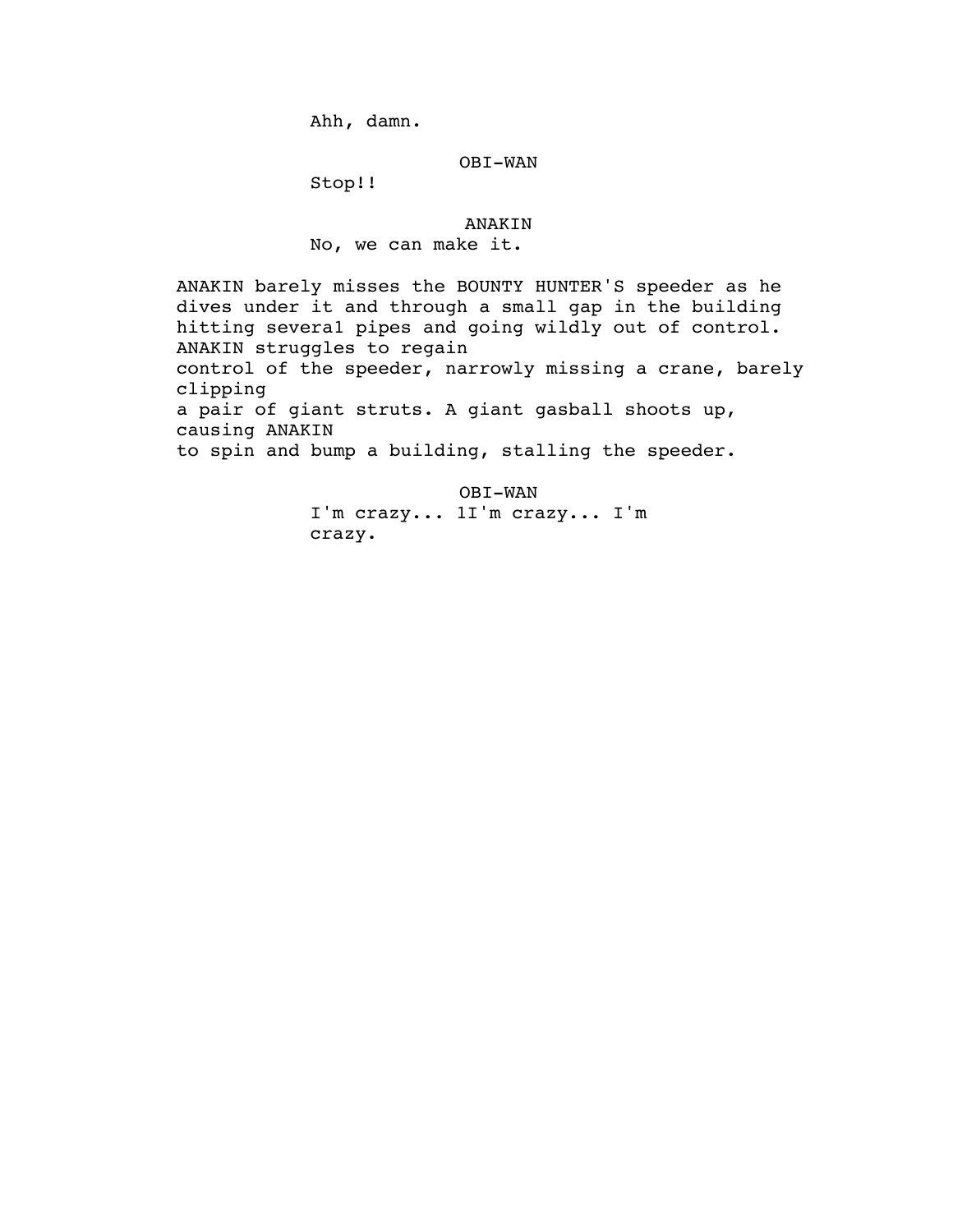22 CONTINUED: (4) 22

> ANAKIN But it worked... we made it.

# OBI-WAN

(angrily) It didn't work... we've stalled! And you almost got us killed!

ANAKIN I think we're still alive.

ANAKIN works to get the speeder started. It races to life.

OBI-WAN

(very angrily)

It was stupid!

ANAKIN. (sheepishly) I could have made it...

OBI-WAN

(furious) But you didn't!!! And now we've lost him.

Suddenly, there is an ambush. Laser bolts are everywhere. EXPLOSIONS surround them. They look up and see ZAM WESELL take off.

### ANAKIN

No we didn't...

Out of a cloud of smoke and ball of flames the JEDI tear after ZAM. They are smoking. OBI-WAN slaps out a small fire on the dashboard. ZAM goes up and down, through cross-traffic. There is a near miss as a speeder almost hits them. ZAM turns down and left between two buildings. ANAKIN pulls up and to the right.

OBI-VAN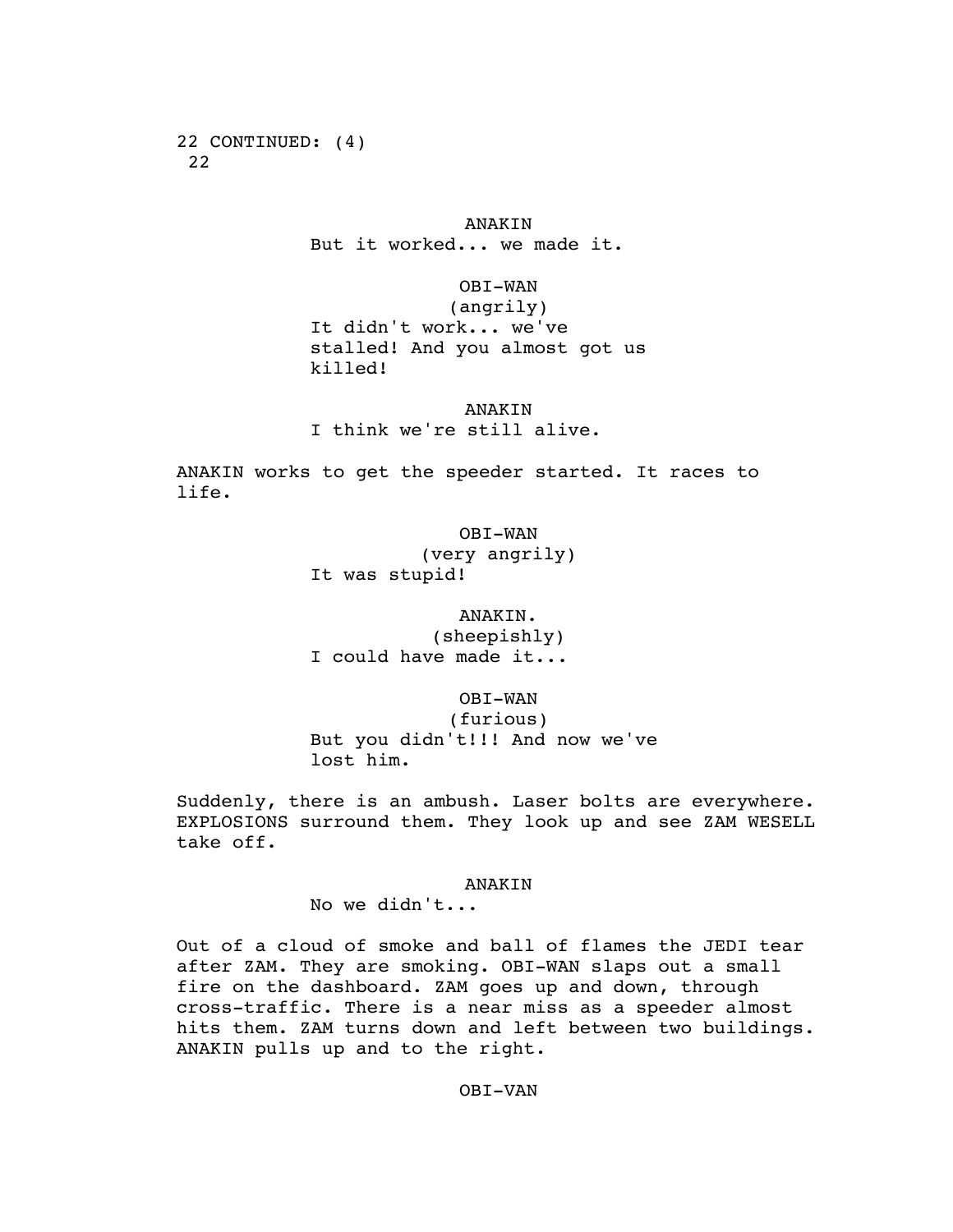Where are you going?! ... He went down there, the other way.

## ANAKIN

This is a shortcut... I think.

### OBI-WAN

What do you mean, "You think?" What kind of shortcut?! He went completely the other way! You've lost him!

# ANAKIN

Master, if we keep this chase going, that creep's gonna end up deep fried. Personally, I'd very much like to find out who in the hell he is and who he's working for...

## OBI-WAN

(sarcastic) Oh, so that's why we're going in the wrong direction.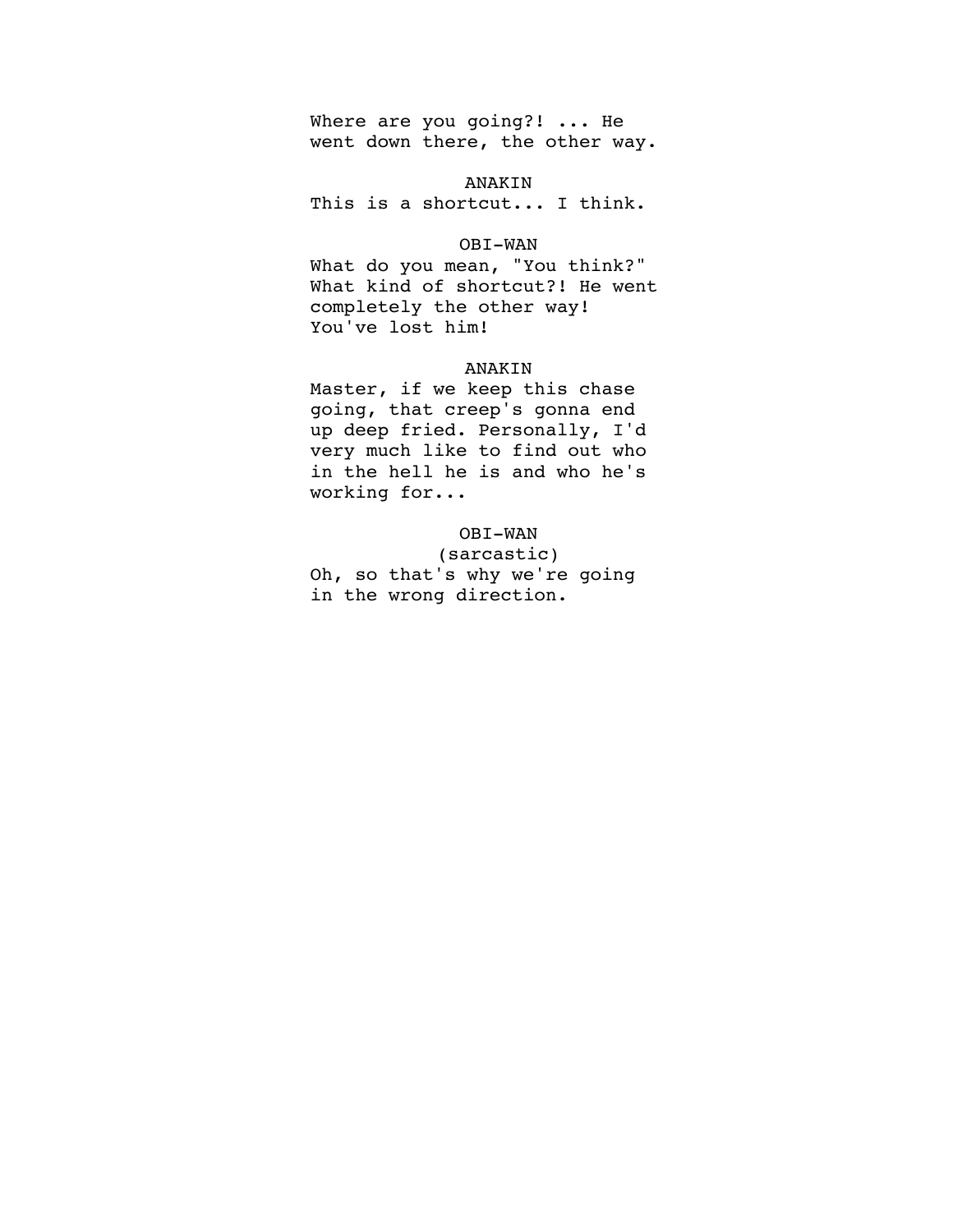\*PINK REVISIONS 6/29/00

22 CONTINUED: (5) 22

ANAKIN turns up a side street, zooms up several small passageways, then stops, hovering about fifty stories up.

# OBI-WAN (continuing) Well, you lost him.

# ANAKIN I'm deeply sorry, Master.

ANAKIN looks around front and back. He spots something. He seems to start counting to himself as he watches something below approach.

### ANAKIN

(continuing) Excuse me for a moment.

ANAKIN jumps out of the speeder. OBI-WAN looks down and sees Zam's speeder about five stories below then cruising past. ANAKIN miraculously lands on top of the Bounty Hunter's speeder. The speeder wobbles under the impact. ZAM looks up and realizes what has happened.

ZAM takes off, and ANAKIN slides to the back strut and almost slips off, but manages to hang on. ANAKIN works his way back to the speeder's cockpit, just as ZAM stops suddenly, and ANAKIN flies forward to the left front fork. ZAM shoots at him with a laser pistol. There is a BLAST near ANAKIN's hand, which breaks off a piece of the speeder. ANAKIN slides to the right fork of the speeder, where ZAM can't reach him, then he scrambles to the top, holding onto an air scoop.

OBI-WAN has jumped into the driver's seat of his speeder and is deftly gaining on the rogue speeder. The two speeders dive through oncoming traffic and then through cross traffic. Finally, ANAKIN is able to get hold of his lightsaber and starts to cut his way through the roof of the speeder. ZAM takes out her laser pistol and starts firing at the helpless JEDI, knocking the sword out of his hand. OBI-WAN races under the speeder and catches the Jedi weapon in the passenger's seat.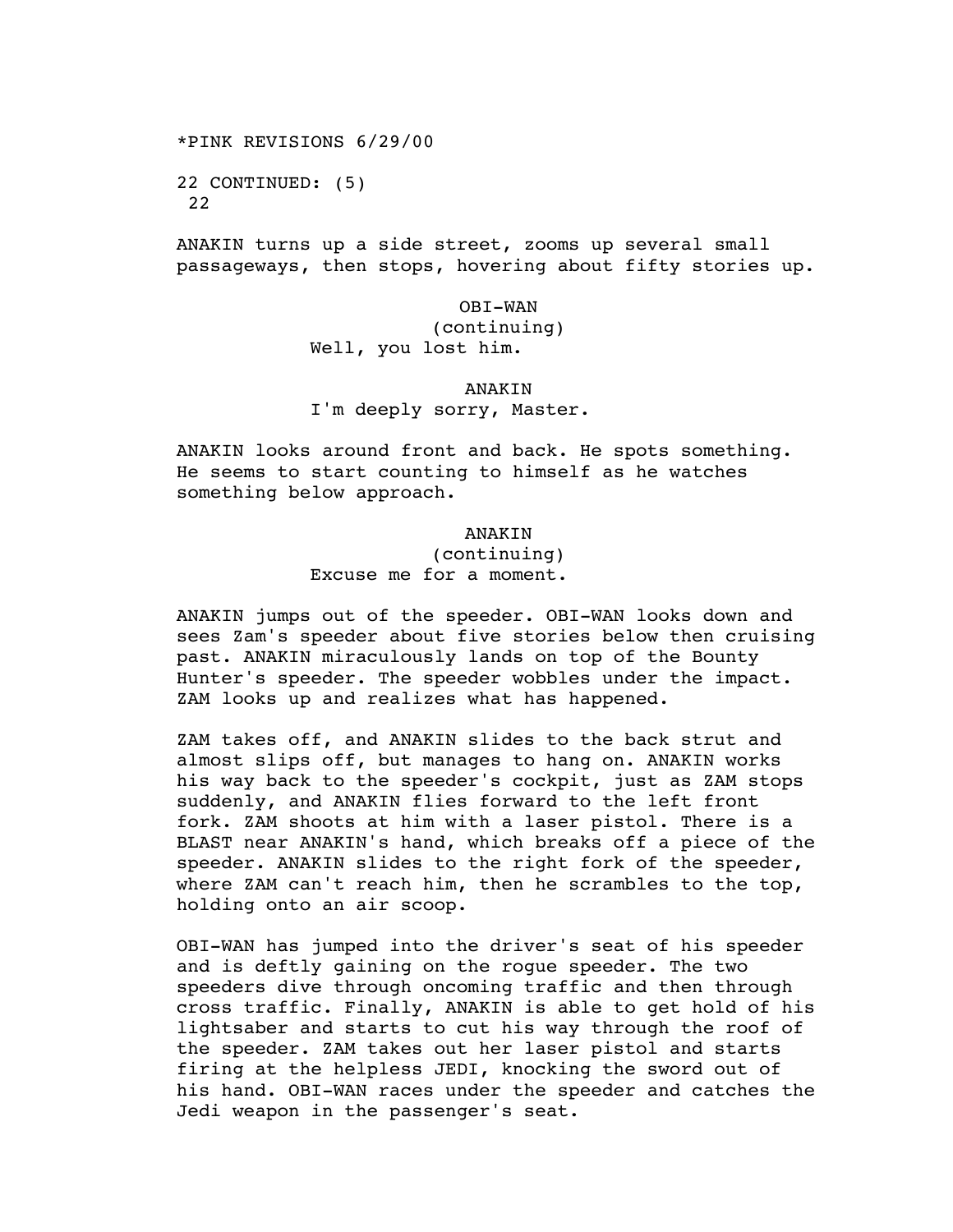ANAKIN sticks his hand into the cockpit and, using the Force, pulls the gun out of ZAM's hand. She grabs the Jedi's hand, and they struggle for the weapon. It goes off, blowing a hole in the floor of the speeder. The speeder careens wildly out of control. ZAM struggles to pull the speeder out of its nose dive. OBI-WAN gets slowed down by traffic and loses sight of the Bounty Hunter's speeder.

Just as the speeder is about to nose dive into the ground, ZAM pulls it out, and it slides hard on the pavement in a shower of sparks. ANAKIN goes flying into the street.

23 EXT. ENTERTAINMENT STREET - NIGHT 23

ZAM exits the crashed speeder and runs. ANAKIN picks himself up of the pavement and runs after her down the very crowded street.

It's the seedy underbelly of the city. Broken sidewalks, garish lights reflected in filthy puddles. It's pretty crowded with various ALIEN LOW-LIFES, PANHANDLING DROIDS, and the occasional group of UPPERCLASS SLUMMERS.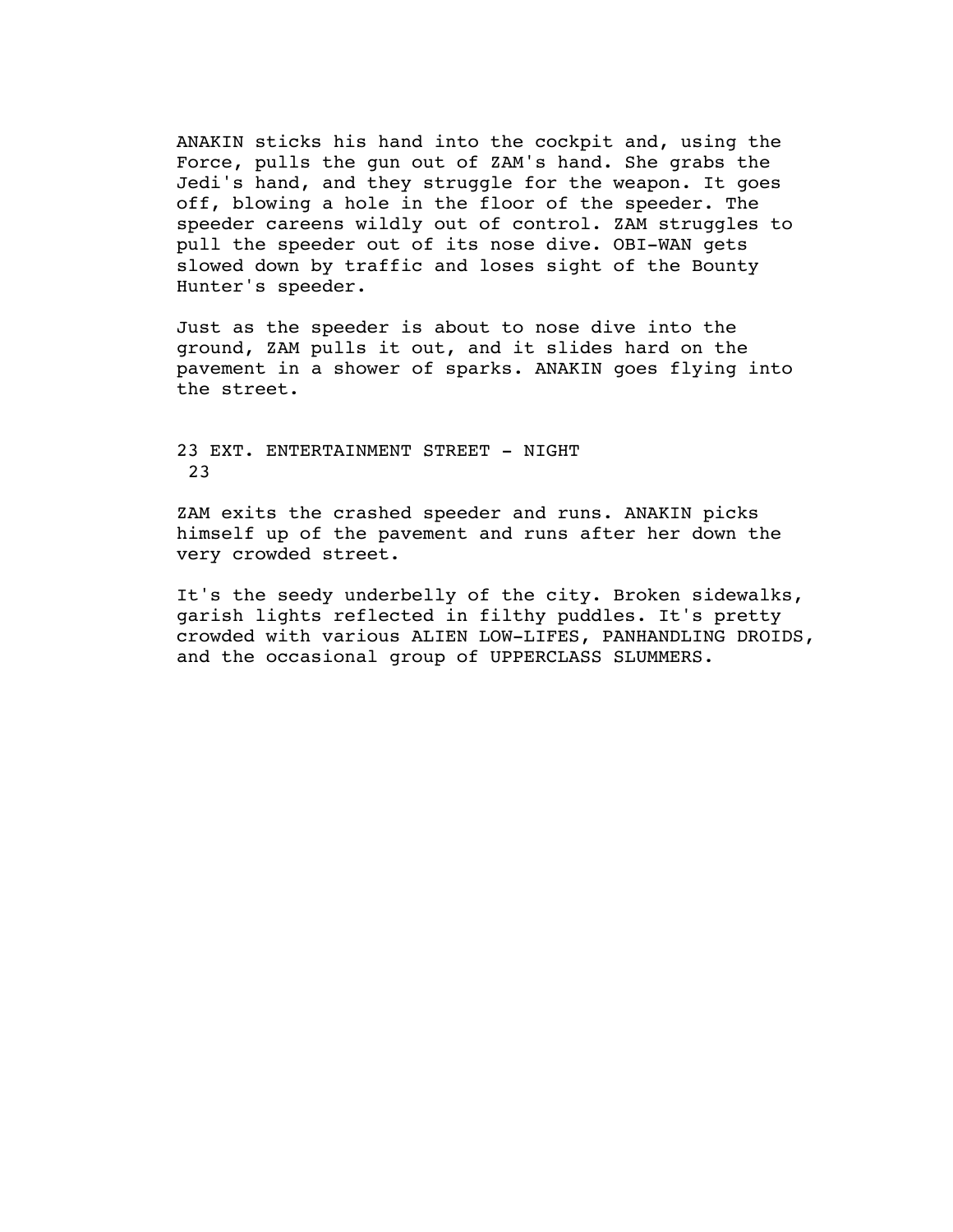\*PINK REVISIONS 6/29/00

23 CONTINUED: 23

ANAKIN barges into several of them as he chases after the fleeing ZAM. He loses the Bounty Hunter in the crowd, then sees him again. The young Jedi is having a very difficult time getting through the crowd.

Ahead, ZAM turns in through a door and disappears.

A nightclub sign is flashing over the door. ANAKIN is just about to follow ZAM when there is a sudden swirl of litter from downthrusters. PEOPLE start moving out of the way, and the open speeder lands in the street beside him. OBI-WAN gets out and walks over, holding out ANAKIN'S lightsaber.

#### OBI-WAN

Anakin!

ANAKIN She went into that club, Master.

OBI-WAN

Patience.

OBI-WAN hands ANAKIN the lightsaber.

OBI-WAN

(continuing) Here. Next time try not to lose it.

#### ANAKIN

Sorry, Master.

ANAKIN reaches for the lightsaber, but OBI-WAN holds it back.

> OBI-WAN A Jedi's saber is his most precious possession...

### **ANAKTN**

Yes Master.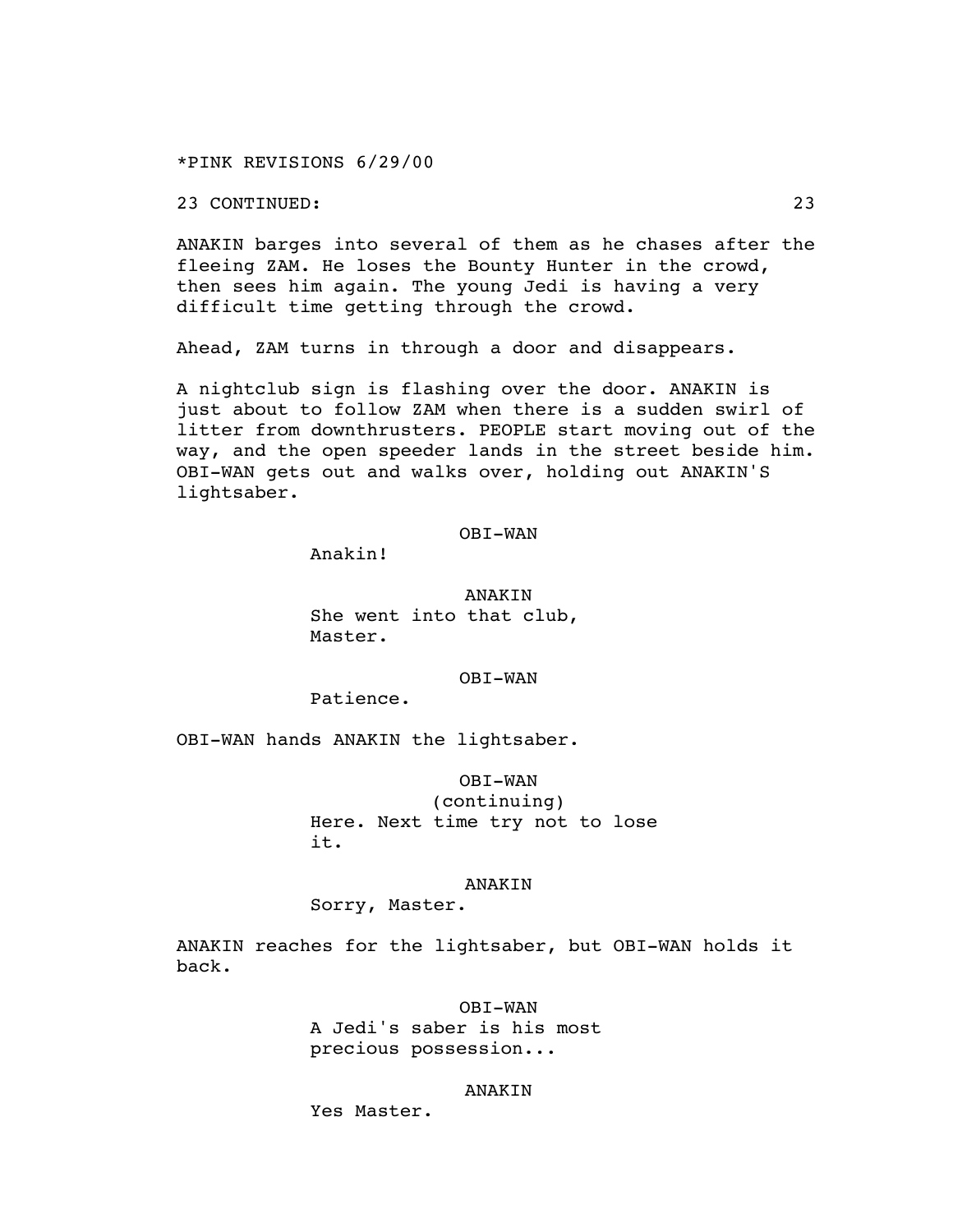He reaches for the lightsaber. OBI-WAN pulls it back.

OBI-WAN He must keep it with him at all times

## ANAKIN

I know, Master.

OBI-WAN This weapon is your life.

ANAKIN I've heard this lesson before...

OBI-WAN finally holds out the lightsaber and ANAKIN grabs it.

OBI-WAN

But, you haven't learned anything, Anakin.

ANAKIN

I try Master.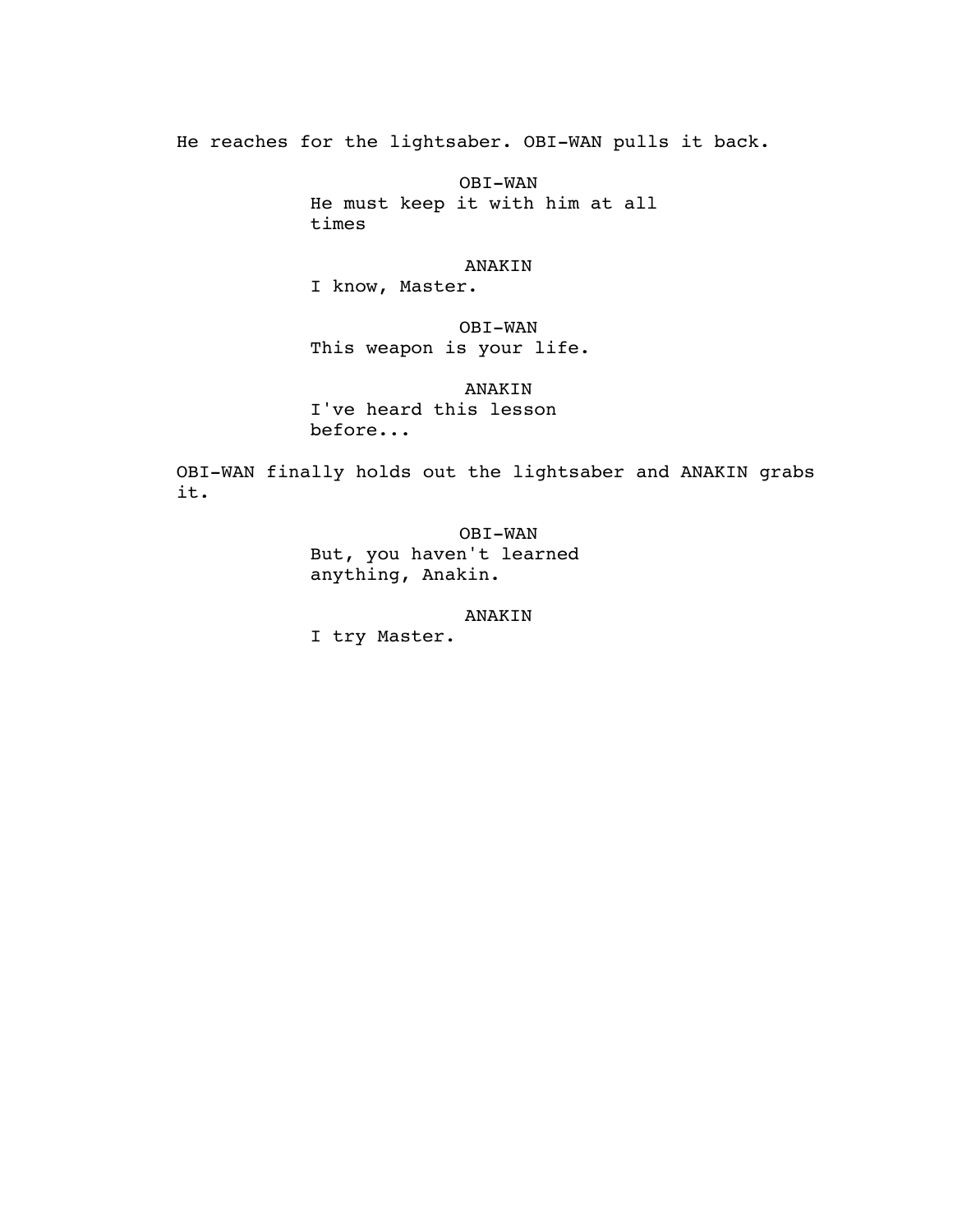\*PINK REVISIONS 6/29/00

24 INT. NIGHTCLUB - NIGHT 24

OBI-WAN and ANAKIN enter the nightclub bar, and everyone stares at them.

> OBI-WAN Why do I think you are going to be the death of me?!

> ANAKIN Don't say that Master... You're the closest thing I have to a father... I love you. I don't want to cause you pain.

OBI-WAN Then why don't you listen to me?!

ANAKIN I will. I'll do better, I promise.

OBI-WAN Do you see him?

ANAKIN I think he's a she...

OBI-WAN Then be extra careful... (nods to the room) Check it out.

OBT-WAN goes away.

ANAKIN Where are you going, Master?

OBI-WAN

To get a drink.

OBI-WAN heads for the bar. ANAKIN blinks in surprise, then moves into the room, where ALIEN FACES look back at him with hostility, suspicion, and invitation as he moves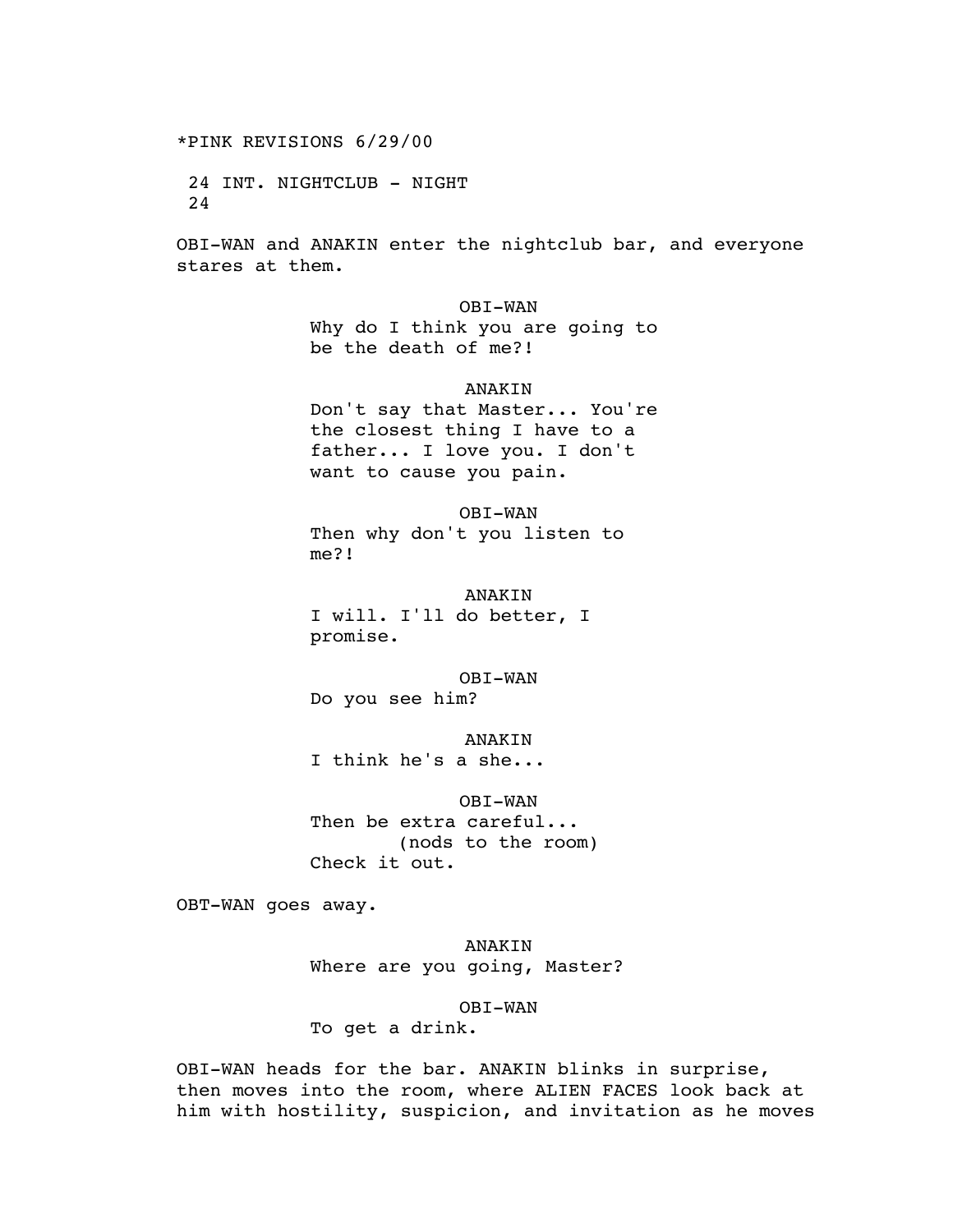among the tables. OBI-WAN arrives at the bar. He signals the BARMAN.

CLOSE - Somewhere in the room a HAND moves to a pistol in its holster and unsnaps the safety catch. At the bar, a glass is placed in front of OBI-WAN. A drink is poured. He lifts the glass.

> ELIAN SLEAZEBAGGANO Wanna buy some death sticks?

OBI-WAN looks at him. He moves his fingers slightly.

OBI-WAN You don't want to sell me deathsticks.

ELIAN SLEAZEBAGGANO I don't want to sell you deathsticks.

OBI-WAN moves his fingers.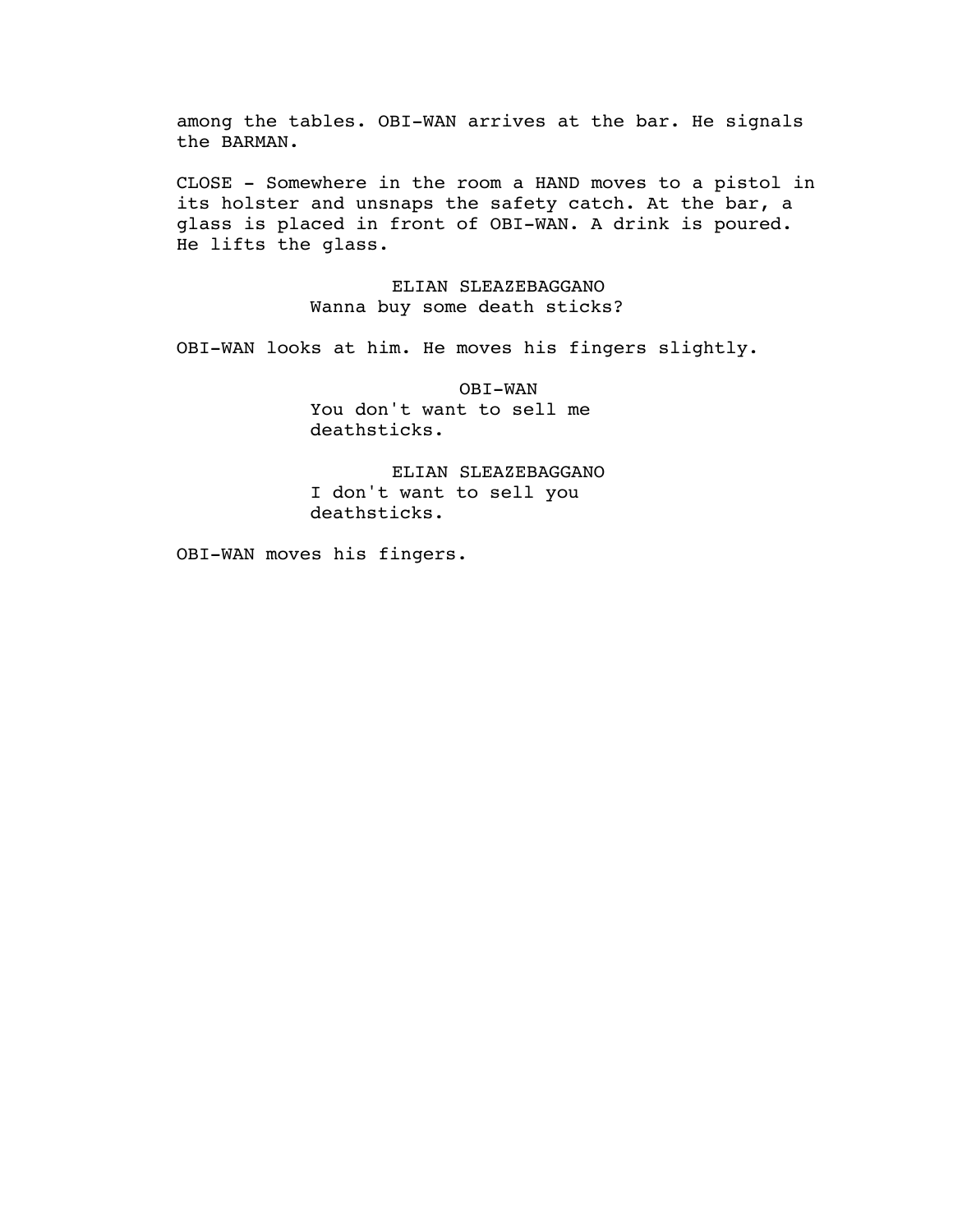24 CONTINUED: 24

OBI-WAN You want to go home and rethink your life.

ELIAN SLEAZEBAGGANO I want to go home and re-think my life.

He leaves. OBI-WAN lifts the drink and tosses it back.

CLOSE - The gun is drawn from its holster and held down out of sight. The BOUNTY HUNTER starts to move toward the bar.

ANAKIN checks out ALIEN FACES. OBI-WAN signals for another drink. The gun moves toward his unsuspecting back.

The drink is poured. OBI-WAN reaches for it. The gun is raised to aim directly at his back, and suddenly OBI-WAN turns fast. His lightsaber flashes. There is a shrill SCREAM and ZAM'S ARM hits the floor. The gun drops from its twitching fingers. Blood spreads.

The room is silent. ALIEWS rise menacingly from their seats, and ANAKIN is suddenly at OBI-WAN's side, his lightsaber glowing.

> ANAKIN Easy... official business. Go back to your drinks.

Slowly, the ALIENS sit. Conversation resumes. Onstage, THE PEFORMERS pick up their routine. OBI-WAN and ANAKIN lift ZAM and carry her out.

25 EXT. ALLEY OUTSIDE NIGHTCLUB - NIGHT 25

OBI-WAN and ANAKIN carry ZAN into the alley and lower her to the ground. OBI-WAN attends to her wounded shoulder.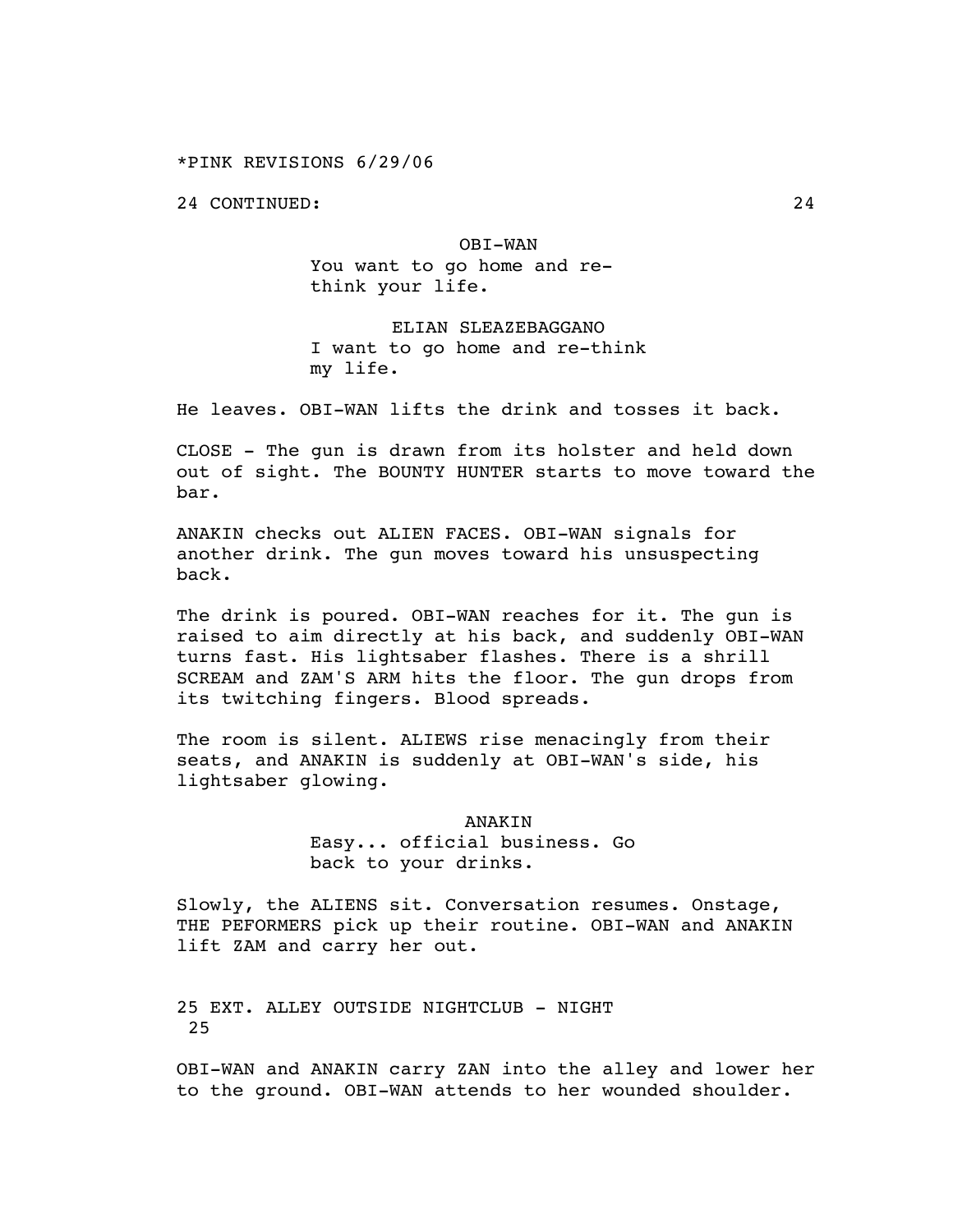She stares up hatefully at ANAKIN. She winces in pain, then nods.

# OBI-WAN

Do you know who it was you were trying to kill?

ZAM WESELL The Senator from Naboo.

OBI-WAN

Who hired you?

ZAM glares at OBI-WAN.

ZAM WESELL It was just a job.

## ANAKIN

Tell us!

ZAM WSELL

That Senator's gonna die soon anyway, and the next one won't make the same mistake I did...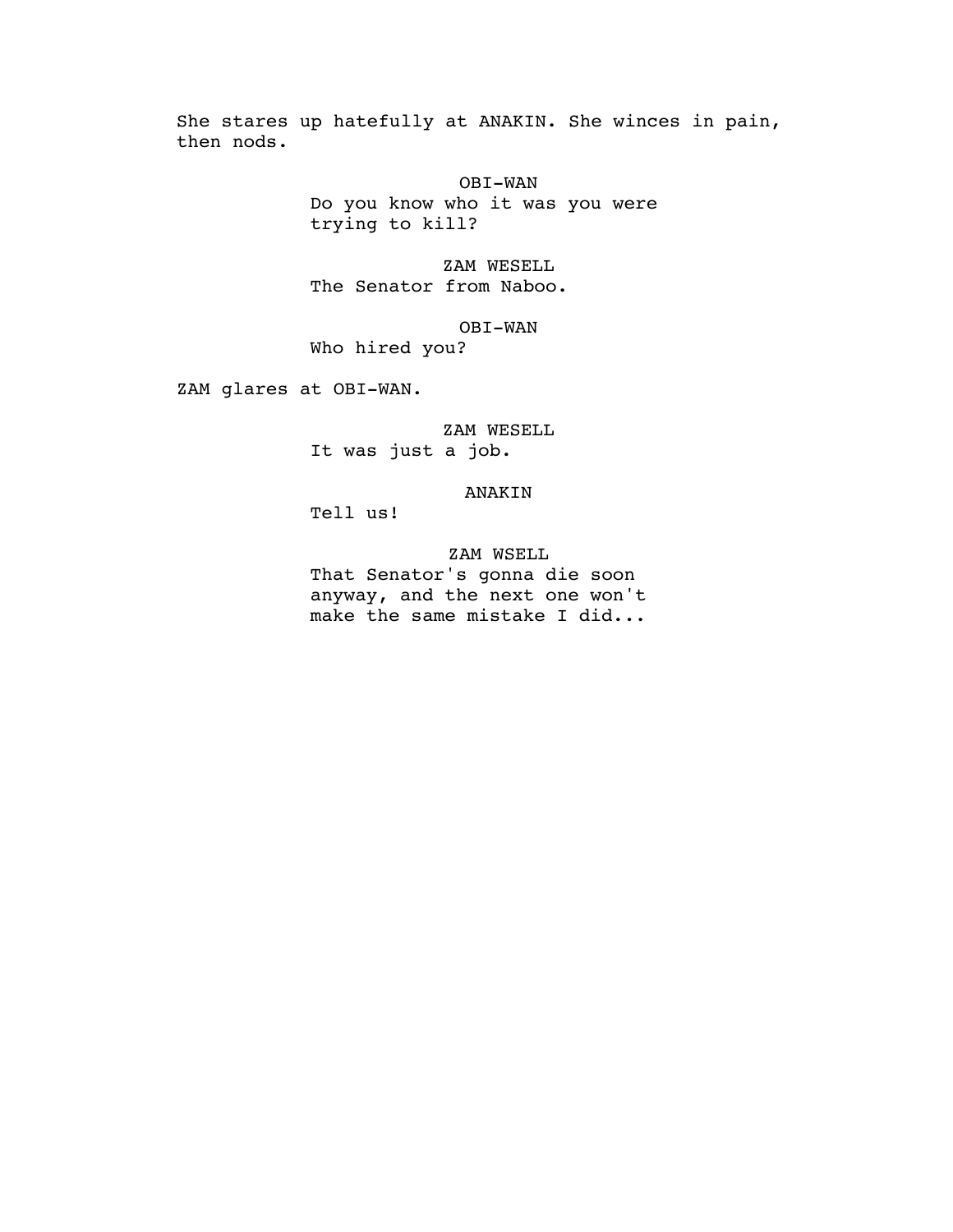## OBI-WAN

This wound's going to need treatment.

ANAKIN Who hired you? Tell us... tell us now!

ZAM glares hatefully.

ZAM WESELL It was a bounty hunter called...

There is a sudden FTZZZ sound. ZAM twitches. She blinks in surprise and dies.

There is a WHOOSH from above. OBI-1WAN and ANAKIN look up to see an ARMORED ROCKET-MAN taking off from a roof high above. He shoots up fast into the sky and disappears. OBI-WAN looks down at ZAM. He touches her neck and pulls out a small, wicked-looking dart.

### OBI-WAN

Toxic dart...

26 INT. SENATE, BUILDING, AMIDALA'S APARTMENT - DAY 26

ANAKIN and JAR JAR stand near the door of the anteroom to PADMÉ's bedroom. PADMÉ and DORMÉ move about packing luggage.

> PADMÉ Representative Binks, I know I can count on you.

JAR JAR Yousa betchen mesa bottums.

## PADMÉ

What??!!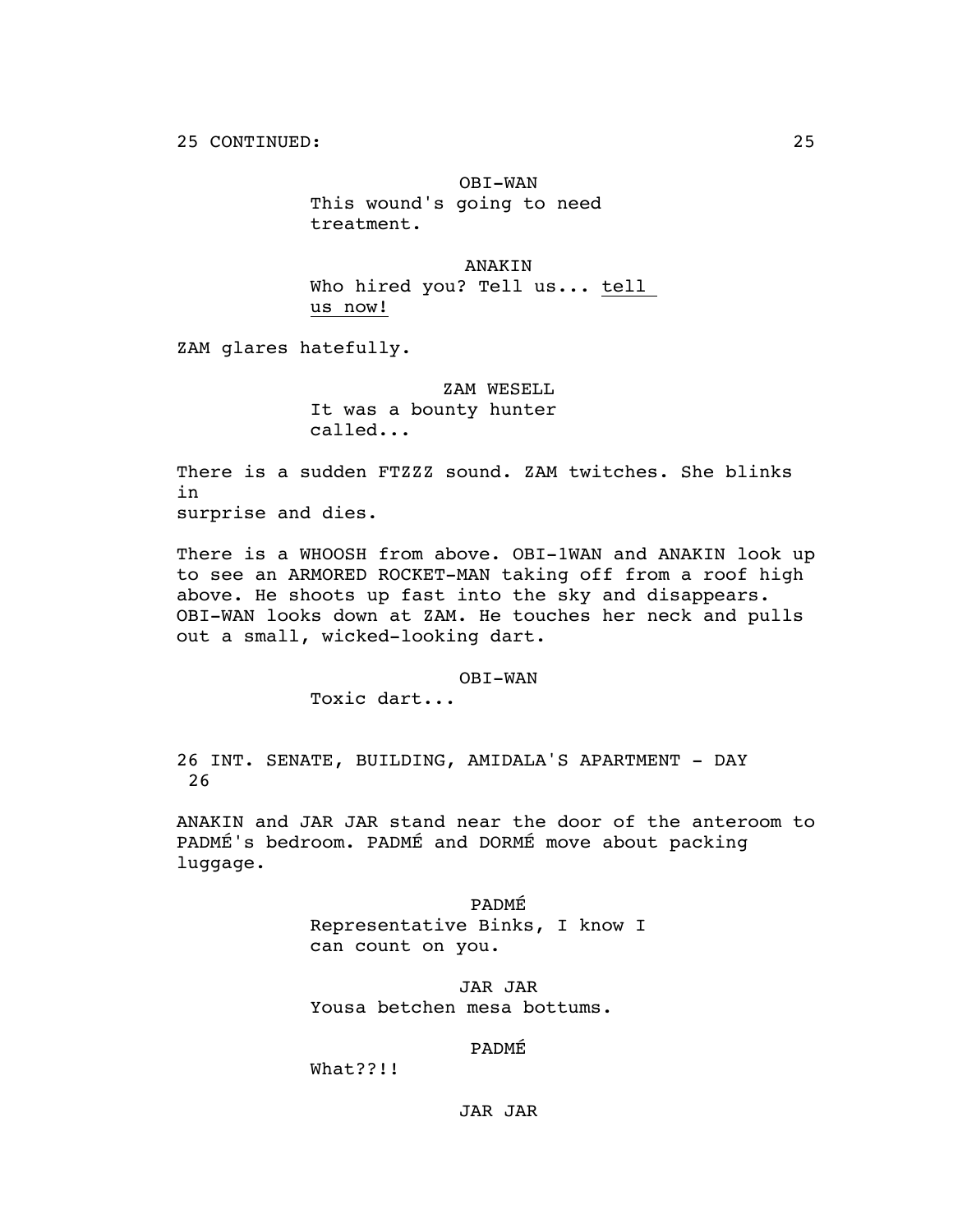(coughs, recovers) Oh, pardone-ay, Senator. I mean, I am honored to accept this heavy burden. I take on this responsibility with deep humility tinged with an overwhelming pride. (pompously) It is not every day that I am called upon to...

PADMÉ kisses him on the cheek and gives him a hug. JAR JAR turns red.

PADMÉ

You are a good friend, Jar Jar. I don't wish to hold you up. I'm sure you have a great deal to do.

JAR JAR

Of course, M'Lady.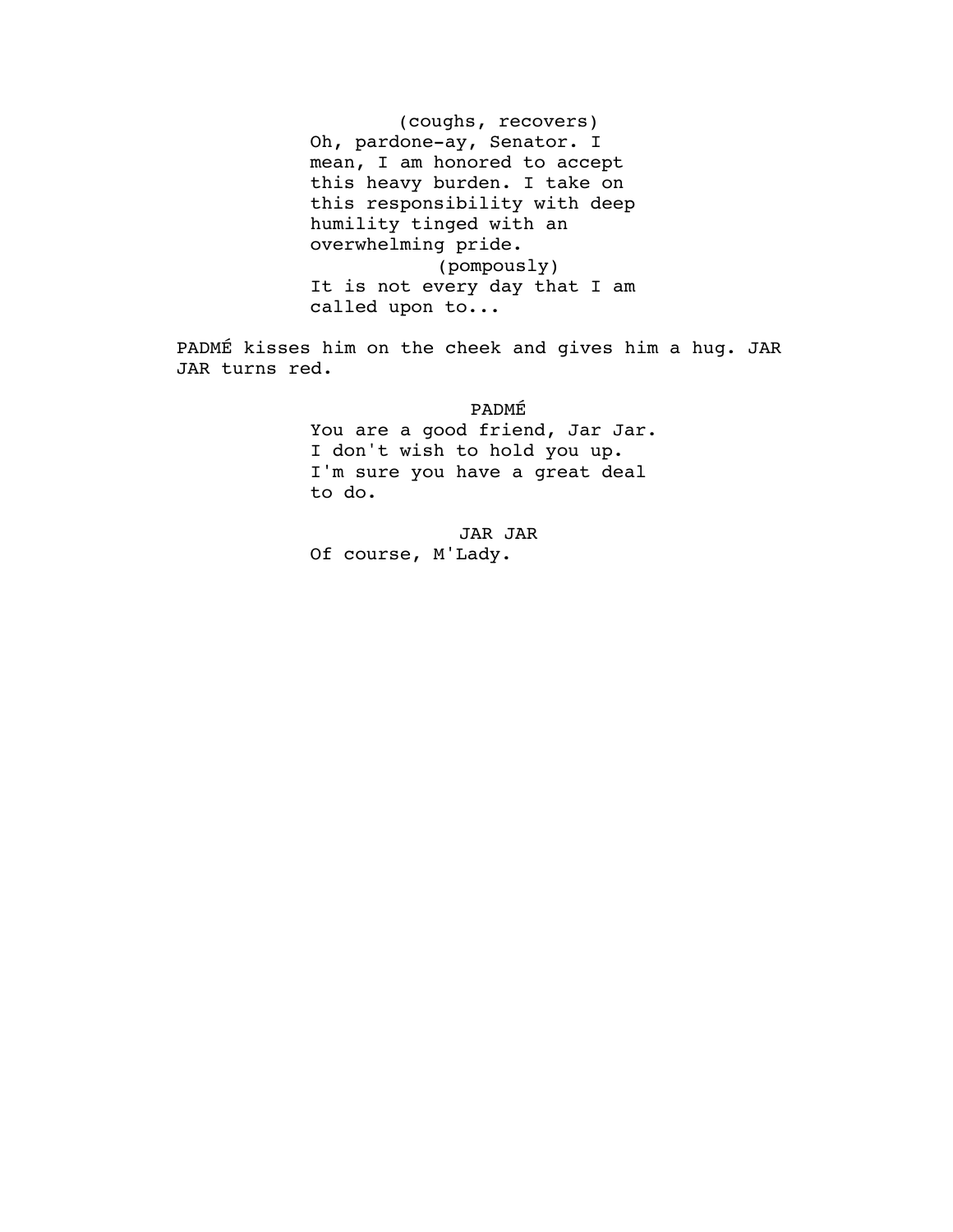## 26 CONTINUED: 26

JAR JAR bows and goes out. As he passes ANAKIN, he flashes a dazzling smile... PADMÉ is in a very bad mood.

#### PADMÉ

I do not like this idea of hiding.

#### ANAKIN

Don't worry, now that the council has ordered an investigation, it won't take Master Obi-Wan long to find that bounty hunter.

### PADMÉ

(frustrated) I haven't worked for a year to defeat the "military creation act" not to be here when its fate is decided!

#### ANAKIN

Sometimes we have to let go of our pride and do what is requested of us.

## PADMÉ

Pride?!? Annie, you're young, and you don't have a very firm grip on politics. I suggest you reserve your opinions for some other time.

#### ANAKIN

Sorry, M'Lady. I was only trying to...

#### FADMÉ

Annie! No!

ANAKIN Please don't call me that.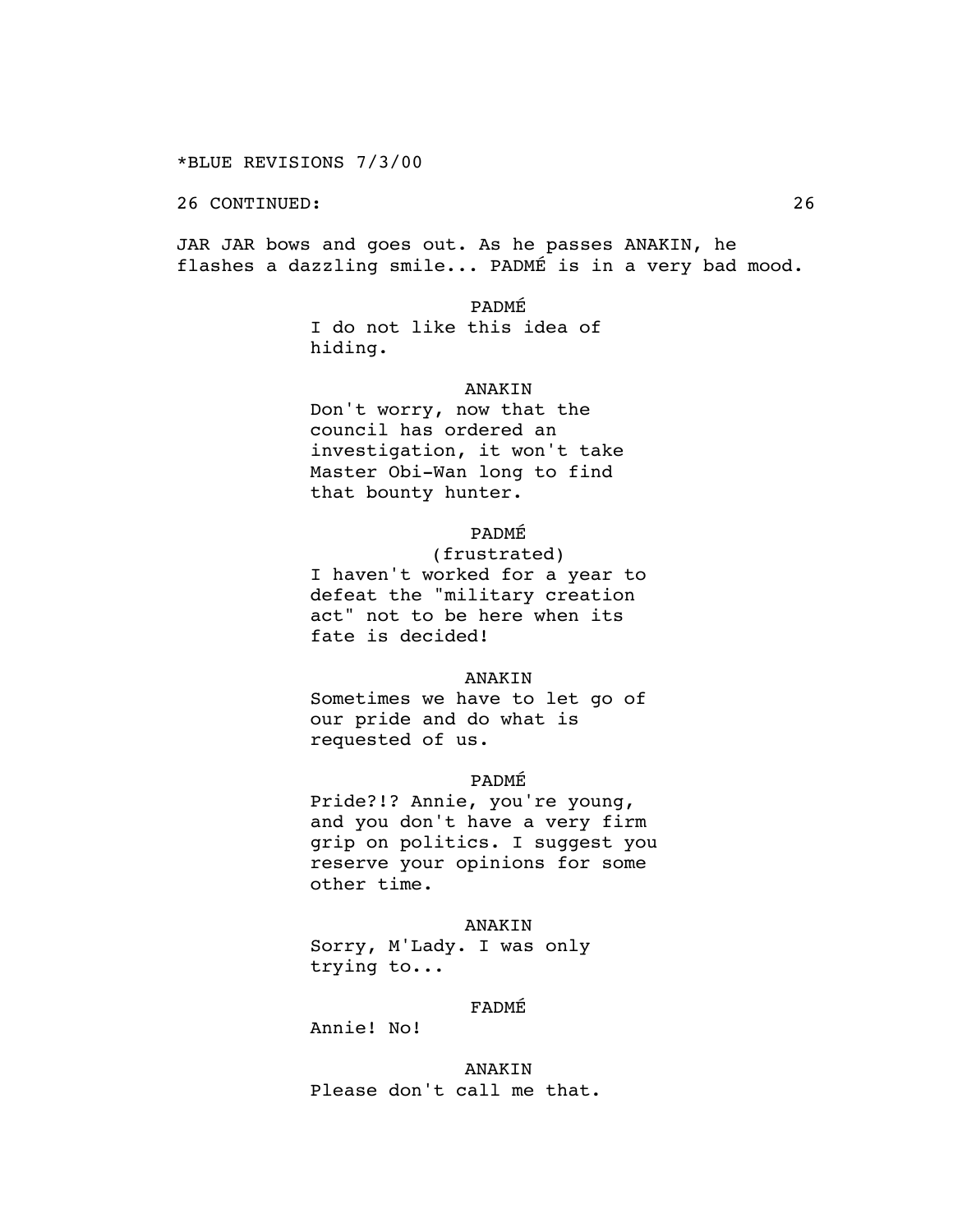# PADMÉ

What?

# ANAKIN

Annie...

# PADMÉ

I've always called you that... it is your name, isn't it?

ANAKIN

It's Anakin. When you say Annie it's like I'm still a little boy... and I'm not.

## PADMÉ

I'm sorry, Anakin. It's impossible to deny you've... (looks him over) ...that you've grown up.

PADMÉ smiles at ANAKIN. He becomes a little shy.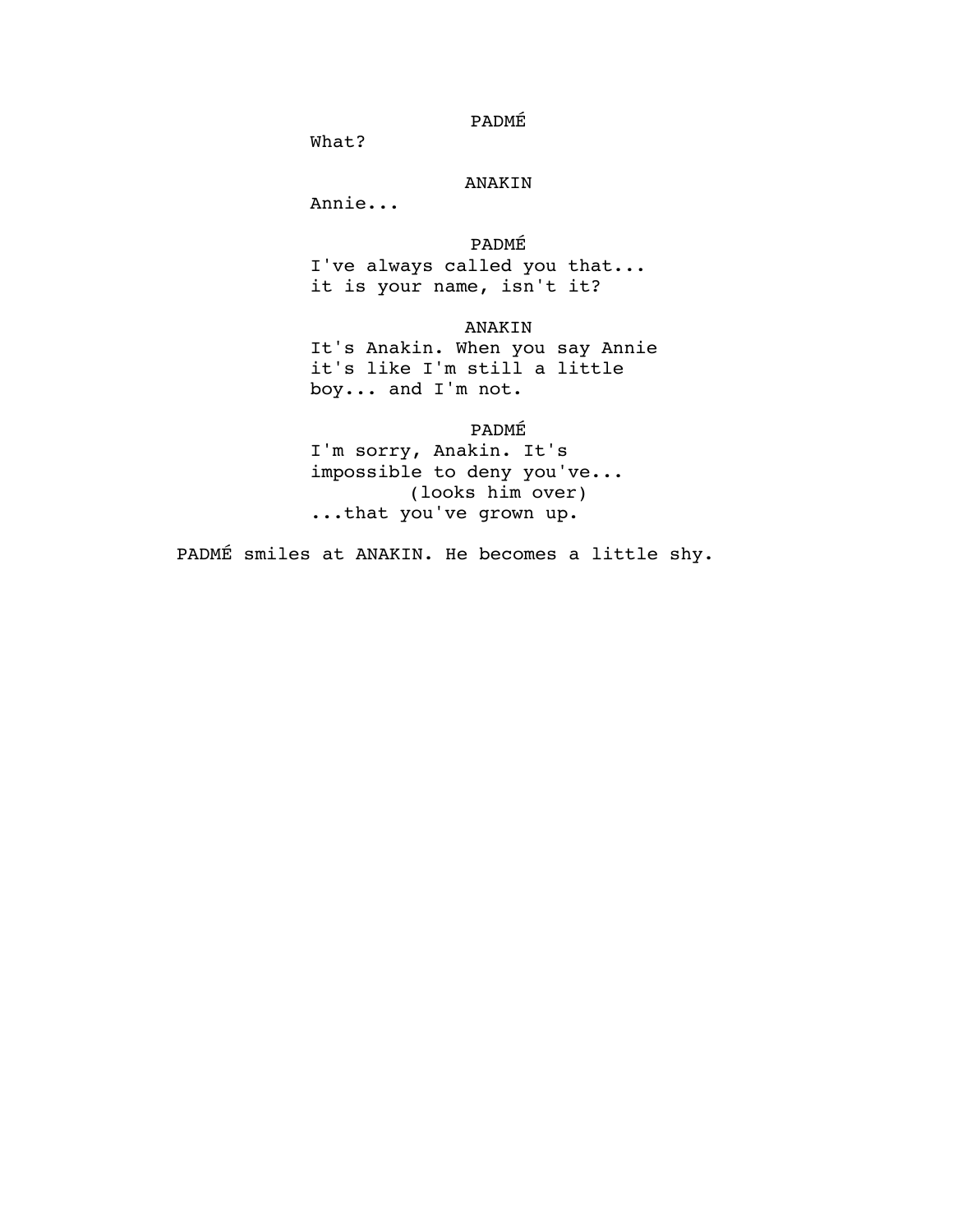### ANAKIN

Master Obi-Wan manages not to see it...

### PADMÉ

Mentors have a way of seeing more of our faults than we would like. It's the only way we grow.

### ANAKIN

Don't get me wrong... Obi-Wan is a great mentor, as wise as Master Yoda and as powerful as Master Windu. I am truly thankful to be his apprentice. Only... although I'm a Padawan learner, in some ways... a lot of ways... I'm ahead of him. I'm ready for the trials. I know I am! He knows it too. He feels I'm too unpredictable... other Jedi my age have gone through the trials and made it... I know I started my training late... but he won't let me move on.

### PADMÉ

That must be frustrating.

#### ANAKIN

It's worse... he's overly critical! He never listens! He just doesn't understand. It's not fair!

PADMÉ cannot suppress a laugh. She shakes her head.

#### PADMÉ

I'm sorry... You sounded exactly like that little boy I once knew, when be didn't get his way.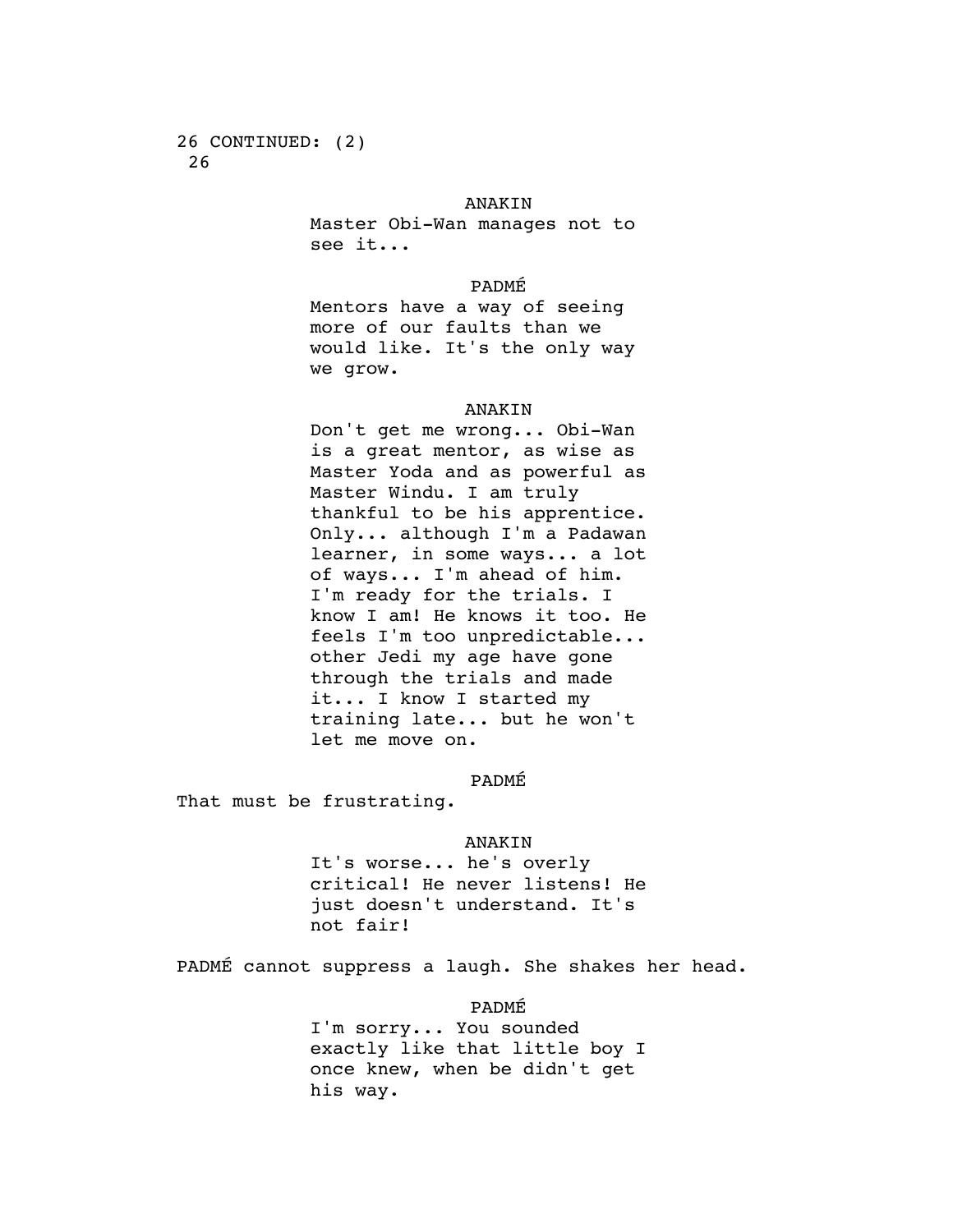## ANAKIN I'm not whining! I'm not.

PADMÉ just smiles at him. DORMÉ laughs in the background.

PADMÉ I didn't say it to hurt you.

# ANAKIN

I know...

There is a brief silence, then PADMÉ comes over to ANAKIN.

# PADMÉ

Anakin...

They look into each other's eyes for the first time.

PADMÉ (continuing) Don't try to grow up too fast.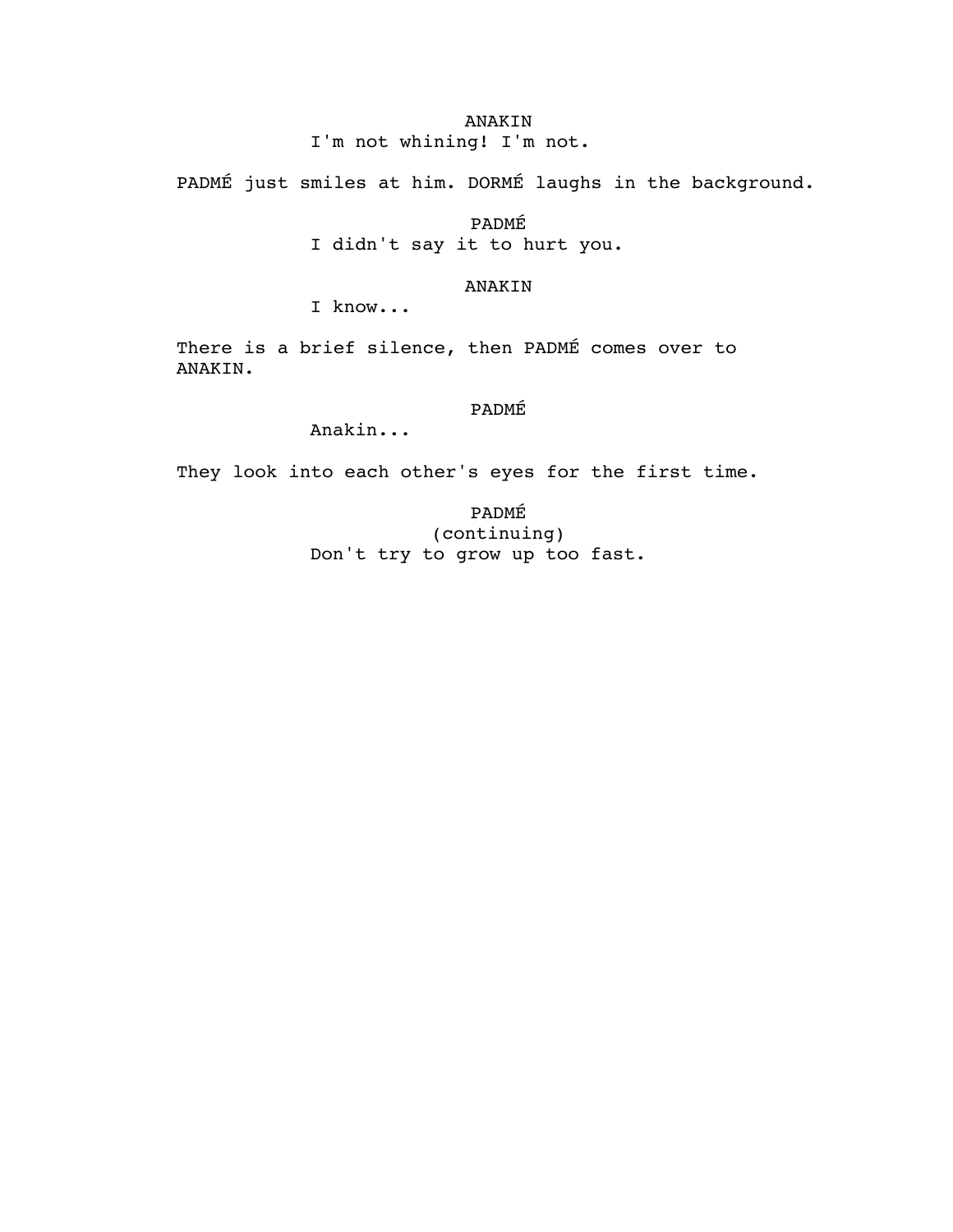26 CONTINUED: (3) 26

ANAKIN

I am grown up. You said it yourself.

ANAKIN looks deep into PADME's eyes.

PADMÉ Please don't look at me like that.

## ANAKIN

Why not?

PADMÉ Because I can see what you're thinking.

ANAKIN (laughing) Ahh... So, you have Jedi powers too?

DORMÉ is watching with concern.

PADMÉ It makes me feel uncomfortable.

#### ANAKIN

Sorry, M'Lady.

ANAKIN backs away as PADMÉ turns and goes back to her packing.

27 EXT. CORUSCANT, SPACEPORT FREIGHTER DOCKS, TRANSPORT BUS - DAY 27

A small bus speeds toward the massive freighter docks of Coruscant's industrial area. The spaceport is bustling with activity. Transports of various sizes move supplies and passengers as giant floating cranes lift cargo out of the starships. The bus stops before a huge, intergalactic freighter starship. It parks in the shadows of an overhang.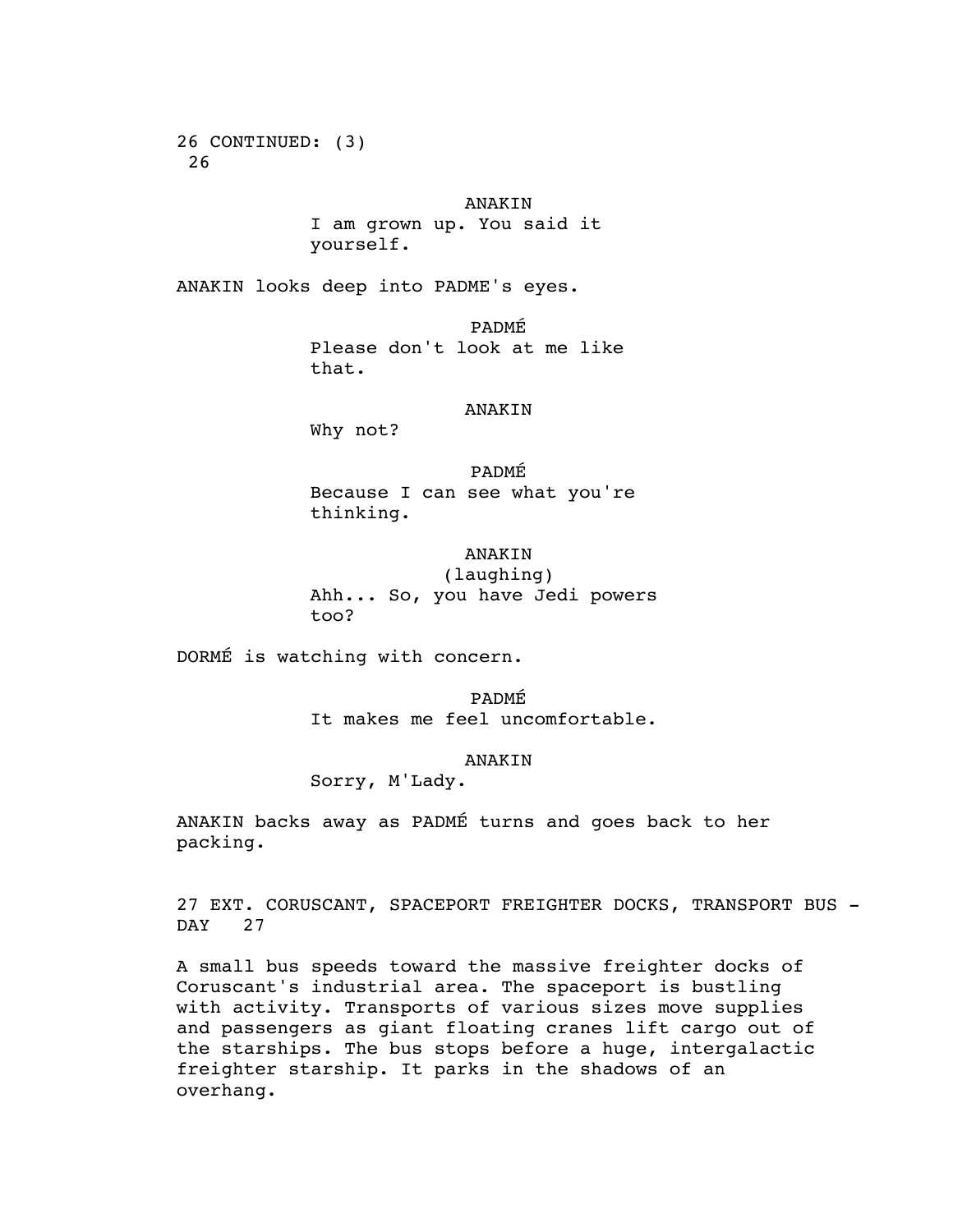27 EXT. CORUSCANT, SPACEPORT FREIGHTER DOCKS, TRANSPORT BUS - DAY 28

ANAKIN and PADMÉ, dressed in Outland peasant outfits, get up and head for the door where CAPTAIN TYPHO, DORMÉ, and OBI-WAN are waiting to hand them their luggage. DORMÉ is dressed to look like Senator Amidala.

> CAPTAIN TYPHO Be safe, M'Lady.

> > PADMÉ

Thank you, Captain. Take good care of Dormé... The threat's on you two now.

DORMÉ

He'll be safe with me.

They laugh, and PADMÉ embraces her faithful handmaiden. DORMÉ starts to weep.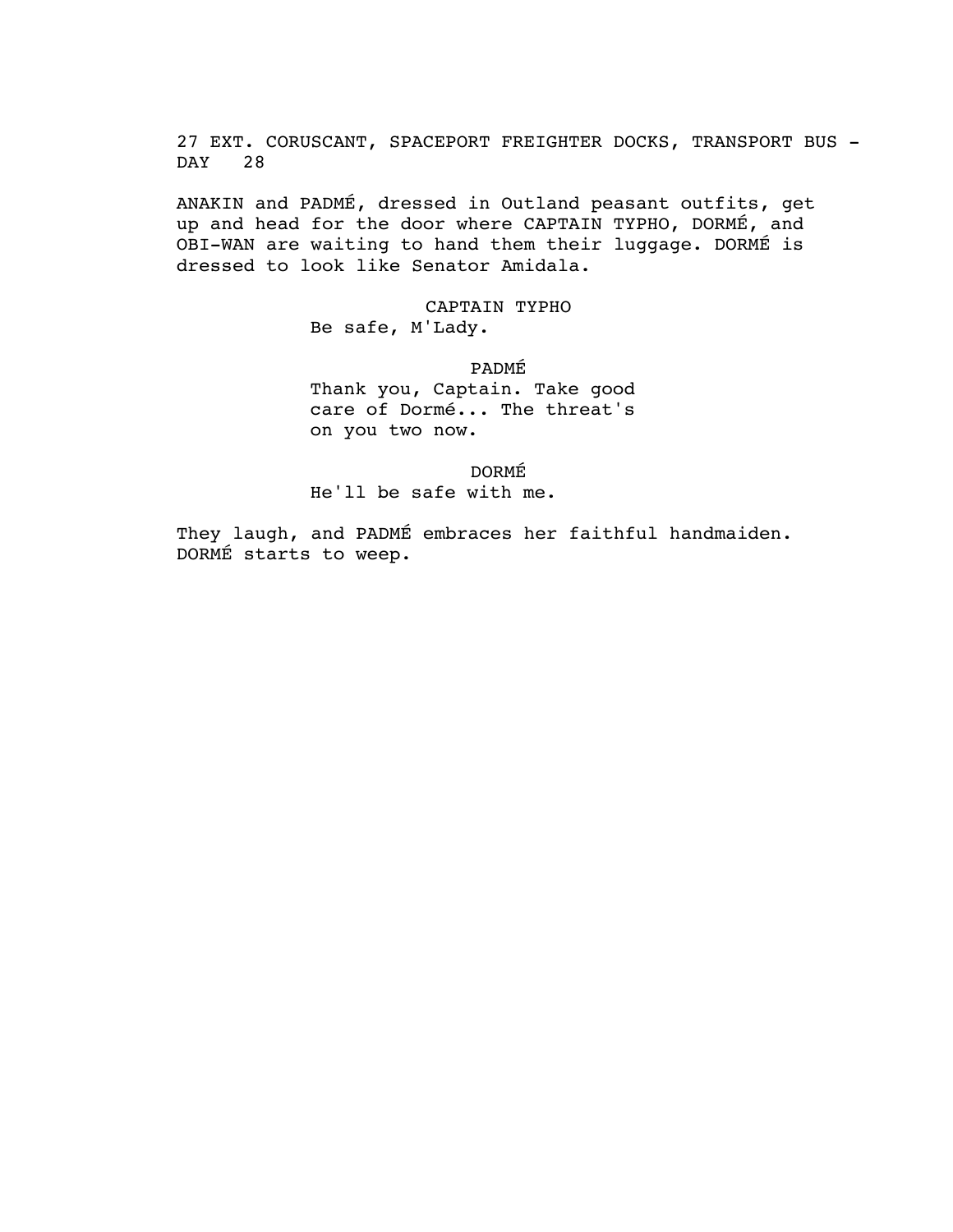## PADMÉ

You'll be fine.

DORMÉ

It's not me, M'Lady. I worry about you. What if they realize I'm not you?

PADMÉ

(looks to Anakin) Then my Jedi protector will have to prove bow grown up he is.

DORMÉ and PADMÉ smile. ANAKIN frowns as OBI-WAN pulls him aside.

### OBI-WAN

Anakin, you stay put on Naboo. Don't attract attention. Do absolutely nothing without checking in with me or the Council.

## ANAKIN

Yes, Master.

### OBI-WAN

(to Padmé) I will get to the bottom of this plot quickly, M'Lady. You'll be back here in no time.

#### PADMÉ

I will be most grateful for your speed, Master Jedi.

## ANAKIN

Time to go.

# PADMÉ

I know.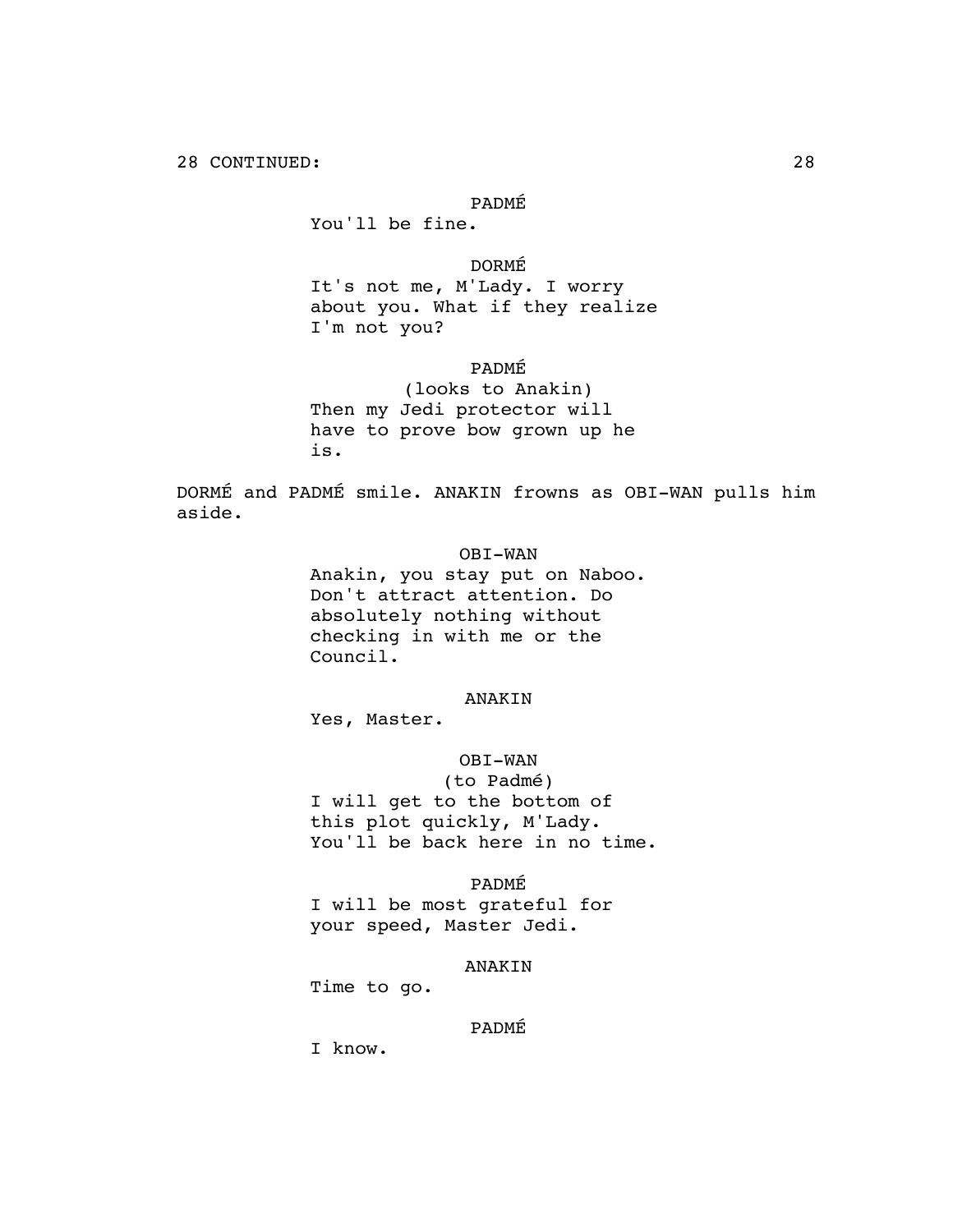PADMÉ gives DORMÉ a last hug, ANAKIN picks up the luggage, and the TWO PEASANTS exit the speeder bus, where ART00 is waiting for them.

> OBI-WAN May The Force Be With You.

> ANAKIN May The Force Be With You, Master.

They head off toward the giant Starfreighter.

PADMÉ Suddenly, I'm afraid...

#### ANAKIN

This is my first assignment on my own, I'm kinda scared too.

PADMÉ

There's nothing to worry about we have Artoo with us.

They 1augh.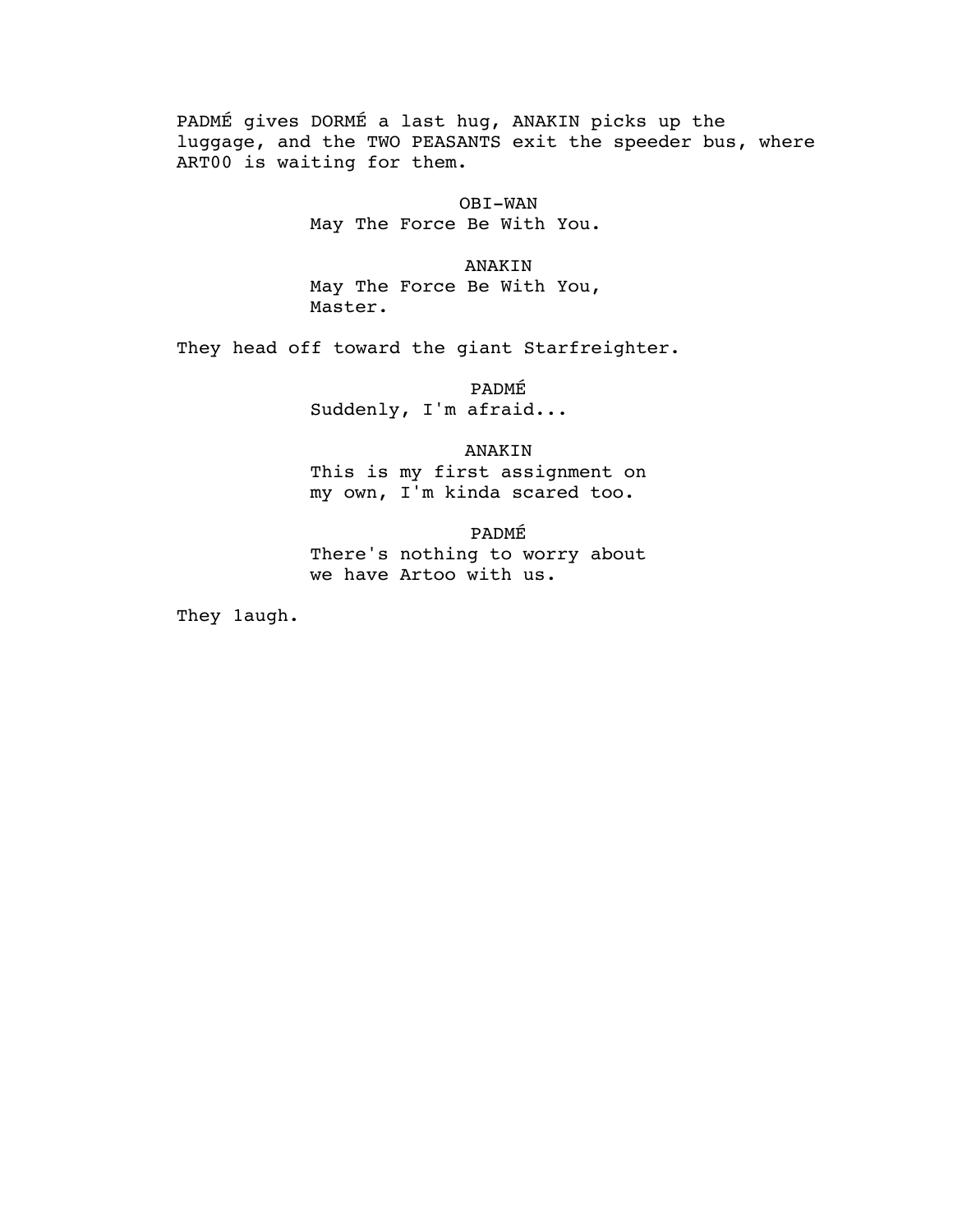28 CONTINUED: (2) 28

OBI-WAN and CAPTAIN TYPHO watch ANAKIN and PADMÉ disappear into the vastness of the spaceport with ARTOO trundling along behind them.

#### OBI-WAN

I hope he doesn't try anything foolish.

CAPTAIN TYPHO I'd be more concerned about her doing something, than him.

29 EXT. FREIGHTER DOCKS - CORUSCANT - DAY 29

The freighter slowly takes off from the huge docks area of Coruscant. It soon moves into the crowded skies.

30 EXT. JEDI TEMPLE, MAIN HALLWAY - LATE DAY 30

From high above, light streams down from the lofty ceilings. OBI-WAN crosses the floor of the great hallway, heading for the Analysis Rooms.

31 INT. JEDI TEMPLE, ANALYSIS CUBICLES - LATE DAY 31

OBI-WAN walks past several glass cubicles where work is going on. He comes to an empty one and sits down in front of a console. A PK-4 ANALYSIS DROID comes to life. A tray slides out of the console.

 $PK-4$ 

Place the subject for analysis on the sensor tray, please.

091-WAS puts the dart onto the tray, which retracts into the console. The DROID activates the system, and a screen lights up in front of OBI-WAN.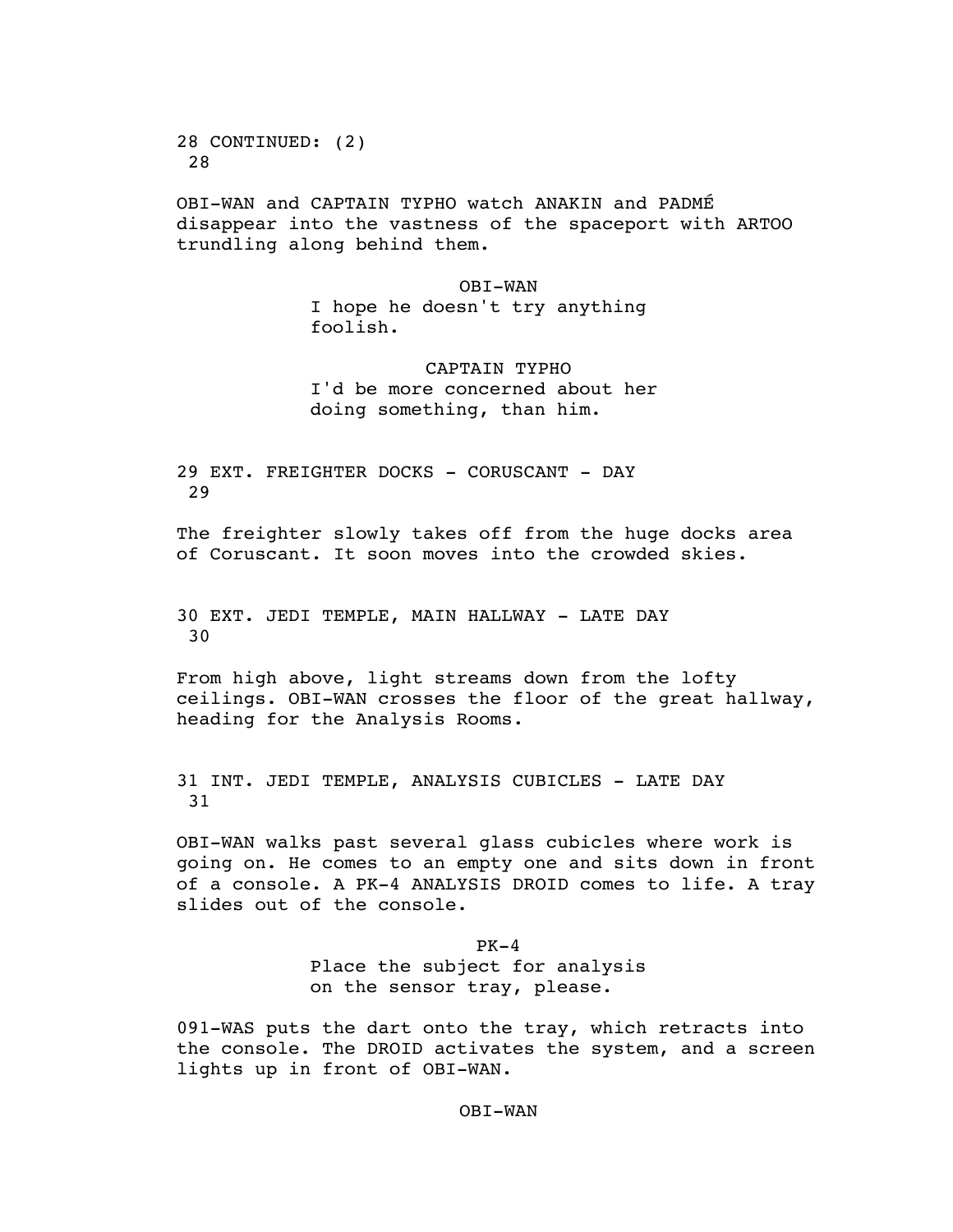It's a toxic dart, I need to know where it came from and who made it

 $PK-4$ 

One moment, please.

Diagrams and data appear on the screen, scrolling past at great speed. OBI-WAN watches as the screen goes blank. The tray slides out.

## $PK-4$

(continuing) As you can see on your screen, subject weapon does not exist in any known culture. Markings cannot be identified. Probably self-made by a warrior not associated with any known society.

OBI-WAN Excuse me? Could you try again please?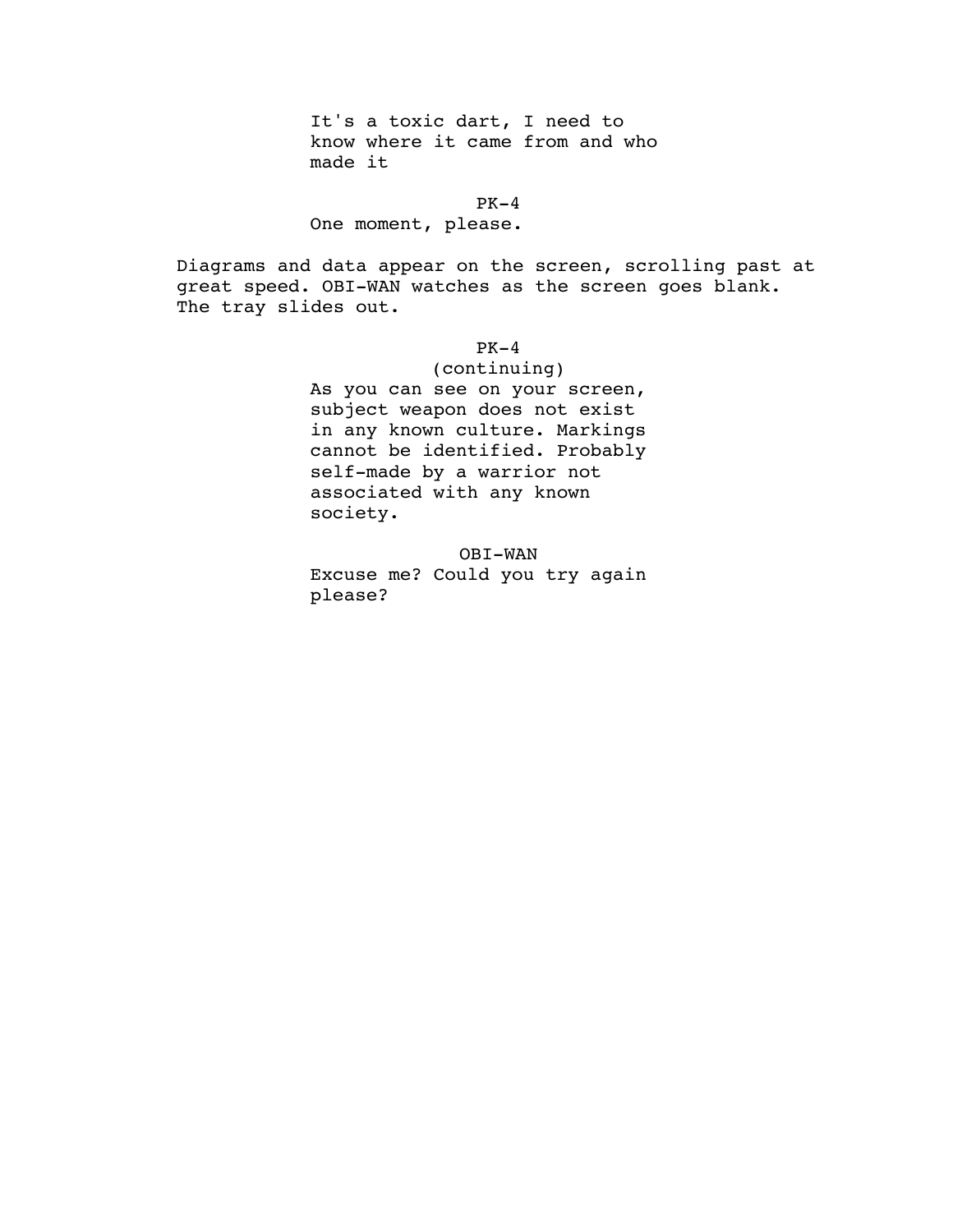#### $PK-4$

Master Jedi, our records are very thorough. They cover eighty percent of the galaxy. If I can't tell you where it came from, nobody can.

OBI-WAN picks up the dart and looks at it, then looks to the DROID.

> OBI-WAN Thanks for your assistance! You may not be able to figure this out, but I think I know someone who might.

32 EXT. SPACE, STARSHIP FREIGHTER 32

The massive, slow-moving Freighter suddenly zooms away into lightspeed.

33 INT. STARFREIGHTER, STEERAGE HOLD - DAY 33

A great, gloomy hold is crowded with EMIGRANTS and their belongings. To one side ARTOO is coming to the head of a food line, where SERVERS are ladling out bowls of mush. ARTOO holds two bowls.

### SERVER

## Keep moving! Keep moving!

ARTOO slips a tube into a tub of mush and sucks up a large quantity. With one of his little claw-arms, he grabs several chunks of something that looks like bread. A SERVER sees him.

### SERVER

(continuing) Hey! No Droids!

ARTOO takes one last big suck and heads away from the food line. The SERVER shouts after him angrily. The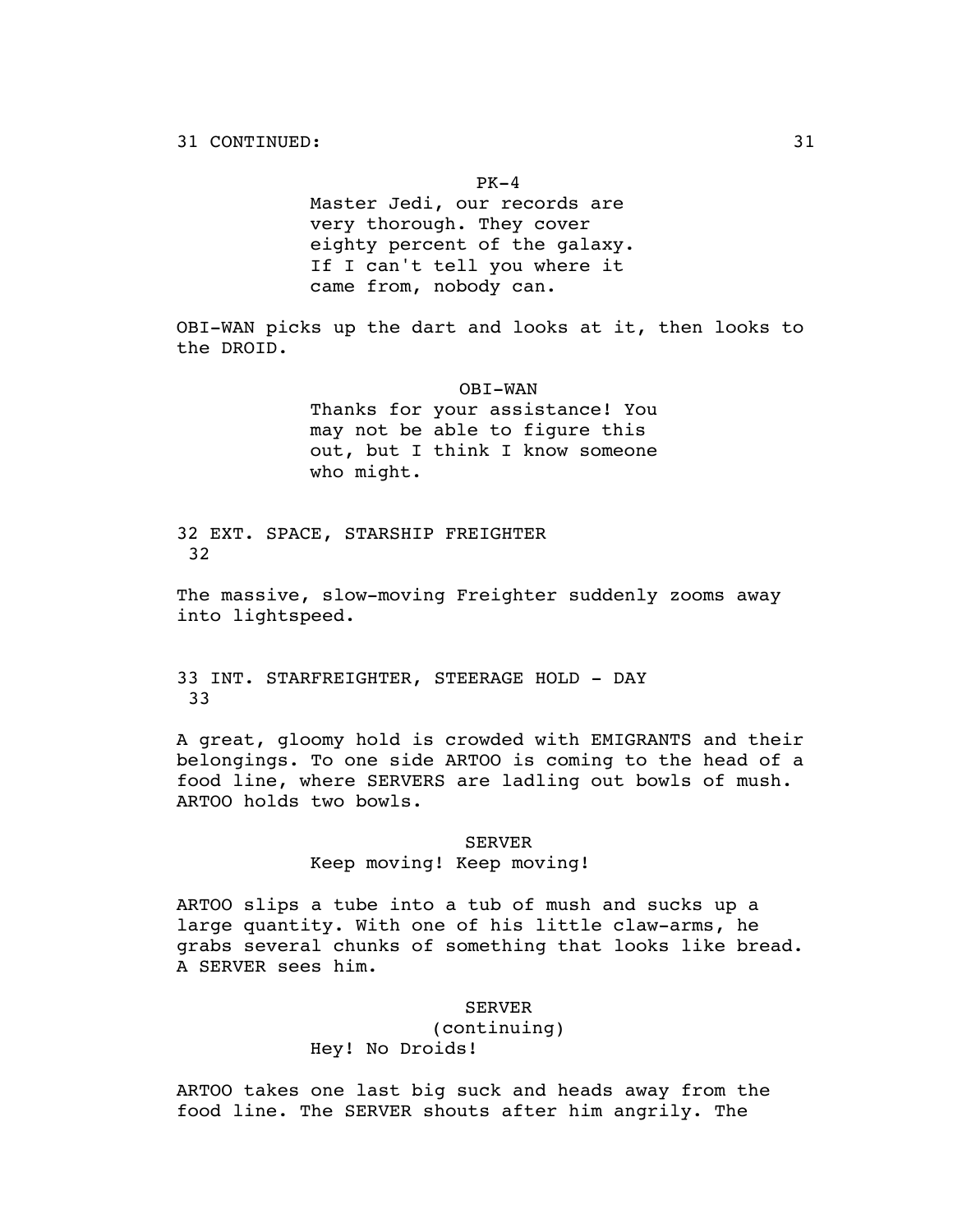little droid moves past groups of eating or sleeping EMIGRANTS and comes to where ANAKIN is sound asleep. The young Jedi seems to be having a nightmare. He is very restless,

#### ANAKIN

## No, no, Mom, no...

He is sweating. PADMÉ leans over to wipe some of the sweat from his forehead. He wakes with a start, then realizes where he is. PADMÉ simply looks at him. He stares back, somewhat confused. ARTOO fills up two bowls with mush.

### ANAKIN

(continuing)

What?

PADMÉ You seemed to be having a nightmare.

ANAKIN looks at PADMÉ a little more closely, trying to see if he revealed any of his secrets. She hands him a bowl of mush and bread.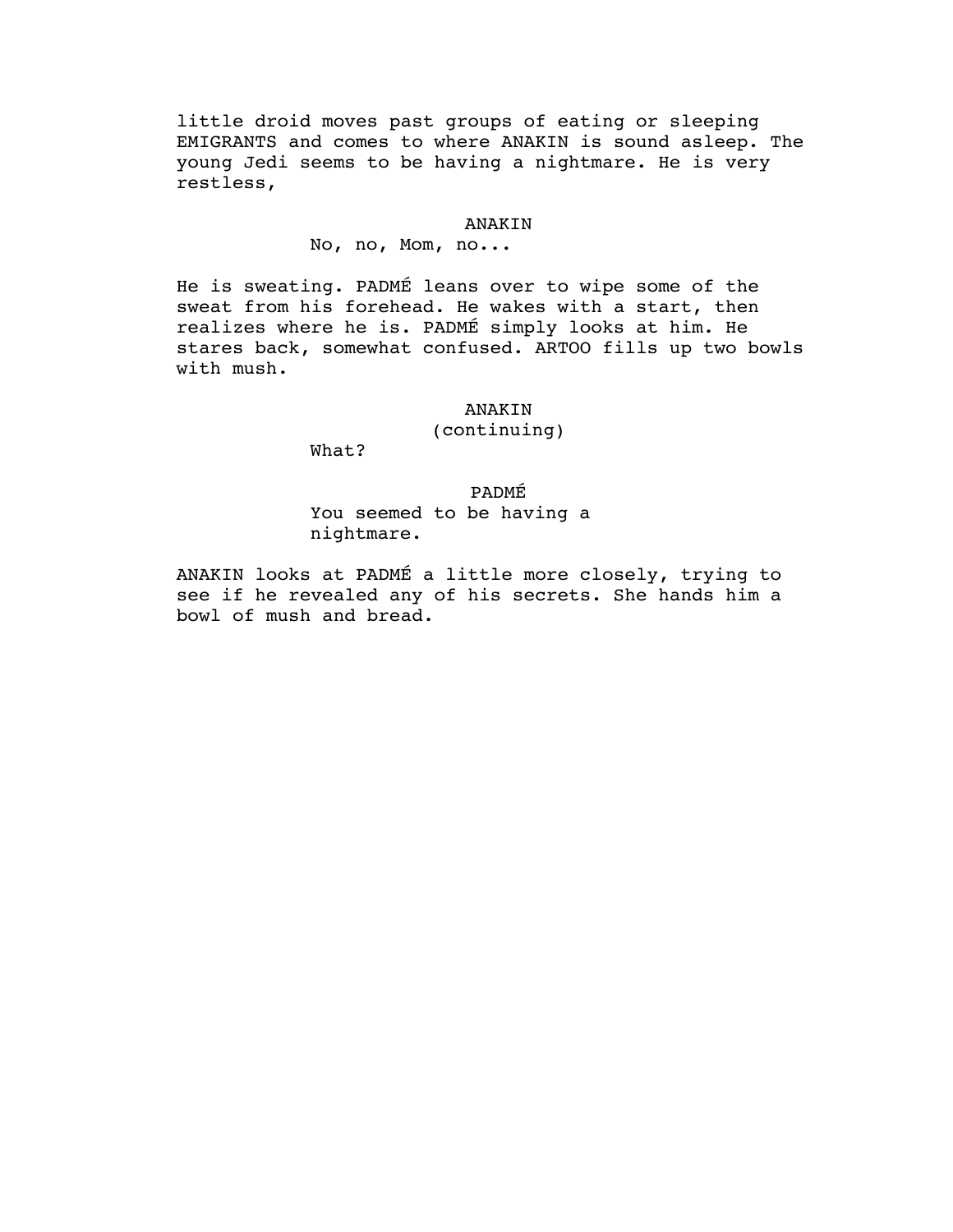# PADMÉ

(continuing)

Are you hungry?

# ANAKIN

Thanks.

PADMÉ We went into lightspeed a while ago.

ANAKIN looks into PADMÉ's eyes.

#### ANAKIN

I look forward to seeing Naboo again. I've thought about it every day since I left. It's by far the most beautiful place I've ever seen...

PADMÉ is a little unnerved by his intense stare.

PADMÉ

You were just a little boy then. It may not be as you remember it; time changes your perception.

### **ANAKIN**

I think time has given me much more mature feelings to enhance my perception.

## PADMÉ

It must be difficult having sworn your life to the Jedi... not being able to visit the places you like... or do the things you like...

ANAKIN Or be with the people I love.

PADMÉ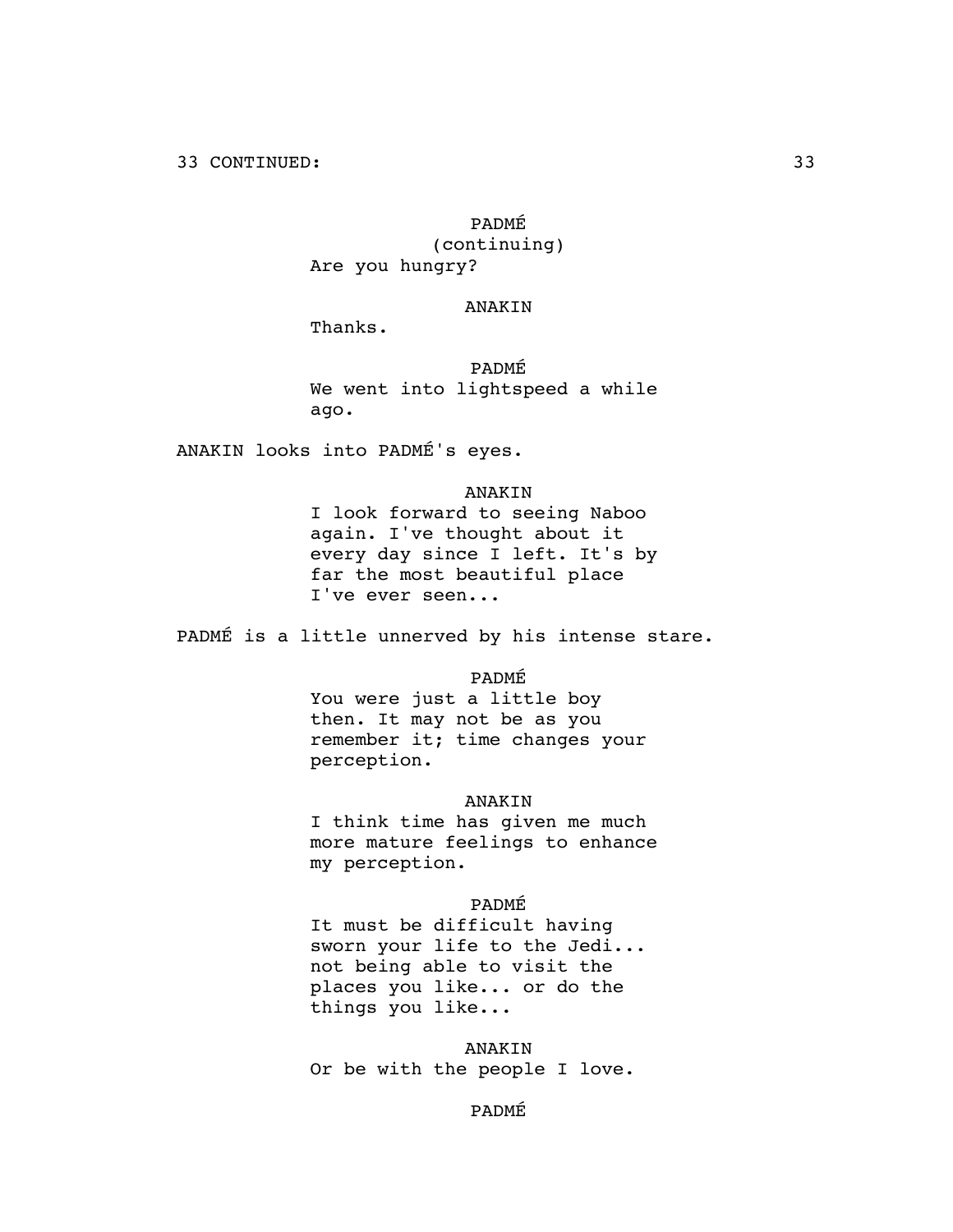Are you allowed to love? I thought it was forbidden for a Jedi.

## ANAKIN

Attachment is forbidden. Possession is forbidden. Compassion, which I would define as unconditional love, is central to a Jedi's life, so you might say we're encouraged to love.

PADMÉ You have changed so much.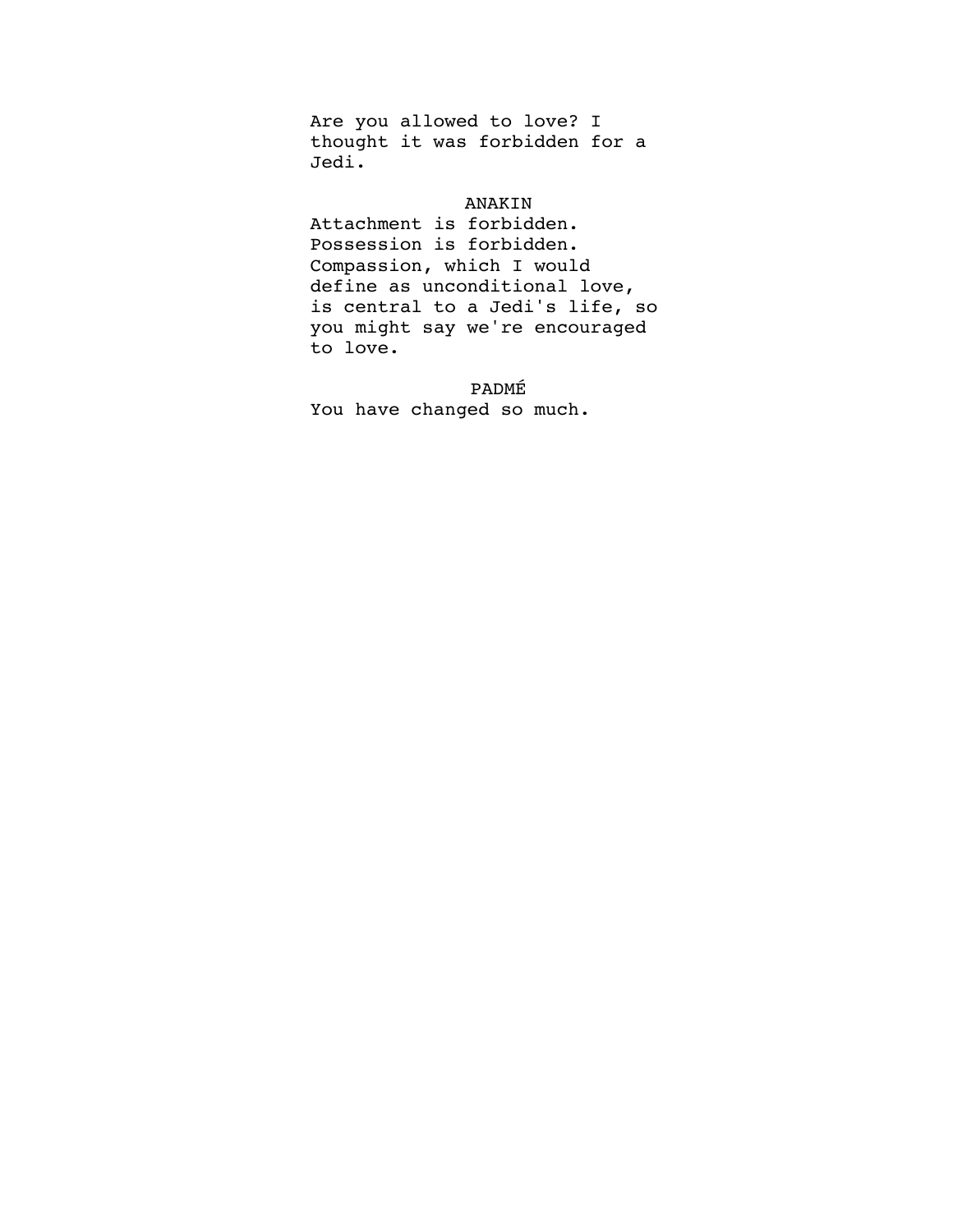### ANAKIN

You haven't changed a bit. You're exactly the way I remember you in my dreams. I doubt if Naboo has changed much either.

# PADMÉ

It hasn't...

## ANAKIN

I can't wait to breathe that sweet breeze that comes off the rolling hills. Whenever I try to visualize the Force, those hills are what I see.

ANAKIN looks at PADMÉ when he says this.

ANAKIN (continuing) I love Naboo...

There is an awkward moment.

PADMÉ

(changing the subject) You were dreaming about your mother earlier, weren't you?

#### ANAKIN

Yes... I left Tatooine so long ago, my memory of her is fading. I don't want to lose it. Recently I've been seeing her in my dreams... vivid dreams... scary dreams. I worry about her.

PADMÉ gives ANAKIN a sympathetic look.

34 EXT. CORDSCANT, DOWNTOWN, BACK STREET - MORNING 34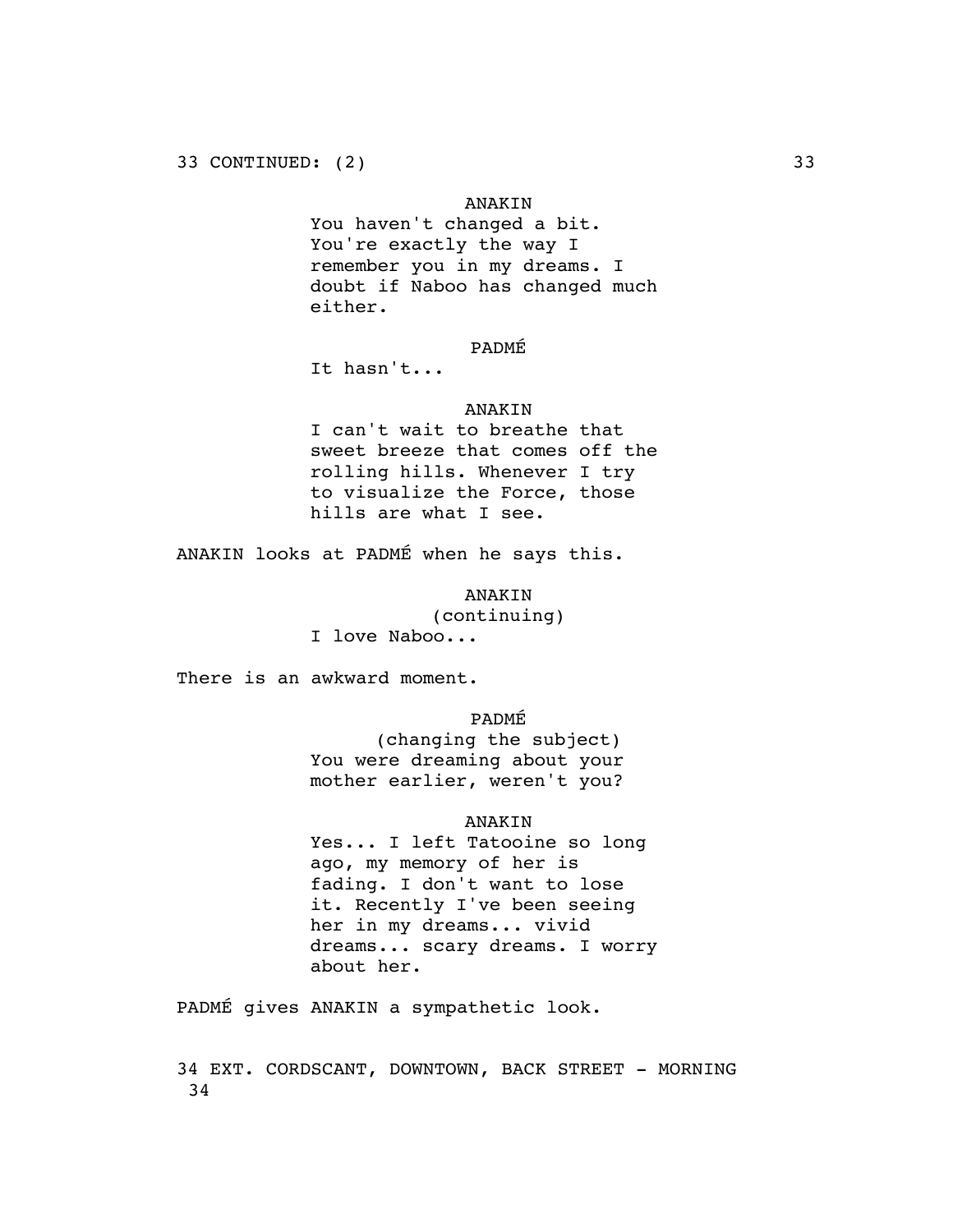OBI-WAN walks down the street. It is a pretty tough part of town. Old buildings, warehouses, beat up speeders and transporter rigs thundering past. Above, the old elevated monospeed with occasional "shiny freighters" hissing through.

OBI-WAN comes to a kind of alien diner. On the steamed-up windows it says "DEX'S DINER," in alien lettering. He goes inside.

35 INT. CORUSCANT, DEX'S DINER - MORNING 35

A young waitress, HERMIONE BAGWA, is wiping off a booth tabletop. There is a counter with stools and a line of booths along the wall by the window. A number of CUSTOMERS are eating - TOUGH-LOOKING WORKES, FREIGHTER DRIVERS ETC. HERNIONE looks up as OBI-WAN comes in.

> HERMIONE BAGWA Can I help ya?

OBI-WAN I'm looking for Dexter.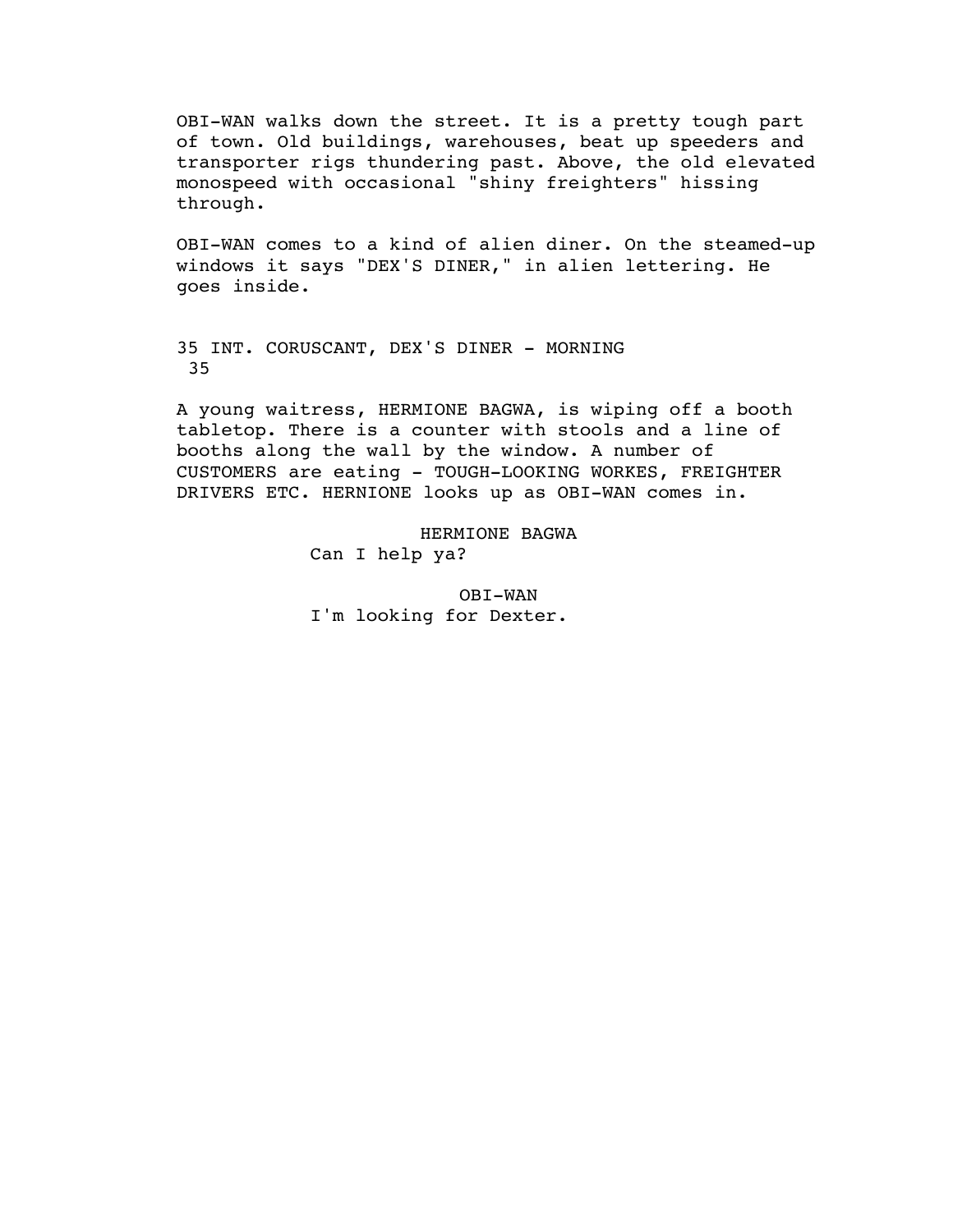35 CONTINUED: 35

HERMIONE's eyes narrow.

HERMIONE BAGWA Waddya want him for?

OBI-WAN He's not in trouble. It's personal.

HERMIONE stares at OBI-WAN. There is a brief pause, then she goes to the open serving hatch behind the counter.

> HERMIONE BAGWA Someone to see ya, honey. (lowering her voice) A Jedi, by the looks of him.

Steam billows out from the kitchen hatch behind the counter as a huge head pokes through.

DEXTER JETTSTER

Obi-Wan!

OBI-WAN

Hey, Dex.

DEXTER JETTSTER Take a seat! Be right with ya!

OBI-WAN sits in a booth.

HERMIONE BAGWA

You want a cup of ardees?

### OBI-WAN

Thank you.

HERMIONE moves off as the door to the counter opens and DEXTER JETTSTER alppears. He is big - bald and sweaty, old and alien. Not someone to tangle with. He arrives, beaming hugely.

> DEXTER JETTSTER Hey, ol' buddy!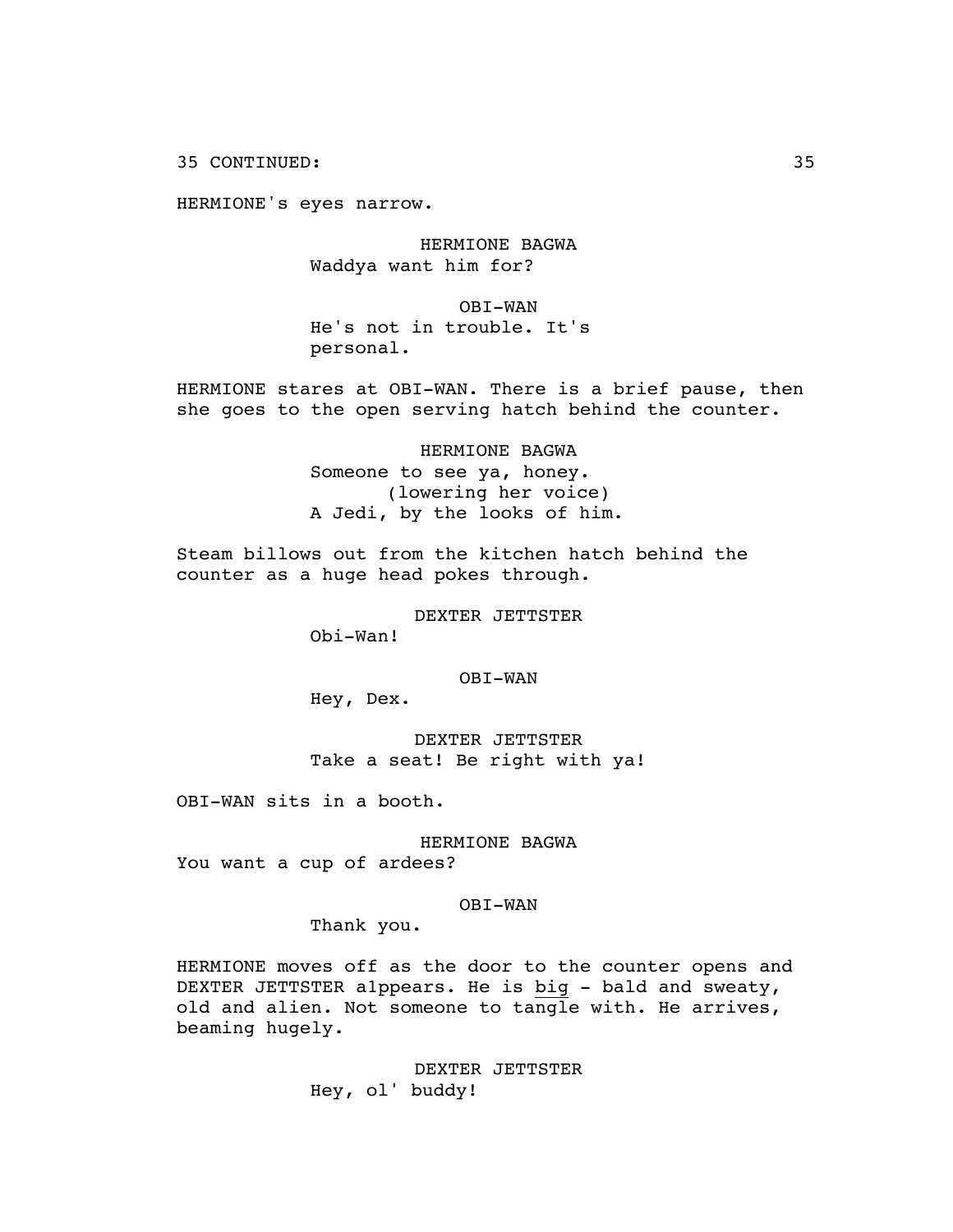### OBI-WAN

Hey, Dex.

DEXTER eases himself into the seat opposite OBI-WAN. He can just make it. HERMIONE sets two mugs of steaming ardees in front of them.

> DEXTER JETTSTER So, my friend, what can I do for ya?

# OBI-WAN You can tell me what this is.

OBI-WAN places the dart on the table between them. DEX's eyes widen. He puts down his mug.

> DEXTER JETTSTER (softly) Well, waddya know...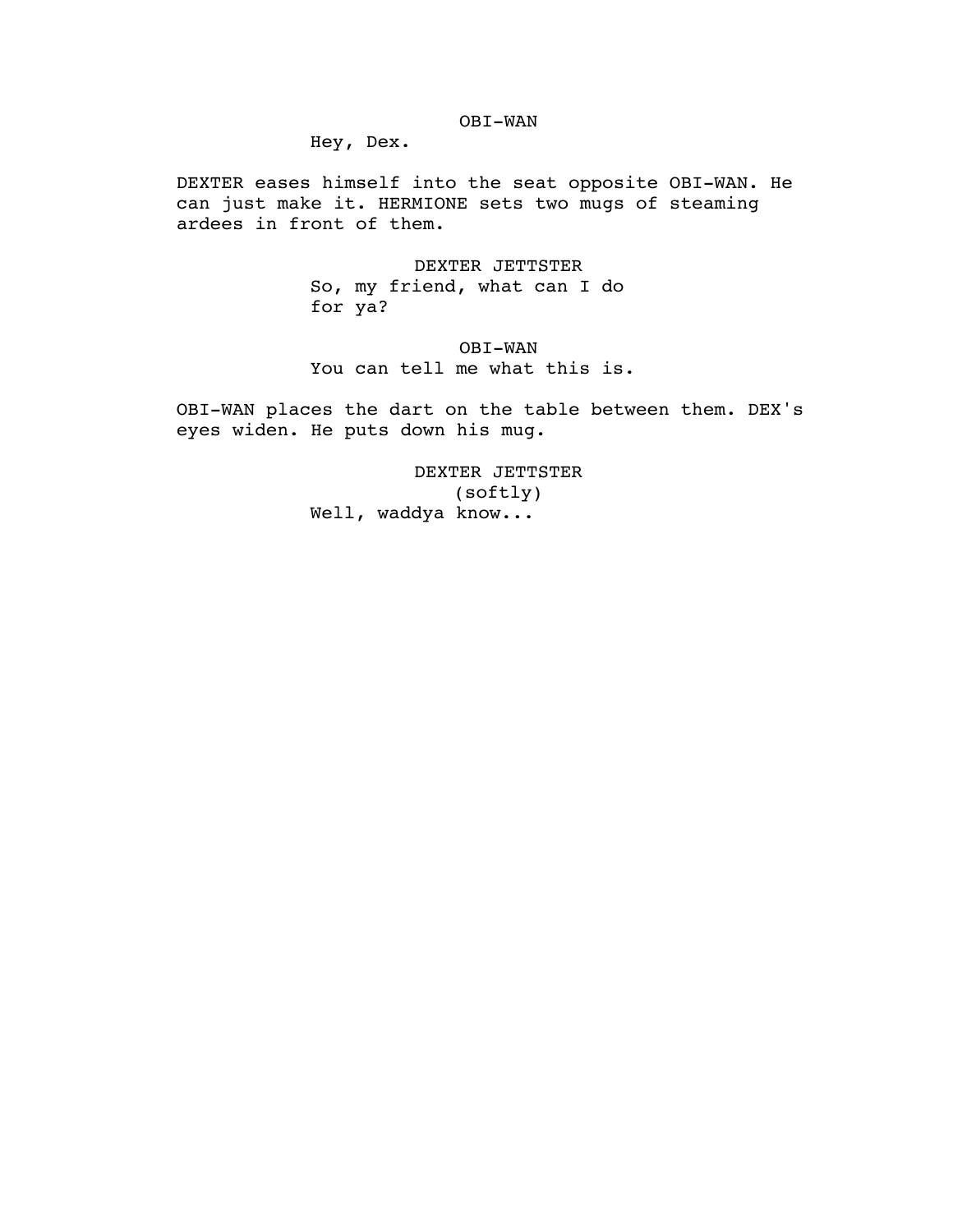35 CONTINUED: (2) 35

DEXTER picks up the dart delicately between his puffy fingers and peers at it.

> DEXTER JETTSTER (continuing) I ain't seen one of these since I was prospecting on Subterrel beyond the outer rim!

### OBI-WAN Do you know where it came from?

DEXTER grins. He puts the dart down between them.

DEXTER JETTSTER This baby belongs to them cloners. What you got here, is a Kamino Kyberdart.

OBI-WAN Kamino Kyberdart?.. I wonder why it didn't show up in our analysis archive.

DEXTER JETTSTER It's these funny little cuts on the side that give it away... Those analysis droids you've got over there only focus on symbols, you know. I should think you Jedi would have more respect for the difference between know1edge and wisdom.

OBI-WAN Well, Dex, if droids could think, we wouldn't be here, would we? (laughing)

Kamino... doesn't sound familiar. Is it part of the Republic?

DEXTER JETTSTER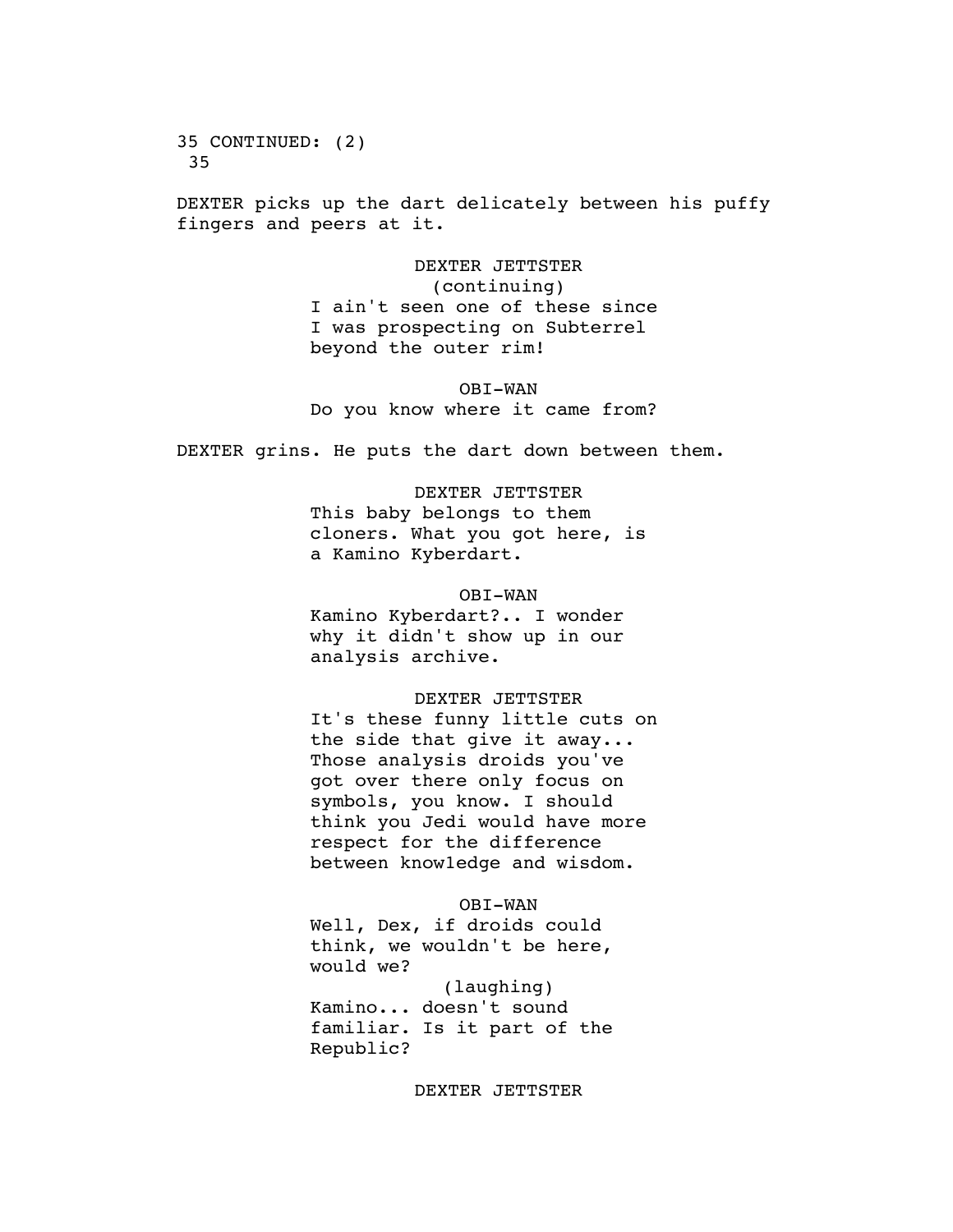No, it's beyond the outer rim. I'd say about twelve parsecs outside the Rishi Maze, toward the south. It should be easy to find, even for those droids in your archive to find. These Kaminoians keep to themselves. They're cloners. Damned good ones, too.

OBI-WAN picks up the dart, holding it midway between them.

> OBI-WAN Cloners? Are they friendly?

DEXTER JETTSTER It depends.

OBI-WAN

On what, Dex?

DEXTER grins.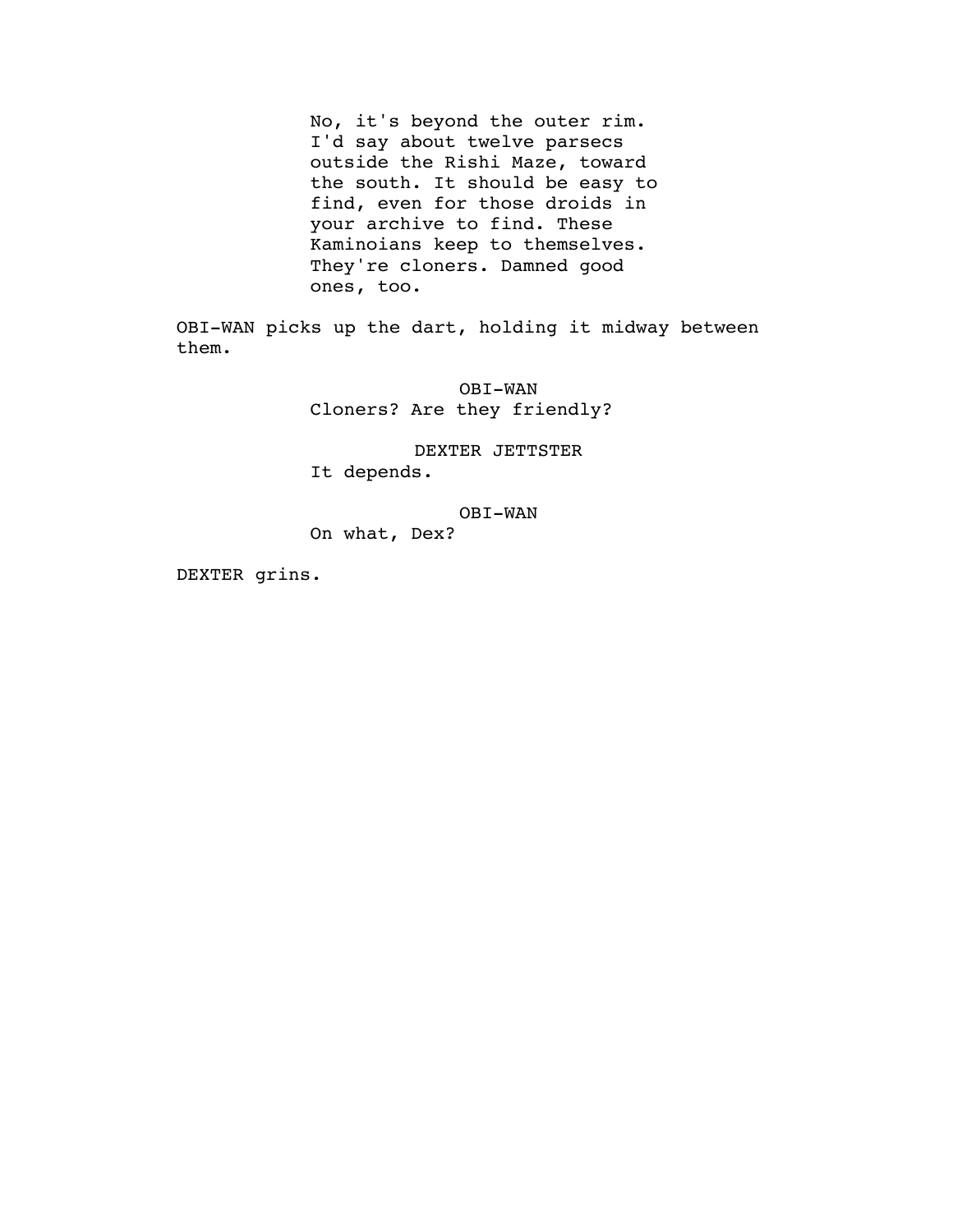35 CONTINUED: (3) 35 DEXTER JETTSTER On how good your manners are... and how big your pocketbook is... 36 EXT. NABOO SPACEPORT - DAY 36 The Starfreighter lands in the giant port city of Theed. PADMÉ, ANAKIN, and ARTOO are among the EMIGRANTS streaming from the Starfreighter into the vast docking area. They exit onto the main plaza. 37 EXT. NABOO PALACE, GRAND COURTYARD -AFTERNOON 37 The speeder bus pulls up and stops. PADMÉ, ANAKIN, and ARTOO get out. The great courtyard stretches before them, and they see the rose-colored domes of the palace on the far side. ARTOO WHISTLES. They pick up their gear and start to cross the courtyard. ARTOO trundles behind them. ANAKIN If I grew up here, I don't think I'd ever leave. PADMÉ (laughing) I doubt that. ANAKIN No, really. When I started my training, I was very homesick and very lonely. This city and my Mom were the only pleasant things I had to think about...

the problem was, the more I thought about my Mom, the worse it felt. But I would feel better if I thought about the palace - the way it shimmers in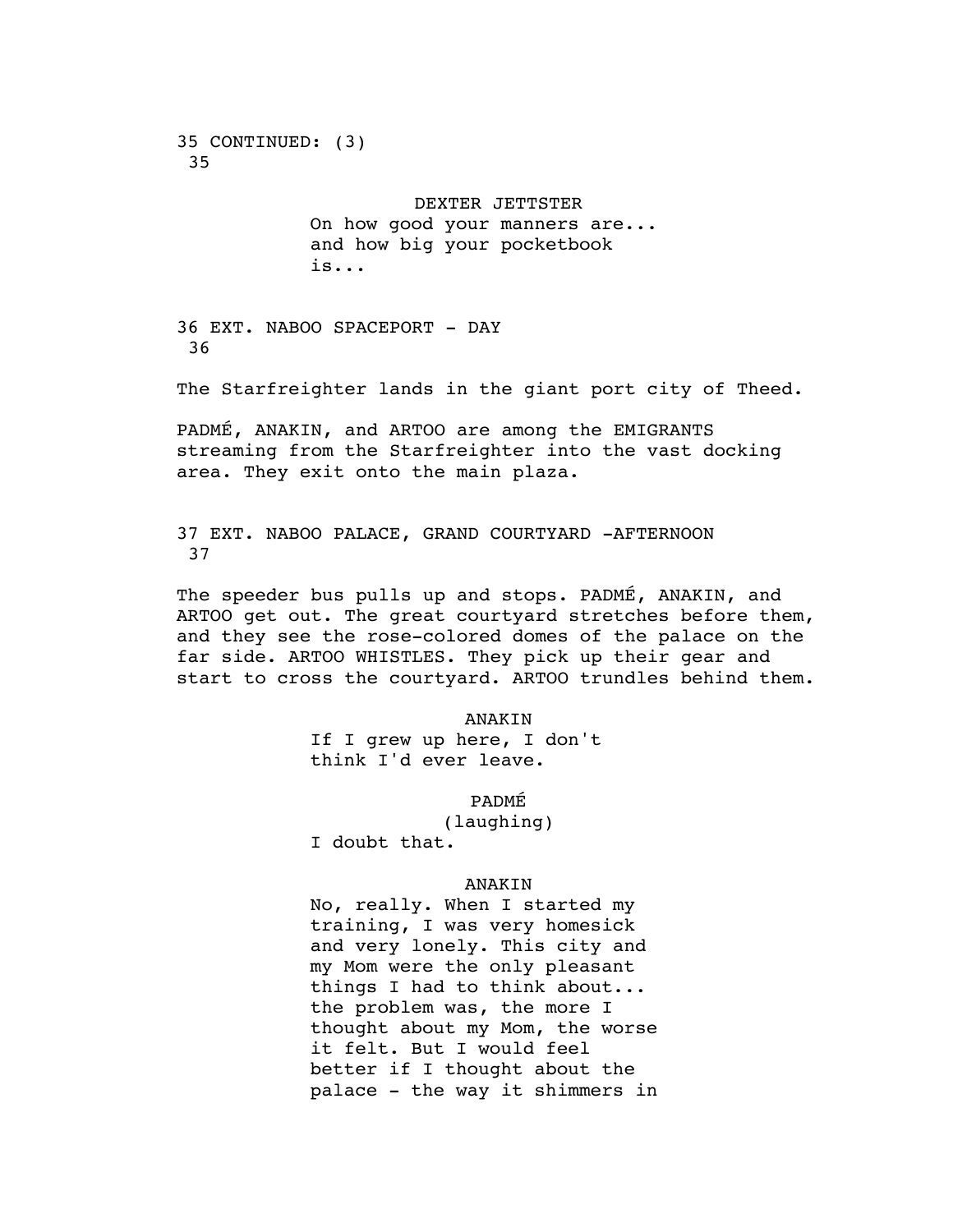the sunlight - the way the air always smells of flowers...

## PADMÉ

...and the soft sound of the distant waterfalls. The first time I saw I the Capital, I was very young... I'd never seen a waterfall before. I thought they were so beautiful... I never dreamed one day I'd live in the palace.

### ANAKIN

Well, tell me, did you dream of power and politics when you were a little girl?

PADMÉ

(laughing) No. That was the last thing I thought of.

(more)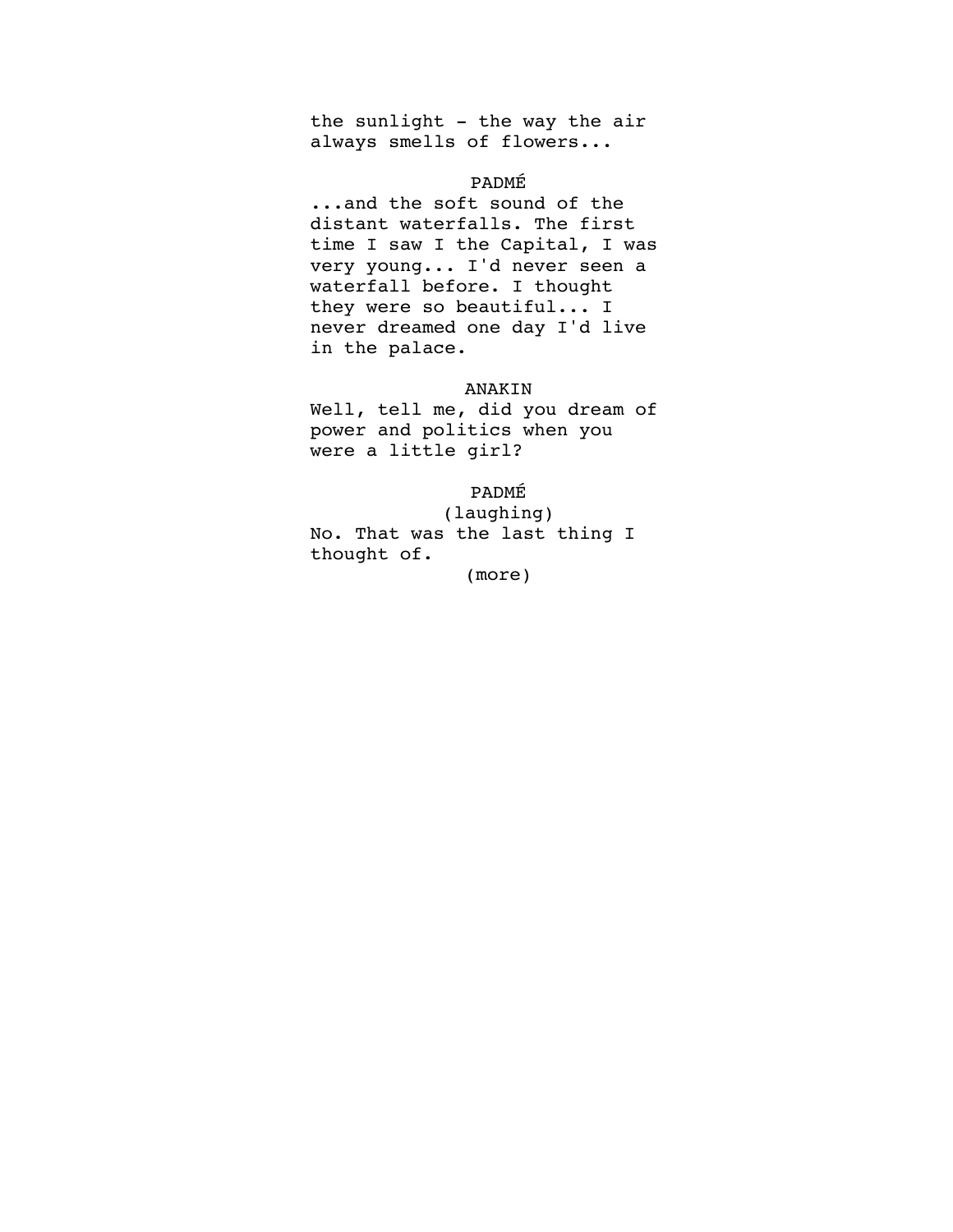PADMÉ (cont'd) My dream was to help in the "Refugee Relief Movement." I never thought of running for elected office. But the more history I studied, the more I realized how much good politicians could do. So when I was eight, I joined the "Apprentice Legislators," then later on became a Senatorial advisor, with such a passion that, before I knew it, I was elected Queen. Partly because I scored so high on my education certificate, but for the most part it was my conviction that reform was possible. I wasn't the youngest Queen ever elected, but now that I think back on it, I'm not sure I was old enough. I'm not sure I was ready.

#### ANAKIN

The people you served thought you did a good job. I heard they tried to amend the Constitution so you could stay in office.

### PADMÉ

Popular rule is not democracy, Annie. It gives the people what they want, not what they need. And, truthfully, I was relieved when my two terms were up. So were my parents. They worried about me during the blockade and couldn't wait for it all to be over. Actually, I was hoping to have a family by now... My sisters have the most amazing, wonderful kids... but when the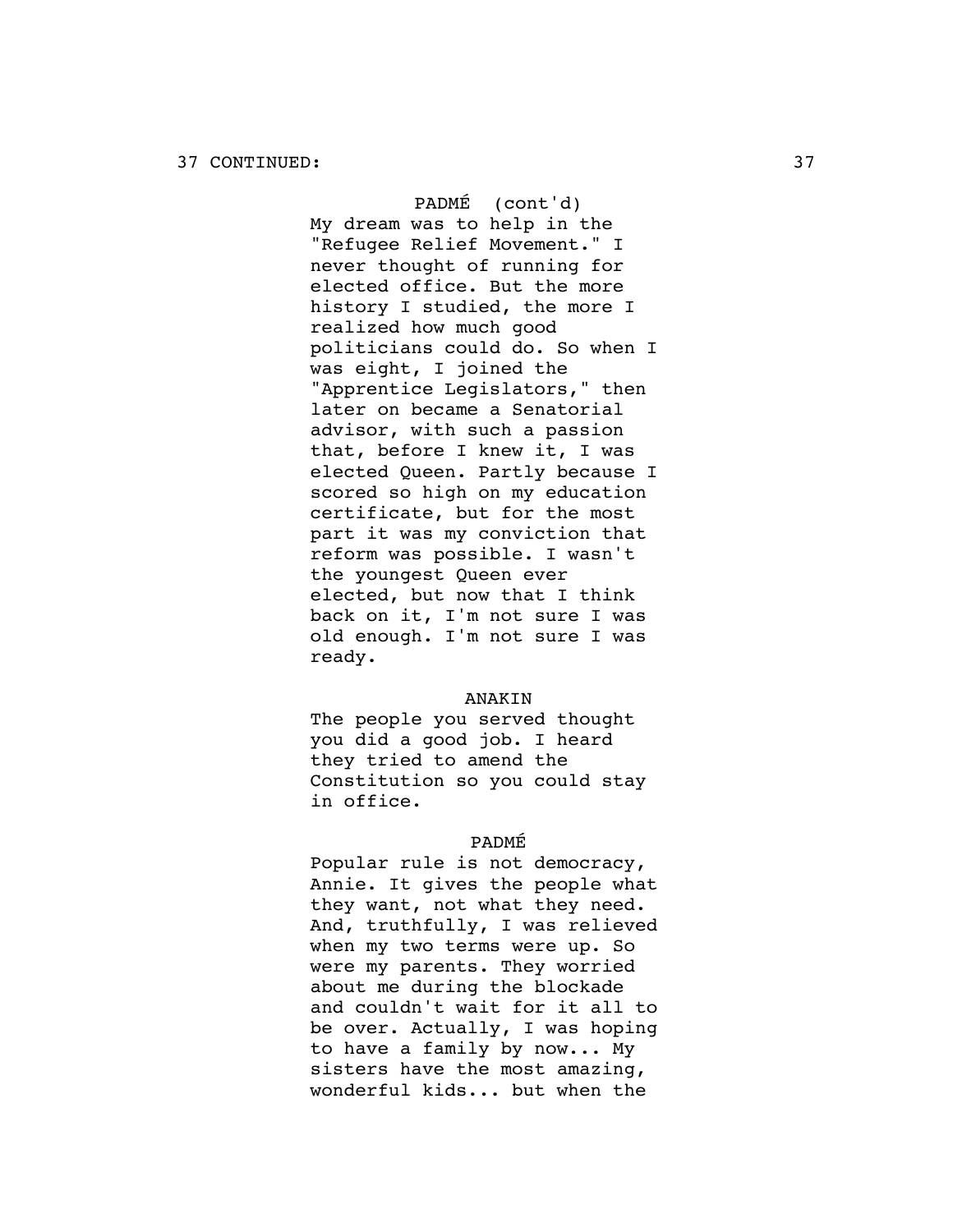Queen asked me to serve as Senator, I couldn't refuse her.

### ANAKIN

I agree! I think the Republic needs you... I'm glad you chose to serve. I feel things are going to happen in our generation that will change the galaxy in profound ways.

PADMÉ

I think so too.

ANAKIN and PADMÉ walk toward the palace. ARTOO continues to follow.

38 INT. NABOO PALACE, THRONE ROOM - AFTERNOON 38

QUEEN JAMILLIA is seated on the throne, flanked by SIO BIBBLE and a COUPLE 0F ADVISORS. FOUR HANDMAIDENS stand close by, and GUARDS are at the doors.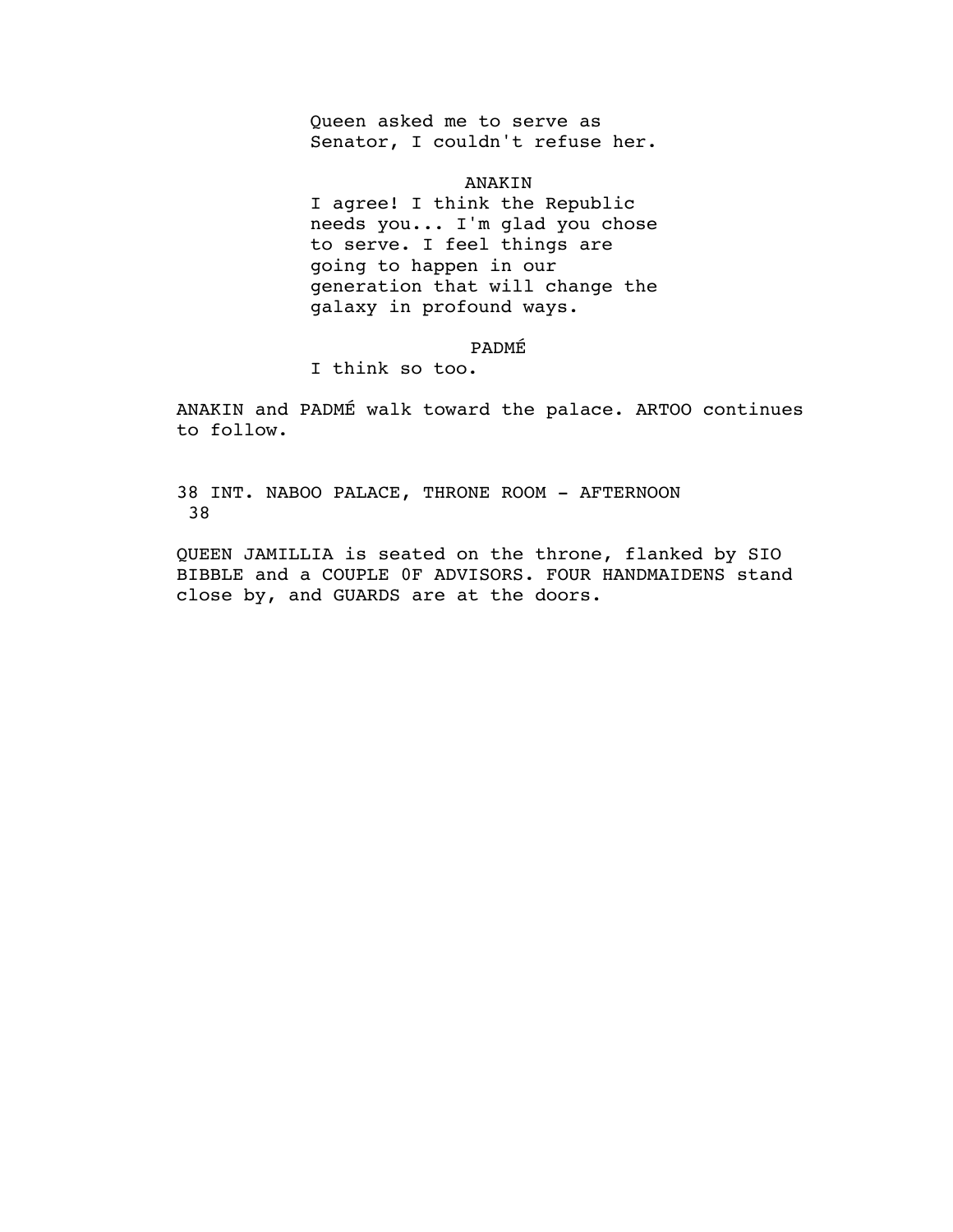## QUEEN JAMILLIA

We've been worried about you. (takes her hand) I'm so glad you're safe, Padmé.

### PADMÉ

Thank you, Your Highness. I only wish I could have served you better by staying on Coruscant for the vote.

# SIO BIBBLE

Given the circumstances, Senator, you know it was the only decision Her Highness could have made.

# QUEEN JAMILLIA

How many systems have joined Count Dooku and the separatists?

# PADMÉ

About two hundred. And more are leaving the Republic every day. If the Senate votes to create an army, I'm sure it's going to push us into a civil war.

### SIO BIBBLE

It's unthinkable. There hasn't been a full-scale war since the formation of the Republic.

### QUEEN JAMILLIA

Do you see any way, through negotiations, to bring the separatists back into the Republic?

### PADMÉ

Not if they feel threatened. The separatists don't have an army, but if they are provoked, they will move to defend themselves, I'm sure of that.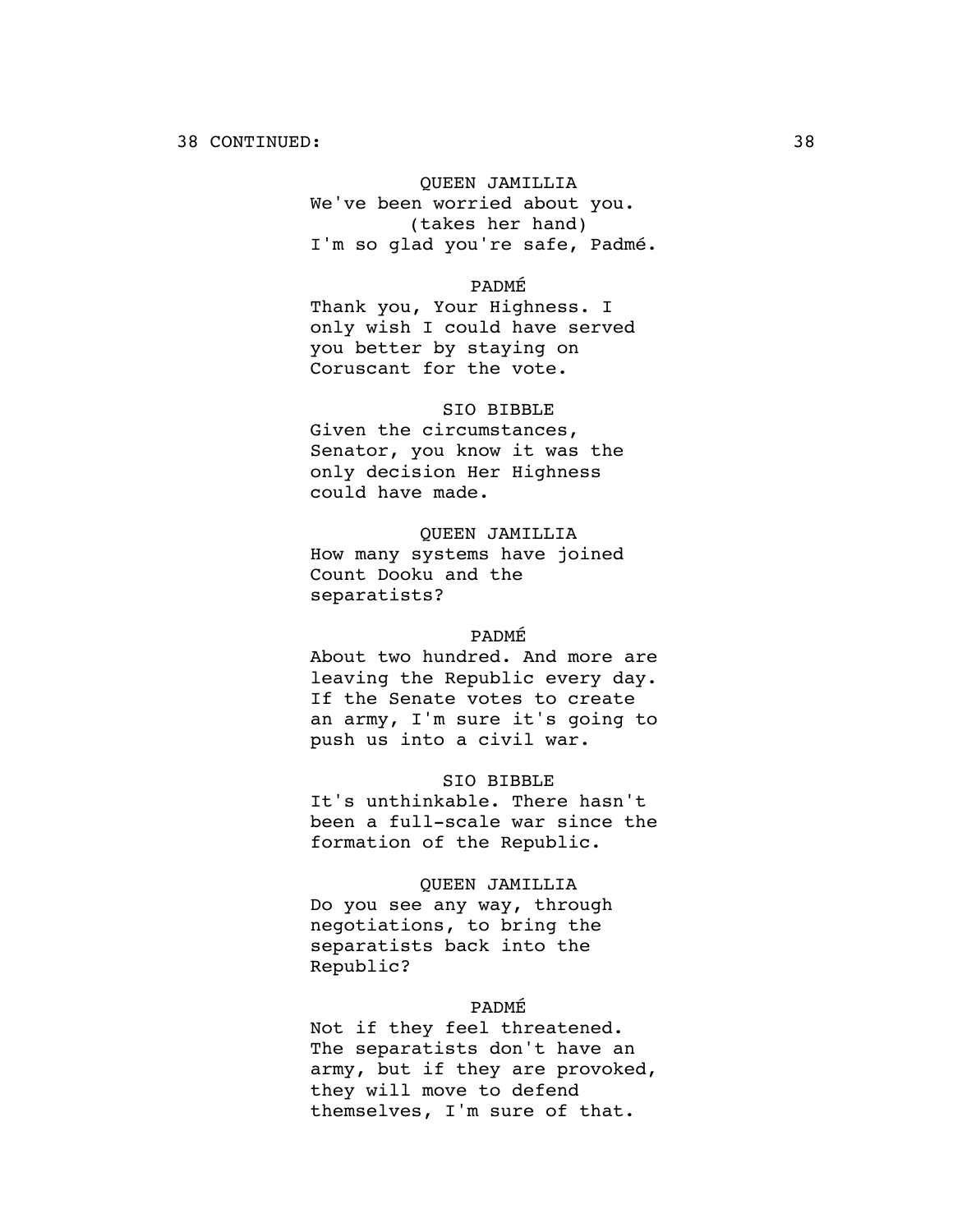And with no time or money to build an army, my guess is they will turn to the Commerce Guilds or the Trade Federations for help.

## QUEEN JAMILLIA

The armies of commerce! Why has nothing been done in the Senate to restrain them?

# PADMÉ

I'm afraid that, despite the Chancellor's best efforts, there are still many bureaucrats, judges, and even Senators on the payrolls of the Guilds.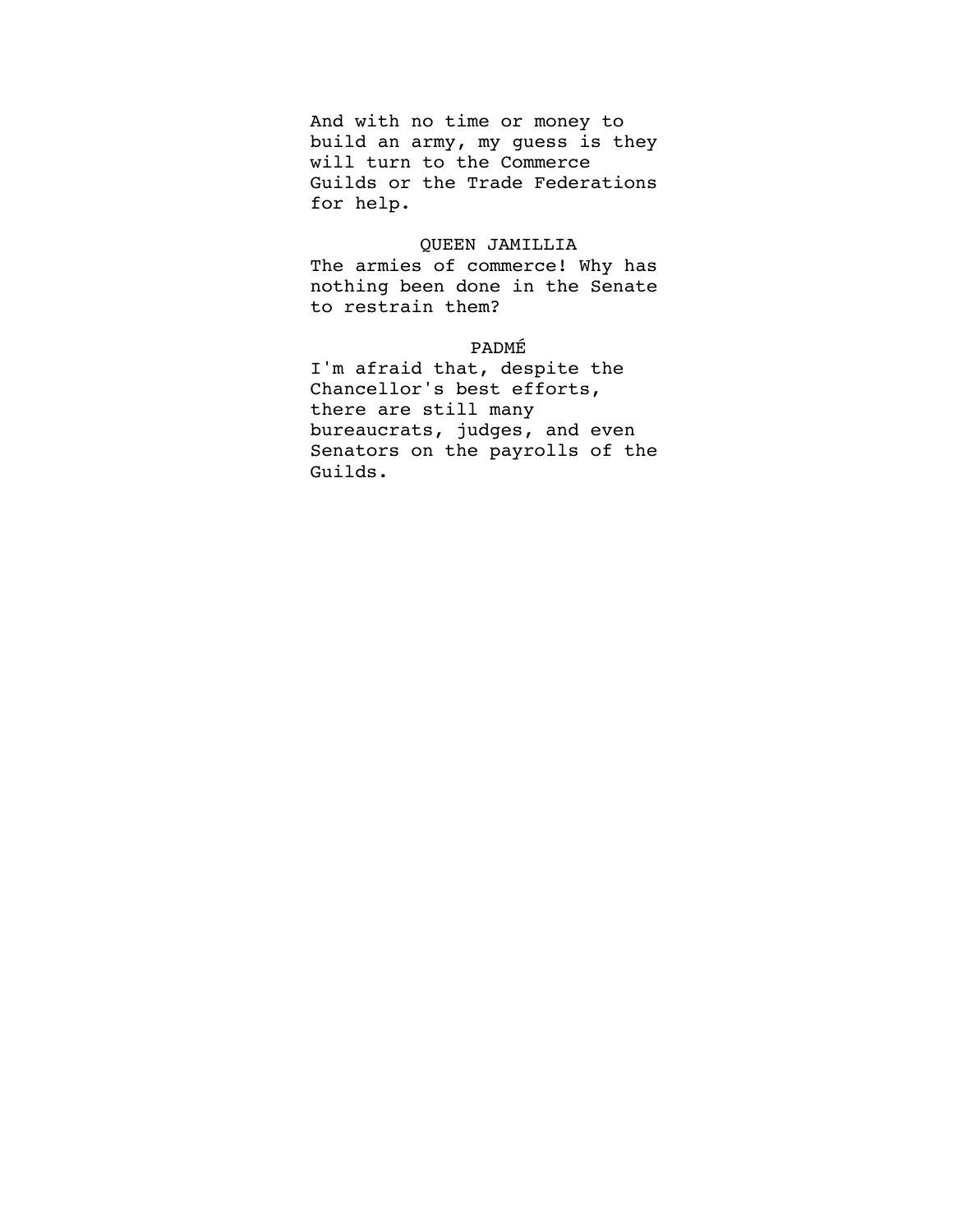38 CONTINUED: (2) 38

### SIO BIBBLE

It's outrageous that, after all of those hearings, and four trials in the Supreme Court, Nute Gunray is still the Viceroy of the Trade Federation. Do those money mongers control everything?

#### QUEEN JAMILLIA

Remember, Counselor, the courts were able to reduce the Federation's armies. That's a move in the right direction.

### PADMÉ

There are rumors, Your Highness, that the Federation Army was not reduced as they were ordered.

#### ANAKIN

The Jedi have not been allowed to investigate. It would be too dangerous for the economy, we were told.

### QUEEN JAMILLIA

We must keep our faith in the Republic. The day we stop believing democracy can work is the day we lose it.

### PADMÉ

Let's pray that day never comes.

QUEEN JAMILLIA In the meantime.. we must consider your own safety.

SIO BIBBLE signals. All the OTHER ADVISORS and ATTENDANTS bow and leave the room.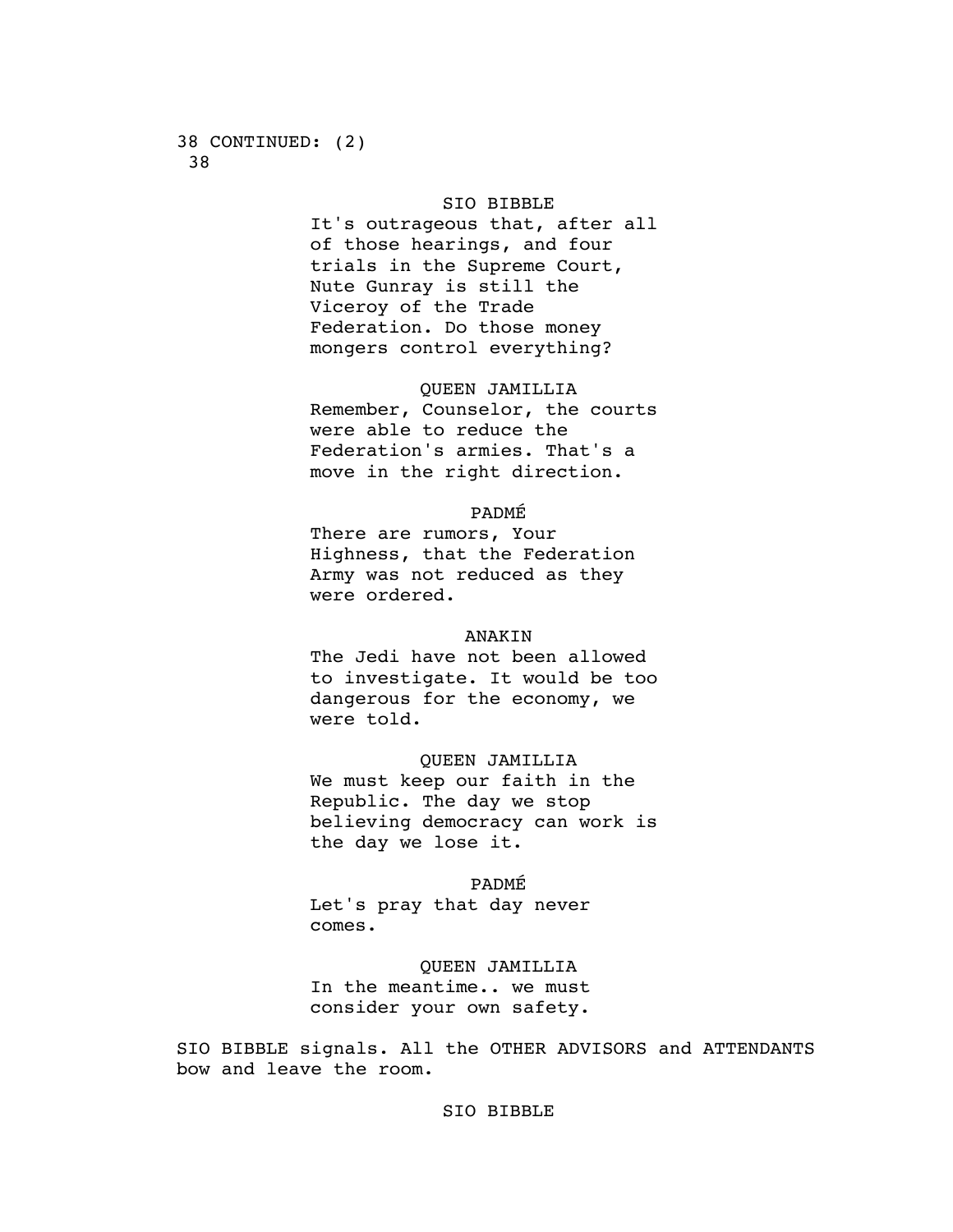(to Anakin) What is your suggestion, Master Jedi?

# PADMÉ

Anakin's not a Jedi yet, Counselor. He's still a Padawan learner. I was thinking...

# ANAKIN

(nettled) Hey, hold on a minute.

# PADMÉ

Excuse me! I was thinking I would stay in the Lake Country. There are some places up there that are very isolated.

ANAKIN

Excuse me! I am in charge of security here, M'Lady.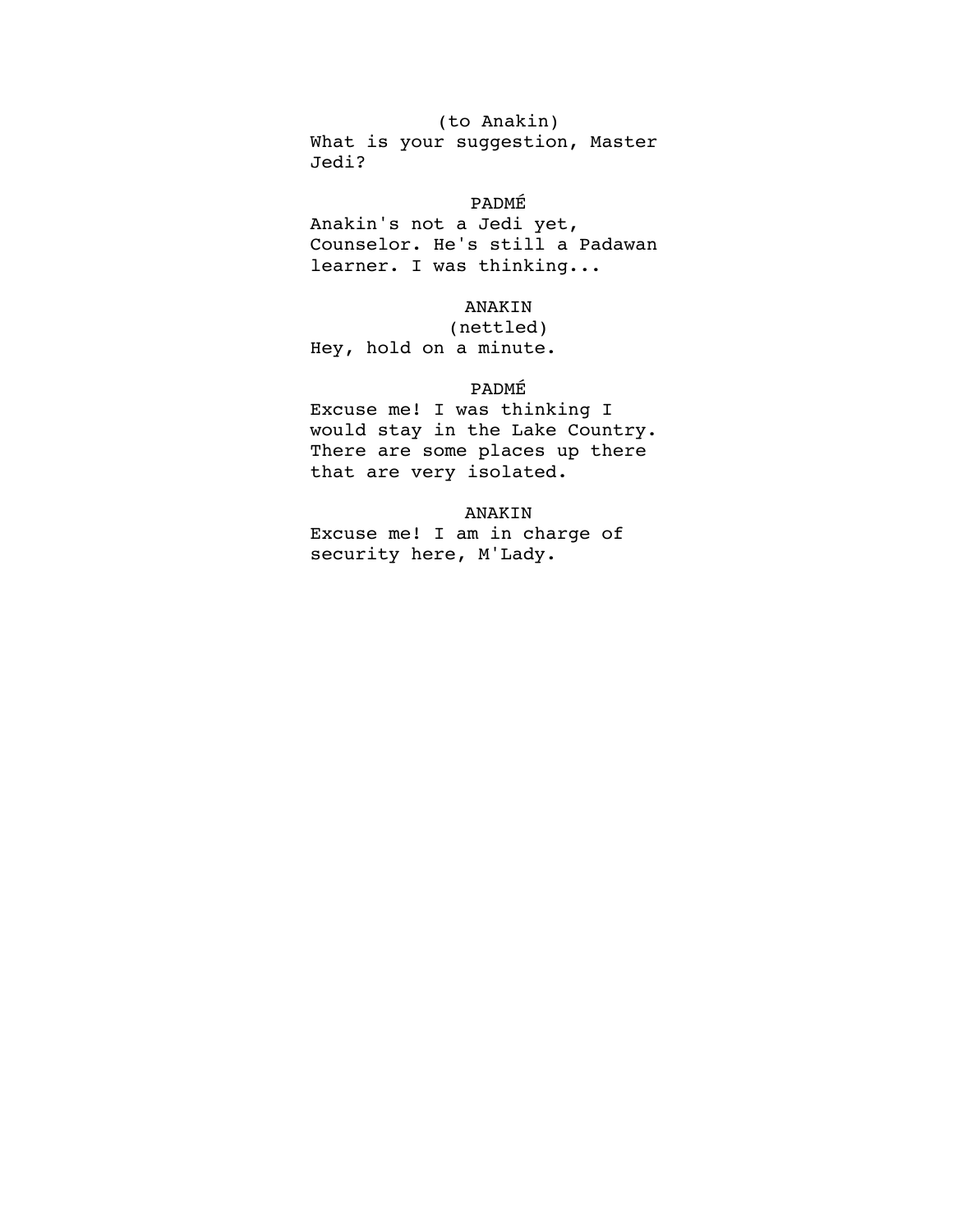38 CONTINUED: (3) 38

SIO BIBBLE and QUEEN JAMILLIA exchange a look. Something is going on here.

PADMÉ

Annie, my life is at risk, and this is my home. I know it very well... that is why we're here. I think it would be wise for you to take advantage of my knowledge in this instance.

### ANAKIN

(takes a deep breath) Sorry, M'Lady.

## SIO BIBBLE

(to Anakin, amused) She is right. The lake country is the most remote part of Naboo. Not many people and a clear view of the surrounding terrain.

QUEEN JAMILLIA Perfect. It's settled then.

ANAKIN glares at PADMÉ. Then QUEEN JAMILLIA gets up, and they all start to leave.

> QUEEN JAMILLIA (continuing) Padmé, I had an audience with your father yesterday. I told him what was happening. He hopes you will visit your mother before you leave... your family's very worried about you.

PADMÉ looks worried. They ALL exit down the main staircase.

39 EXT. JEDI TEMPLE - DAY 39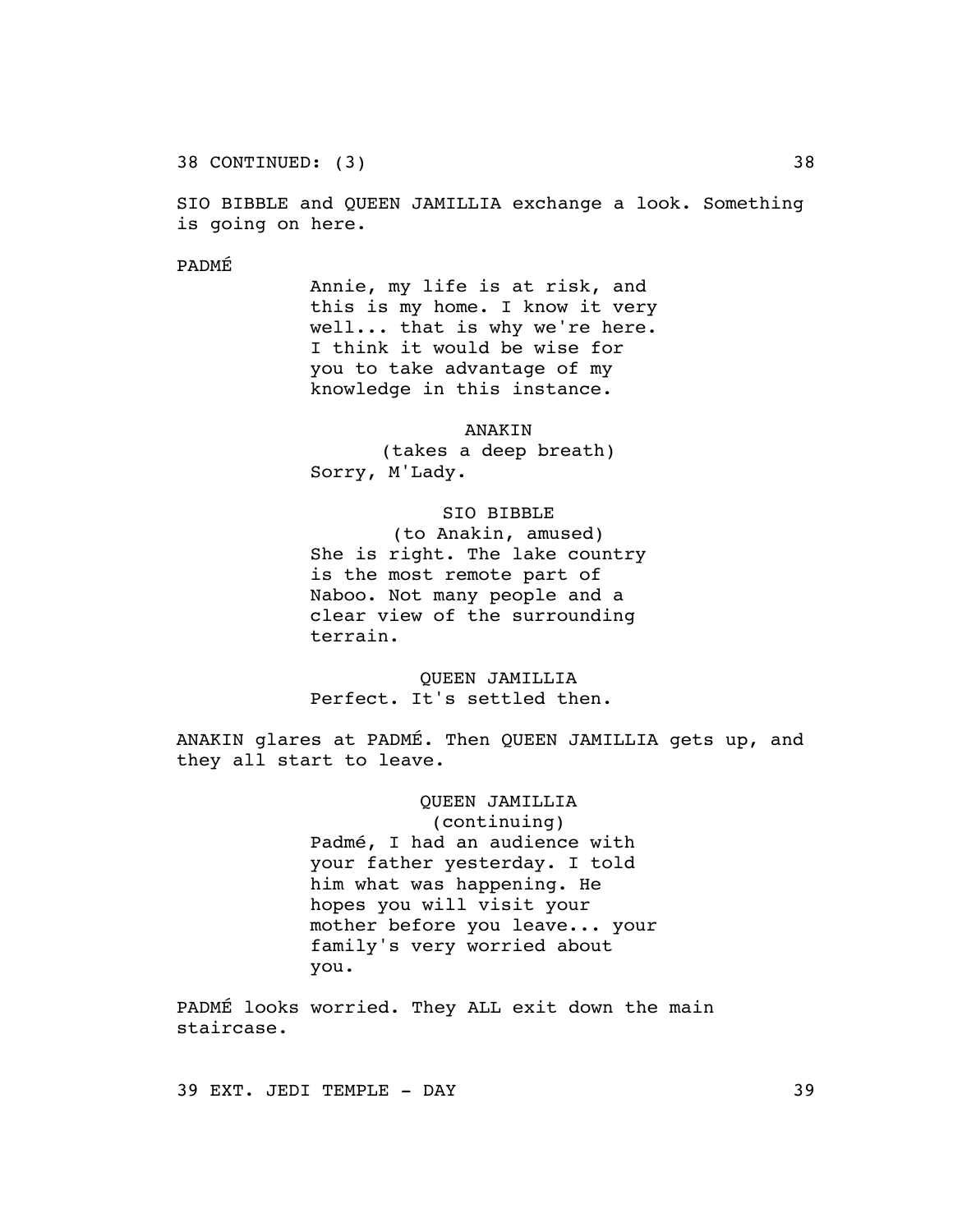The main entrance at the base of the huge temple is bustling with activity. All sorts of JEDI are coming and going.

40 INT. JEDI TEMPLE, ARCHIVE LIBRARY - DAY 40

A bronze bust of Count Dooku, stands among a line of other busts of Jedi in the Archive Room. OBI-WAN stands in front of it, studying the striking features of the chiseled face.

On the walls, lighted computer panels seem to stretch to infinity. Farther along the room in the background, FIVE JEDI are seated at tables, studying archive material.

After OBI-WAN studies the bust for a few moments, MADAME JOCASTA NU, the Jedi Archivist, is standing next to him. She is an elderly, frail-looking human Jedi. Tough as old boots and smart as a whip.

> JOCASTA NU Did you call for assistance?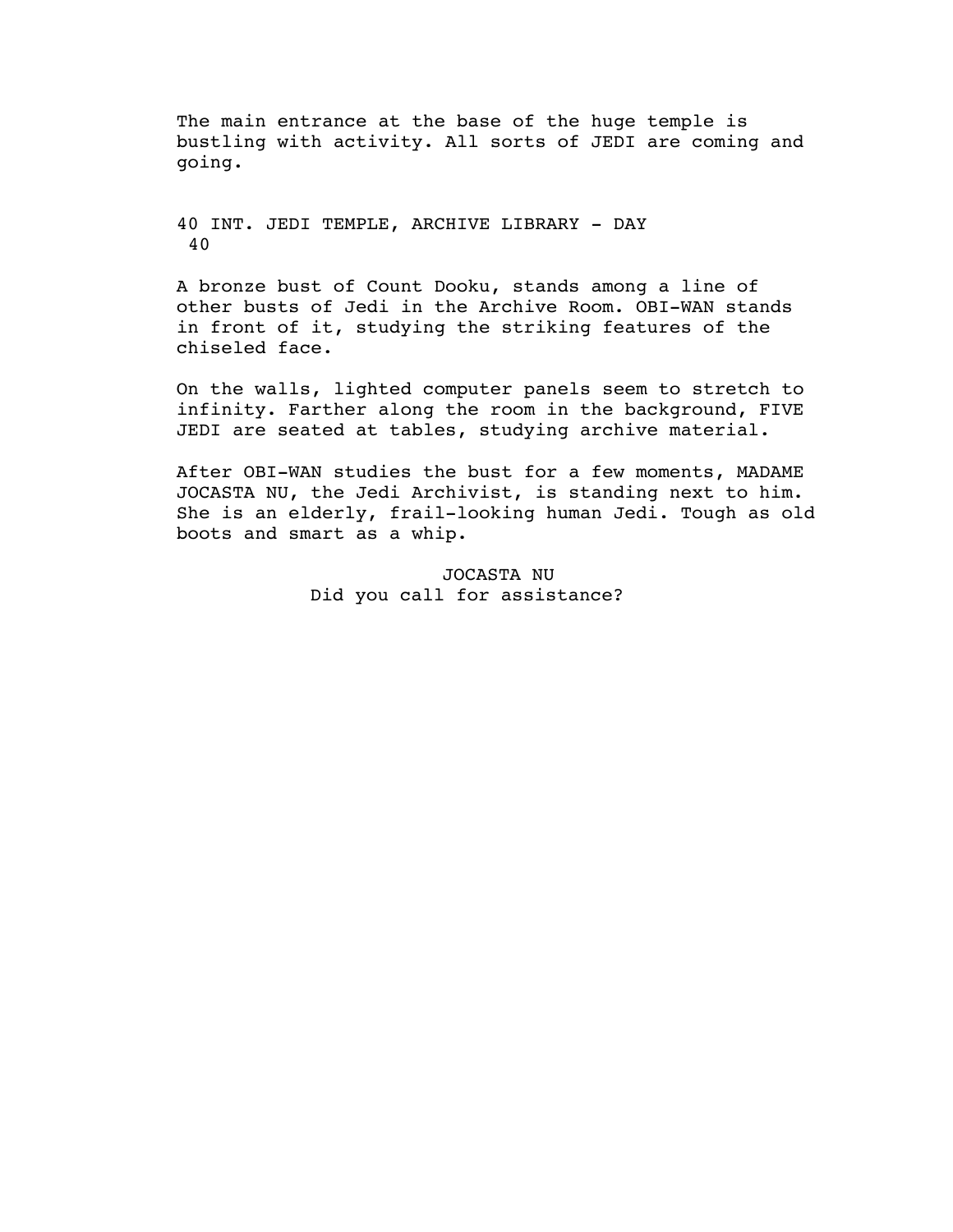## OBI-WAN

(distracted in thought) Yes... yes, I did...

### JOCASTA NU

He has a powerful face, doesn't he? He was one of the most brilliant Jedi I have had the privilege of knowing.

### OBI-WAN

I never understood why he quit. Only twenty Jedi have ever left the Order.

## JOCASTA NU (sighs)

The Lost Twenty... And Count Dooku was the most recent and the most painful. No one likes to talk about it. His leaving was a great loss to the Order.

### OBI-MAN

What happened?

### JOCASTA NU

Well, one might say, he was always a bit out of step with the decisions of the Council... much like your old Master, Qui-Gon Jinn.

## OBI-WAN

## (surprised)

Really?

### JOCASTA NU

Oh, yes. They were alike in many ways. Very individual thinkers... idealists...

JOCASTA NU gazes at the bust.

JOCASTA NU (continuing)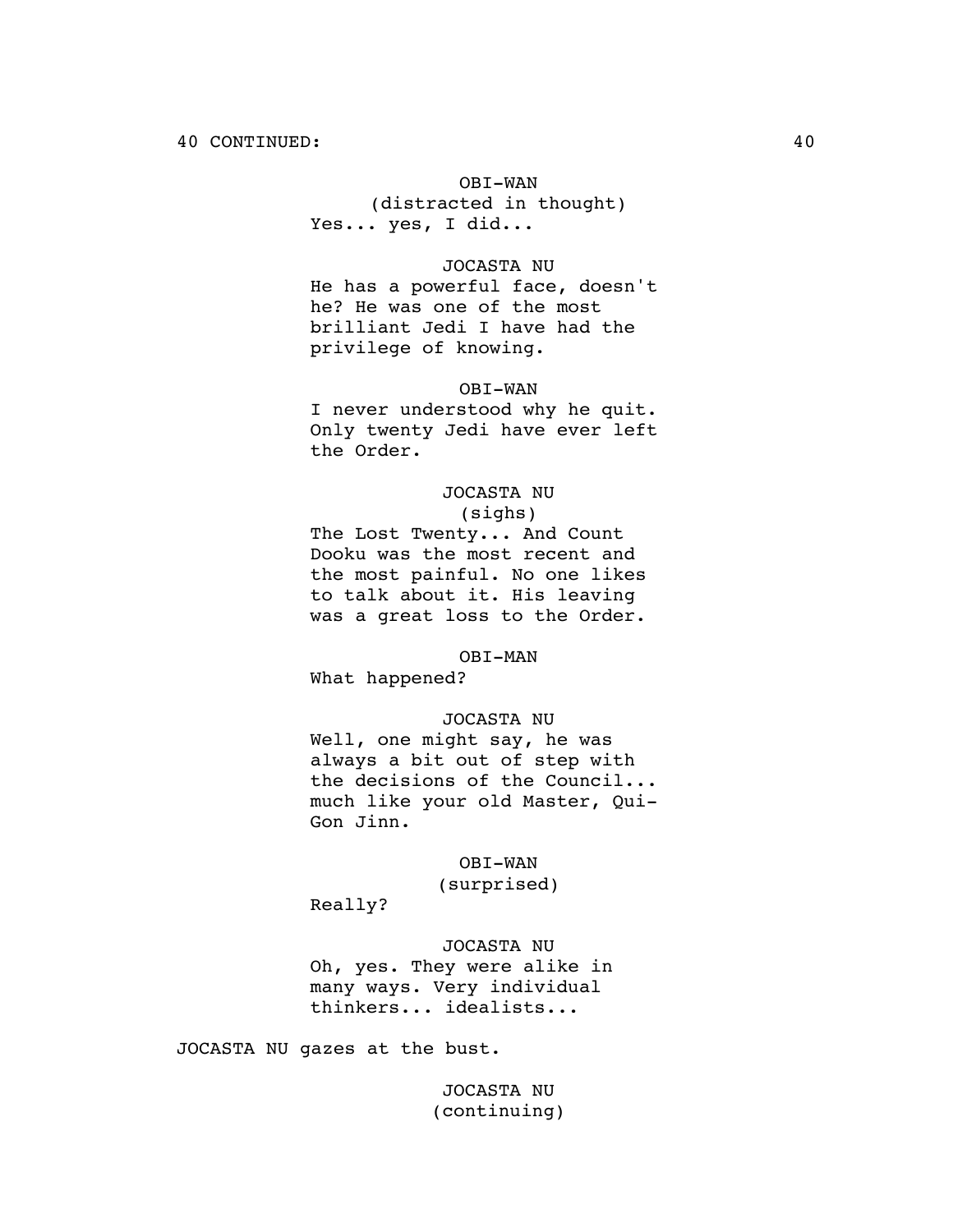He was always striving to become a more powerful Jedi. He wanted to be the best. With a lightsaber, in the old style of fencing, he had no match. His knowledge of the Force was... unique. In the end, I think he left because he lost faith in the Republic. He believed that politics were corrupt, and he felt the Jedi betrayed themselves by serving the politicians. He always had very high expectations of government. He disappeared for nine or ten years, then just showed up recently as the head of the separatist movement.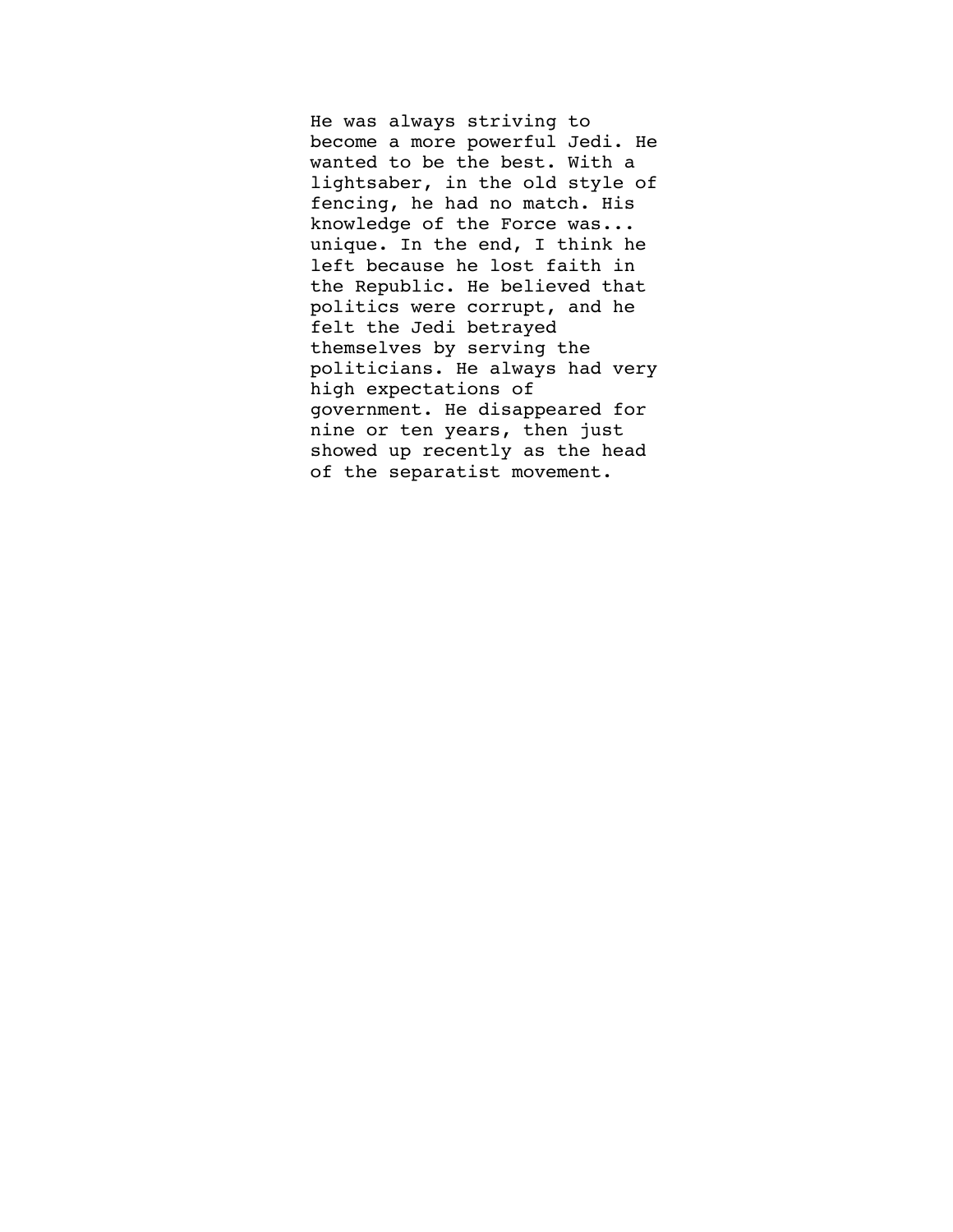40 CONTINUED: (2) 40

> OBI-WAN Interesting... I'm still not sure I understand.

JOCASTA NU Well, I'm sure you didn't call me over here for a history lesson. Are you having a problem, Master Kenobi?

## OBI-WAN

Yes, I'm trying to find a planet system called Kamino. It doesn't seem to show up on any of the archive charts.

### JOCASTA NU

Kamino? It's not a system I'm familiar with... let me see...

JOCASTA NU leans over OBI-WAN's shoulder, looking at the screen.

## JOCASTA NU

(continuing) Are you sure you have the right coordinates?

## OBI-WAN

(nodding) According to my information, it should be in this quadrant somewhere... just south of the Rishi Maze.

JOCASTA NU taps the keyboard and frowns.

JOCASTA NU No coordinates? It sounds like the sort of directions you'd get from a street tout... some old miner or Furbog trader.

OBI-WAN All three, actually.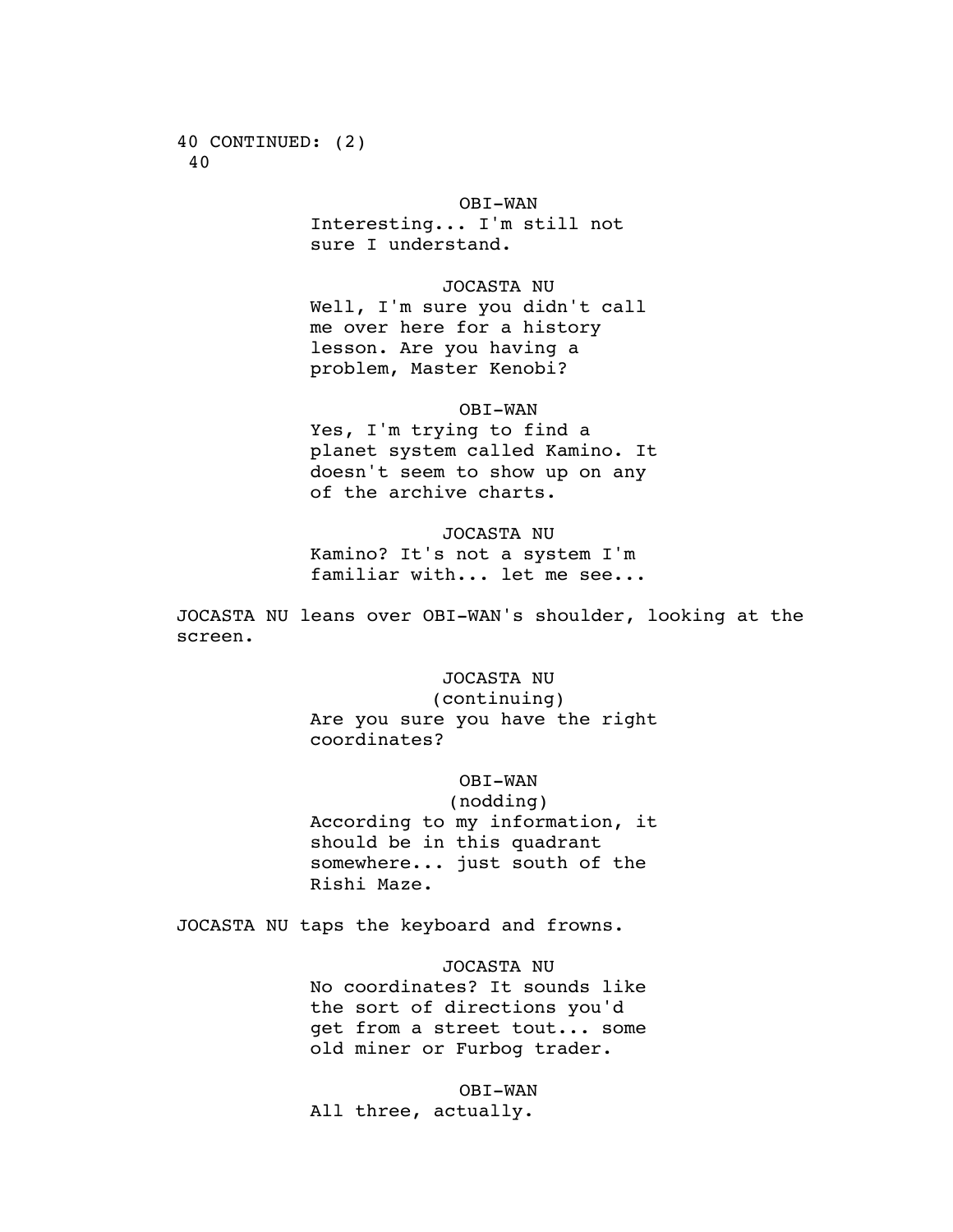JOCASTA NU Are you sure it exists?

# OBI-QAN

Absolutely.

JOCASTA NU Let me do a gravitational scan.

OBI-WAN and JOCASTA NU study the star map hologram.

JOCASTA NU (continuing) There are some inconsistencies here. Maybe the planet you're seeking was destroyed.

OBI-WAN Wouldn't that be on record?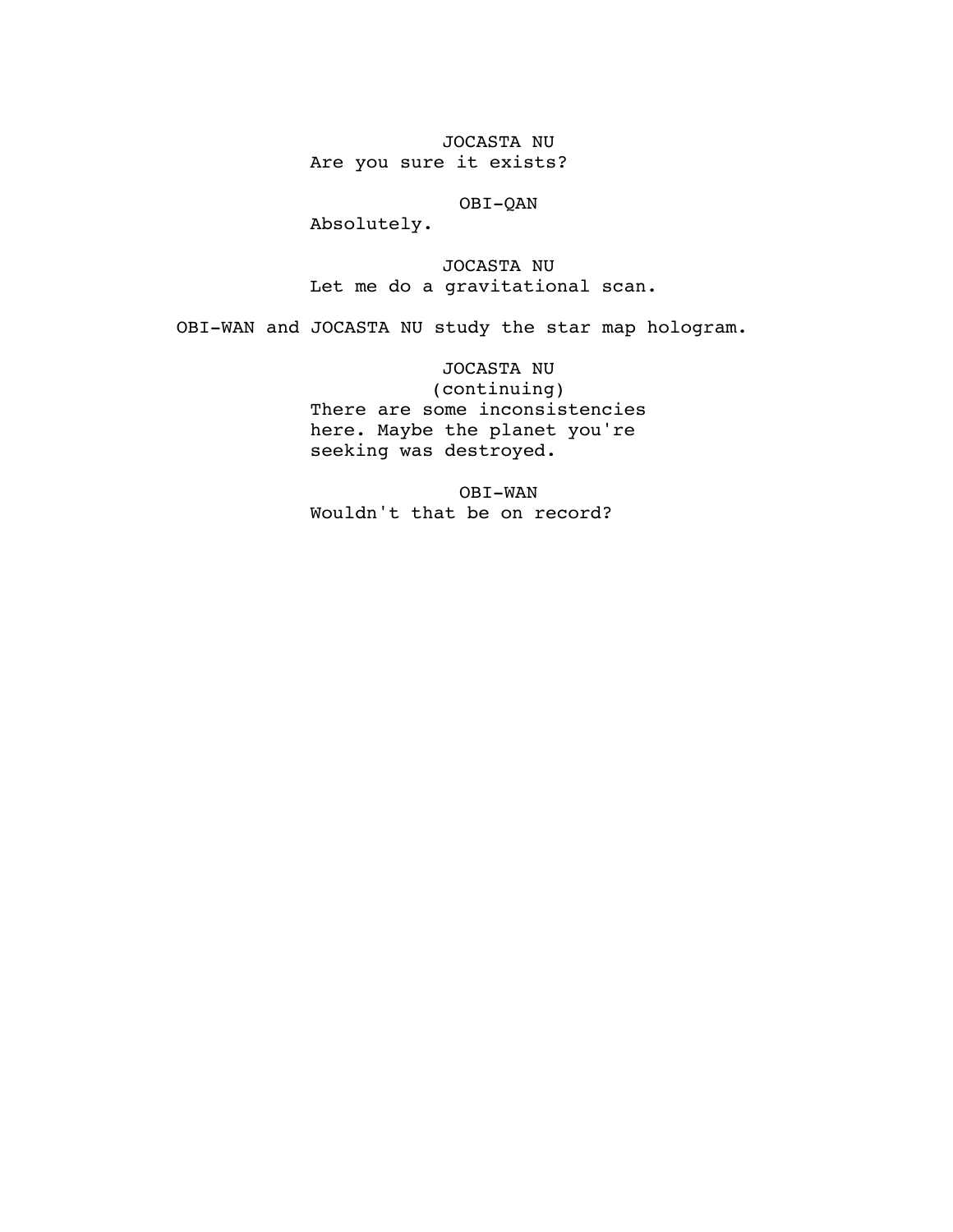40 CONTINUED: (3) 40

> JOCASTA NU It ought to be, unless it was very recent. (shakes her head) I hate to say it, but it looks like the system you're searching for doesn't exist.

OBI-WAN That's impossible... perhaps the archives are incomplete.

JOCASTA NU The archives are comprehensive and totally secure, my young Jedi. One thing you may be absolutely sure of - if an item does not appear in our records, it does not exist!

OBI-WAN stares at her, then looks back to the map.

41 EXT. THEED, RESIDENTIAL AREA, SIDE STREET - AFTERNOON 41

PEOPLE are passing through the little street. OLD MEN are sunning themselves. WOMEN are gossipping, KIDS are playing. ANAKIN, PADMÉ, and ART00 turn onto a side street. ANAKIN is back in his Jedi robes. PADMÉ wears a beautiful simple dress. She stops, beaming.

PADMÉ

There's my house!

PADMÉ starts forward; ANAKIN hangs back.

PADMÉ (continuing) What? Don't say you're shy!

ANAKIN (untruthfully) No, but I...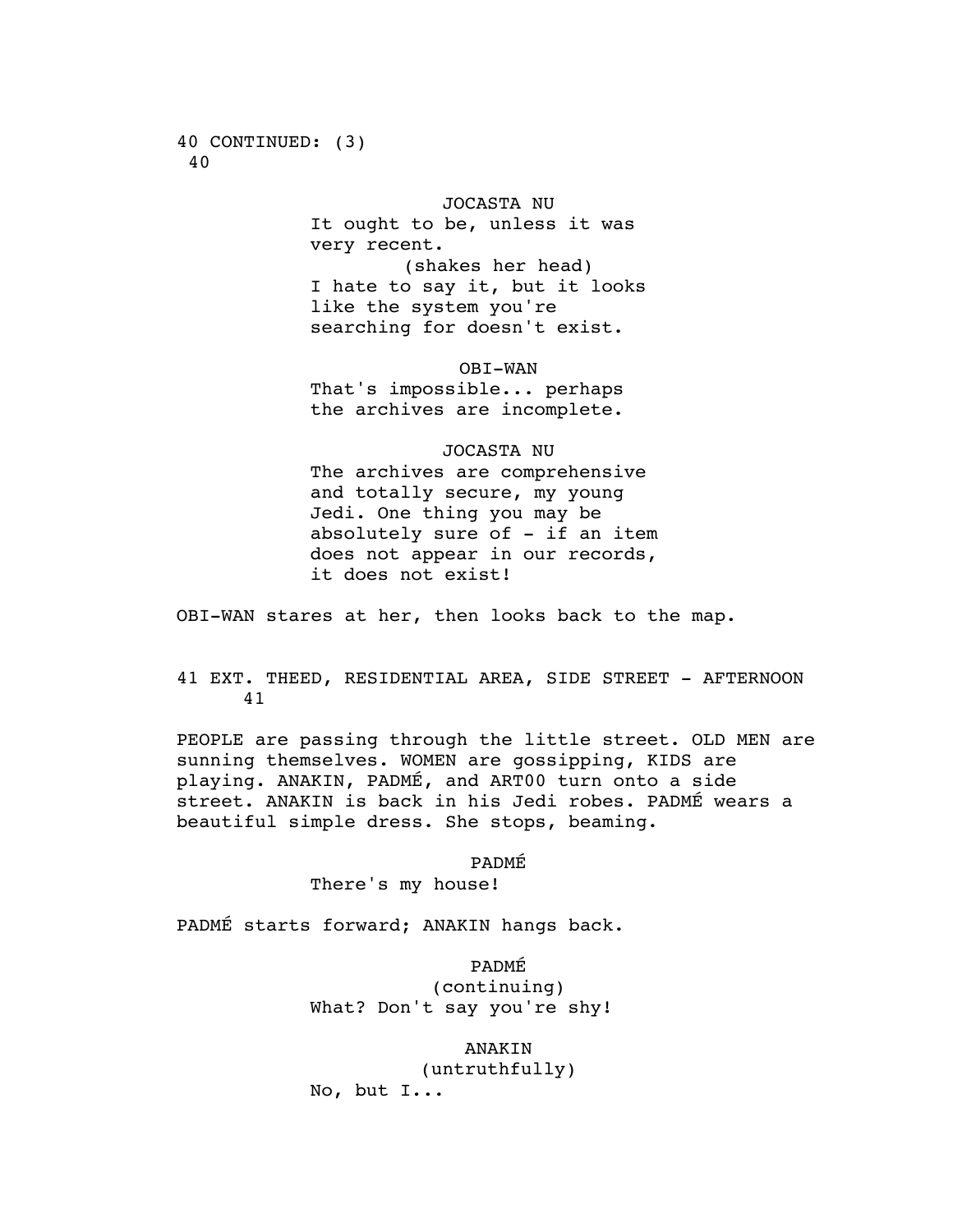Suddenly there are shouts from two little girls, RYOO (age 6) and POOJA (age 4). They come running toward PADMÉ.

> RYOO & POOJA Aunt Padmé!! Aunt Padmé!!

> > PADMÉ

Ryoo!! Pooja!!

PADMÉ scoops up RYOO and POOJA and hugs them.

PADMÉ

(continuing) I'm so happy to see you! This is Anakin. Anakin, this is Ryoo, and this is Pooja.

ANAKIN and the GIRLS say hello shyly. Then: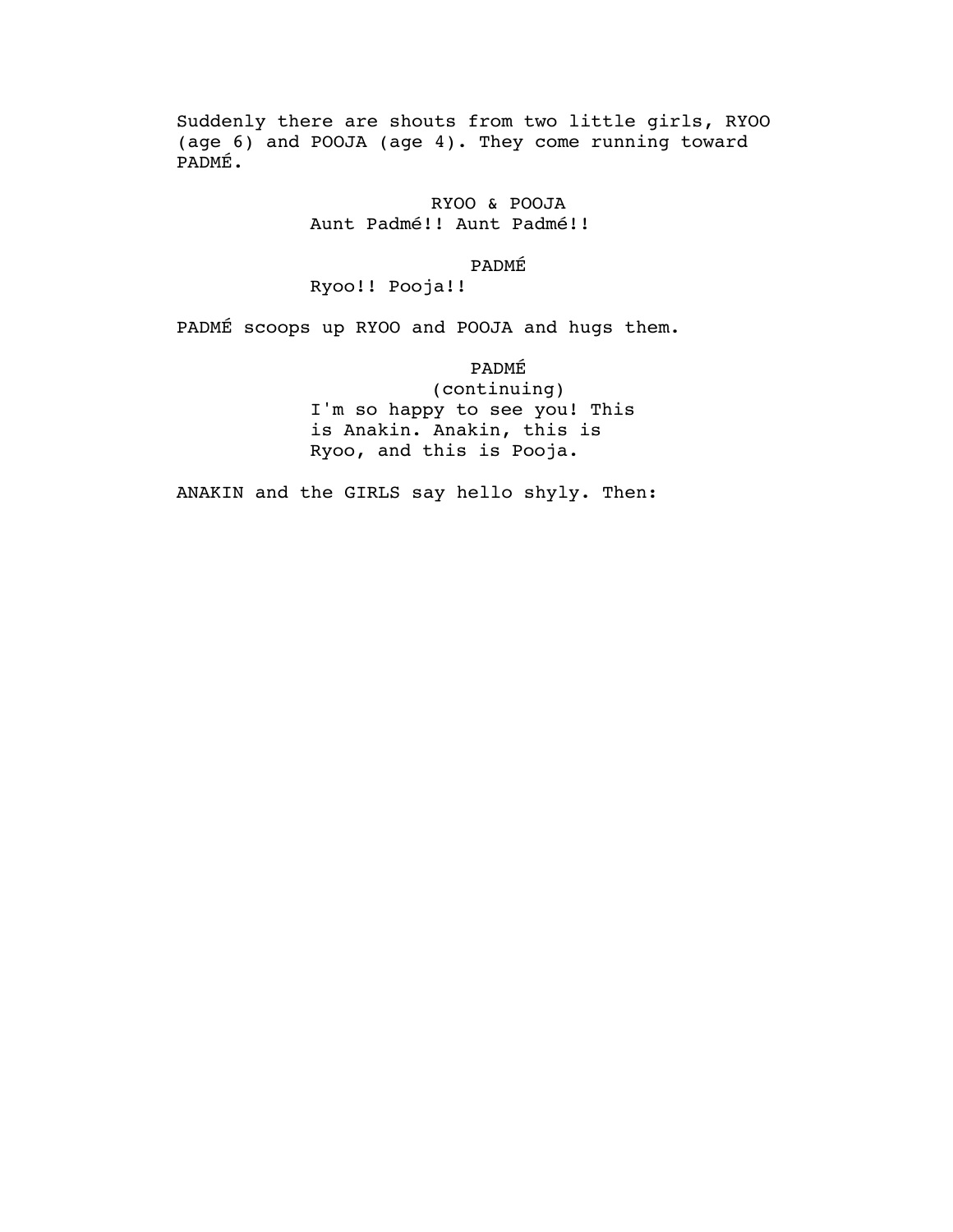# RYOO & POOJA

Artoo!!!

As they see the droid, they hug him. ARTOO WHISTLES and BEEPS. PADMÉ laughs. ANAKIN and PADMÉ go on toward the house. The GIRLS stay and play with ARTOO.

42 INT. PADMÉ'S PAENTS' HOUSE, MAIN ROOM - AFTERNOON 42

SOLA, PADMÉ'S beautiful older sister, comes in from the kitchen carrying a big bowl of food.

SOLA

(over her shoulder) They're eating over at iev Narran's later, Mom. The just had a snack. They'll be Fine.

SOLA puts the bowl down on the table, where ANAKIN, PADMÉ, and RUWEE NABERRIE (Padmé's father) are comingintar the room.

> PADMÉ Anakin, this is my sister, So1a.

> > SOLA

Hello, Anakin.

## ANAKIN

Hello.

SOLA sits, as JOBAL NABERRIE (Padmé's mother) comes in with a heaped bowl of steaming good.

> JOBAL You're just in time for dinner. I hope you're hungry, Anakin.

## ANAKIN

A little.

PADMÉ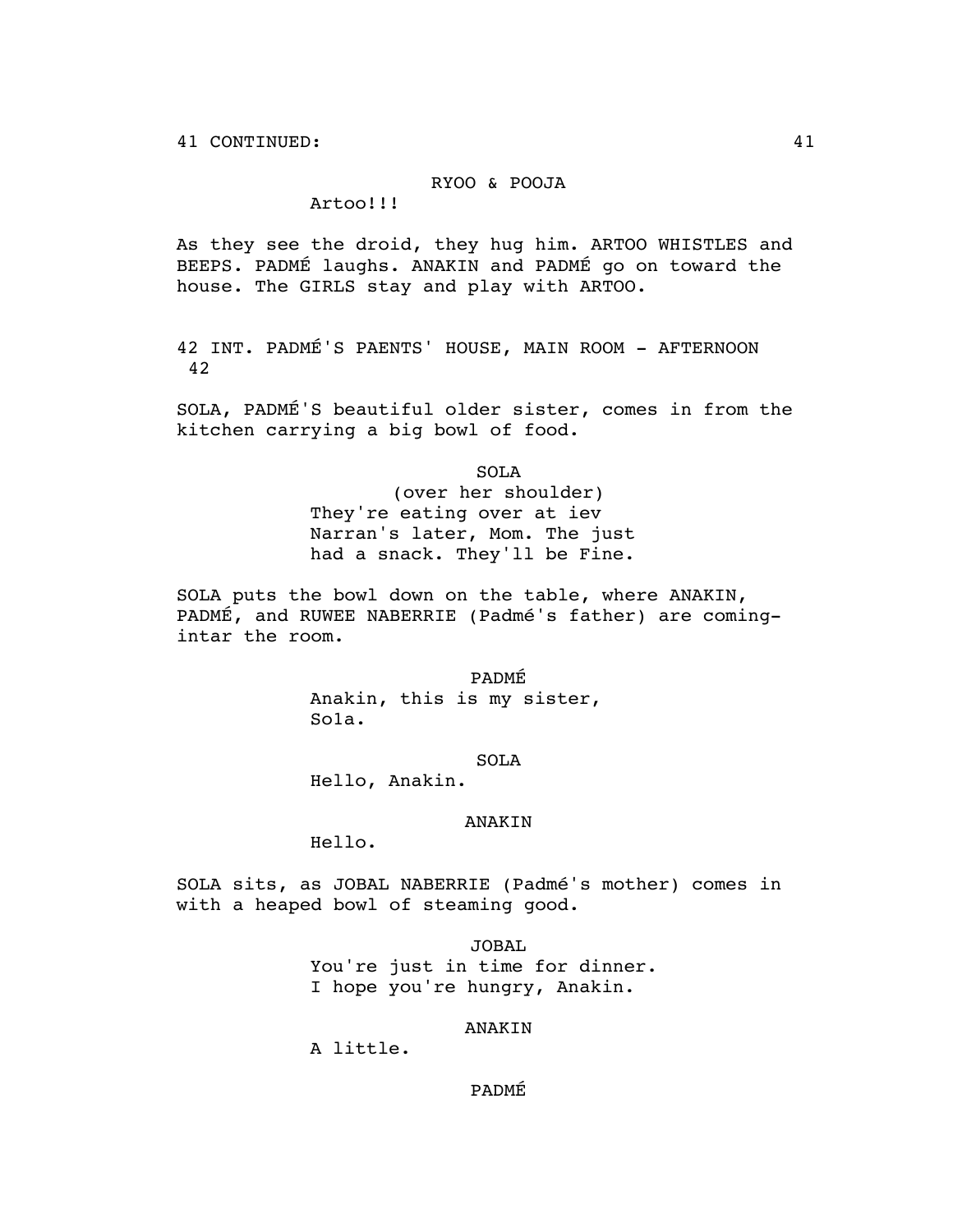He's being polite, Mom. We're starving.

# RUWEE

(grinning) You came to the right place at the right time. Sit down, son.

EVERYONE sits and starts passing food.

JOBAL

(to Padmé) Honey, it's so good to see you safe. We were so worried.

PADMÉ gives JOBAL a dirty look. RUWEE smiles as he watches.

# RUWEE

Dear...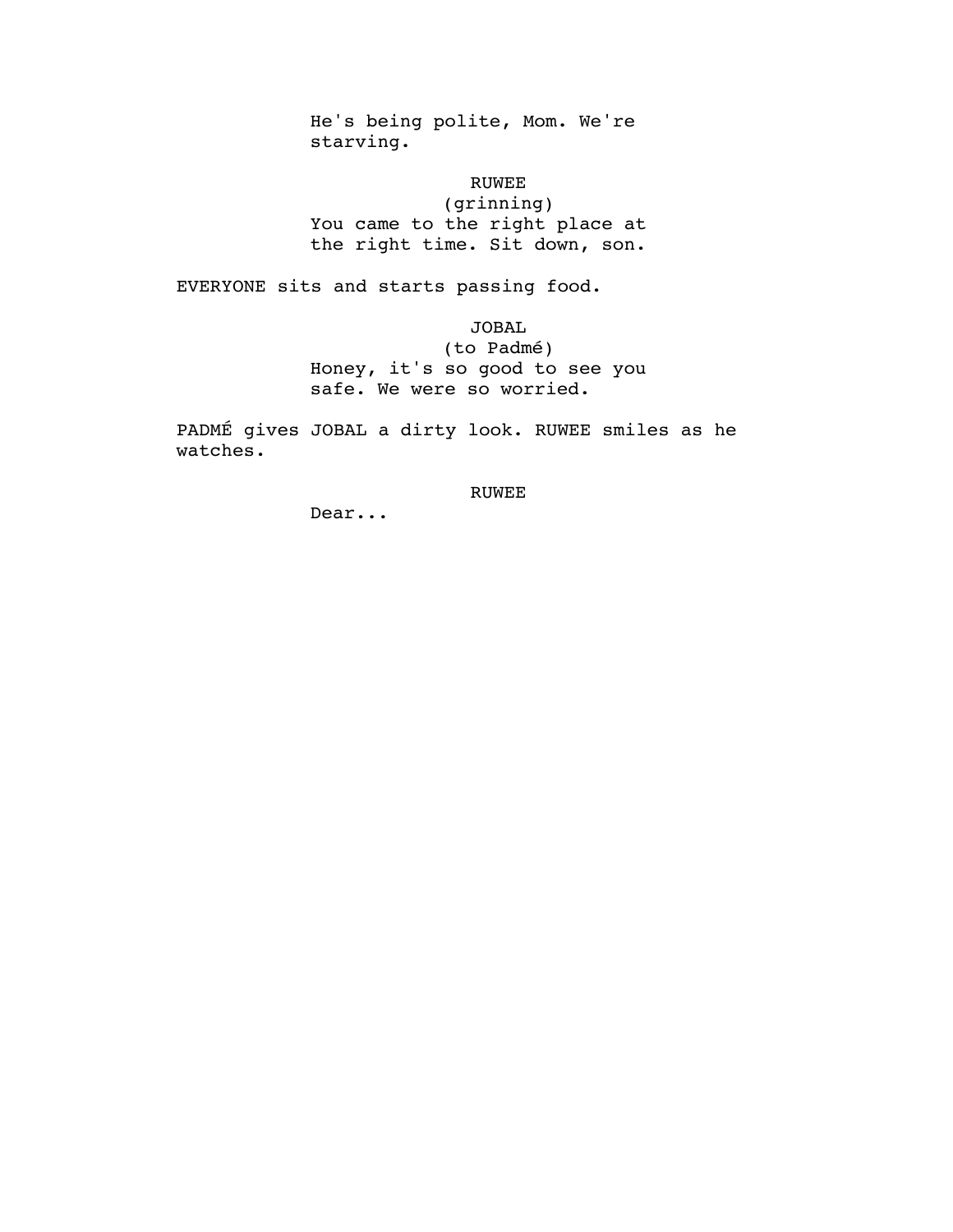### JOBAL

I know, I know but I bad to say it. Now it's done.

SOLA

Well, this is exciting! Do you know, Anakin, you're the first boyfriend my sister's ever brought home?

### PADMÉ

(rolls her eyes) Sola!! He isn't my boyfriend! He's a Jedi assigned by the Senate to protect me.

JOBAL

A bodyguard?! 0h, Padmé! The didn't tell us it was that serious!

### PADMÉ

It's not, Mom, I promise. (glances at Jobal) Anyway, Anakin's a friend. I've known him for years. Remember that little boy who was with the Jedi during the blockade crisis?

They nod.

### PADMÉ

## (continuing)

He grew up.

## JOBAL

Honey, when are you going to settle down? Haven't you had enough of that life? I certainly have.

PADMÉ Mom, I'm not in any danger.

## RUWEE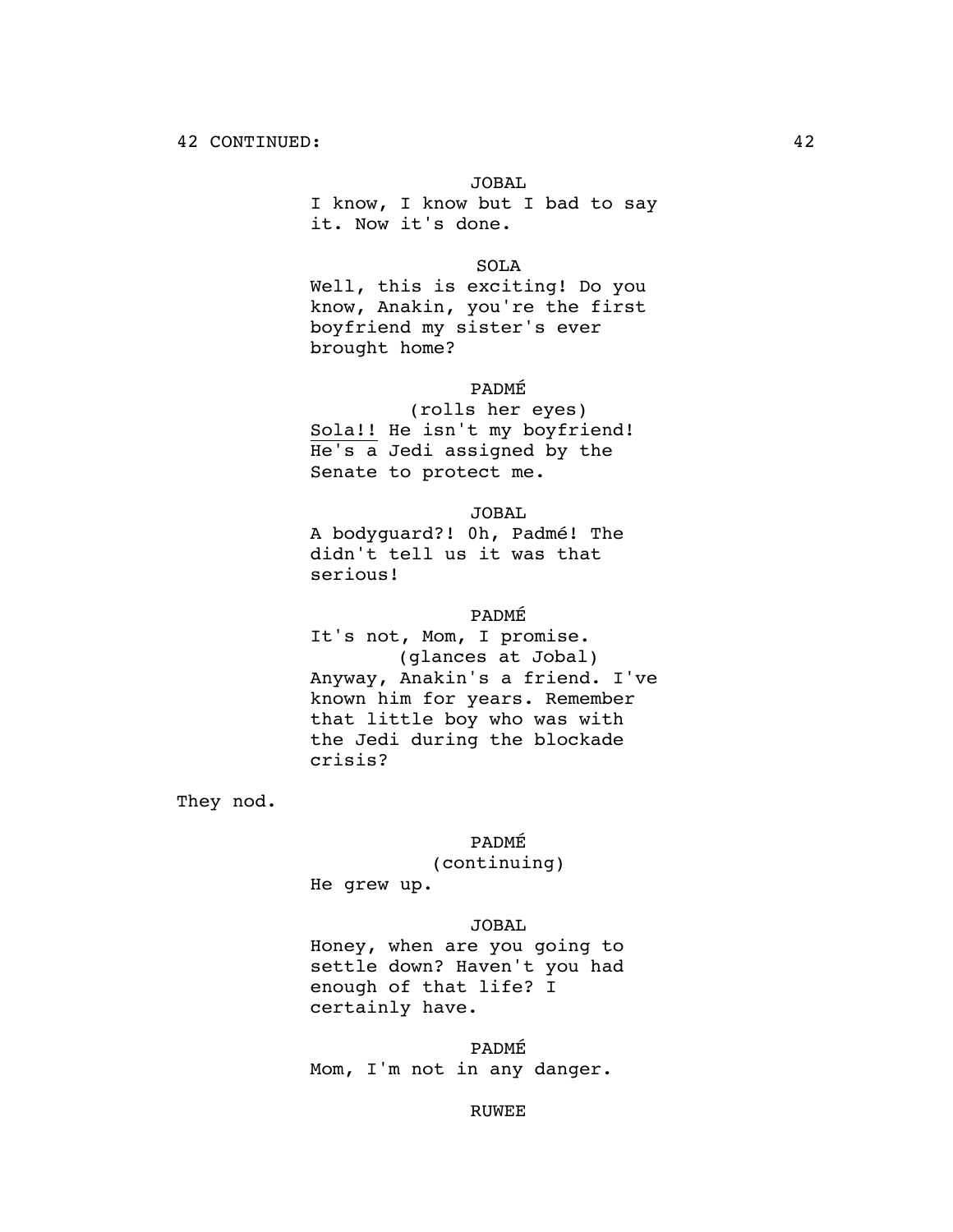(to Anakin) Is she?

ANAKIN ...Yes... I'm afraid she is.

PADMÉ (quickly) But not much.

43 EXT. PADMÉ'S PARENTS' GADEN - AFTERNOON 43

ANAKIN and RUWEE are walking.

RUWEE

Sometimes I wish I'd traveled more... but I must say, I'm happy here.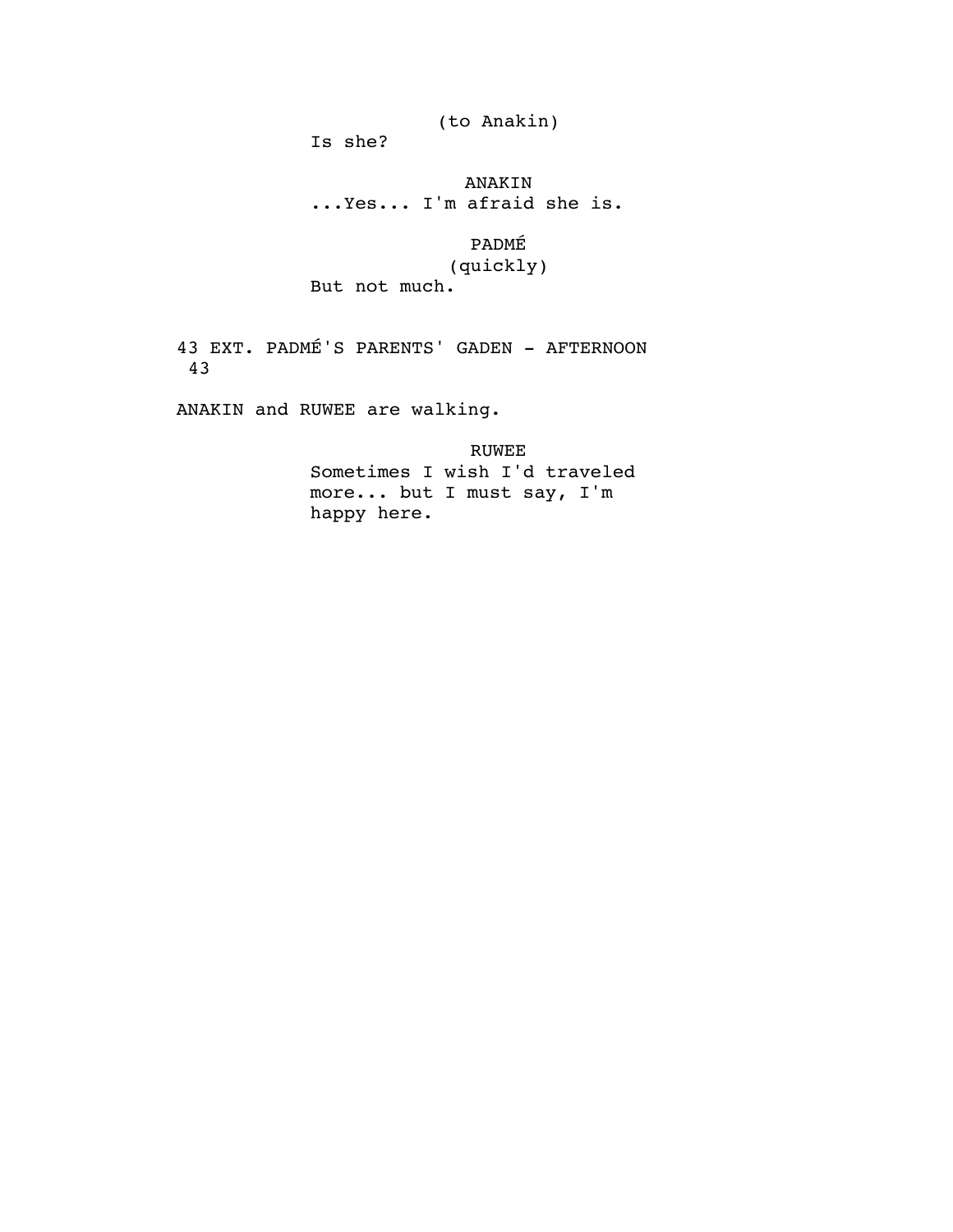### ANAKIN

Padmé tells me you teach at the university?

### RUWEE

(nodding) Yes, and before that, I was a builder. I also worked for the Refugee Relief Movement, when I was very young.

44 INT. PADMÉ'S PARENTS' HOUSE, MAIN ROOM - AFTERNOON 44

PADMÉ, SOLA and JOBAL are clearing the table.

SOLA

Why haven't you told us about him?

PADMÉ What's there to talk about? He's just a boy.

SOLA A boy? Have you seen the way he looks at you?

PADMÉ

Sola - stop it!

### SOLA

It's obvious he has feelings for you. Are you saying, little baby sister, that you haven't noticed?

## PADMÉ

I'm not your baby sister, Sola, Anakin and I are friends... our relationship is strictly professional. (to Jobal) Mom, would you tell her to stop it?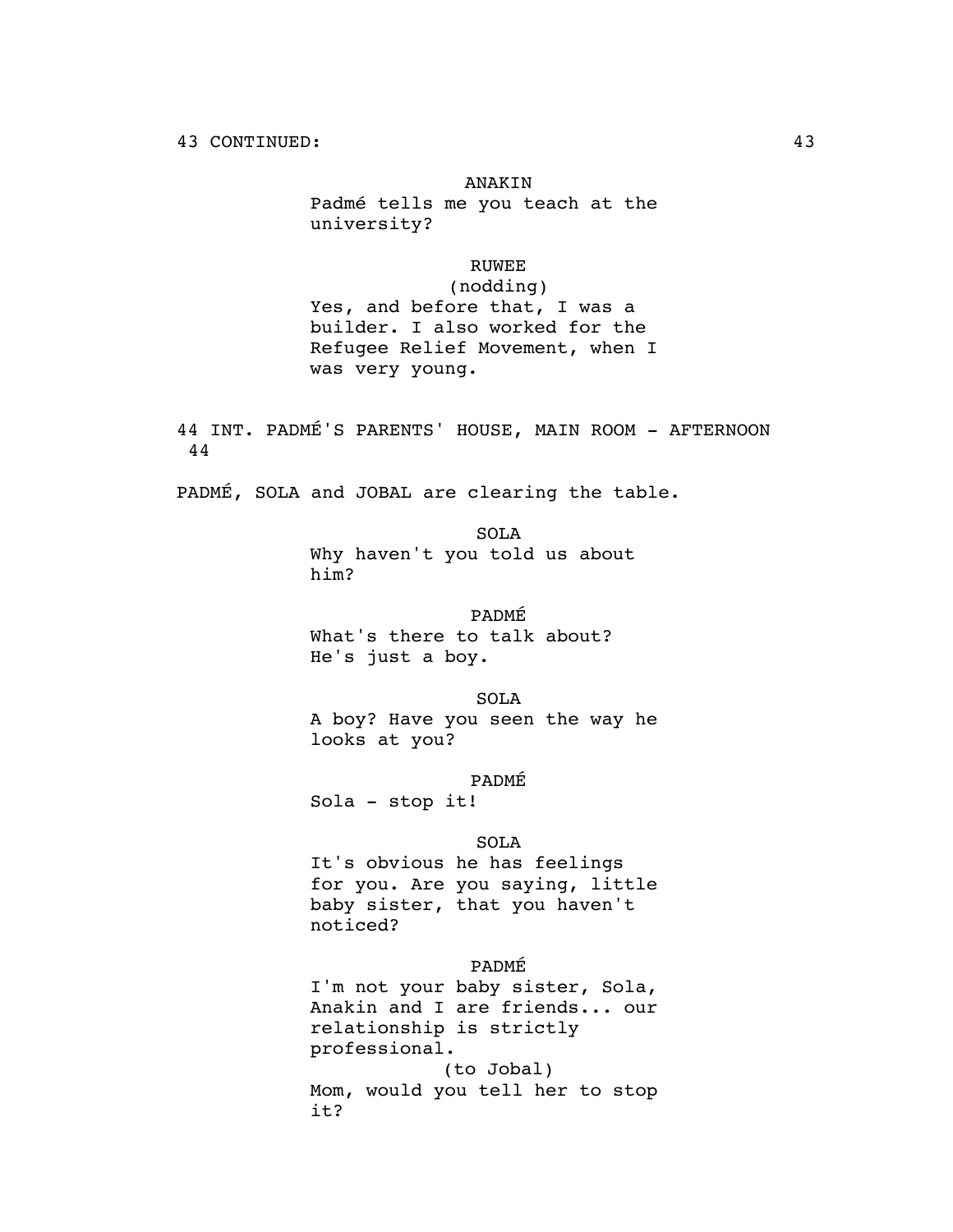# SOLA

(laughing) Well, maybe you haven't noticed the way he looks at you. I think you're afraid to.

# PADMÉ

Cut it out.

## JOBAL

Sola's just concerned... we all are.

# PADMÉ

Oh, Mom, you're impossible. What I'm doing is important.

### JOBAL

You've done your service, Padmé. It's time you had a life of your own. You're missing so much.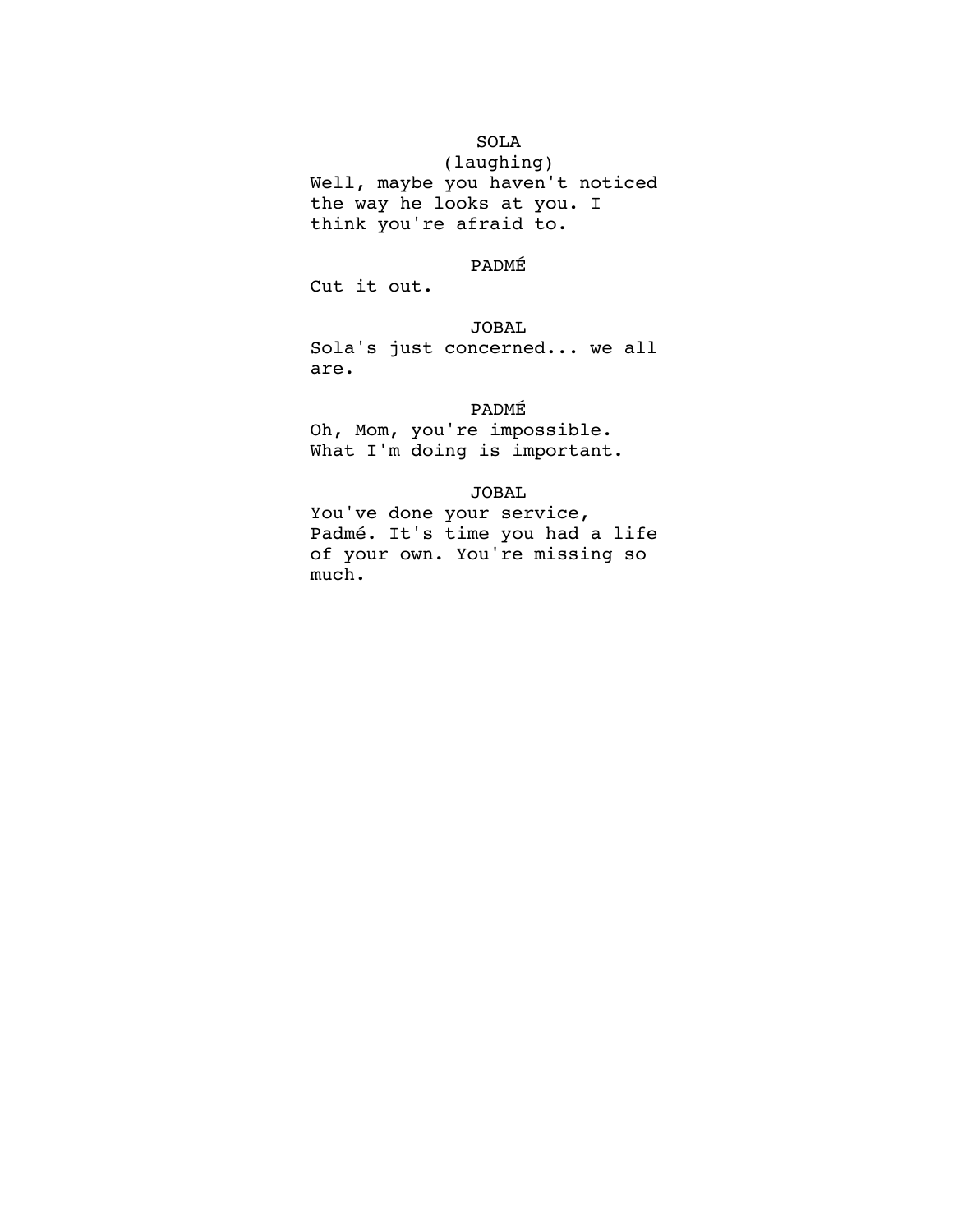45 EXT. PADME'S PARENTS' GARDEN - AFTERNOON 45

ANAKIN and RUWEE are walking in the garden. RUWEE stops and faces ANAKIN directly.

## RUWEE

Now tell me, son. How serious in this thing? How much danger is my daughter really in?

## ANAKIN

There have been two attempts on her life. Chances are there'll be more. My Master is tracking down the assassins. I'm sure he'll find out who they are. This situation won't last long.

RUWEE

I don't want anything to happen to her.

### ANAKIN

I don't either.

46 INT. PADMÉ'S PARENTS' HOUSE, PADMÉS ROOM - AFTERNOON 46

PADMÉ throws some things into a bag.

PADMÉ Don't worry, this won't take long.

### ANAKIN

I just want to get there before dark.

PADMÉ goes on packing. ANAKIN looks around the rocm.

ANAKIN (continuing) You still live at home.

## PADMÉ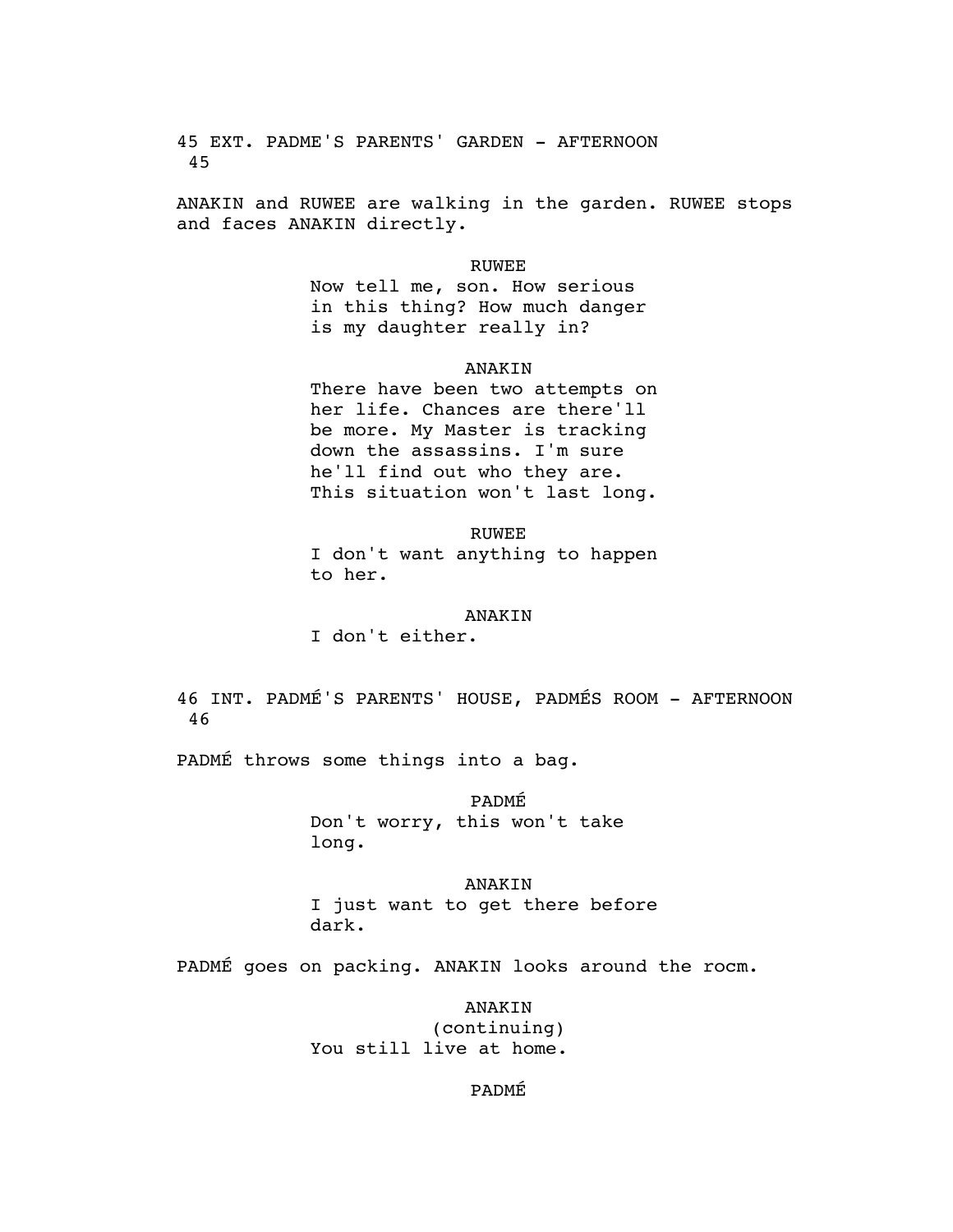I move around so much, I've never had a place of my own. Official residences have no warmth. I feel good here. I feel at home.

### ANAKIN

I never had a real home. Home was always where my Mon was.

ANAKIN picks up a framed hologram.

ANAKIN

# (continuing)

Is this you?

The hologram shows PADMÉ at age seven or eight surrounded by forty or fifty little green creatures. She is holding one in her arms. They are all smiling hugely.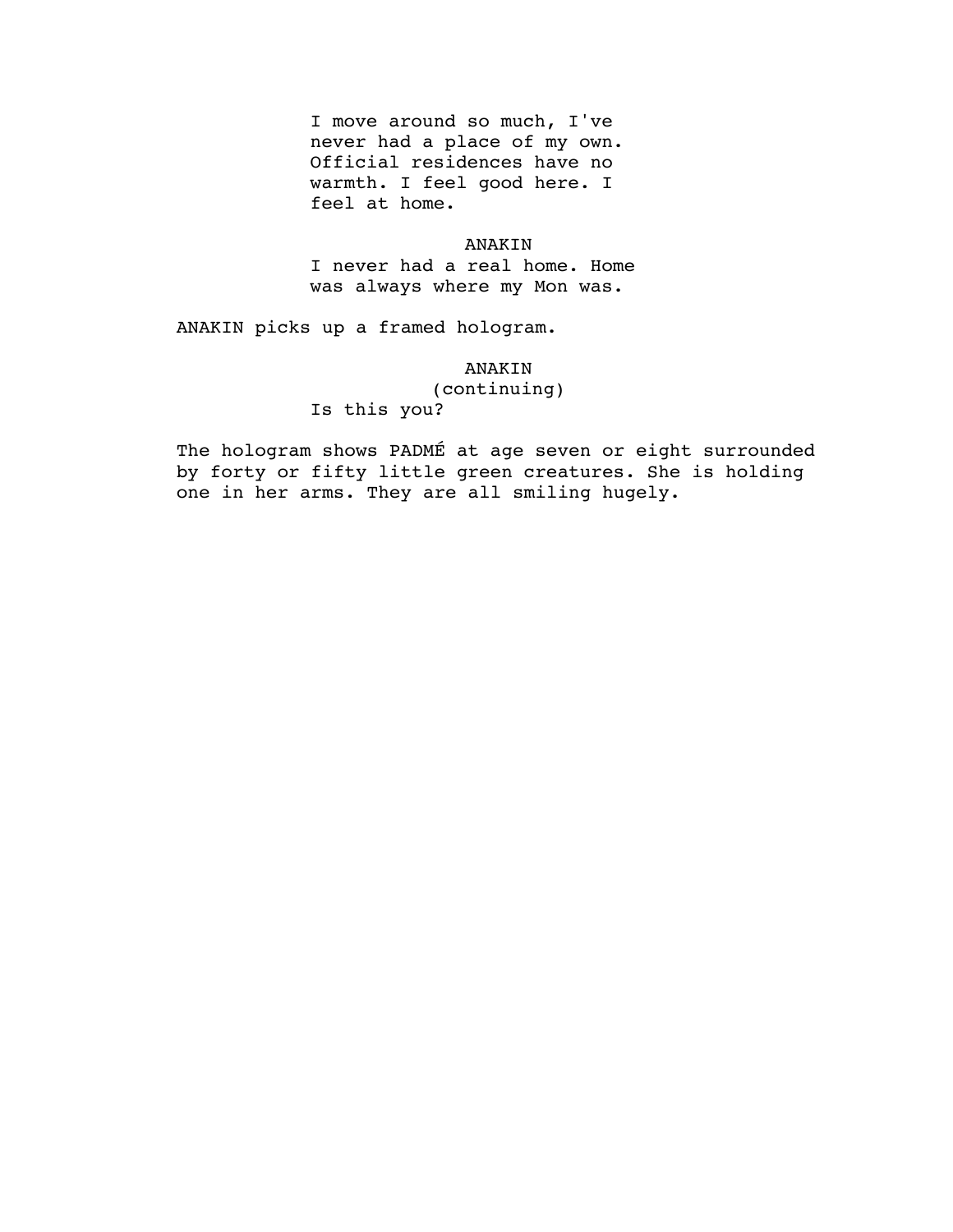### PADMÉ

That was when I went with the Relief Group to Shadda-Bi-Boran. Their sun was imploding, and the planet was dying. I was helping to relocate the children. See that little one I'm holding? His name was N'akee-tula, which means sweetheart. He was so full of life. All those kids were. I did everything I could to save him, but he died... they all did. They were never able to adapt... to live off their native planet.

ANAKIN picks up another hologram. It shows PADMÉ at age ten or eleven. She is wearing official robes and standing between two robed legislators. Her expression is severe.

> PADMÉ (continuing) My first day as an Apprentice Legislator. Notice the difference?

PADMÉ pulls a face. ANAKIN grins. She continues packing. ANAKIN sets the two holograms down side by side - the beaming little girl, and the stern, unsmiling adolescent.

47 INT. JEDI TEMPLE, MAIN HALLWAY - DAY 47

OBI-WAN walks through the main hallway to the training area.

48 INT. JEDI TEMPLE, TRAINING VERANDA - DAY 48

OBI-WAN comes out onto the veranda and stops, watching TWENTY or so FOUR-YEAR-0LDS doing training exercises, supervised by YODA. They wear helmets over their eyes and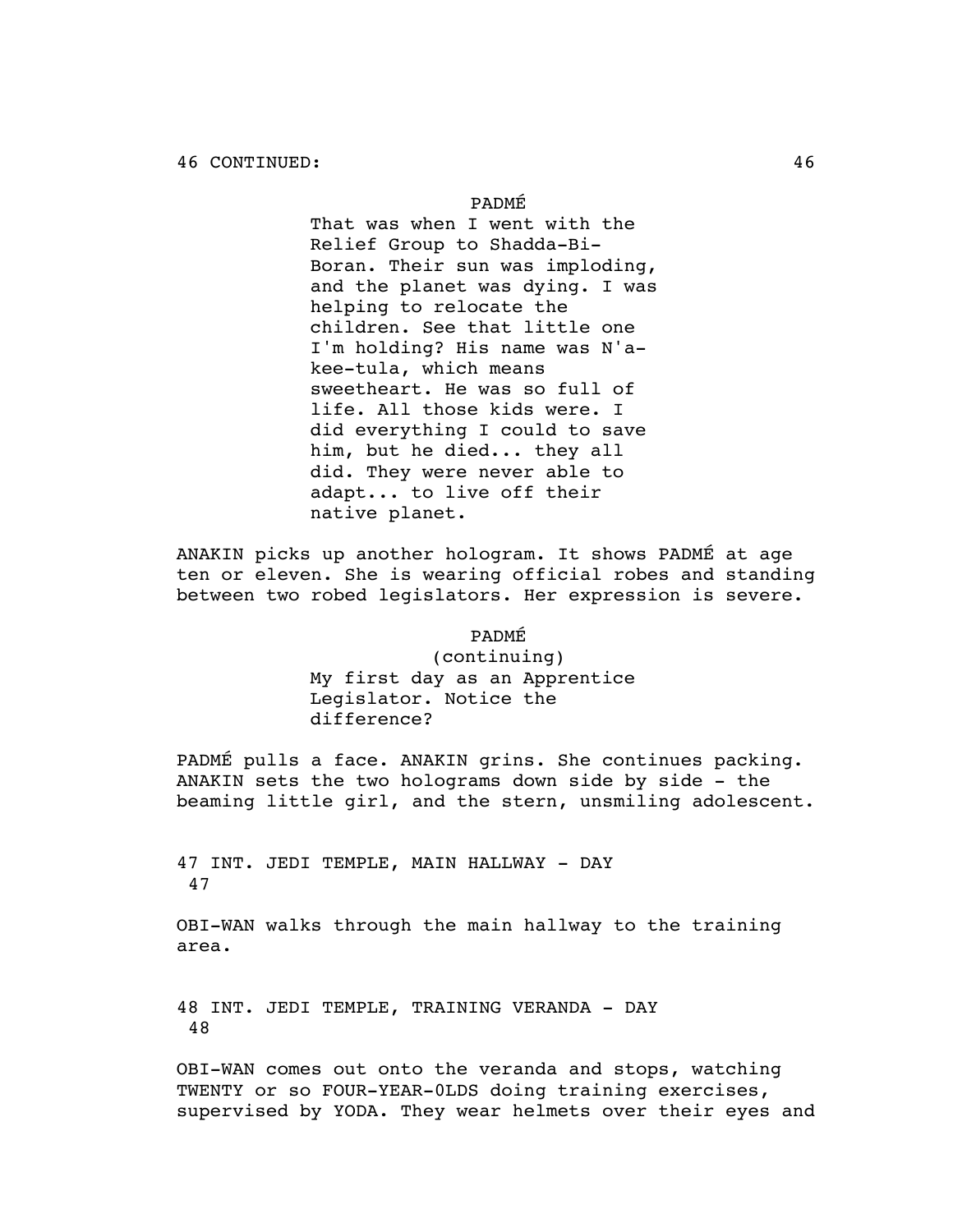try to strike little TRAINING DROIDS with their miniature lightsabers. The DROIDS dance in front of them.

> YODA Don't think... feel... be as one with the Force. Help you, it will. (he sees Obi-Wan) Younglings - enough! A visitor we have. Welcome him.

The CHILDREN take off their helmets and turn off their lightsabers.

> YODA (continuing) Master Obi-Wan Kenobi, meet the mighty Bear Clan.

CHILDREN Welcome, Master Obi-Wan!

OBI-WAN I am sorry to disturb you, Master.

YODA, What help to you, can I be?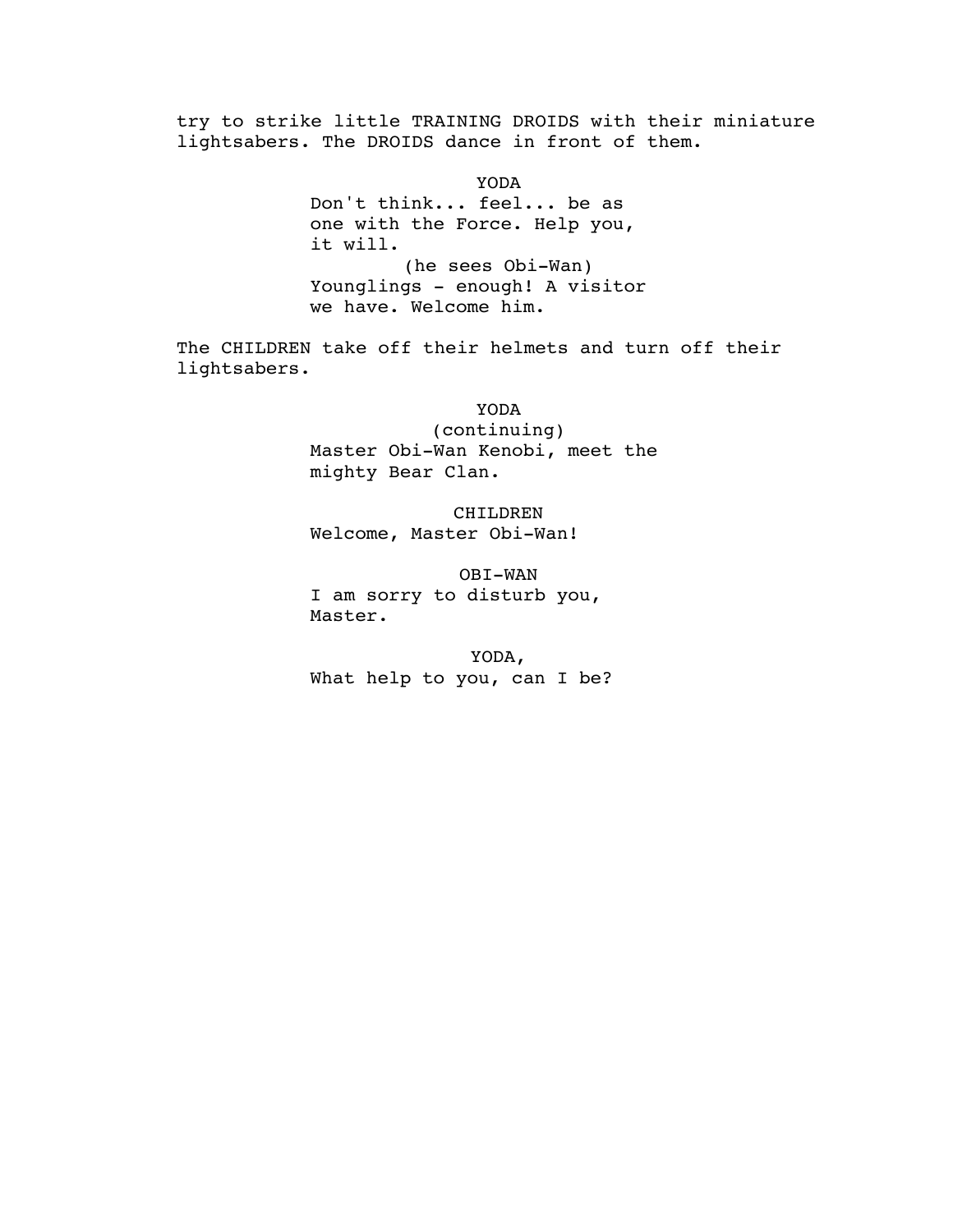### OBI-WAN

I'm looking for a planet described to me by an old friend. I trust him. But the system doesn't show up on the archive maps.

YODA

An interesting puzzle. Gather round the map reader, Younglings. Master Obi-Wan has lost a planet. Find it, we will try...

The reader is a small shaft with a hollow at the top. The CHILDREN gather around it. OBI-WAN takes out a little glass ball and places it into the bowl. The window shades-close, the reader lights up and projects the star map hologram into the room. The CHILDREN laugh. Some of them reach up to try and touch the nebulae and stars. OBI-WAN walks into the display.

OBI-WAN

This is where it ought to be... but it isn't. Gravity is pulling all the stars in this area inward to this spot. There should be a star here... but there isn't.

YODA

Most interesting. Gravity's silhouette remains, but the star and all of its planets have disappeared. How can this be?

There is a brief pause. Then a CHILD puts its hand up. YODA nods.

> JEDI CHILD JACK Because someone erased it from the archive memory.

> > **CHILDREN**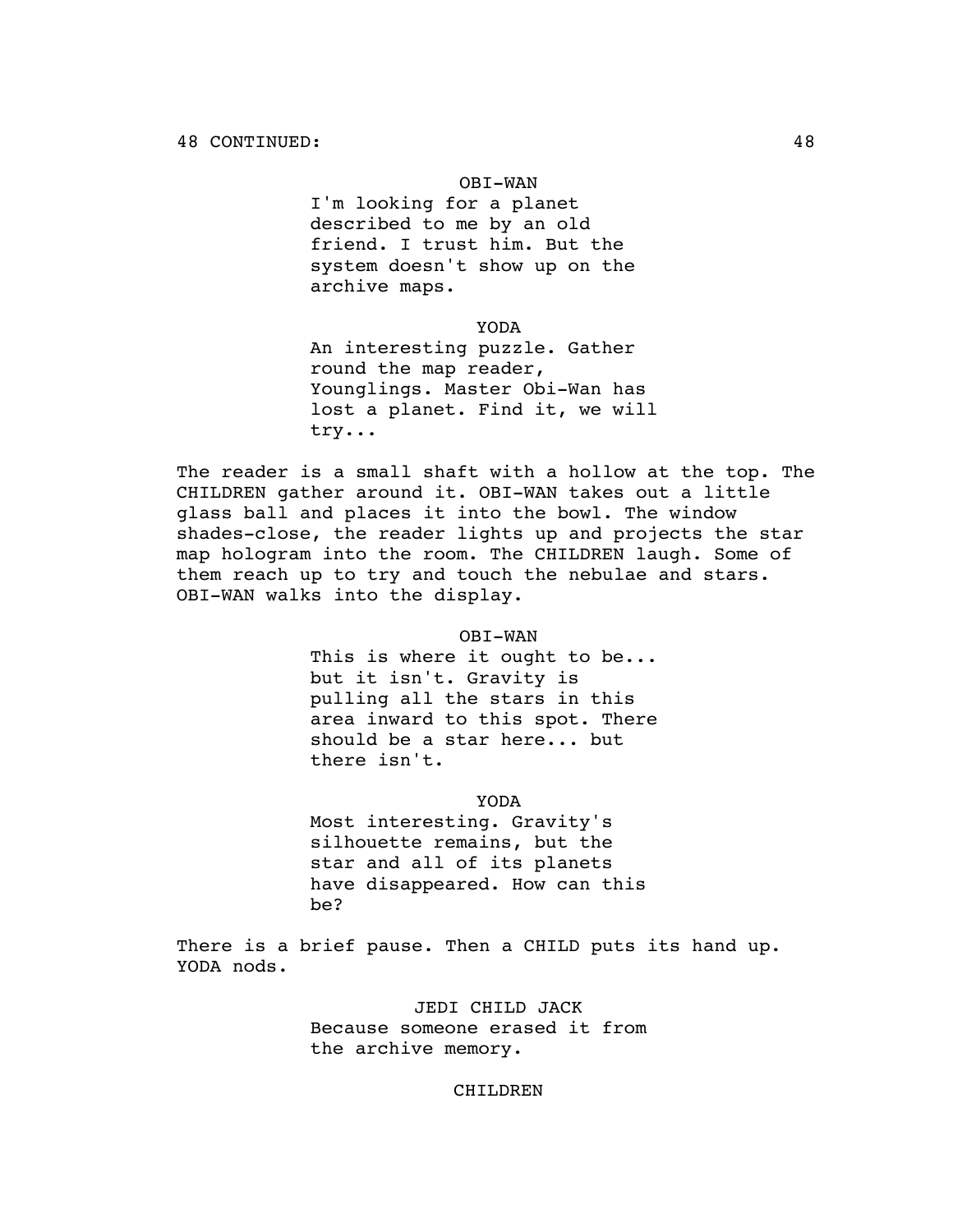That's right! Yes! That's what happened! Someone erased it!

JEDI CHILD MAY If the planet blew up, the gravity would go away.

OBI-WAN stares; YODA chuckles.

YODA

Truly wonderful, the mind of a child is. Uncluttered. To the center of the pull of gravity go, and find your planet you will.

## OBI-WAN

But Master Yoda, who could have erased information from the archives? That's impossible, isn't it?

YODA

(frowning) Much harder to answer, that question is.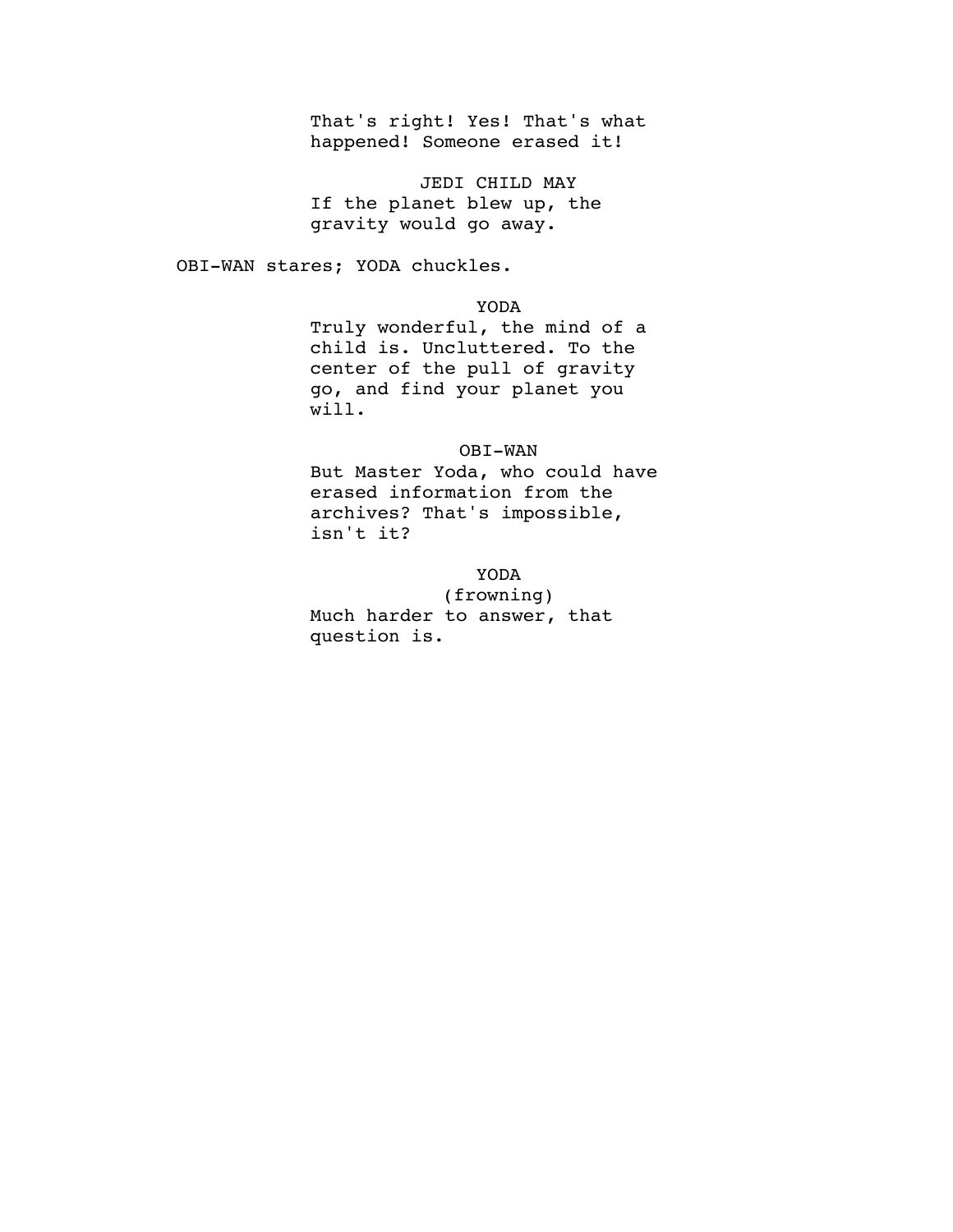49 EXT. NABOO LAKE RETREAT, WATER SPEEDER, LANDING PLATFORM - LATE AFTERNOON

A water speeder driven by PADDU ACCU, the retreat caretaker, skims across the lake away from the landing platform where a chrome Naboo Starship rests. ANAKIN and PADMÉ are sitting in the speeder as it skims away to where a lodge rises on a beautiful island in tbe middle of the lake.

50 EXT. NABOO LAKE RETREAT, LODGE, GARDEN TERRACE - LATE AFTERNOON

ANAKIN and PADMÉ walk up the stairs from where the water speeder is parked onto a terrace overlooking a lovely garden. Behind them, PADDY ACCU supervises two serving girls, NANDI and TECKLA, as they carry the bags inside.

ANAKIN and PADMÉ stop at the balustrade. PADMÉ looks out across the garden to the shimmering lake and the mountains rising beyond. ANAKIN looks at her.

PADMÉ

When I was in Level Three, we used to come here for school retreat. See that island? We used to swim there every day. I love the water.

ANAKIN

I do too. I guess it comes from growing up on a desert planet.

PADMÉ becomes aware that ANAKIN is looking at her.

PADMÉ

...We used to lie on the sand and let the sun dry as and try to guess the names of the birds singing.

### ANAKIN

I don't like sand. It's coarse and rough and irritating, and it gets everywhere. Not like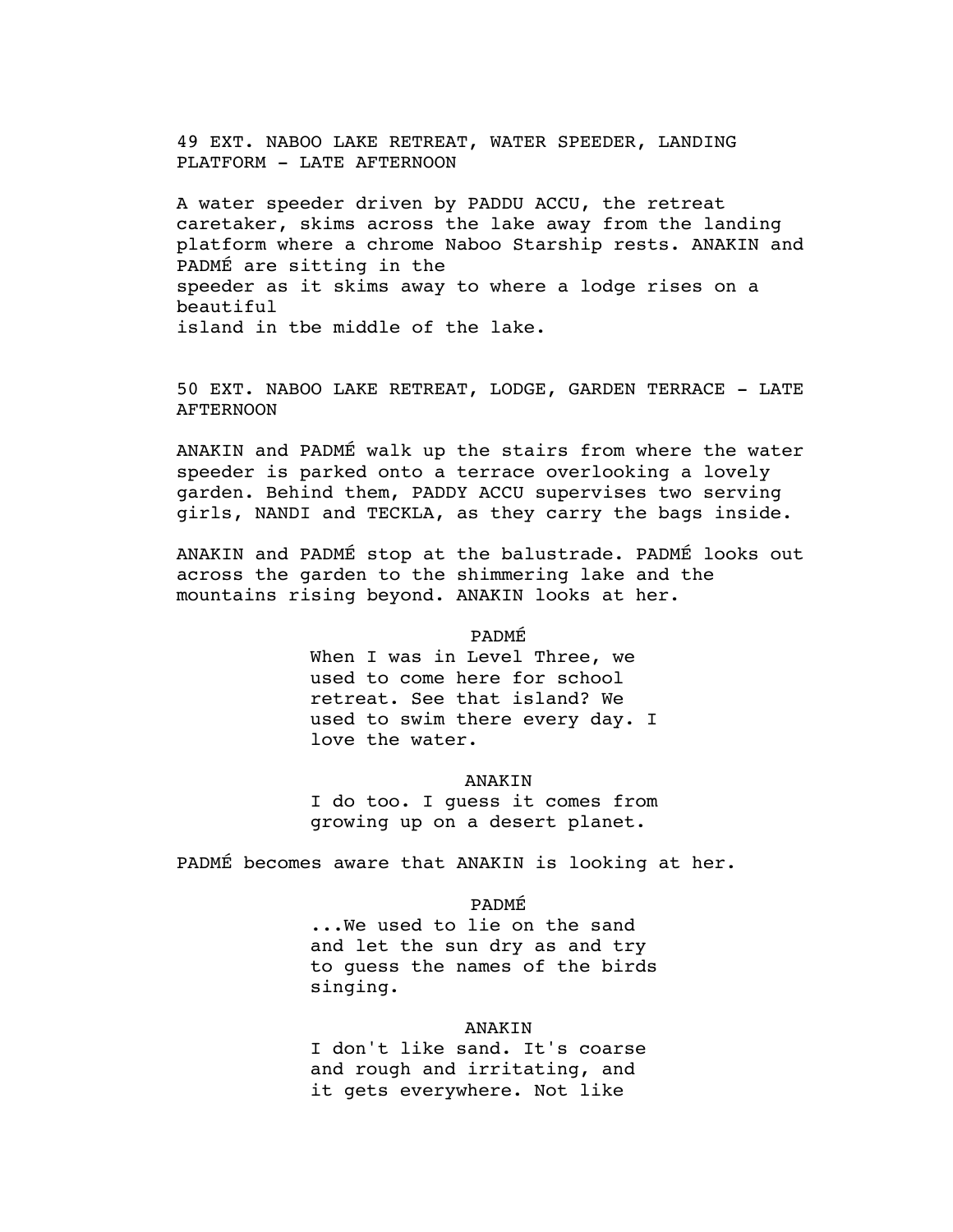here. Here everything's soft... and smooth...

He touches her arm. PADMÉ has become receptive to the way he looks at her but is nervous.

## PADMÉ

There was a very old man who lived on the island. He used to make glass out of sand - and vases and necklaces out of the glass. They were magical.

ANAKIN

(looks in her eyes) Everything here is magical.

PADMÉ

You could look into the glass and see the water. The way it ripples and moves. It looked so real... but it wasn't.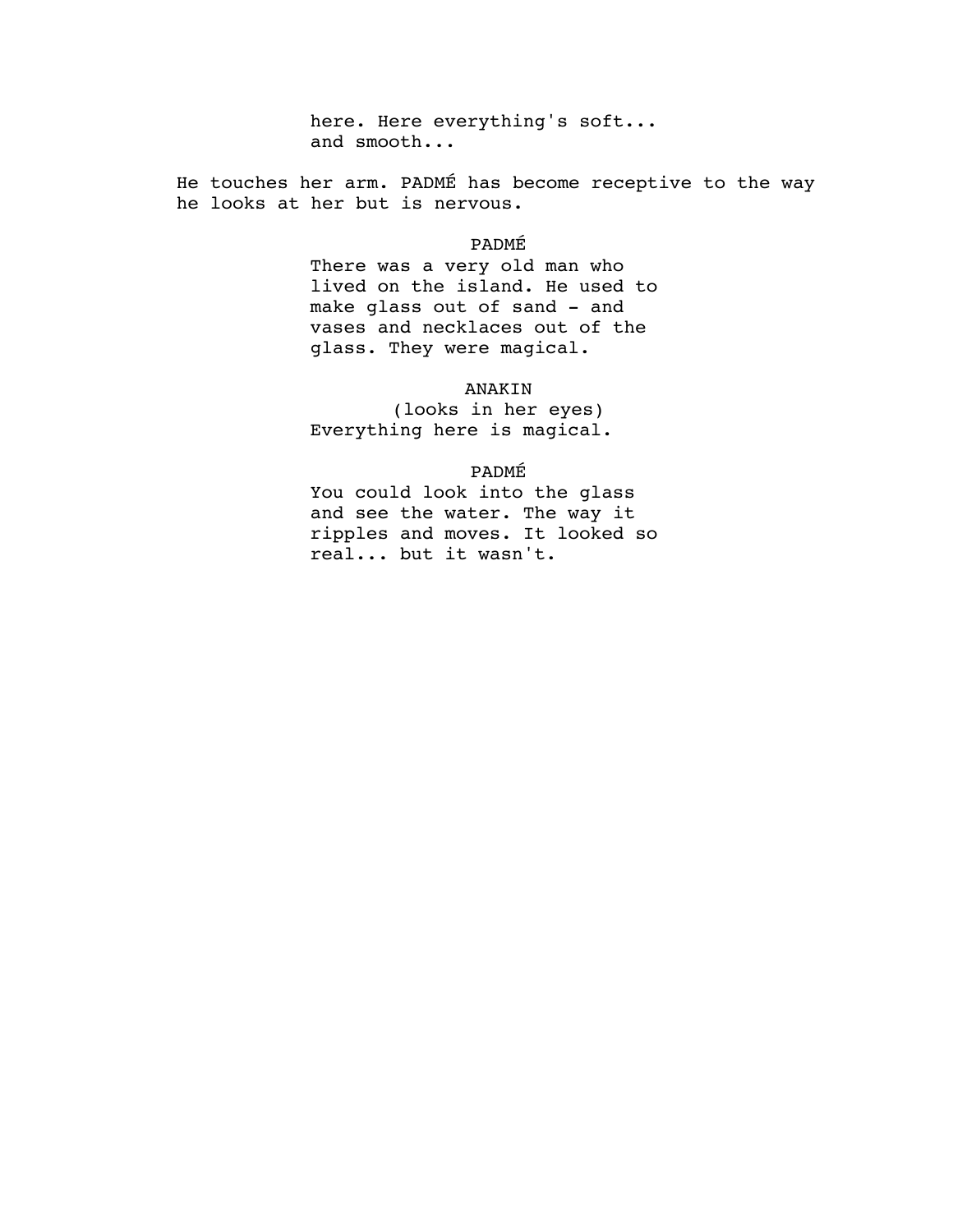### ANAKIN

Sometimes, when you believe something to be real, it becomes real. Real enough, anyway...

They look into each other's eyes. He touches her chin.

PADMÉ

I used to think if you looked too deeply into the glass, you would lose yourself.

### ANAKIN

I think it's true...

ANAKIN kisses PADMÉ. She doesn't resist. She comes to her senses and pulls away.

> PADMÉ I shouldn't have done that.

### ANAKIN

I'm sorry. When I'm around you, my mind is no longer my own.

PADMÉ It's the situation... the stress...

He looks at her.

#### **ANAKTN**

...the view.

51 EXT. CORUSCANT, LANDING PLATFORM - LATE AFTERNOON 51

Obi-Wan's Starfighter is ready for takeoff. OBI-WAN and MACE WINDU stand beside it.

> MACE WINDU Be wary, this disturbance in the Force is growing stronger.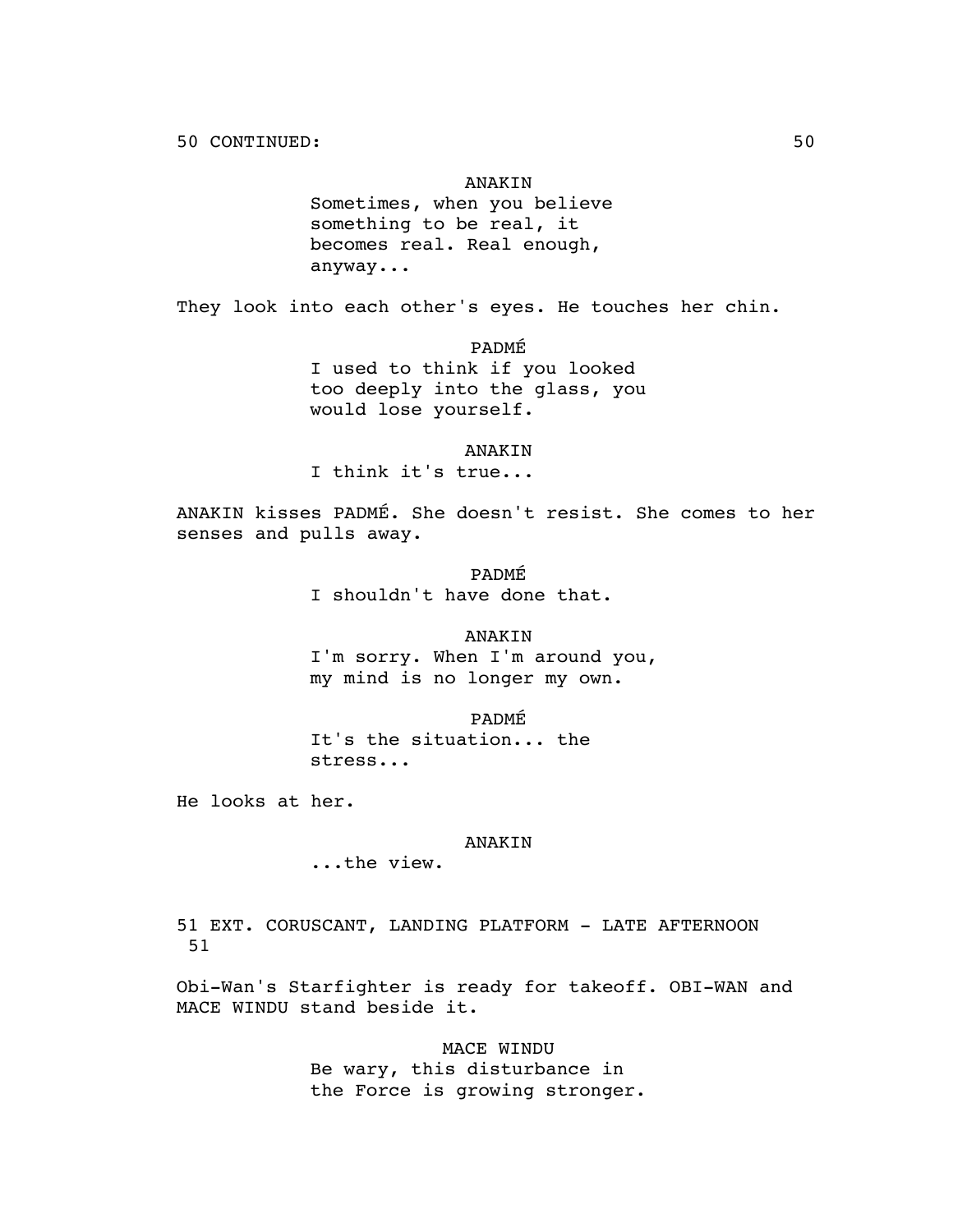# OBI-WAN

I'm concerned for my Padawan. He is not ready to be on his own.

## MACE WINDU

He has exceptional skills. The Council is confident in its decision, Obi-Wan. If the prophecy is true, he will be the one to bring balance to the Force.

### OBI-WAN

But he still has much to learn. His skills have made him... well... arrogant. I realize now what you and Master Yoda knew from the beginning... the boy was too old to start the training, and...

OBI-WAN hesitates.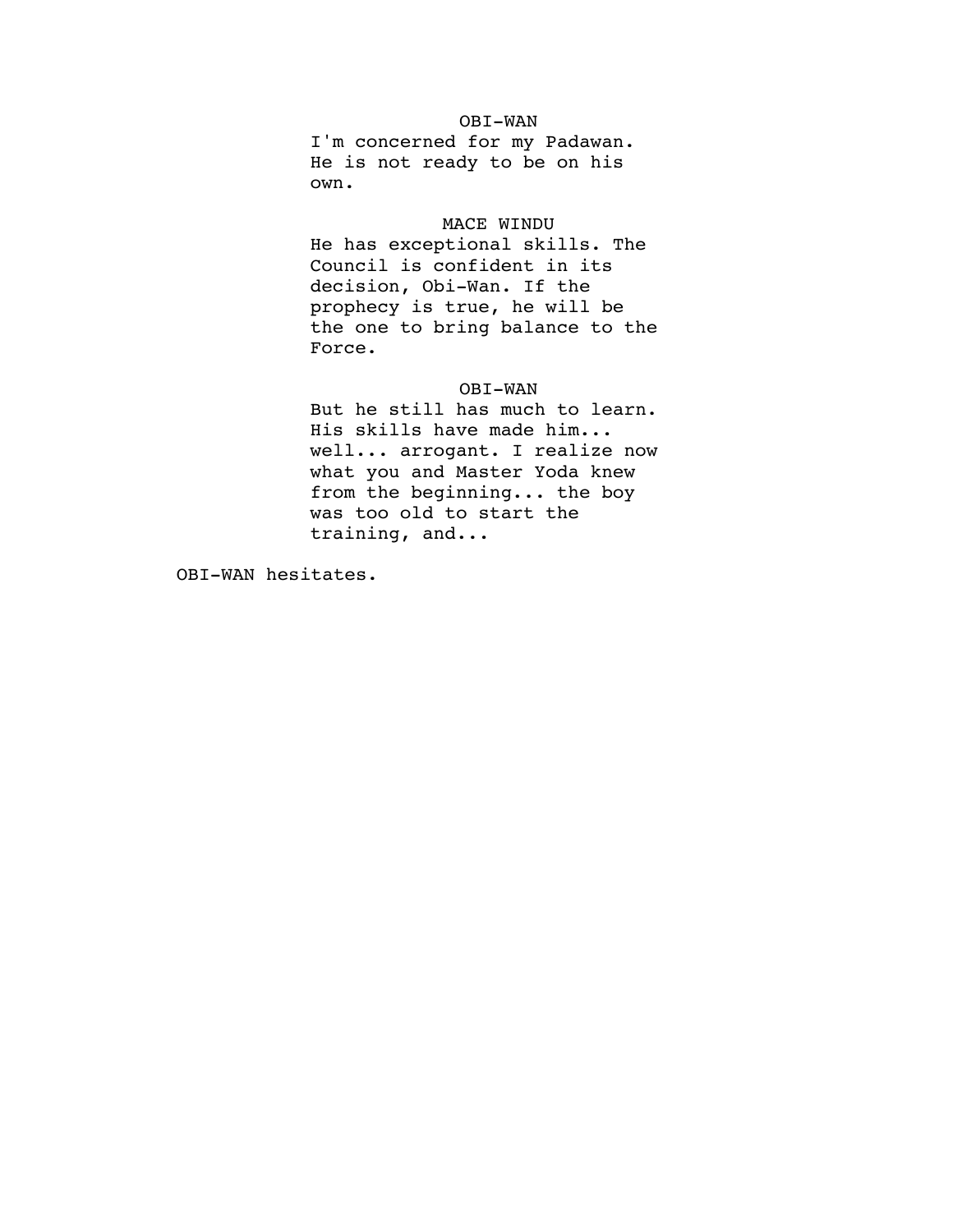# MACE WINDU There's something else?

# OBI-WAN

Master, we should not have been given this assignment. I'm afraid Anakin won't be able to protect the Senator.

# MACE WINDU

Why?

### OBI-WAN

He has a... an emotional connection with her. It's been there since he was a boy. Now he's confused... distracted.

# MACE WINDU

Obi-Wan, you must have faith that he will take the right path.

OBI-WAN climbs into the cockpit of the Starfighter.

OBI-WAN Has Master Yoda gained any insight into whether or not this war will come about?

# MACE WINDU Probing the Dark Side is a dangerous process. He could be in seclusion for days... May The Force Be With You.

The canopy closes. MACE WINDU watches as the Starfighter takes off.

52 INT. JEDI TEMPLE, YODA'S QUARTERS - LATE AFTERNOON 52

YODA sits with his eyes closed, meditating. Silence.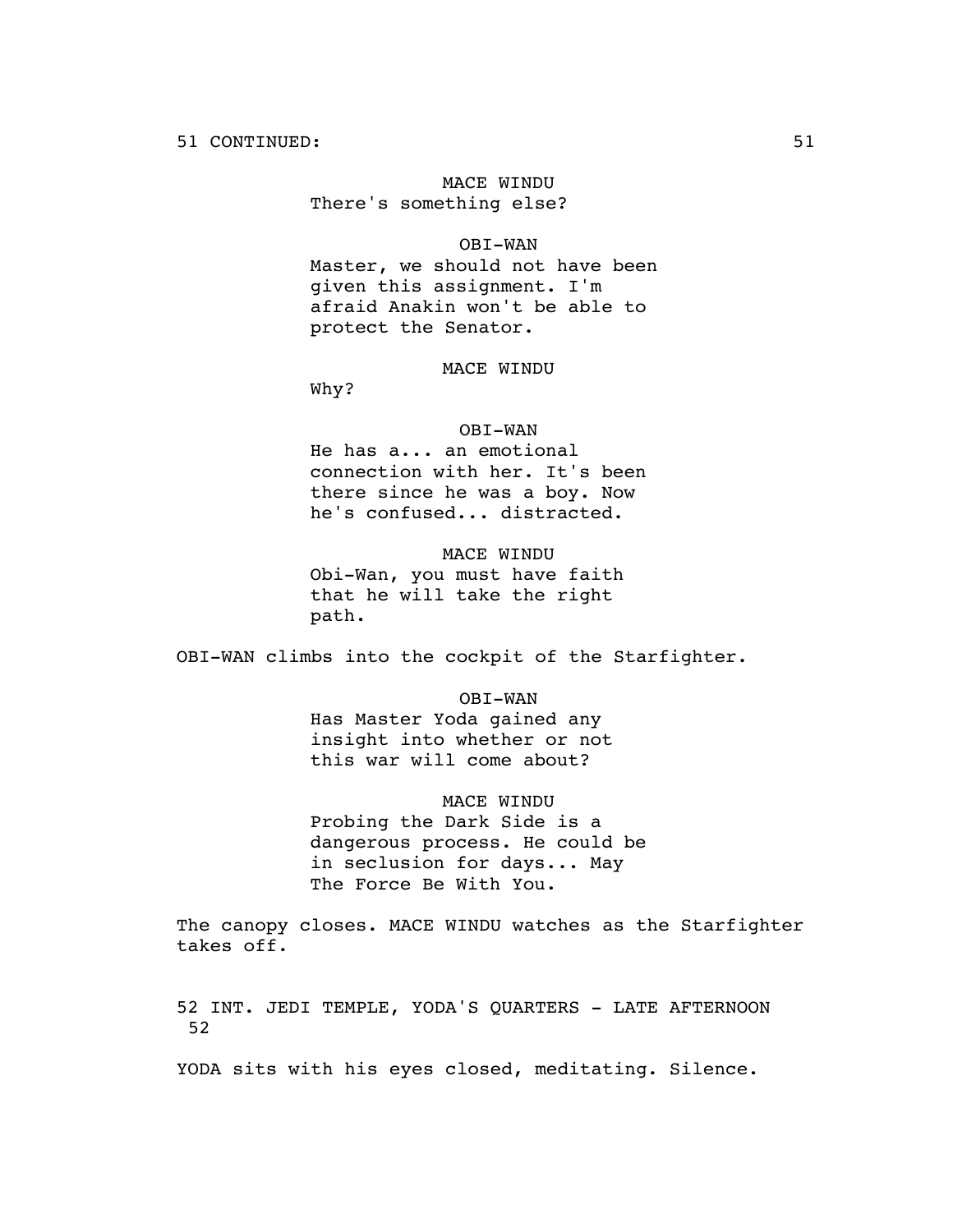53 EXT. NAB00 LAKE RETREAT, LODGE - LATE AFTERNOON 53

The setting sun touches the mountain peaks. The lake glows in the rose-tinted light. Floating lamps gleam softly like jewels at the lodge.

54 INT. NABOO LAKE RETREAT, DINING ROOM - LATE AFTERNOON 54

NANDI places dessert in front of PADMÉ. TECKLA does the same for ANAKIN. The dessert is some kind of fruit. PADMÉ picks up her fork and goes to spear a piece, but it moves! She frowns and tries again - the fruit moves. She looks up at ANAKIN. His eyes are on his plate.

PADMÉ

You did that?

ANAKIN looks up - wide-eyed innocence.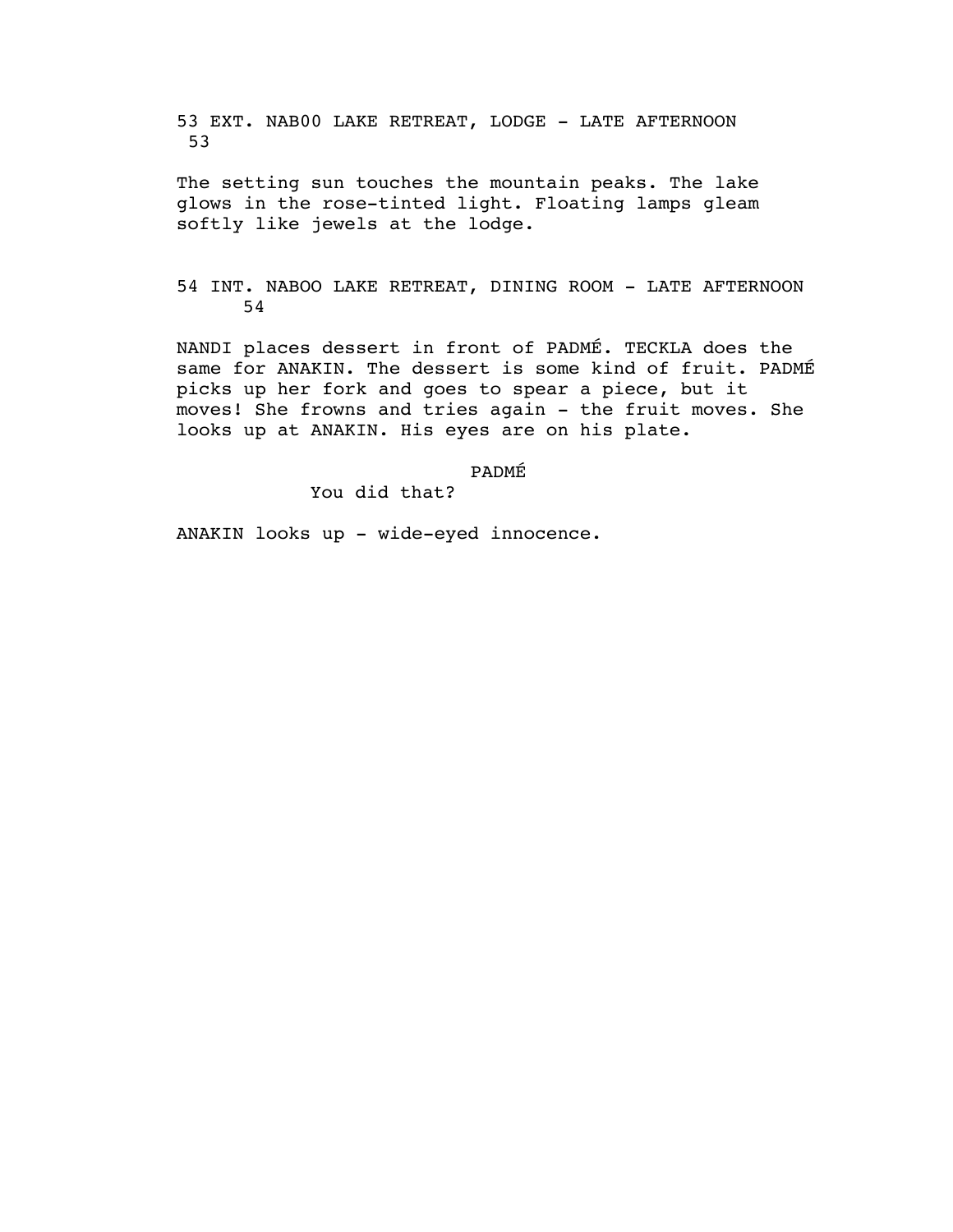### ANAKIN

What?

PADMÉ scowls at him. PADMÉ jabs at the fruit - Anakin subtly moves his hand and it lifts up from the plate and hovers in front of her!

PADMÉ

That! Now stop it!

PADMÉ laughs. ANAKIN laughs. She reaches out for the fruit it loops.

PADMÉ

### (continuing)

Anakin!!

ANAKIN moves his fingers. The fruit flies into his hand.

ANAKIN I'm not really-supposed to do that... for fun, I mean. If Master Obi-Wan were here, he'd be very grumpy.

ANAKIN is pleased. He cuts the fruit into several pieces and sends one back to PADMÉ. She bites it out of the air and laughs.

55 INT. NABOO LAKE RETREAT, LODGE, FIREPLACE ALCOVE - TWILIGHT 55

A fire blazes in the open hearth. PADMÉ is sitting in front of it, gazing into the flames.

She looks up as ANAKIN arrives. She makes room for him. Brief pause.

> ANAKIN May I tell you something?

> > PADMÉ

I don't know.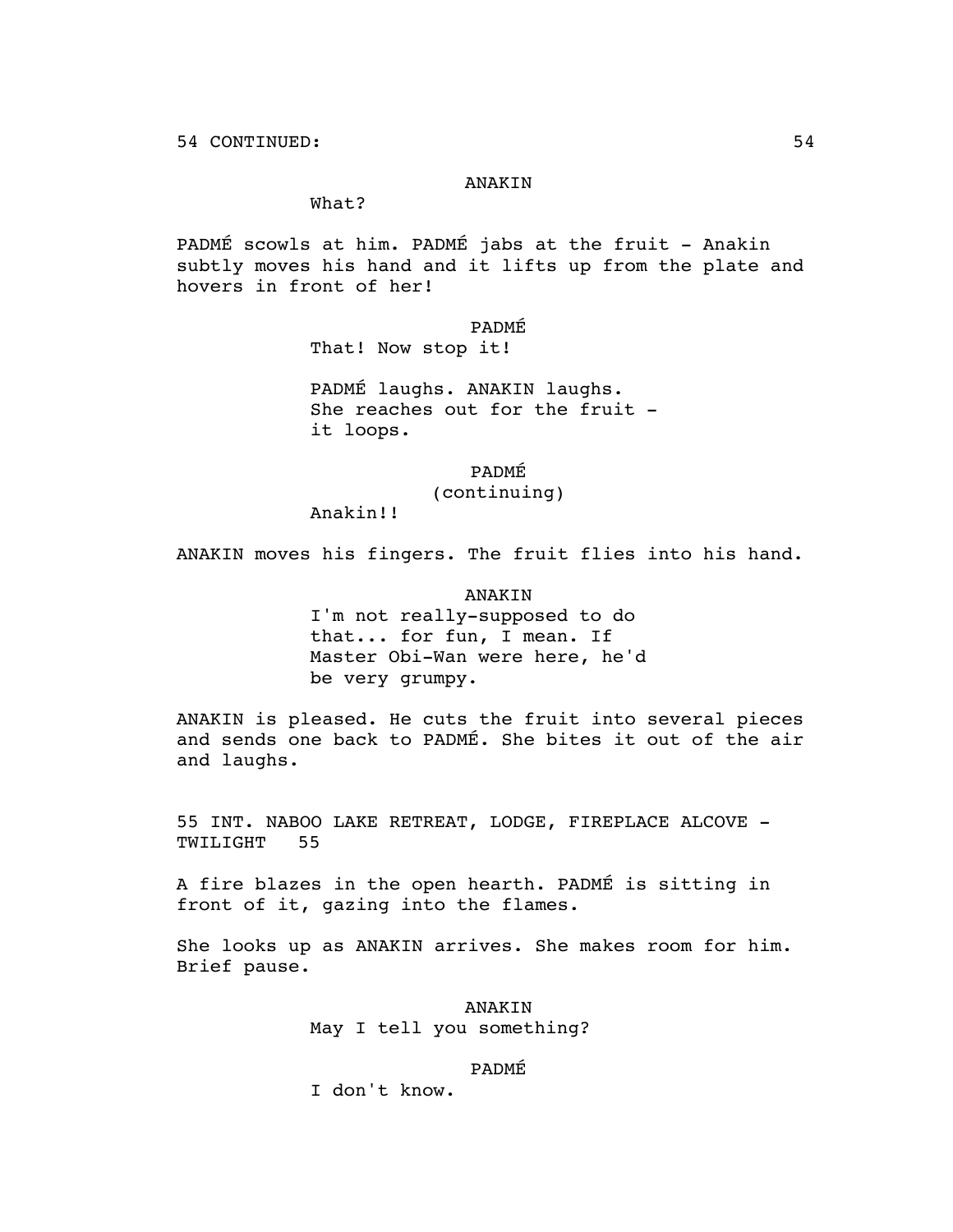# ANAKIN

Then how can I tell you?

# PADMÉ

Maybe you should use your Jedi intuition.

# ANAKIN

It doesn't work around you. My mind is always a muddle... I can only think of you.

# PADMÉ

Anakin, don't...

## ANAKIN

From the moment I met you, all those years ago, a day hasn't gone by when I haven't thought of you.

(more)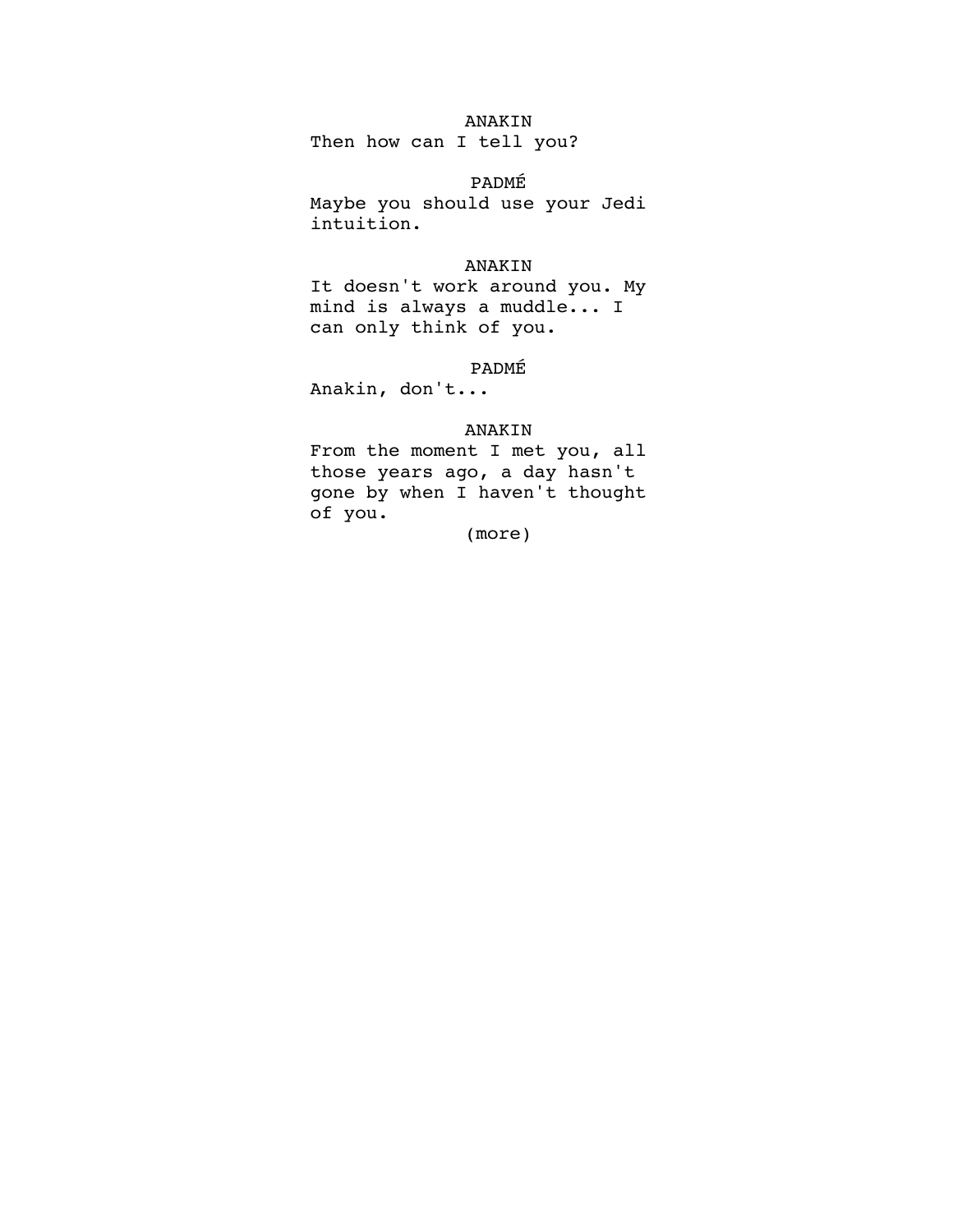ANAKIN (cont'd) And now that I'm with you again, I'm in agony. The closer I get to you, the worse it gets. The thought of not being with you makes my stomach turn over - my mouth go dry. I feel dizzy. I can't breathe. I'm haunted by the kiss you should never have given me. My heart is beating, hoping that kiss will not become a scar. You are in my very soul, tormenting me. What can I do? I will do anything you ask...

Silence. The logs flame in the hearth.

## ANAKIN

(continuing) If you are suffering as much as I am, tell me.

### PADMÉ

...I can't. We can't. It's just not possible.

ANAKIN Anything's possible. Padmé, please listen...

## PADMÉ

You listen. We live in a real world. Come back to it. You're studying to become a Jedi Knight. I'm a Senator. If you follow your thoughts through to conclusion, they will take us to a place we cannot go... regardless of the way we feel about each other.

### ANAKIN

Then you do feel something! There's an extraordinary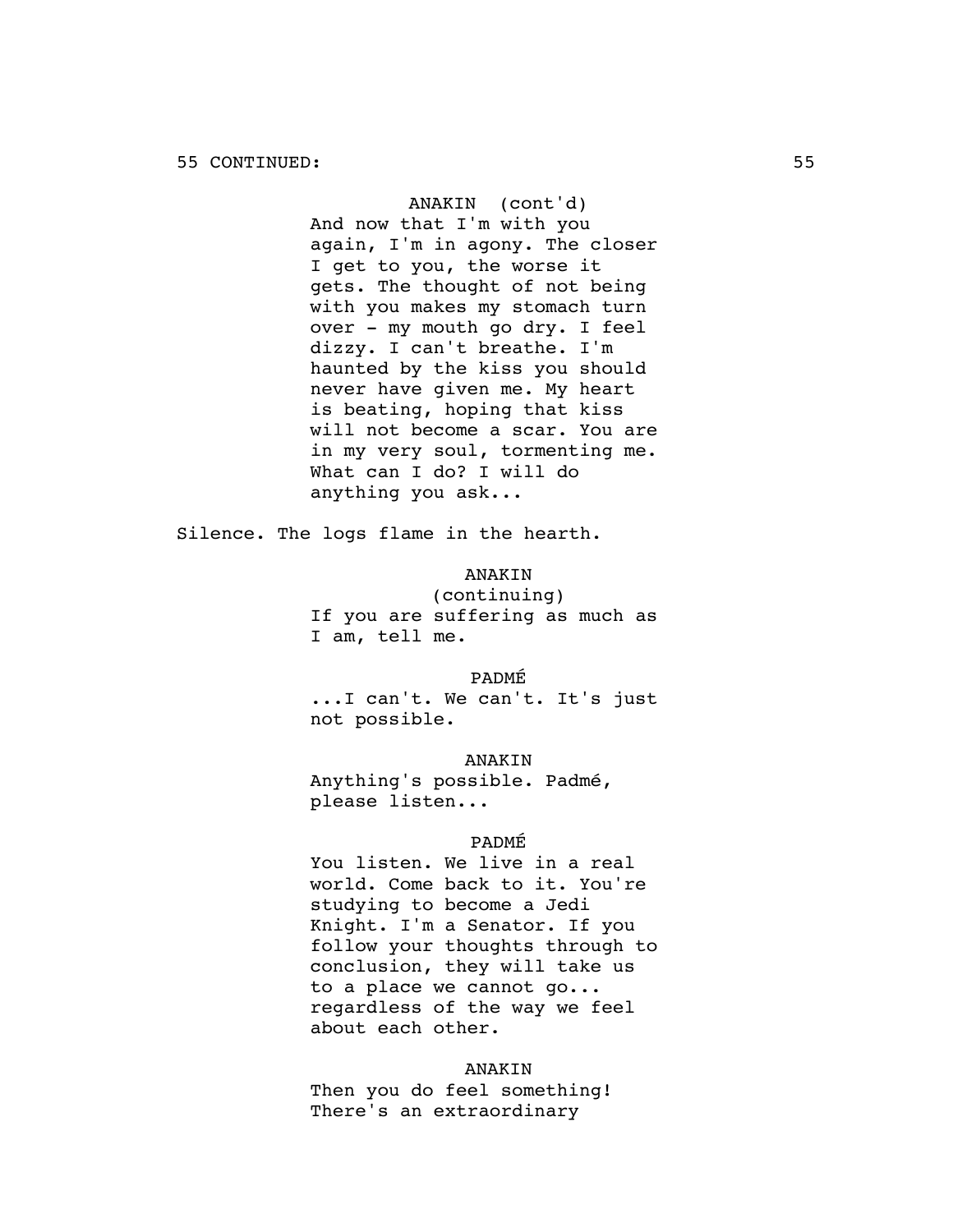connection between us. You'can't deny that.

# PADMÉ

Annie, it doesn't make any difference. Jedi aren't allowed to marry. You swore an oath, remember? You'd be expelled from the Order. I will not let you give up your responsibilities... your future, for me.

### ANAKIN

I was destined to be a Jedi. I don't think I could be anything else. But you are asking me to be rational, that is something I know I cannot do. I wish I could wish my feelings away... but I can't.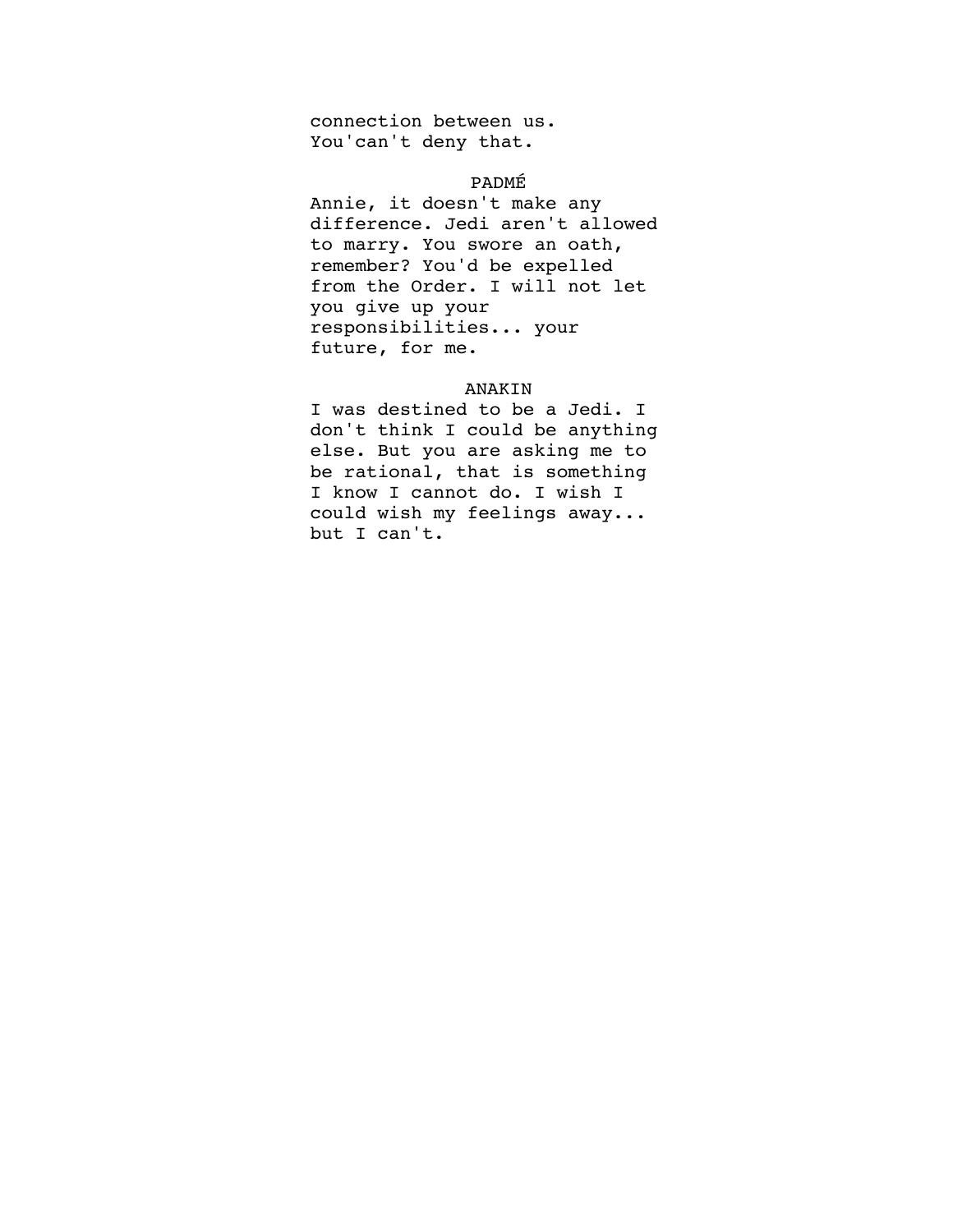55 CONTINUED: (2) 55

### PADMÉ

I am not going to give in to this. I'm not going to throw my life away. I have more imortant things to do than fall in love.

There is silence as they stare at the fire. ANAKIN is thinking.

> ANAKIN It wouldn't have to be that way... we could keep it a secret.

### PADMÉ

Then we'd be living a lie - one we couldn't keep up even if we wanted to. My sister saw it. So did my mother. I couldn't do that, could you, Anakin? Could you live like that?

Silence for a moment.

ANAKIN ...No, you're right. It would destroy us.

56 EXT. SPACE 56 SERIES SOLUTION SERIES SOLUTION SOLUTION SOLUTION SOLUTION SOLUTION SOLUTION SOLUTION SOLUTION

It's just like the star map hologram, plus the stormshrouded planet of Kamino, which is exactly where it ought to be. Obi-Wan's starship flies OVER CAMERA and heads down toward the planet.

57 EXT. TIPOCA CITY, KAMINO LANDING PLATFORM (RAINSTORM) - DAY 57

Heavy rains and hard-driving winds lash the platform as Obi-Wan's Starship approaches. The huge, ultra-modern city of Tipoca rests on great stilts that keep it above the pounding and ever-present waves that cover the surface of this watery world.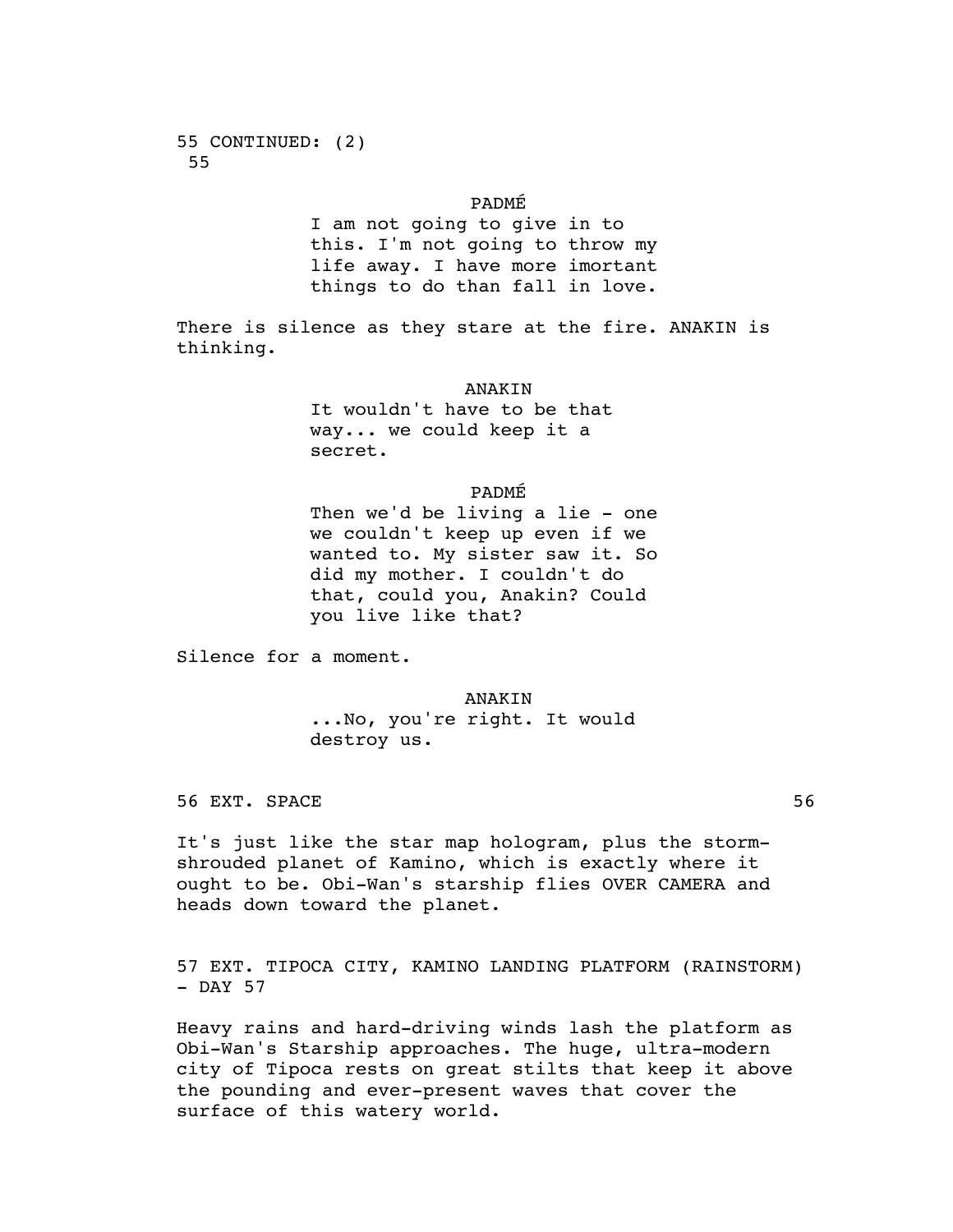The Starfighter lands. OBI-WAN gets out and makes his way through the howling wind toward a tower on the far side of the platform. A door slides open. A shaft of brilliant light pierces the swirling rain. OBI-WAN passes through it and goes inside.

58 INT. TIPOCA CITY, CORRIDOR ENTRANCE - DAY 58

Brilliant white light. OBI-WAN pushes the soaking hood from his face.

> TAUN WE Welcome to Tipoca City, Master Jedi.

OBI-WAN wipes the rain from his face and blinks in surprise at a tall, pasty-white alien named TAUN WE. He has large, almond-shaped eyes.

> TAUN WE (continuing) Everything is ready. The Prime Minister expects you.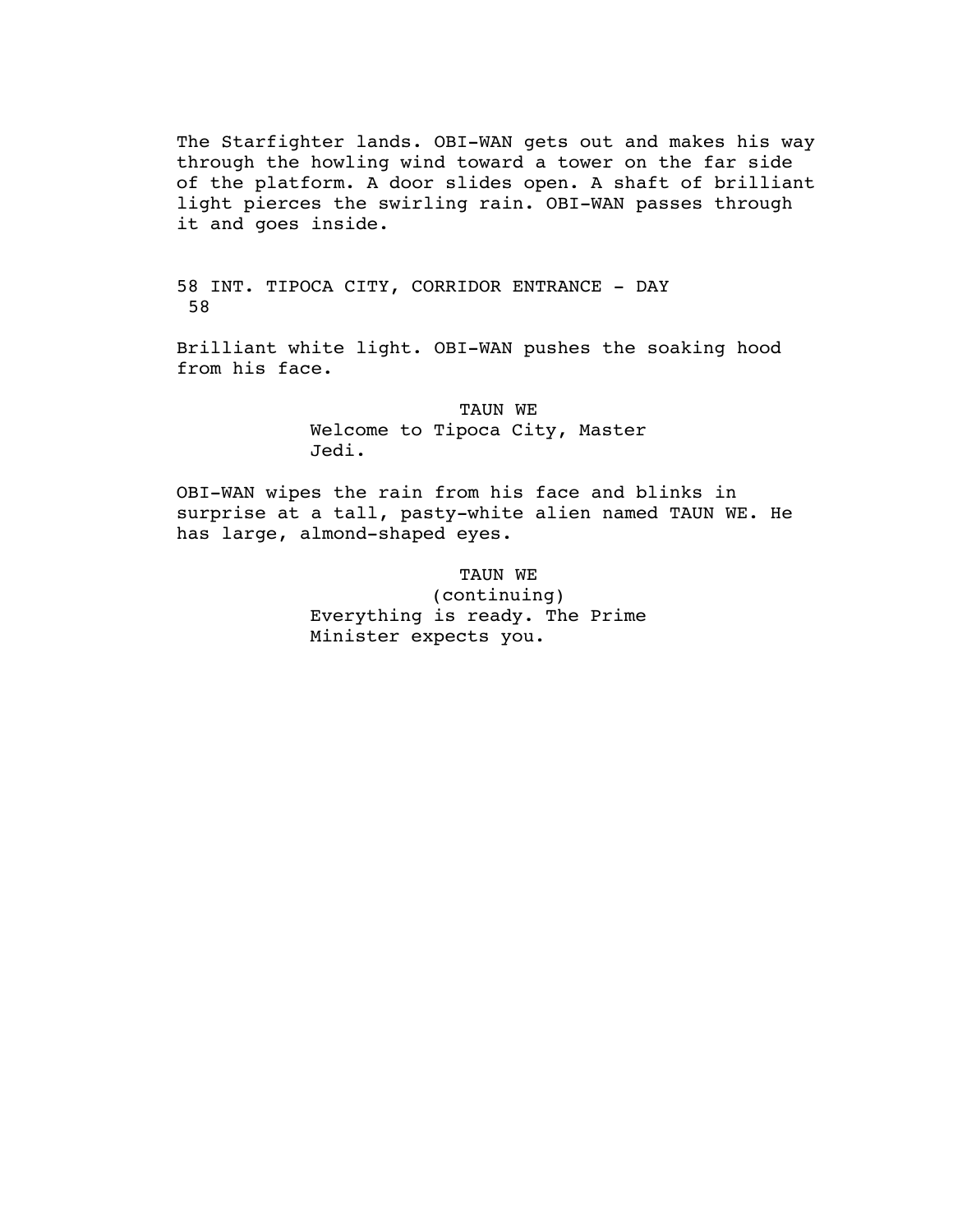# OBI-WAN (warily) I'm expected?

TAUN WE Of course! He is anxious to see you. After all these years, we were beginning to think you weren't coming. Now please, this way!

OBI-WAN masks his surprise as they move away along the corridor.

59 INT. TIPOCA CITY, PRIME MINISTER OFFICE - DAY

The door slides open. OBI-WAN and TAUN WE enter and cross to where LAMA SU rises, smiling, from behind his desk, which, like all the furniture on Kamino, seems made out of pure light.

#### TAUN WE

May I present Lama Su, Prime Minister of Kamino... and this is Master Jedi...

OBI-WAN Obi-Wan Kenobi.

#### LAMA SU

Please...

LAMA SU indicates a chair. OBI-WAN sits. TAUN WE hovers. The room is bathed in brilliant white light. The whole place is ultra-high-tech.

### LAMA SU

I trust you are going to enjoy your stay. We are most happy you have arrived at the best part of the season.

OBI-WAN You make me feel most welcome.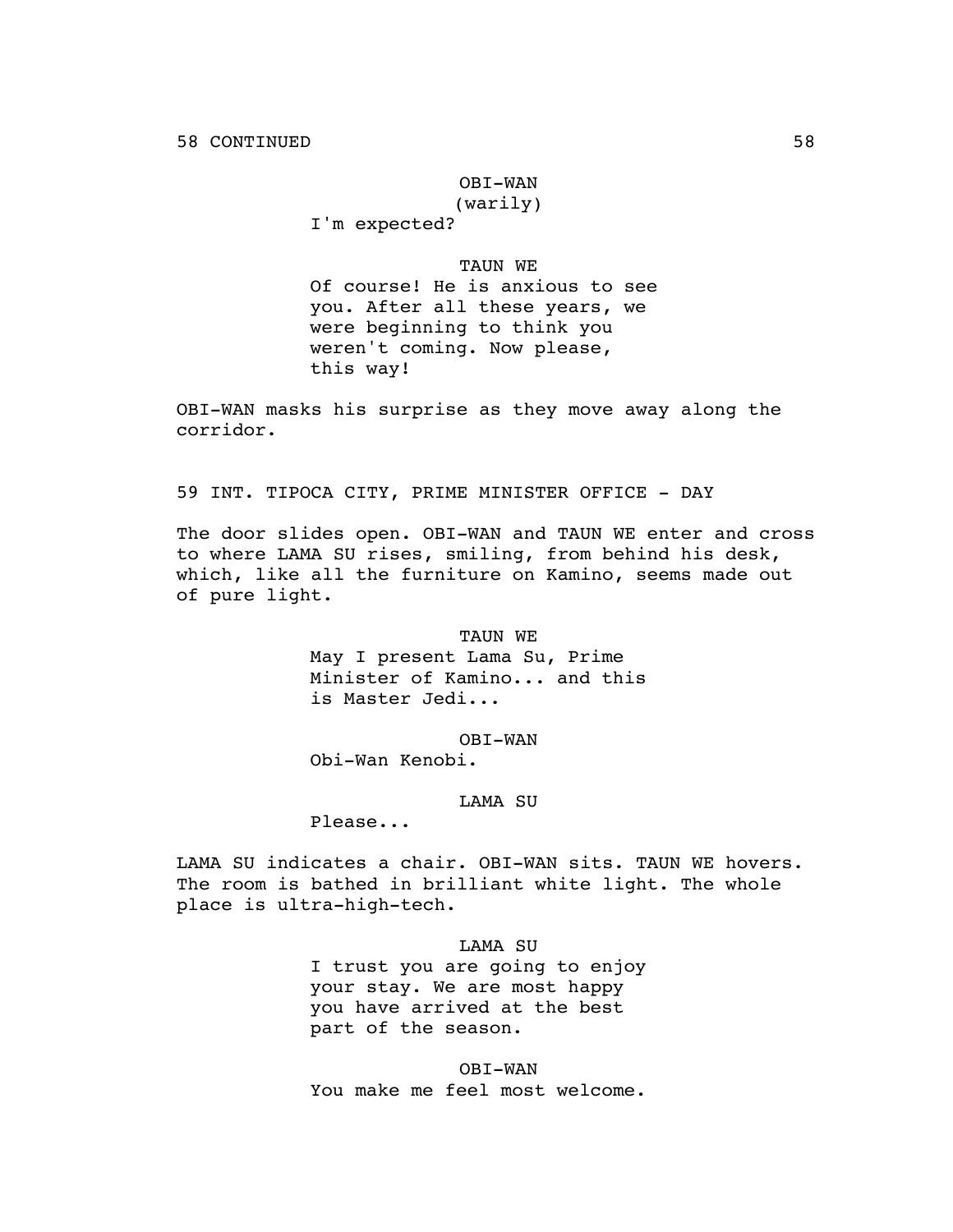# LAMA SU

And now to business. You will be delighted to hear we are on schedule. Two hundred thousand units are ready, with another million well on the way.

OBI-WAN

(improvising) That is... good news.

LAMA SU Please tell your Master Sido-Dyas that we have every confidence his order will be met on time and in full. He is well, I hope?

OBI-WAN I'm sorry Master - ?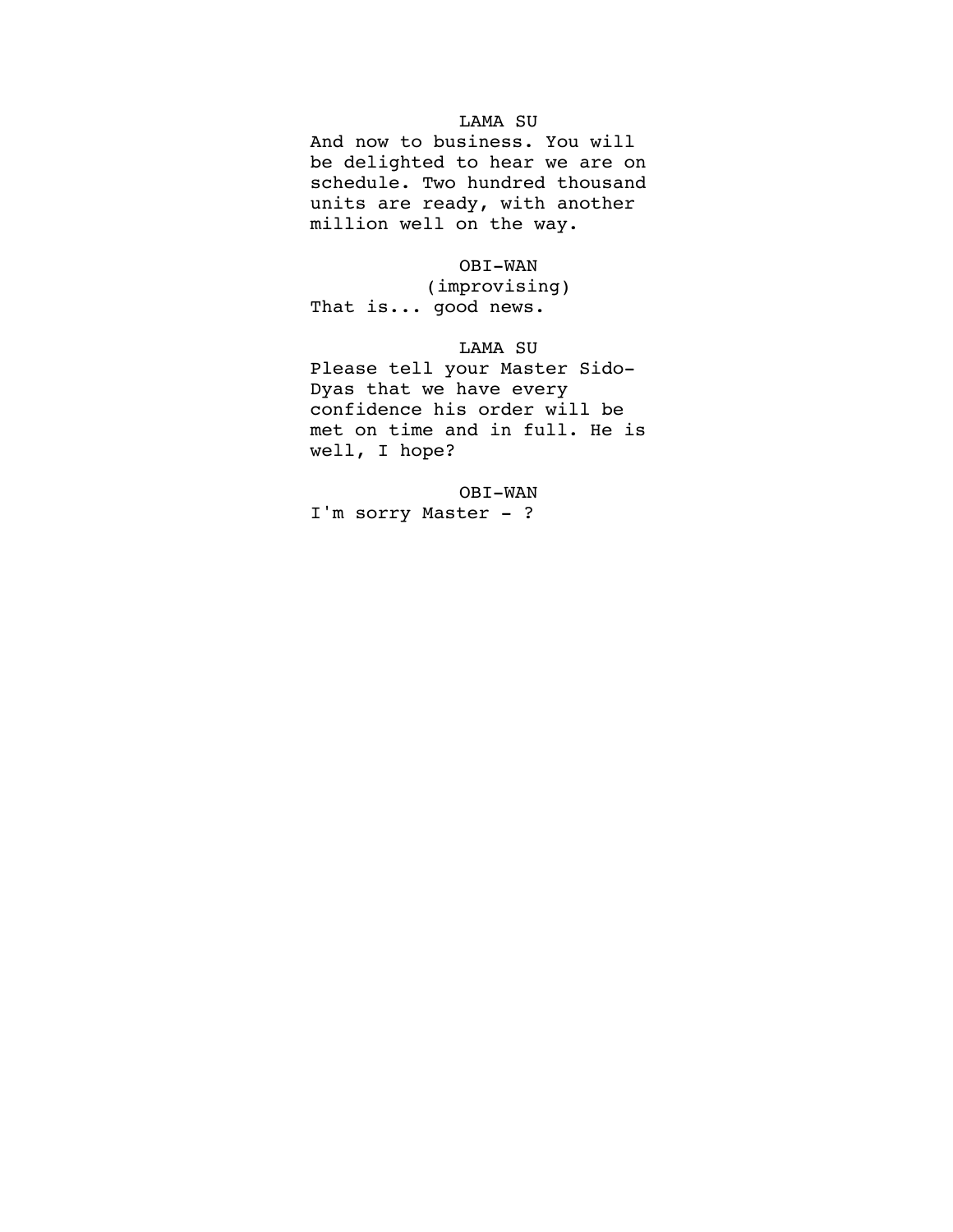LAMA SU

Jedi Master Sido-Dyas. He's still a leading member of the Jedi Council, is he not?

OBI-WAN Oh, yes. Sido-Dyas.

LAMA SU (rising) You must be anxious to inspect the units for yourself.

OBI-WAN (rising) That's why I'm here.

60 EXT. NABOO, MOUNTAIN MEADOW - LATER AFTERNOON 60

PADMÉ and ANAKIN are in the middle of an idyllic hilly meadow, its lush grasses sprinkled with flowers. At a distance, a herd of SHAAKS grazes contentedly.

Beyond is the shimmering expanse of the lake. Several other lakes stretch to the horizon. The warm air is full of little floating puffballs. They sit on the grass, in a playful, coy mood, talking. PADMÉ is picking flowers.

PADMÉ

I don't know...

ANAKIN

Sure you do... you just don't want to tell me.

PADMÉ

Are you going to use one of your Jedi mind tricks on me?

ANAKIN

They only work on the weakminded. You are anything but weak-minded.

PADMÉ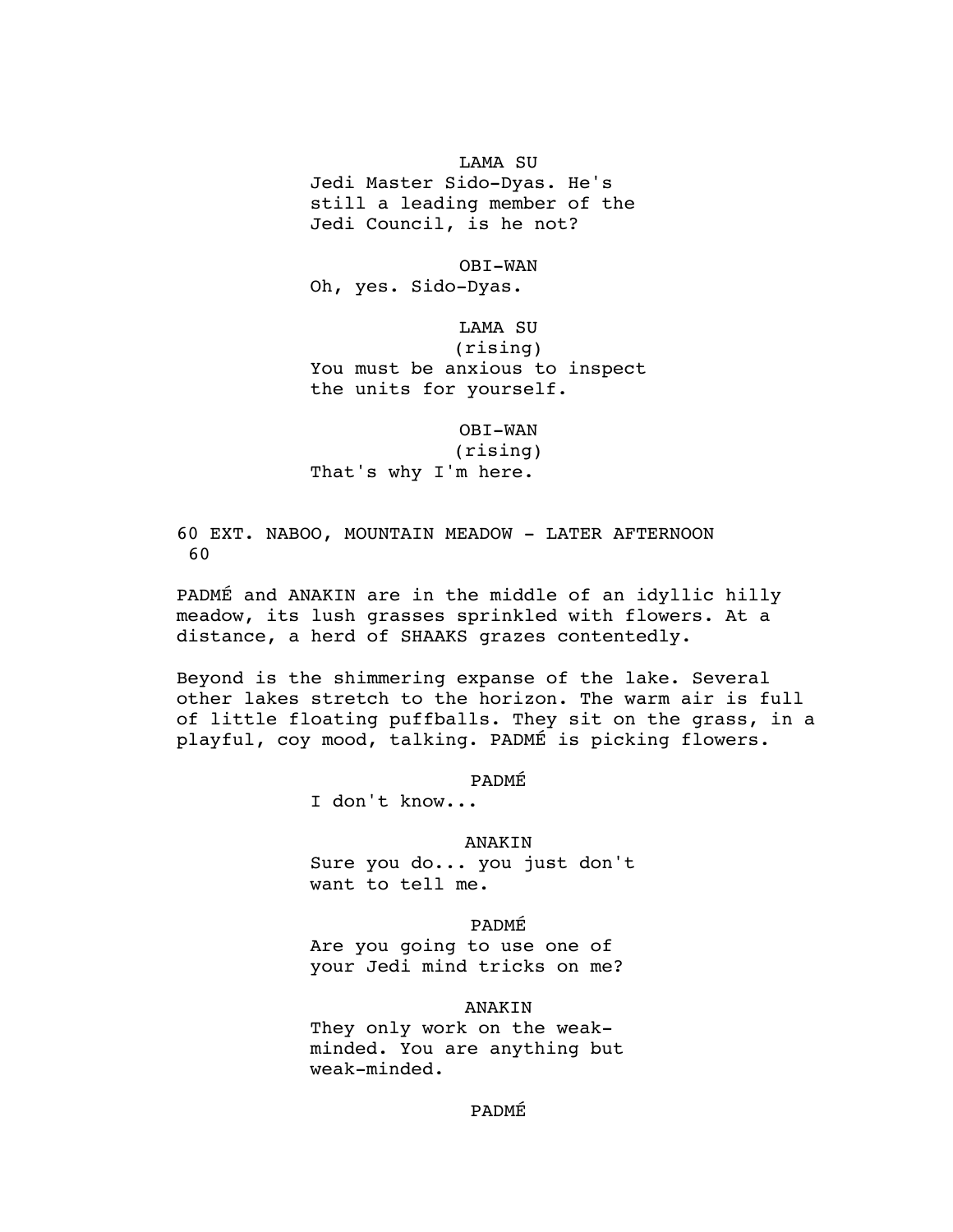All right... his name was Palo. I was twelve. We were both in the Legislative Youth Program. He was a few years older then I... very cute... dark curly hair... dreamy eyes.

#### ANAKIN

All right, I get the picture... whatever happened to him?

PADMÉ

I went on to become a Queen. He went on to become an artist.

ANAKIN Maybe he was the smart one.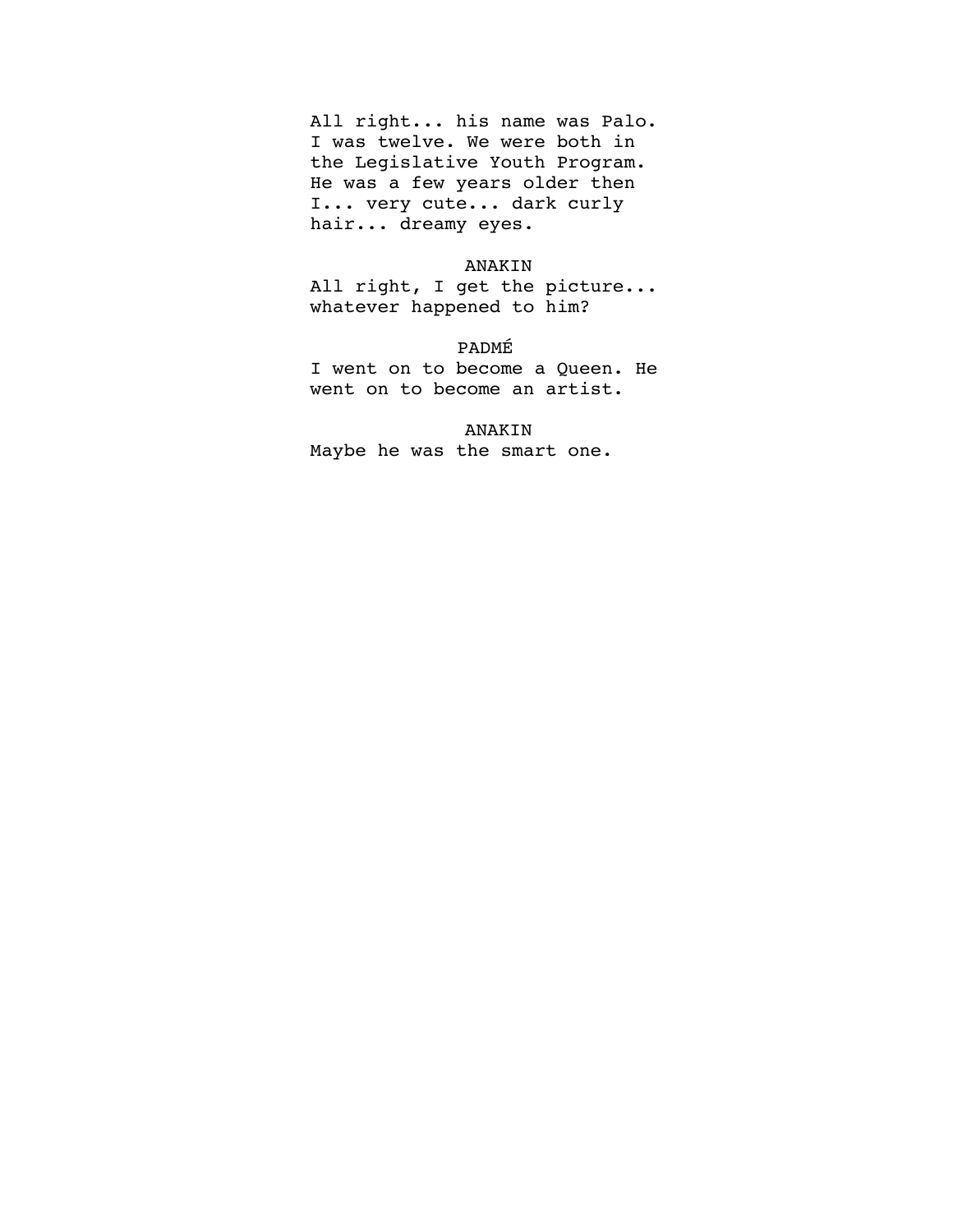### PADMÉ

You really don't like politicians, do you?

### ANAKIN

I like two or three, but I'm not really sure about one of them.

(smiling) I don't think the system works.

PADMÉ How would you have it work?

### ANAKIN

We need a system where the politicians sit down and discuss the problems, agree what's in the best interests of all the people, and then do it.

#### PADMÉ

That is exactly what we do. The trouble is that people don't always agree. In fact, they hardly ever do.

#### ANAKIN

Then they should be made to.

PADMÉ

By whom? Who's going to make them?

### ANAKIN

I don't know. Someone.

# PADMÉ

You?

# ANAKIN

Of course not me.

### PADMÉ

But someone.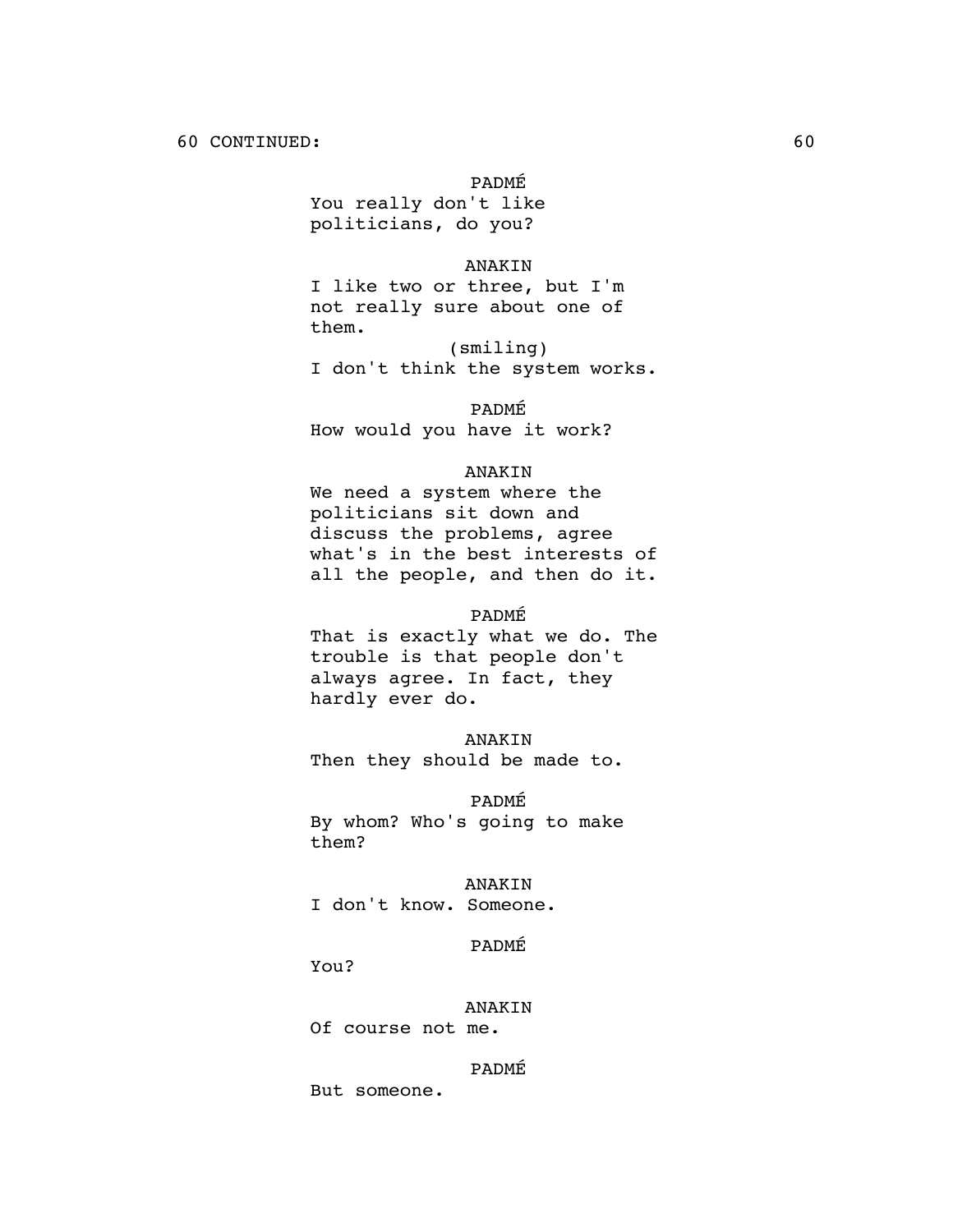# ANAKIN

Someone wise.

# PADMÉ

That sounds an awful lot like a dictatorship to me.

A mischievious little grin creeps across his face.

ANAKIN Well, if it works...

PADMÉ stares at ANAKIN. He looks back at her, straightfaced, but can't hold a smile.

> PADMÉ You're making fun of me!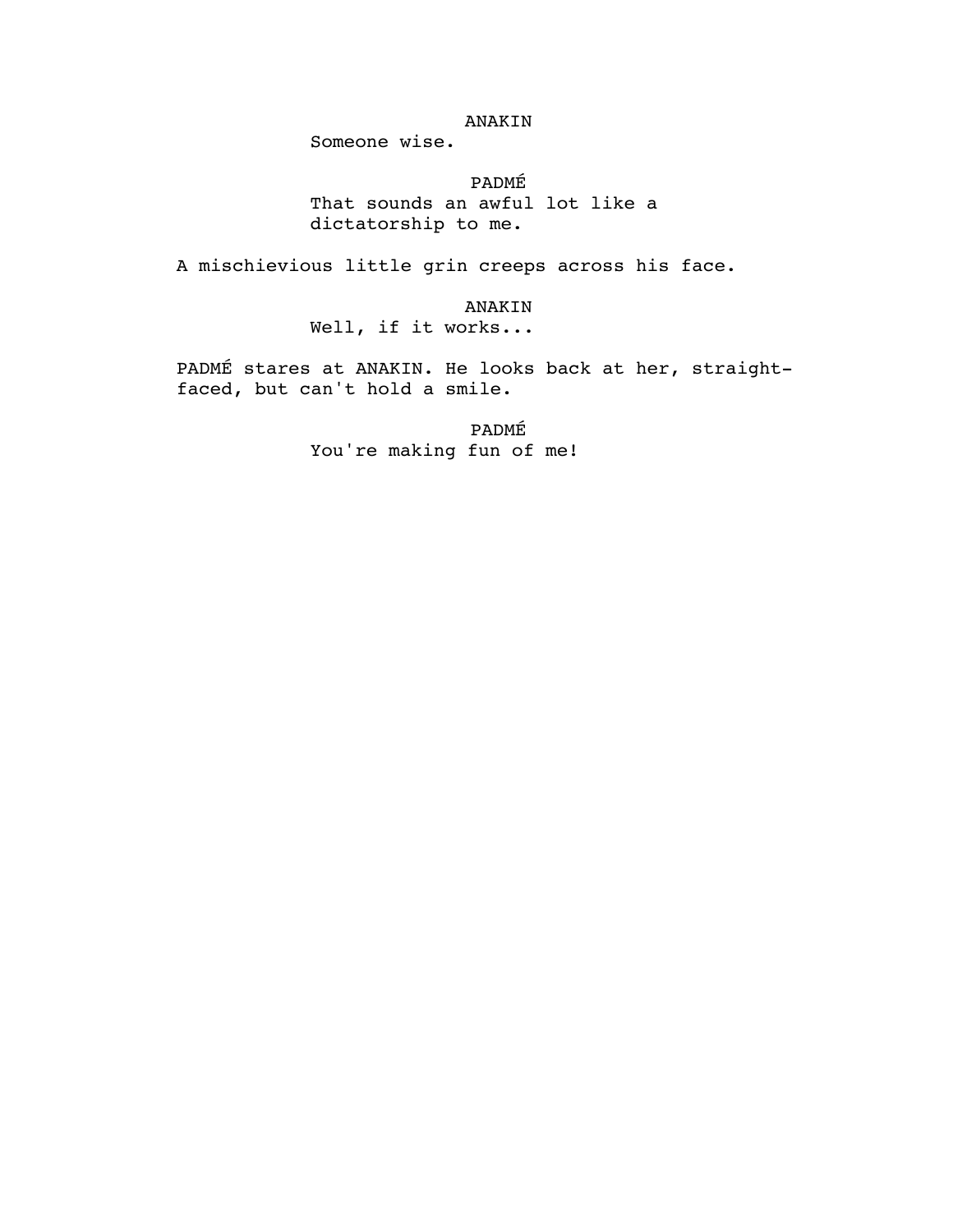### ANAKIN

(sarcastic) On no, I'd be much too frightened to tease a Senator.

### PADMÉ

You're so bad!

PADMÉ picks up a piece of fruit and throws it at him. He catches it. PADMÉ throws two more pieces of fruit, and ANAKIN catches them.

### ANAKIN

You're always so serious. Always carrying the weight of the universe on your shoulders.

ANAKIN then starts to juggle the fruit. PADMÉ laughs and throws more fruit at him. He manages to juggle them too until there are too many, and he loses control and ducks, letting food fall on his head. They both laugh.

ANAKIN stands in front of a SHAAK, yelling at it and waving his arms. PADMÉ starts laughing as ANAKIN runs in circles, chased by the SHAAK.

The SHAAK crosses in front of PADMÉ. ANAKIN is riding it, facing the Shaak's tail. The SHAAK bucks, and ANAKIN falls off. PADMÉ laughs even harder. ANAKIN lies still. PADMÉ jumps uip and runs to where ANAKIN is face down in the grass. She turns him over. He is pulling a stupid face at her. She yelps in mock fury and takes a swing at him. He catches her arm. She struggles. They roll over in the grass. Suddenly, they become aware of the contact between them. They let go of each other quickly and sit up, looking away.

ANAKIN stands up and holds out his hand to her. She takes it. He pulls her up. And now they are easy together, not self-conscious any more. PADMÉ scrambles up onto the SHAAK behind ANAKIN. She puts her arms around his waist and leans against his back. ANAKIN digs his heels in. The SHAAK starts forward, and they ride away.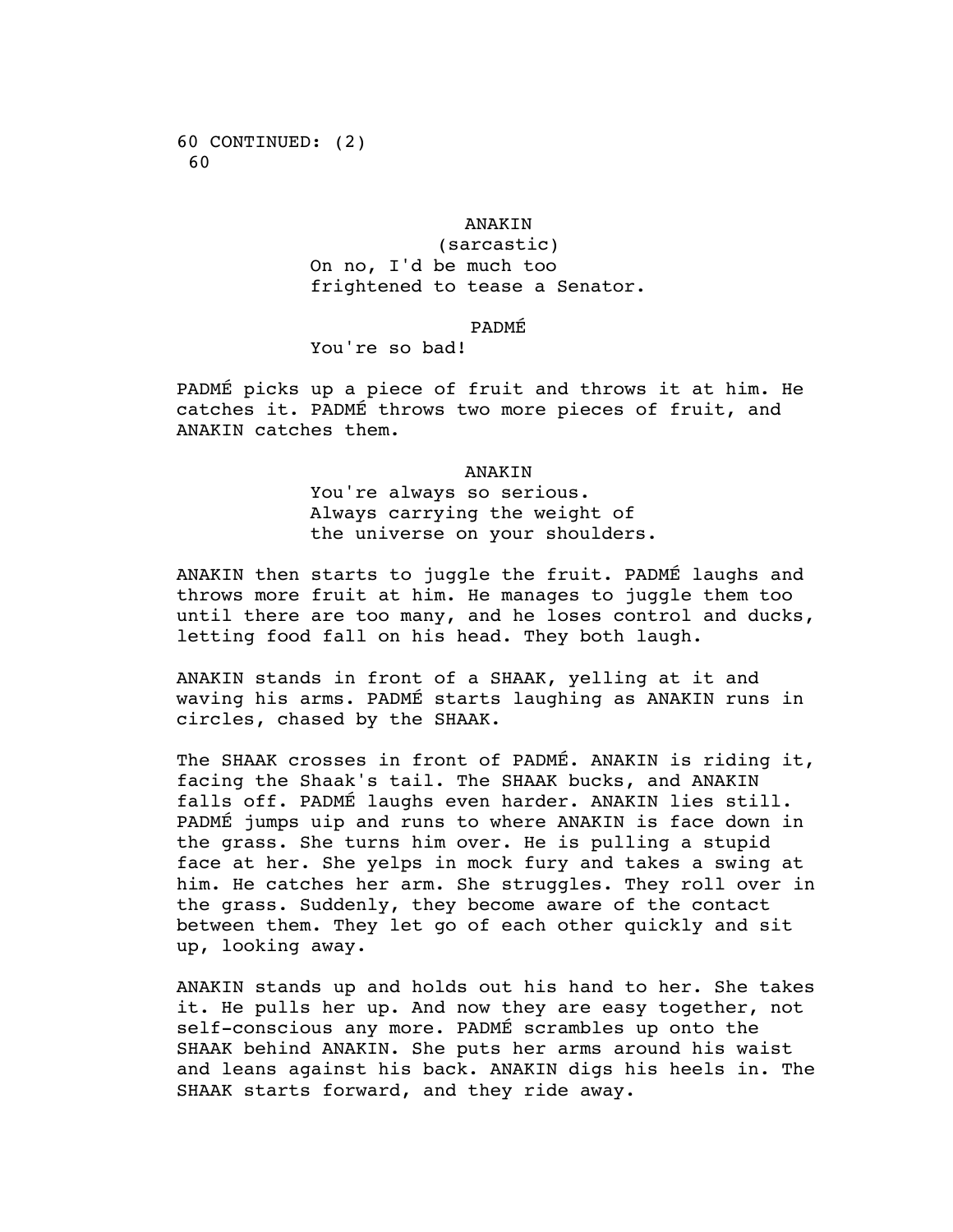61 EXT. TIPOCA CITY, PARADE GROUND (RAINSTORM) - DAY 61

OBI-WAN, LAMA SU and TAUN WE come out onto a balcony. Below is a huge parade ground. The rain and wind are brutal. THOUSANDS OF STORMTROOPERS, faces covered by helmets, are marching and drilling in formations of several hundred.

# LAMA SU (beaming) Magnificent, aren't they?

OBI-WAN nods slowly.

62 INT. TIPOCA CITY, CLONE CENTER, COMMISSARY - DAY 62

LAMA SU conducts OBI-WAN through a large eating area. TAUN WE follows as they walk by HUNDREDS OF CLONES who look exactly alike, all about twenty years old, dressed in black. They are seated at tables, eating.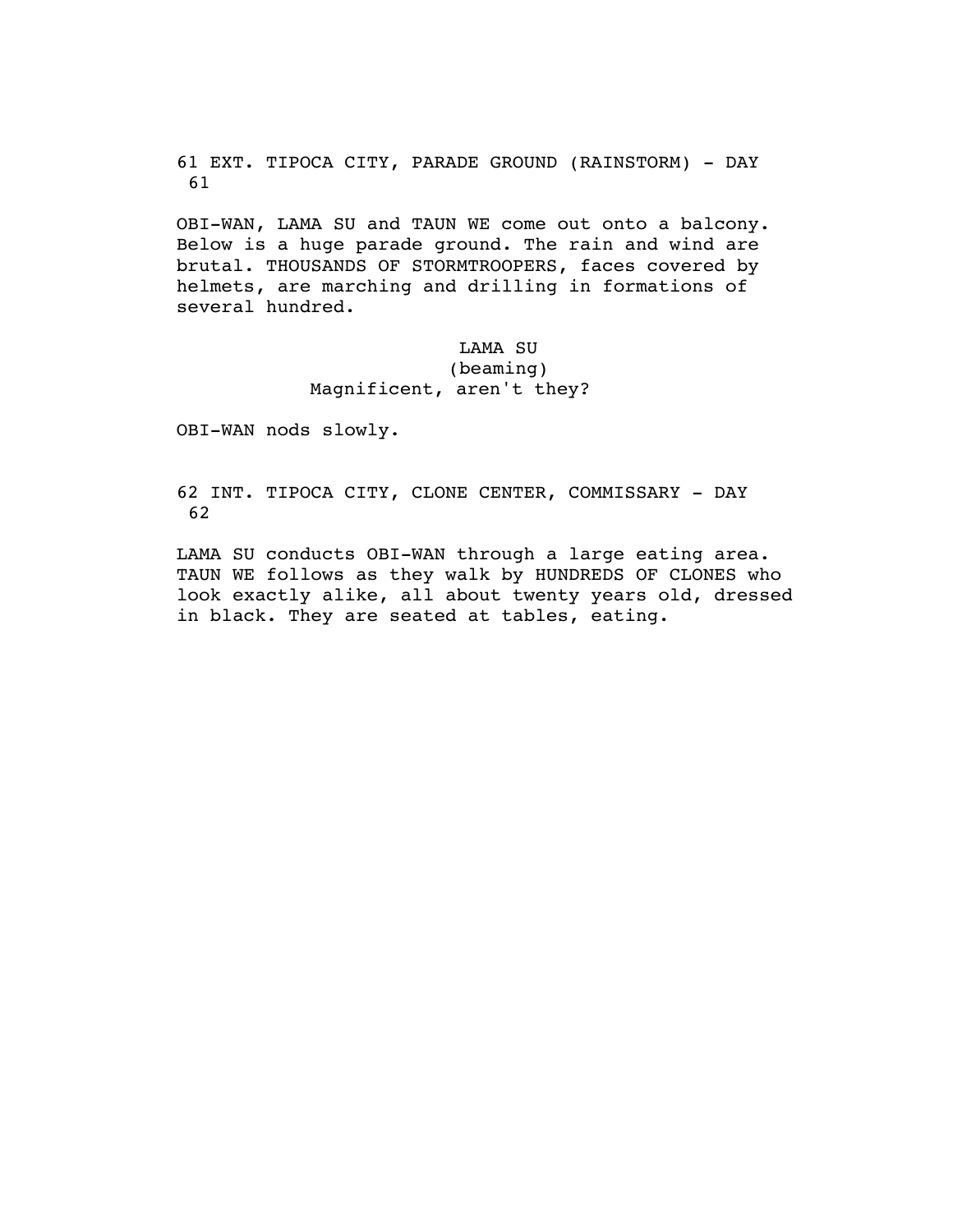### LAMA SU

We modified their genetic structure to make them less independent than the original host. As a result they are totally obedient, taking any order without question.

#### OBI-WAN

Who was the original host?

# LAMA SU

A bounty hunter called Jango Fett. We felt a Jedi would be the perfect choice, but Sido-Dyas hand-picked Jango Fett himself.

### OBI-WAN

Where is this bounty hunter now?

#### LAMA SU

Oh, we keep him here. After a few hundred thousand clones, the genetic pattern starts to fade, so we take a fresh supply. He lives here, but he's free to come and go as he pleases.

# 63 INT. TIPOCA CITY, CLONE CENTER, BARRACKS - DAY 63

The tour continues through a long corridor filled with narrow, transparent tubes into which CLONES are climbing. Once in the tube, the CLONE goes to sleep.

#### LAMA SU

Apart from his pay, which is considerable, Fett demanded only one thing - an unaltered clone for himself. Curious, isn't it?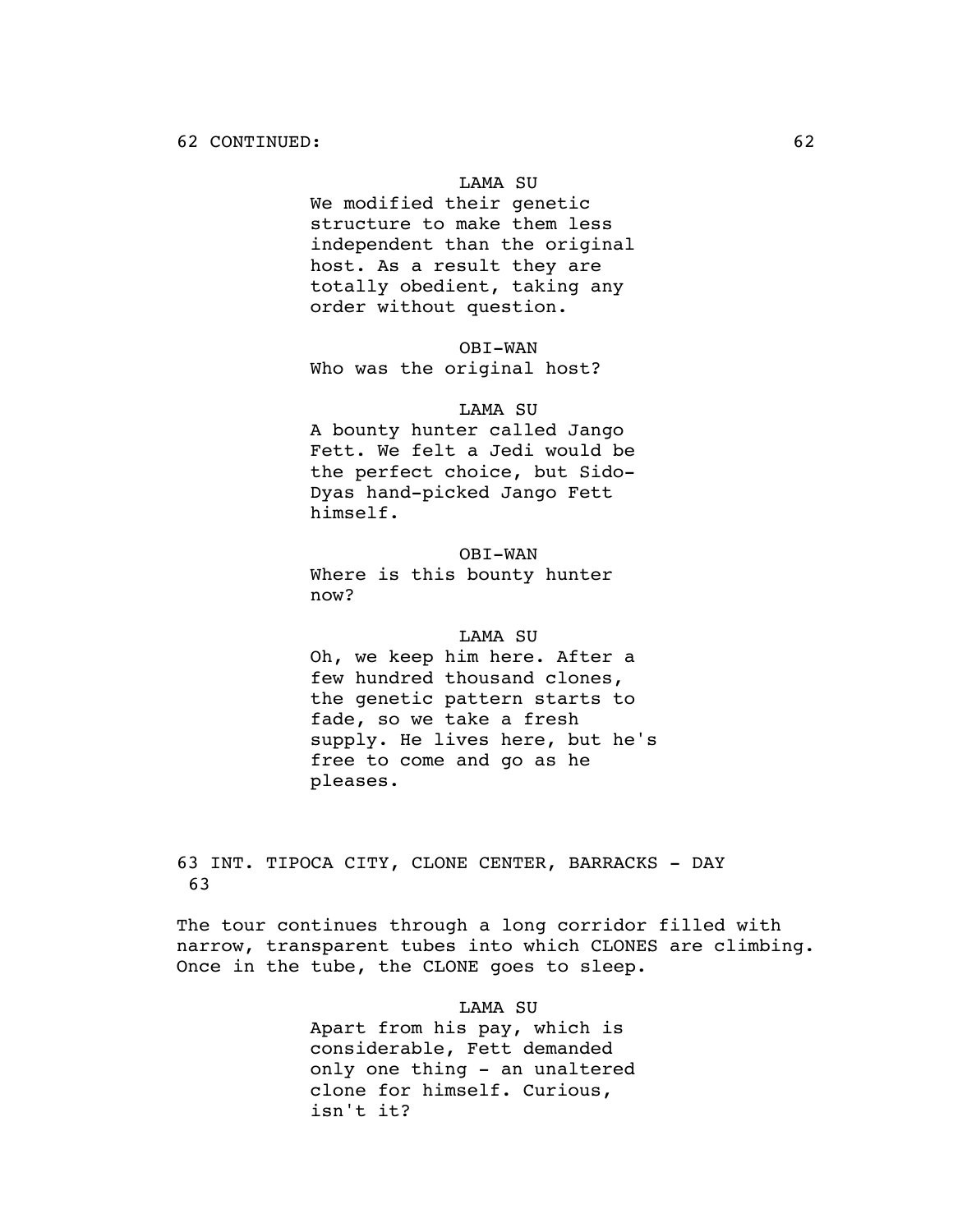# OBI-WAN

Unaltered?

# LAMA SU

Pure genetic replication. No tampering with the structure to make it more docile... and no growth acceleration...

OBI-WAN

I would like to meet this Jango Fett.

TAUN WE

I would be most happy to arrange it, for you.

TAUN WE bows, and leaves.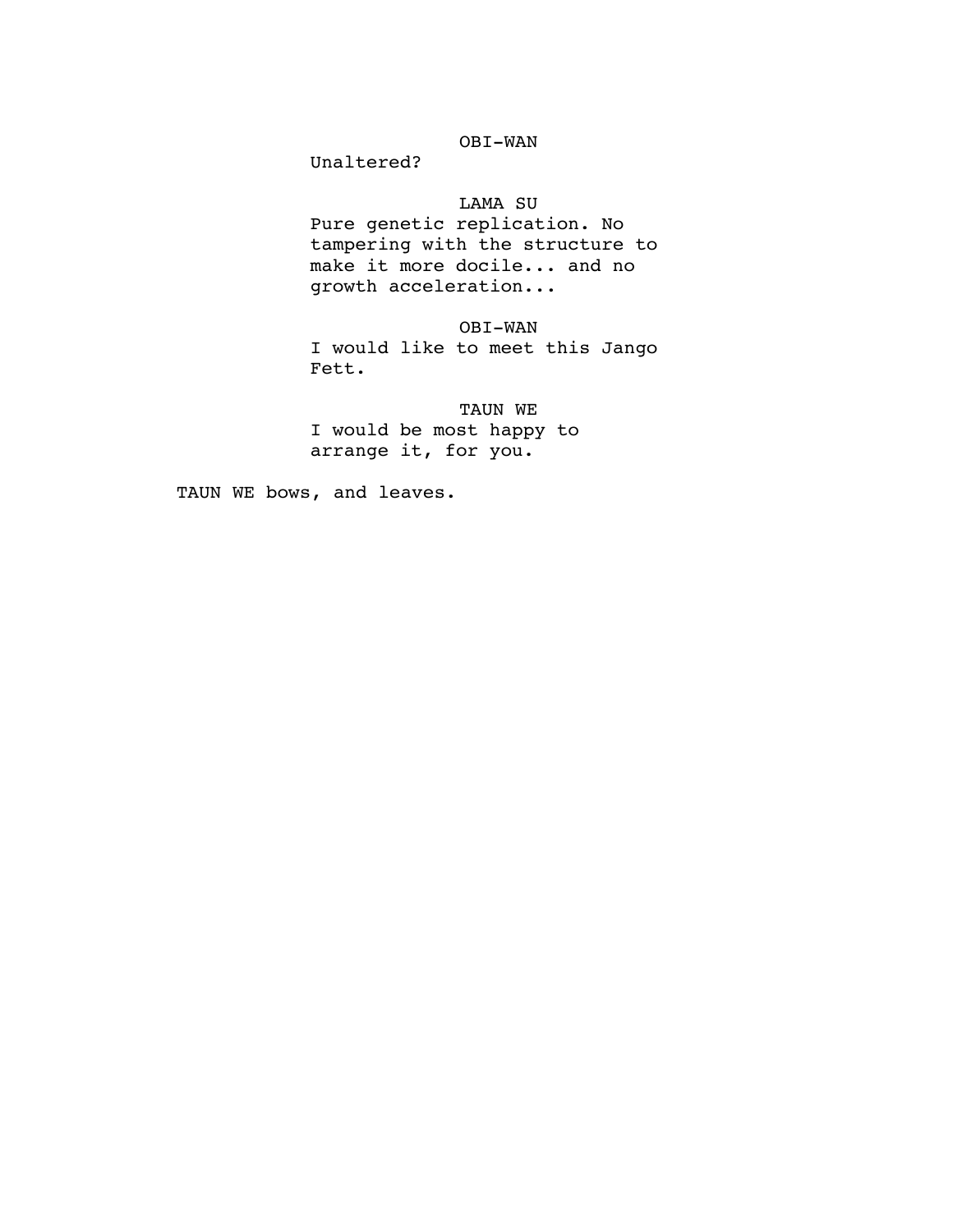64 INT. TIPOCA CITY, CLONE CENTER, CLASSROOM - DAY 64

The tour continues through a classroom filled with IDENTICAL YOUNG BOY CLONES.

OBI-WAN

You mentioned growth acceleration...

# LAMA SU

Oh yes, it's essential. Otherwise, a mature clone would take a lifetime to grow. Now, we can do it in half the time. Those items you saw on the parade ground were started ten years ago, when Sido-Dyas first placed the order, and they're already mature...

OBI-WAN looks at the BOY CLONES.

OBI-WAN

And these?

LAMA SU About five years ago.

65 INT. TIPOCA CITY, CLONE CENTER, HATCHERY - DAY 65

They enter a space filled with great racks of glass spheres, which are filled with fluid in which EMBRYOS are suspended.

#### LAMA SU

They're immensely superior to droids, capable of independent thought and action.

OBI-WAN Very impressive.

LAMA SU I'd hoped you would be pleased.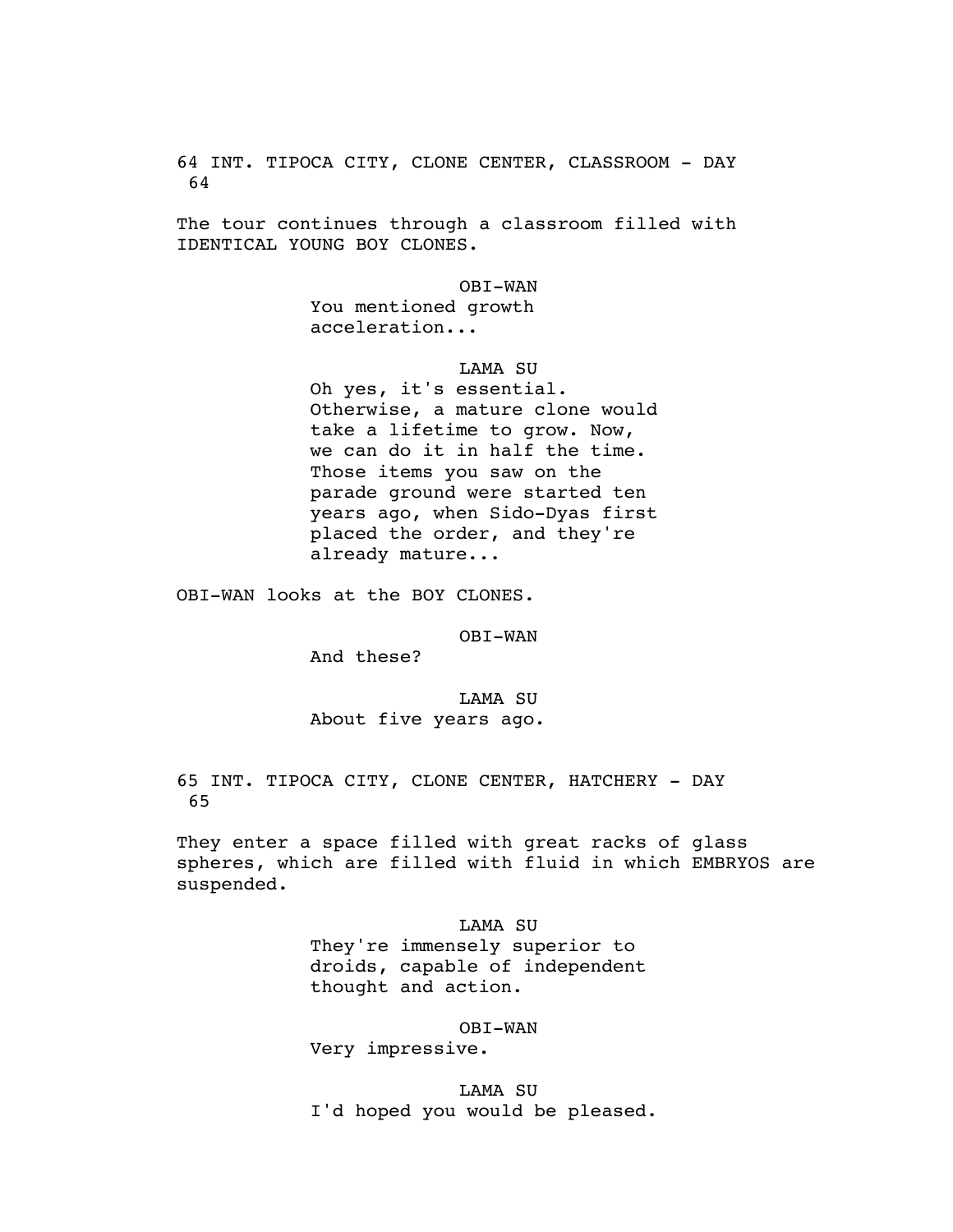OBI-WAN gazes at the nearest embryos.

# OBI-WAN

(carefully) Tell me, Prime Minister, when my Master Sido-Dyas first contacted you, did he say the order was for... himself... or...?

LAMA SU Himself? Of course not. This army is for the Republic!

OBI-WAN

(astonished)

The Republic?

### LAMA SU

We are also very much agasint this Count Dooku and his seccessionist movement. We are proud to be of help to the Republic.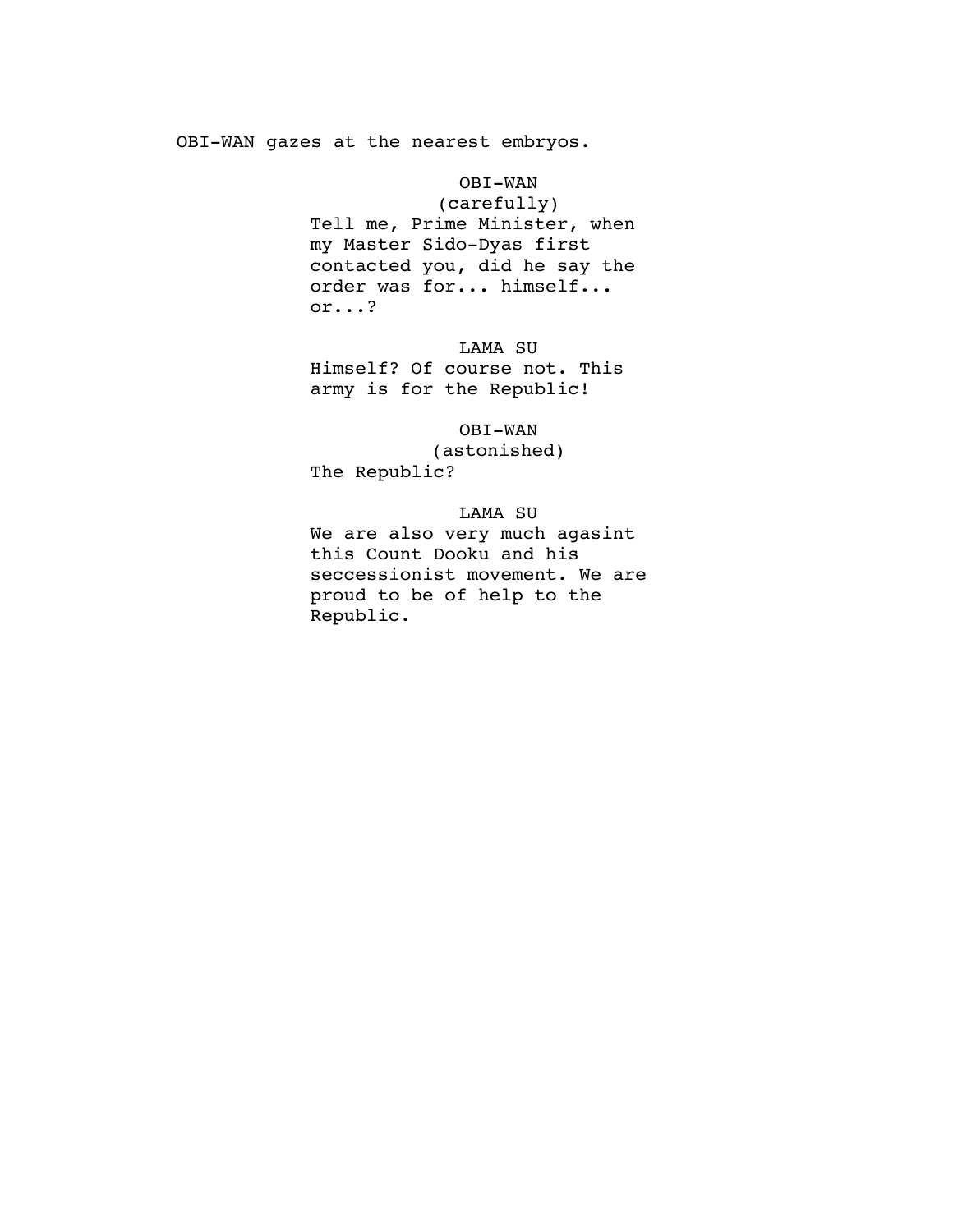66 INT. TIPOCA CITY, APARTMENT - LATE DAY 66

TAUN WE shows OBI-WAN into his room.

TAUN WE I have arranged for you to meet Jango Fett in the morning. Sleep well.

TAUN WE goes. The door slides closed behind him. OBI-WAN looks around, then moves swiftly to check the room over. Finally, satisfied, he takes out his comlink.

OBI-WAN

Arfour, Arfour...

67 EXT. TIPOCA CITY LANDING PLATFORM, JEDI FIGHTER, (RAINSTORM) - LATE DAY

The R4 D17, Obi-Wan's Astro-Droid, who is sitting on top of Obi-Wan's Starfighter, switches on and BEEPS.

68 INT. TIPOCA CITY, APARTMENT - LATE DAY 68

OBI-WAN hears ARFOUR BEEP through his comlink.

OBI-WAN Arfour, relay this, "scramble code five," to Courscant: care of "the old folks home."

69 EXT. TIPOCA CITY LANDING PLATFORM, JEDI FIGHTER, (RAINSTORM) - LATE DAY

ARFOUR BEEPS and WHISTLES. The panels light up inside the cockpit, as the message is transmitted.

70 EXT. JEDI TEMPLE, LIVING QUARTERS - EARLY EVENING 70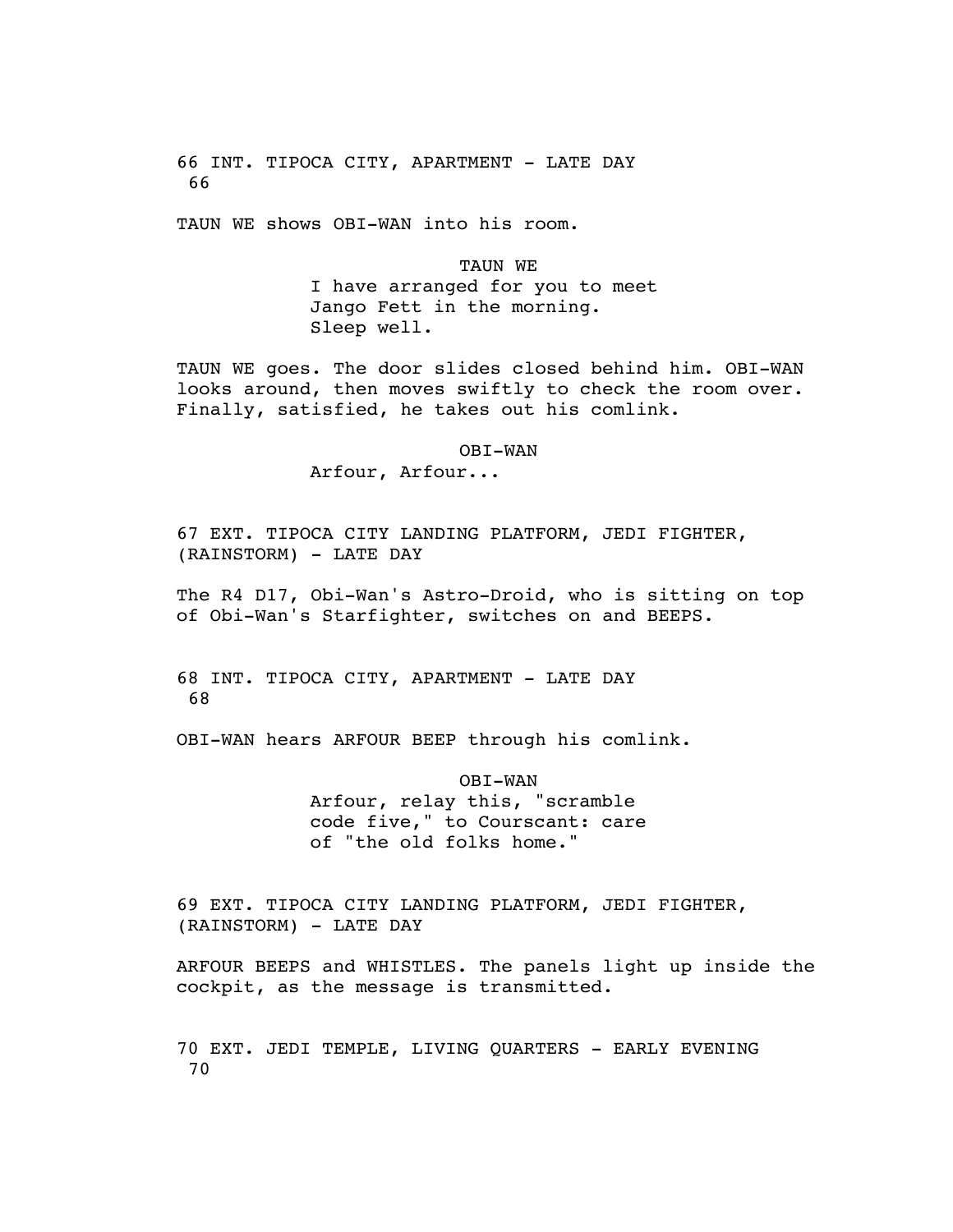YODA and MACE WINDU listen as a hologram of OBI-WAN stands between them broadcasting the massage. The signal is very weak, the image fades in and out.

> OBI-WAN (V.O.) ...I've never heard of a Jedi called Sido-Dyas, have you, Master?

> MACE WINDU No. Whoever placed that order was not a Jedi, I can assure you.

OBI-WAN (V.O.) I have a strong feeling that this bounty hunter is the assassin we're looking for.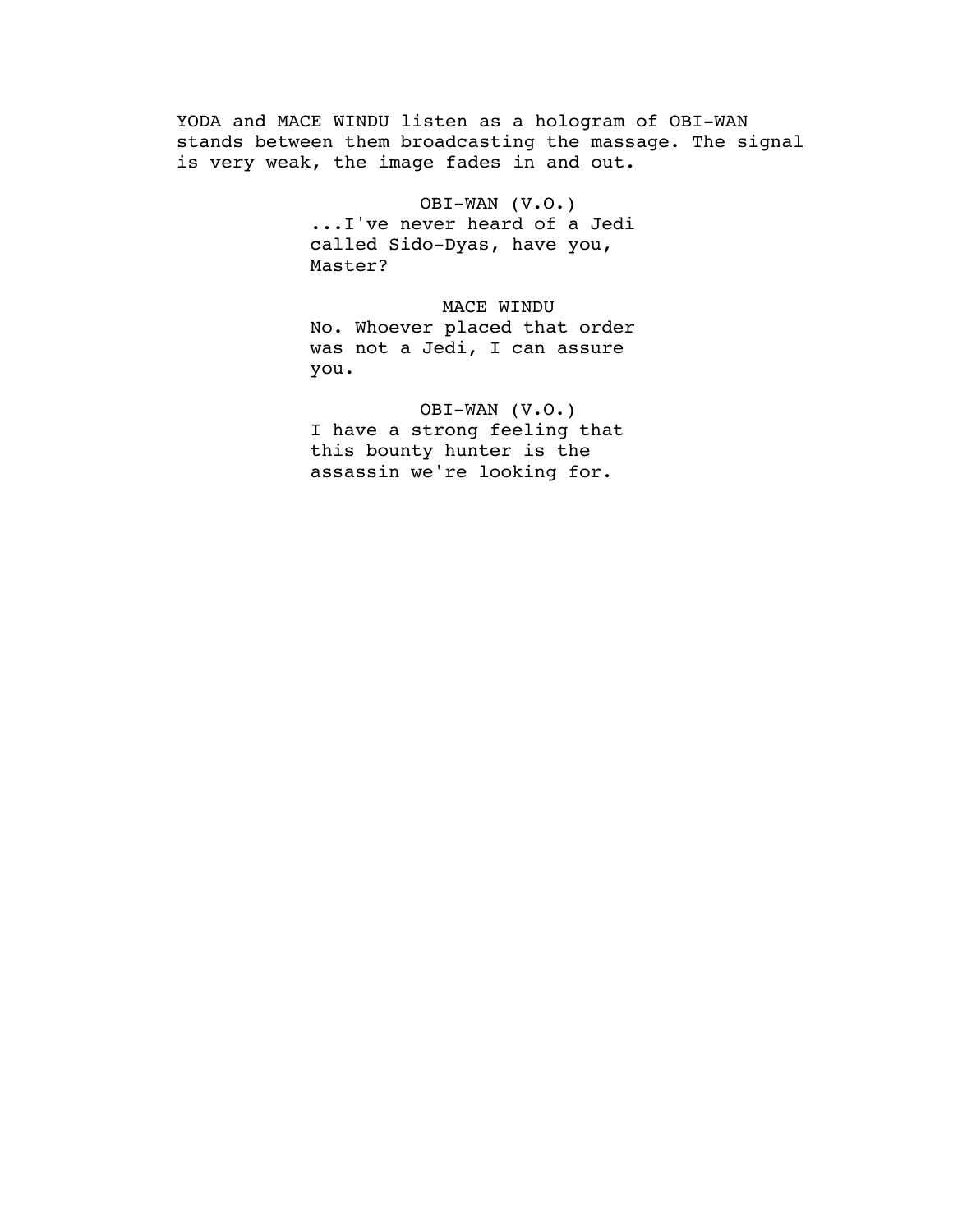#### YODA

Who he is working for... discover that, you must.

OBI-WAN (V.O.) I will, Master, and I will also find out more about this clone army... May The Force...

The hologram switches off, and OBI-WAN fades away.

# MACE WINDU

A clone army! Ordered by someone in the Senate perhaps... Someone's out to start a war.

YODA

Inform the chancellor of this, we must.

# MACE WINDU

Who do you think this imposter, Sido-Dyas could be?

YODA stares back at MACE WINDU, then slowly shakes his head.

72 EXT. NABOO LAKE RETREAT - NIGHT 72

The silent lodge. The triple moons of Naboo reflected in the tranquil waters of the lake.

73 INT. NABOO LAKE RETREAT, ANAKIN'S BEDROOM - NIGHT 73

ANAKIN moves restlessly in his sleep. He mutters to himself. Sweat forms on his forehead. He turns violently. He cries out.

> ANAKIN No... No... No... Mom!... Don't, no, don't!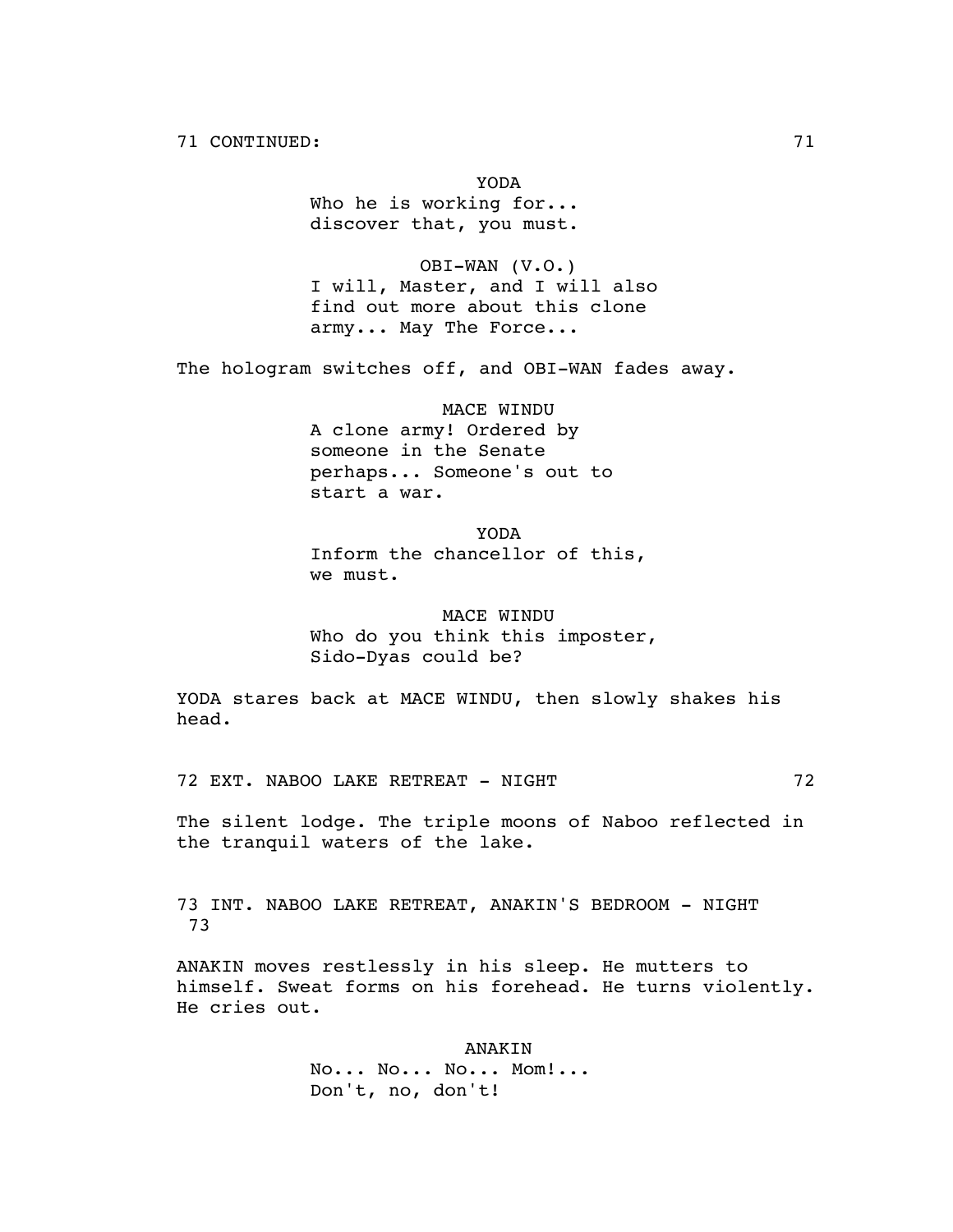74 EXT. NABOO LAKE RETREAT, LODGE, BALCONY OVERLOOKING GARDENS - MORNING

ANAKIN is on the balcony overlooking the gardens. After a moment, PADMÉ comes onto the balcony behind him. She sees he is meditating and turns to go.

> ANAKIN (eyes closed) Don't go.

PADMÉ I don't want to disturb you.

ANAKIN Your presence is soothing.

Brief pause.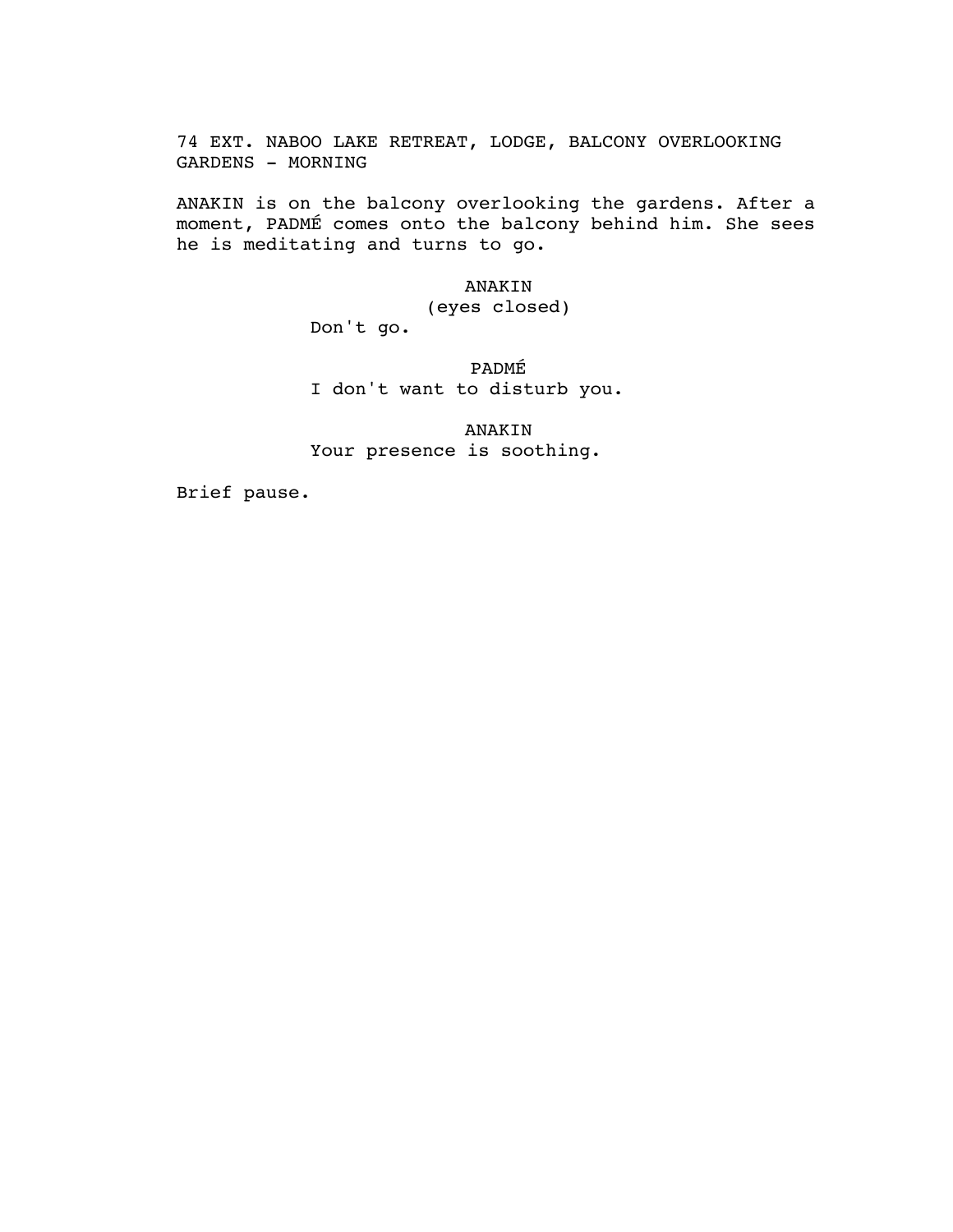### PADMÉ

You had a nightmare again last night.

ANAKIN Jedi don't have nightmares.

#### PADME

I heard you.

ANAKIN opens his eyes and looks at her.

#### ANAKIN

I saw my mother. I saw her as clearly as I see you now. She is suffering, Padmé. She is in pain... They're killing her! (getting up) I know I'm disobeying my mandate to protect you, Senator. I know I will be punished and possibly thrown out of the Jedi Order, but I must go. I have to help her! I'm sorry, Padmé. I don't have a choice.

# PADMÉ

Annie, I told you I wouldn't let you give up your future for me. I'll go with you. That way you can continue to protect me, and you won't be disobeying your mandate.

# **ANAKTN**

What about Master Obi-wan?

PADMÉ smiles and takes his hand.

#### PADMÉ

I guess we won't tell him, will we?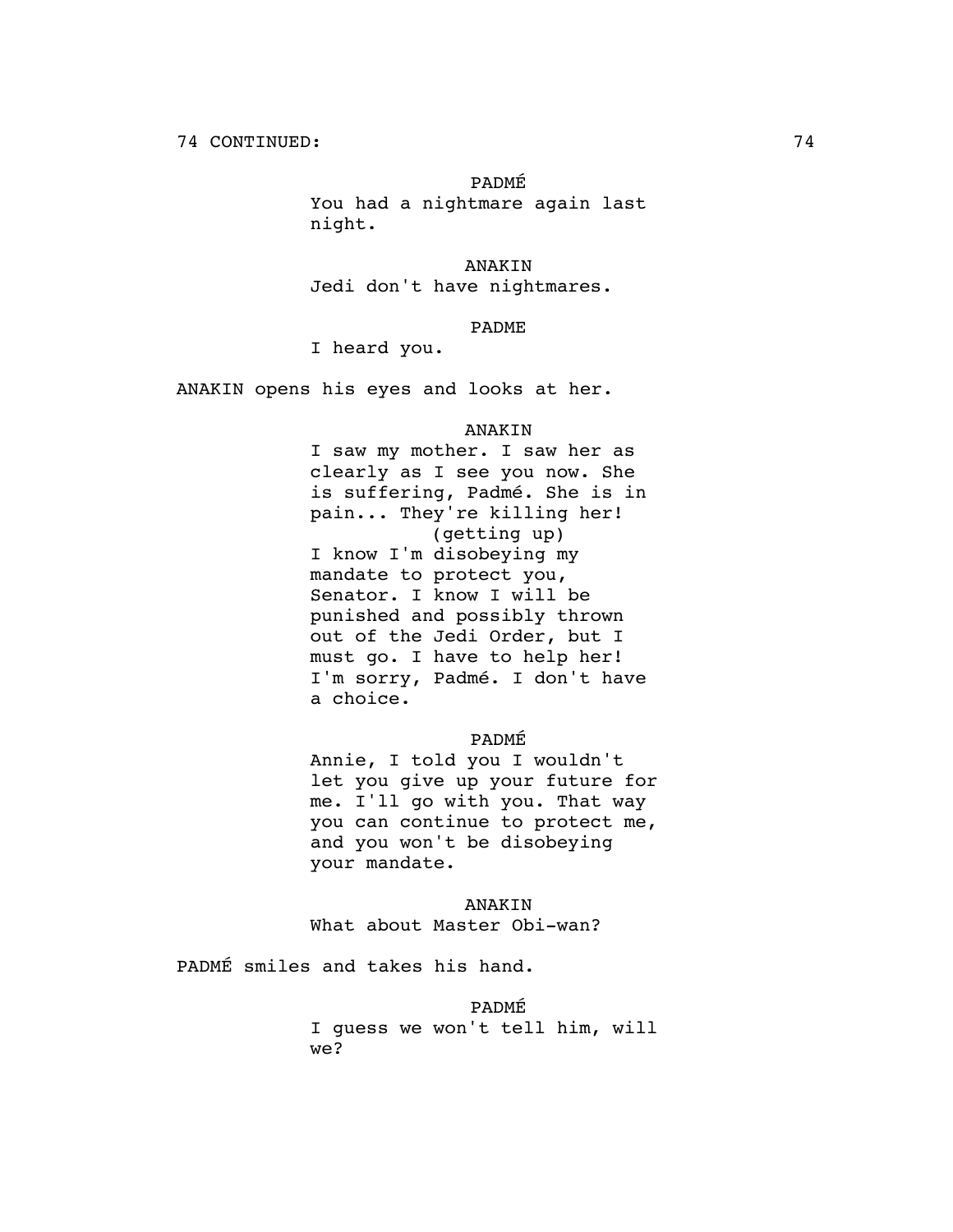75 EXT. NABOO LAKE, FLOATING LANDING PLATFORM - DAY 75

ANAKIN and PADMÉ step onto the landing platform from the water speeder. They enter the Naboo Starship. ARTOO BEEPS, and follows them on board. The ramp retracts.

PADDY ACCU drives the water speeder away from the platform as Anakin's Starship takes off.

76 EXT. TIPOCA CITY (RAINSTORM) - DAY 76

Rain lashes the city. Below, mightly waves pound the stilts, breaking almost to the height of the platforms.

77 INT. TIPOCA CITY, CORRIDOR - DAY 77

TAUN WE conducts OBI-WAN to the door of Jango Fett's apartment. TAUN WE waves his hand, and a muted bell RINGS.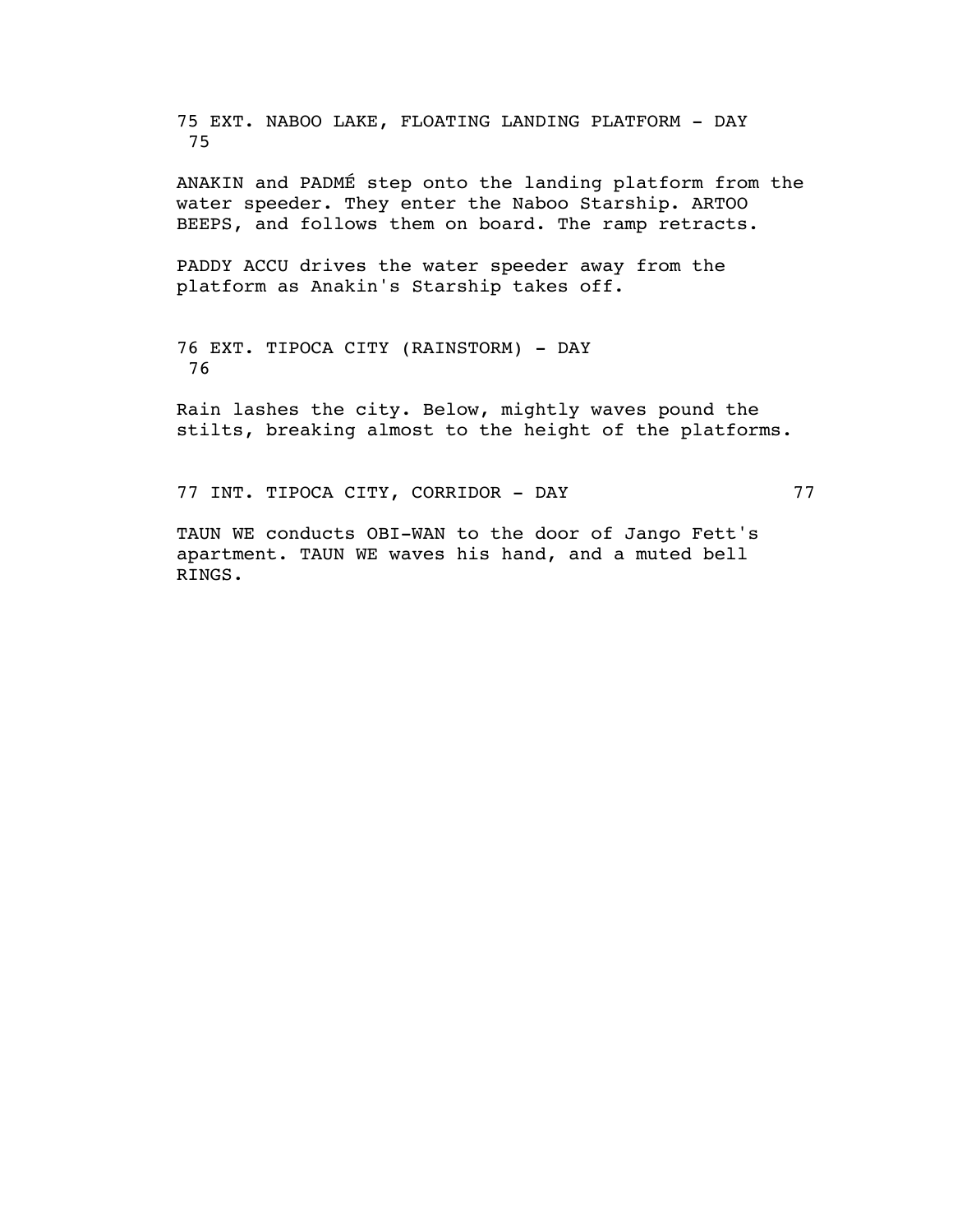As they wait, OBI-WAN notes the door lock entry mechanism. Then the door opens, and a ten-year-old boy, BOBA FETT, looks at them. He is identical to the boys in the classroom.

# TAUN WE Boba, is your father here?

There is a brief pause, then BOBA FETT nods.

TAUN WE (continuing) May we see him?

# BOBA FETT

Sure.

Another brief pause, then BOBA FETT steps aside, and TAUN WE and OBI-WAN go through.

78 INT. TIPOCA CITY, FETT APARTMENT - DAY 78

OBI-WAN, TAUN WE, and BOBA FETT enter the apartment. OBI-WAN looks around the room.

> BOBA FETT Dad! Taun We's here!

JANGO FETT comes in from the bedroom. He wears a jumpsuit. He is unshaven and mean looking, his face pitted with scars of old wounds. There are a couple of weird tattoos on his muscular forearms. He eyes OBI-WAN with suspicion.

> TAUN WE Welcome back, Jango. Was your trip productive?

> > JANGO FETT

Fairly.

OBI-WAN and JANGO FETT size each other up. BOBA FETT studies both of them.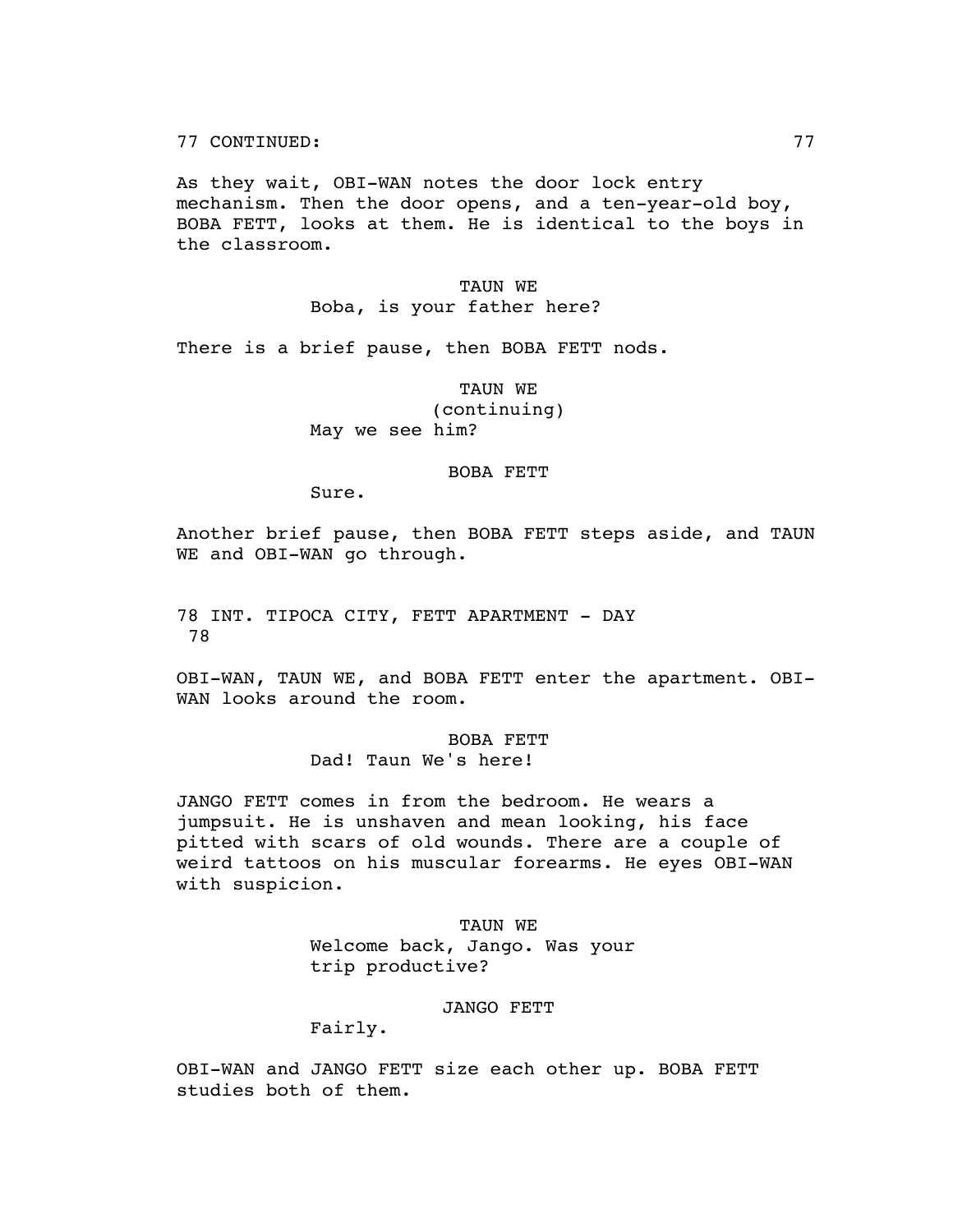# TAUN WE

This is Jedi Master, Obi-Wan Kenobi. He's come to check on our progress.

### JANGO FETT

That right?

JANGO FETT's eyes fix OBI-WAN coldly.

OBI-WAN

Your clones are very impressive. You must be very proud.

JANGO FETT I'm just a simple man, trying to make my way in the universe, Master Jedi.

OBI-WAN Aren't we all?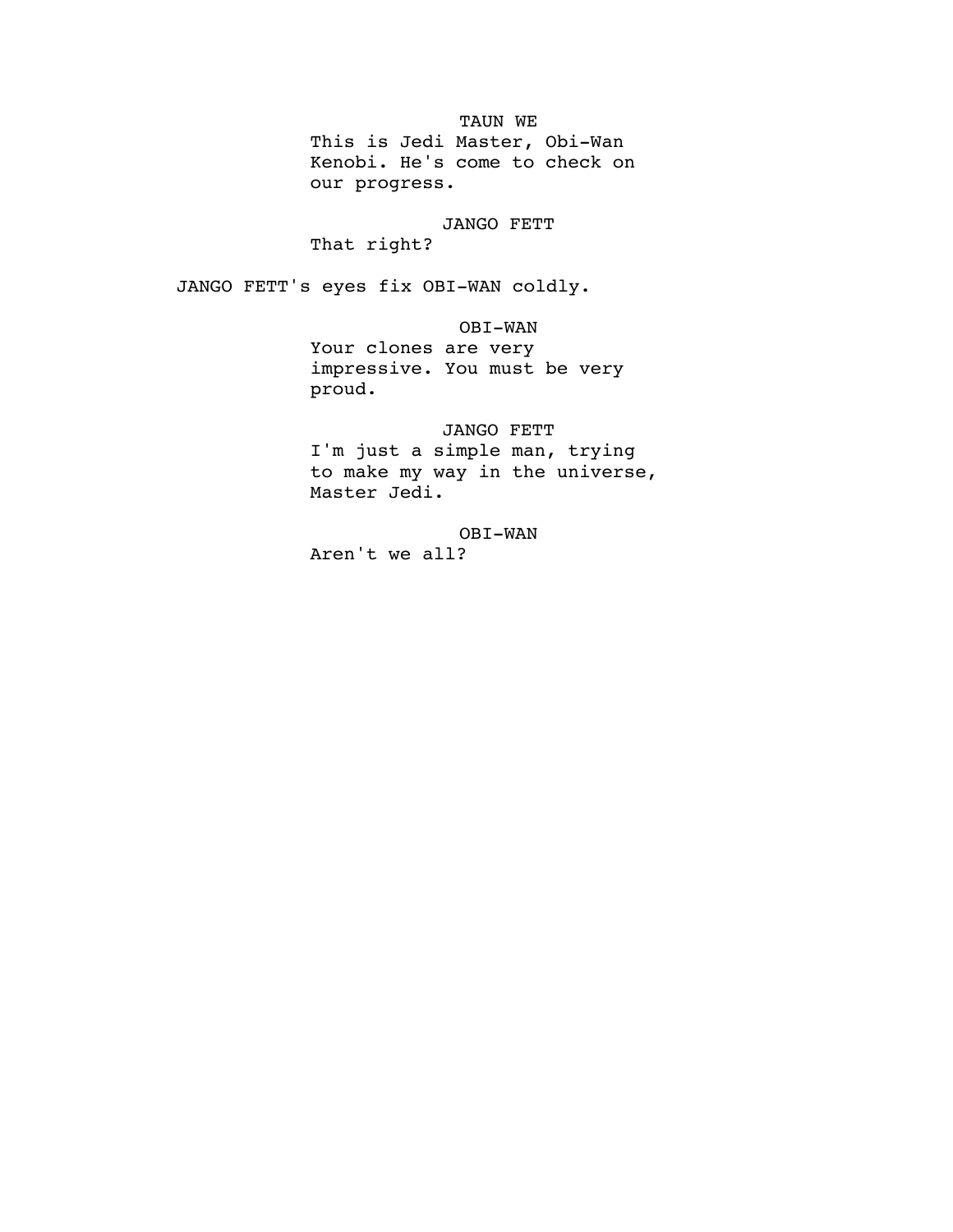78 CONTINUED: 78

OBI-WAN eyes the half-open bedroom door, through which a couple of pieces of body armour can be seen on the floor. JANGO FETT registers OBI-WAN'S look. He moves in front of him, blocking the view.

> OBI-WAN (continuing) Ever make your way as far into the interior as Coruscant?

JANGO FETT Once or twice.

OBI-WAN

Recently?

JANGO FETT (eyes Obi-Wan carefully) Possibly...

OBI-WAN Then you must know Master Sido-Dyas?

JANGO FETT Boba, close the door.

BOBA FETT moves to close the bedroom door. JANGO FETT smiles thinly at OBI-WAN.

> JANGO FETT (continuing) Master who?

OBI-WAN Sido-Dyas. Isn't he the Jedi who hired you for this job?

JANGO FETT Never heard of him. I was recuited by a man called Darth Tyranus on one of the moons of Bogden.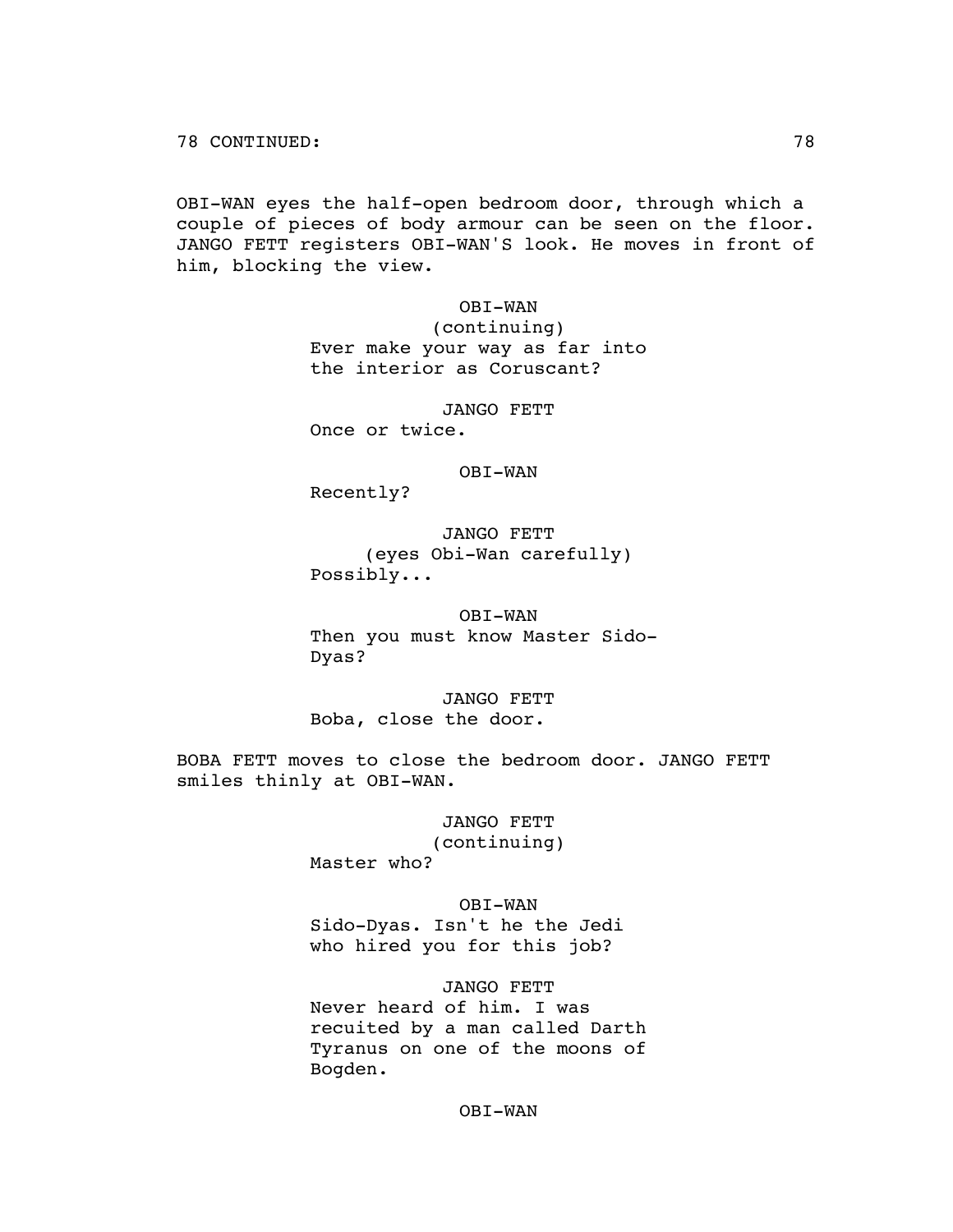No? I thought...

# TAUN WE

Sido-Dyas told us to expect him. And he showed up just when your Jedi Master said he would. We have kept the Jedi's involvement a secret until your arrival, just as your Master requested.

OBI-WAN

Curious...

JANGO FETT Do you like your army?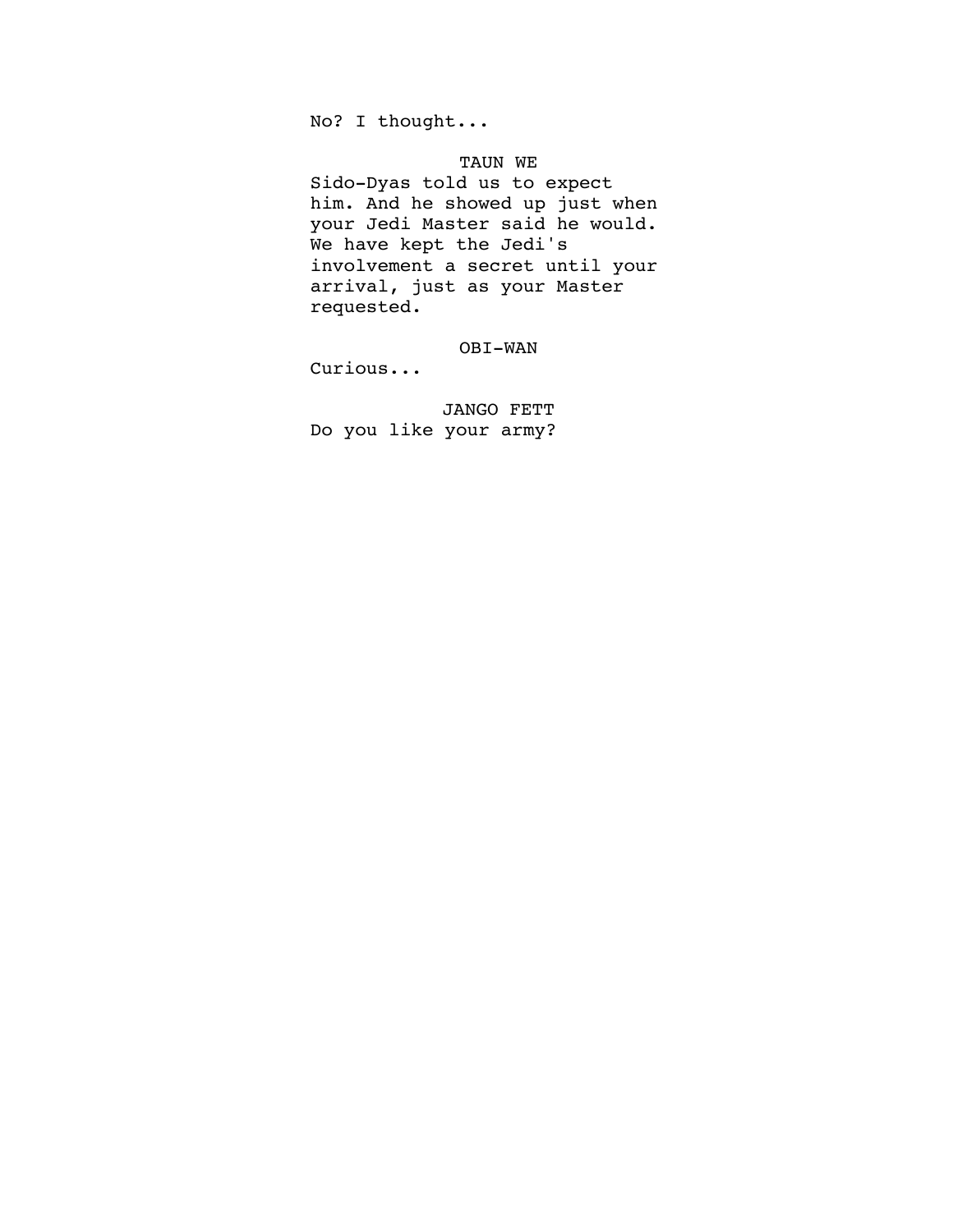78 CONTINUED: (2) 78

# OBI-WAN

It seems to me it's your army being that they are all clones of you.

# JANGO FETT

(grinning) They'll do their job well, I'll guarantee that.

#### OBI-WAN

I look forward to seeing them in action. Thank you for your time, Jango.

# JANGO FETT Always a pleasure to meet a Jedi.

OBI-WAN and TAUN WE go out. The door slides closed. JANGO FETT turns to his son. He is deep in thought.

#### BOBA FETT

What is it, Dad?

79 EXT. SPACE 79

The Naboo Starship heads toward the desert planet of Tatooine.

80 EXT. TATOOINE, MOS ESPA STREETS AND WATTO'S SHIP - DAY 80

The Naboo Starship lands in a large parking lot of Spaceships on the outskirts of Mos Espa. ANAKIN and PADMÉ ride a rickshaw through the streets. ANAKIN stares at sights he hasn't seen for years. Finally, they come to Watto's shop, and the rickshaw stops.

> ANAKIN (to the droid driver) Wait, please.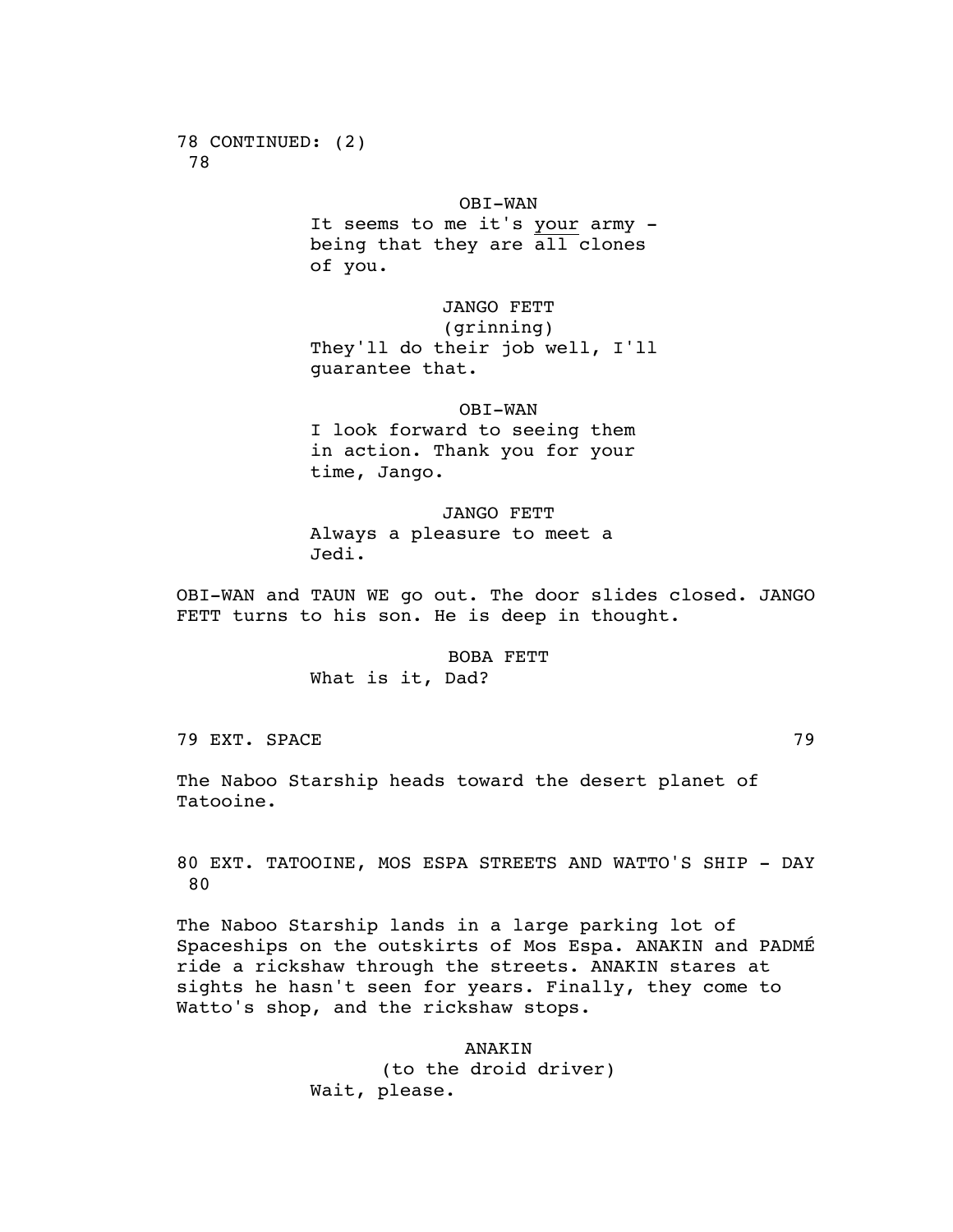ANAKIN and PADMÉ get down. Sitting on a stool in front of the shop is WATTO. He is using a small electronic screwdriver on a fiddly DROID. THREE PIT DROIDS are chattering away and are trying to help him, but they seem only to make him madder.

WATTO

(yelling, in Huttese) No, not that one - that one!

ANAKIN

(arriving)

Excuse me, Watto.

WATTO (in Huttese)

What?

ANAKIN (in Huttese) I said excuse me.

WATTO turns to the chattering PIT DROIDS.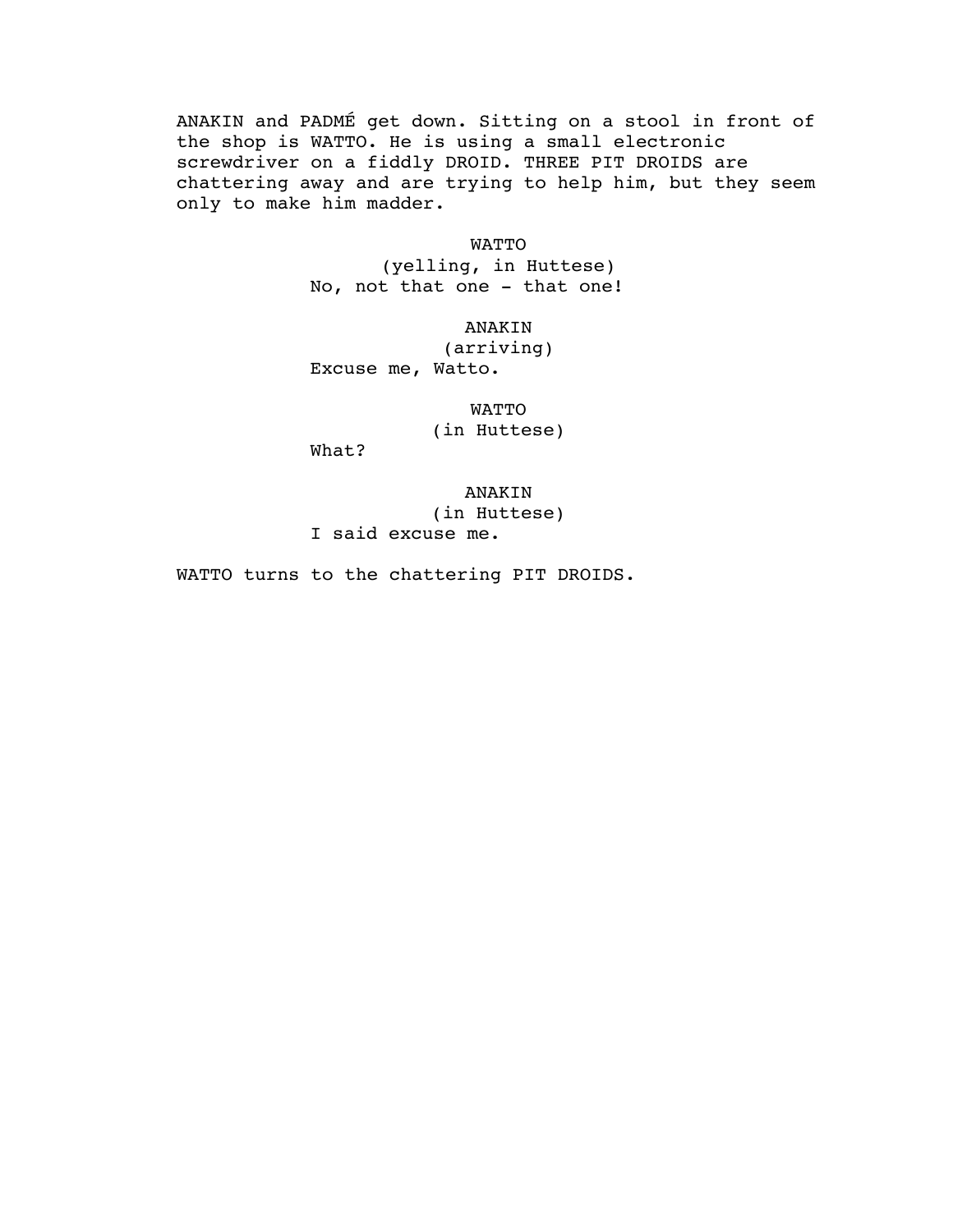# **WATTO**

# (in Huttese)

Shut down.

The PIT DROIDS snap into their storage position.

WATTO

(continuing, in Huttese) What? I don't know you... What can I do for you? You look like a Jedi. Whatever it is... I didn't do it.

WATTO drops the screwdriver and curses loudly in Huttese

ANAKIN Let me help you with that.

ANAKIN takes the fiddly piece of equipment and starts to play with it. WATTO blinks in surprise.

ANAKIN

(continuing) I'm looking for Shmi Skywalker.

WATTO looks at him suspiciously. He stares at PADMÉ, then back to ANAKIN.

> WATTO Annie?? Little Annie?? Naaaah!!

Suddenly, the fiddly piece of equipment in Anakin's hands WHIRS into life. WATTO blinks at it.

> WATTO (continuing; in English) You are Annie! It is you! You little womp rat.

WATTO gives ANAKIN a big hug.

WATTO (continuing) You sure sprouted! Weehoo! A Jedi! Waddya know? Hey, maybe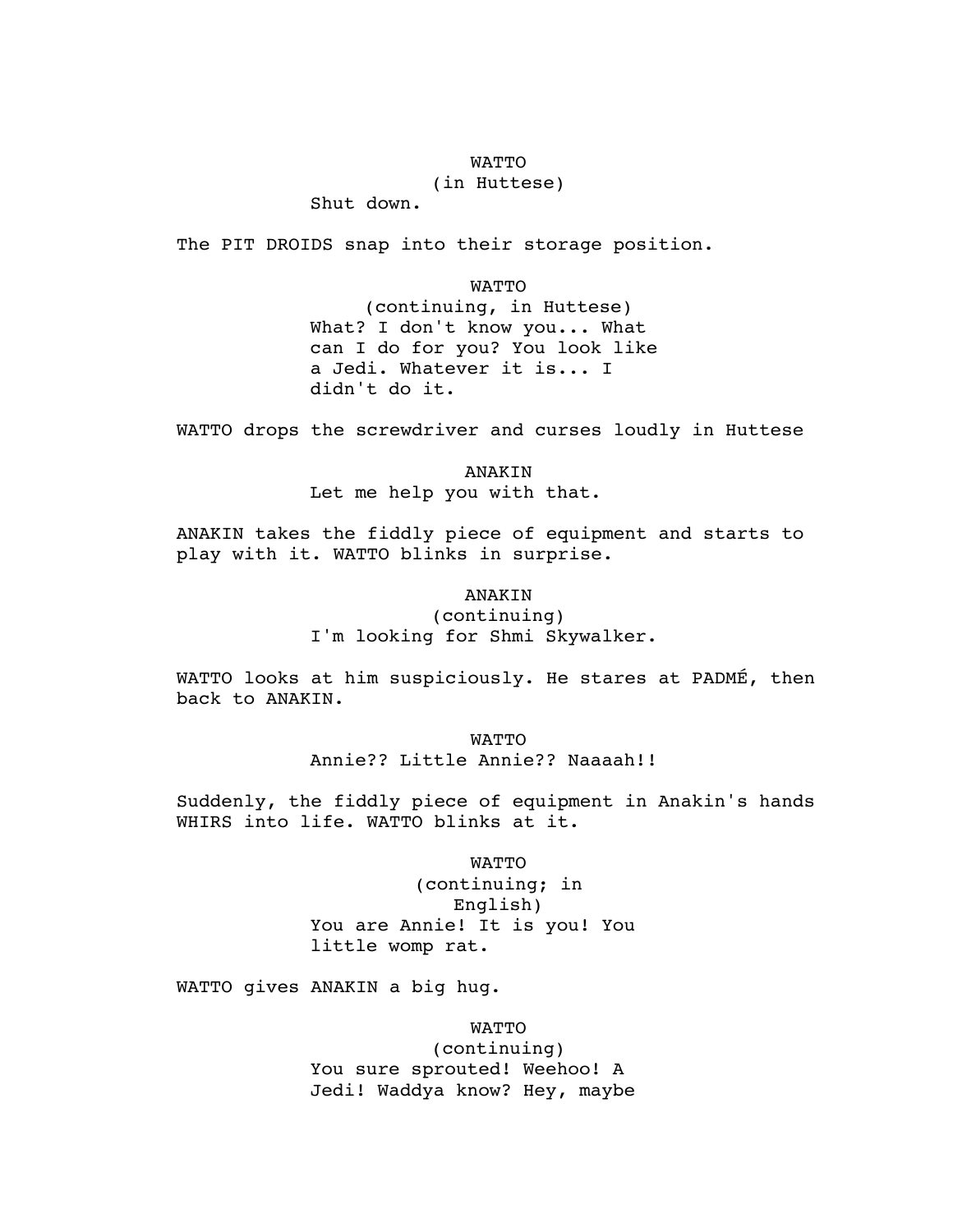you couldda help wit some deadbeats who owe...

# ANAKIN

My mother...

# WATTO

Oh, yeah. Shmi... she's not mine no more. I sold her.

# ANAKIN

Sold her...

WATTO Years ago. Sorry, Annie, but you know, business is business. (more)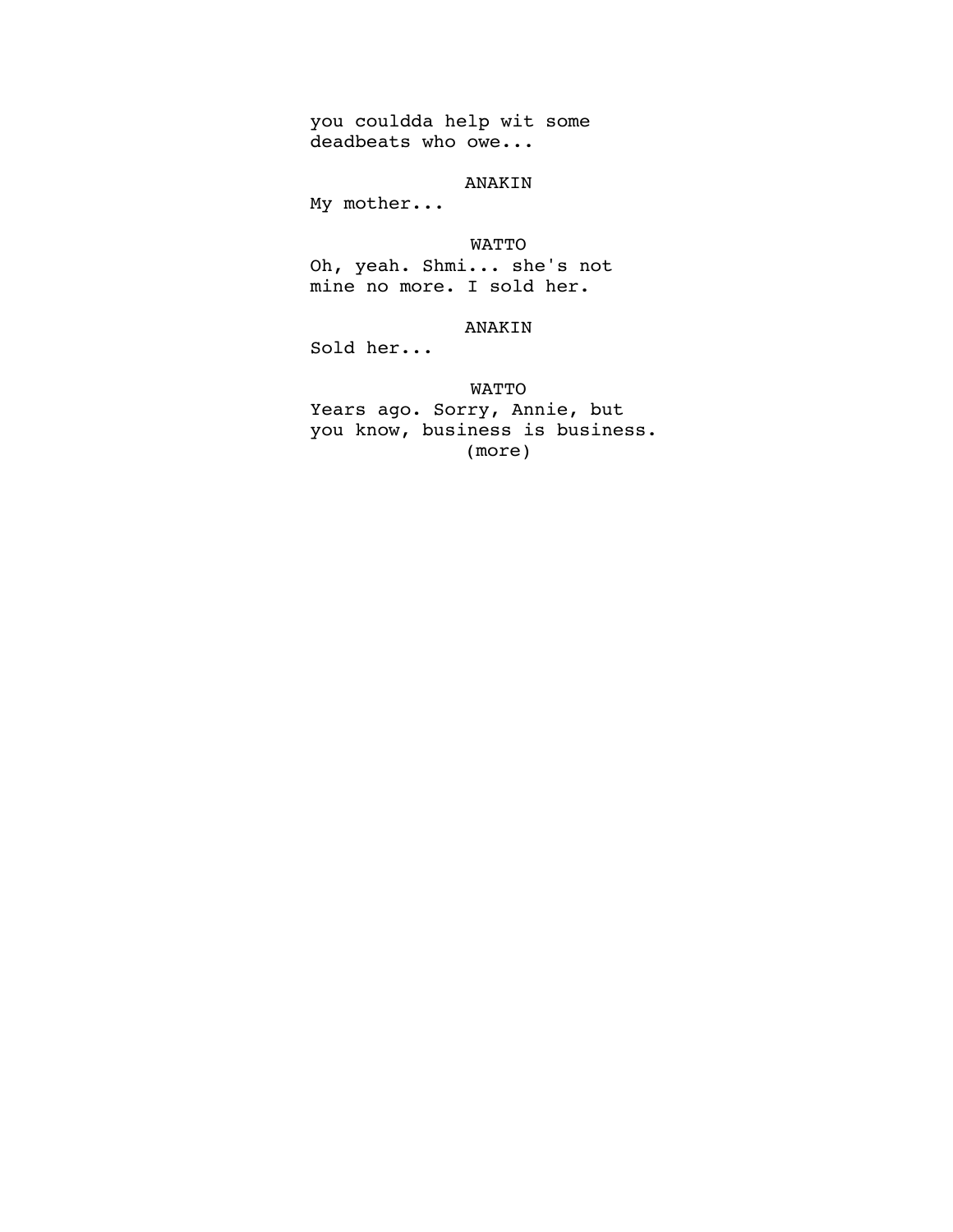80 CONTINUED: (2) 80

> WATTO (cont'd) Sold her to a moisture farmer named Lars. Least I think it was Lars. Believe it or not, I heard he freed her and married her. Can ya beat that?

ANAKIN Do you know where they are?

WATTO

Long way from here... someplace over on the other side of Mos Eisley, I think...

ANAKIN

I'd like to know.

ANAKIN'S grim look means business; WATTO gets the hint quickly.

WATTO

Yeah... sure... absolutely. Let's go look in my records.

ANAKIN and WATTO go into the shop.

81 EXT. TIPOCA CITY (RAINSTORM) - DAY 81

The waves crash against the water city as the storm continues. Light suddenly streams from the base of a landing platform as a door slides open.

82 INT. TIPOCA CITY, CORRIDOR - DAY 82

OBI-WAN stands with LAMA SU and TAUN WE just inside the open door.

> LAMA SU Tell your Council the first battalions are ready. And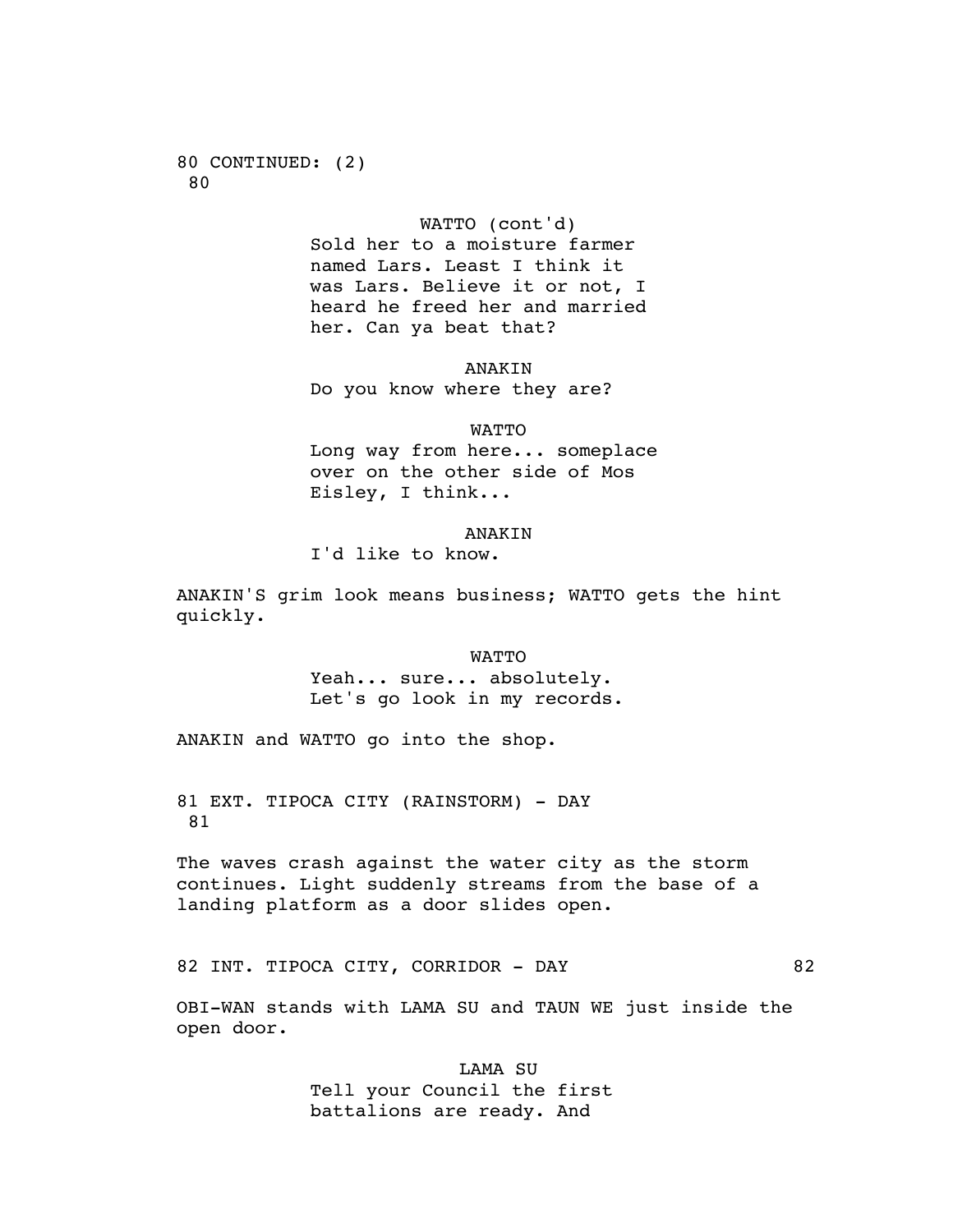remind them that if they need more troops, we will need time to grow them.

OBI-WAN

I won't forget.

83 EXT. TIPOCA CITY, KAMINO LANDING PLATFORM (RAINSTORM) - DAY

OBI-WAN comes out from the tower into the driving rain. The door closes behind him. He pulls his robe around him and stands braced against the gale.

Below, a huge wave crashes against the stilts. Spray flies high and whips across the platform where OBI-WAN is standing. He walks over to his Starfighter, looks to see if anyone is watching, then turns and goes back to the door. It slides open.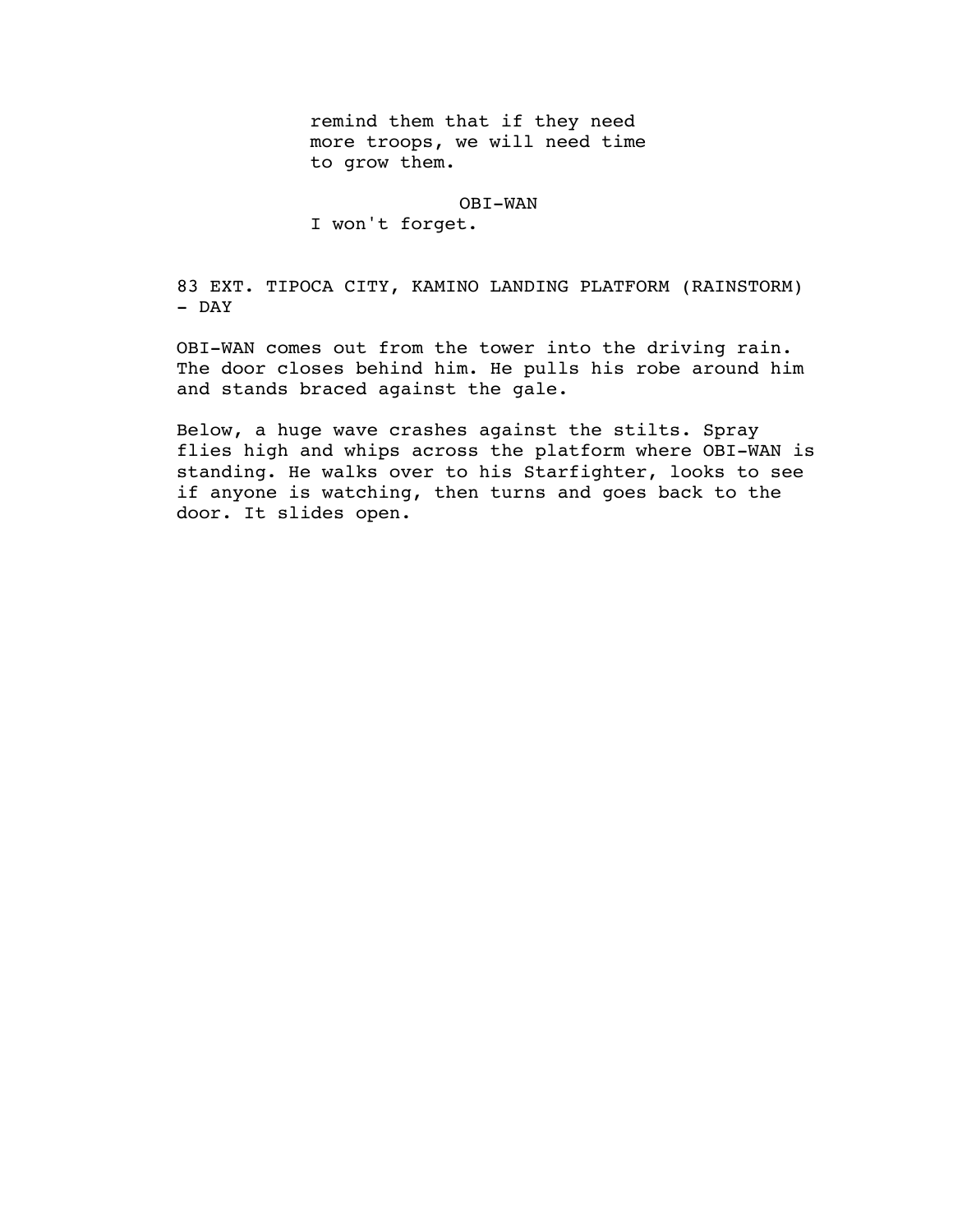84 INT. TIPOCA CITY, CORRIDOR - DAY 84

OBI-WAN enters cautiously from outside. Ahead, the corridor is deserted. He moves down it.

85 INT. TIPOCA CITY, CORRIDOR OUTSIDE FETT APARTMENT - DAY 85

OBI-WAN arrives at the door to Jango Fett's apartment. He reaches up and runs his fingers along the door, locating the lock. The door slides open.

86 INT. TIPOCA CITY, FETT APARTMENT - DAY 86

OBI-WAN walks in to find the room in complete disorder. The bedroom door is wide open - clear signs of hurried departure. All of the Fetts' personal belongings are gone.

OBI-WAN goes to an ultra-thin computer screen. He punches up AN ONSCREEN PICTURE of JANGO FETT and BOBA FETT unhitching the lines securing their ship to the landing platform. JANGO FETT is wearing his armour and rocket pack. BOBA FETT climbs aboard the small Fighter.

87 EXT. TIPOCA CITY, KAMINO LANDING PLATFORM (RAINSTORM) - DAY

JANGO FETT picks up a case and swings it up to BOBA FETT, who stows it inside the ship. JANGO FETT picks up another case and is about to swing it, when:

#### BOBA FETT

Dad!!

JANGO FETT turns to see OBI-WAN charging out of the tower toward him. As he runs, OBI-WAN draws his lightsaber from his belt. It flashes on.

JANGO FETT draws his gun and fires at the charging JEDI. OBI-WAN deflects the blast and swings at JANGO FETT.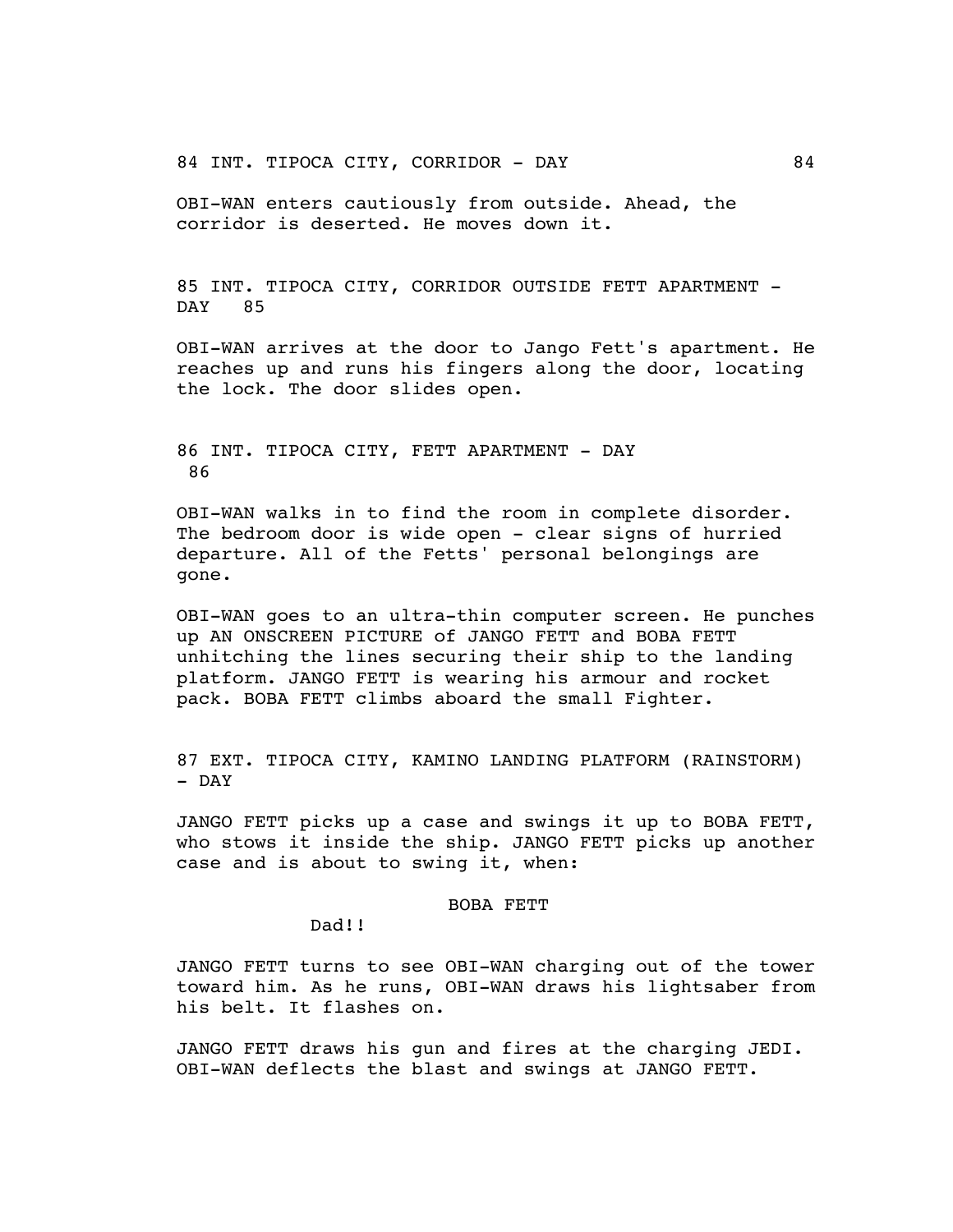The bounty hunter rockets up and over OBI-WAN, landing behind him. He fires a thin wire from his wrist pack, trying to entangle the Jedi.

JANGO FETT fire several Kamino Kyber Darts from his elbow launcher. OBI-WAN deflects them back at JANGO FETT, but they strike harmlessly against the bounty hunter's armour.

IN THE COCKPIT of Jango Fett's ship, BOBA FETT grabs the controls of a laser gun and swings it to aim at OBI-WAN.

OUTSIDE, in the driving rain, OBI-WAN and JANGO FETT circle each other, sizing each other up - feinting.

IN THE COCKPIT, each time BOBA FETT is ready to fire, JANGO FETT blocks his view of OBI-WAN.

OUTSIDE, OBI-WAN makes a sudden attack, swinging at JANGO FETT, who deflects the blows. One slices off a piece of the bounty hunter's shoulder plate. JANGO FETT rockets into the air and hovers above OBI-WAN. The Jedi spins as:

IN THE COCKPIT, BOBA FETT fires.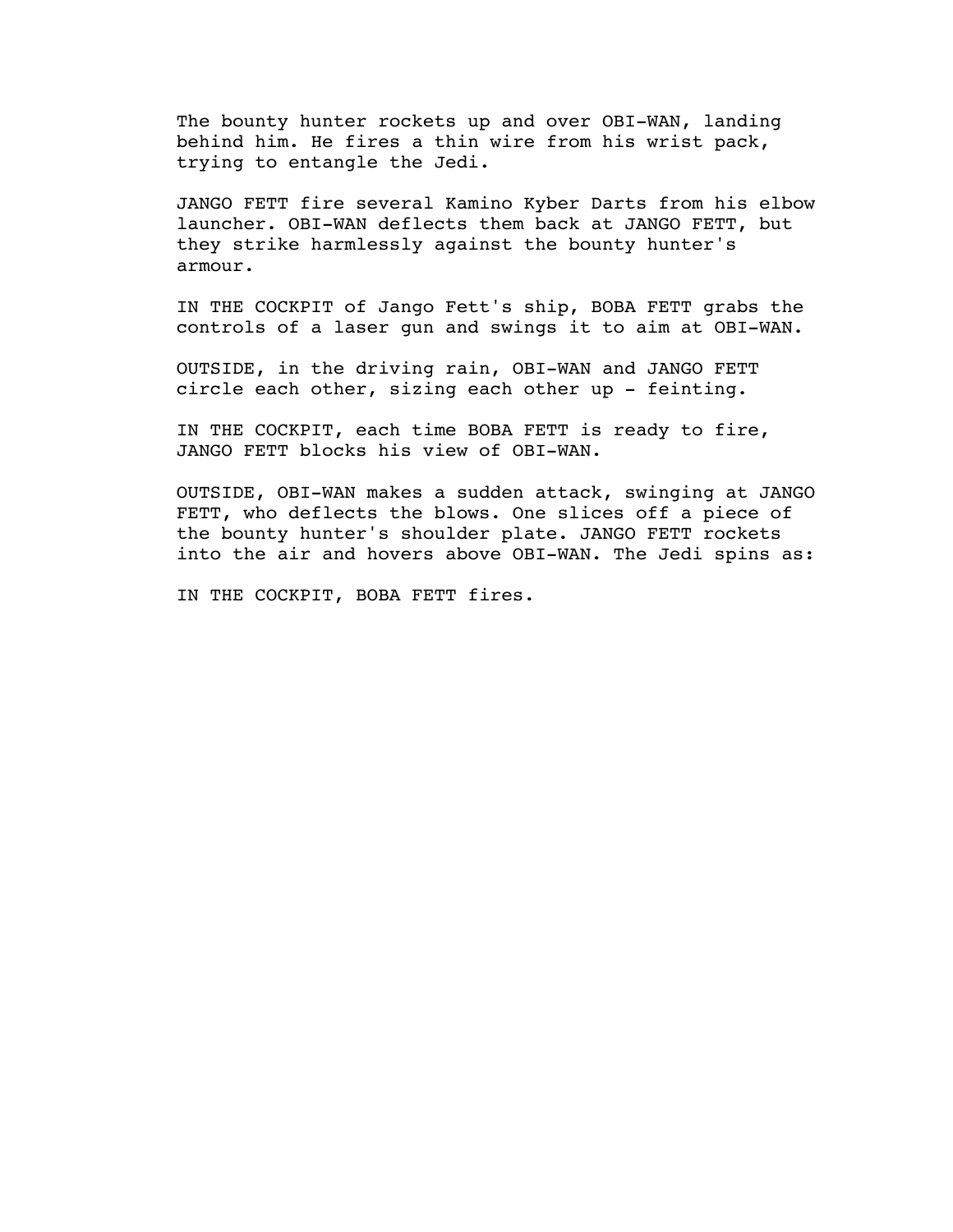#### 87 CONTINUED 87

OUTSIDE, the laser shell streaks past OBI-WAN to strike the edge of the tower. JANGO FETT fires down at OBI-WAN. The Jedi deflects the shots back, but JANGO FETT evades them. Then he swoops down, swinging around OBI-WAN. As he shoots past, he kicks the lightsaber out of the Jedi's hand.

The lightsaber skids across the wet surface of the landing platform. OBI-WAN dives after it. JANGO FETT zooms in front of him and grabs the lightsaber. OBI-WAN punches it out of his hand.

IN THE COCKPIT, BOBA FETT watches as:

OUTSIDE, OBI-WAN and JANGO FETT grapple and fight, punching, kicking, grabbing hold, and throwing each other around. OBI-WAN grabs JANGO FETT tightly, and JANGO FETT rockets up into the air and kicks OBI-WAN loose. OBI-WAN crashes to the deck and slides toward the edge. He grapples desperately for a handhold on the slick surface.

JANGO FETT rockets down to kick at him. OBI-WAN hauls himself up. JANGO FETT zooms to the far side of the platform.

OBI-WAN uses Jedi powers to pull part of the structure loose. It hits JANGO FETT, who loses his balance, teetering on the edge. OBI-WAN charges acress, dives, and grabs hold of JANGO FETT just as he falls over the edge.

Locked together, OBI-WAN and JANGO FETT plummet down toward the raging ocean. At the last moment, JANGO FETT fires a cable out of his backpack that shoots upward and locks onto a metal strut on the underside of the platform. OBI-WAN and JANGO FETT swing and CRASH onto one of the stilts.

OBI-WAN is knocked clear and drops onto a SMALL SERVICE PLATFORM just above the waves. He hauls himself to his feet. JANGO FETT hovers in mid-air opposite him, as a HUGE WAVE crashes over OBI-WAN. When it subsides, the Jedi has disappeared.

JANGO FETT rockets up to the landing platform, where he drops down beside his ship. He clambers inside the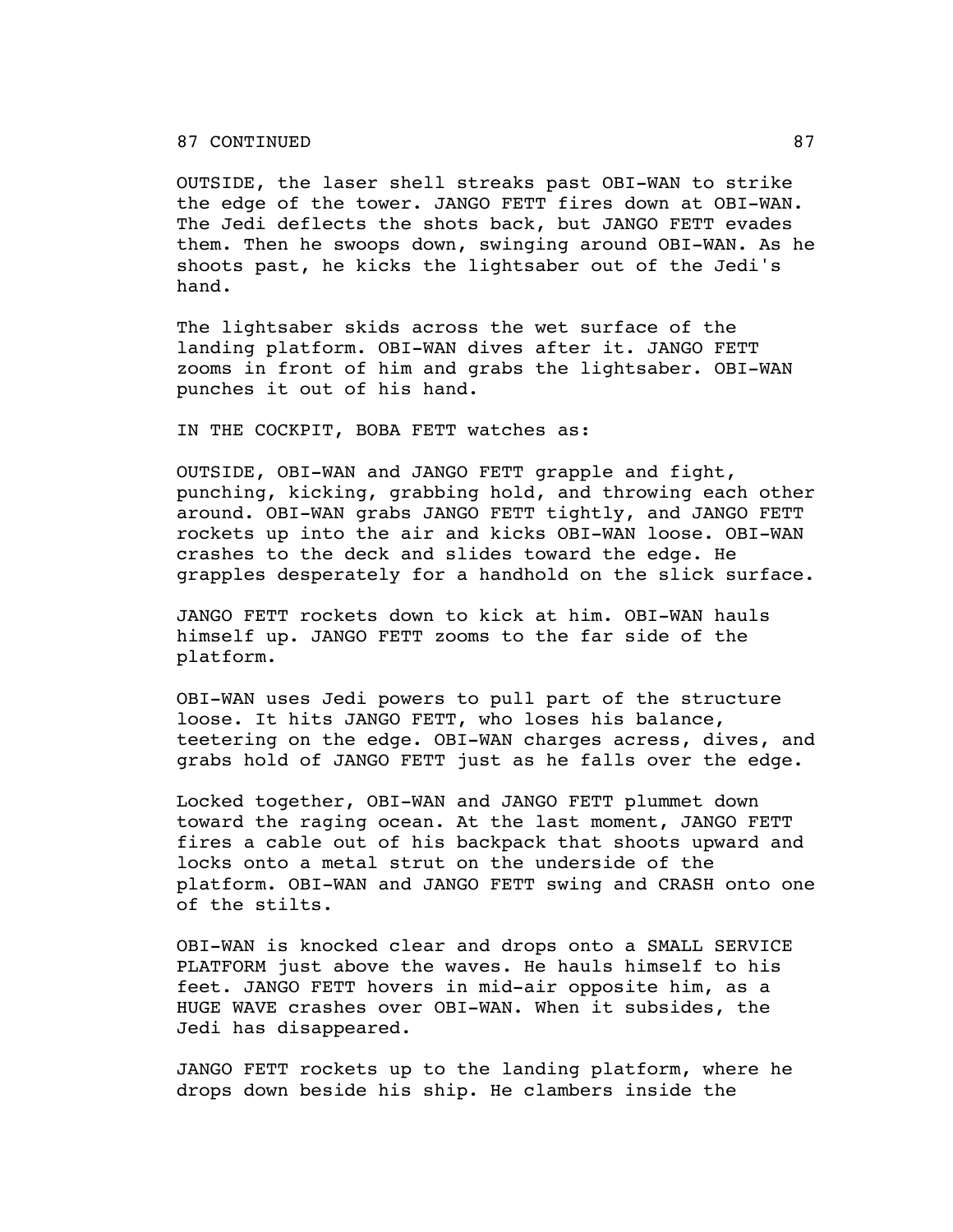cockpit and settles into the pilot's seat. He punches buttons. The engines ROAR.

OUTSIDE, Jango Fett's ship lifts off from the platform and heads up into the lowering sky. It disappears. Lightning flashes. Rain lashes the tower and streams across the surface of the platform, to where:

A HAND suddenlt clutches at the very edge of the platform. A moment later, ANOTHER HAND grabs hold.

88 EXT. TATOOINE, BLUFF OVERLOOKING HOMESTEAD - LATE DAY 88

The Naboo Starship descends, hovers, and land on a bluff. ANAKIN and PADMÉ get out. They look down from the edge of the bluff to where the homestead is seen on the desert floor below.

PADME

Stay with the ship, Artoo.

ARTOO WHISTLES as ANAKIN and PADMÉ start down the trail toward the homestead.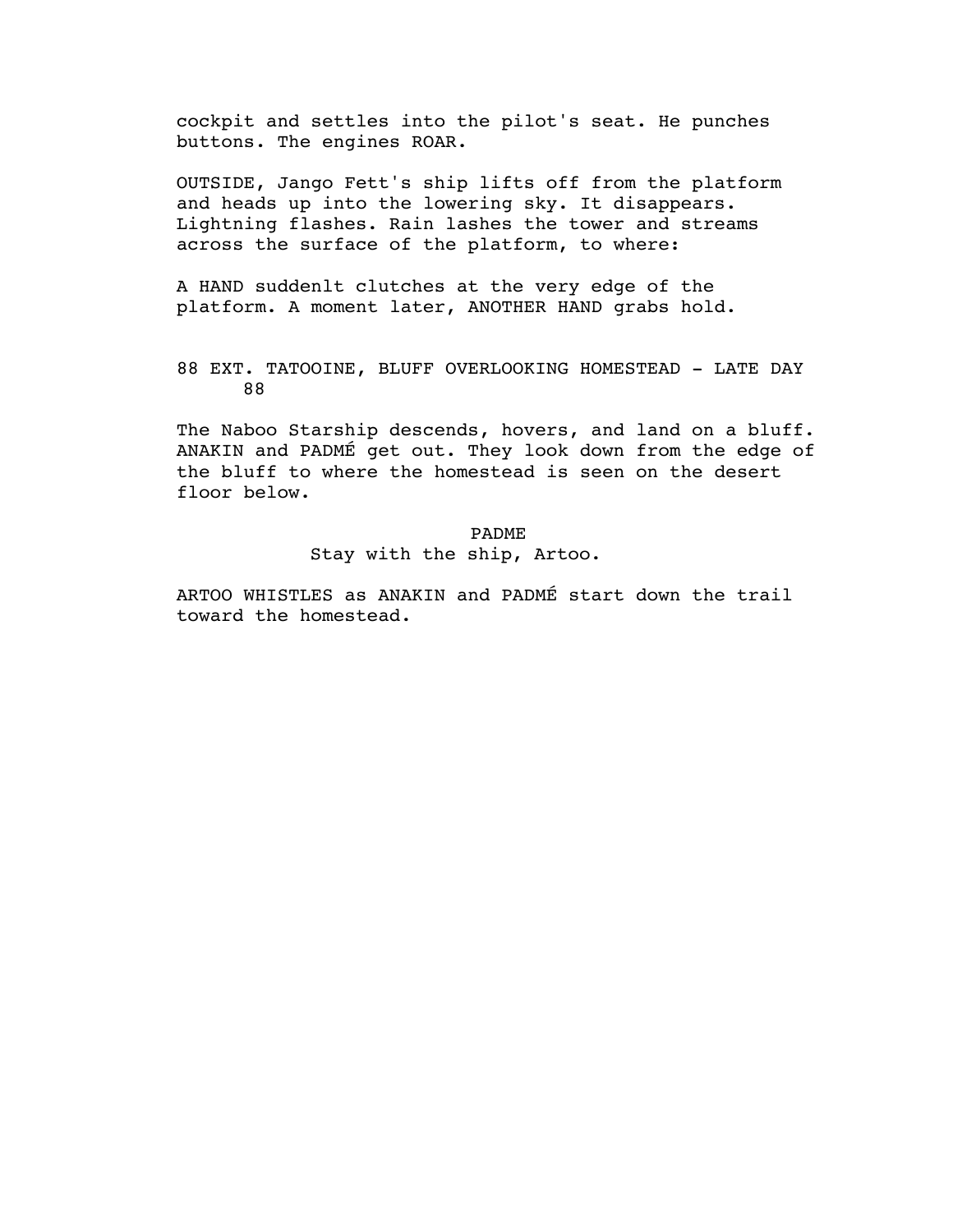89 EXT. TATOOINE, DESERT, HOMESTEAD MOISTURE FARM - LATE DAY 89

C-3PO is working outside the homestead. He still lacks an outer covering; his inner parts and wiring show. He looks up as ANAKIN and PADMÉ arrive,

C-3PO

Good evening. May I help you?

#### ANAKIN

Threepio?

# C-3PO

Oh, my... oh, my! Master Anakin! My goodness, I can hardly believe it! And this must be Miss Padmé.

PADMÉ

Hello, Threepio.

ANAKIN I've come to see my mother.

C-3PO

Oh, dear! I'm so terribly sorry, Master Annie.

PADMÉ Threepio, what's happened?

C-3PO I think we'd better go inside.

89 EXT. TATOOINE, HOMESTEAD, COURTYARD - LATE DAY 89

ANAKIN, PADMÉ and THREEPIO arrive in the courtyard. THREEPIO shuffles ahead.

> $C-3PO$ Master Lars - Master Owen! Somebody to see you!

OWEN LARS and BERU WHITESUN come out into the courtyard.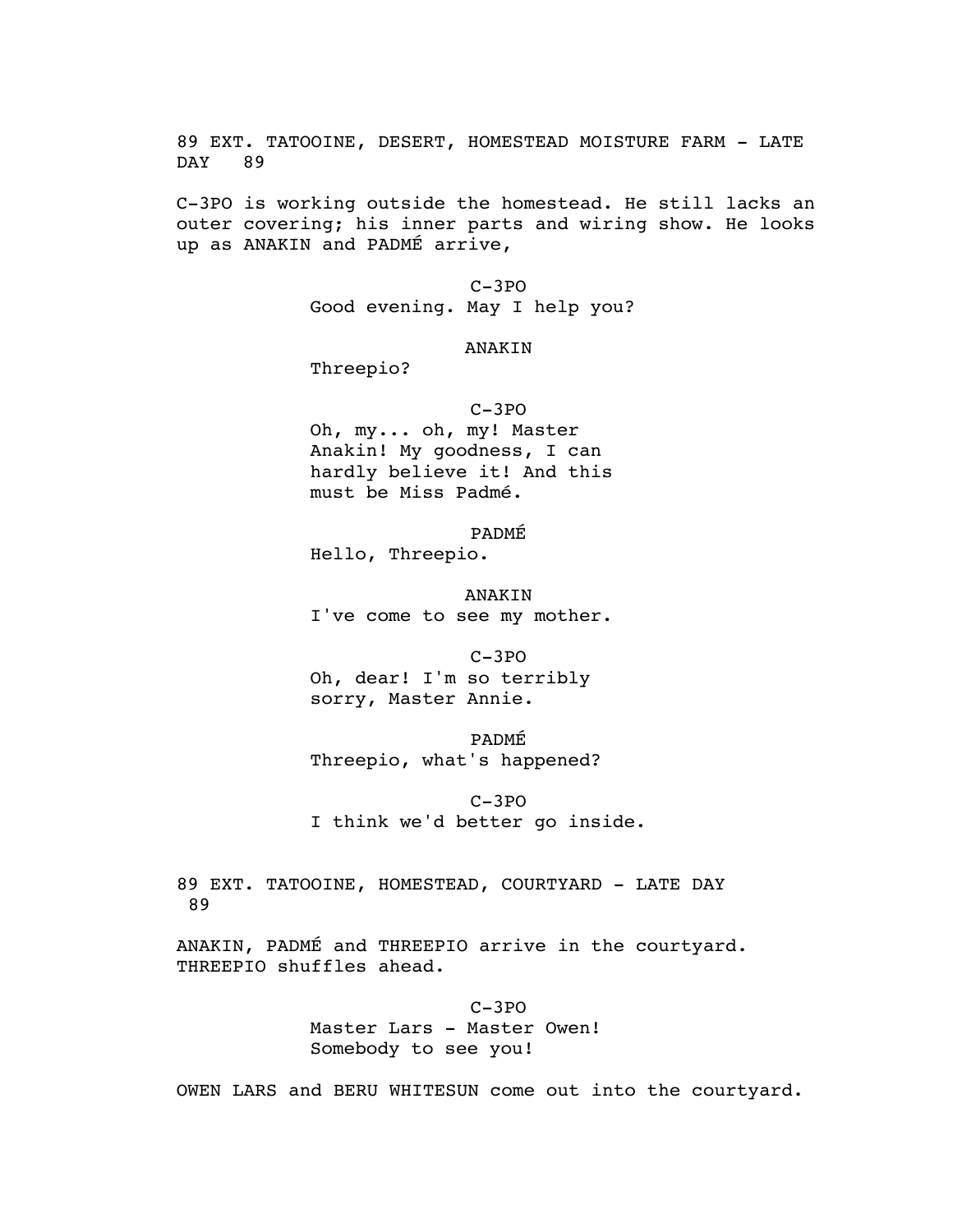# ANAKIN

I'm Anakin Skywalker. I'm here looking for my mother.

# OWEN

Owen Lars... I guess I'm your step-brother. (they shake hands) This is my girlfriend, Beru.

# BERU

Hello.

# PADMÉ

I'm Padmé.

OWEN

I had a feeling you might show up some day.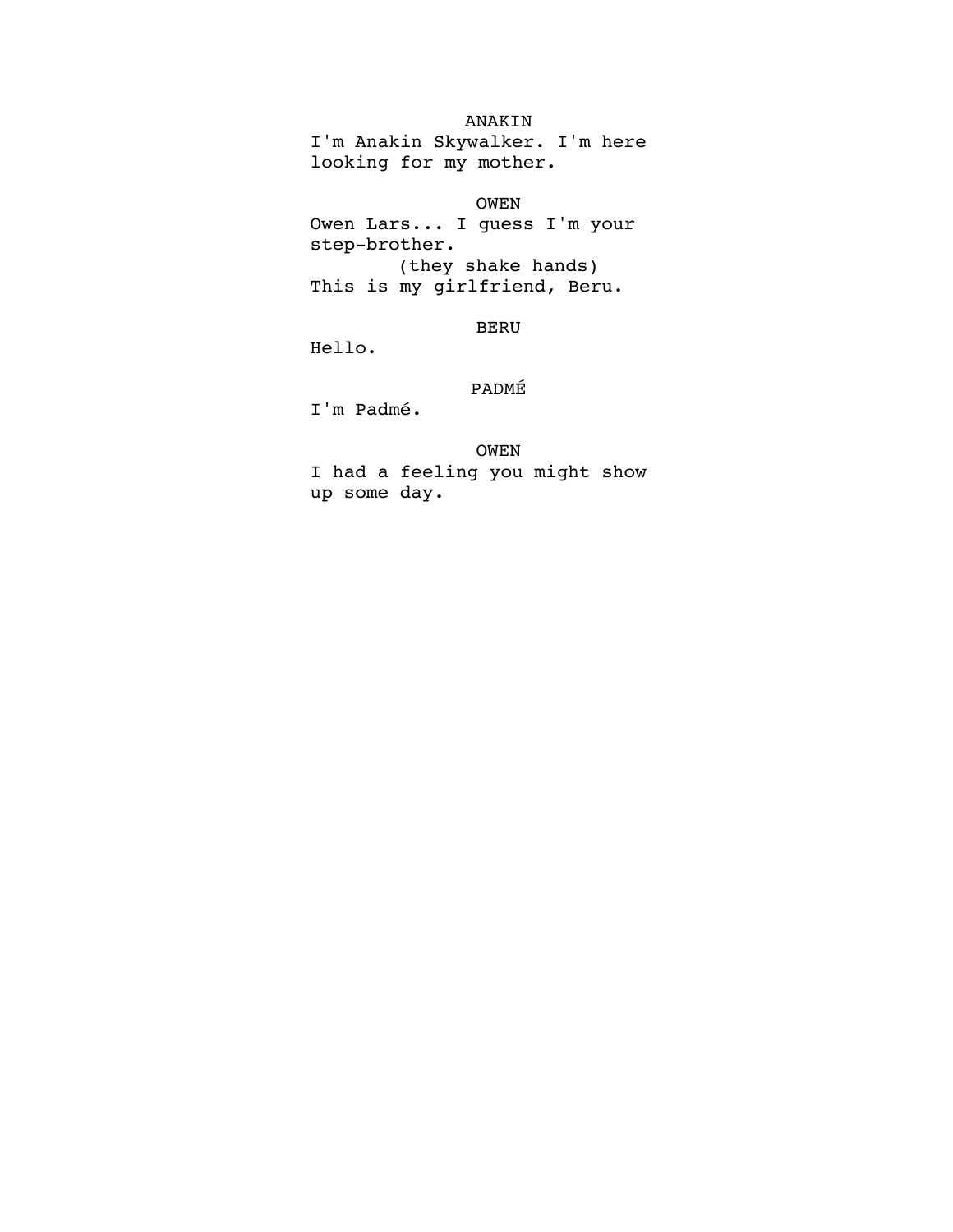### ANAKIN

# Is my mother here?

#### CLIEGG

# No, she's not.

CLIEGG LARS swings from the house on a small floating chair. One of his legs is heavily bandaged; the other is missing. He balances awkwardly and puts out a hand.

### CLIEGG

(continuing) Cliegg Lars. Shmi is my wife... Come on inside. We have a lot to talk about.

91 INT. TATOOINE, HOMESTEAD, KITCHEN - LATE DAY 91

BERU puts several steaming cups of ardees on a tray and exits the kitchen...

> CLIEGG (O.S.) It was just before dawn. They came out of nowhere. A hunting party of Tusken Raiders.

92 INT. TATOOINE, HOMESTEAD, DINING AREA - LATE DAY 92

CLIEGG, OWEN, PADME and ANAKIN sit around the table, BERU brings the drinks from the kitchen.

> CLIEGG Your mother had gone out early, like she always did, to pick mushrooms that grow on the vaporatos. From the tracks, she was about halfway when they took her. Those Tuskens walk like men, but they're vicious, mindless monsters. Thirty of us went out after her. Four of us came back. Three more are still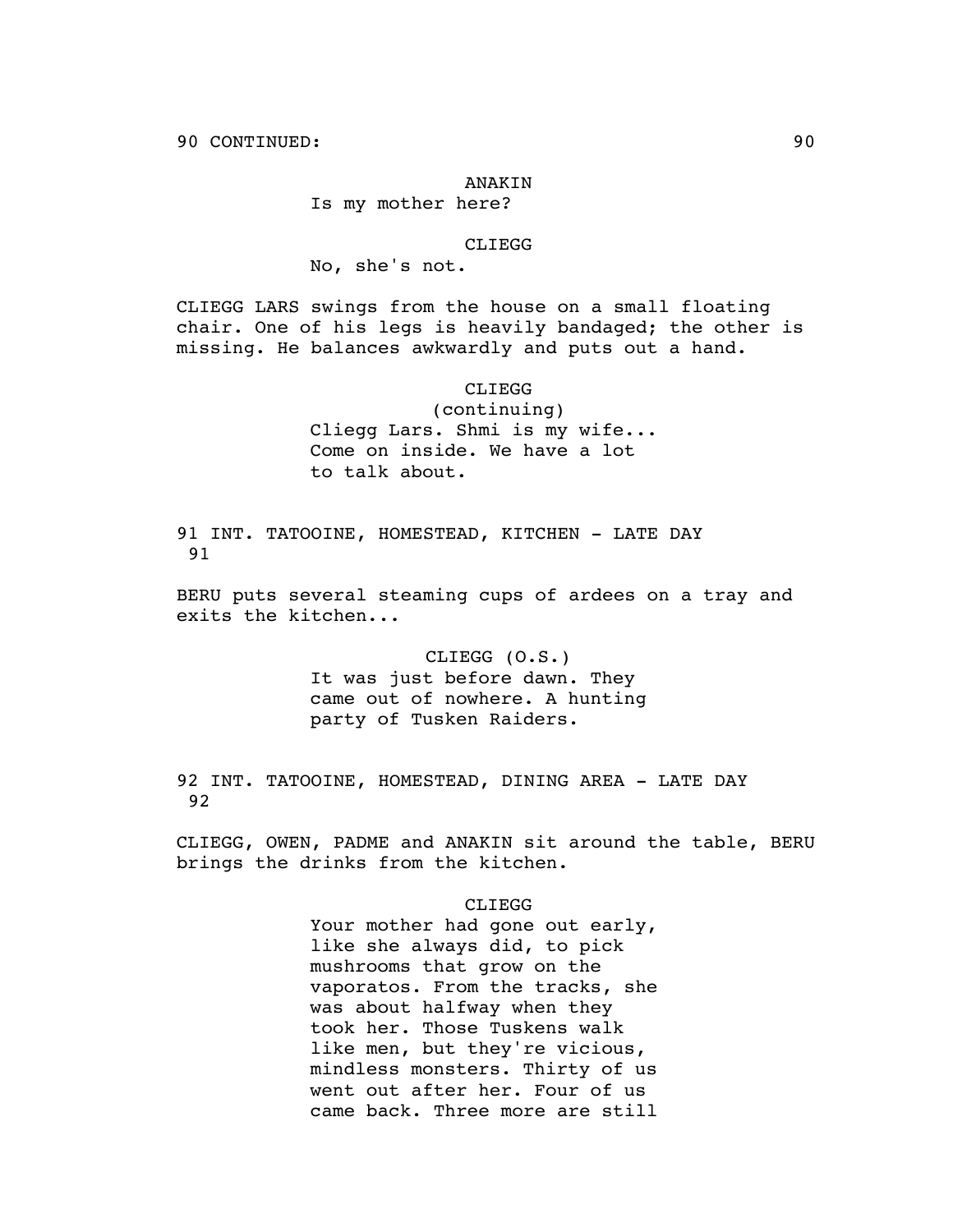out there looking. I'd be with them, only... I just couldn't ride any more... until I heal.

CLIEGG grimaces, easing his throbbing leg.

CLIEGG

(continuing) This isn't the way I wanted to meet you, son. This isn't how your mother and I planned it. I don't want to give up on her, but she's been gone a month. There's little hope she's lasted this long.

Silence. Then ANAKIN stands up.

OWEN Where are you going?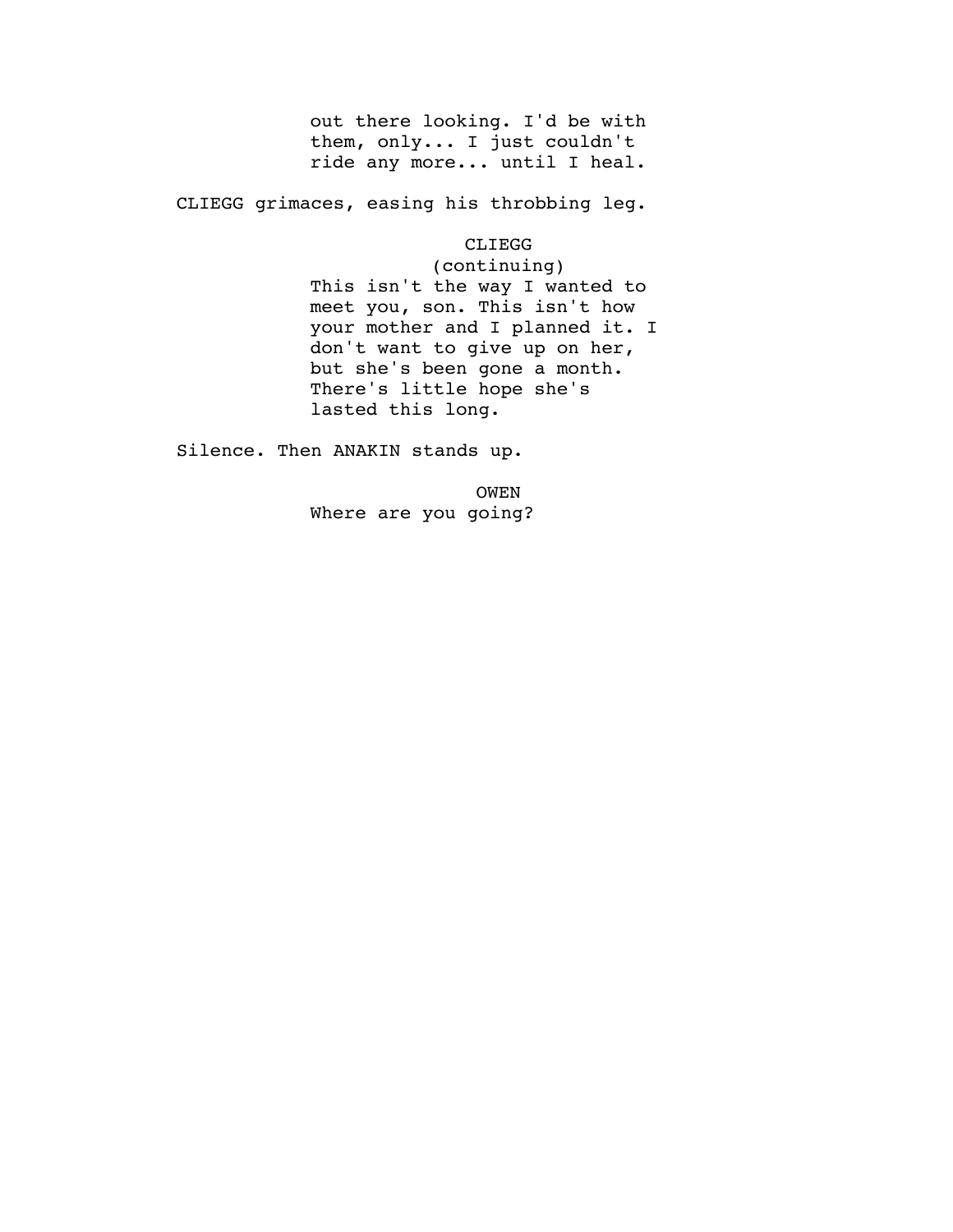### ANAKIN

To find my mother.

# PADMÉ

No, Annie!

CLIEGG She's dead, son. Accept it.

ANAKIN

I can feel her pain, and I will find her. I know she's alive.

ANAKIN turns abruptly.

93 EXT. TATOOINE, HOMESTEAD, MOISTURE FARM - LATE DAY 93

ANAKIN stands looking across the desert. PADMÉ comes running out of the homestead after him, followed by OWEN. ANAKIN turns to PADMÉ.

#### ANAKIN

You are going to have to stay here. These are good people, Padmé. You'll be safe.

OWEN

Take my speeder bike.

# PADMÉ

Anakin...

PADMÉ hugs him. ANAKIN walks over to Owen's speeder bike, which is standing close by.

> ANAKIN I trust you'll watch over her,

Owen.

# OWEN

Don't worry.

ANAKIN swings onto the bike. The engine fires.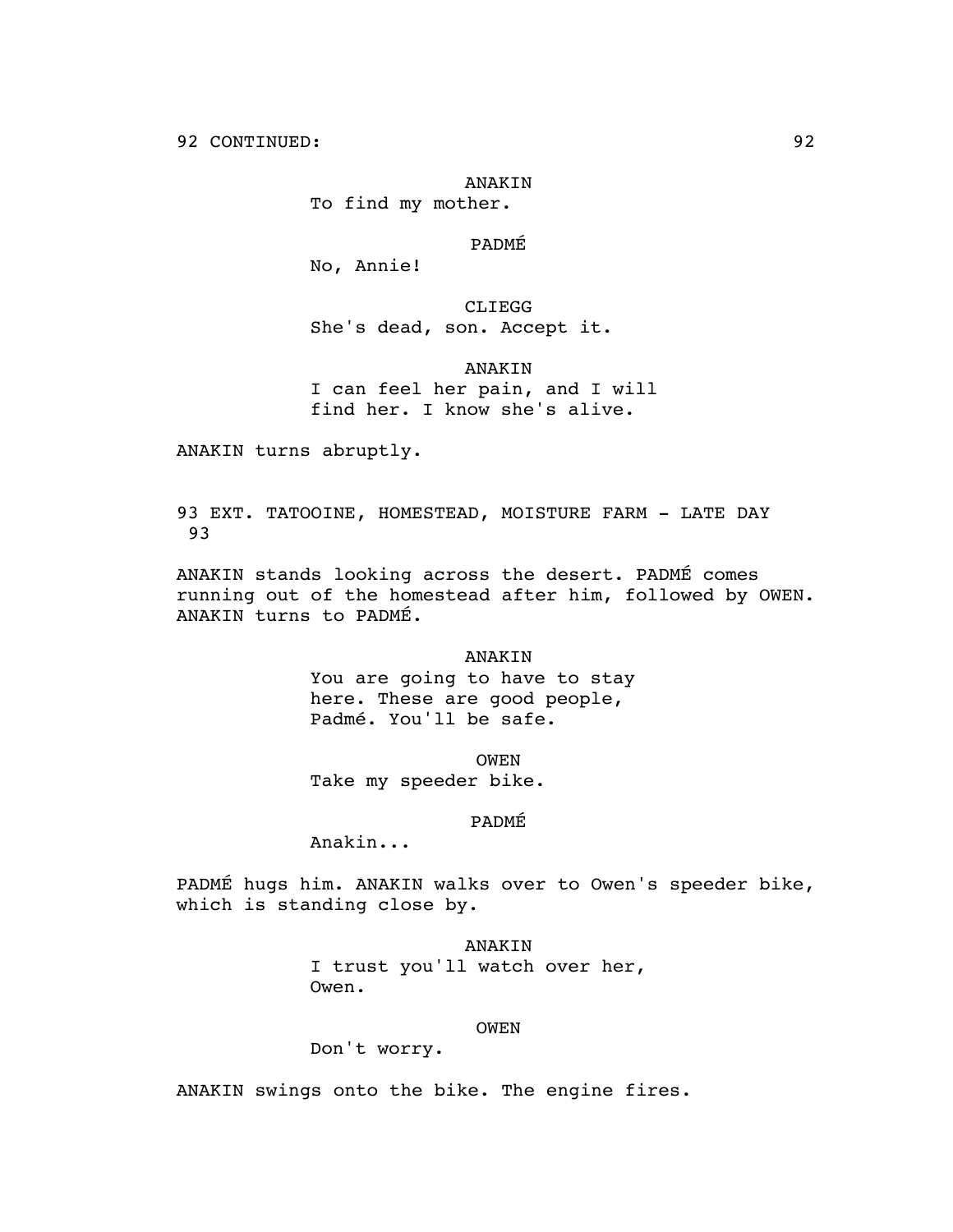# ANAKIN I won't be long.

ANAKIN takes off across the desert. PADMÉ watches him go.

94 EXT. SPACE, GEONOSIS 94

The red planet of Geonosis is circled by a large asteroid field that form rings. Jango Fett's ship appears, heading toward it.

95 INT. COCKPIT, FETT SHIP, SPACE, GEONOSIS 95

JANGO FETT grins at BOBA FETT.

JANGO FETT Nearly there, son.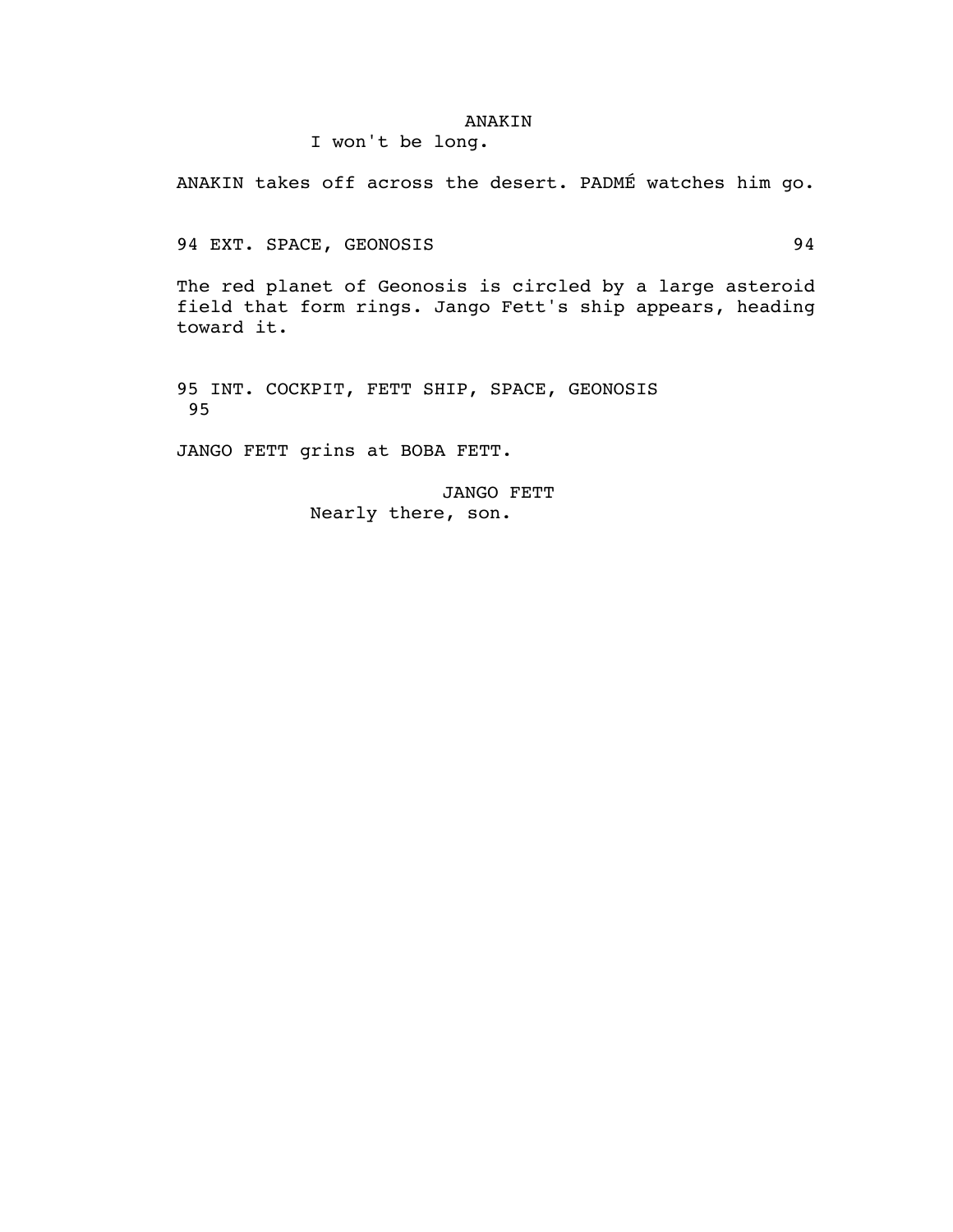JANGO FETT guides he ship around the asteroids. Suddenly:

#### BOBA FETT

# Dad, look!!

On the view screen, Obi-Wan's ship appears, chasing after them. JANGO FETT grabs the controls. They are thrown around as the ship plummets to try to lose OBI-WAN.

# JANGO FETT

Hang on!

The ship goes into a power-climb. A GREAT SPACE DDOGFIGHT ensues between OBI-WAN and JANGO FETT.

96 EXT. SPACE, GEONOSIS 96

The ships flip, roll, and turn at incredible speed, dodging, weaving and firing. They tumble from near misses. Hits fly off Obi-Wan's fighter as one of Jango's missiles gets through.

Finally, it seems as if OBI-WAN is getting the upper hand. JANGO FETT breaks off the fight and dives sharply. He maneuvers deftly between two huge asteroids.

In JANGO FETT'S COCKPIT, BOBA FETT flinches as asteroids pass very close by.

> BOBA FETT Dad! Watch out!

JANGO FETT Stay calm, son. We'll be fine. That Jedi won't be able to follow us through this.

But Obi-Wan ship dives into the asteroid belt after them.

IN OBI-WAN'S COCKPIT, his skill is pushed to the limit as he throws the ship from side to side, avoiding great rocks. Then a huge asteroid tumbles across his path. There seem no way he can avoid it. OBI-WAN fires a couple of aerial torpedoes. They streak toward the asteroid.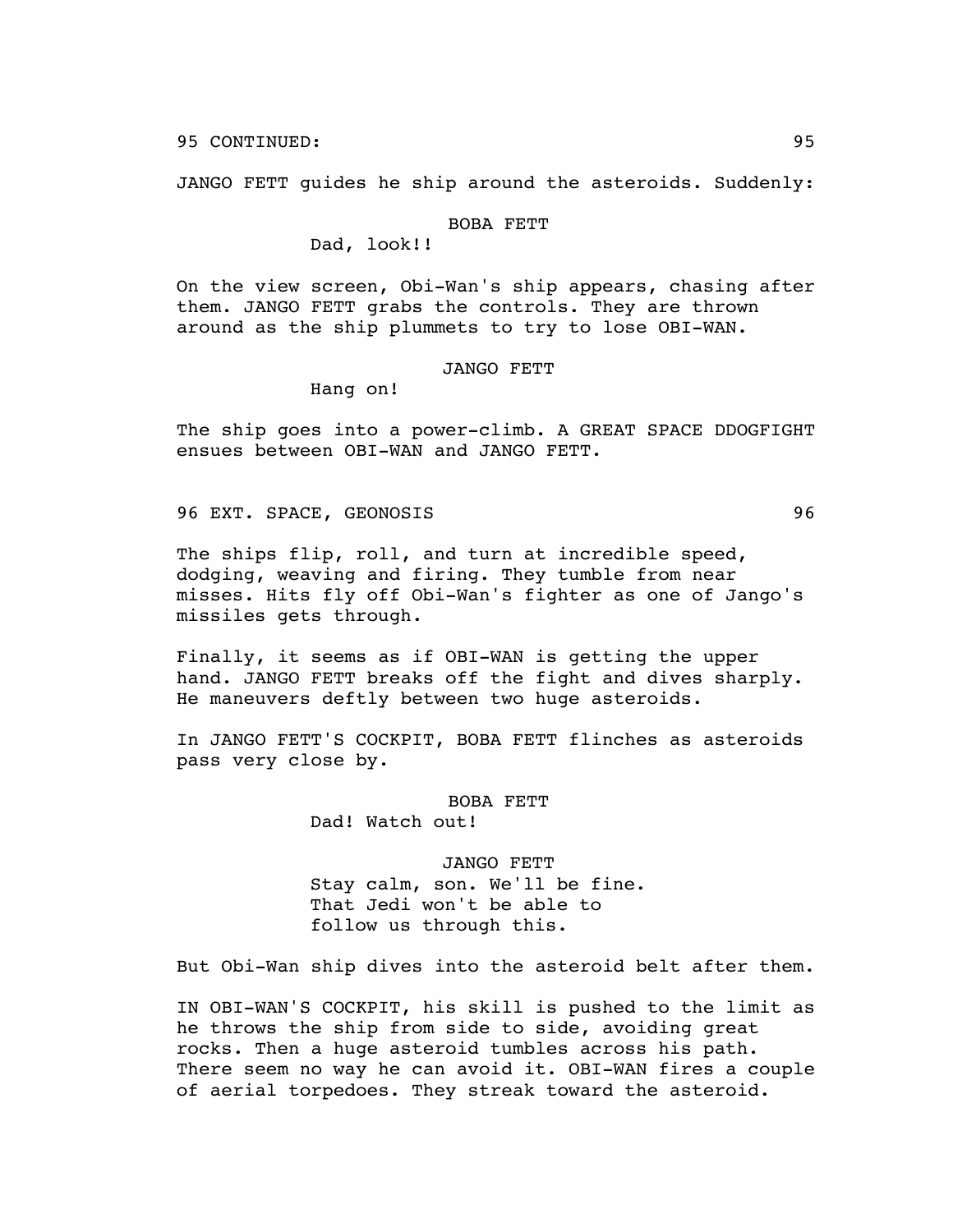IN JANGO'S COCKPIT, they see the huge explosion as Obi-Wan's ship appears to smash into the asteroid.

# BOBA FETT

# Got him! Yeahhhhh!

# JANGO FETT We won't see him again.

BOBA FETT laughs. Jango Fett's ship emerges from the asteroid belt and heads down toward the planet of Geonosis.

97 EXT. TATOOINE, DESERT, JAWA CAMP - SUNSET 97

ANAKIN stands in the middle of a crowd of JAWAS. He asks them from directions. The JAWAS confer exicitedly, then the CHIEF JAWA points in a particular direction. ANAKIN gets on the bike and speeds off to where the JAWA pointed.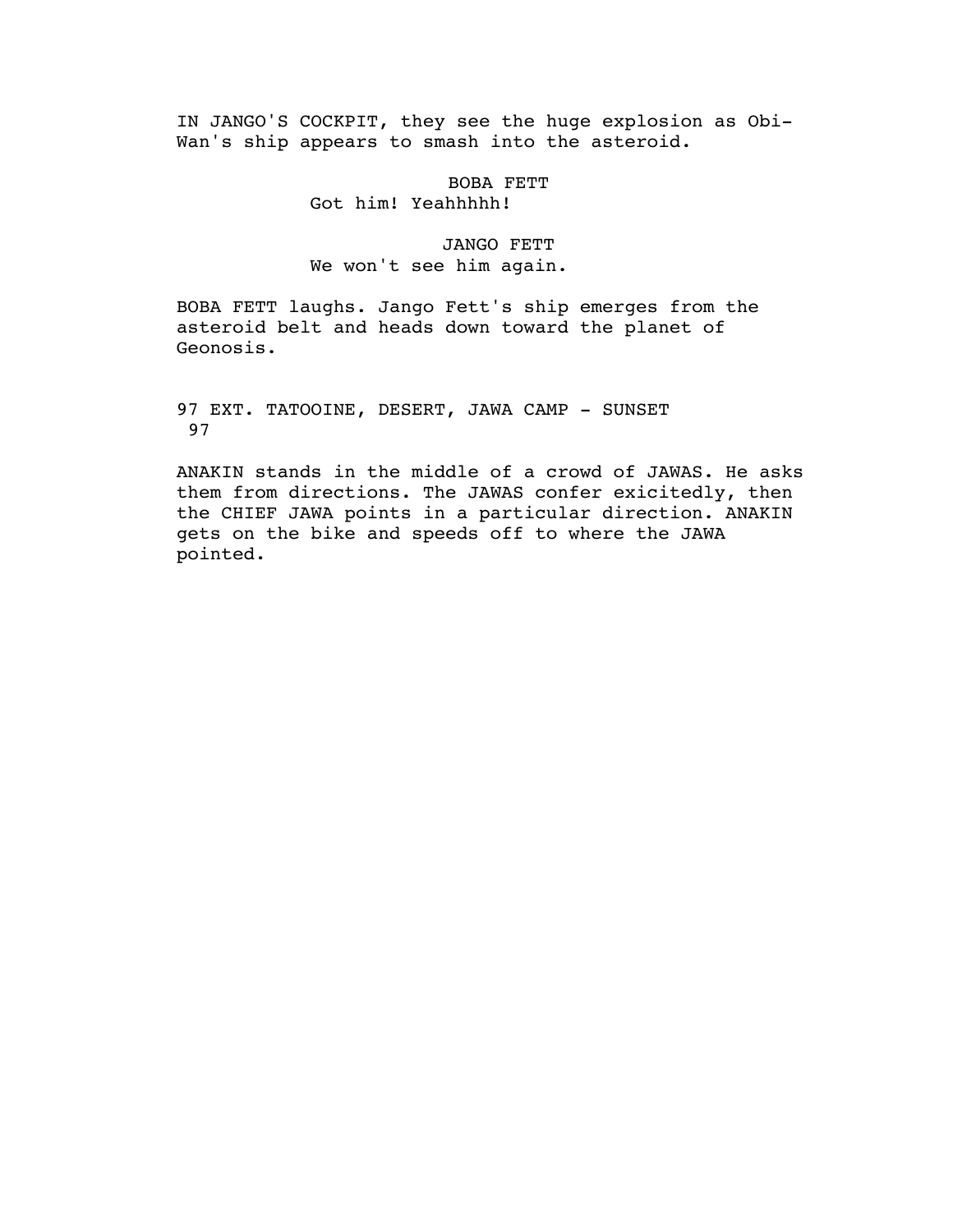98 EXT. TATOOINE, DUNE SEA, CAMPFIRE - TWILIGHT 98

ANAKIN rides over a large dune toward a small flickering light in the distance.

He rides up and stops the bike in front of a campfire. There are bodies of THREE DEAD FARMERS lying beside the campfire. TWO EOPIES are thethered nearby, along with a burned and smoking speeder.

99 EXT. TATOOINE, LANDSCAPE (FULL MOON) - NIGHT 99

THREE DIFFERENT SHOTS. ANAKIN rids the speeder bike through three exotic landscapes. In one shot, he stops and looks down at some tracks. Then he starts up his speeder and rides off.

100 EXT. TATOOINE, DESERT, HOMESTEAD (FULL MOON) - NIGHT 100

The lights of the vaporators blink in the night sky. Somewhere close by, a night animal HOWLS.

101 EXT. TATOOINE, HOMESTEAD, COURTYARD (FULL MOON) - NIGHT 101

PADMÉ is pacing the courtyard restlessly. She stops, listening to the animal HOWLING nearby. She shivers slightly, then turns and goes into the garage at the side of the courtyard.

102 INT. TATOOINE, HOMESTEAD - GARAGE (FULL MOON) - NIGHT 102

PADMÉ stands looking at a speeder parked in the garage. Short silence. Then:

> C-3PO Please don't leave us, Miss Padmé. These people need your help.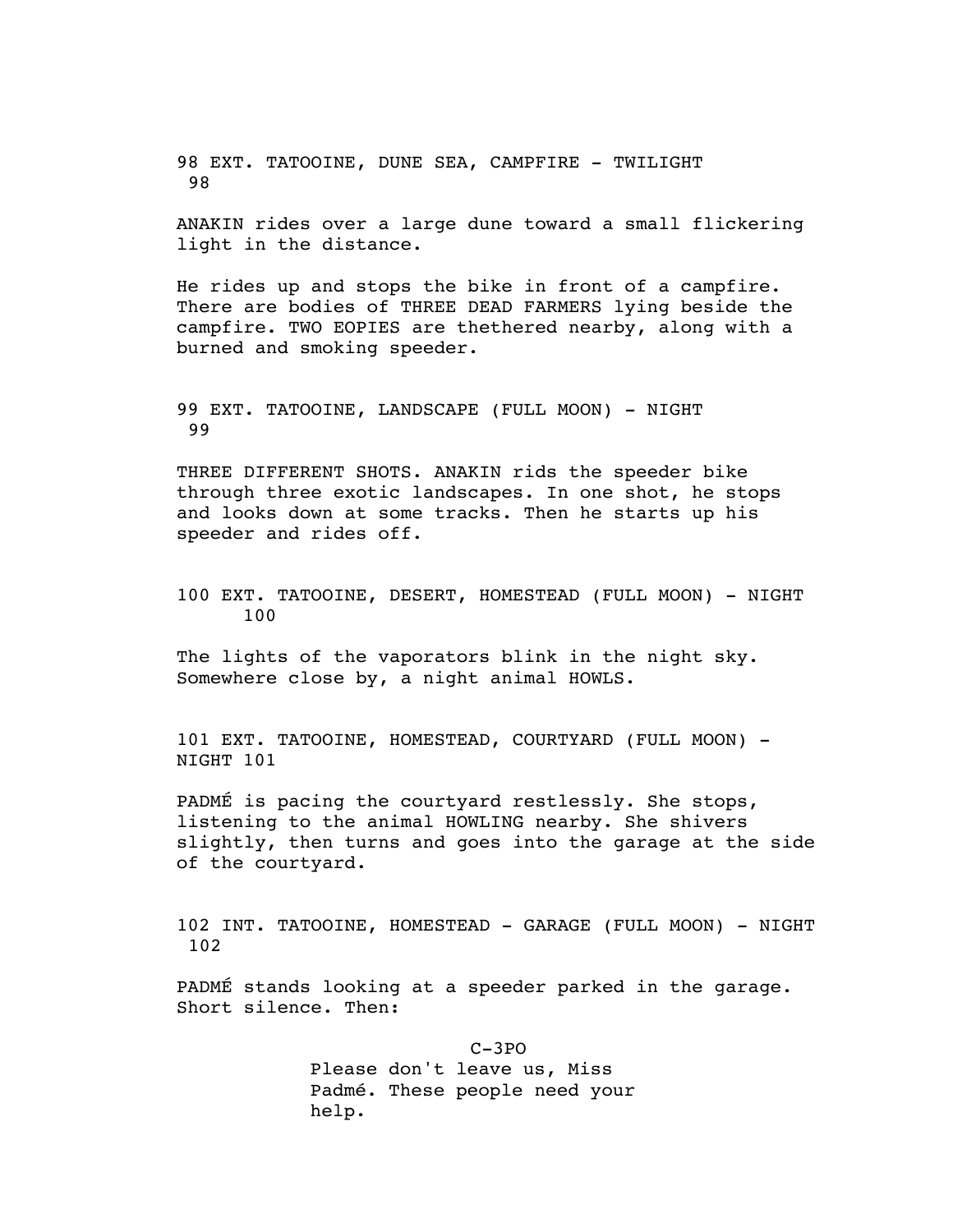THREEPIO is parked in a corner.

PADMÉ I'm not leaving, Threepio. I just can't sleep.

C-3PO That's something I cannot relate to. As a Protocol Droid, I'm either active or inactive. There's no in-between.

PADMÉ I guess you're lucky.

C-3PO Do you really think so..? I suppose I shouldn't expect...

PADMÉ You're not happy here?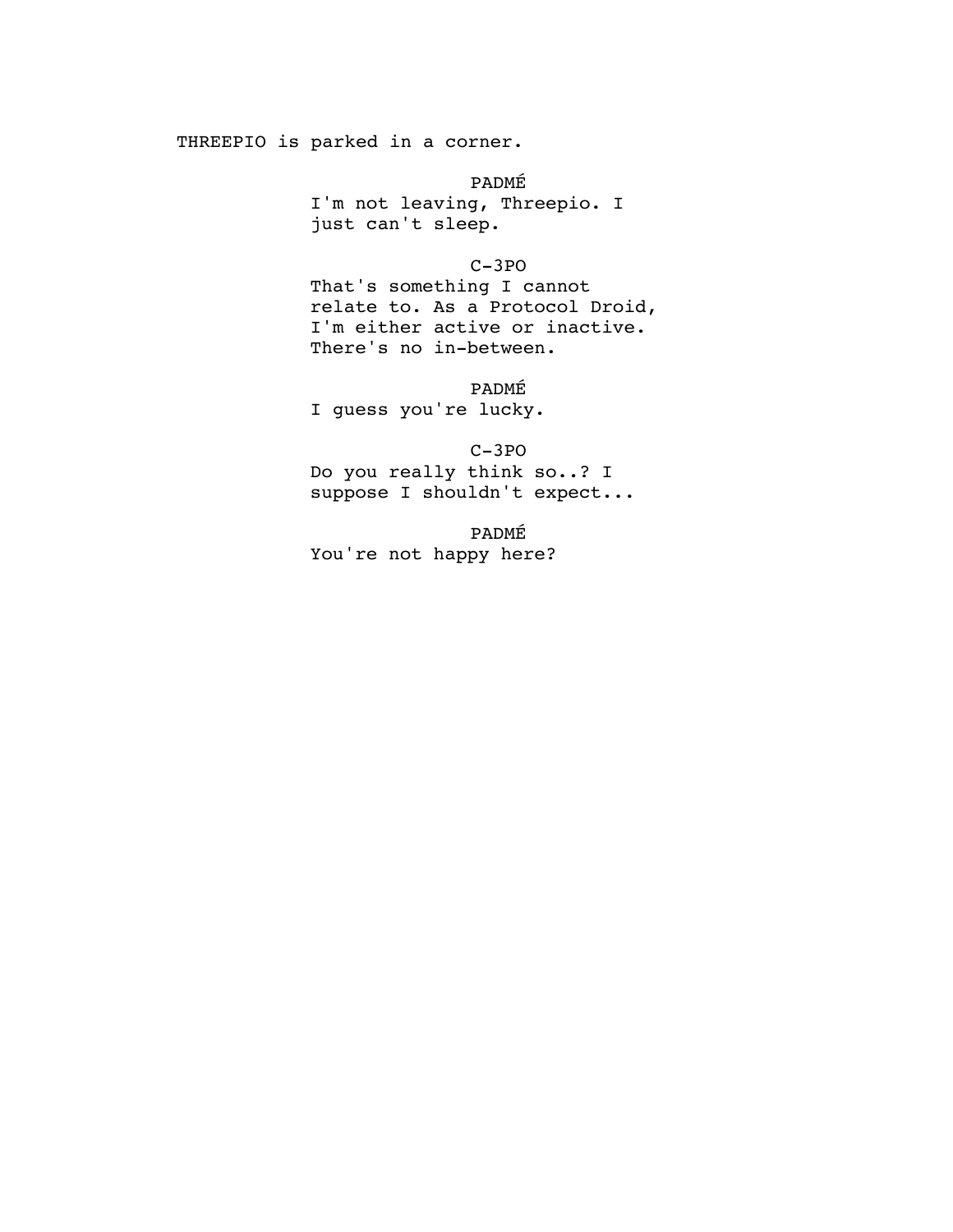102 CONTINUED: 102

# C-3PO

Oh, I'm not unhappy... and my masters here ar so kind I wouldn't wish to trouble them, it's just... being like this... well, it's embarrassing.

PADMÉ

Being like what?

# C-3PO

Naked. If you pardon the expression. You see, when Master Annie made me, he never quite found the time to give me any outer covering. It's so humiliating. How would you like it if you had to go around with all your circuits showing?

PADMÉ I guess I wouldn't like it at all.

C-3PO Of course you wouldn't. Nobody would. It's simply not protocol.

PADMÉ looks thoughtfully at a pile of spare parts and bits of metal and tools.

### PADMÉ

Maybe we can do something about it.

#### C-3PO

I don't think so. Only Master Annie...

### PADMÉ

Why not? They seem to have a box of old coverings here.

# C-3PO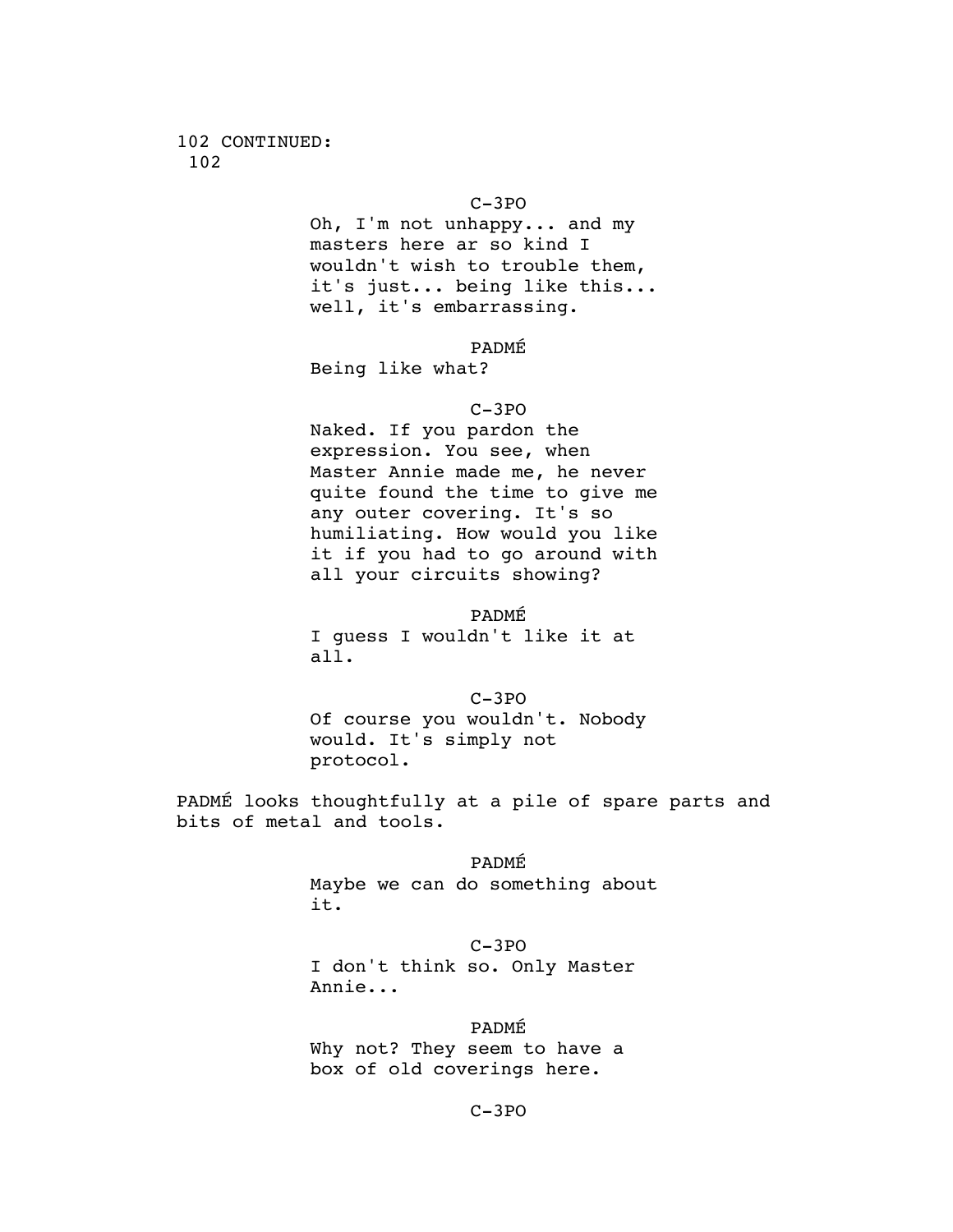Oh? How observant of you, Miss Padmé. Of course, I'm just not mechanically minded... if you see what I mean.

PADMÉ picks up a piece of metal and holds it against him.

PADMÉ Let's see, if we put this... here...

C-3PO Ooooh! That's tickles.

PADMÉ

You'll have to be quiet, Threepio. Hold still, please.

103 EXT. SPACE, GEONOSIS RINGS 103

A huge chunk of rock tumbles slowly through the asteroid belt. CAMERA CLOSES, to discover Obi-Wan's Starship hidden in a blasted-out area on the pitted back side of the great rock.

104 INT. COCKPIT, JEDI FIGHTER, SPACE, GEONOSIS RINGS 104

OBI-WAN looks out toward Geonosis and sees in the distance a large fleet of Trade Federation Ships hidden among the asteroids. He starts the engines of his Fighter.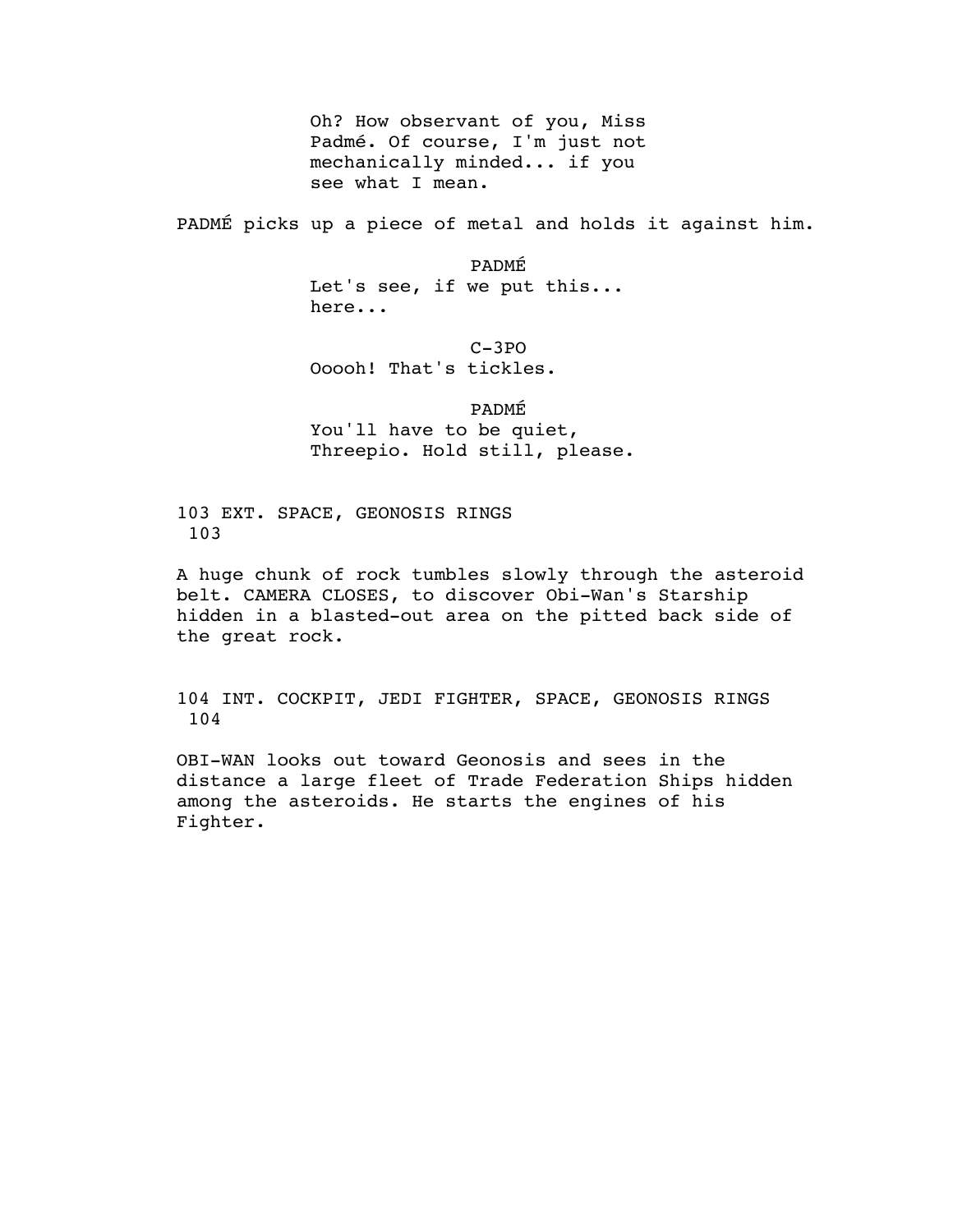104 CONTINUED: 104

Obi-Wan's Fighter moves out from the back side of the asteroid and heads away from the asteroid field, descending toward Geonosis.

105 EXT. GEONOSIS, LANDING AREA - NIGHT 105

Obi-Wan's ship skims across the top of a small mesa along the edge of a rocky ridge. He maneuvers under a rock overhang and lands. He gets out of the Fighter and walks onto the mesa. The wind whips at him. He looks around.

Geonosis is a red rock planet, featureless apart from buttes and mesas, and occasional tall stalagmites that stand out dramatically on the arid plains.

The night is quiet, except for an occasional WEIRD CRY. OBI-WAN checks his bearings, then heads away.

106 EXT. GEONOSIS, ROCK FACE TRAIL - NIGHT 106

OBI-WAN climbs a steep, narrow trail. Suddenly, a CRY is heard close by. OBI-WAN stumbles slightly. His foot slips on the edge, sending a stream of peblles skittering into the darkness.

OBI-WAN listens. Silence. He draws his lightsaber but does not ignite it.

He sets off again and works his way around a narrow corner, to confront a crouching MASSIFF (a dog-sized lizard) with slavering fangs! The beast leaps at him, and OBI-WAN ignites his lightsaber as the MASSIFF knocks him on his back. Its jaws open wide. OBI-WAN stabs the creature, throws it off of him, and jumps up.

A SECOND MASSIFF jumps from behind. OBI-WAN swings around and cuts it in half. The MASSIFF flies over the cliff, HOWLING. It plummets to its death hundreds of feet below.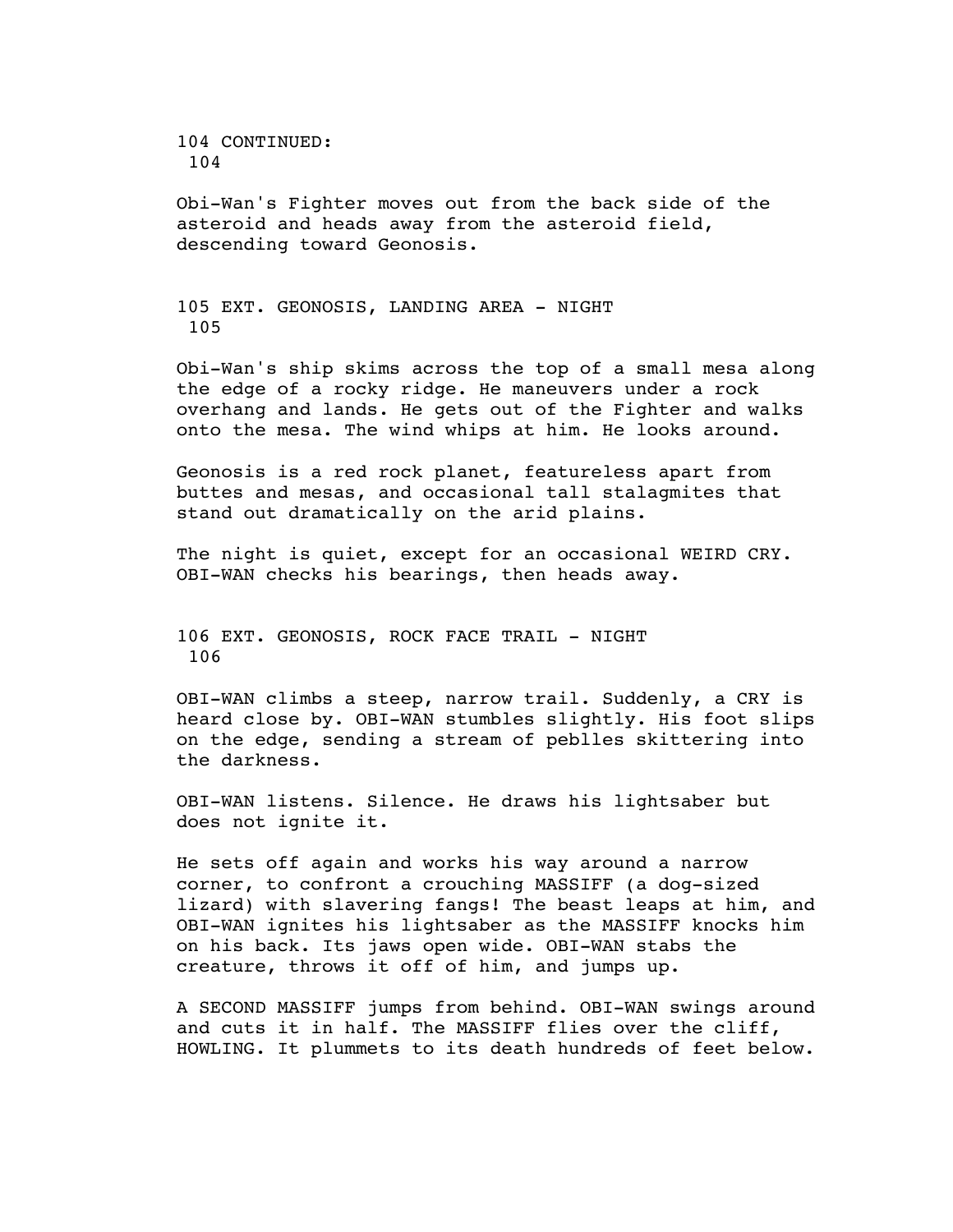107 EXT. TATOOINE, CLIFF (FULL MOON) - NIGHT 107

ANAKIN pulls up near the edge of a cliff. He gets off the bike and creeps to the edge. He looks over to see a Tusken camp in the oasis below. One of the huts at the edge of the camp has TWO TUSKEN GUARDS outside it.

108 EXT. TATOOINE, TUSKEN RAIDER CAMP, OASIS (FULL MOON) - NIGHT

ANAKIN creeps through the camp, working his way from hut to hut, flattening himself against the walls, overhearing snatches of Tusken conversation from inside, using the shadows to hide him until he arrives at the hut with the TWO GUARDS. They are sitting a short distance from the door. ANAKIN wriggles around the back. He takes out his lightsaber and cuts into the base of the wall.

109 INT. TUSKEN RAIDER HUT - NIGHT 109

The lightsaber completes the hole in the wall. ANAKIN wriggles in. He pulls himself to his feet. There are candles everywhere.

A shaft of moonlight from a hole in the roof pierces the gloom of the hut. By its light, ANAKIN sees SHMI, hanging from a wooden frame in the middle of the hut.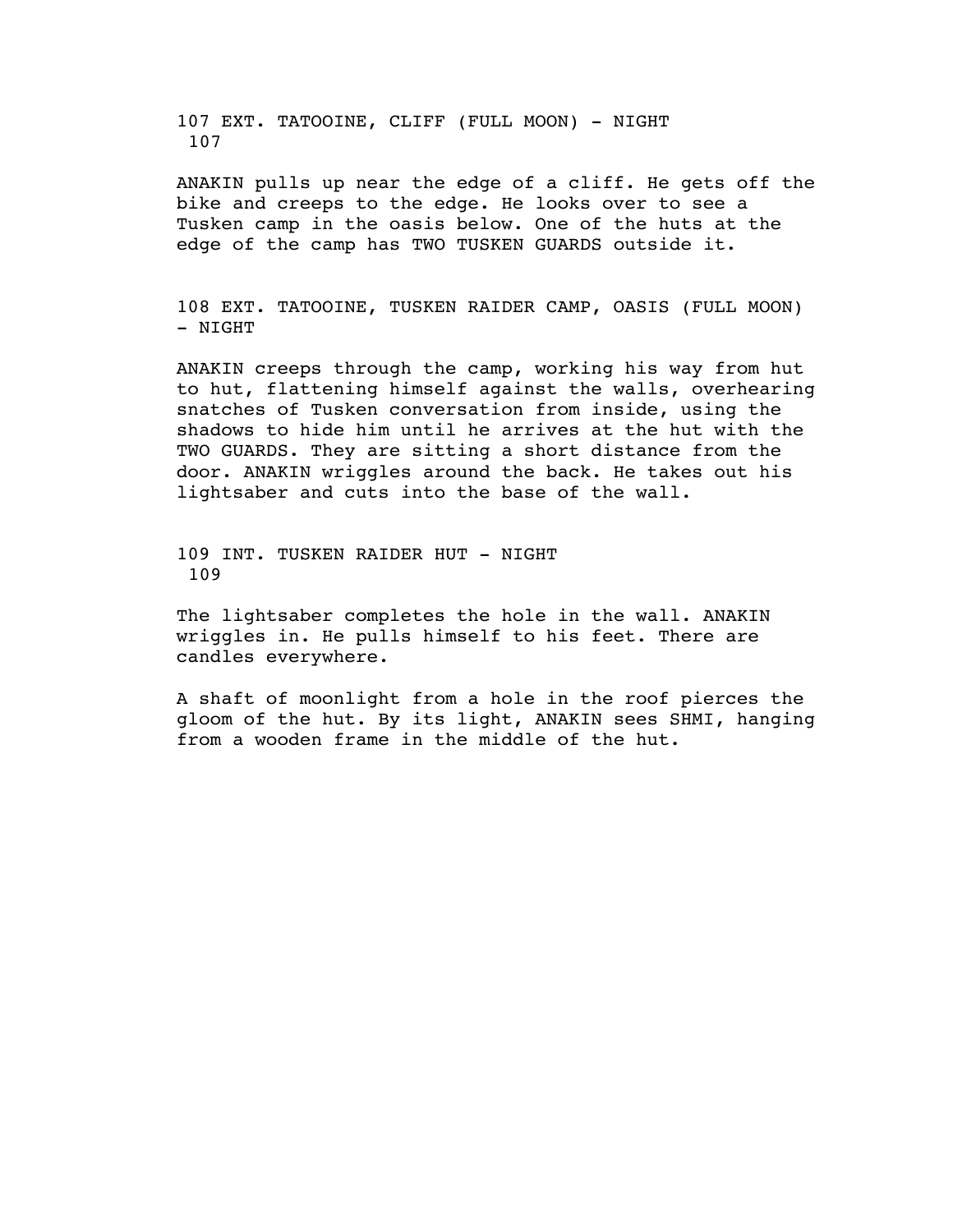109 CONTINUED 109

He cuts her free, takes her into his arms, and lowers her gently to the ground. Her eyes are closed. Her face is bloodied. She has been terribly beaten. Anakin cradles her tenderly.

#### ANAKIN

Mom... Mom... Mom...

SHMI's eyelids flutter - and barely open. They are caked with blood.

SHMI

Annie...? Is it you?

SHMI's eyes focus slowly. ANAKIN gives a little choking gasp.

ANAKIN

I'm here, Mom. You're safe. Hang on. I'm going to get you out of here...

SHMI

I'm so glad... to see you, Annie... Now... I am complete...

ANAKIN

Just stay with me, Mom. I'm going to make you well again. Everything's going to be fine.

SHMI

You look so handsome. My son... my grown-up son. I'm so proud of you, Annie... so proud... I missed you so much... I love...

SHMI dies. ANAKIN draws her to his breast. There is silence for a moment. ANAKIN lifts his head, listening for a moment, then he sits on the floor of the Tusken hut, cradling his dead mother in his arms.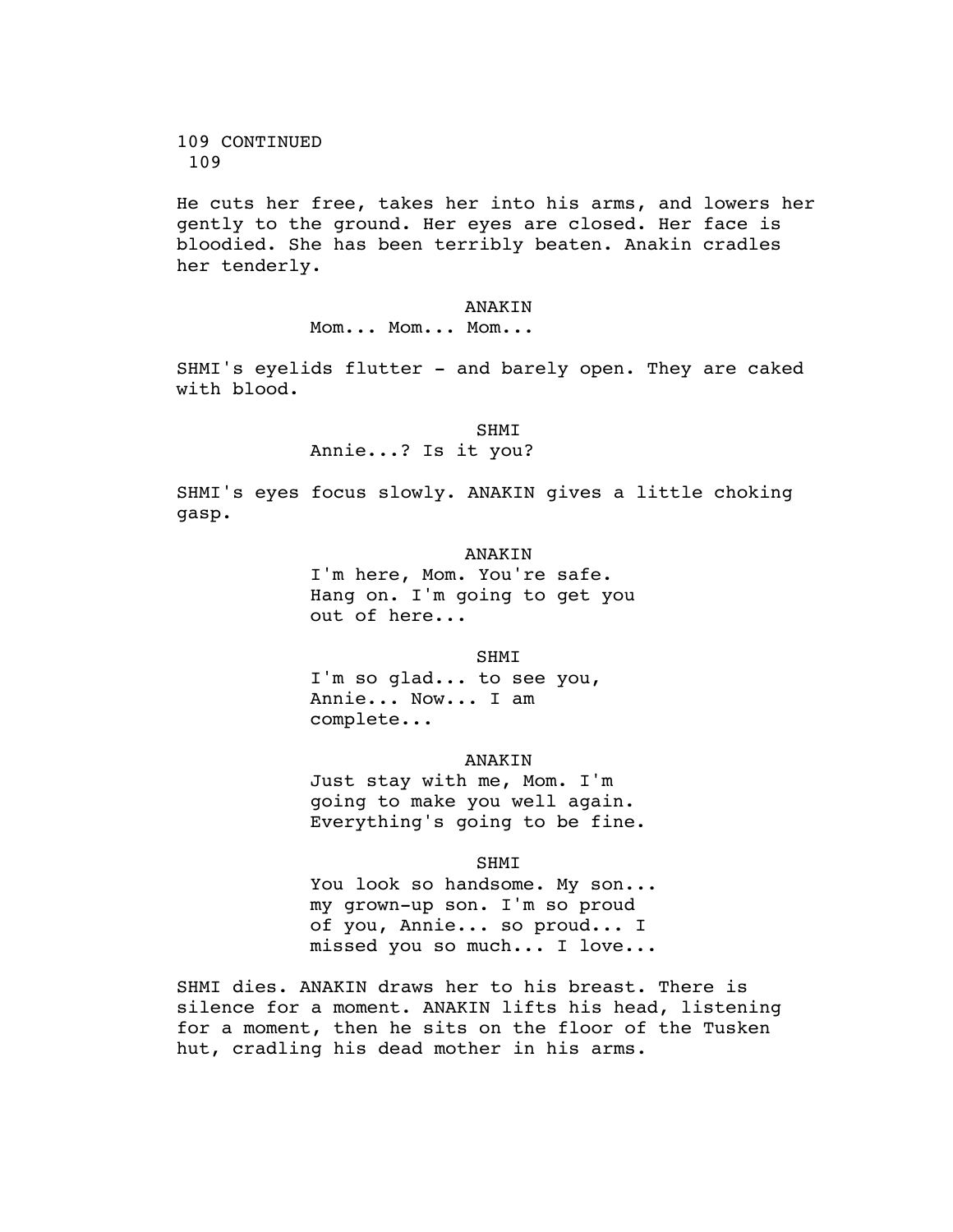110 EXT. GEONOSIS, ROCK FACE TRAIL - NIGHT 110

OBI-WAN arrives at the head of the trail. Far below, a flat plain stretches into the distance. He stops, peering into the darkness, where strange shapes loom indistinctly.

OBI-WAN takes a pair of electronic binoculars from his belt and puts them to his eyes. He sees a cluster of great towers like fantastic stalagmites rise from the plain below.

SLOW PAN with the binoculars, and suddenly a line of Battle Starships come into view. OBI-WAN touches the viewfinder. Between fifty and a hundred Federation Starships in near rows. Some are on platforms that are carrying the Starships down to an underground facility. Other platforms are rising to the surface. They carry THOUSANDS of BATTLE DROIDS that step off and file into the waiting ships. A fully loaded Starship takes off. OBI-WAN swings the binoculars upward, to see more Federation Starships.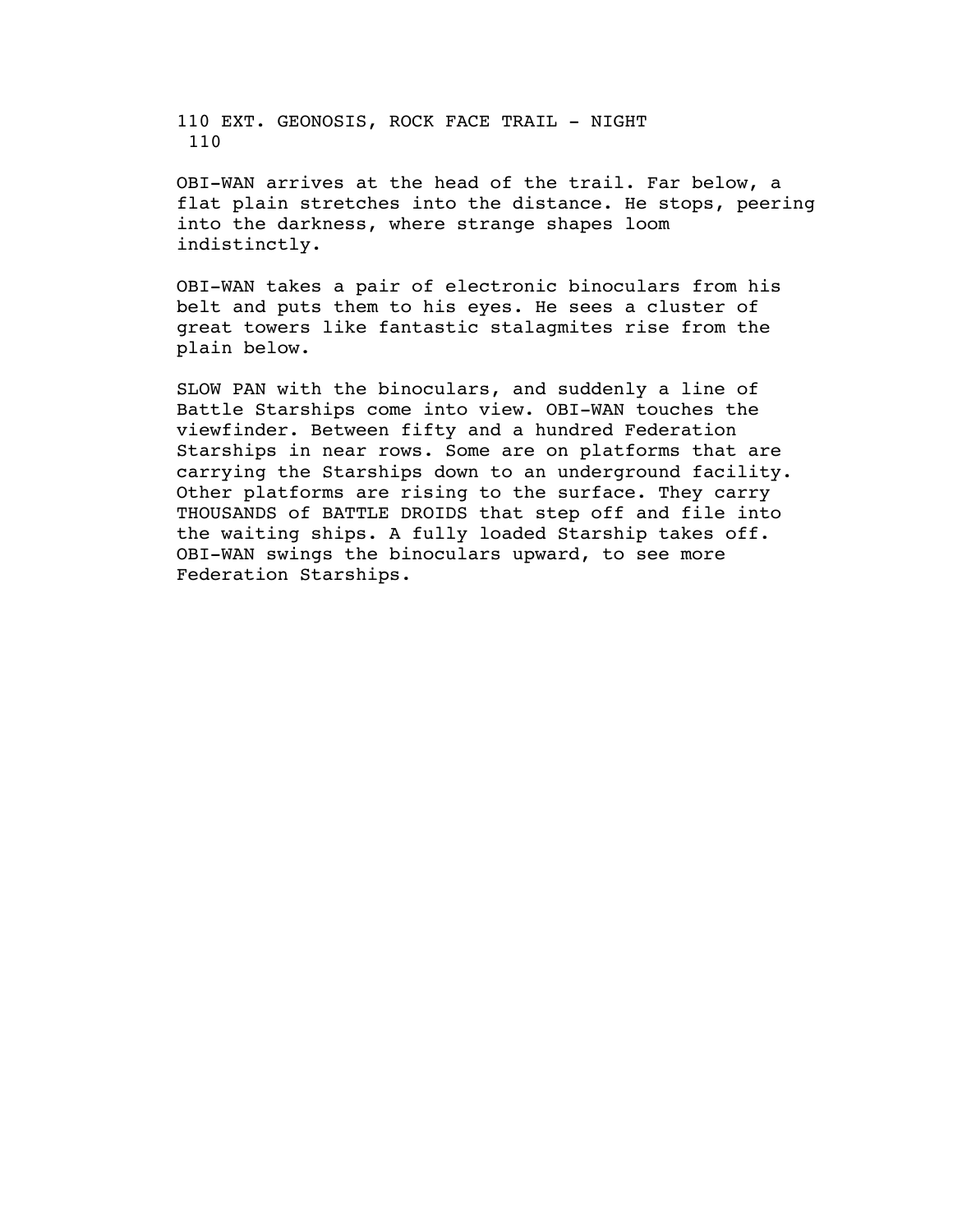111 EXT. TATOOINE, TUSKEN RAIDER CAMP, OASIS - DAWN 111

The pale light grows. Thin tendrils of smoke rise slowly in the cold, clear air. Somewhere a dog BARKS. An OLD WOMAN comes out of one of the huts. She carries a pail. She swirls it and tosses the dirty water onto the ground.

As she goes back inside the hut, a TUSKEN CHILD runs past, dragging a stick in the sand. The CHILD runs through the line of huts, turns a corner, and stops suddenly, staring at the bodies of the TWO TUSKEN GUARDS. Between them, ANAKIN stands outside the hut door. His face is a grim mask. The CHILD stares, then there is a FLASH OF LIGHT as Anakin's lightsaber switches on.

112 EXT. GEONOSIS, LANDING AREA - NIGHT 112

OBI-WAN comes running back to his ship and climbs into the cockpit. He settles into his seat. His ARFOUR DROID beeps a happy greeting. OBI-WAN switches on his comlink.

> OBI-WAN "Guiding light" to "old folks home."

113 EXT. CORUSCANT, REPUBLIC EXECUTIVE BUILDING - DAY 113

LOW ANGLE. A line of reflecting pools with splashing fountains flanked by statues on each side leads to the main entrance to the awesome building.

114 INT. CORUSCANT, CHANCELLOR'S OFFICE 114

A hologram of OBI-WAN flickers in front of a group, made up of Jedi (YODA, MACE WINDU, and KI-ADI-MUNDI) and Senators (BAIL ORGANA, ASK AAK, LUMINARA, and JAR JAR). PALPATINE and MAS AMEDDA are in the middle of the group, watching with growing concern.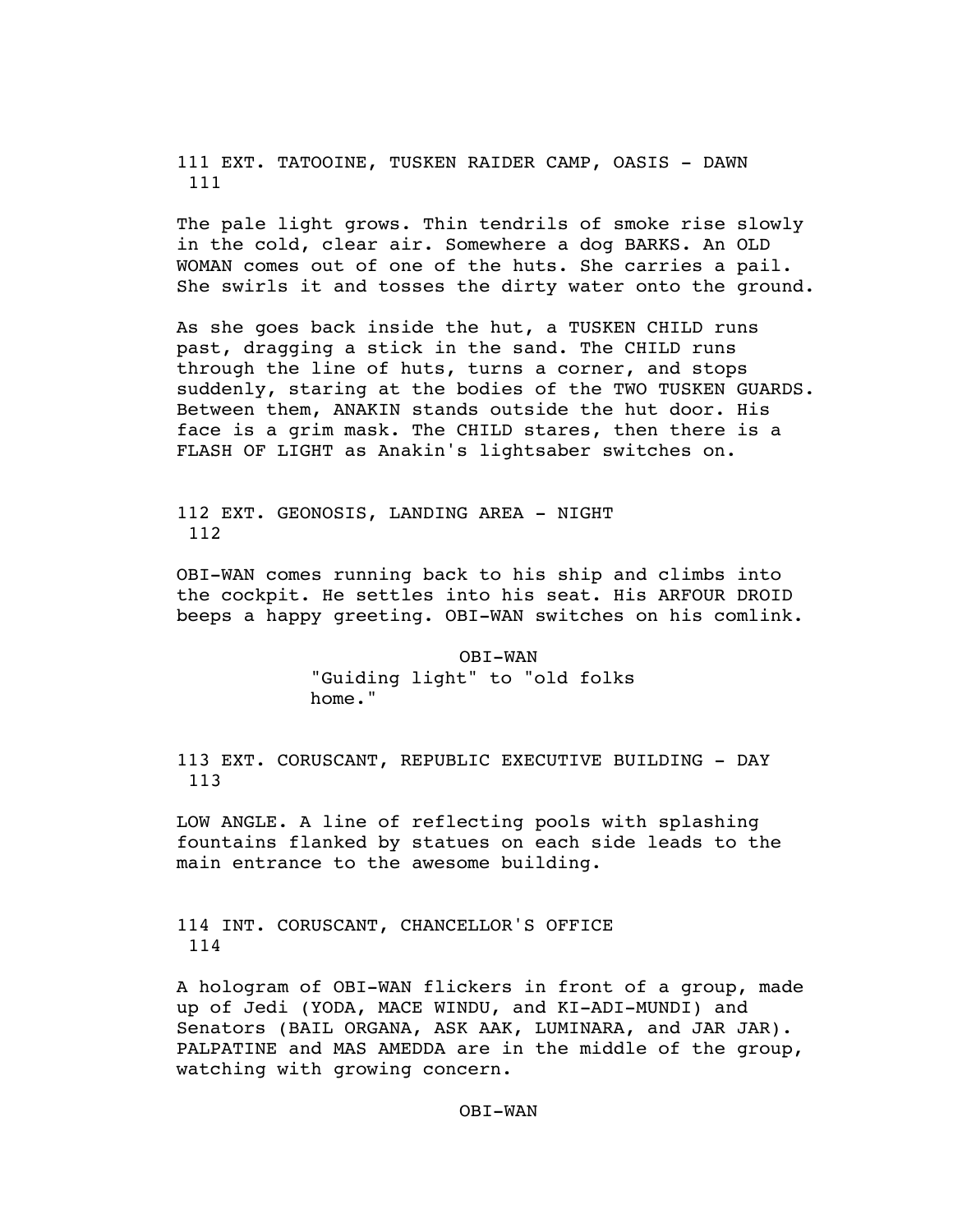...Starships from the Trade Federation and the Commerce Guilds are taking deliveries of battle droids from the foundries on Geonosis.

# BAIL ORGANA

That's outrageous! The treaty forbids the Trade Federation from building up an army. What are they doing?!

# OBI-WAN

The droid foundry seems to be working at full capacity. I am going to go down and investigate. I will bring Jango Fett back home for interrogation.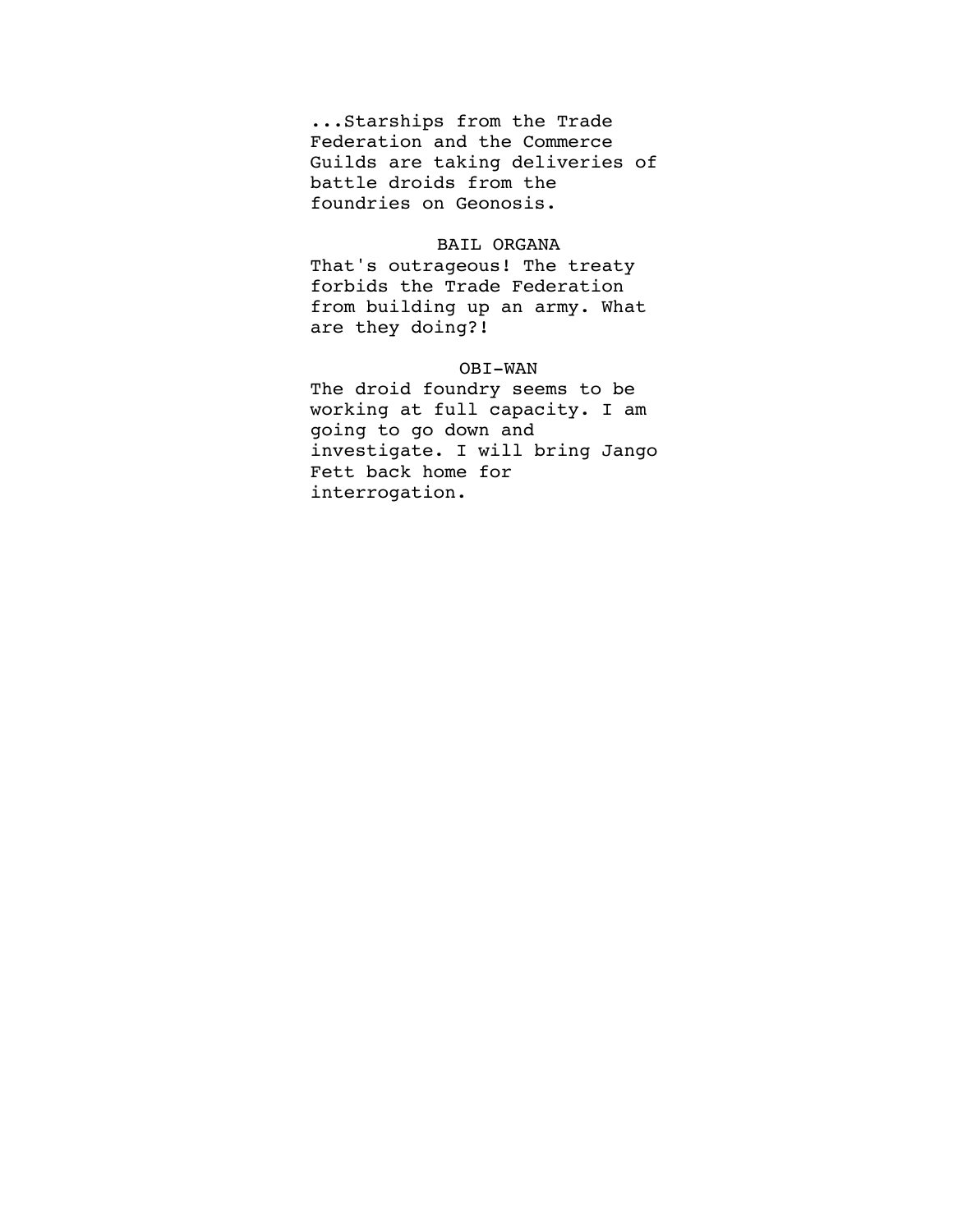114 CONTINUED: 114

### PALPATINE

Those Geonosian foundries are part of the Techno Union. We will call in their representatives and ask them a few very pointed questions.

### OBI-WAN

One more thing. Jango mentioned he was recruited by someone named Darth Tyranus. Any idea who that might be?

#### YODA

With the forename Darth, a Sith he must be.

#### MACE WINDU

Our missing apprentice. They are playing their hand at last.

#### OBI-WAN

Do you believe he could be the mysterious Sido-Dyas, who made the deal for the clone army?

YODA Perhaps too many pieces missing from this puzzle, there are.

### MACE WINDU

Be careful, Obi-Wan. This investigation is becoming less than routine. Do you need help?

#### OBI-WAN

Let me see if I can figure out what's going on first.

The hologram of OBI-WAN fades off. PALPATINE stares at the spot where the hologram was in disbelief.

BAIL ORGANA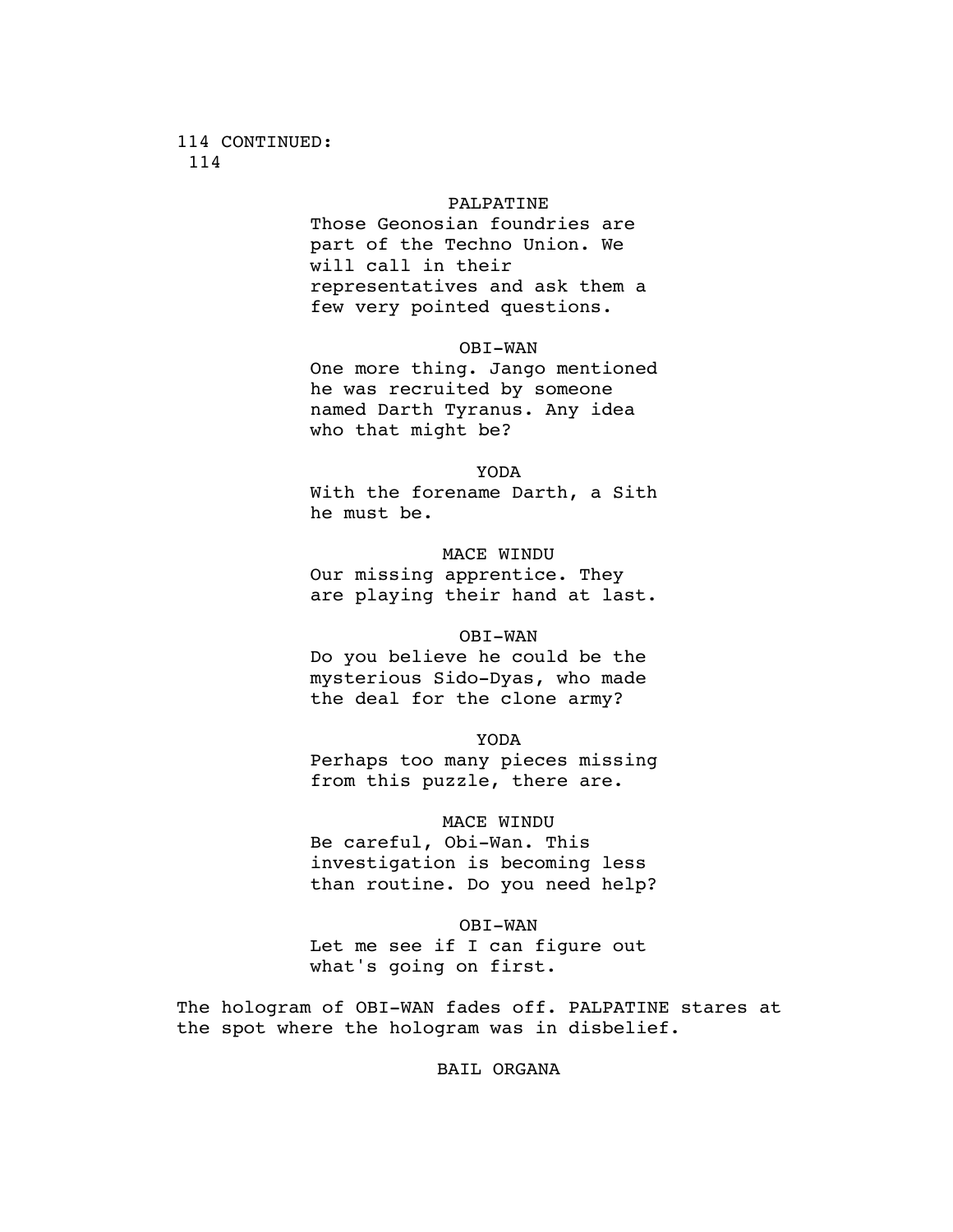The Commerce Guilds are preparing for war... there can be no doubt of that.

# PALPATINE

Count Dooku must have made a treaty with them.

### MACE WINDU

We must stop them soon before they're fully ready.

# SENATOR ASK AAK

The debate is over, now we need that clone army...

## BAIL ORGANA

Unfortunately, the debate is not over. The Senate will never be able to approve the use of that army before the separatists attack.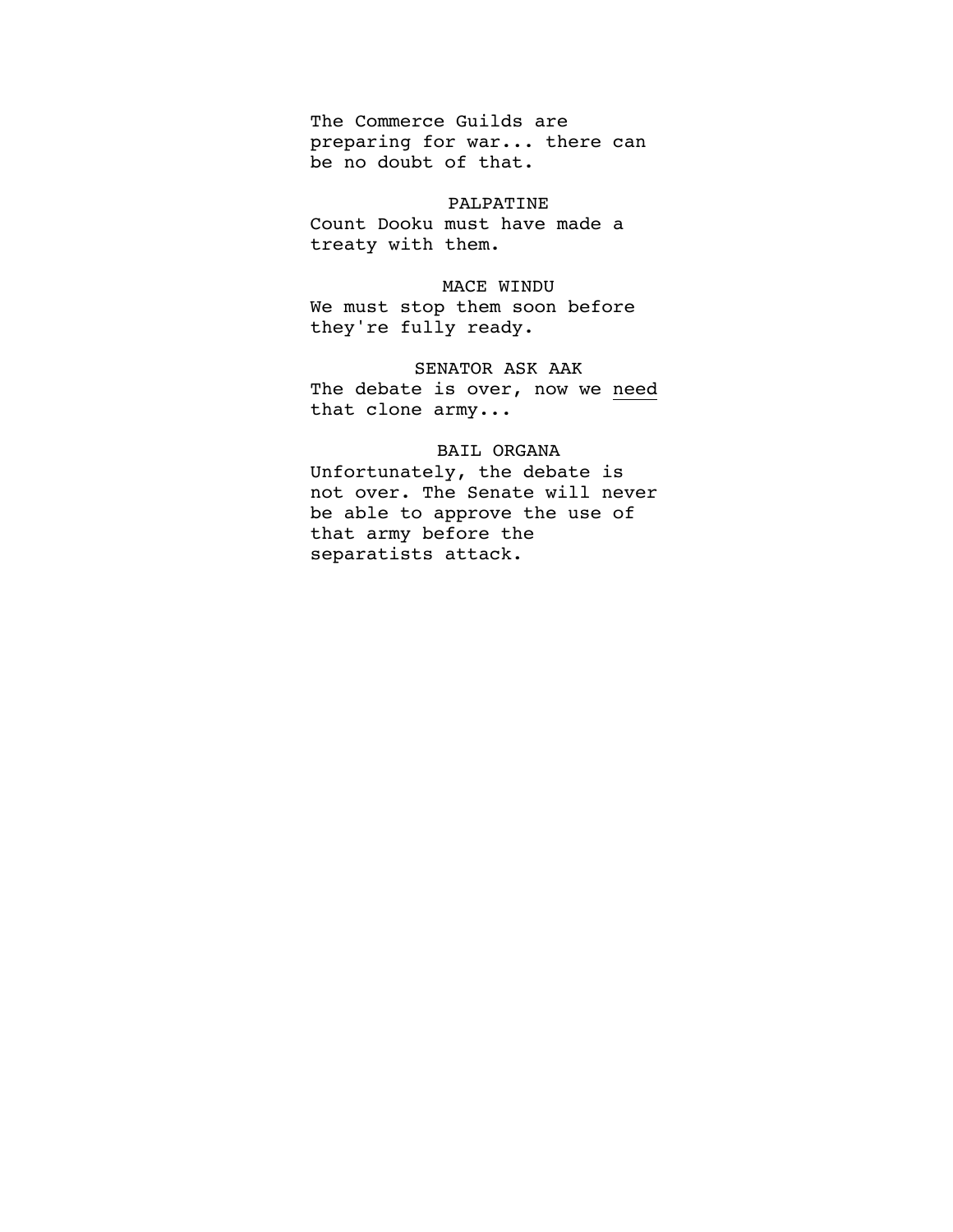# 114 CONTINUED: (2) 114

#### MAS AMEDDA

This is a crisis! If the Senate votes the Chancellor emergency powers, he could approve the use of the army, in a minute.

#### PALPATINE

Please, please, I don't wish to have emergency powers. That's too extreme a solution. It's akin to a dictatorship. We must rely on the Jedi. Master Yoda, how many are available to go to Geonosis?

MACE WINDU and YODA look at one another.

YODA

Two hundred,... less or more.

#### BAIL ORGANA

With all due respect for the Jedi Order, two hundred will be no match for hundreds of thousands of battle droids.

### MACE WINDU

Patience. We should wait for Obi-Wan to report back. We don't know that Count Dooku has made a treaty with the Corporate Alliance, it's speculation.

# SENATOR ASK AAK

But we must prepare for the worst. I'm going to propose a motion granting emergency powers to the Chancellor at the next session. We must not wait!

#### PALPATINE

Out of the question, Senator! You and I are too closely aligned. The issue will become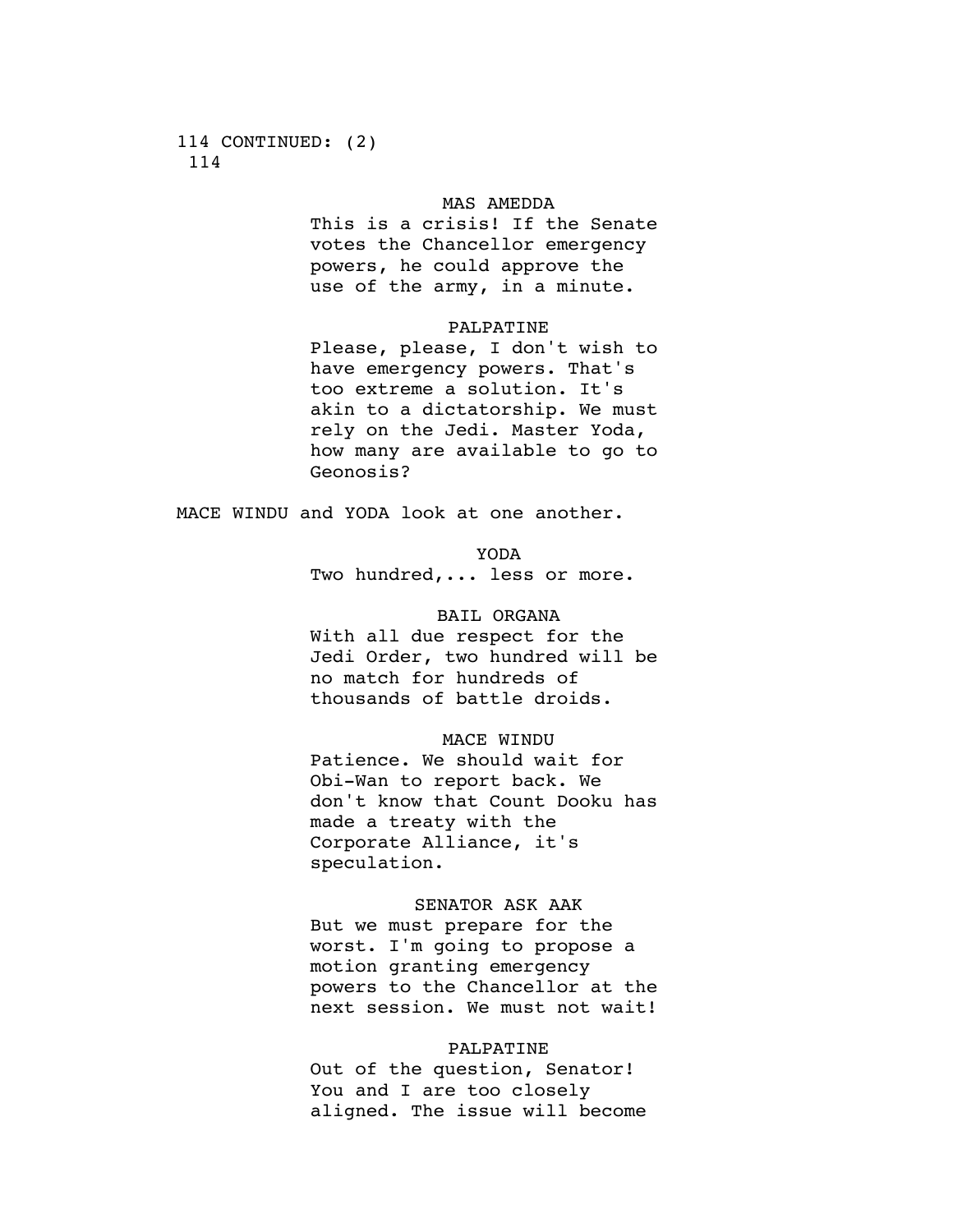partisan and debates will begin. The proposal must come from a neutral source.

MAS AMEDDA If only Senator Amidala were here.

JAR JAR steps forward from the back of the group.

JAR JAR Supreme Chancellor... my august colleagues, I would be proud to propose the motion in question. This is a grave situation, and I'm sure Senator Amidala, and the Queen of Naboo, would agree.

SENATOR ASK AAK Thank you, Representative Binks.

Silence. Then PALPATINE sighs deeply.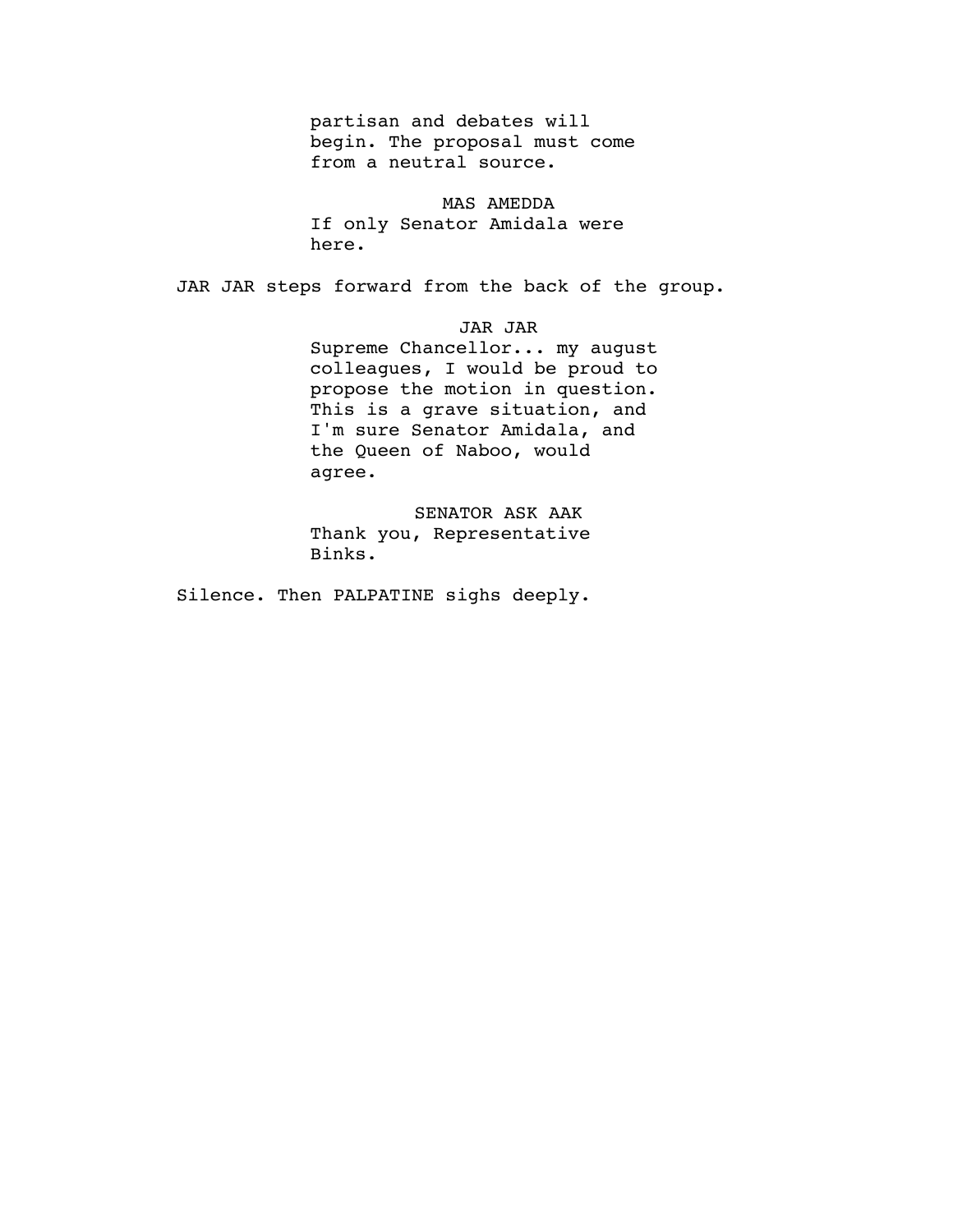114 CONTINUED: (3) 114

#### PALPATINE

If called upon, I will serve. But it will be the saddest day of my life.

115 EXT. TATOOINE, DESERT, HOMESTEAD MOISTURE FARM - DAY 115

All is quiet. BERU comes out of the house. She goes to a moisture line and starts to draw water.

116 INT. TATOOINE, HOMESTEAD, GARAGE - DAY 116

PADMÉ fixes the last piece of covering onto THREEPIO.

### PADMÉ

There!

PADMÉ stands back. OWEN is with her. They look at THREEPIO. He isn't the golden figure we know because PADMÉ has had to use whatever stuff she could find in the garage. He is multi-coloured in several textures, but he is complete.

> C-3PO Um. How do I look?

**OWEN** Great! You look perfect.

C-3PO Perfect? Oh, Miss Padmé, I'm so happy! (extending his hand to shake hers) Oh, pardon me.

THREEPIO drops his hand and bows formally.

THREEPIO (continuing) Thank you.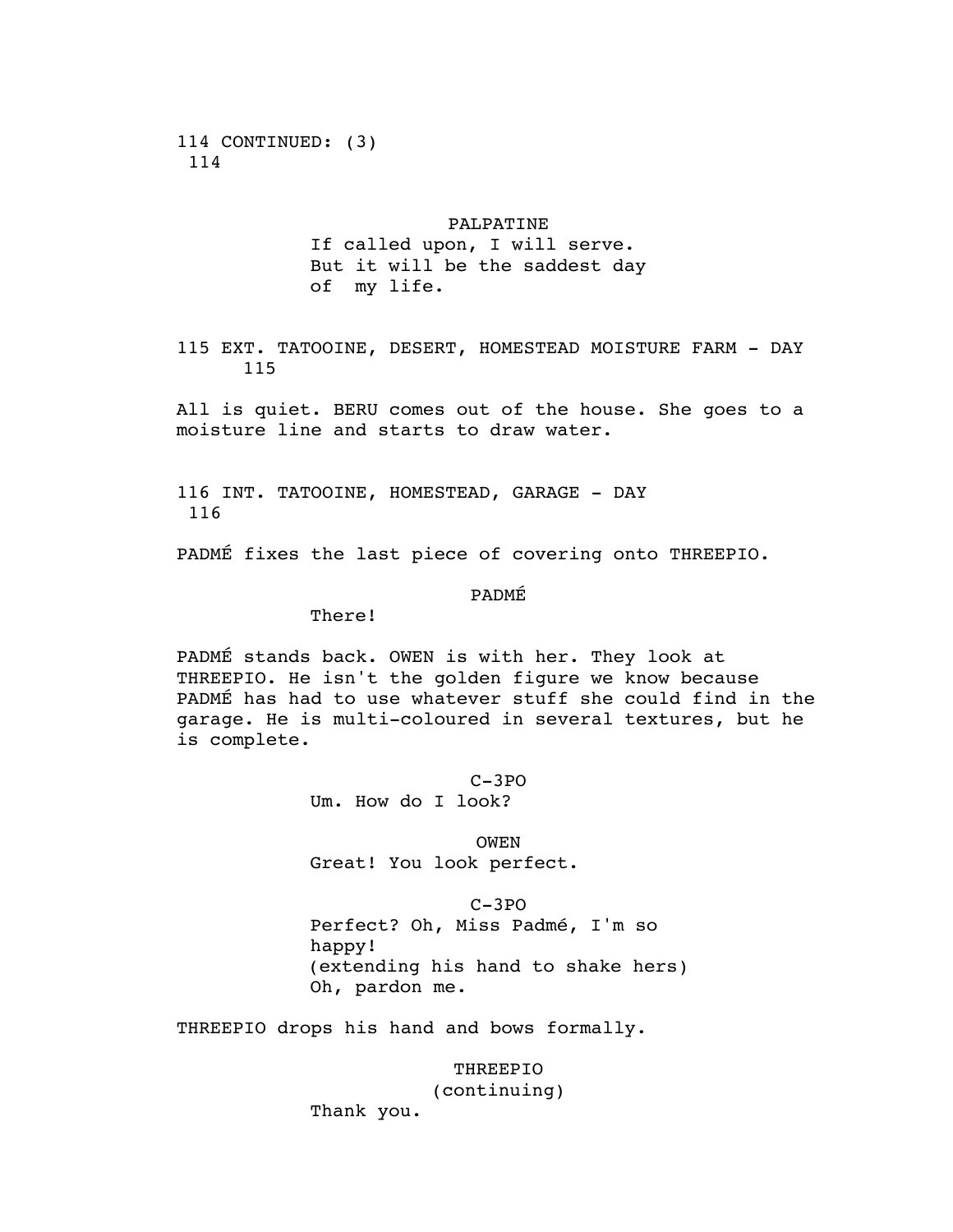He forgets formality and hugs her. PADMÉ hugs him back, laughing.

# C-3PO

(continuing) Thank you! Thank you! Thank you!

OWEN (grinning) Well, Padmé, I think he should be yours from now on... I know that is what my Mom would want.

C-3PO

Oh, my!

Then suddenly, from outside:

BERU (V.O.) Come topside, everybody! He's back! He's back.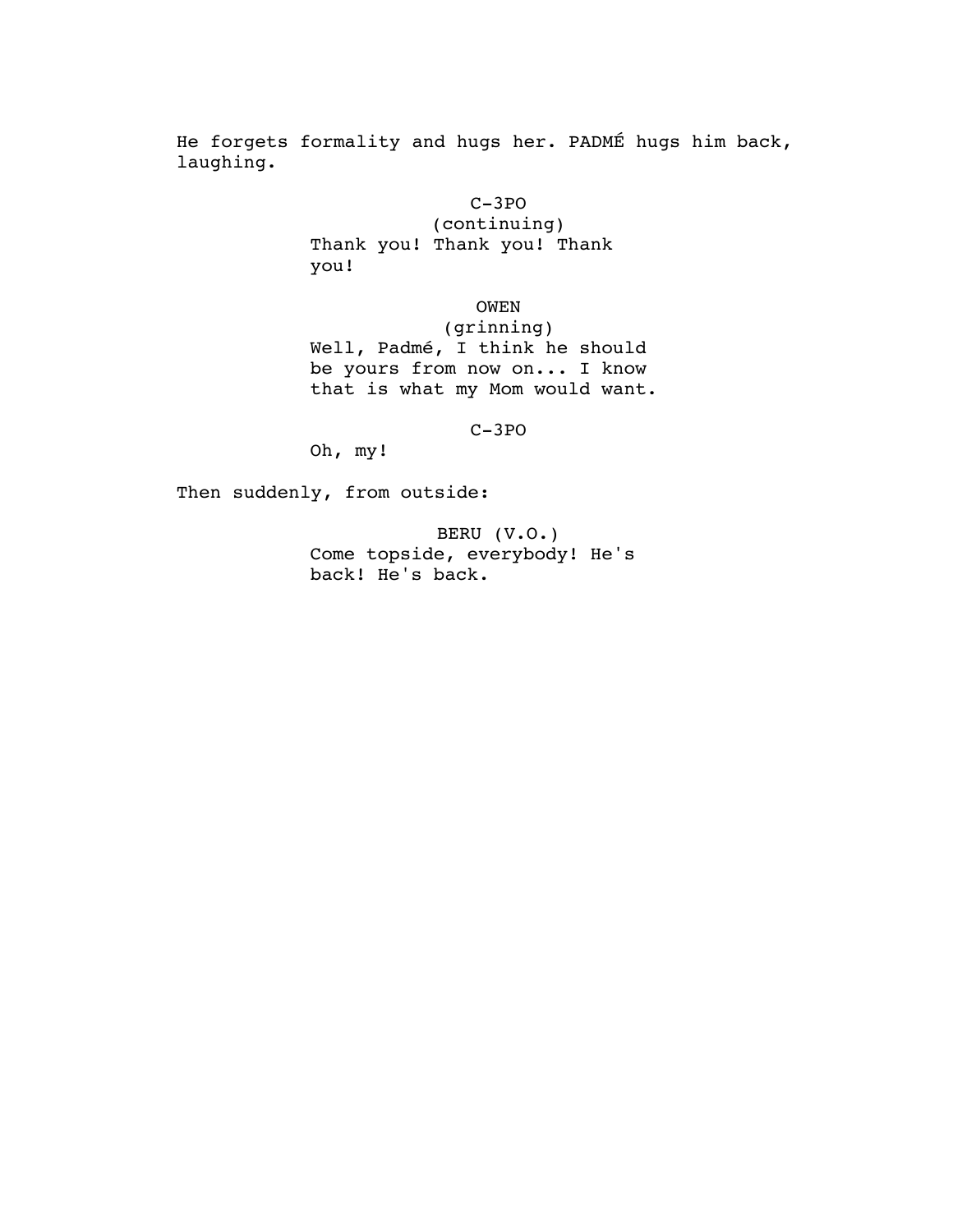# 117 EXT. TATOOINE, DESERT, HOMESTEAD MOISTURE FARM - DAY 117

PADMÉ and OWEN run out onto the cbaut to join BERU. THREEPIO follows. CLIEGG hobbles out of the homestead on his speeder chair. They stand looking out into the desert, where ANAKIN rides the speeder bike toward the homestead. SHMI'S BODY is tied to it.

ANAKIN arrives. They run to him as he steps away from the bike, carrying SHM1. He stops, face-to-face with CLIEGG. There is a brief pause. Then he carries SHMI into the homestead.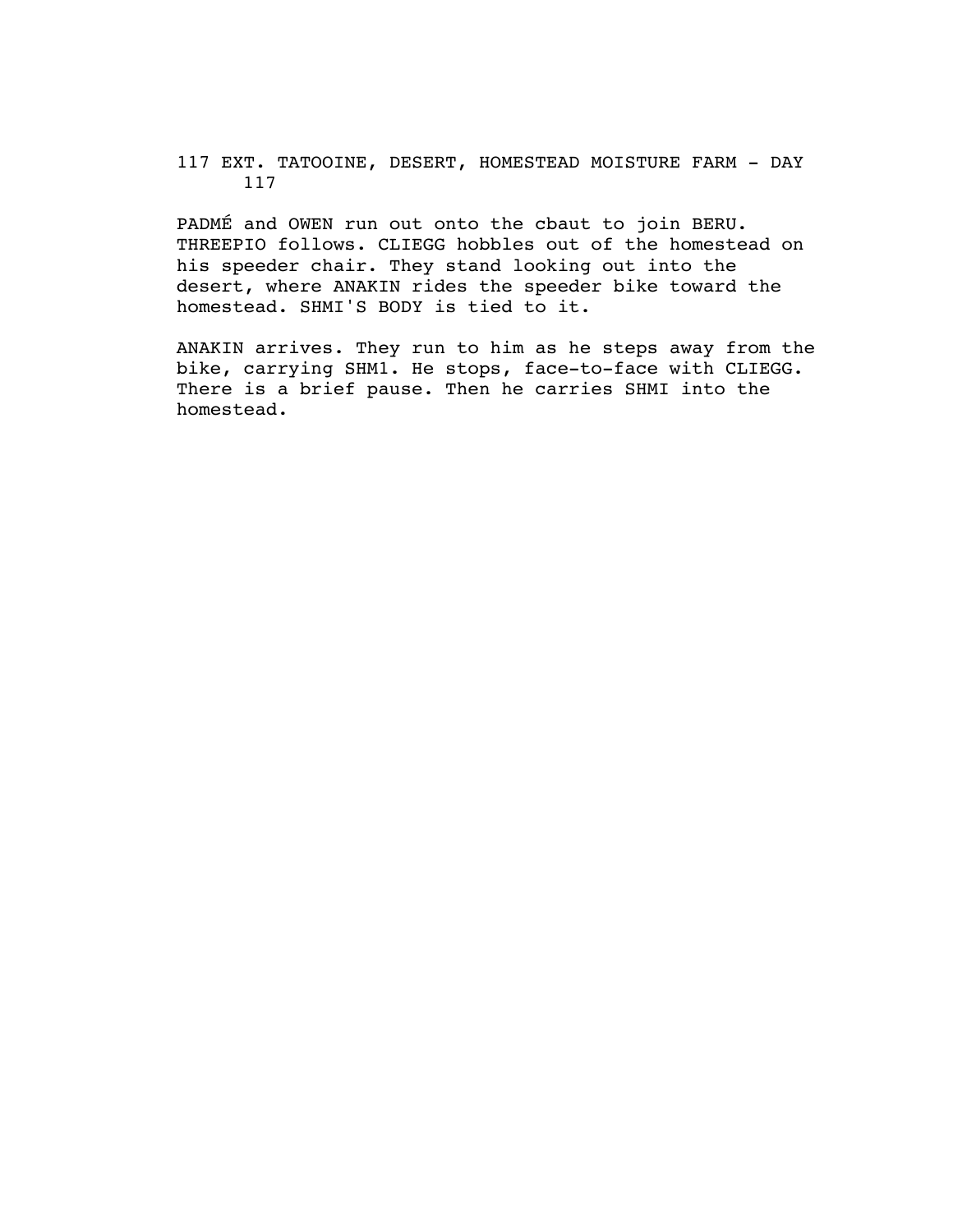118 INT TATOOINE, HOMESTEAD, GARAGE - DAY 118

PADMÉ comes in with a tray of food. ANAKIN is kneeling by the speeder bike, using an electronic wrench to work on it.

> **ANAKIN** The shifter broke. Life seems so much simpler when you're fixing things.

PADMÉ puts the tray down

#### ANAKIN

(continuing) I'm good at fixing things... always was. But I couldn't... (stops working, tears in his eyes) Why did she have to die? Why couldn't I save her? I know I could have!

### PADMÉ

Sometimes there are things no one can fix. You're not allpowerful, Annie.

ANAKIN starts working with the wrench again.

# ANAKIN

(angry) I should be! Someday I will be... I will be the most powerful Jedi ever! I promise you, I will even learn to stop people from dying.

PADMÉ

Anakin...

# ANAKIN

### (furious)

It's all Obi-Wan's fault. He's jealous! He knows I'm already more powerful than he is. He's holding me back!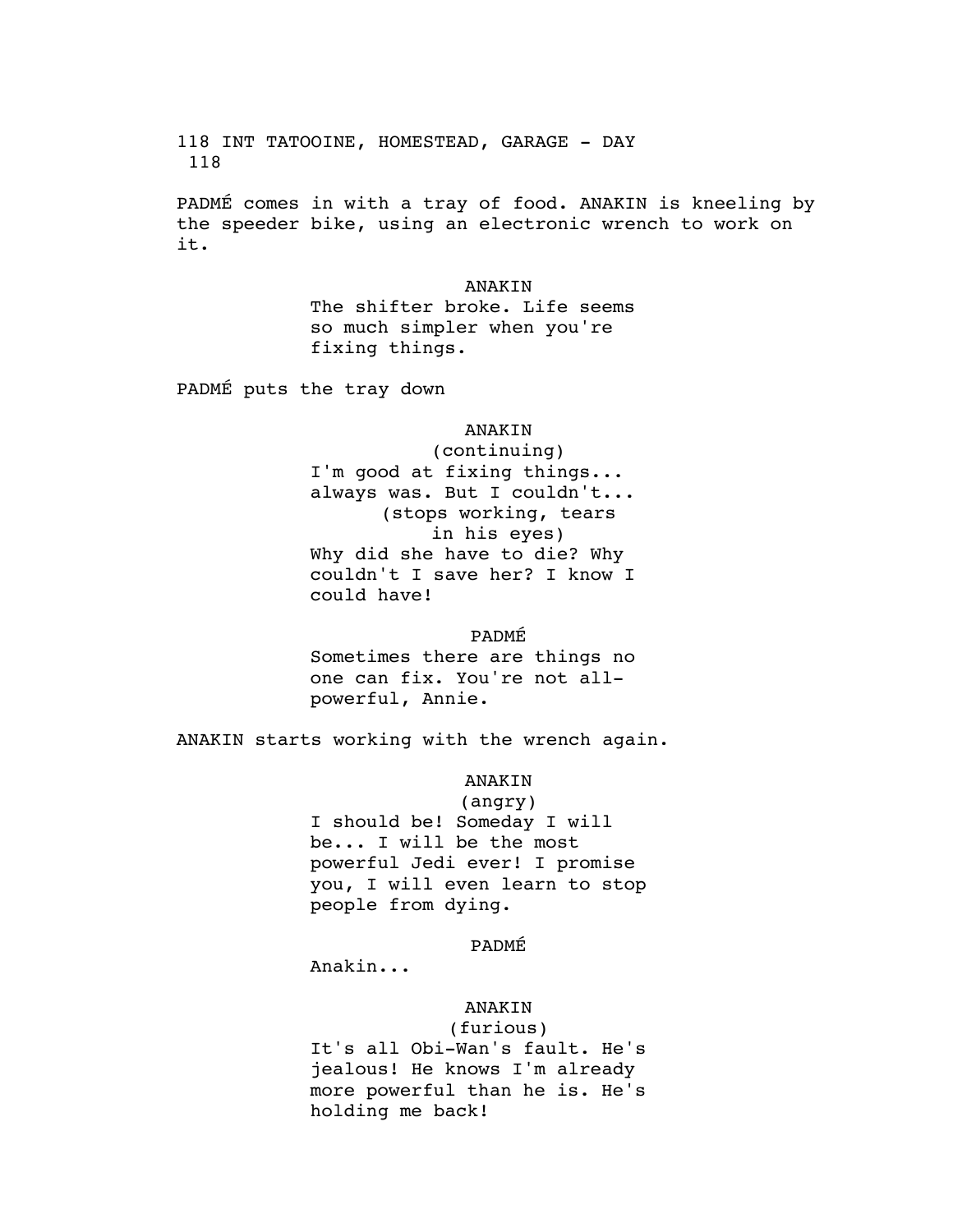ANAKIN hurls the wrench across the garage. It CLATTERS to the floor. He looks at his trembling hands. PADMÉ stares at him, shocked.

PADMÉ

Annie, what's wrong?

ANAKIN

I... I killed them. I killed them all. They're dead, every single one of them...

ANAKIN focuses on her like someone returning from far away.

ANAKIN

(continuing) Not just the men... the women and children too. They're like animals, and I slaughtered them like animals... I hate them!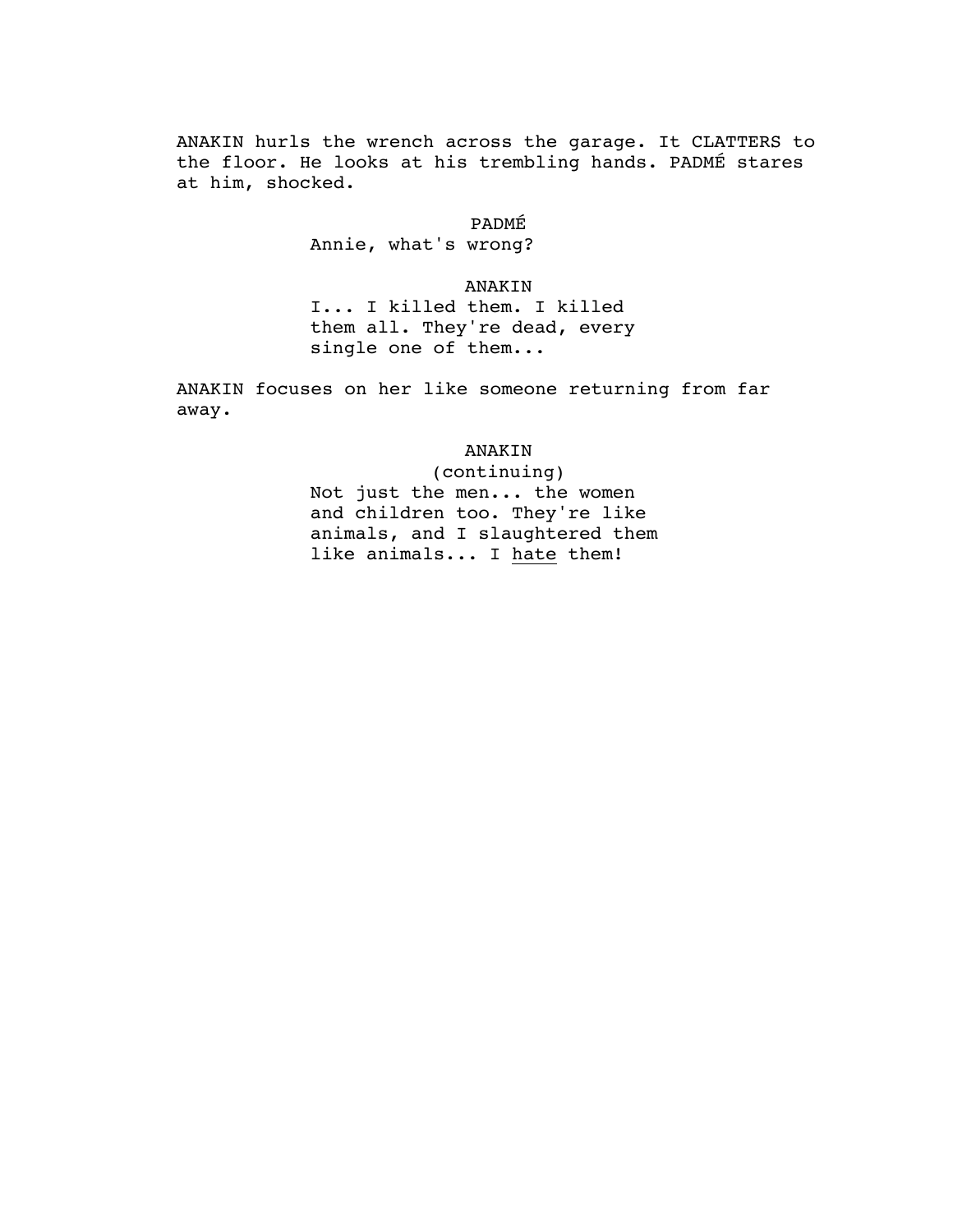118 CONTINUED: 118

There is silence for a moment, then ANAKIN breaks down, sobbing. PADMÉ takes him into her arms.

ANAKIN

(continuing) Why do I hate them? I didn't... I couldn't... I couldn't control myself. I... I don't want to hate them... but I just can't forgive them.

PADMÉ To be angry is to be human.

ANAKIN To control your anger is to be a Jedi.

PADMÉ Ssshhh... you're human.

ANAKIN No. I'm a Jedi. I know I'm better than this. I'm sorry, I'm so sorry!

PADMÉ You're like everyone else...

PADMÉ rocks him, and ANAKIN weeps.

119 EXT. GEONOSIS, TOWER ENTRANCE - DAWN 119

Light grows on the clustering tower of fantastic stalagmites. OBI-WAN sneaks up to the main one. He climbs up the side of the tower to a small window-like opening. OBI-WAN looks around quickly, then sneaks inside.

120 INT. GEONOSIS, CORRIDORS - MORNING 120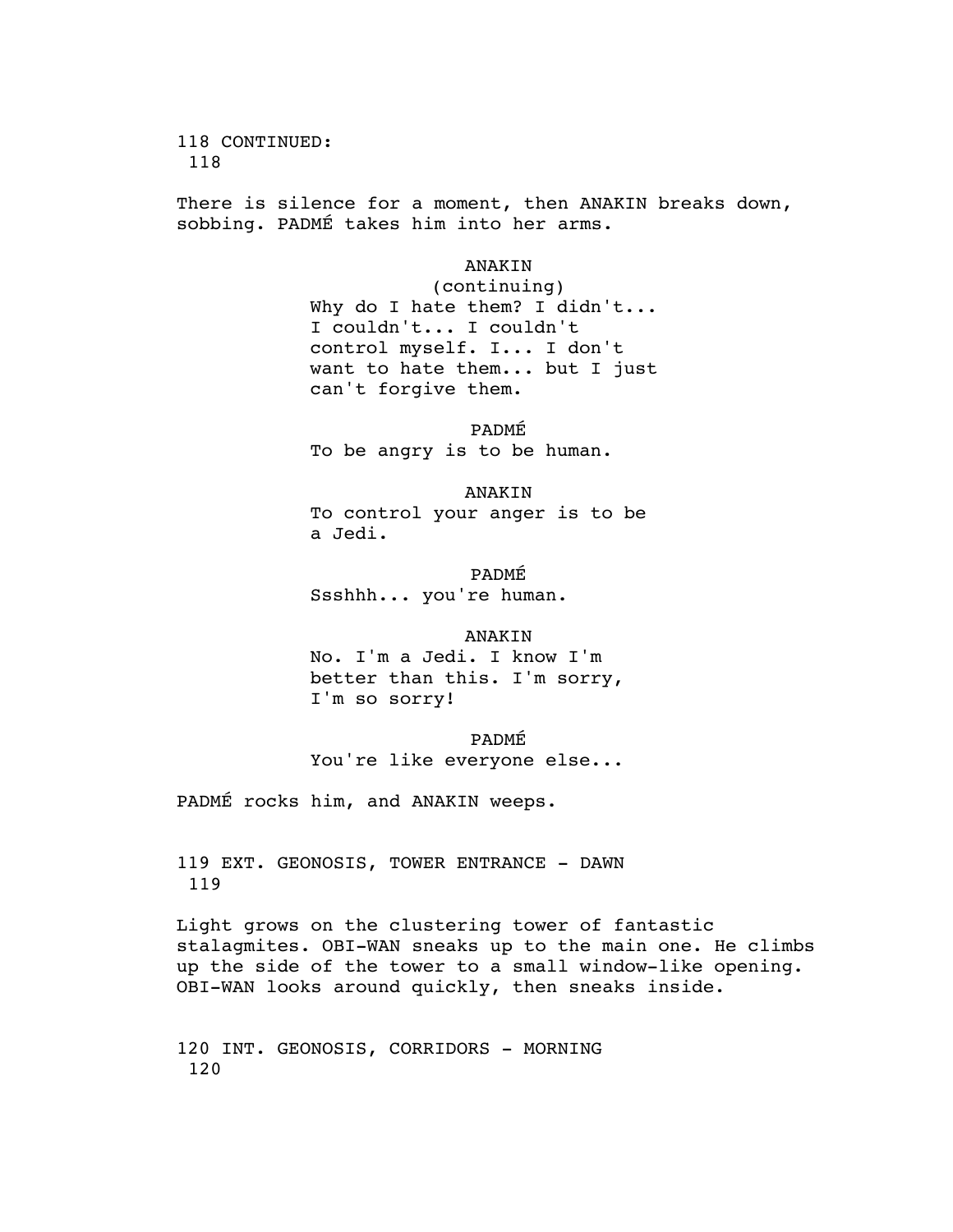OBI-WAN makes his way along a narrow, pillared corridor. He comes to what looks like a large open well or vent shaft. He looks down and sees a huge underground facility below. In one area, machines are constructing BATTLE DROIDS. In another area, completed DROIDS are moving along a conveyor belt. GEONOSIS WORKERS, with no wings, drone away at the assembly line.

221 INT. GEONOSIS, CENTRAL SQUARE - MORNING 121

OBI-WAN arrives at a vast expanse in the stalagmite interior. Immense pillars, soaring Gaudi-Gothic arches, vaulted roofs. The huge space is deserted - completely silent.

OBI-WAN starts to cross the square. Suddenly he hears voices.

He darts behind a pillar as POGGLE THE LESSER (Archduke of Geonosis), his aid, SUN RIT, COUNT DOOKU, and NUTE GUNRAY approach, closely followed by PASSEL ARGENTE and WAT TAMBOR. COUNT DOOKU is tall, elderly, and saturnine, with beautiful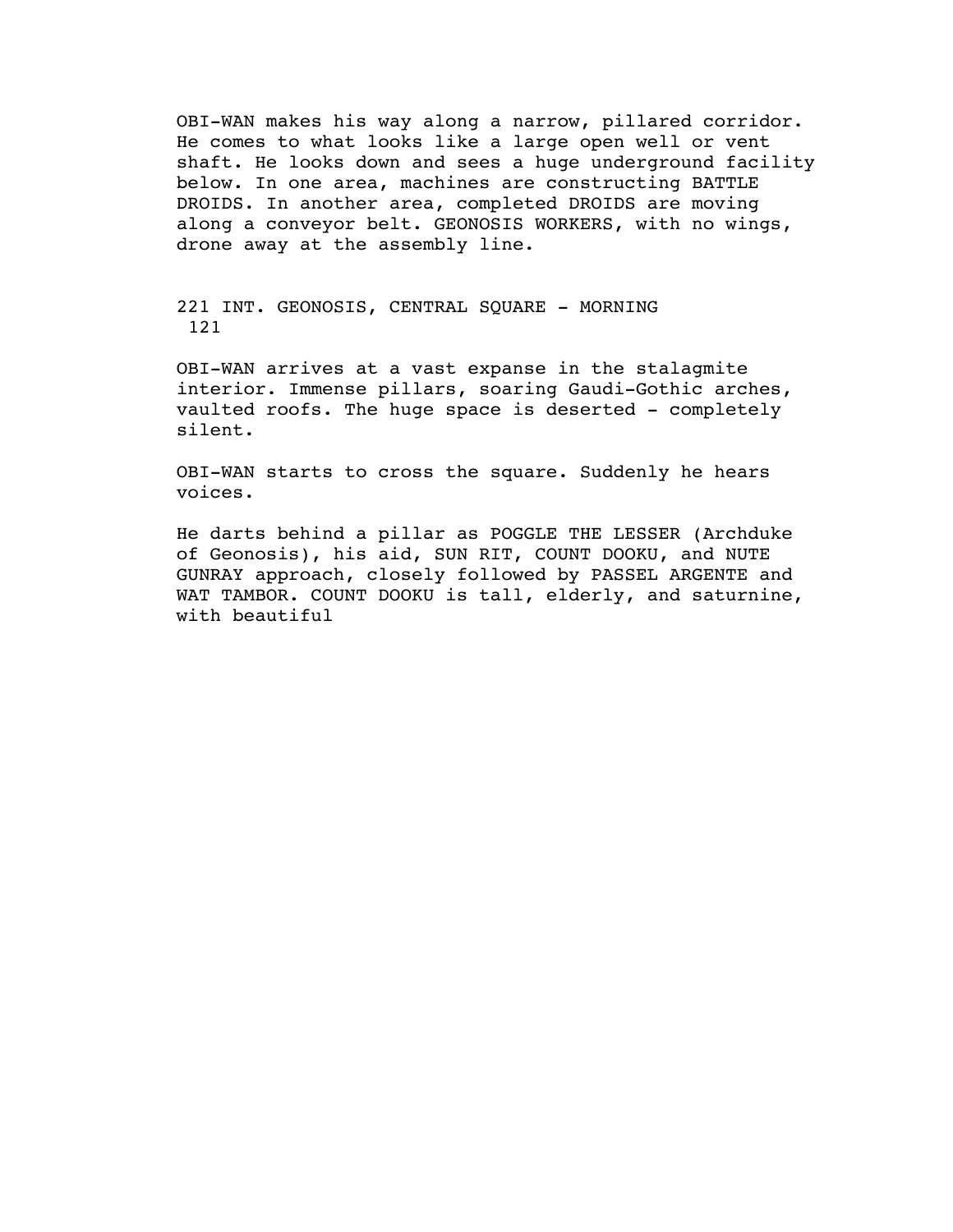121 CONTINUED: 121

manners. OBI-WAN flattens himself against the pillar as they pass by.

#### POGGLE

We're already running at maximum capacity. In less than two months, Viceroy, you'll have the finest army in the galaxy.

#### NUTE GUNRAY

Our early testing of your prototype units has been satisfying, but these new Battle Droids are a little less precise than I had hoped.

#### POGGLE

I'm sure their advanced features will more than make up for that.

COUNT DOOKU Now, we must persuade the Commerce Guild and the Corporate Alliance to sign the treaty, then nothing in the universe will be able to stop us.

### NUTE GUNRAY

What about the Senator from Naboo? Is she dead yet? I'm not signing your treaty until I have her head on my desk.

# COUNT DOOKU

She will be soon, Viceroy. I am a man of my word, and I have faith in this bounty hunter's abilities.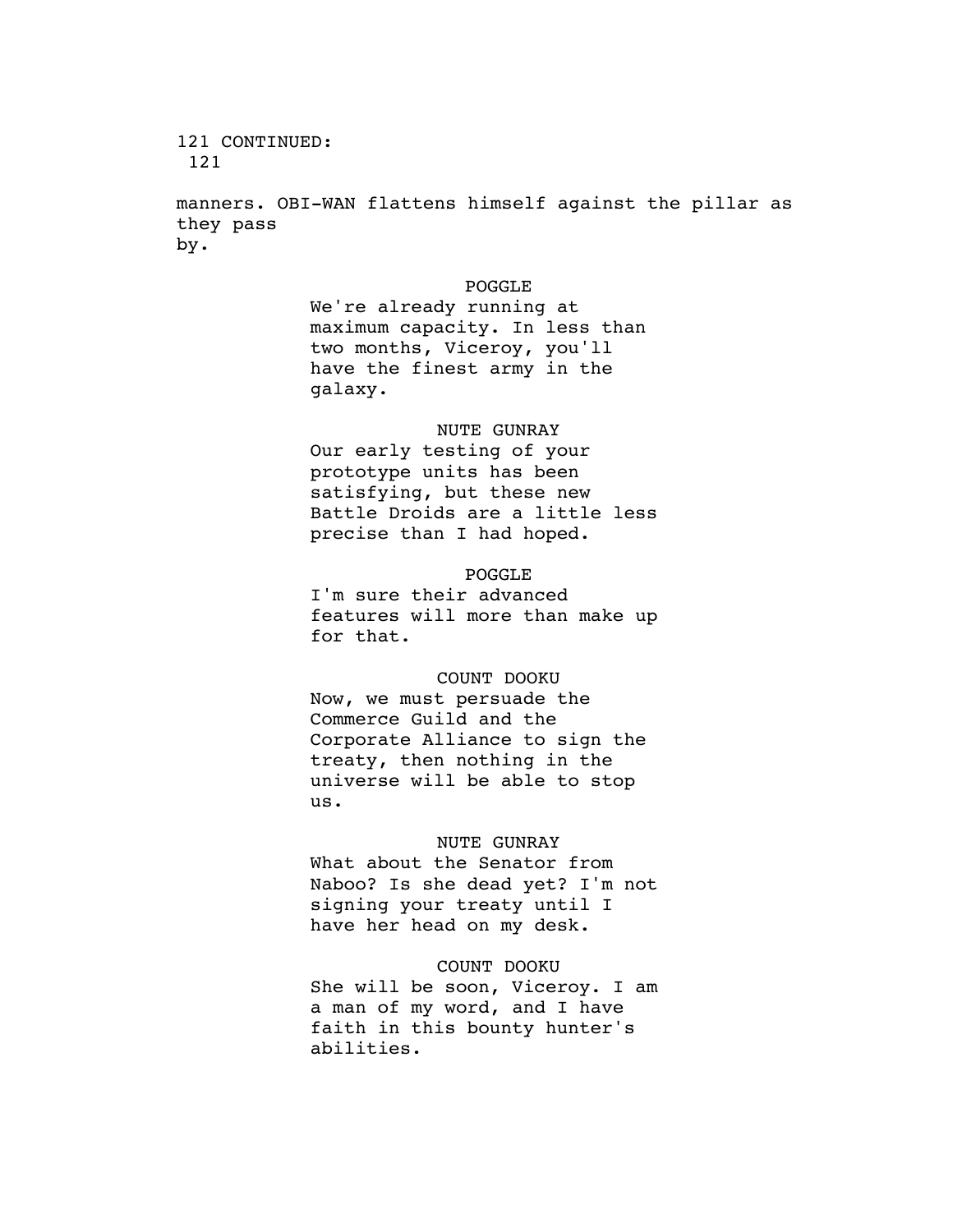They move out of earshot. OBI-WAN peers around the pillar to see them going through an archway on the far side of the courtyard. There is a flight of stairs beside it.

OBI-WAN arrives at the stairs. He sneaks up them, to arrive at a narrow gothic archway. He looks down through it.

122 INT. GEONOSIS, CONFERENCE ROOM - DAY 122

POGGLE THE LESSER, and his TWO AIDES are at one end of a large' round conference table.

> COUNT DOOKU Now is the time, my friends. The moment when you have to decide between the Republic or the Confederacy of Independent Systems.

COUNT DOOKU is at the head of the table. JANGO FETT stands behind his chair.

In addition to the original group, there are also THREE OPPOSITION SENATORS, PO NUDO, TESSEK and TOONBUCK TOORA, and a COMMERCE GUILD DIGNITARY, SHU MAI and a MEMBER of the INTERGALACTIC BANK CLAN, SAN HILL.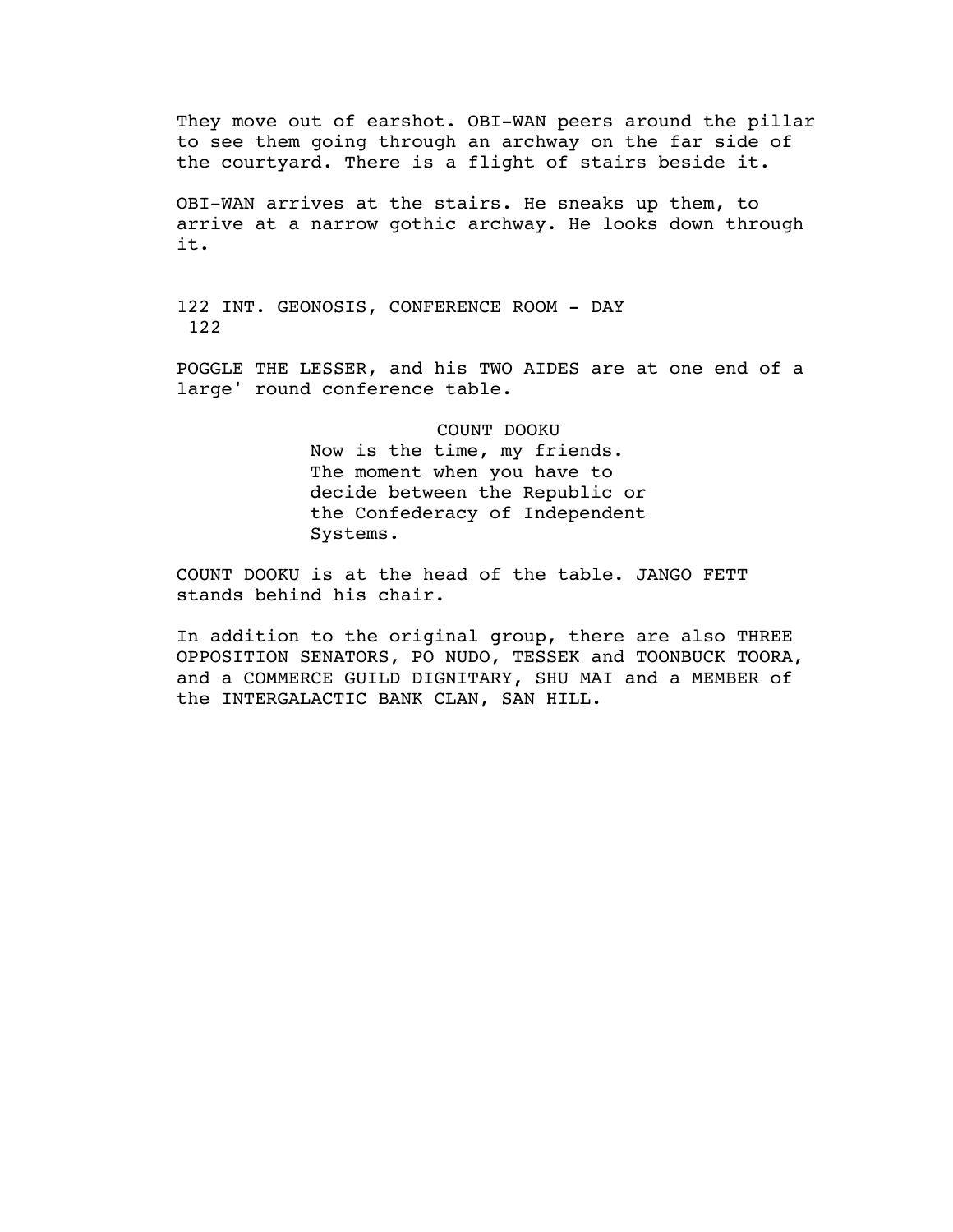122 CONTINUED: 122

> COUNT DOOKU (continuing) A hundred more systems will rally to our cause with your support, gentlemen. And let me remind you of our absolute commitment to capitalism... of the lower taxes, the reduced tariffs, and the eventual abolition of all trade barriers. Signing this treaty will bring you profits beyond your wildest imagination. (looks at Nute) Our friends in the Trade Federation have pledged their support. When their droid battalions are combined with yours, we shall have an army greater than anything in the galaxy. The Jedi will be overwhelmed. The Republic will agree to any demands we make

MSEL ARGENTE, THE CORPORATE ALLIANCE REPRESENTATIVE, stands.

> PASSEL ARGENTE I am authorized by the Corporate Alliance to sign the treaty.

COUNT DOOKU We are most grateful for your cooperation, Chairman.

SHU MAI, the Commerce Guild Representative, stands.

SHU MAT The Commerce Guilds do not at this time wish to become openly involved. But we shall support you in secret - and look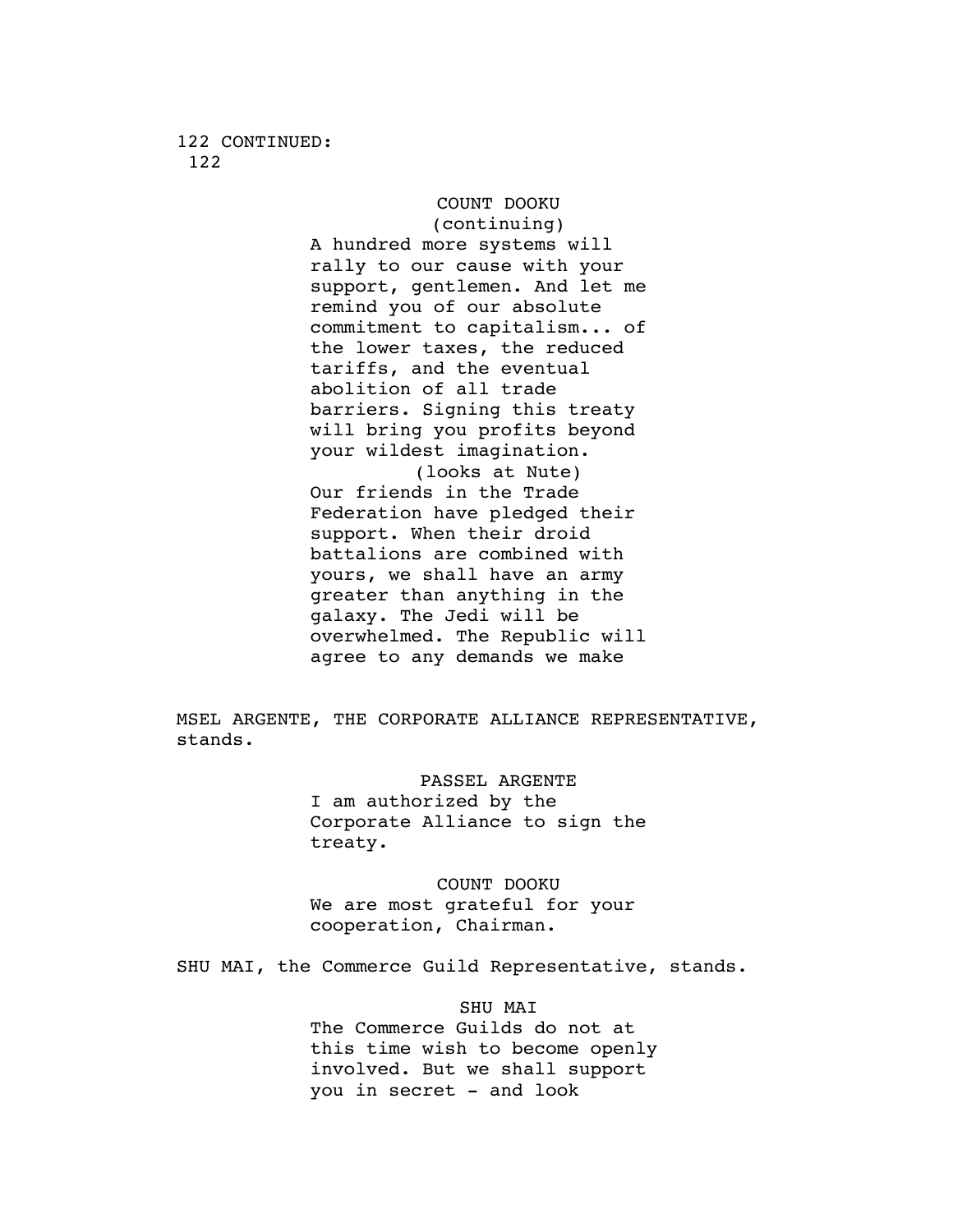forward to doing business with you.

There are chuckles around the table. COUNT DOOKU smiles.

COUNT DOOKU That is all we ask.

SAN HILL, the banker, stands.

SAN HILL The Intergalactic Banking Clan will support you wholeheartedly, but only in a non-exclusive arrangement

123 INT. GEONOSIS, STAIRS - DAY 123

OBI-WAN pulls back from the archway.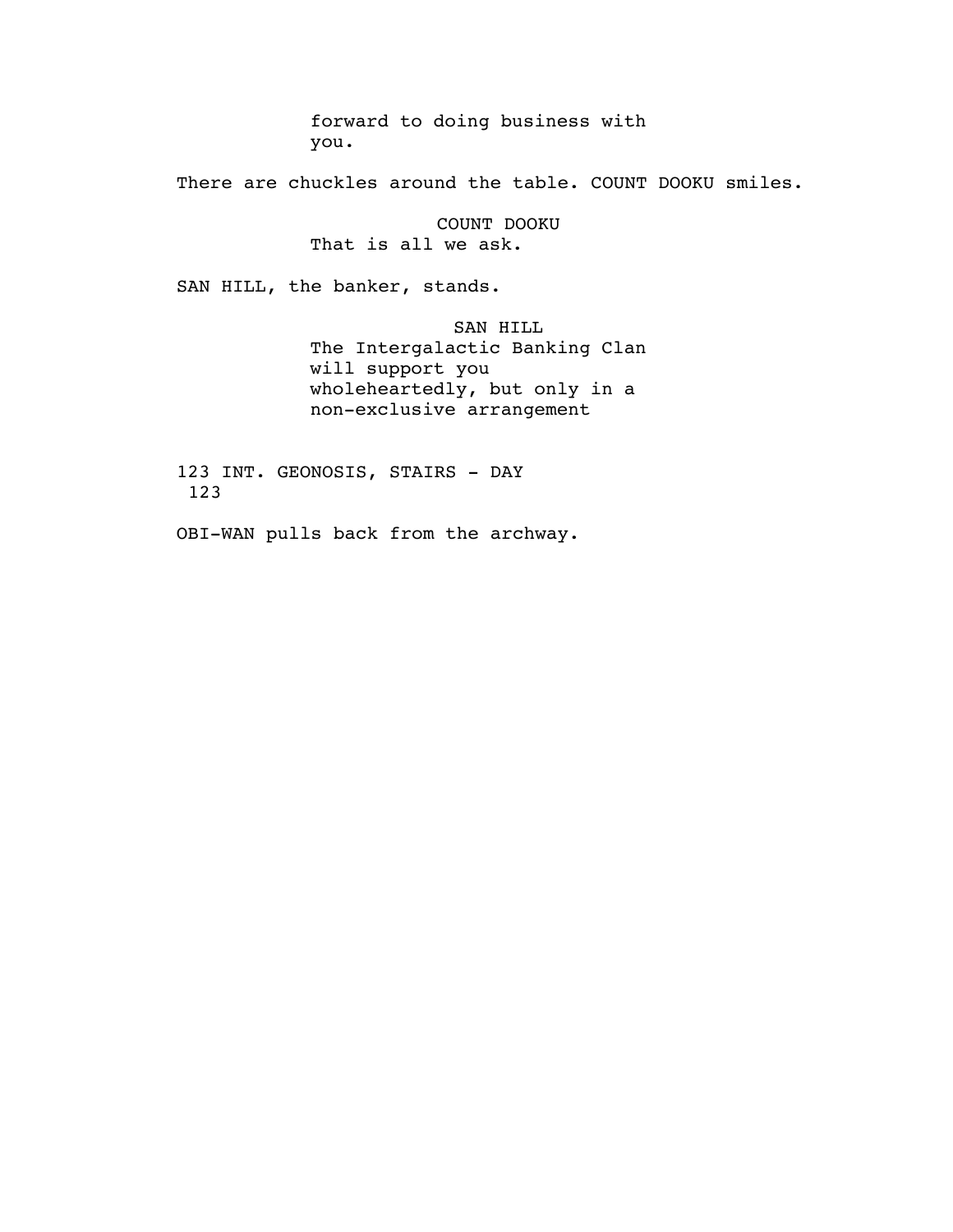124 EXT. GEONOSIS, LANDING AREA - DAY 124

The canopy of Obi-Wan's Starship is covered with SMALL CRAWLING CREATURES. The ARFOUR DROID WHIMPERS as the CREATURES back the little DROID against a rock wall.

125 INT. GEONOSIS# STAIRS AND WINDOW - DAY 125

OBI-WAN hears the DROID WHIMPER through his comlink. He starts up the stairs, coming to an outside window. OBI-WAN takes out his binoculars as he talk into his camlink.

> OBI-WAN Arfour, Arfour... Where are you?!?

THROUGH THE BINOCULARS, OBI-WAN sees the DROID being chased off by the CRAWLING CREATURES, (ROGAS). He puts the binoculars away and climbs the stairs.

126 EXT. GEONOSIS, TOP OF STALAGMITE - DAY 126

OBI-WAN arrives at the top of the stalagmite. The view is staggering. He pulls a length of wire from his utility belt and attaches it to a small chrome ball that takes the wire high into the air. He clips a little booster device to the wire. A SHADOW passes over him. He doesn't notice.

> OBI-WAN (into comlink) Artoo Detoo... Artoo Detoo. Do you copy? This is Obi-Wan Kenobi. Switch to low band.

OBI-WAN listens for a moment then hears a little BEEP.

127 INT. COCKPIT, NABOO STARFIGHTER. - DAY 127

In the ship, ARTOO BEEPS as he receives the message.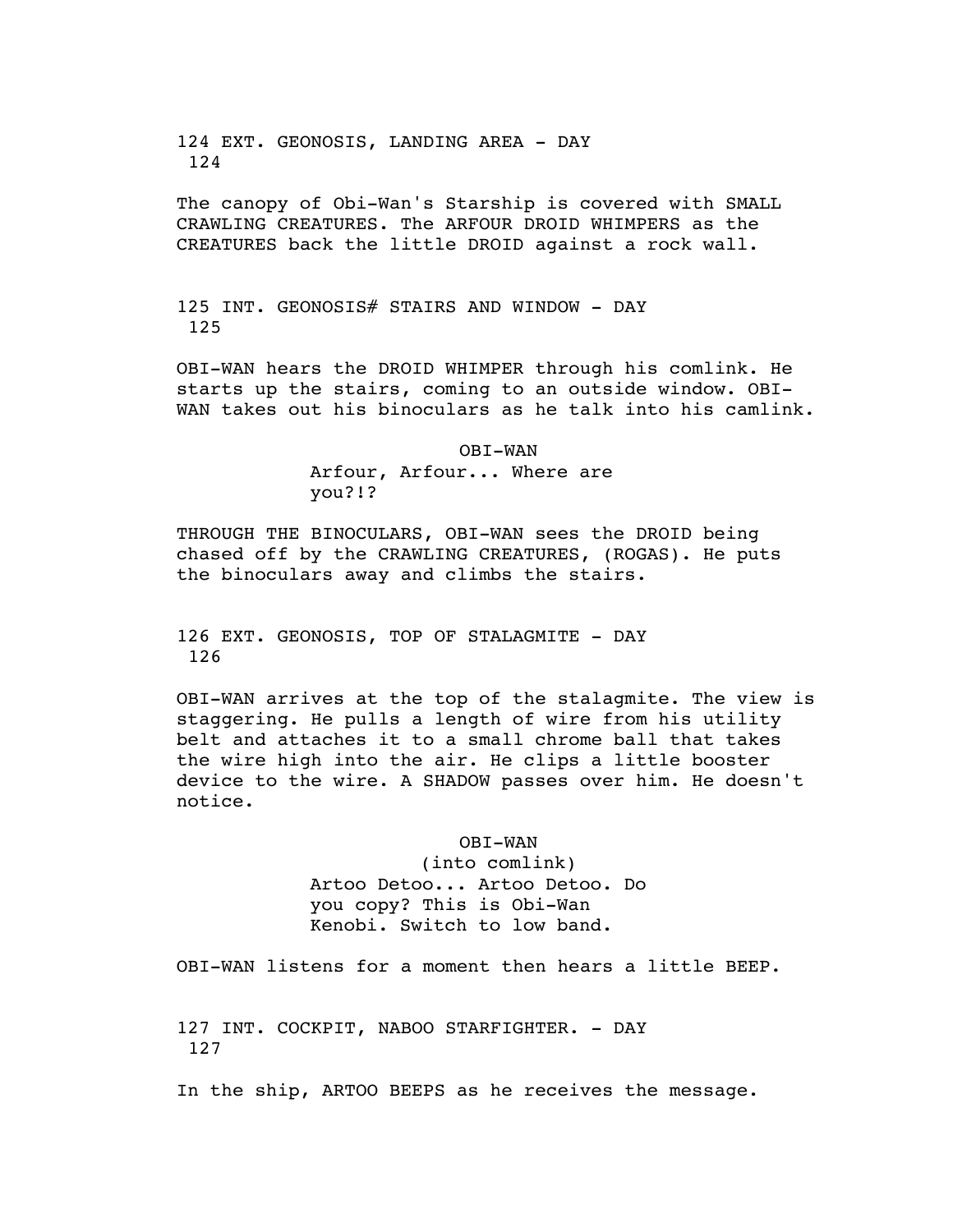OBI-WAN (V.0.) Record this message and take it to your mistress, Padmé... and the Jedi Skywalker... "Anakin, my long range transmitter is knocked out. Retransmit this message to Coruscant."

128 EXT. GEONOSIS, TOP OF STALAGMITE - DAY 128

OBI-WAN talks into his comlink. More SHADOWS pass over him, lower now. He doesn't notice

> OBI-WAN ... the Trade Federation is behind the assassination attempts on Senator Amidala.

The SHAIDOWS are lower.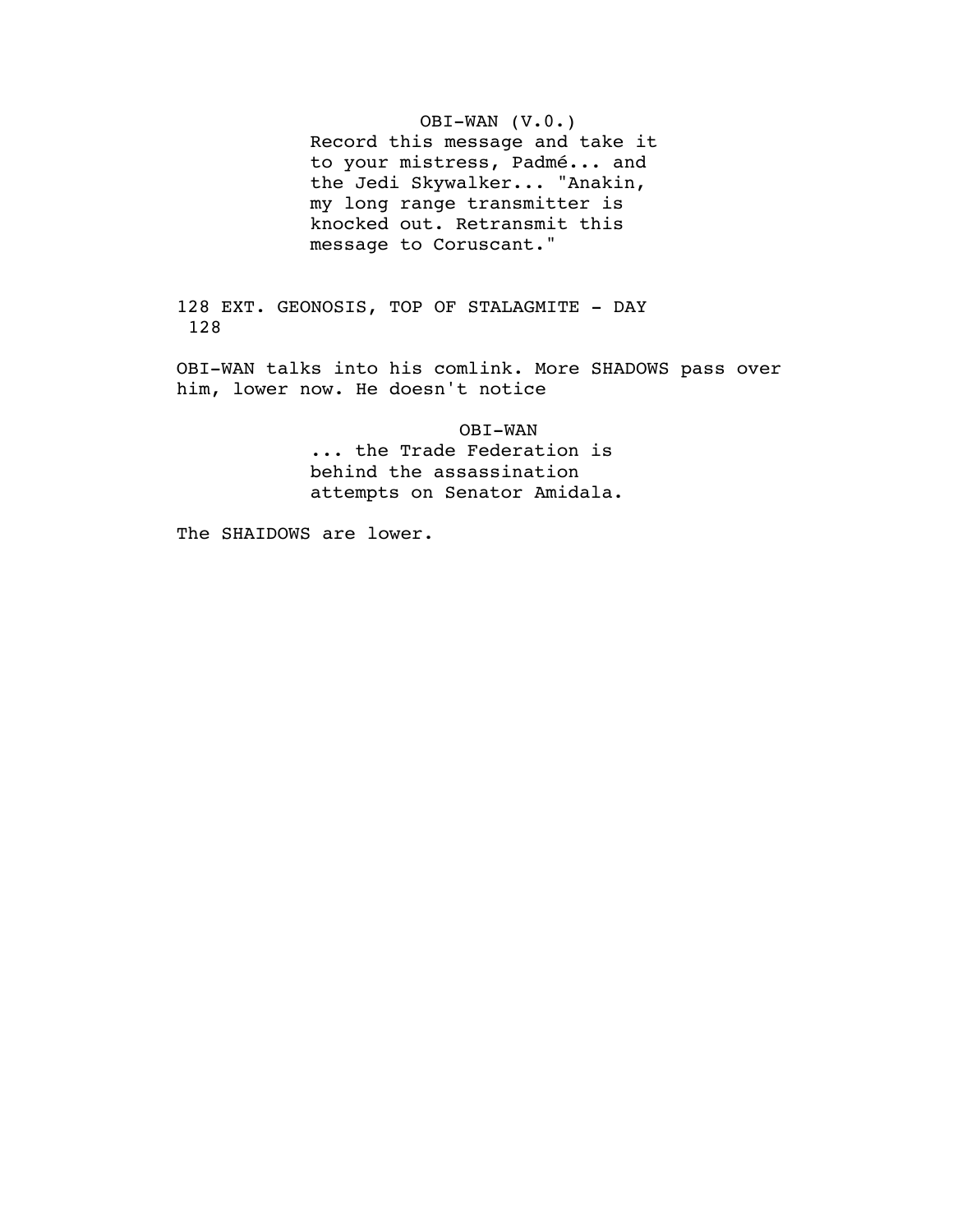128 CONTINUED: 128

### OBI-WAN

(continuing) The Commerce Guilds and the Corporate Alliance have pledged their armies to Count Dooku and are forming an... Wait!

A SHADOW passes very low. OBI-WAN looks up quickly.

129 INT. COCKPIT, NABOO STARFIGHTER - DAY 129

ARTOO dutifully listens to the desperate meseage.

OBI-WAN (V.0.) ...attack...! don't... make it... too many... aaaggghhh!

Obi-Wan's voice cuts out. ARTOO WHISTLES in dismay.

130 EXT. TATOOINE,, BLUFF OVERLOOKING HOMESTRAD - DAY 130

The ramp lowers. ARTOO rolls down and trundles off toward the bomestead.

131 EXT. TATOOINE, HOMESTEAD, GRAVESITE - DAY 131

ANAKIN, PADMÉ, CLIEGG, OWEN, BERU, and THREEPIO are standinq around Shmi's grave.

# CLIEGG

I know wherever you are it's become a better place. You were the most loving partner a man could ever have. Goodbye, my dearest wife. And thank you.

Brief pause.

ANAKIN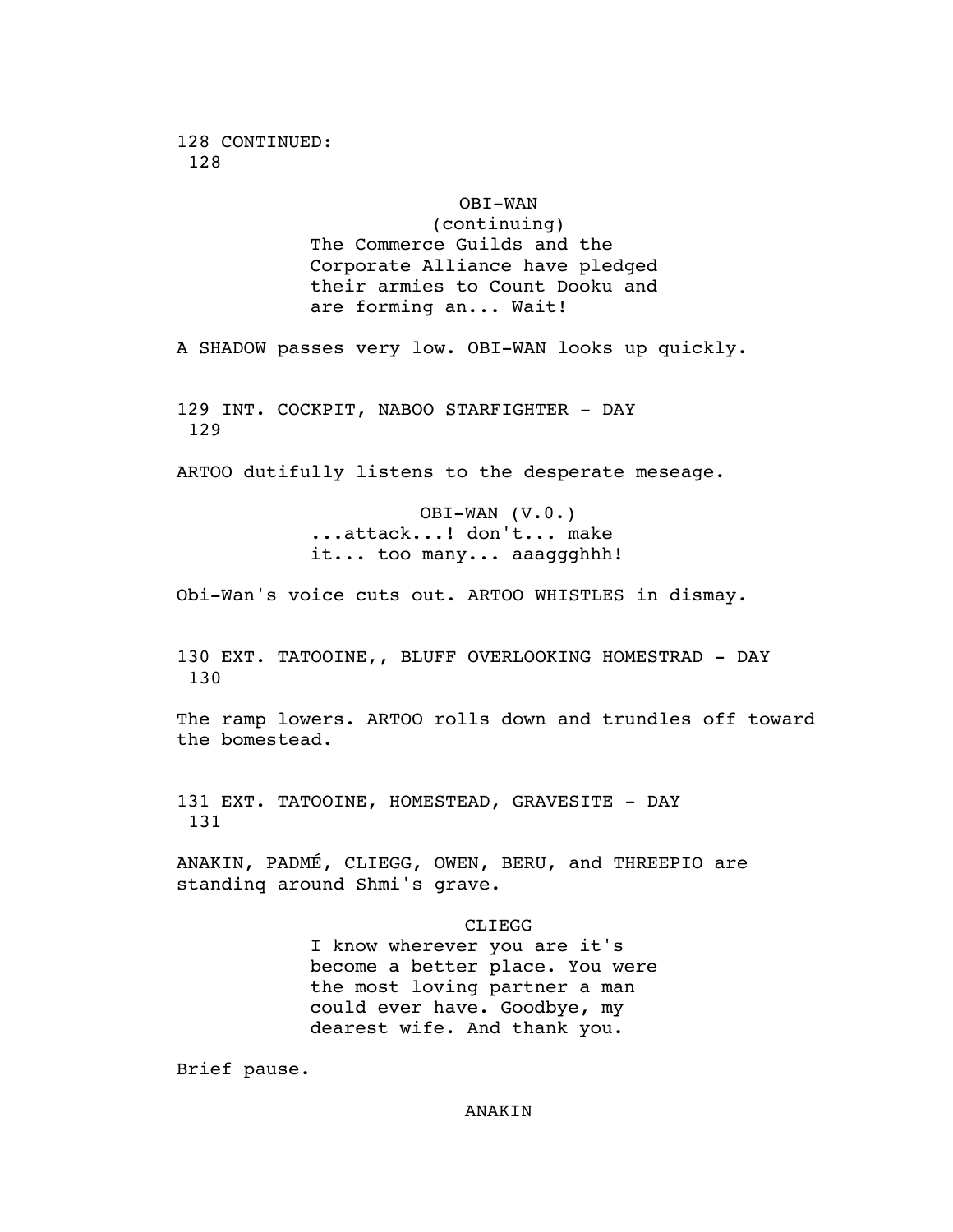I wasn't strong enough to save you, Mom. But I promise I won't fail again... I miss you so much.

Silence. Then BEEPS and WHISTLES are heard. They turn as ARTOO rolls up.

> PADMÉ Artoo, what are you doing here?

ARTOO BEEPS and WHISTLES.

C-3PO It seems he carrying a message from someone called Obi-Wan Kenobi. Does that mean anything to you, Master Anakin?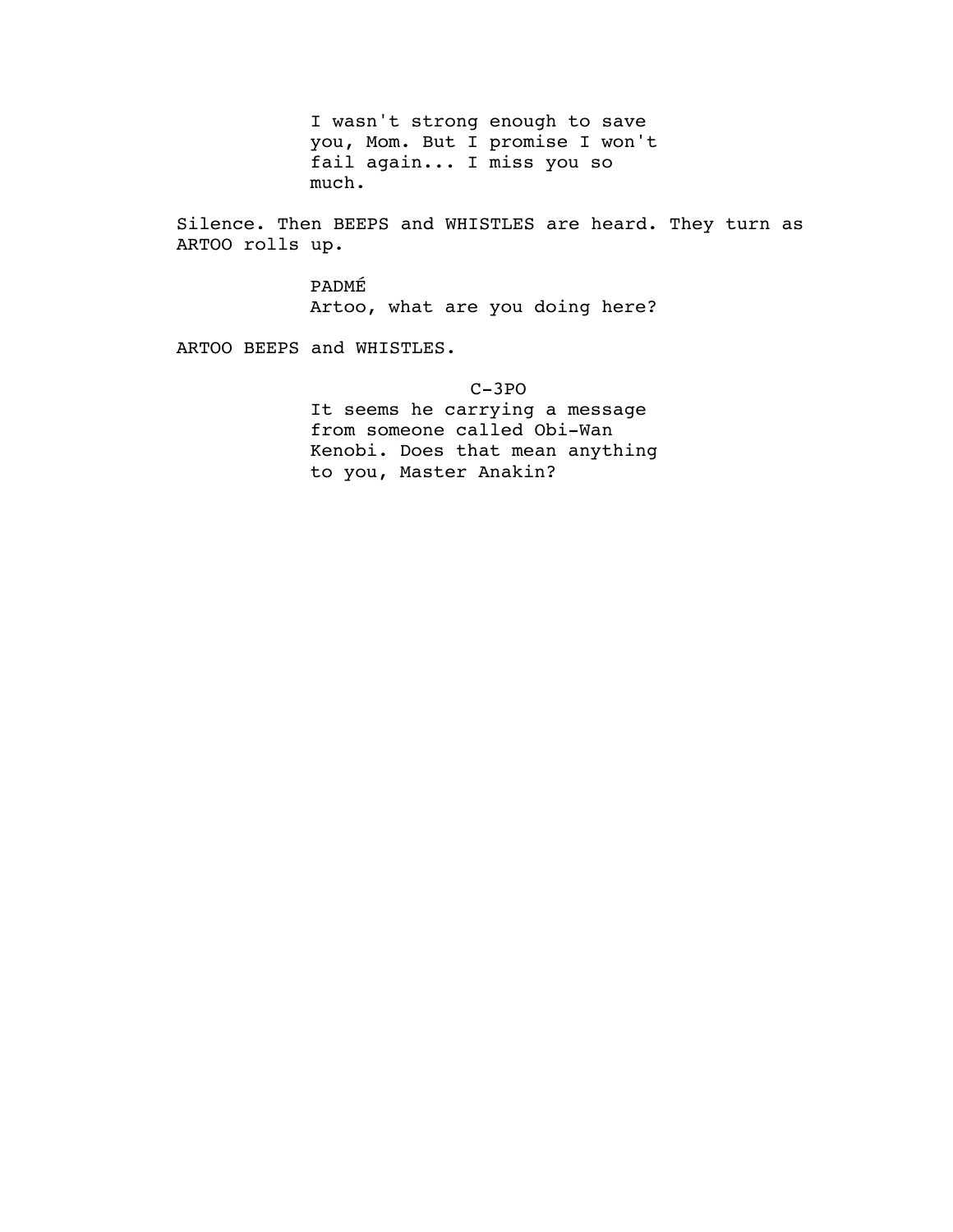132 INT. TATOOINE, HOMESTEAD, GARAGE - DAY 132

A rough hologram of OBI-WAN is projected onto the garage by ARTOO. ANAKIN, PADMÉ and THREEPIO watch the flickering image.

> OBI-WAN ...Alliance have pledged their armies to Count Dooku and are forming an... Wait!... ah... attack... I don't... make it... aaaggghhh!

The hologram cuts off. ANAKIN jumps up, agitated.

ANAKIN

I'm going after him!

PADMÉ

I thought the first thing he said was to retransmit his message to Coruscant.

ANAKIN Yeah, you're right, you're right.

133 EXT. TATOOINE, HOMESTEAD, MOISTURE FARM - LATE DAY 133

ANAKIN, PADMÉ, ARTOO and THREEPIO leave the homestead, waving to CLIEGG, OWEN and BERU as they go into the desert.

134 INT. COCKPIT, NABOO STARSHIP - SUNSET 134

ANAKIN sits down in the cockpit with PADMÉ. THREEPIO is behind them. ARTOO is beside him. They are watching a hologram of MACE WINDU.

> MACE WINDU We will deal with Count Dooku. The most important thing for you, Anakin, is to stay where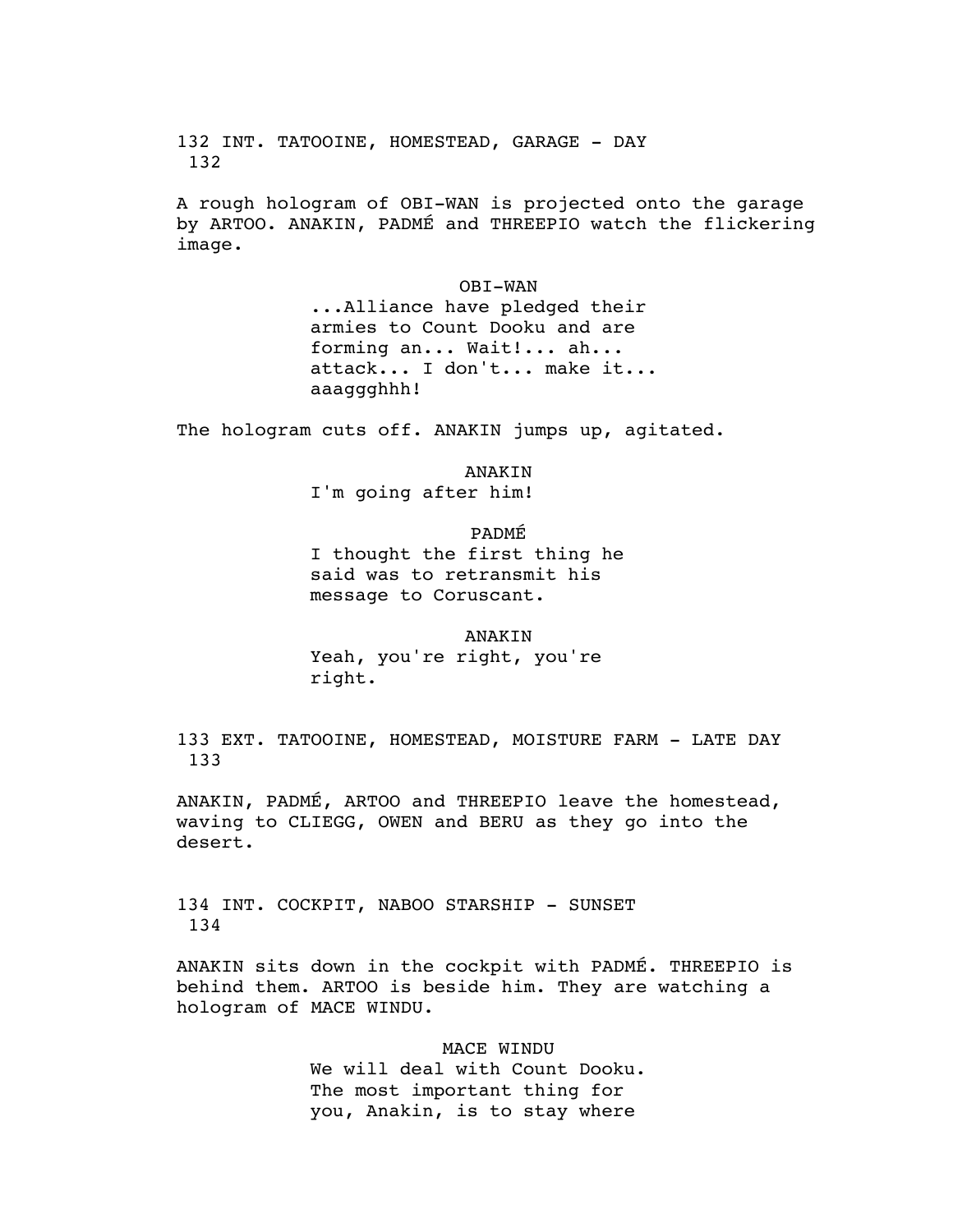you are. Protect the Senator at all costs. That is your priority.

# ANAKIN

Understood, Master.

The hologram switches off. PADMÉ is looking at the readout on the ship's control panel.

PADMÉ

They'll never get there in time to save him. They have to come half way across the galaxy. Look, Geonosis is less than a parsec away.

PADMÉ starts to hit buttons and flick switches. ANAKIN puts a hand over hers, stopping her. She stares at him.

> ANAKIN If he's still alive.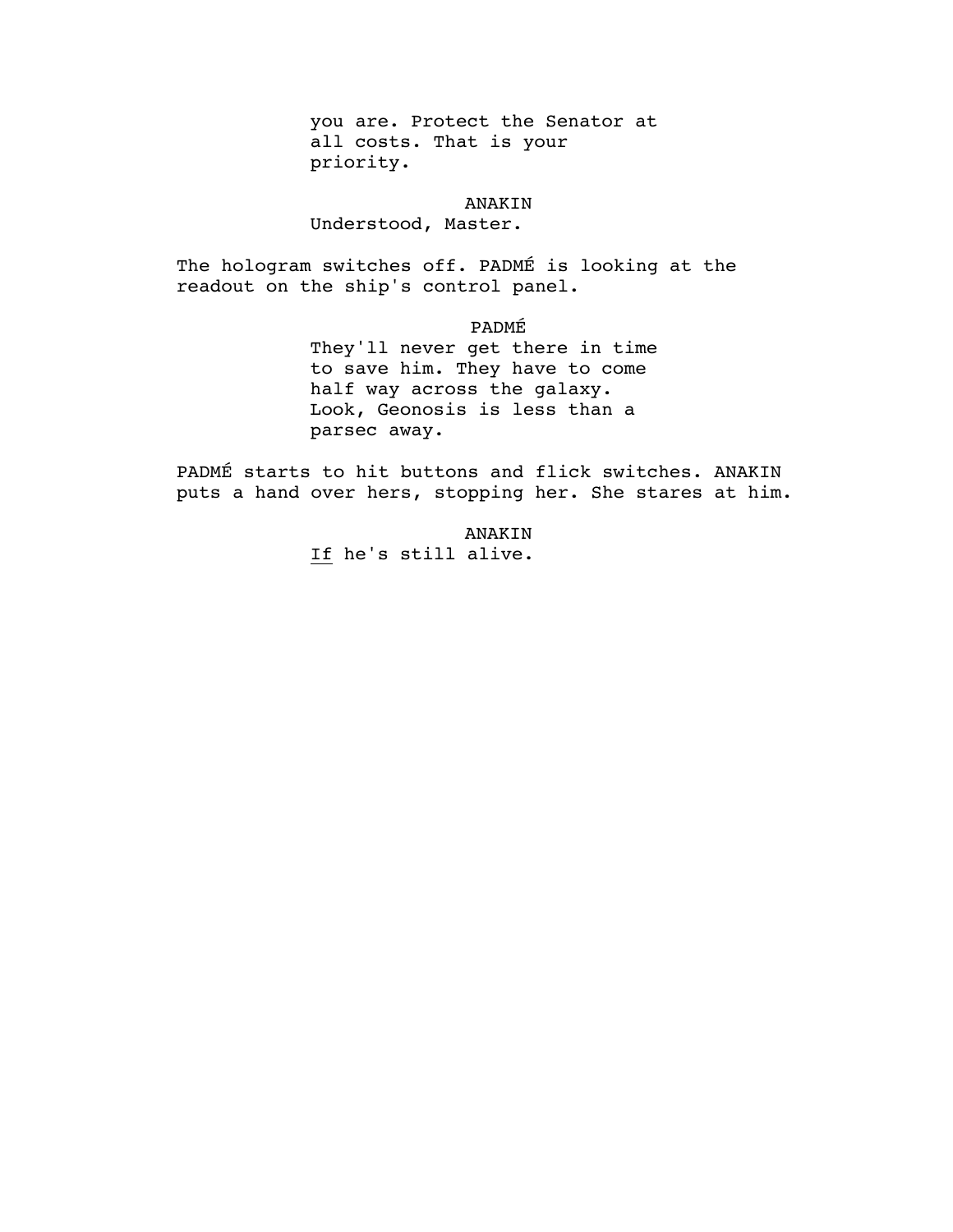#### PADMÉ

Annie, are you just going to sit here and let him die?? He's your friend... your mentor...

ANAKIN

...He's like my father, but you heard Master Windu. He gave me strict orders to stay here.

PADMÉ

He gave you strict orders to protect me...

PADMÉ pulls her hand free and flicks more switches. The engines fire.

PADMÉ

(continuing) ...and I'm going to save Obi-Wan. So if you plan to protect me, you will have to come along.

ANAKIN grins and takes the controls.

135 EXT. TATOOINE, BLUFF OVERLOOKING HOMESTEAD - SUNSET 135

The Naboo Starship rises from the bluff and zooms away.

136 EXT. CORUSCANT, JEDI TEMPLE - DAY 136

TWO HUNDRED JEDI KNIGHTS are assembling outside the huge center of the Jedi Order.

137 INT. CORUSCANT, JEDI TEMPLE, COUNCIL CHAMBER - DAY 137

The JEDI COUNCIL are assembled as MACE WINDU makes his plea.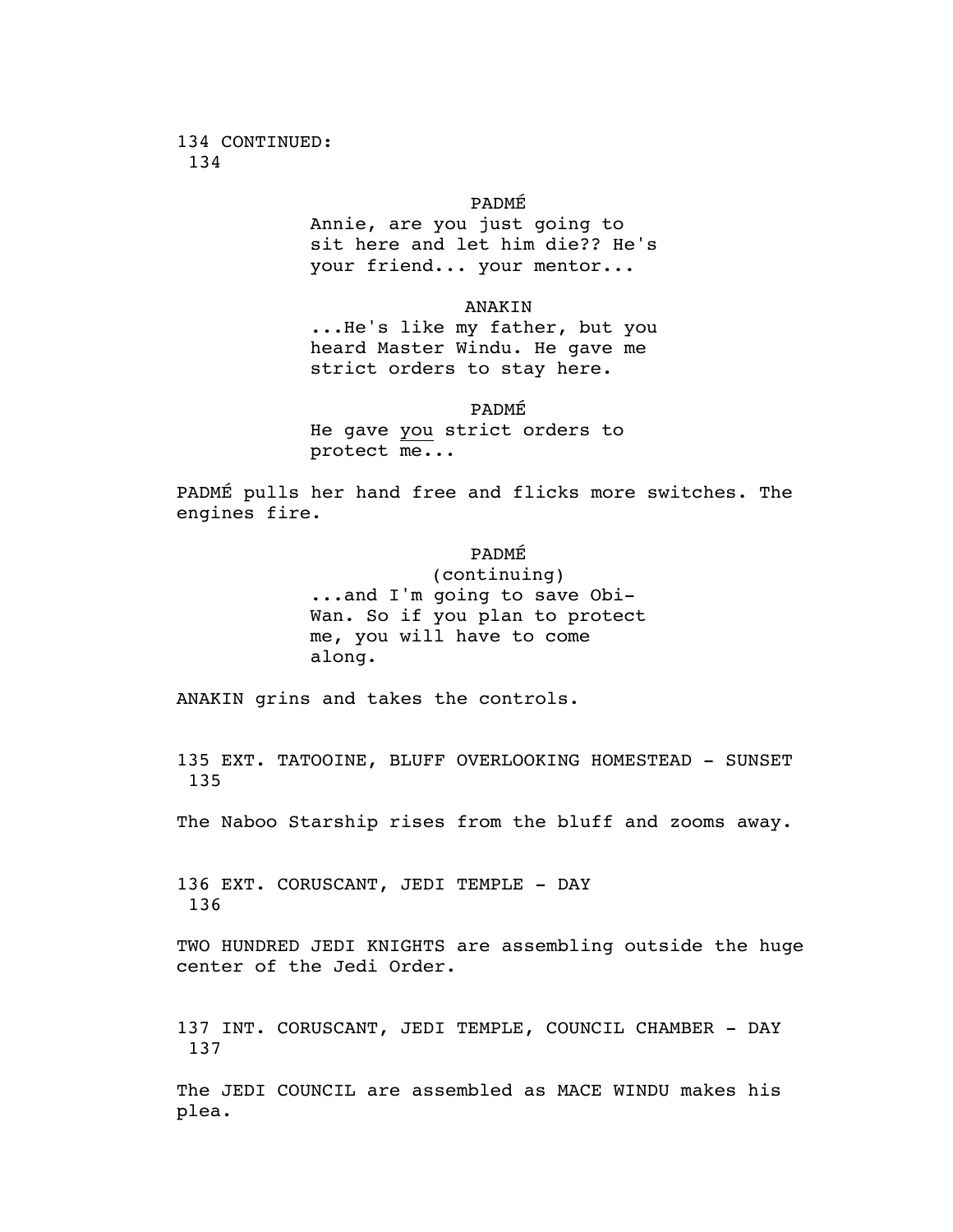# MACE WINDU

The longer we wait, the stronger Dooku's armies become. We cannot wait for the Senate to make up its mind about granting the Chancellor emergency powers, in order to be able to use that clone army... We have the authority to go now. We must go now.

All of the JEDI COUNCIL nod their approval.

YODA Agreed, Master Windu. Two hundred Jedi send. Enough, let's hope they are.

138 INT. CORUSCANT, MAIN SENATE CHAMBER - DAY 138

Inside the great rotunda, the UPROAR is even louder. Opposing SENATORS yell furiously at one another.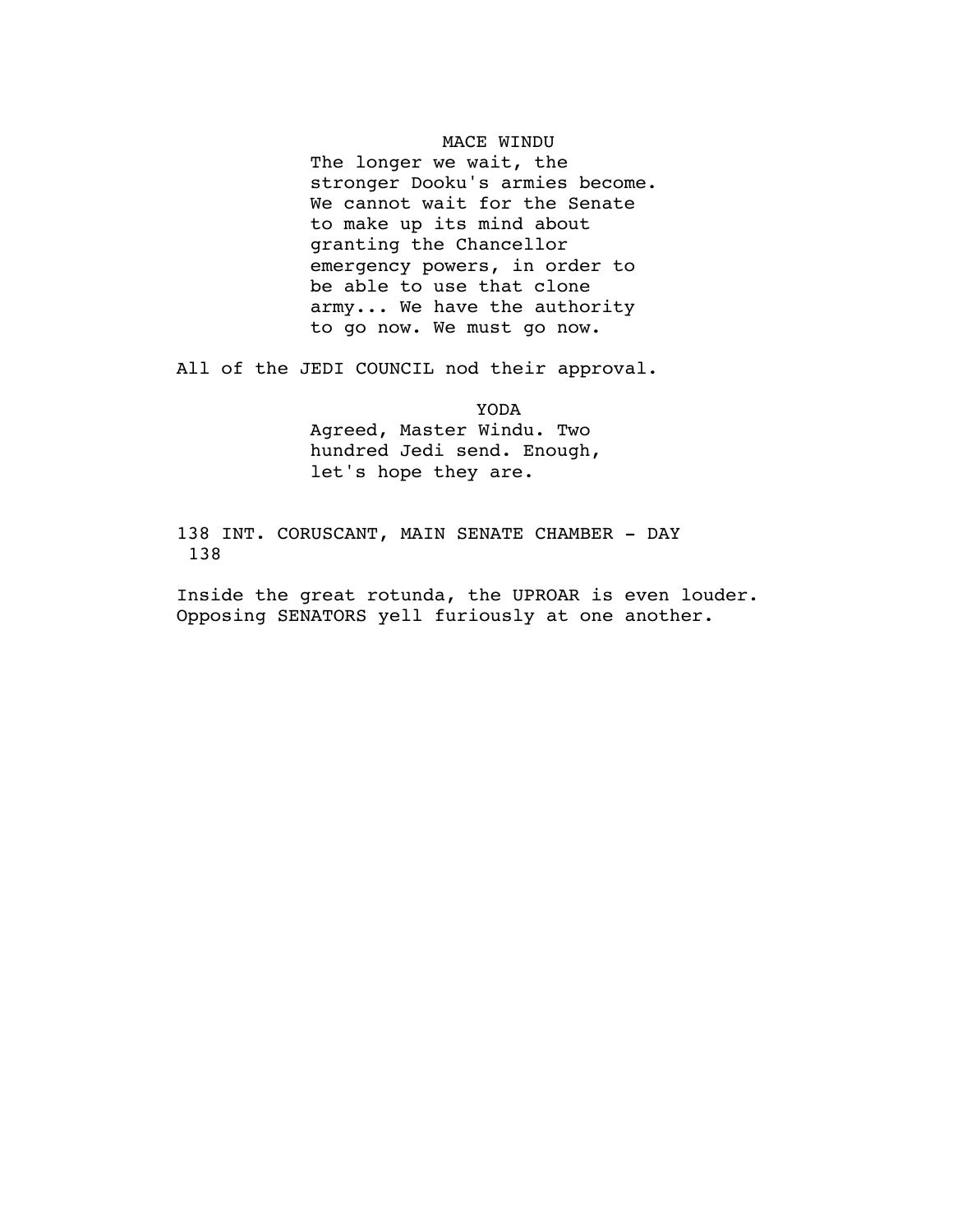# MAS AMEDDA

Order! Order!!

Finally, the uproar dies.

PALPATINE In the regrettable absence of Senator Amidala, the chair recognises the Senior Representative of Naboo, Jar Jar Binks.

Amid the conflicting storm of CHEERS AND BOOS, JAR JAR, with TWO GUNGAN AIDES, floats on his pod to the middle of the vast space. He looks at PALPATINE nervously. PALPATINE nods. JAR JAR clears his throat.

> JAR JAR Senators, dellow felagates...

Laughter. Jeers. JAR JAR blushes.

MAS AMEDDA Order! The Senate will accord the Representative the courtesy of a hearing!

Comparative quiet. JAR JAR grips the edge of the podium.

JAR JAR In response to the direct threat to the Republic from the Confederacy of Independent Systems, I propose that the Senate gives immediate emergency powers to the Supreme Chancellor.

Uproar. JAR JAR looks a little sheepish.

JAR JAR (continuing) Who can deny these are exceptional times? Exceptional times demand exceptional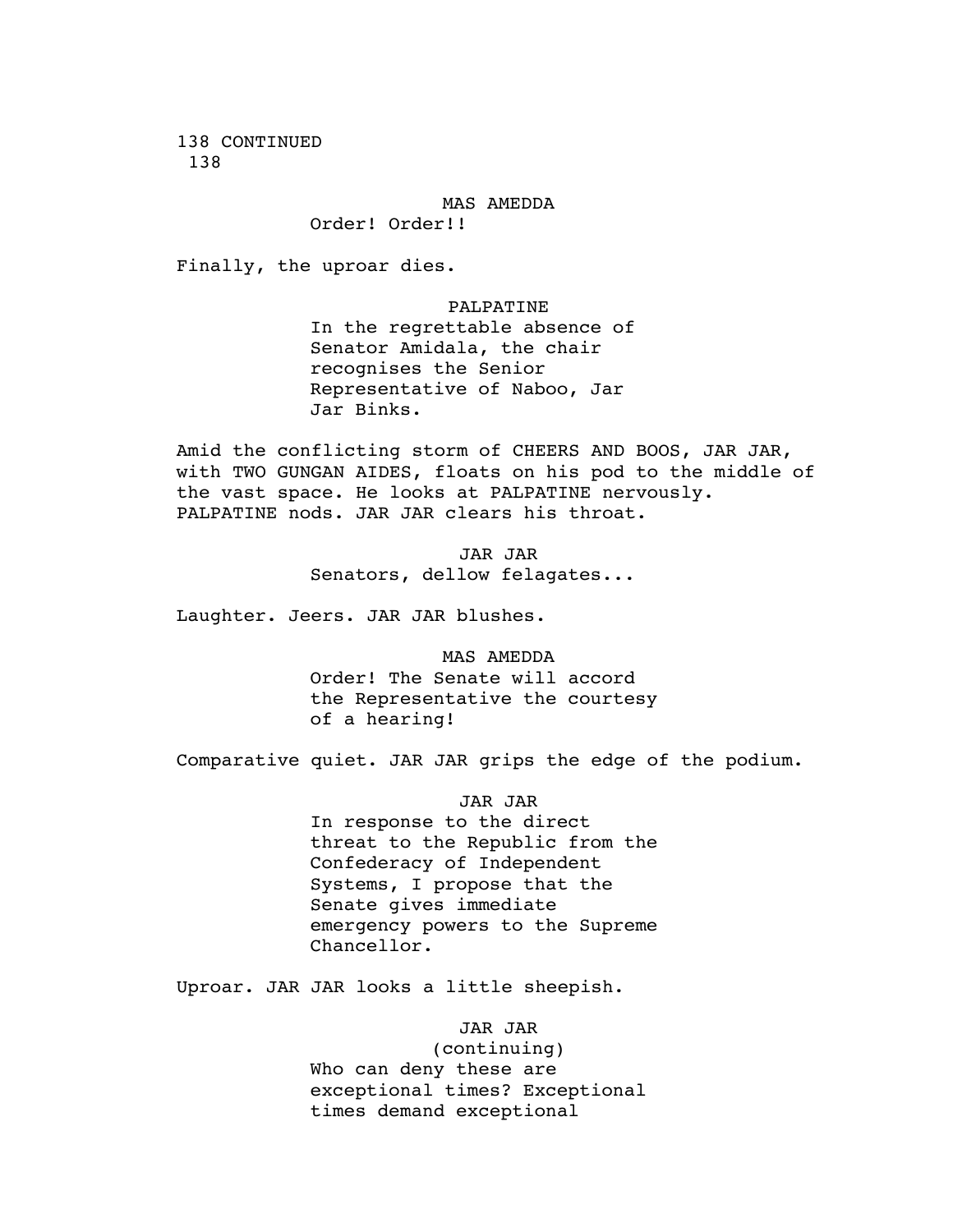measures! Exceptional measures demand exceptional men!

ORN FREE TAA We won't support a dictator.

SHOUTS of agreement.

## JAR JAR

That is the sentiment every one of us agrees with! And when the shadow of war has dispersed and the bright day of liberty has dawned once again, the power we now give to the Supreme Chancellor will be gladly, and swiftly returned. Our ancient liberties will be restored to us, burnished even more brightly than before!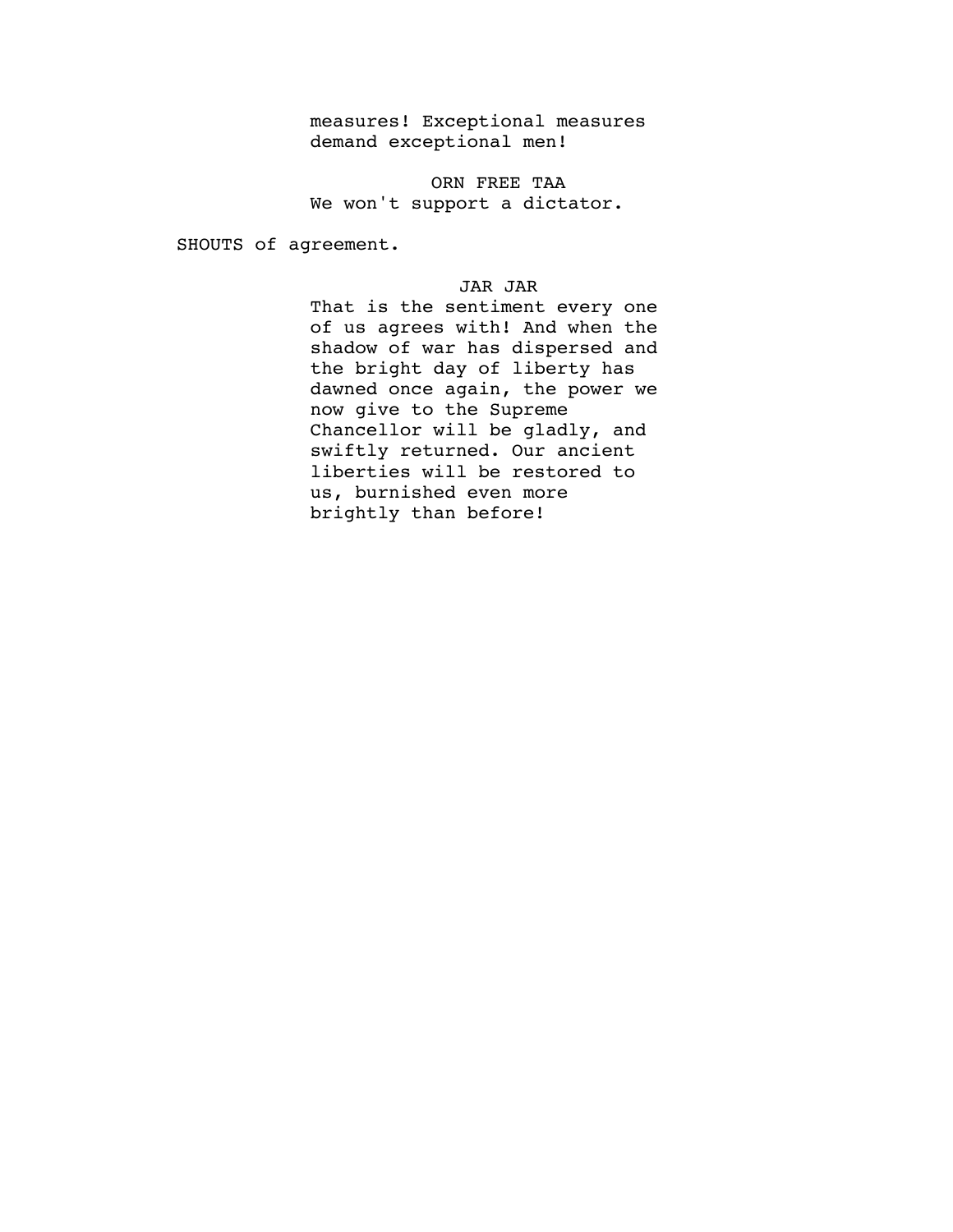138 CONTINUED: (2) 138

Brief silence, then a rolling wave of APPLAUSE. JAR JAR beams and bows.

PALPATINE rises.

## PALPATINE

It is with great reluctance that I have agreed to this calling. I love democracy... I love the Republic. The fact that this crisis is demanding I be given absolute power to rule over you is evident. But I am mild by nature and have no desire to destroy the democratic process. The power you give me I will lay down when this crisis has abated, I promise you. And all I ask in return is when my current term of office is over, you allow me to reture and live out my life in peace.

## MAS AMEDDA

We shall proceed to the vote. All those in favor of granting emergency powers to the Supreme Chancellor, signal aye at this time... those opposed?

139 EXT. SPACE 139

The Naboo Starship heads toward the rings of Geonosis.

140 EXT. GEONOSIS, LANDING AREA 140

The Naboo Starship lands.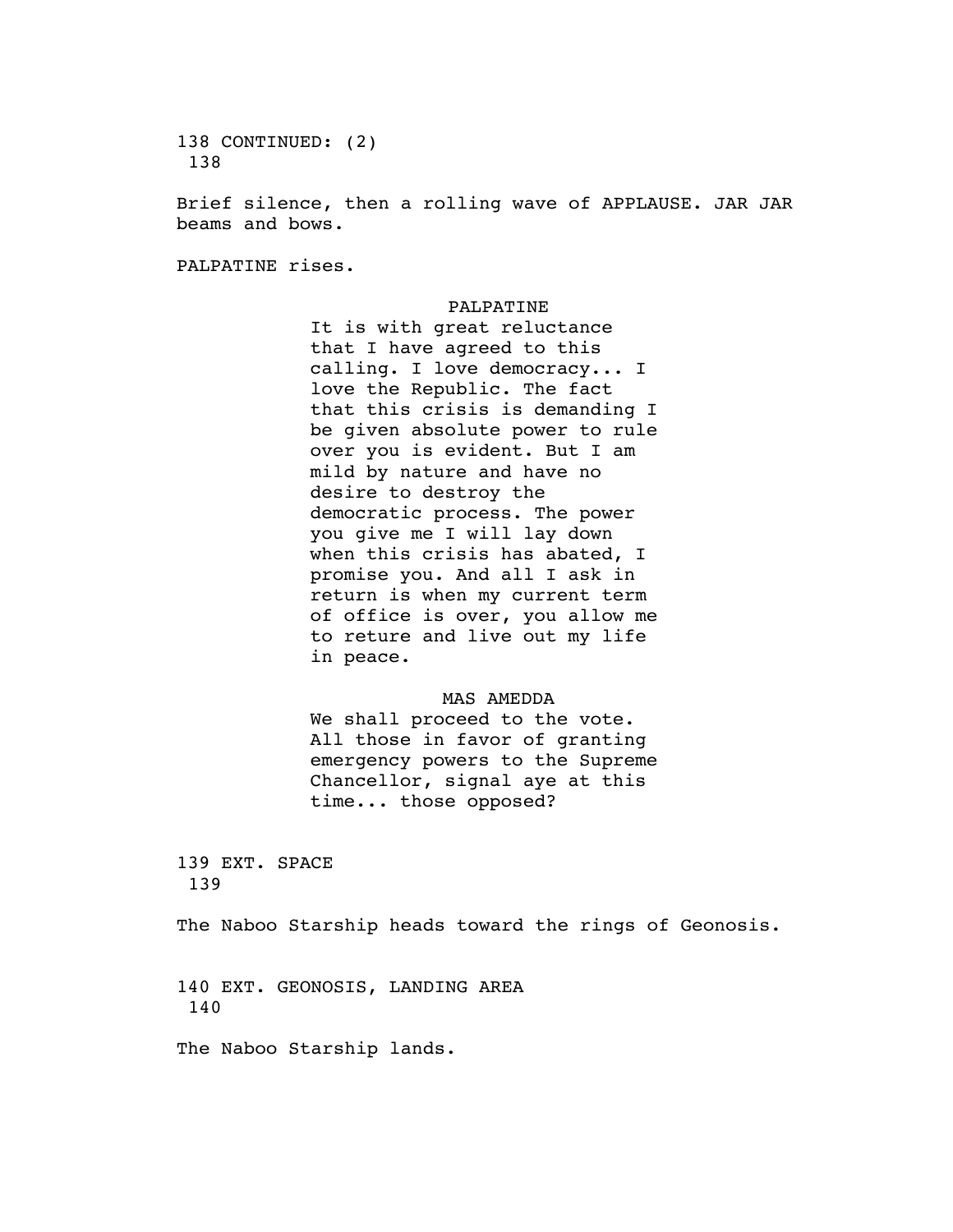141 INT. COCKPIT, NAOO STARFIGHTER - DAY 141

ANAKIN switches off the engines. ARTOO and THREEPIO are in the navigation area of the cockpit. PADMÉ is in the co-pilot's seat. She gets up.

> ANAKIN Hey, where are you going?

> > PADMÉ

To find Obi-Wan.

ANAKIN gets up and goes over to her.

ANAKIN

No! You're not!

He grabs her arm.

PADMÉ

Let go of me!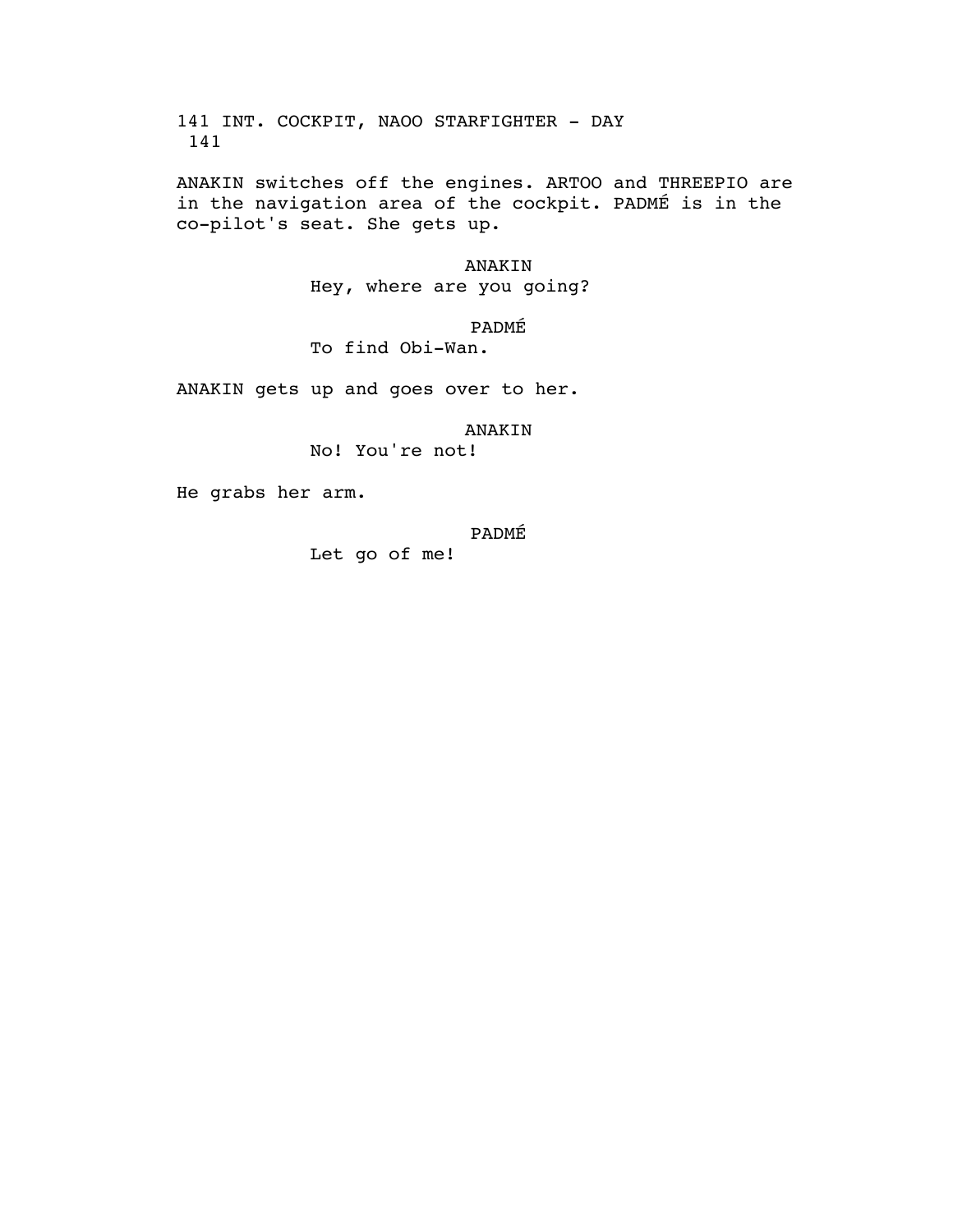## ANAKIN

I'm not letting you go out there. It's too dangerous.

## PADMÉ

What?!?

## ANAKIN

It's my job to protect you. I said it's too dangerous. You're not going, and that's final!

## PADMÉ

Don't you give me orders, Annie! I'm a Senator of the Galactica Republica. You have no authority to contain me, restrain me, or direct me! You remember your place, young man. (standing up) Now you can come along and protect me or stay here. It's up to you.

PADMÉ storms out of the cockpit of the Naboo Starfighter. ANAKIN stands scratching his head, then follows.

ARTOO BEEPS and WHISTLES.

C-3PO

Yes, it is, Artoo. Most confusing. One moment they're generating a pleasant mutual attraction and the next, waves of violent hostility. Even though I'm programmed to understand them, I doubt if I ever shall.

ARTOO WHISTLES a plaintive sigh.

142 INT. GEONOSIS, CORRIDORS - DAY 142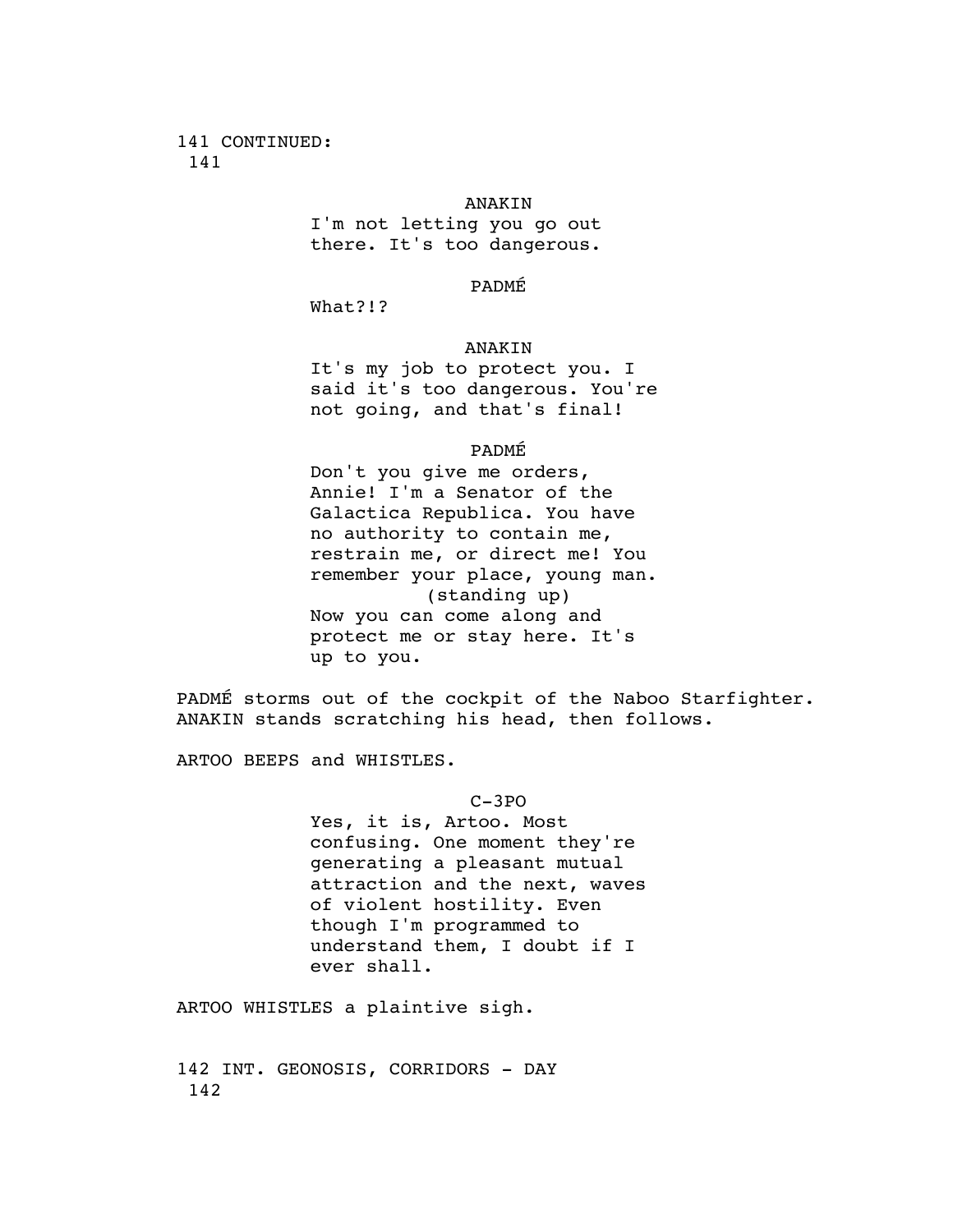ANAKIN and PADMÉ enter the stalagmite city. They stop, looking around in wonder at the emptiness.

#### PADMÉ

# (in a low voice) It's empty!

They start forward. As they pass, the surface of the pillars seems to pulse slowly and move. High above WINGED CREATURES grow from the pillars and detach themselves.

143 INT. GEONOSIS, CENTRAL SQUARE - DAY 143

ANAKIN and PADMÉ cross the square, reaching the middle. They stop suddenly as FOUR GEONOSIANS grabs them. ANAKIN reaches for his lightsaber.

## PADMÉ

Wait!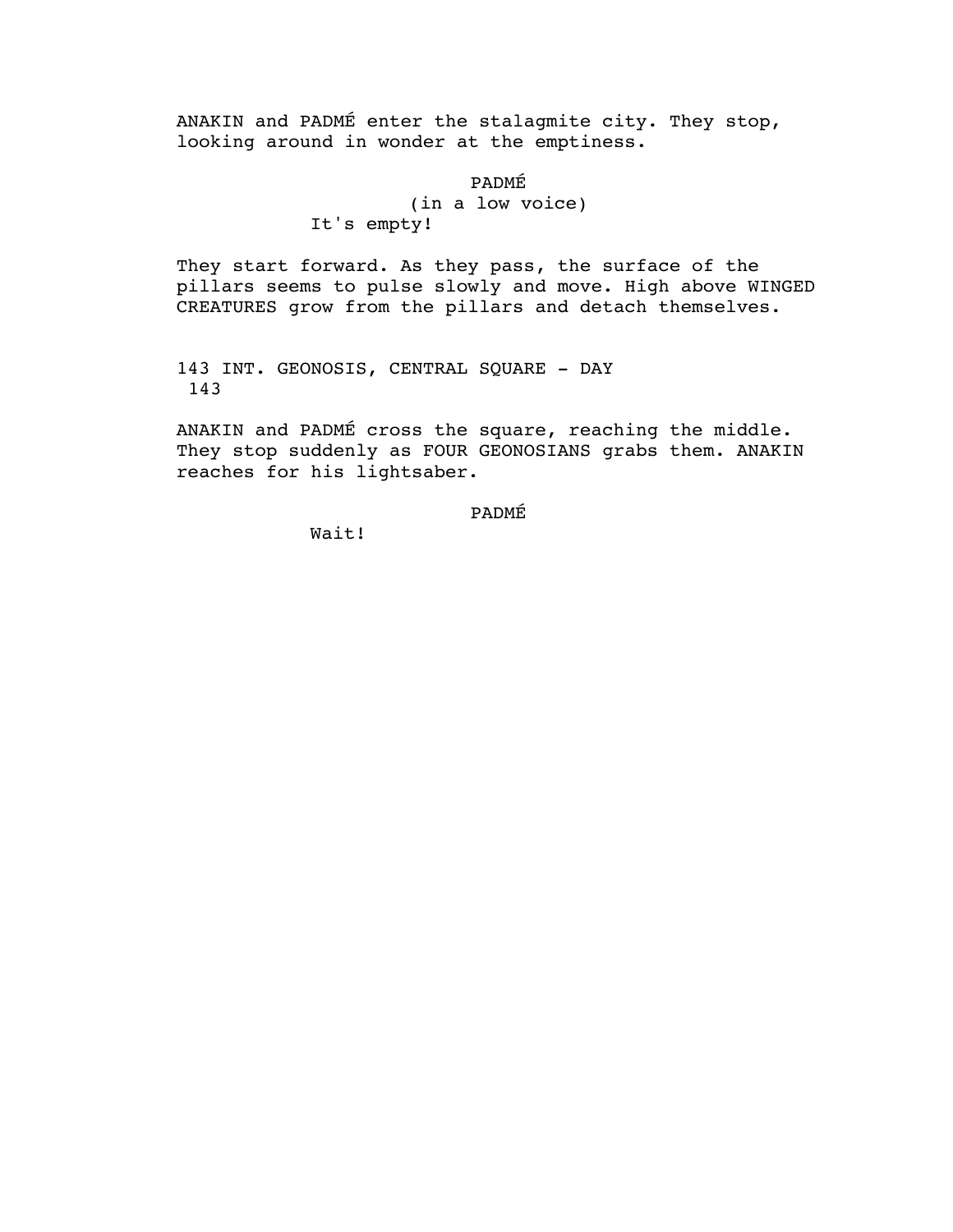TWENTY WINGED GEONOSIANS carrying weapons alight on the flagstones in front of them.

The GEONOSIANS part, and COUNT DOOKU appears. He bows courteously.

> COUNT DOOKU Senator Amidala, I've heard so much about you.

PADMÉ Count Dooku, I assume.

COUNT DOOKU

I'm delighted to meet you at last. We have a great deal to discuss, Senator. I hope you can keep your young Jedi under control.

PADMÉ Don't worry he's housebroken.

144 INT. CONFERENCE ROOM (GEONOSIS) - DAY 144

COUNT DOOKU sits at a large conference table with PADMÉ on the far side. ANAKIN stands behind her with FOUR GEONOSIANS GUARDS standing behind him. JANGO FETT stands behind COUNT DOOKU, and SIX GEONOSIAN GUARDS stand behind him.

> PADMÉ You are holding a Jedi Knight, Obi-Wan Kenobi. I am formally requesting you turn him over to me, now.

> COUNT DOOKU He has been convicted of espionage, Senator, and will be executed. In just a few hours, I believe.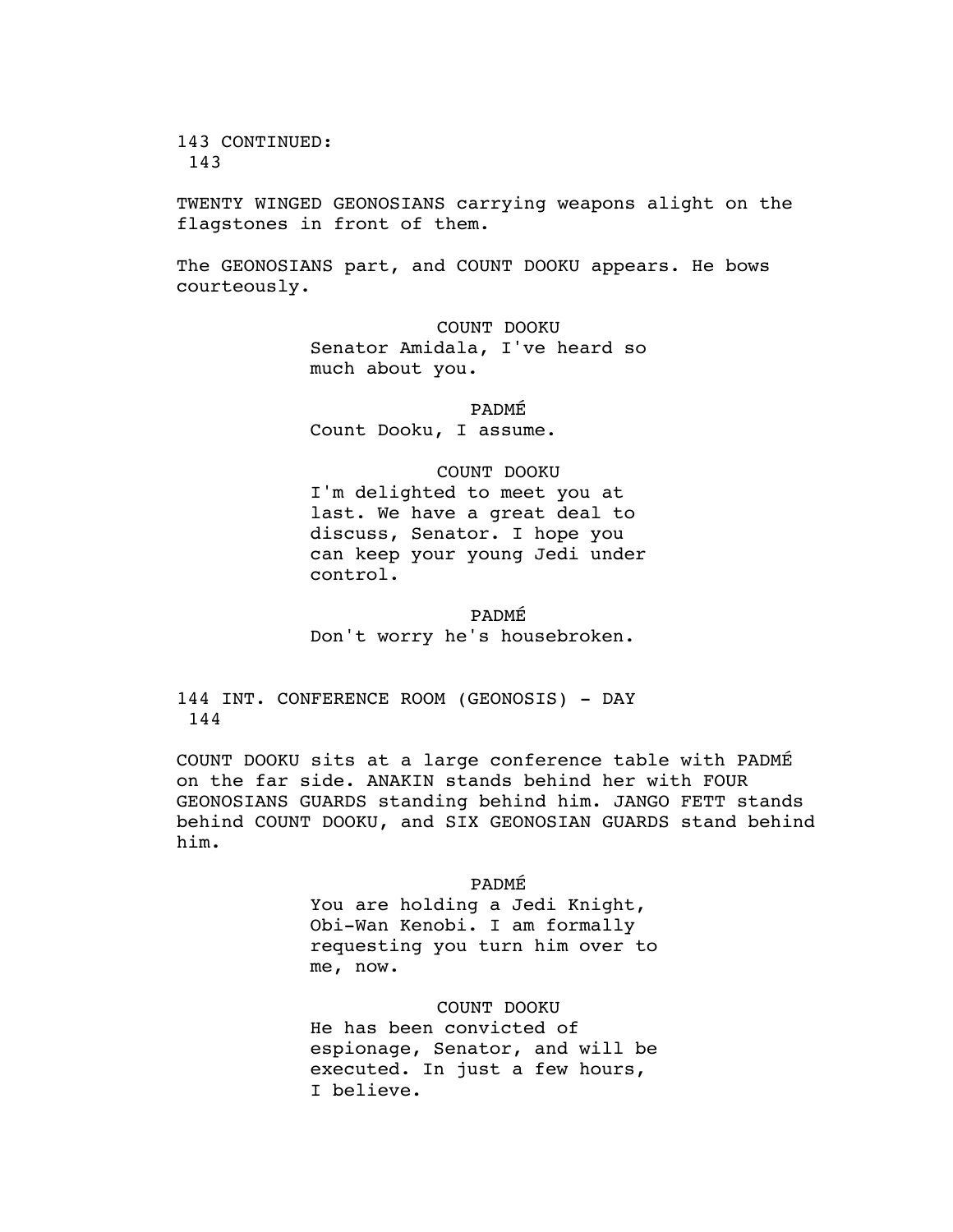COUNT DOOKU smiles.

PADMÉ

He is an officer of the Republic. You can't do that.

COUNT DOOKU We don't recognise the Republic here, Senator. But if Naboo were to join our Alliance, I could easily hear your plea for clemency.

ANAKIN grabs his lightsaber but doesn't turn it on.

PADMÉ

And if I don't join your rebellion, I assume this Jedi with me will also die?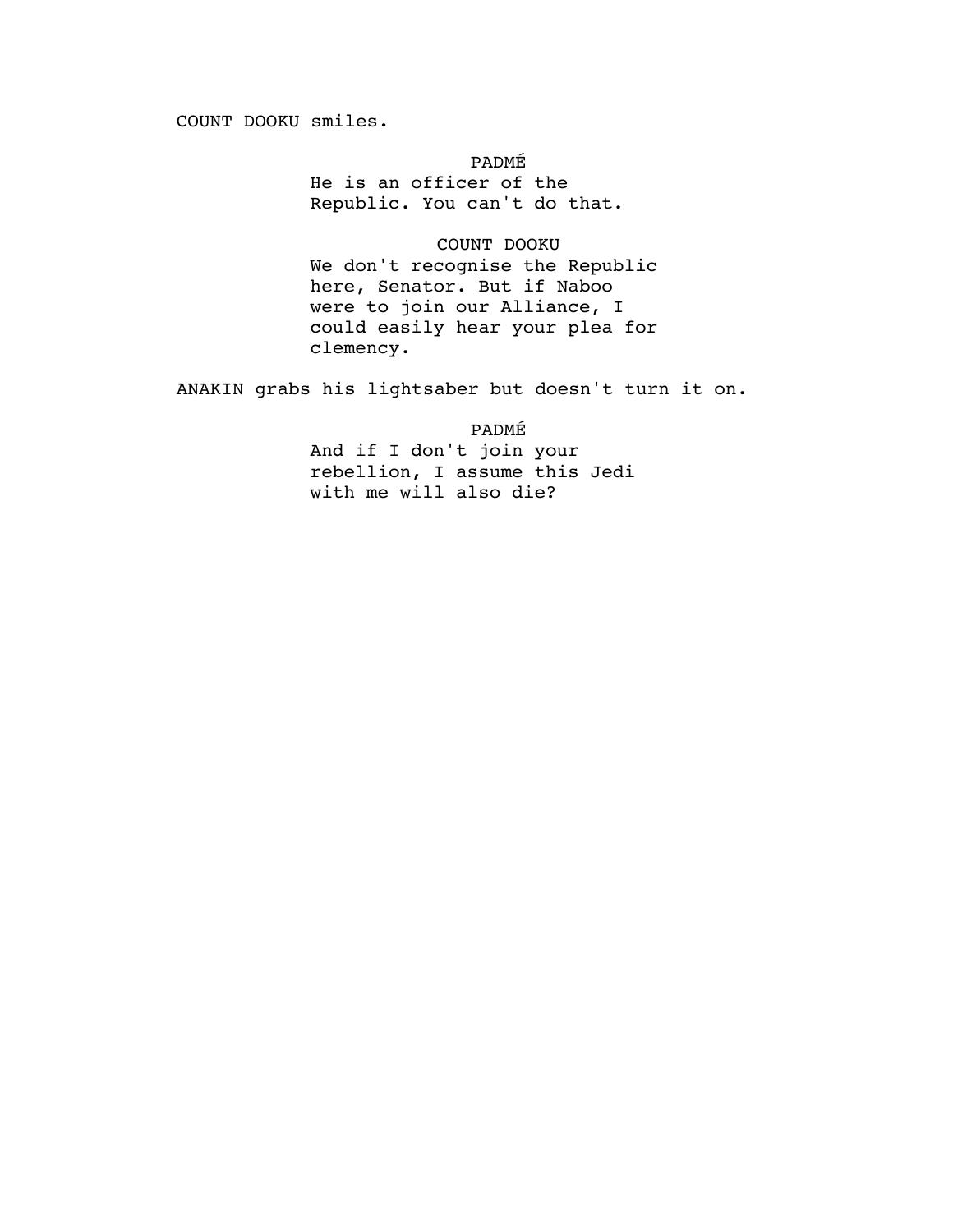## COUNT DOOKU

I don't wish to make you to join our cause against your will, Senator, but you are a rational, honest representative of your people and I assume you want to do what's in their best interest. Aren't you fed up with the corruption, the bureaucrats, the hypocrisy of it all?.. Aren't you? Be honest, Senator.

# PADMÉ

The ideals are still alive, Count, even if the institution is failing.

## COUNT DOOKU

You believe in the same ideals we believe in! The same ideals we are striving to make prominent.

## PADMÉ

If what you say is true, you should stay in the Republic and help Chancellor Palpatine put things right.

#### COUNT DOOKU

The Chancellor means well, M'Lady, but he is incompetent. He has promised to cut the bureaucracy, but the bureaucrats are stronger than ever, no? Senator, the Republic cannot be fixed. It is time to start over. The democratic process in the Republic is a sham, a shell game played on the voters. It will not be long before the cult of greed, called the Republic, will lose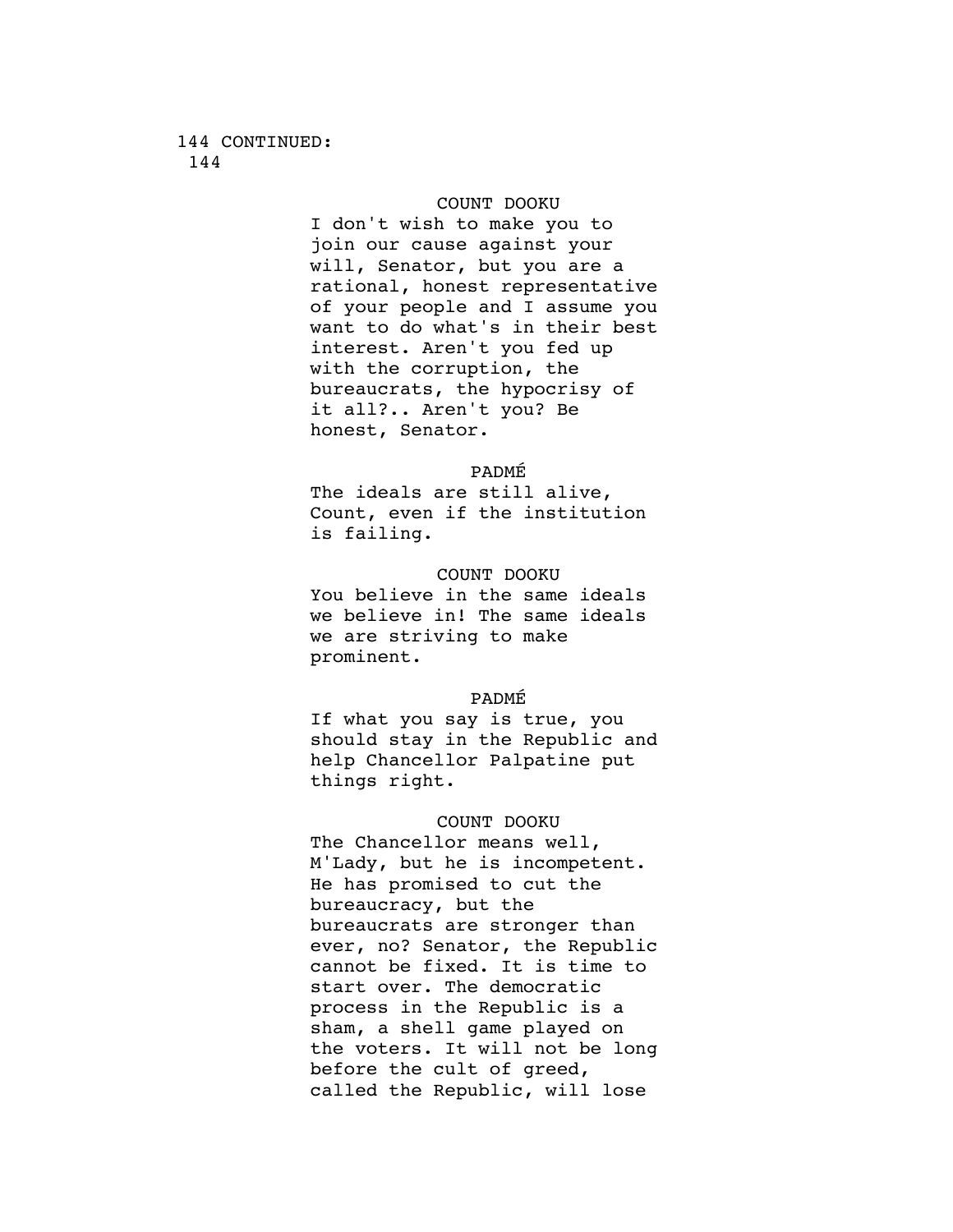even the pretext of democracy and freedom.

# PADMÉ

I cannot believe that. I will not forsake all I have honoured and worked for and betray the Republic. I know of your treaties with the Trade Federation, the Commerce Guilds, and the others, Count. What is happening here is not government that has been bought out by business... it's business becoming government!

## COUNT DOOKU

Are you willing to betray your Jedi friends? Without your cooperation I can do nothing to stop their execution.

# PADMÉ

What is to happen to me? Am I to be executed also?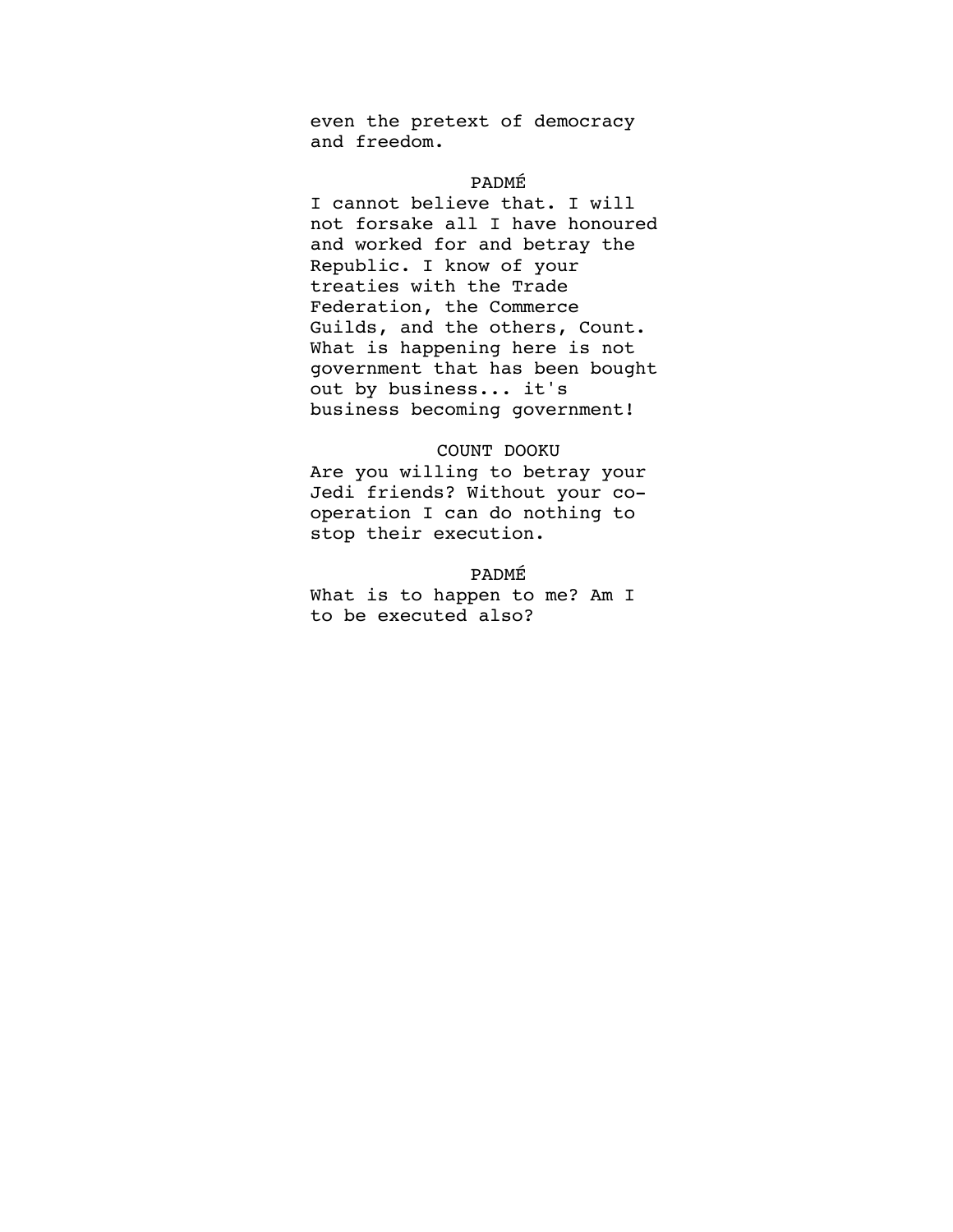144 CONTINUED: (2) 144

DOOKU

I wouldn't think of such an offence. But, there are individuals who have a strong interest in your demise, M'Lady. It has nothing to do with politics, I'm afraid. It's purely personal, and they have already paid great sums to have you assassinated. I'm sure they will push hard to have you included in the executions. I'm sorry but if you are not going to co-operate, I must turn you over to the Geonosians for justice. I've done all I can for you.

JANGO FETT moves over to ANAKIN.

JANGO FETT I'll take that weapon.

ANAKIN hesitates.

COUNT DOOKU You may cause a lot of bloodshed, my young Jedi, but you will not escape.

PADMÉ

Anakin...

ANAKIN hands his lightsaber over to JANGO FETT.

145 INT. GEONOSIS, HIGH AUDIENCE CHAMBER - DAY 145

ANAKIN and PADMÉ are standing in the centre of what looks like a courtroom. Seated before them in a tall, boxed-off area is POGGLE THE LESSER, Archduke of Geonosis. He is accompanied by his underling, SUN RIT. Off to one side the Separatist Senators PO NUDU, TESSEK, and TOONBUCK TOORA. Next to them are the Commerce Dignitaries, SHU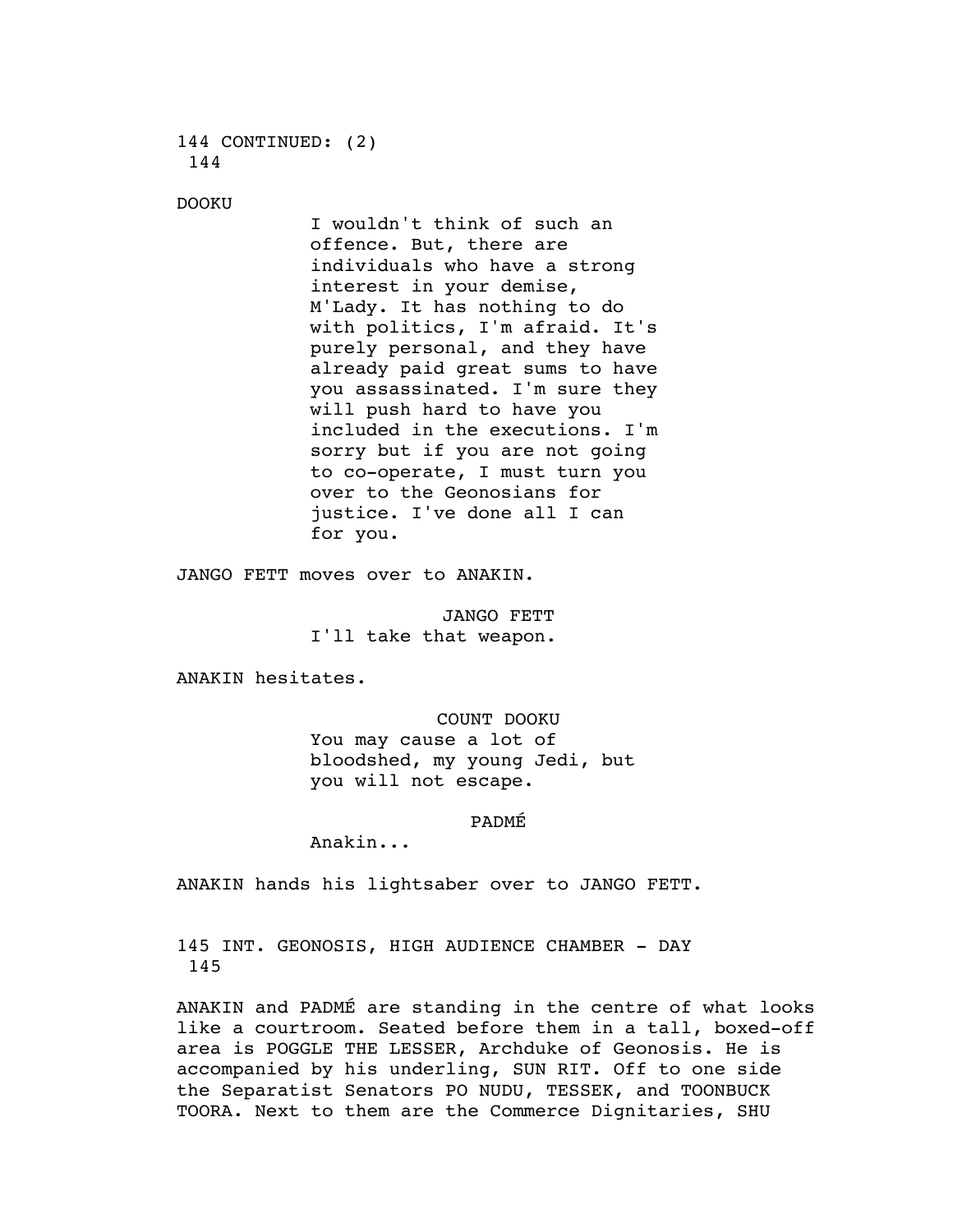MAI, NUTE GUNRAY, PASSEL ARGENTE, WAT TAMBOR and SAN HILL of the Intergalactic Bank Clan. Along the wall about a HUNDRED GEONOSIANS wait for a verdict.

> SUN RIT You have been charged and found guilty of Espionage.

> > POGGLE

Do you have anything to say before your sentence is carried out?

PADMÉ

You are committing an act of war, Archduke. I hope you are prepared for the consequences.

POGGLE laughs. COUNT DOOKU simply smiles.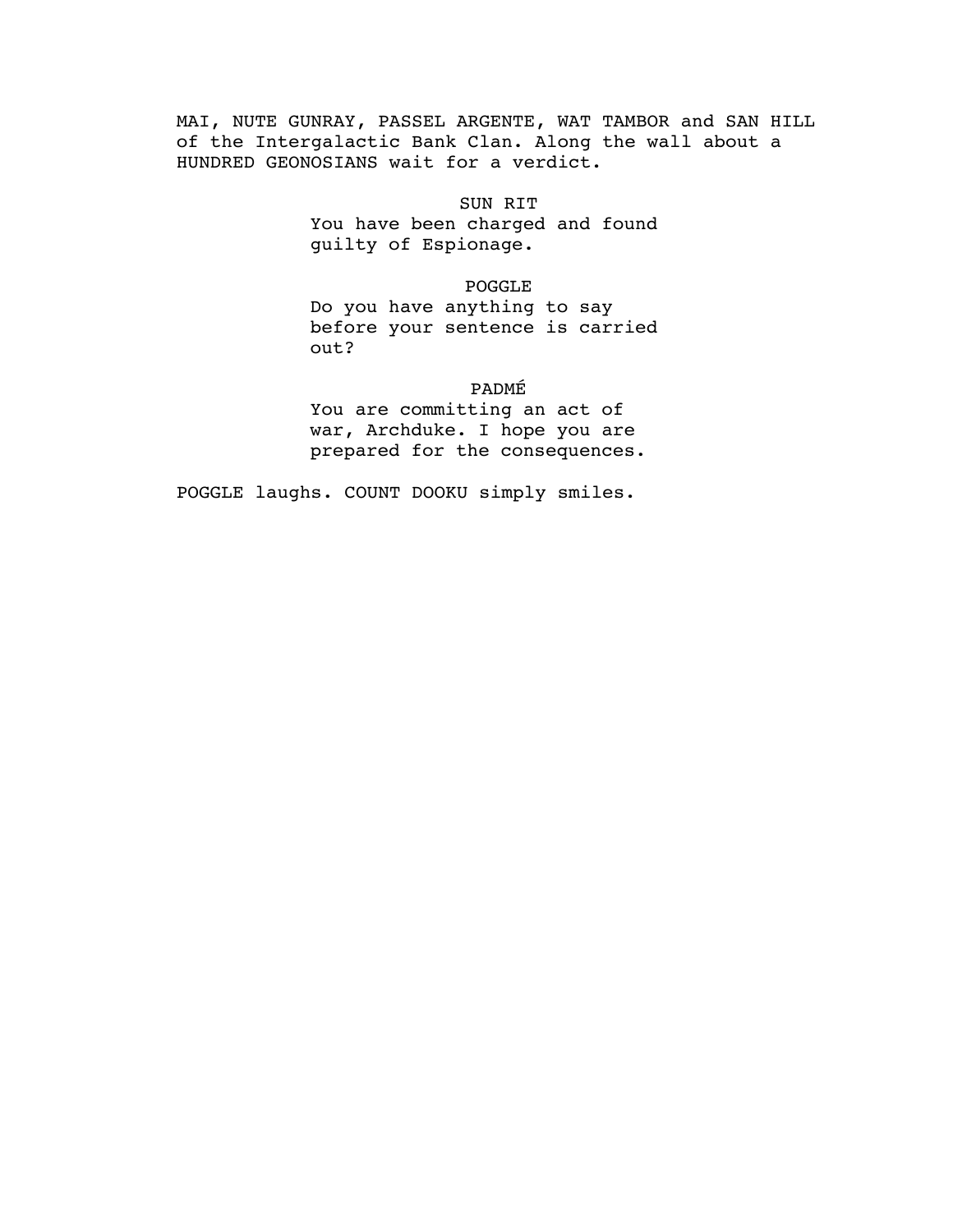#### POGGLE

We build weapons, Senator... that is our business! Of course we're prepared!

NUTE GUNRAY

Get on with it. Carry out the sentence. I want to see her suffer.

## POGGLE

Your other Jedi friend is waiting for you, Senator. Take them to the arena!

FOUR GUARDS take hold of PADME and ANAKIN. They are escorted out of the chamber to the sounds of chuckling.

146 INT. GEONOSIS TUNNEL TO EXECUTION ARENA - DAY 146

In the gloomy tunnel, ANAKIN and PADME are tossed into an open cart. The murmur of a vast crowd is heard offscreen. GUARDS extend their arms along the framework and tie them so that they stand facing each other.

The DRIVER gets up onto his seat.

ANAKIN Don't be afraid.

PADMÉ

I'm not afraid to die. I've been dying a little bit each day since you came back into my life.

ANAKIN What are you talking about?

PADMÉ

I love you.

## ANAKIN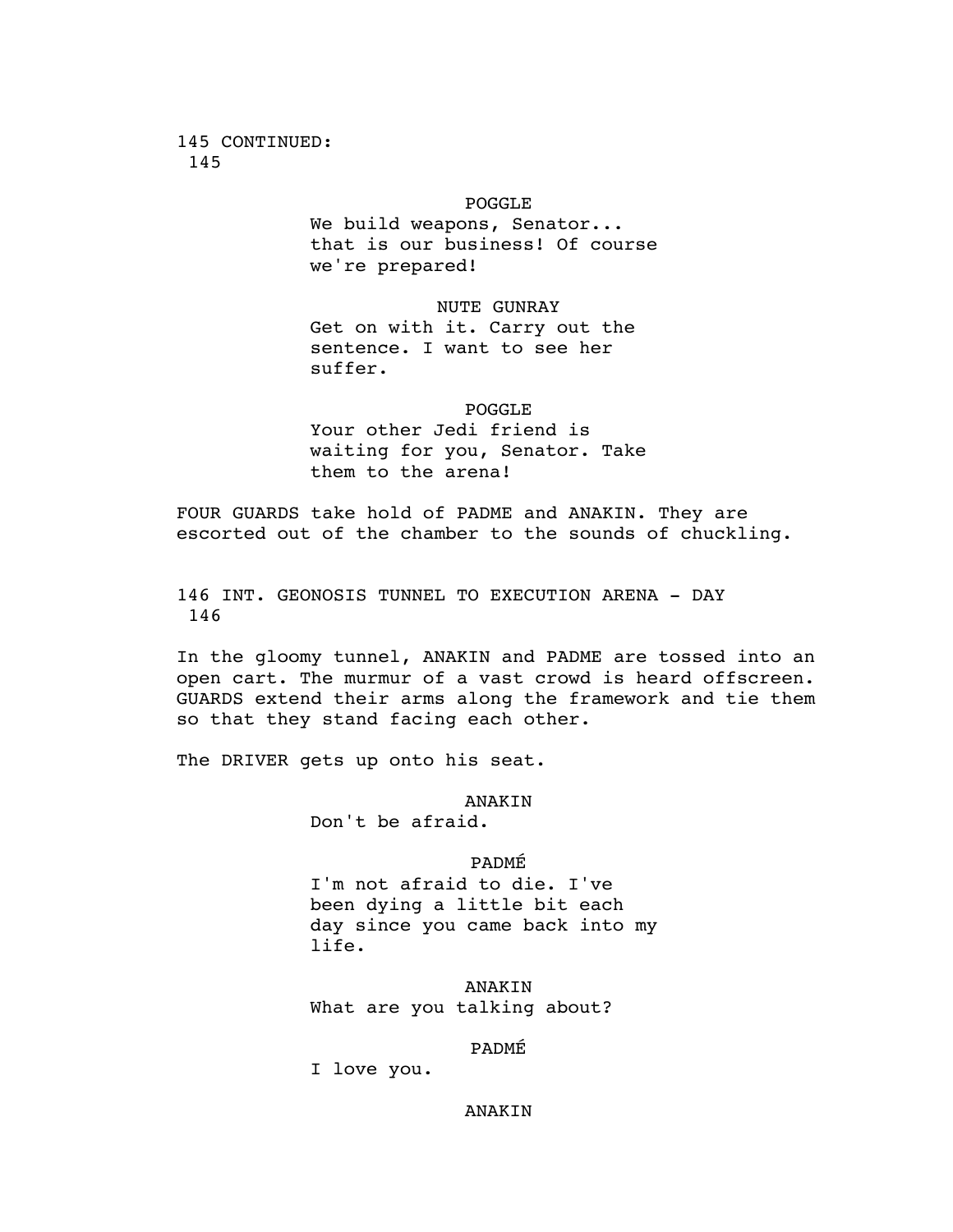You love me?! I thought we decided not to fall in love. That we would be forced to live a lie. That it would destroy our lives...

# PADMÉ

I think our lives are about to be destroyed anyway. My love for you is a puzzle, Annie, for which I have no answers. I can't control it... and now I don't care. I truly, deeply love you, and before we die I want you to know.

PADMÉ leans toward ANAKIN. By straining hard, it is just possible for their lips to meet. They kiss.

> ANAKIN I have no desire to be cured of this love either. Long or short, I vow to spend the rest of my life with you.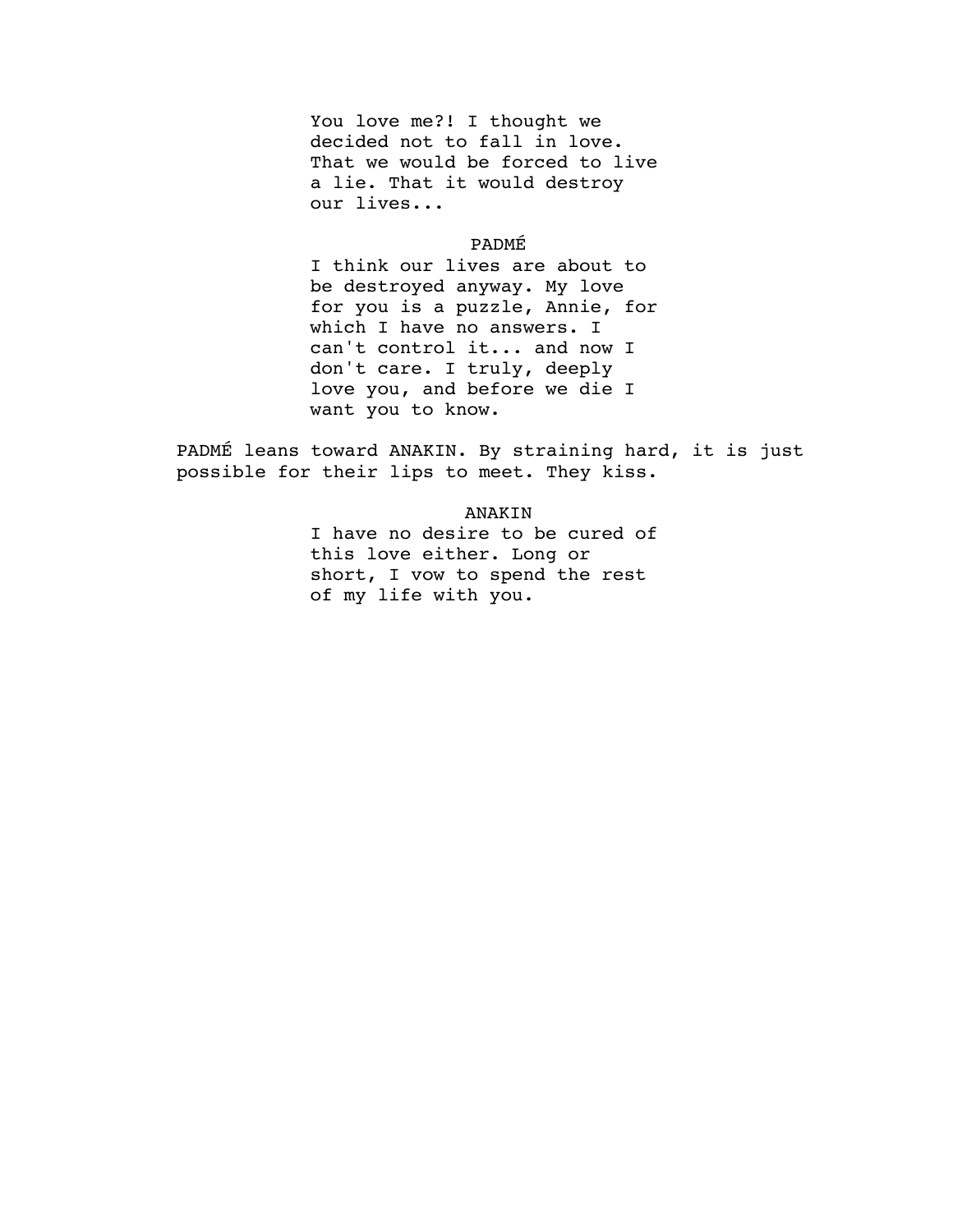They kiss again.

The DRIVER cracks his whip over the ORRAY harnessed between the shafts. The cart jerks forward. Suddenly, there is a HUGE ROAR and blinding sunlight as they emerge into the arena

147 INT. GEONOSIS, EXECUTION ARENA - DAY 147

The great stadium is packed with tier upon tier of yelling GEONOSIANS. The cart trundles to the center, where OBI-WAN is chained to one of four upright posts that are three feet in diameter. The cart stops. PADMÉ and ANAKIN are taken down, dragged to posts, and chained to them. PADMÉ is in the center.

> OBI-WAN I was beginning to wonder if you had gotten my message.

> > ANAKIN

I retransmitted it as you requested, Master. Then we decided to come and rescue you.

OBI-WAN

It looks like you're going a good job so far.

Their arms are pulled high above their heads, and the cart drives away. There is another ROAR as POGGLE THE LESSER, COUNT DOOKU, NUTE GUNRAY, THE FETTS and DIGNITARIES arrive in the archducal box and take their places.

SUN RIT

The felons before you have been convicted of espionage against the Sovereign System of Geonosis. Their sentence of death is to be carried out in this public arena henceforth.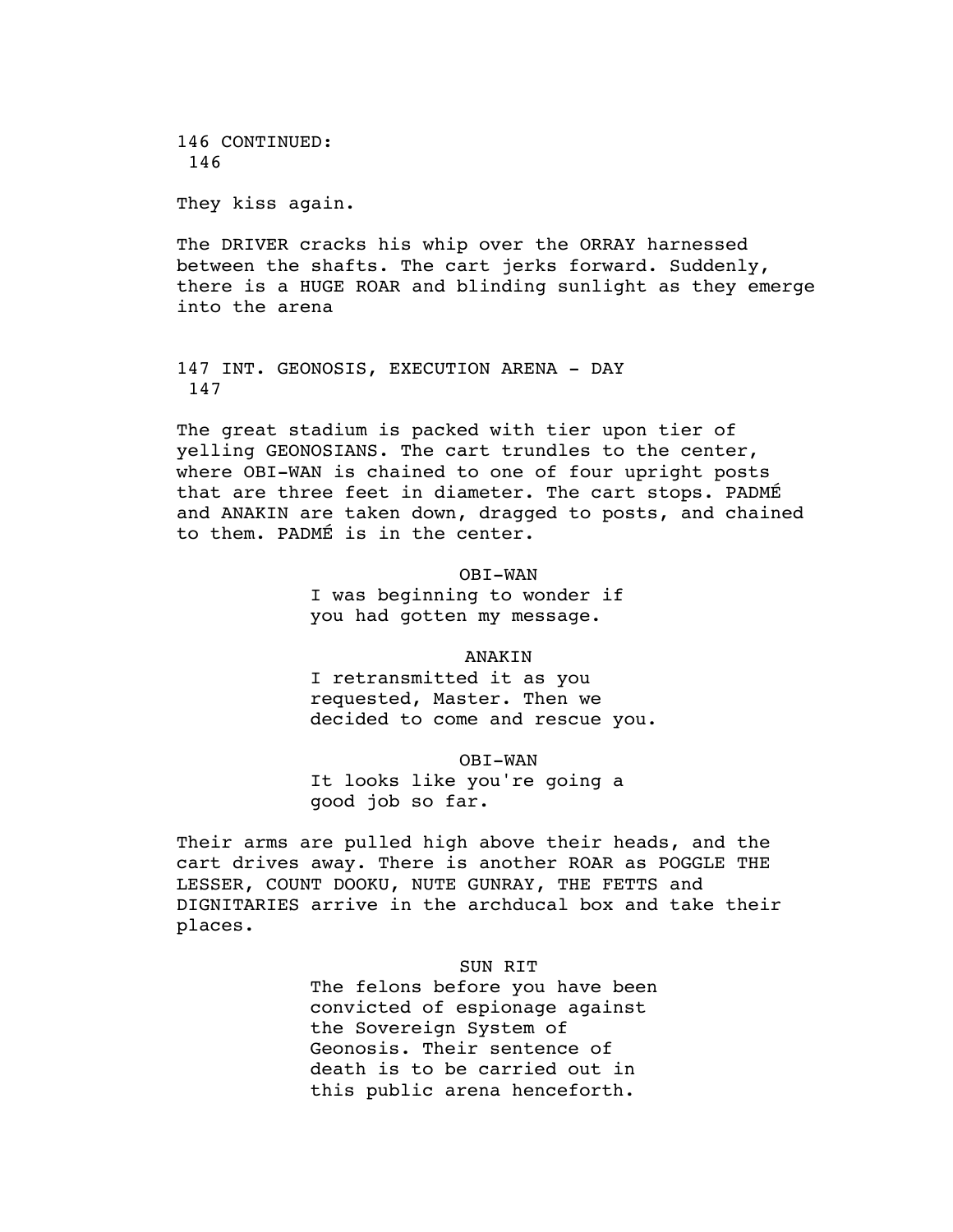The crowd ROARS and CHEERS. In the box, POGGLE THE LESSER rises. The crowd becomes quiet.

> POGGLE Let the executions begin!

The crowd goes wild.

ANAKIN I have a bad feeling about this.

From different gates around the arena, THREE MONSTERS are driven in. One is a REEK (bull-like), one is a NEXU (lion-like), and one is an ACKLAY (a kind of dinolobster). They are driven in by PICADORS carrying long spears and riding ORRAYS. The PICADORS poke the MONSTERS toward the center, then retire to the perimeter.

The MONSTERS toss their heads, looking around, ROARING or SCREECHING. Then they catch sight of the THREE CAPTIVES and start moving toward them.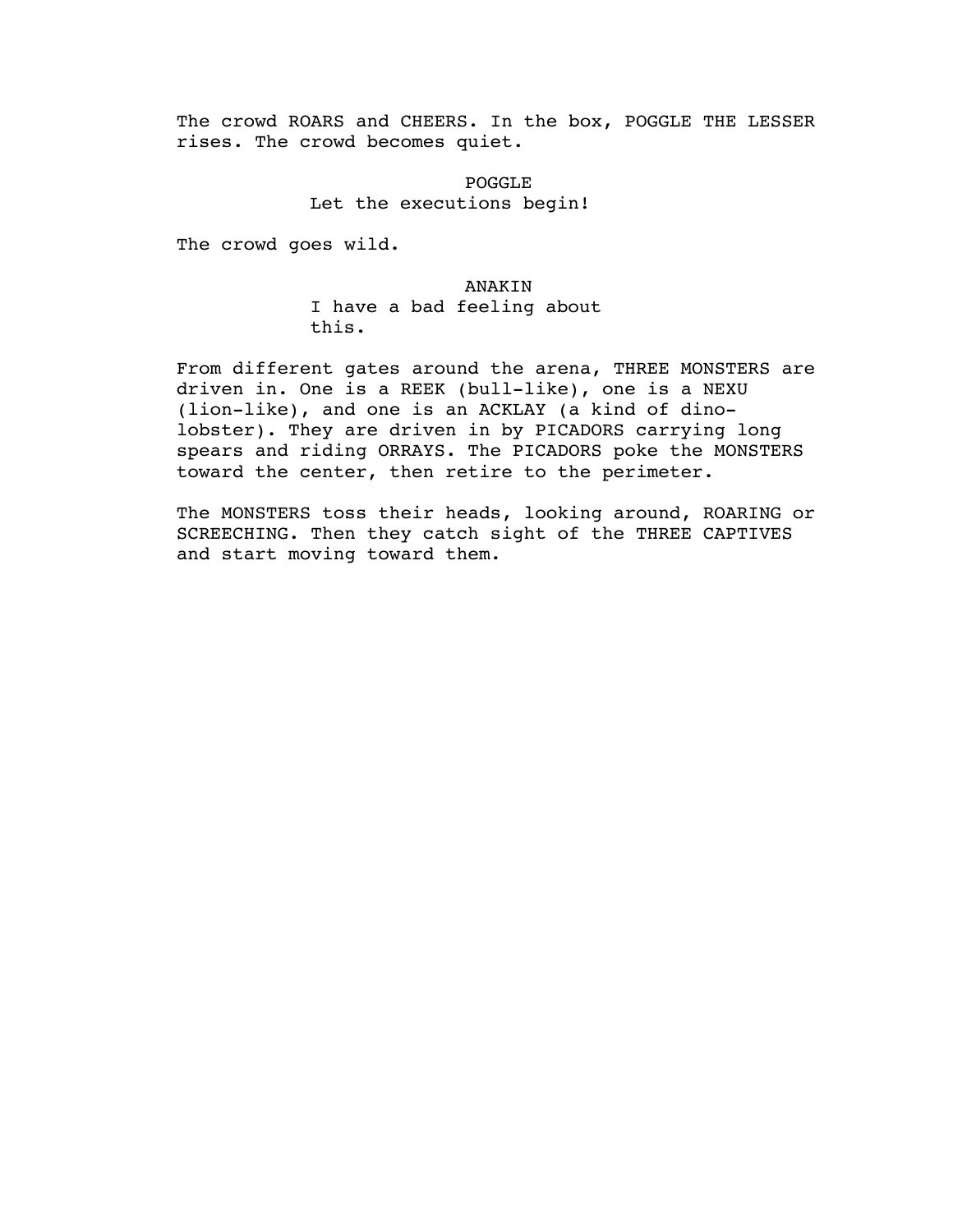#### OBI-WAN

Take the one the left. I'll take the one on the right.

#### ANAKIN

# What about Padmé?

PADMÉ has turned around and is pulling herself up by the chain to the top of the post. Within a moment, she is standing on top of it, trying to pull the chain free.

## OBI-WAN It looks like she's already on top of things.

The REEK charges ANAKIN. He jumps up, and the beast hits the post hard. ANAKIN lands onto its back, wrapping part of his chain around its horn. The REEK backs off, shaking its head angrily, which tears the chain from the post

OBI-WAN ducks around the post as the ACKLAY charges. It knocks the post flat, sending OBI-WAN sprawling. The ACKLAY crunches the post between its claws, freeing the chain. OBI-WAN leaps up and runs towards ONE of the PICADORS. The ACKLAY taks off after him.

The NEXU arrives at PADMÉ'S post and rears on its hind legs. On top, PADMÉ struggles to tear the chain free. The NEXU ROARS, displaying wicked, dripping fangs.

In the archducal box, NUTE GUNRAY beams and rubs his hands.

In the arena, OBI-WAN runs at the PICADOR. The ORRAY rears up. OBI-WAN grabs the PICADOR's long spear and pole vaults over him. The chasing ACKLAY smashes into the ORRAY. It goes down. The PICADOR tumbles onto the sand, where he is grabbed by the ACKLAY and crunched.

ANAKIN's REEK starts to buck. It charges around the arena with ANAKIN hanging on for dear life. He whirls the free length of chain around his head and casts it into the REEK's mouth. Its jaws clamp hard on the chain. ANAKIN yanks hard on the chain, turning the REEK, beginning to ride it.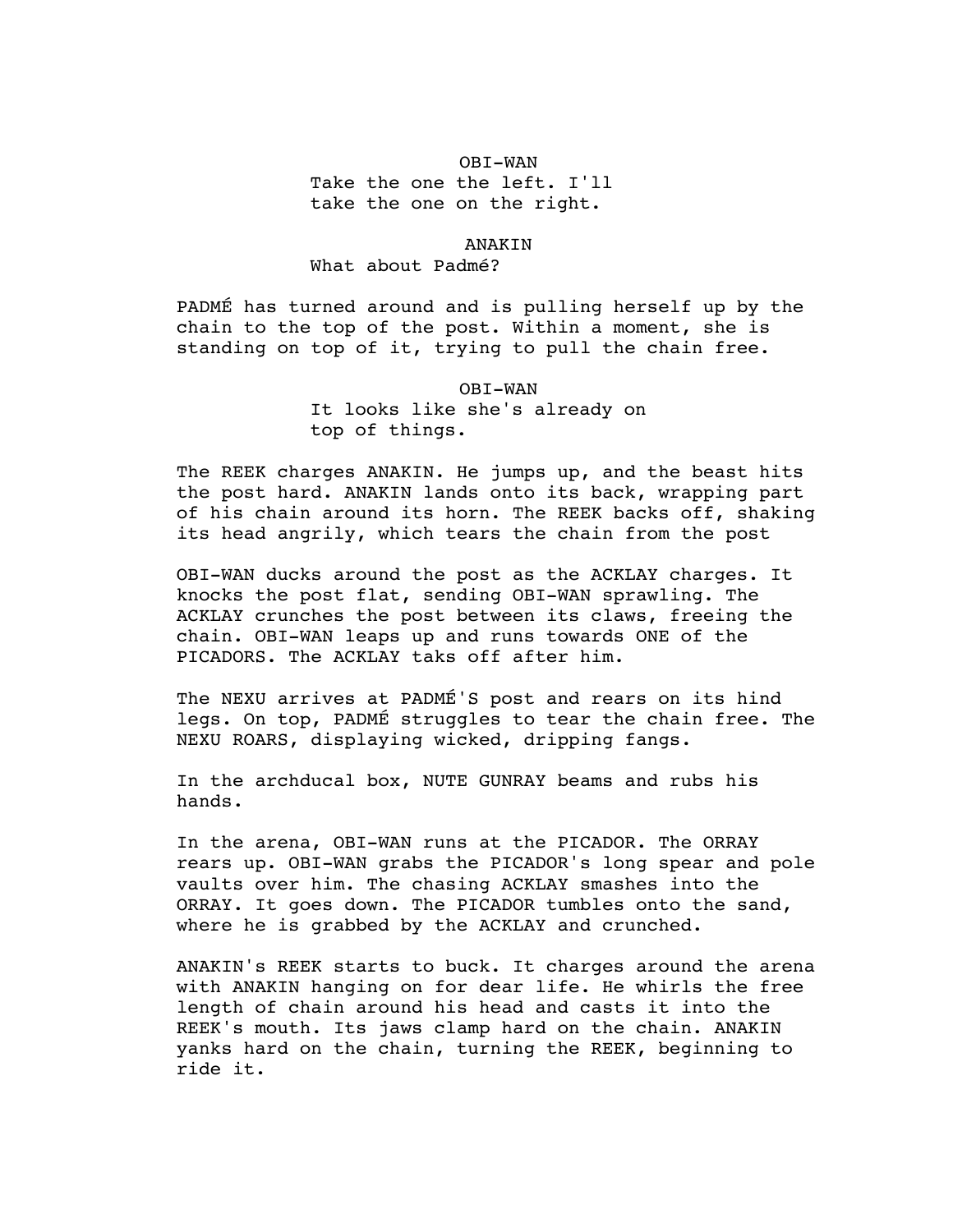The NEXU's claws dig deep into the post. The cat-like creature reaches the top of the post and takes a swipe at PADMÉ. She turns and the claw barely catches her shirt ripping it off, leaving superficial claw marks across her back. She hits the creature with her chain and it backs off down the pole. Then, PADMÉ jumps off the post into the air. She swings around on the chain and whacks the beast hard on the head with both her feet. It tumbles back onto the sand.

In the archducal box:

NUTE GUNRAY Foul!! She can't do that... shoot her or something!

In the arena, OBI-WAN runs out from behind the fallen ORRAY and throws the spear at the ACKLAY, hitting it in the neck. It lets out a terrible SCREECH and turns on him. The NEXU springs up and makes to leap up at PADMÉ again. She finally manages to work the chain loose. ANAKIN comes charging up on the REEK.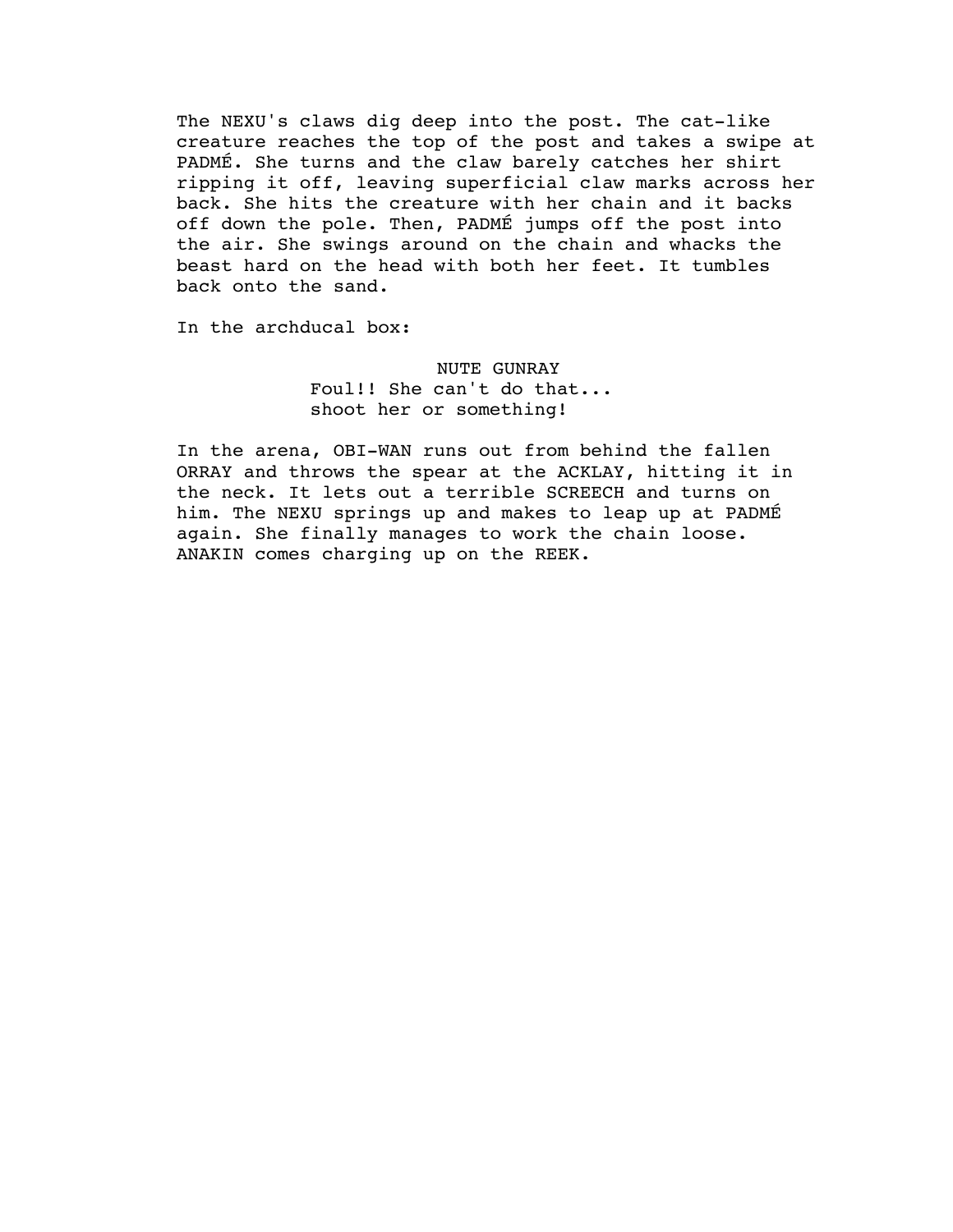147 CONTINUED: (2) 147

## ANAKIN

You okay?

PADMÉ (nods, gasping) Sure! Well, sort of.

#### ANAKIN

Jump!!!

The NEXU springs. PADMÉ leaps from the top of the post to land on the REEK in front of ANAKIN. He hauls her upright. The REEK charges away, around the arena. The NEXU bounds after it. The REEK passes the wounded ACKLAY. The NEXU smells the blood and turns aside to attack the ACKLAY. The TWO MONSTERS fight. The crowd GROANS and BOOS.

In the archducal box, NUTE GUNRAY turns angrily to COUNT DOOKU.

> NUTE GUNRAY This isn't how it's supposed to be! Jango, finish her off.

COUNT DOOKU motions for the bounty hunter to stay put. BOBA FETT is enjoying the spectacle.

> COUNT DOOKU (smiling enigmatically) Patience, Viceroy... she will die. Maybe this is the way it's supposed to end.

OBI-WAN runs and jumps on the back of the REEK behind ANAKIN. Across the arena, the NEXU, having chewed up the ACKLAY, starts to advance toward them.

148 INT. COCKPIT, NABOO STARSHIP - DAY 148

ARTOO BEEPS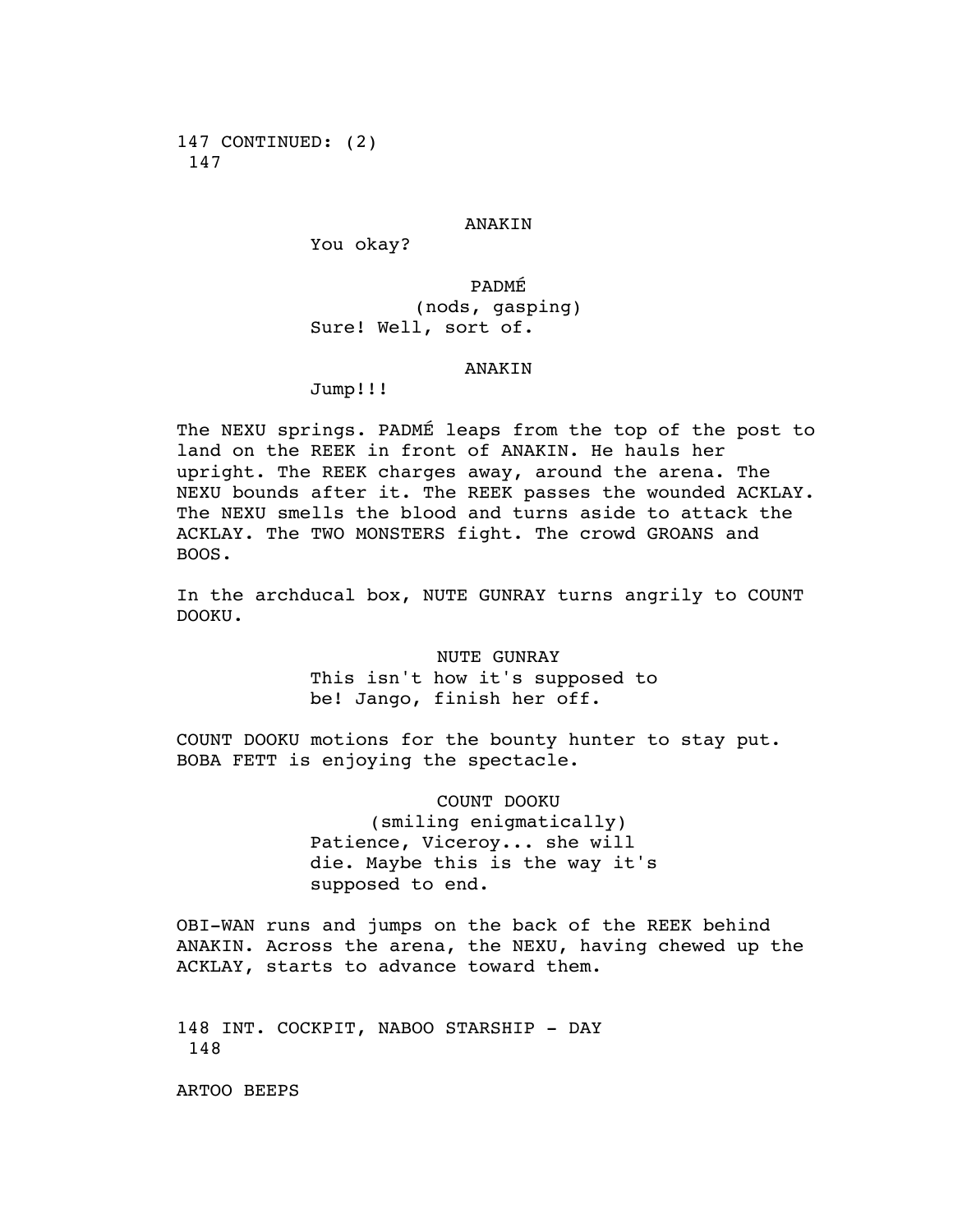C-3PO Yes, it has been rather a long time. Do you suppose something's happened to them?

ARTOO BEEPS and WHISTLES.

C-3PO (continuing) Danger? Oh no, I shouldn't think so. It looks a very dull planet to me. They should be back shortly. Just stop worrying, Artoo.

149 EXT. GEONOSIS, EXECUTION ARENA - DAY 149

In the archducal box, amid the uproar, COUNT DOOKU feels a tap on his shoulder. He turns to see MACE WINDU standing behind him. COUNT DOOKU masks his surprise elegantly as he surveys the arena and sees JEDI KNIGHTS standing at every entrance and exit.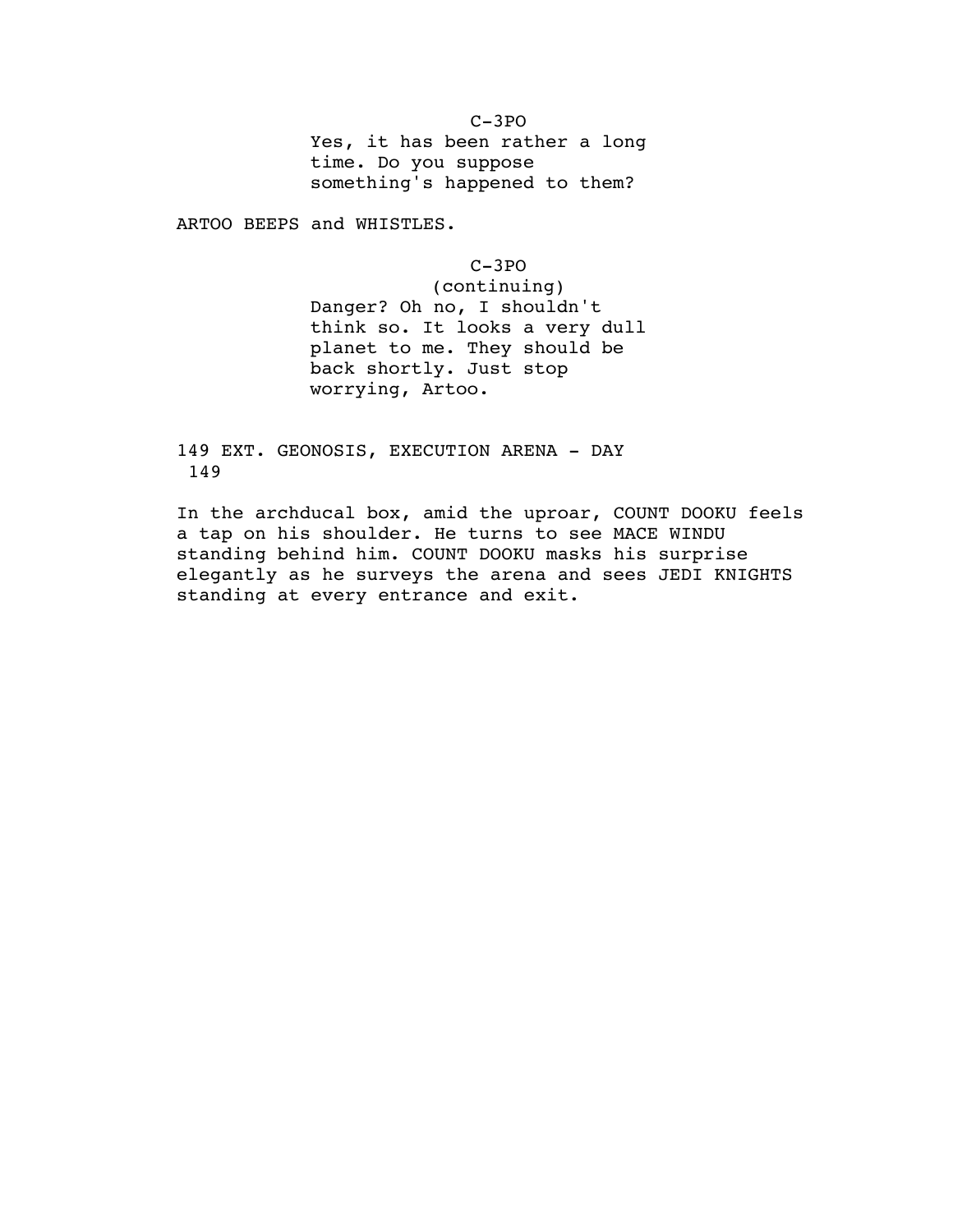## COUNT DOOKU

Master Windu, how pleasant of you to join us. You're just in time for the moment of truth. I would think these two new boys of yours could use a little more training.

MACE WINDU

Sorry to disappoint you, Dooku. This party's over.

MACE WINDU signals, and at stategic places around the arena there are sudden flashes of light as about ONE HUNDRED JEDI switch on their lightsabers. The crowd is suddenly silent. COUNT DOOKU'S lips curl in slight amusement.

> COUNT DOOKU (to Mace Windu) Brave, but stupid, my old Jedi friend. You're impossibly outnumbered.

> MACE WINDU I don't think so. One Jedi has to be worth a hundred Geonosians.

COUNT DOOKU looks around the great theater. His smile grows.

> COUNT DOOKU It wasn't the Geonosians I was thinking about. How well do you think one Jedi will hold up against a thousand battle droids?

COUNT DOOKU signals. THOUSANDS OF DROIDS start to pour into all parts of the arena.

MACE WINDU draws his lightsaber, JANGO FETT draws his guns and fires at MACE WINDU, who deflects the shots. JANGO FETT and MACE WINDU jump into the arena, where they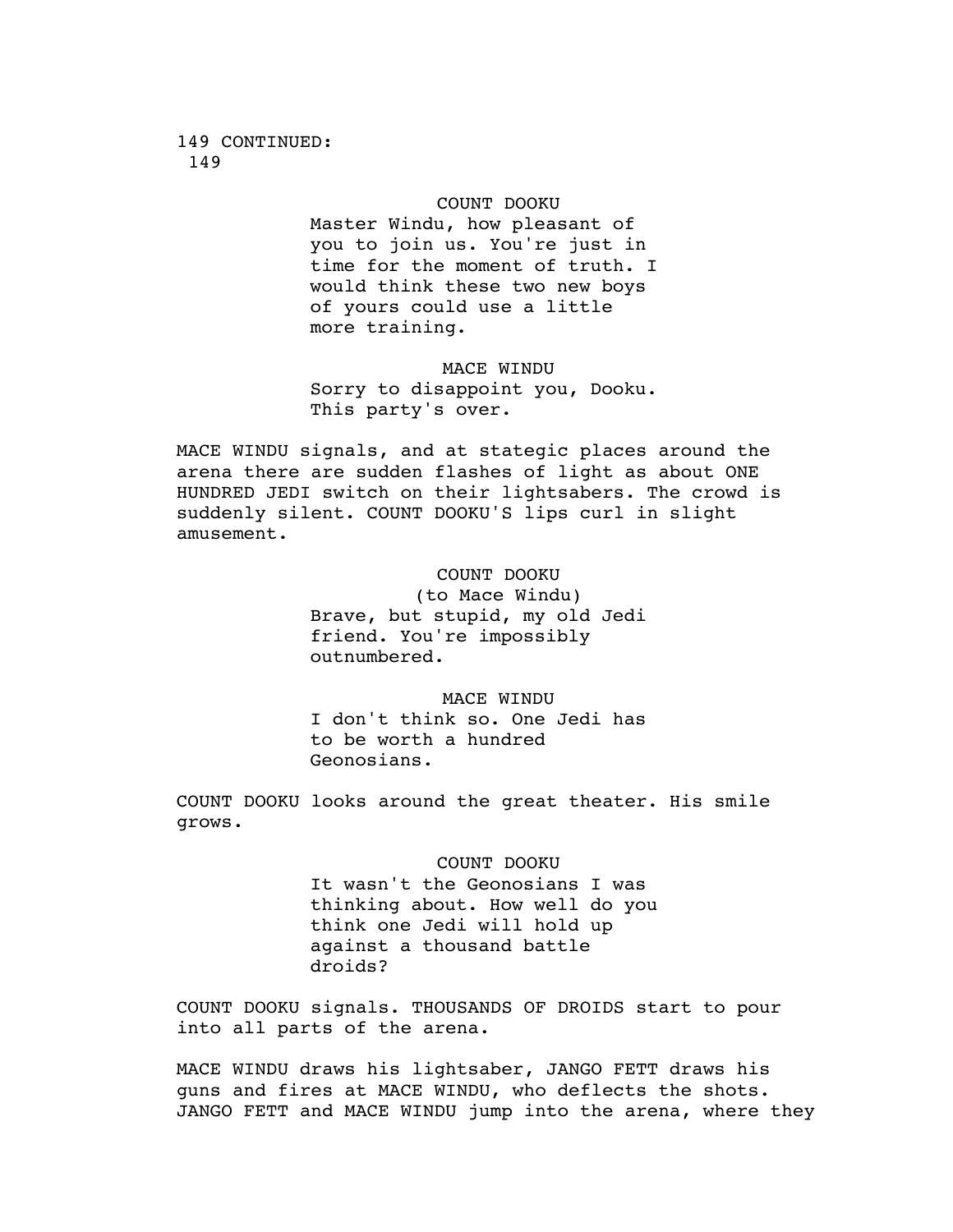fight. BOBA FETT wacthes his Dad and the Jedi Master fight. The battle begins. GEONOSIANS fly away everywhere. DROIDS fire at JEDI, who deflect the bolts and cut down the DROIDS. The GEONOSIAN TROOPS fire ray guns that are more difficult for the JEDI to deflect.

The REEK and the NEXU are spooked by the battle. The REEK bucks the riders off its back and stampedes around the arena, trampling DROIDS and JEDI that have moved into its path. PADMÉ picks up a discarded pistol and joins the fight. SEVERAL JEDI run to the center of the arena and toss lightsabers to OBI-WAN and ANAKIN.

Among the crowd, JEDI cut down swaths of GEONOSIANS and DROIDS. On the sand, JEDI fight, attacking DROIDS. OBI-WAN and ANAKIN swing their lightsabers, cutting DROIDS in half. PADMÉ blasts away at DROIDS and GEONOSIANS.

150 INT. COCKPIT, NABOO STARSHIP 150

ARTOO whistles.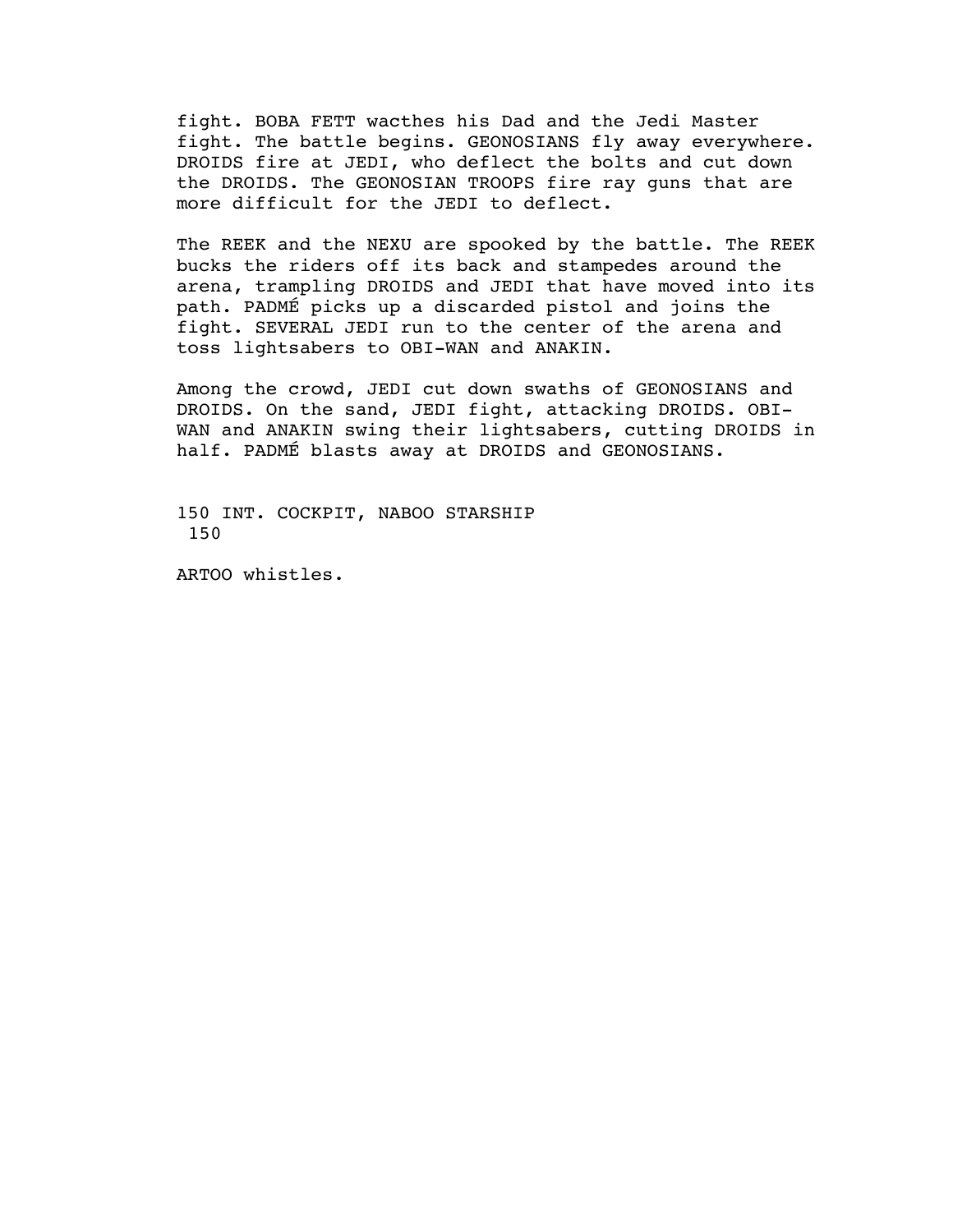> C-3PO I don't hear anything. (Artoo beeps) You're scaring me! Stop imagining things!

151 EXT. GEONOSIS, EXECUTION ARENA - DAY 151

Among the tiers, JEDI are slowly being driven back. They have killed heaps of GEONOSIANS and have knocked out piles of DROIDS, but sheer numbers are telling. Individual JEDI are being cut down or blasted. The rest are retreating into the arena.

ANAKIN and PADMÉ are back-to-back, fighting DROIDS and flying GEONOSIANS. MACE WINDU fights fiercely with JANGO FETT. Finally, the bounty hunter falls. His helmet goes flying, bouncing down the steps, tumbling and rolling, kicked here and there by random feet. The bounty hunter's body falls to the ground.

MACE WINDU runs to the center of the arena and fights back-to-back with OBI-WAN, as they swipe and mangle DROIDS.

> OBI-WAN Someone's got to - shut down these droids.

MACE WINDU Don't worry! It's being - taken care of!

152 EXT. GEONOSIS, FEDERATION STARSHIP - DAY 152

KI-ADI-MUNDI leads a raiding party of about TWENTY JEDI through the lines of parked Battle Starships. They cut a swath through masses of DROIDS until they arrive at the Command Starship. Some JEDI fall. The rest cut their way up the ramps and into the Command Ship.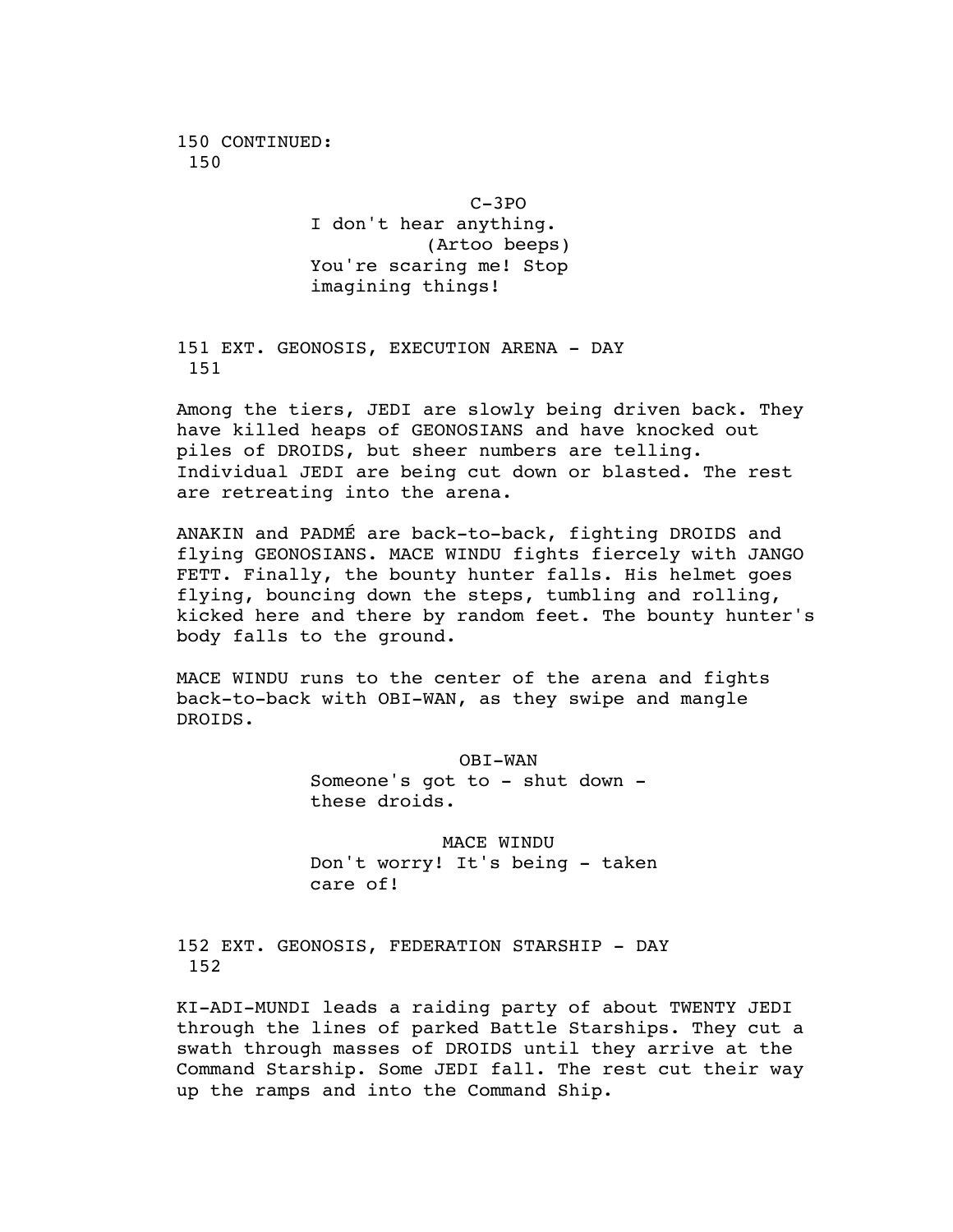153 INT. COMMAND FEDERATION STARSHIP, CORRIDORS - DAY 153

KI-ADI-MUNDI and the surviving JEDI fight their way through the corridors of the Command Ship, deflecting laser bolts, slicing DROIDS.

154 INT. COMMAND FEDERATION STARSHIP, CONTROL BRIDGE - DAY 154

THEY burst onto the bridge and chop down the COMMAND DROIDS. The NEIMOIDIANS flee in all directions. KI-ADI-MUNDI leans over the control panel. He locates the illuminated master switch and punches down on it. It goes dark. Instantly, all the DROIDS on the Starship and all the DROIDS in the arena FREEZE!

There is a moment of stunned silence, then the JEDI CHEER. On the bridge, PLO KOON claps KI-ADI-MUNDI on the back.

> PLO KOON We've done it! Now we have a chance!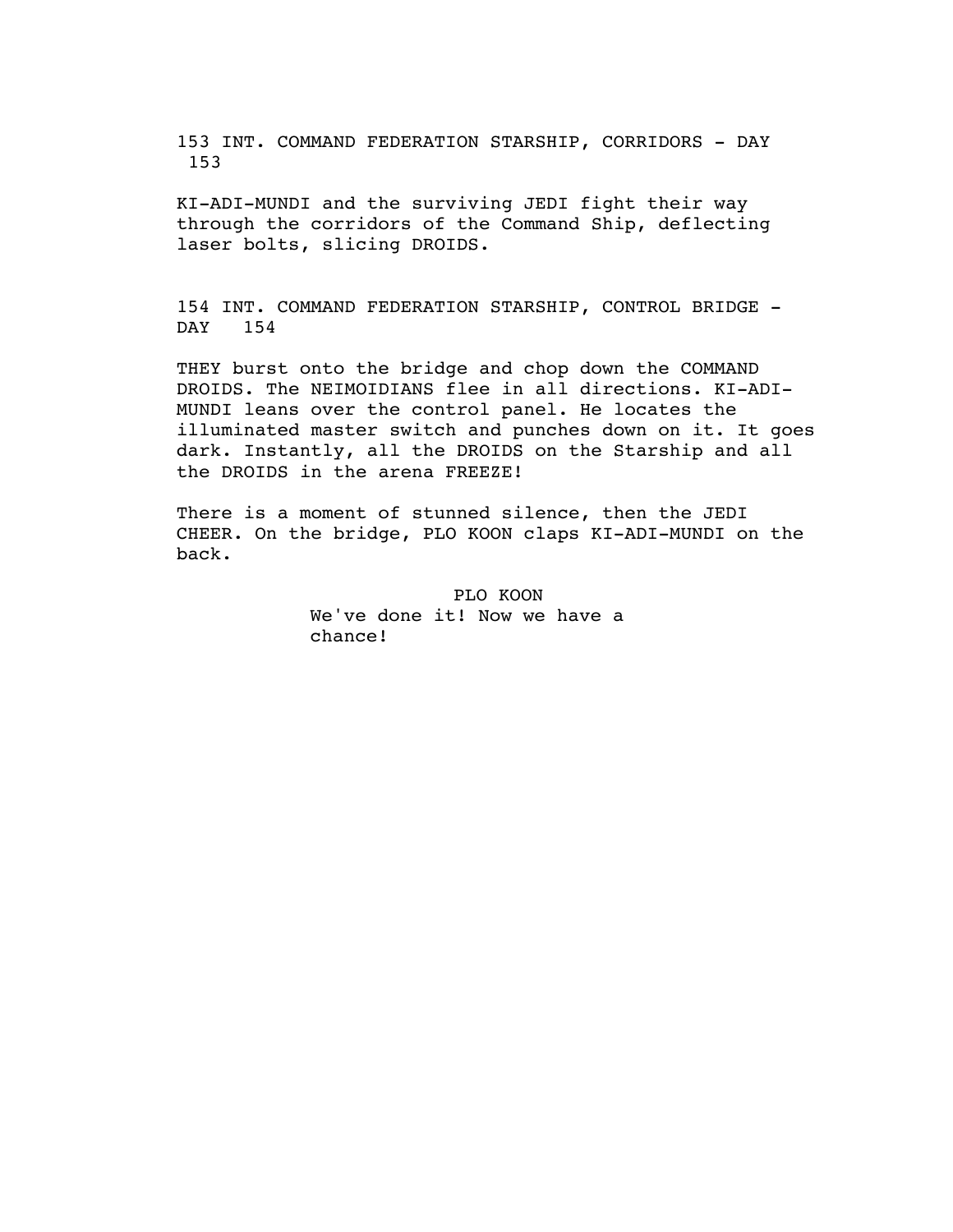Suddenly, there is a harsh BEEPING SOUND. All the DROIDS on the Starship and all the DROIDS in the arena start fighting again! KI-ADI-MUNDI stares in disbelief and dismay.

> KI-ADI-MUNDI The system's off but they're still active. That's a new feature. They are independent of the control system.

155 EXT. GEONOSIS, EXECUTION ARENA - DAY 155

MACE WINDU, OBI-WAN, ANAKIN, PADMÉ and an exhausted group of about TWENTY JEDI stand in the center of the arena surrounded by a ring of BATTLE DROIDS. The bloodied sand around them is strewn with the bodies of DEAD GEONOSIANS, SHATTERED DROIDS and JEDI.

At the foot of some steps, BOBA FETT finds his father's battered helmet. He picks it up.

KI-ADI-MUNDI and the SURVIVORS from the raiding party are herded into the arena by SUPERDROIDS. From the encircling tiers above, THOUSANDS OF BATTLE DROIDS level their weapons menacingly.

In the archducal box, COUNT DOOKU lifts his hand. The DROIDS lower their weapons. The COUNT calls out to the JEDI.

> COUNT DOOKU Master Windu!

Silence.

COUNT DOOKU (continuing) You have fought gallantly. Worthy of recognition in the history archives of the Jedi Order. Now it is finished. (pauses briefly)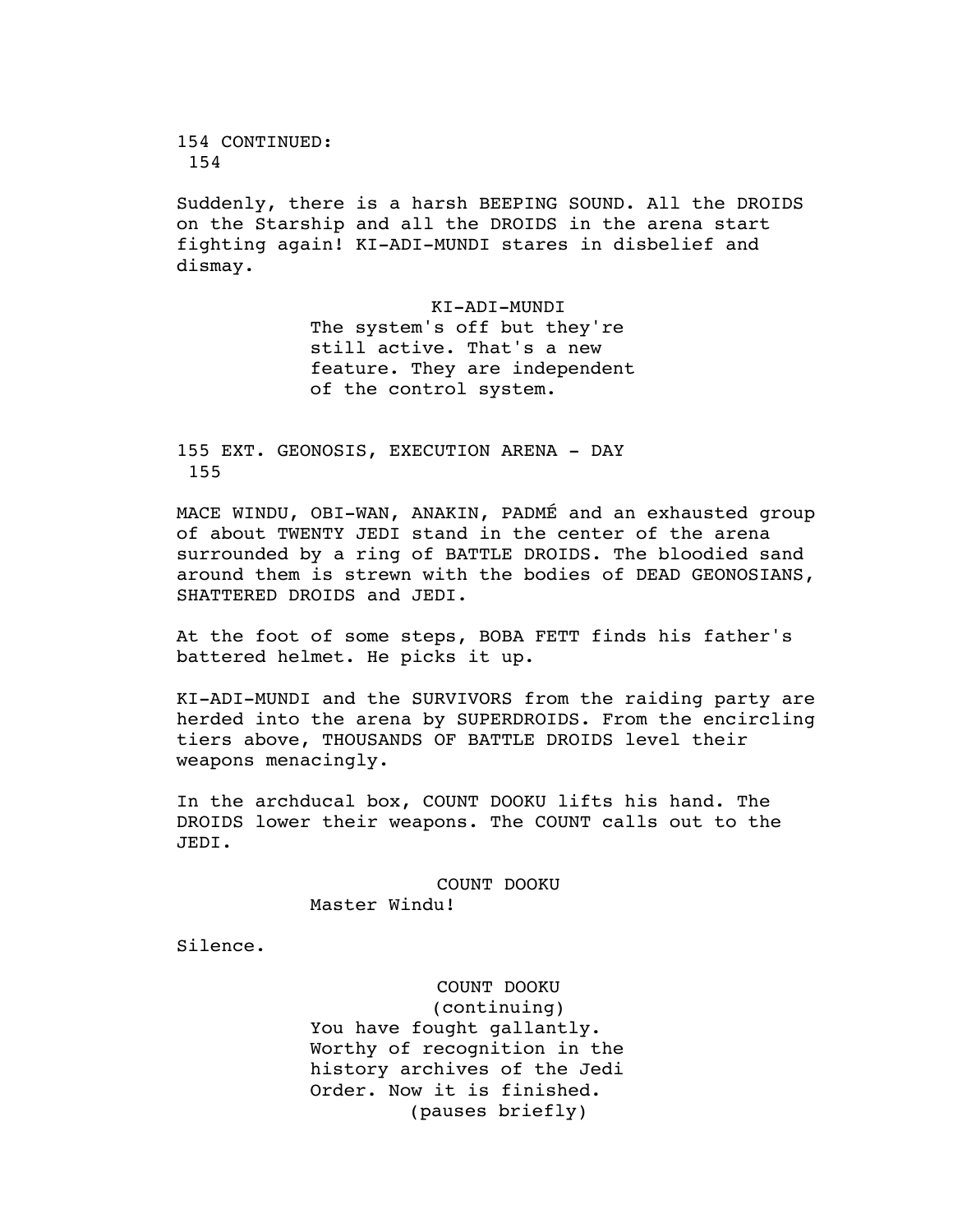Surrender - and your lives will be spared.

MACE WINDU We will not be hostages for you to barter with, Dooku.

COUNT DOOKU Then, I'm sorry, old friend. You will have to be destroyed.

The DROIDS raise their weapons. ANAKIN and PADMÉ clasps hands tightly. COUNT DOOKU raises his hand to give the order to fire. PADMÉ looks up suddenly and whispers to ANAKIN.

## PADMÉ

Look!

Above, six Gunships are descending fast through the open area in the arena ceiling. They land in a cluster around the handful of JEDI. CLONE TROOPERS spill out and start firing at the DROIDS. There is a hellstorm of laserfire that bounces off the laser shields created by the Gunships. YODA appears at the door of one of the Gunships.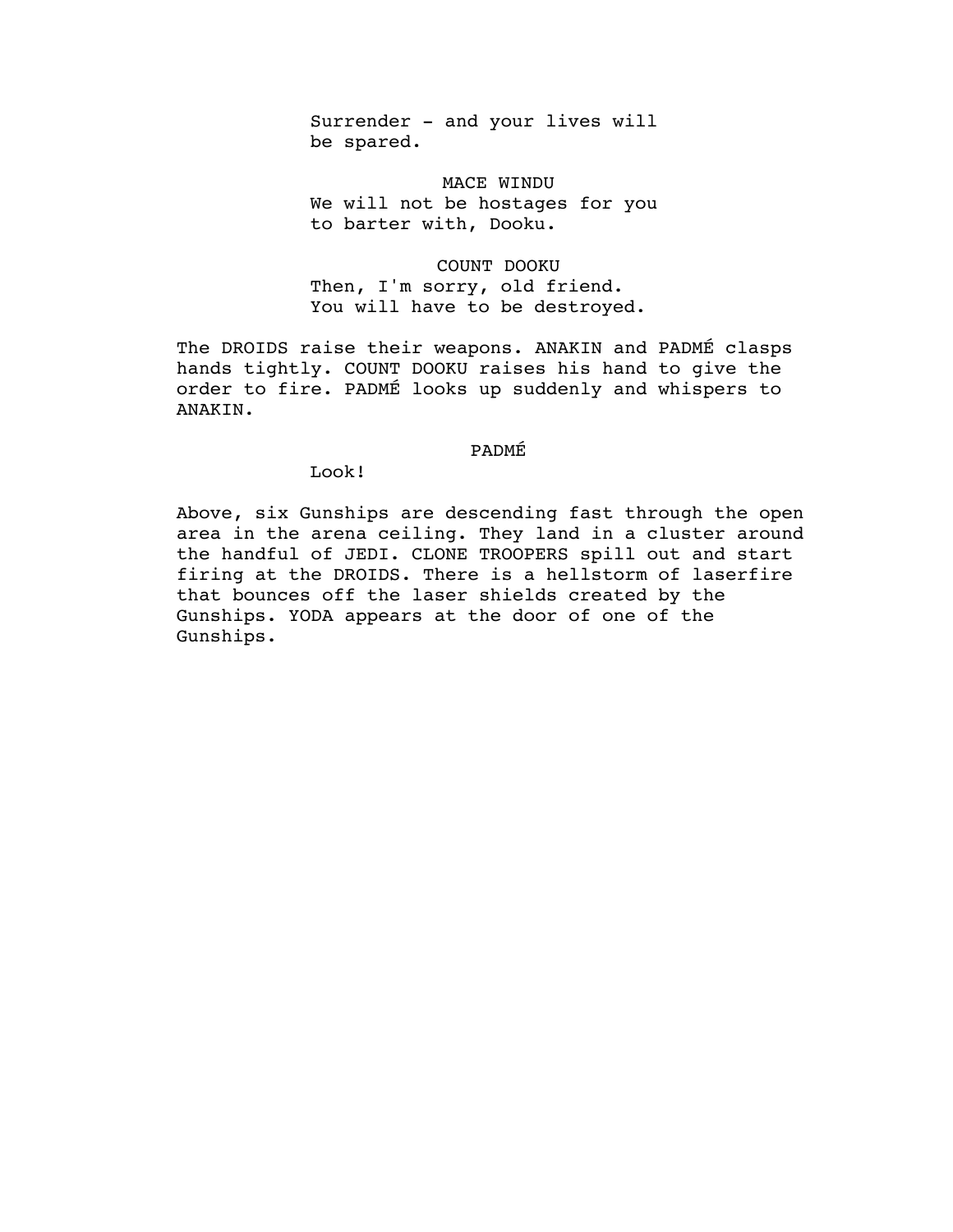#### YODA

# Come on - hurry! Hurry!

The SURVIVING JEDI dash to the Gunships and scramble in. MACE WINDU hangs on tight as the Gunship, firing all its weapons, rises out of the arena up and over the topmost rim.

156 EXT. GEONOSIS, TERRAIN OUTSIDE EXECUTION ARENA - DAY 156

The massed lines of parked Federation Starships and the DROIDS surrounding the arena, are themselves surrounded by thousands of Republic Starships, disgorging TENS OF THOUSANDS OF CLONE TROOPERS. Beyond, more Republic Starships are landing and spewing out troops.

157 INT. GUNSHIP NUMBER ONE - DAY 157

MACE WINDU stares at the incredible sight.

YODA More battalions to the left. Encircle them we must, then divide.

The CLONE TROOPERS open fire with artillery. EXPLOSIONS wreck the parked Battle Starships. CLONE TROOPERS advance, firing at the massed DROIDS. FIGHTER DROIDS fly overhead, exchanging fire with the Gunships and JEDI fighters.

158 INT. COCKPIT, NABOO STARSHIP - DAY 158

THREEPIO and ARTOO see flashes outside of the ship, exploding everywhere.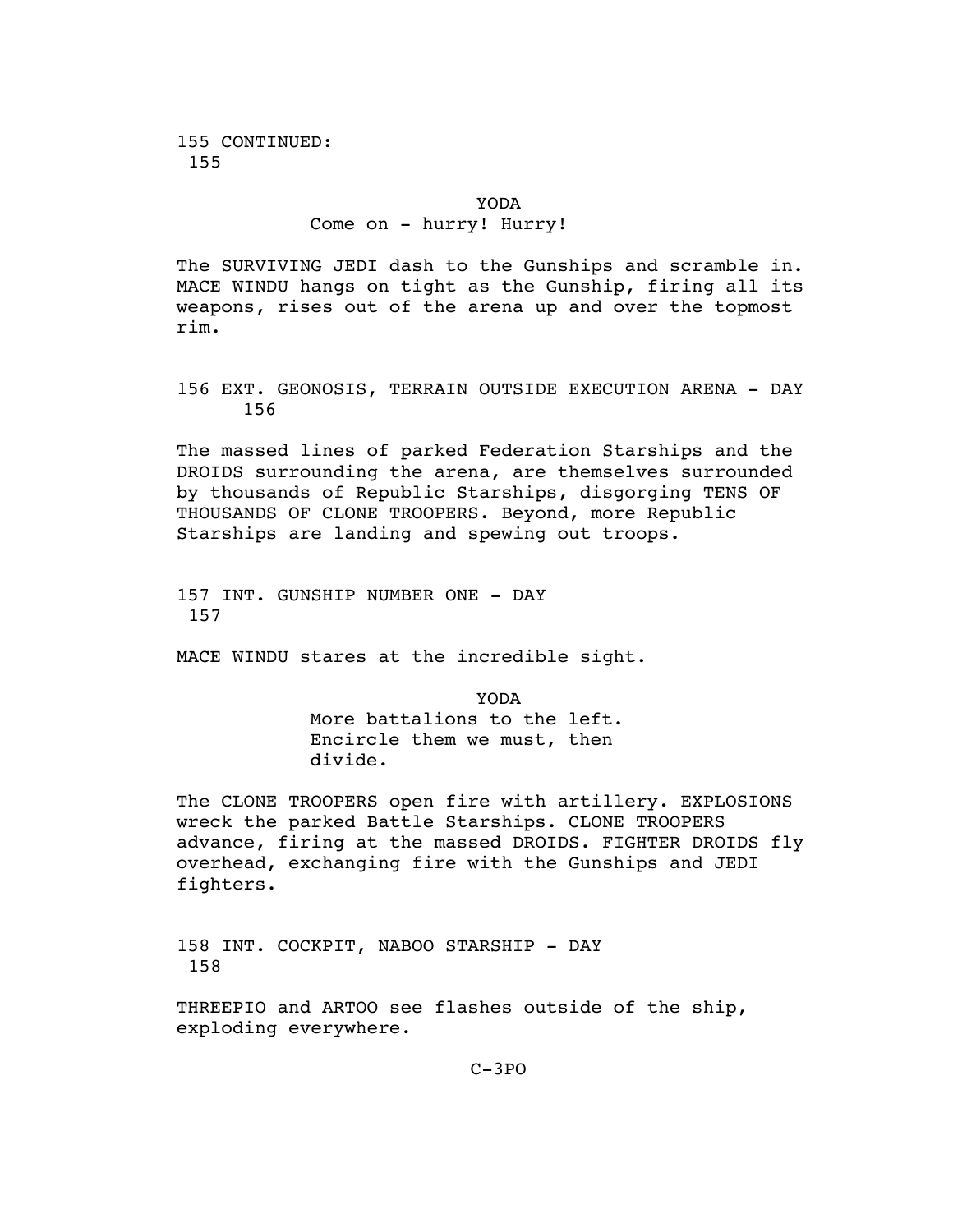I'm sure I heard something, this time. Didn't you? It's probably just a celebration

ARTOO lets out an EXHAUSTED BLEEP.

159 EXT. BATTLEFIELD, GEONOSIS LANDSCAPE - DAY 159

Gunship #2 skims the battlefield, firing down, deflecting answering fire from the droids.

160 INT. GUNSHIP NUMBER TWO - DAY 160

OBI-WAN, ANAKIN and PADMÉ are at the open sides of the Gunship. CLONES fire down at the DROIDS below.

The Gunship slows, circling over a droid gun-emplacement. It blasts it, but suddenly the Gunship is rocked by a near miss. It lurches violently.

> OBI-WAN Hold on! Look over there...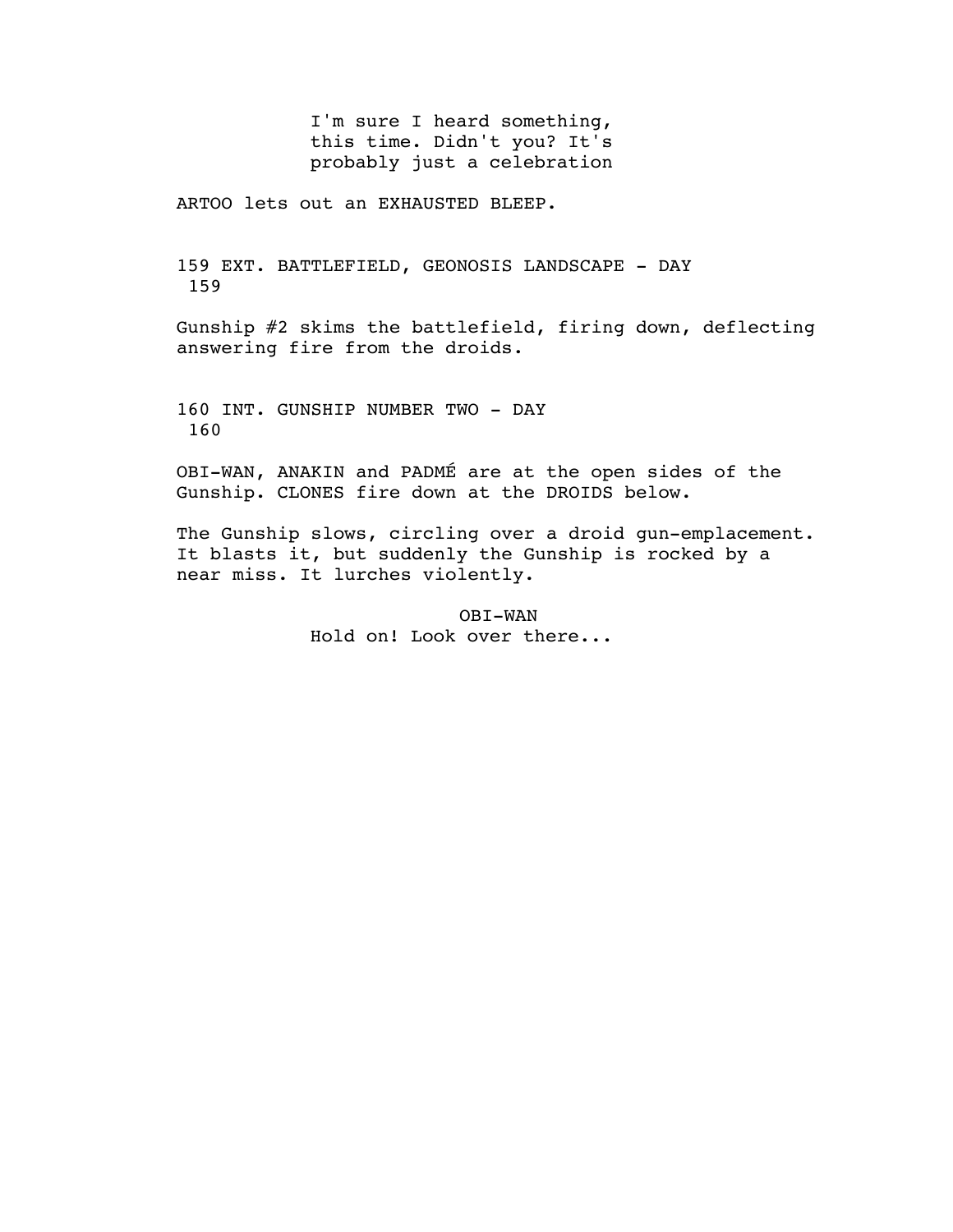Through the other side of the Gunship, they see a Geonosian Speeder racing past. In the open cockpit is the unmistakable figure of COUNT DOOKU.

#### ANAKIN

It's Dooku, go after him!

The PILOT starts to comply, but... there is a HUGE BLASTS, the ship lurches on its side, and PADMÉ tumbles out.

#### ANAKIN

## (continuing)

Padmé!!!

ANAKIN stares down in horror as PADMÉ hits thr ground below.

> ANAKIN (continuing; to pilot) Put the ship down! Down!

### OBI-WAN

No! Forget her. We have to go after Dooku.

ANAKIN No we're not!! Land this ship!

OBI-WAN Don't let your personal feelings get in the way. We've got a job to do.

Below, PADMÉ hauls herself to her feet and waves for them to go after DOOKU.

> ANAKIN I don't care!.. Go back.

OBI-WAN Anakin! She's all right! Look.

ANAKIN stares out to see PADMÉ rescued by CLONE TROOPERS.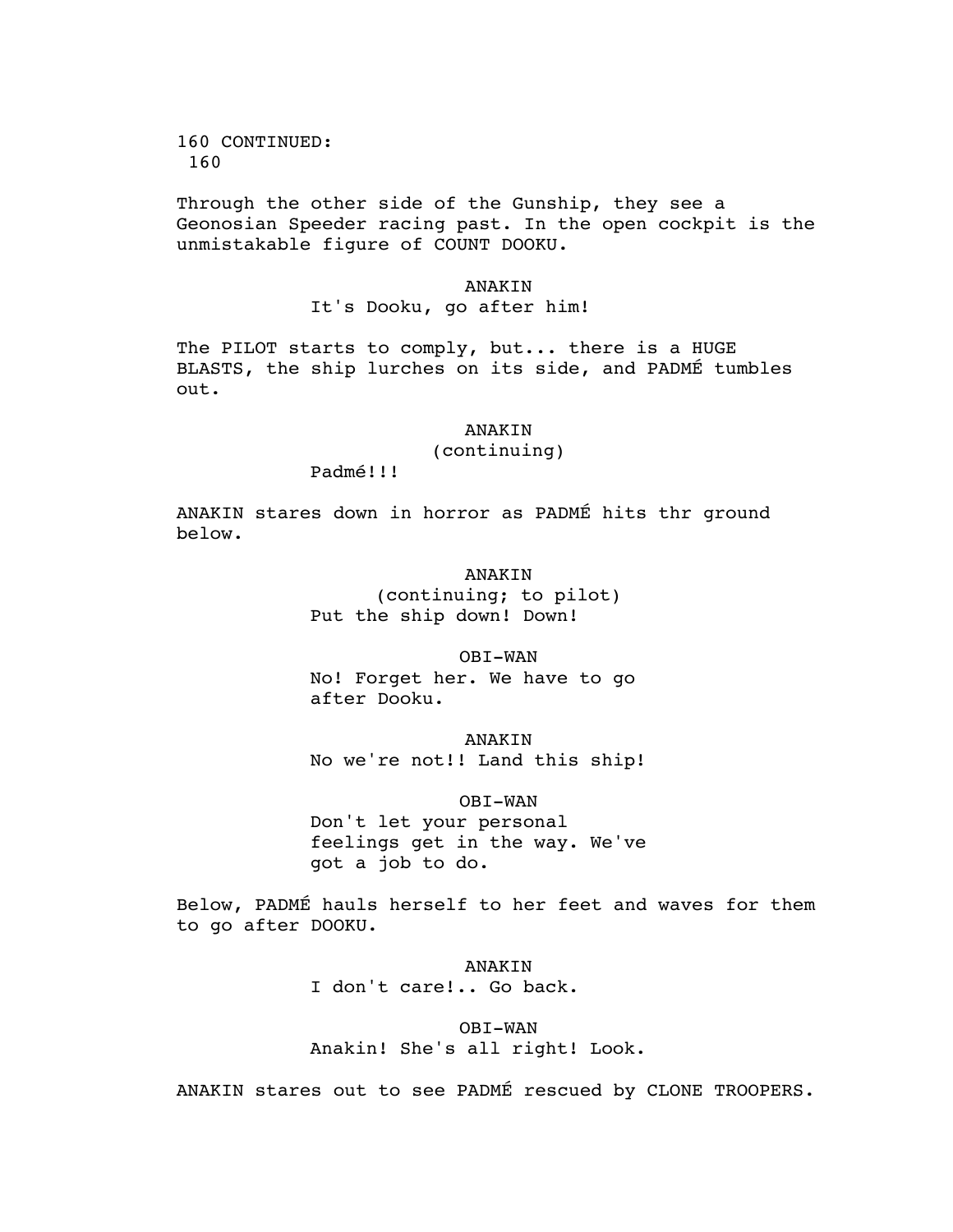# OBI-WAN (continuing) Follow that speeder!

On the ground, PADMÉ looks up at Gunship #2 as it speeds away after Count Dooku. OBI-WAN and ANAKIN follow the speeder to a Geonosian tower. The speeder descends rapidly; the Gunship follows.

Count Dooku's speeder parks outside the tower; the Gunship parks next to it. OBI-WAN and ANAKIN leap down and run inside the tower.

161 INT. GEONOSIS, SECRET HANGER TOWER - LATE DAY 161

COUNT DOOKU throws switches on a control panel. His Interstellar Sail Ship is guarded by a SQUAD OF SUPER BATTLE DROIDS. The doors of the exit-port slide open.

> DROID CAPTAIN Your Excellency!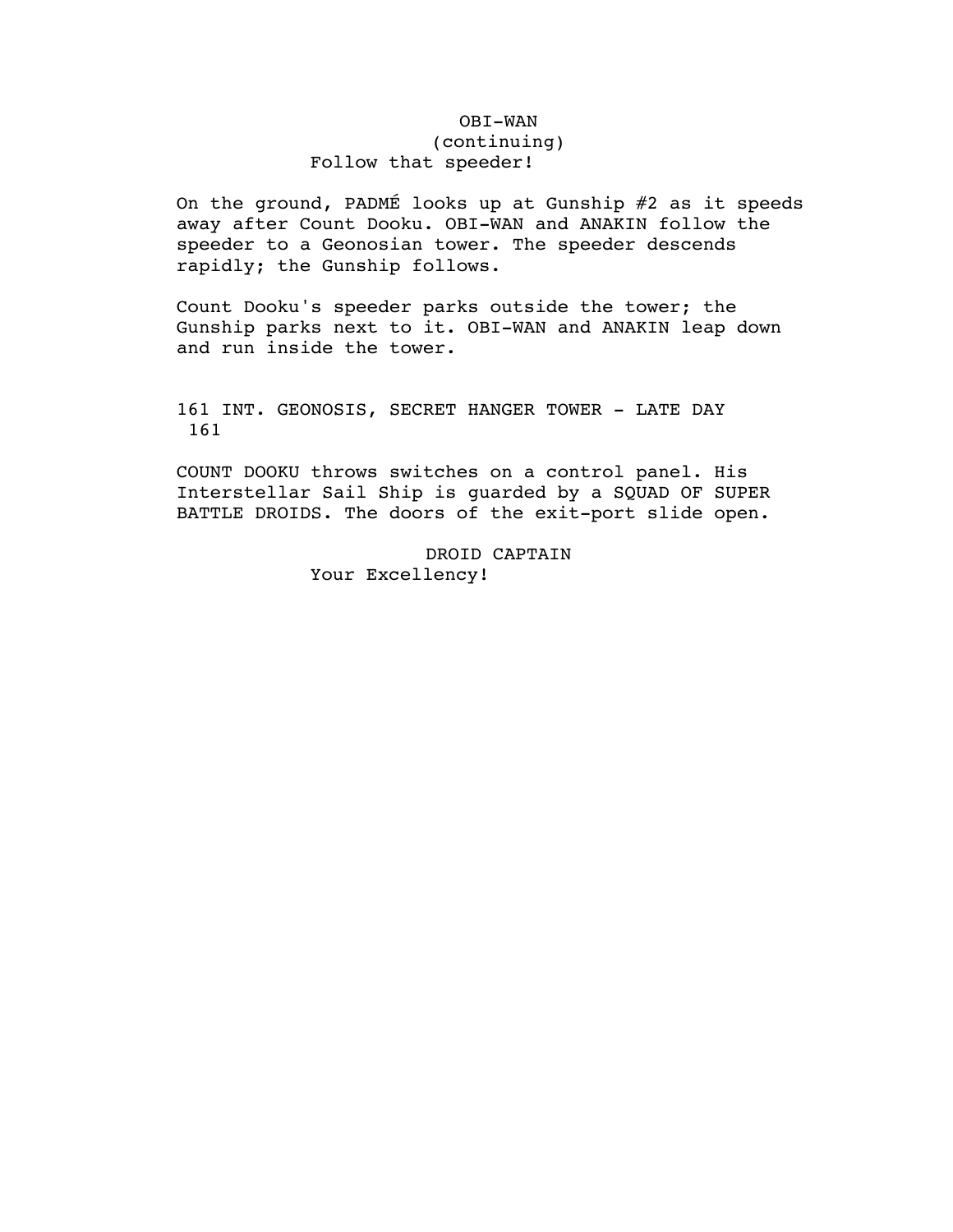COUNT DOOKU turns as OBI-WAN and ANAKIN run in through the hanger doors. They draw their lightsabers. The DROIDS raise their weapons.

> COUNT DOOKU That won't be necessary, Captain. Stand down. And leave them to me.

The DROIDS lower their weapons and back off to the walls. COUNT DOOKU looks at OBI-WAN and ANAKIN with slight amusement.

> OBI-WAN (to Anakin) We move in together - you slowly on the...

ANAKIN I'm taking him now!

OBI-WAN

Anakin, no!

## ANAKIN

You'll pay for all the Jedi you've killed today, Dooku.

ANAKIN charges across the open space at COUNT DOOKU, who smiles faintly, watching him come. ANAKIN raises his lightsaber. At the last moment, COUNT DOOKU thrusts out an arm, and ANAKIN is lifted up, hurled across the room, and slammed into the opposite wall. He slumps to the foot of the wall, semi-conscious. COUNT DOOKU moves toward OBI-WAN.

> COUNT DOOKU Kenobi, isn't it? As you can see, my Jedi powers are far beyond yours. Now, back down.

> > OBI-WAN

I don't think so.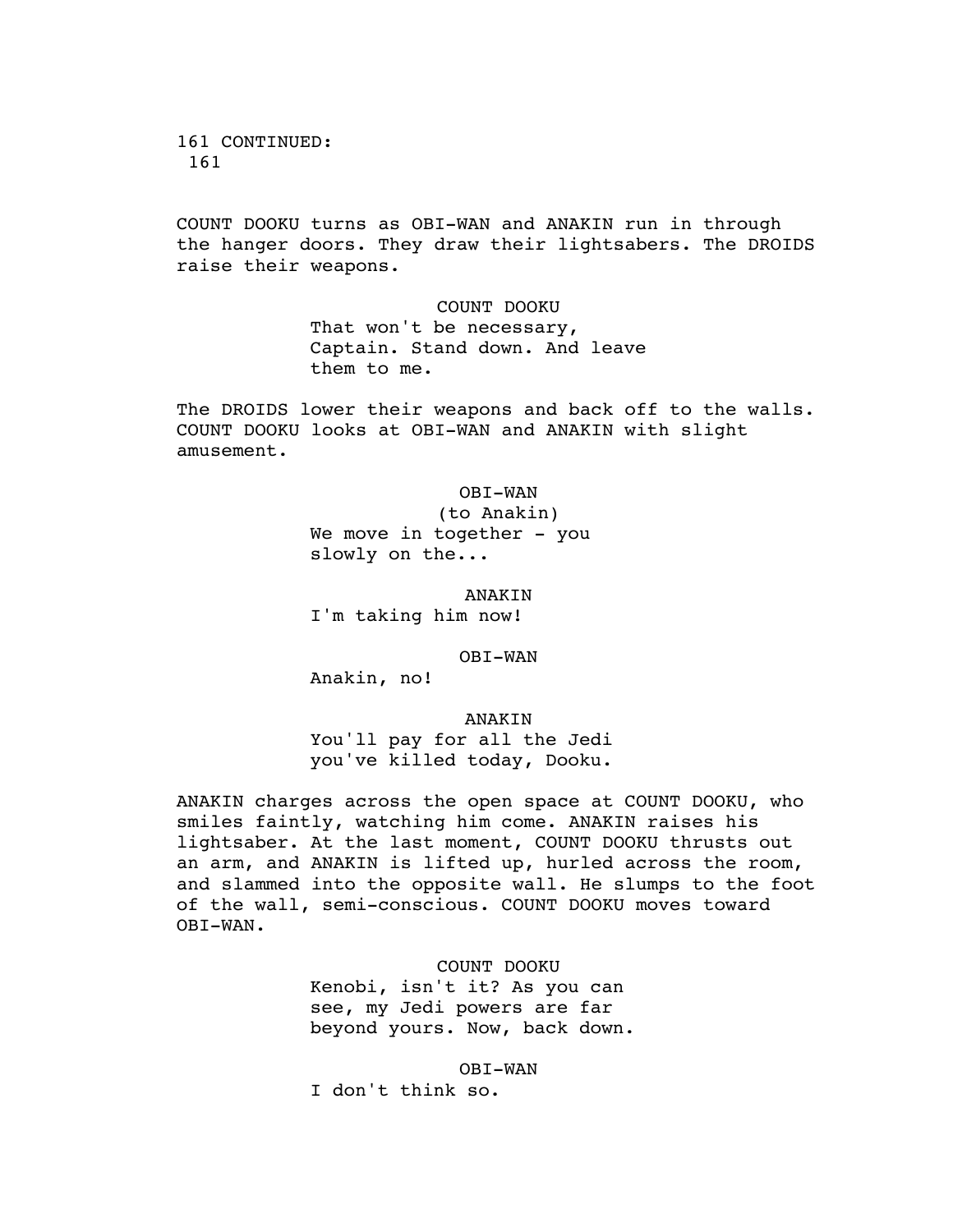OBI-WAN lifts his lightsaber. COUNT DOOKU smiles.

COUNT DOOKU Ah, but if I must.

COUNT DOOKU draws his lightsaber. He and OBI-WAN start to circle each other.

> COUNT DOOKU (continuing) I have spent the last ten years learning to use the power of the Dark Side. It gives me infinitely greater power.

OBI-WAN You will have to prove it.

OBI-WAN comes in fast, swinging at COUNT DOOKU'S head. DOOKU parries the cut easily. As they fight, it quickly becomes clear that DOOKU is the complete swordsman elegant, graceful, classical - a master of the old style.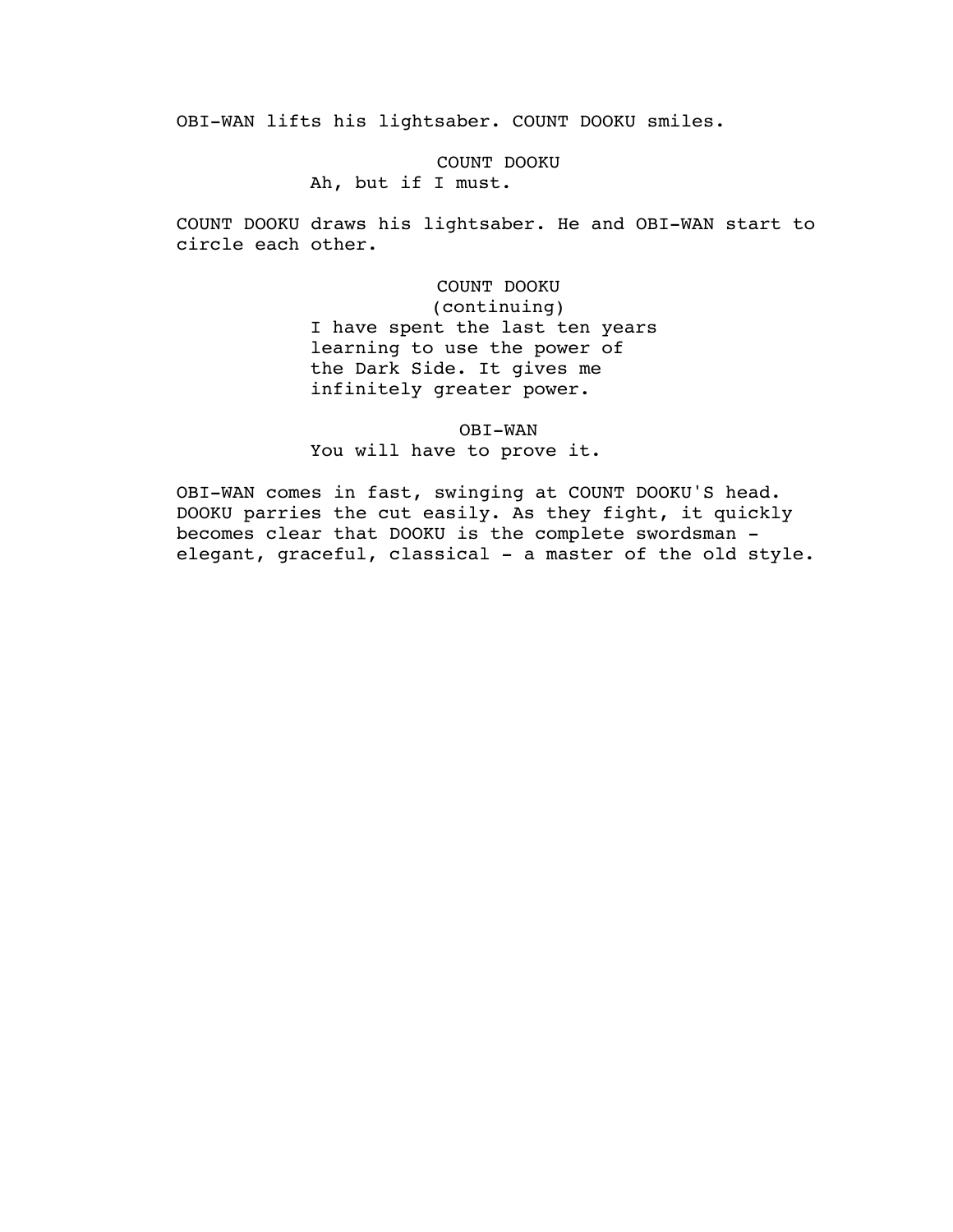> COUNT DOOKU Grand Master Kenobi, you disappoint me. Yoda holds you in such high esteem.

COUNT DOOKU parried another cut.

COUNT DOOKU (continuing) Surely you can do better...? (parries) No, I'm surprised. Has Jedi swordsmanship degenerated so quickly, or are you trying to make fun of me? (cuts) Which is it?

COUNT DOOKU thrusts. OBI-WAN steps back quickly, panting for breath.

> COUNT DOOKU (continuing) Come, come, Master Kenobi. Put me out of my misery.

OBI-WAN takes a deep breath, gets a fresh grip on his lightsaber and comes in again. For a moment, he drives COUNT DOOKU back. Then Dooku's superior skill begins to tell again, and he forces OBI-WAN to retreat.

COUNT DOOKU increases the tempo of his attack. OBI-WAN is pushed to the limit to defend himself. DOOKU presses. His lightsaber flashes.

OBI-WAN is wounded in the shoulder, then the thigh. He stumbles back against the wall, trips, and falls. His lightsaber goes skittering across the floor.

COUNT DOOKU raises his lightsaber. OBI-WAN looks up helplessly. Dooku's lightsaber flashes down and CLASHES against - Anakin's lightsaber! COUNT DOOKU and ANAKIN stare eyeball to eyeball.

COUNT DOOKU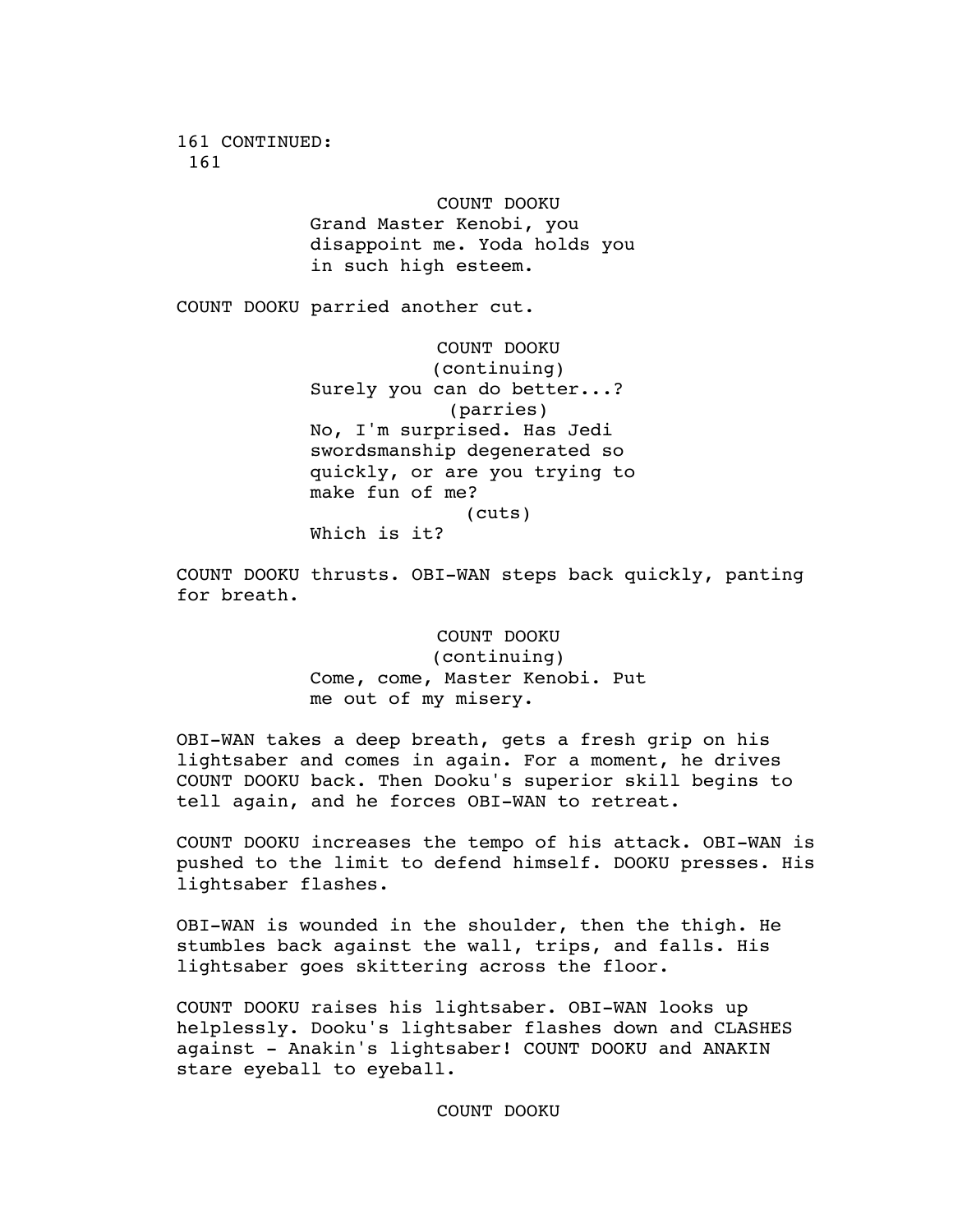(continuing) That's brave of you, boy - but foolish. I would have thought you'd have learnt your lesson.

# ANAKIN

I'm a slow learner.

And ANAKIN charges at COUNT DOOKU. The force of his attack catches the Count slightly off balance. Anakin's lightsaber flashes. COUNT DOOKU draws back, putting a hand to his arm. He takes the hand away and looks at the smear of blood where Anakin has nicked him.

COUNT DOOKU

You have unusual powers, young Padawan. But not enough to save you this time.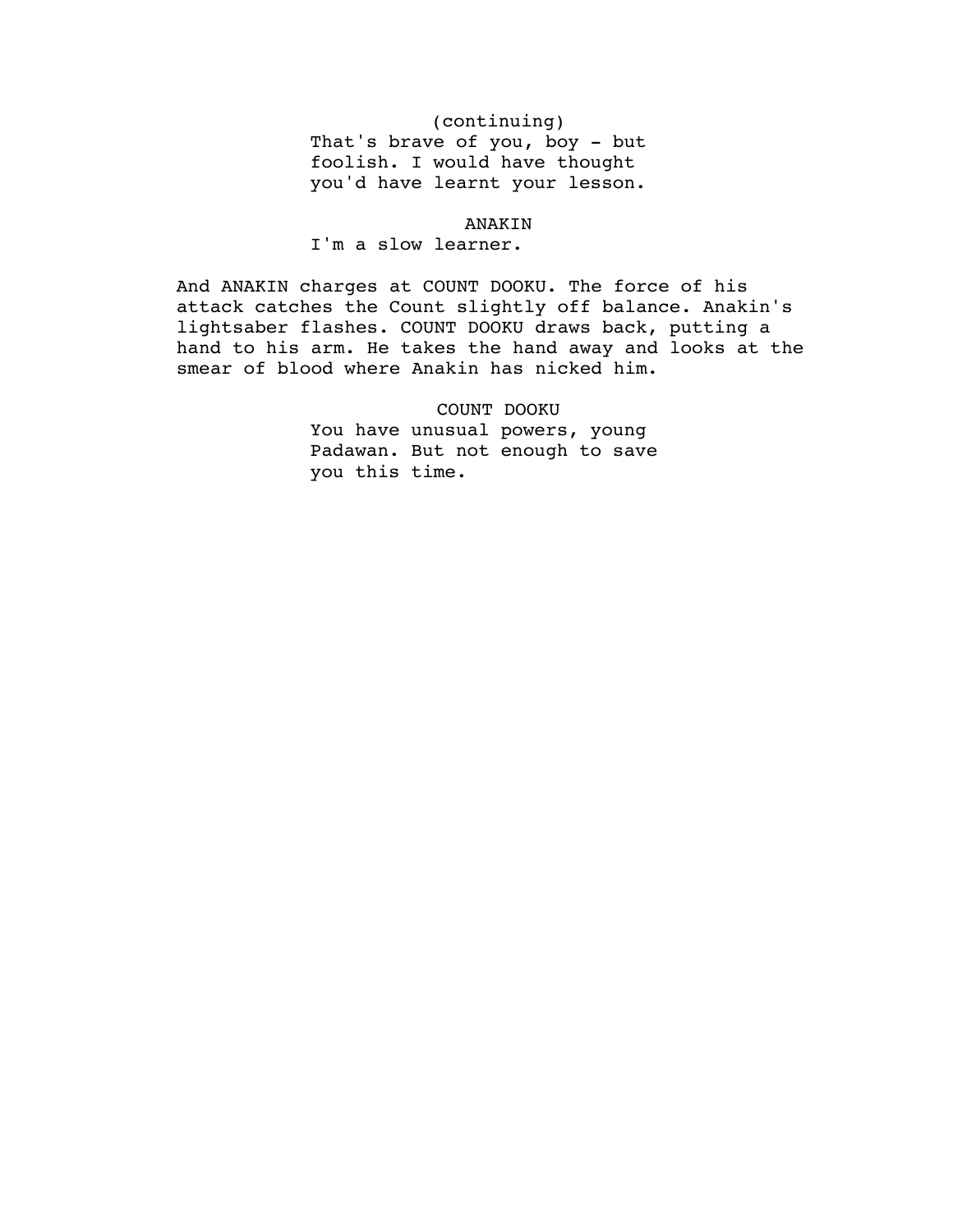161 CONTINUED: (2) 161

## ANAKIN Don't bet on it!

## OBI-WAN

Anakin!

OBI-WAN uses the Force to catch his lightsaber and he tosses it to ANAKIN. With TWO LIGHTSABERS, ANAKIN attacks. COUNT DOOKU parries and ripostes. It's no contest. ANAKIN is driven back against the wall. He loses one lightsaber. Finally COUNT DOOKU, in one flashing move, sends Anakin's arm, cut at the elbow, flying still gripping his lightsaber. ANAKIN drops to the ground in agony. COUNT DOOKU draws himself up to deliver the coup de grace.

Suddenly, the great doors slide open. The DROIDS turn fast, raising their weapons. Through the thick smoke, emerges the heroic figure of YODA. He stops on the smokefilled threashold, FOUR DROIDS lined up on either side of him, guns pointed.

Before the DROIDS can get off a shot, YODA raises his hand, and the DROIDS are flung against the far walls and crash to the floor in heaps of smoking metal.

Silence. COUNT DOOKU steps away from ANAKIN to face the Jedi Grand Master. His lightsaber whirls in a formal salute.

> COUNT DOOKU Master Yoda. At last we shall know who is the most powerful.

YODA draws a miniature lightsaber out of his cane. He salutes formally.

> YODA Count Dooku. No interest in contests, do I have.

COUNT DOOKU charges across the space at YODA. He rains down blows upon the tiny figure. YODA doesn't budge an inch. For the first part of the contest, he parries every cut and thrust that Dooku aims. Nothing the great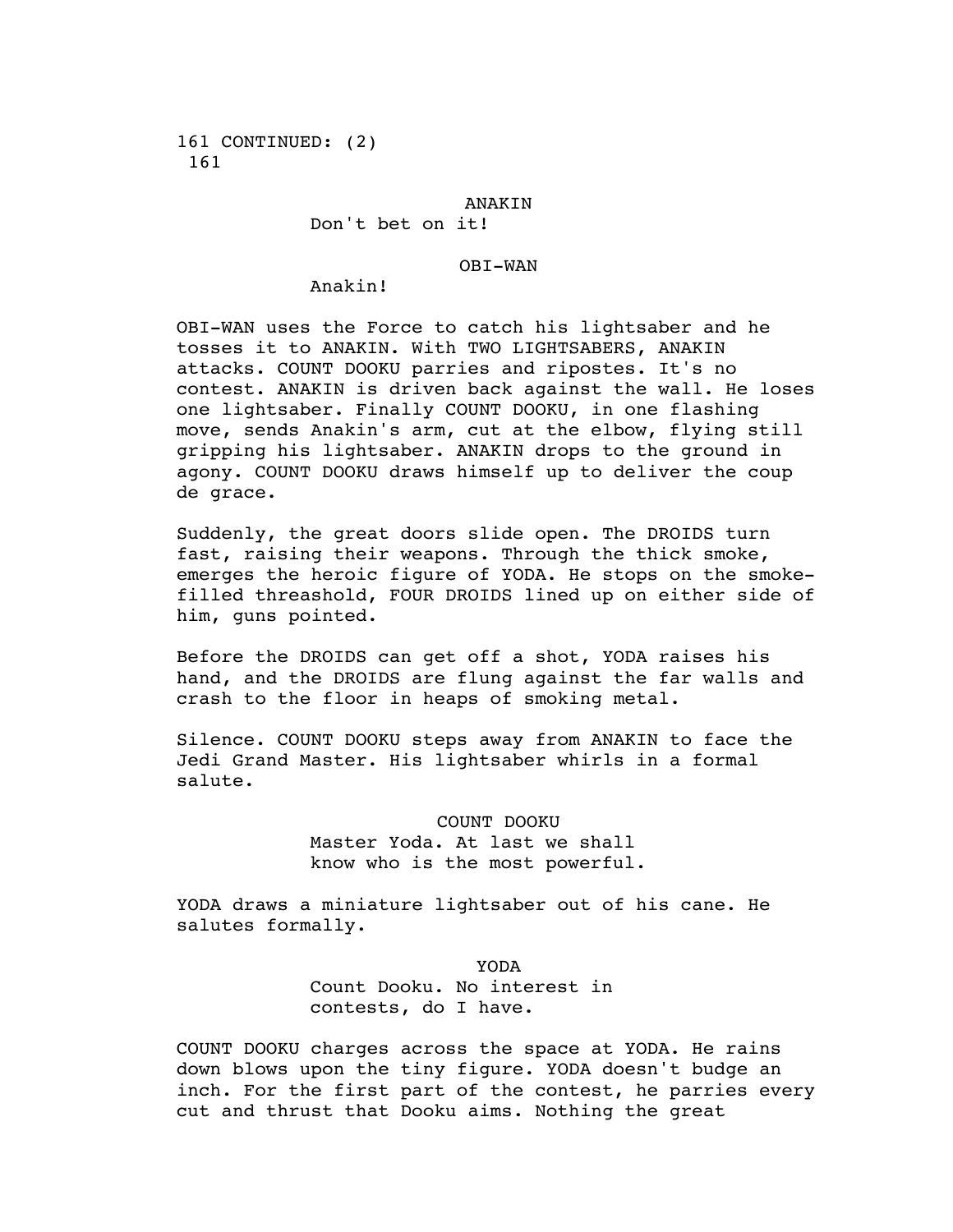swordsman tries gets through. His energy drains. His strokes become feebler, slower.

YODA attacks! He flies forward. COUNT DOOKU is forced to retreat. Words are insufficient to describe the range and skill of Yoda's speed and swordplay. His lightsaber is a humming blur of light.

Count Dooku's lightsaber is sent cartwheeling from his hand. He staggers back, gasping and spent, against the control panel. YODA jumps onto DOOKU'S shoulders, and is about to drive the lightsaber into the top of the Count's head.

> YODA (continuing) The end for you, Count, this is.

> > COUNT DOOKU

...Not yet...

COUNT DOOKU raises his arms and knocks YODA off his shoulders and then, with all his might, he uses the Force to pull on one of the cranes in the hanger. It comes crashing down on OBI-WAN and ANAKIN. But in the blink of and eye, YODA is under the crane, holding it up, using the Force. YODA closes his eyes and concentrates.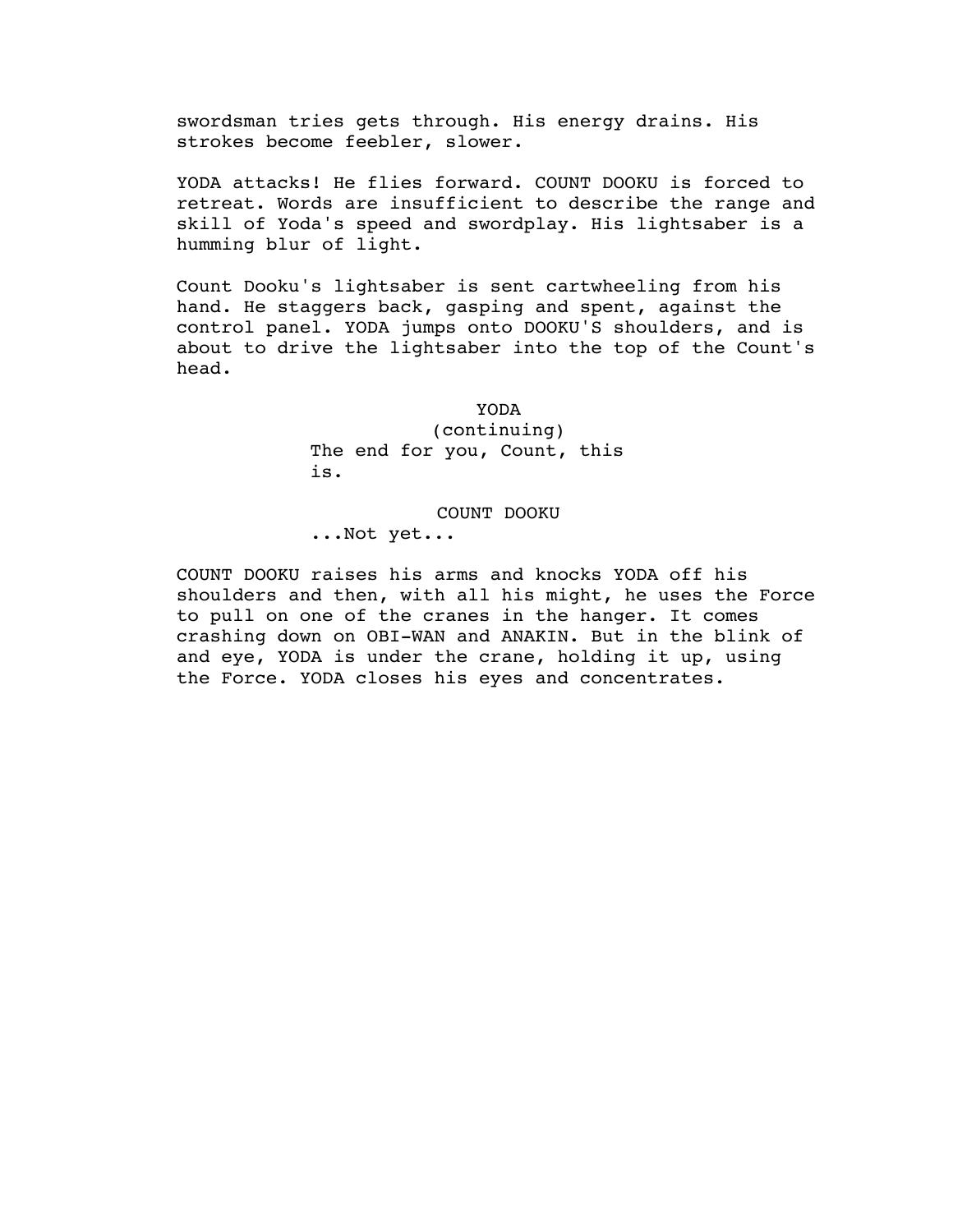161 CONTINUED 161

ANAKIN is unconscious, and OBI-WAN tries to get out from under the crane. The fallen crane trembles and starts to life. Behind it, the sound of the Sail Ship's engines are heard starting up.

YODA concentrates harder. Slowly, the crane rises. The SOUND OF THE ENGINES increases. YODA exerts every scrap of his powers. The crane lifts clear of ANAKIN and is thrown to the ground. DOOKU'S Sail Ship takes off. OBI-WAN and ANAKIN struggle to the exhausted YODA, but it's too late. The Sail Ship rises into the air and flies away. PADMÉ and a CLONE CAPTAIN with about TEN TROOPERS appear in the doorway.

## PADMÉ

Anakin!

PADMÉ runs too him and throws her arms around him. ANAKIN is barely able to stand up. The CLONE CAPTAIN marches up to YODA, stops, and salutes smartly.

> CLONE CAPTAIN Resistance is at an end, General. What are your orders?

YODA looks at him and sighs.

162 EXT. CORUSCANT, OLD TOWN - DAWN 162

COUNT DOOKU'S Interstellar Sail Ship glides through a deserted, burned-out part of Coruscant. COUNT DOOKU maneuvers the ship into one of the empty buildings and lands.

163 INT. CORUSCANT, SECRET LANDING PLATFORM - DAWN 163

The ramp lowers. COUNT DOOKU emerges and walks to where the hooded figure of DARTH SIDIOUS stands waiting. COUNT DOOKU bows.

COUNT DOOKU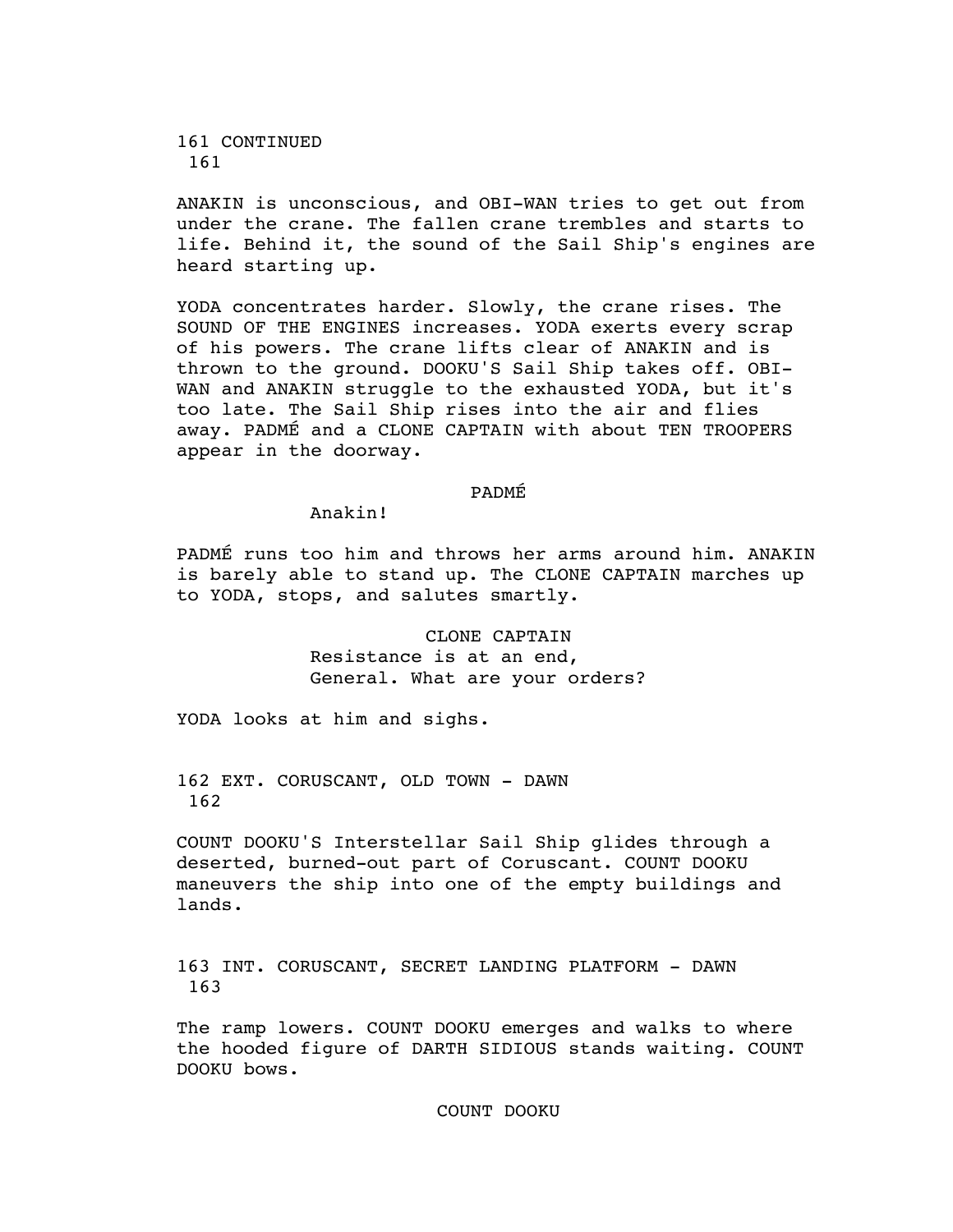The Force is with us, my Master.

DARTH SIDIOUS Welcome home, Lord Tyranus. You have done well.

COUNT DOOKU I bring you good news, my Lord. The war has begun.

DARTH SIDIOUS Excellent. (smiling) Everything is going as planned.

164 EXT. CORUSCANT, JEDI TEMPLE - SUNSET 164

The beautiful temple basks in the red glow of the setting sun.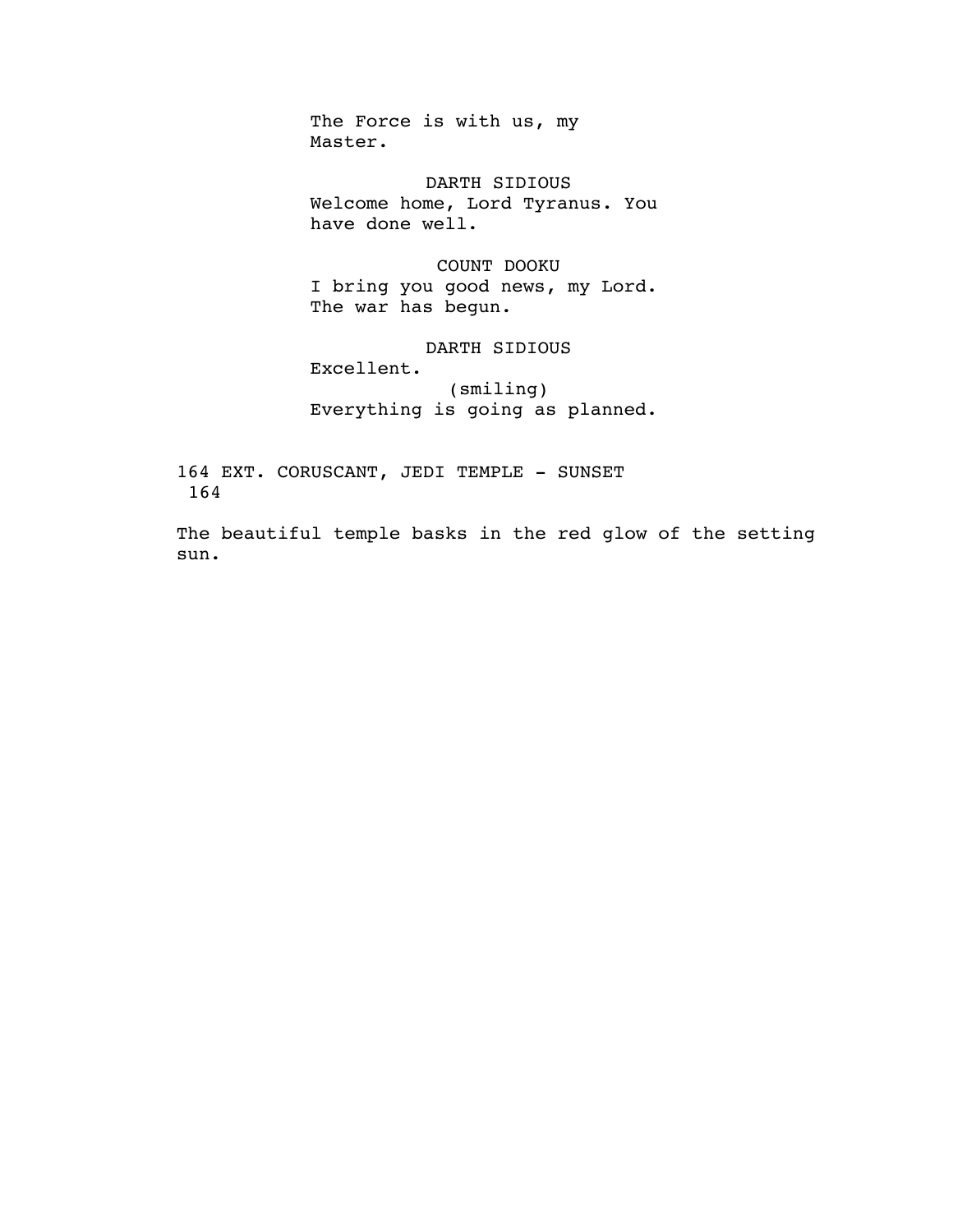165 INT. JEDI TEMPLE, COUNCIL CHAMBER - SUNSET 165

> MACE WINDU Where is your apprentice?

OBI-WAN On his way back to Naboo. He is escorting Senator Amidala home.

They are standing, looking out through the tall windows at the great plaza below. YODA sits in his chair.

OBI-WAN

(continuing) I must admit without the clones, it would not have been a victory.

YODA

Victory? Victory, you say?

OBI-WAN turns and looks at the sad little Jedi sitting in the Council Chamber. Apart from KI-ADI-MUNDI and PLO KOON, who is wounded, the Chamber is empty.

YODA

(continuing) Not victory, a defeat, it was... Master Obi-Wan. Begun, the Clone War has!

166 EXT. NABOO LAKE RETREAT, LODGE, GARDEN - LATE DAY 166

In a rose-covered arbor overlooking the sparkling lake, ANAKIN and PADMÉ stand before a NABOO HOLY MAN.

THREEPIO and ARTOO stand by, watching, as the HOLY MAN blesses the happy couple and, amid gently falling rose petals, ANAKIN and PADME kiss.

167 EXT. CORUSCANT, MILITARY STAGING AREA, BALCONY - LATE DAY 167